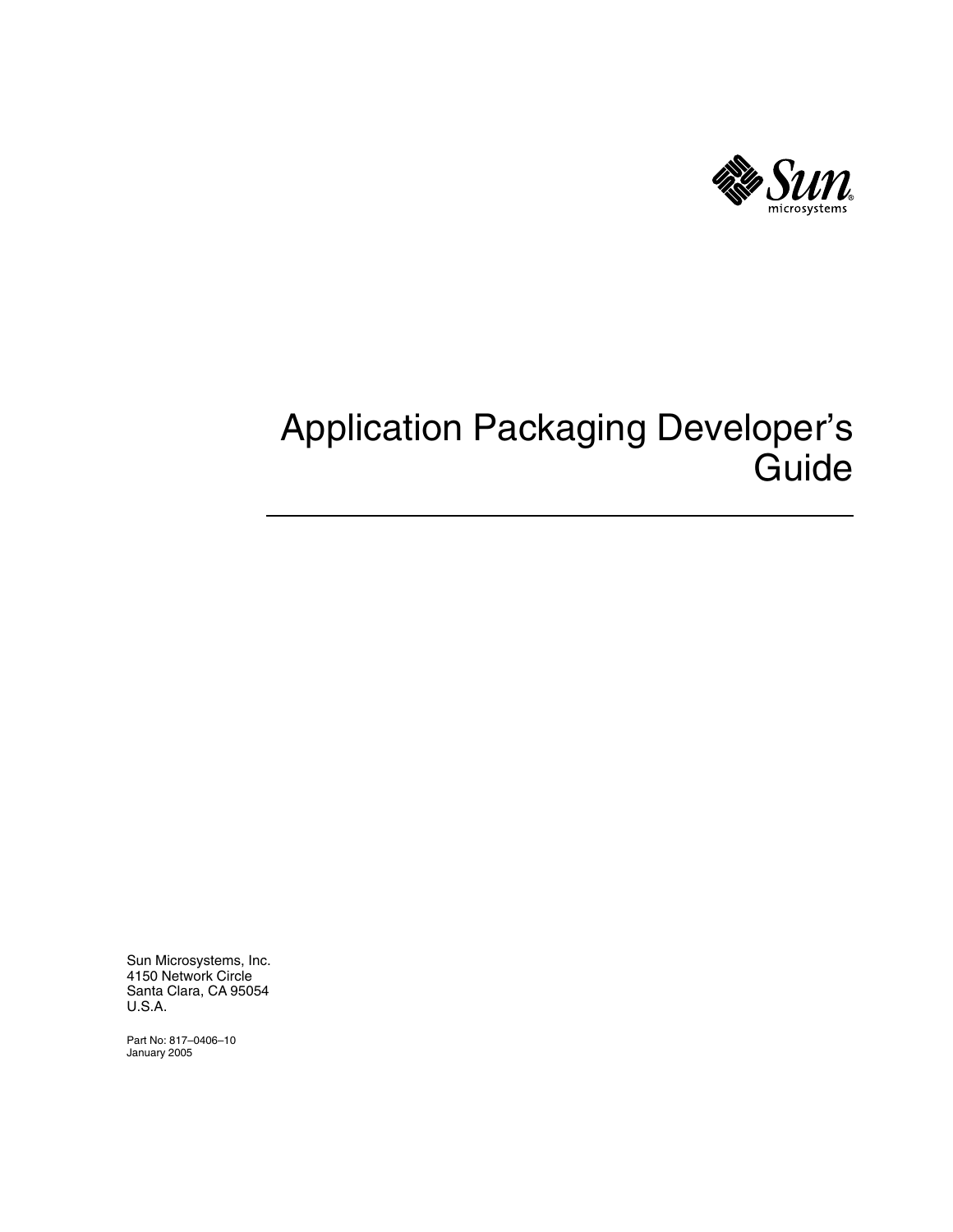Copyright 2005 Sun Microsystems, Inc. 4150 Network Circle, Santa Clara, CA 95054 U.S.A. All rights reserved.

This product or document is protected by copyright and distributed under licenses restricting its use, copying, distribution, and decompilation. No part of this product or document may be reproduced in any form by any means without prior written authorization of Sun and its licensors, if any.<br>Third-party software, including font technology, is copyrighted and licensed

Parts of the product may be derived from Berkeley BSD systems, licensed from the University of California. UNIX is a registered trademark in the U.S. and other countries, exclusively licensed through X/Open Company, Ltd.

Sun, Sun Microsystems, the Sun logo, docs.sun.com, AnswerBook, AnswerBook2, SunOS, JumpStart, and Solaris are trademarks or registered<br>trademarks of Sun Microsystems, Inc. in the U.S. and other countries. All SPARC tradema developed by Sun Microsystems, Inc.

The OPEN LOOK and Sun™ Graphical User Interface was developed by Sun Microsystems, Inc. for its users and licensees. Sun acknowledges the pioneering efforts of Xerox in researching and developing the concept of visual or graphical user interfaces for the computer industry. Sun holds a<br>non-exclusive license from Xerox to the Xerox Graphical User Interface, wh and otherwise comply with Sun's written license agreements.

U.S. Government Rights – Commercial software. Government users are subject to the Sun Microsystems, Inc. standard license agreement and applicable provisions of the FAR and its supplements.

DOCUMENTATION IS PROVIDED "AS IS" AND ALL EXPRESS OR IMPLIED CONDITIONS, REPRESENTATIONS AND WARRANTIES,<br>INCLUDING ANY IMPLIED WARRANTY OF MERCHANTABILITY, FITNESS FOR A PARTICULAR PURPOSE OR NON-INFRINGEMENT, ARE<br>DISCLAIM

Copyright 2005 Sun Microsystems, Inc. 4150 Network Circle, Santa Clara, CA 95054 U.S.A. Tous droits réservés.

Ce produit ou document est protégé par un copyright et distribué avec des licences qui en restreignent l'utilisation, la copie, la distribution, et la décompilation. Aucune partie de ce produit ou document ne peut être reproduite sous aucune forme, par quelque moyen que ce soit, sans<br>l'autorisation préalable et écrite de Sun et de ses bailleurs de licence, s'il y en a. L

Des parties de ce produit pourront être dérivées du système Berkeley BSD licenciés par l'Université de Californie. UNIX est une marque déposée aux Etats-Unis et dans d'autres pays et licenciée exclusivement par X/Open Company, Ltd.

Sun, Sun Microsystems, le logo Sun, docs.sun.com, AnswerBook, AnswerBook2, SunOS, JumpStart et Solaris sont des marques de fabrique ou des<br>marques déposées, de Sun Microsystems, Inc. aux Etats-Unis et dans d'autres pays. T SPARC sont basés sur une architecture développée par Sun Microsystems, Inc.

L'interface d'utilisation graphique OPEN LOOK et Sun™a été développée par Sun Microsystems, Inc. pour ses utilisateurs et licenciés. Sun reconnaît<br>les efforts de pionniers de Xerox pour la recherche et le développement du de l'informatique. Sun détient une licence non exclusive de Xerox sur l'interface d'utilisation graphique Xerox, cette licence couvrant également les<br>licenciés de Sun qui mettent en place l'interface d'utilisation graphiqu

CETTE PUBLICATION EST FOURNIE "EN L'ETAT" ET AUCUNE GARANTIE, EXPRESSE OU IMPLICITE, N'EST ACCORDEE, Y COMPRIS DES GARANTIES CONCERNANT LA VALEUR MARCHANDE, L'APTITUDE DE LA PUBLICATION A REPONDRE A UNE UTILISATION<br>PARTICULIERE, OU LE FAIT QU'ELLE NE SOIT PAS CONTREFAISANTE DE PRODUIT DE TIERS. CE DENI DE GARANTIE NE<br>S'APPLIQUERAIT PAS





040804@9495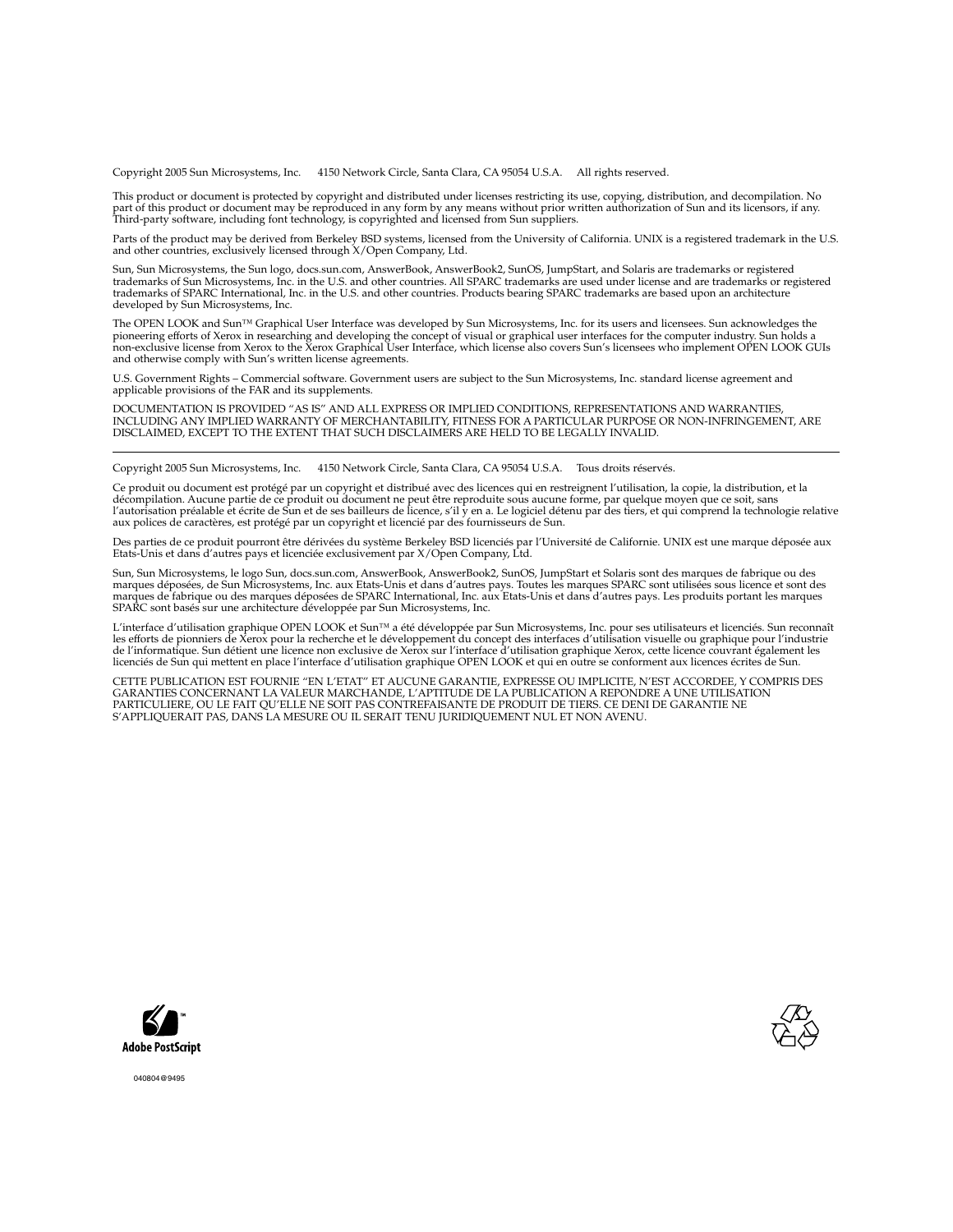# **Contents**

#### **[Preface 9](#page-8-0)**

| 1 | Designing a Package<br>13                          |
|---|----------------------------------------------------|
|   | Where to Find Packaging Tasks<br>13                |
|   | <b>What Are Packages?</b><br>14                    |
|   | Package Components<br>14                           |
|   | Required Package Components<br>15                  |
|   | <b>Optional Package Components</b><br>16           |
|   | Considerations Before Building a Package<br>17     |
|   | Make Packages Remotely Installable<br>18           |
|   | Optimize for Client-Server Configurations<br>18    |
|   | Package by Functional Boundaries<br>18             |
|   | Package Along Royalty Boundaries<br>18             |
|   | Package by System Dependencies<br>18               |
|   | Eliminate Overlap in Packages<br>19                |
|   | Package Along Localization Boundaries<br>19        |
|   | Packaging Commands, Files, and Scripts<br>19       |
|   |                                                    |
| 2 | <b>Building a Package</b><br>23                    |
|   | The Process of Building a Package (Task Map)<br>23 |
|   |                                                    |
|   | Package Environment Variables<br>24                |
|   | General Rules on Using Environment Variables<br>25 |
|   | Package Environment Variables Summary<br>25        |
|   | Creating a pkginfo File<br>26                      |
|   | Defining a Package Instance<br>27                  |
|   | Defining a Package Name (NAME)<br>28               |
|   |                                                    |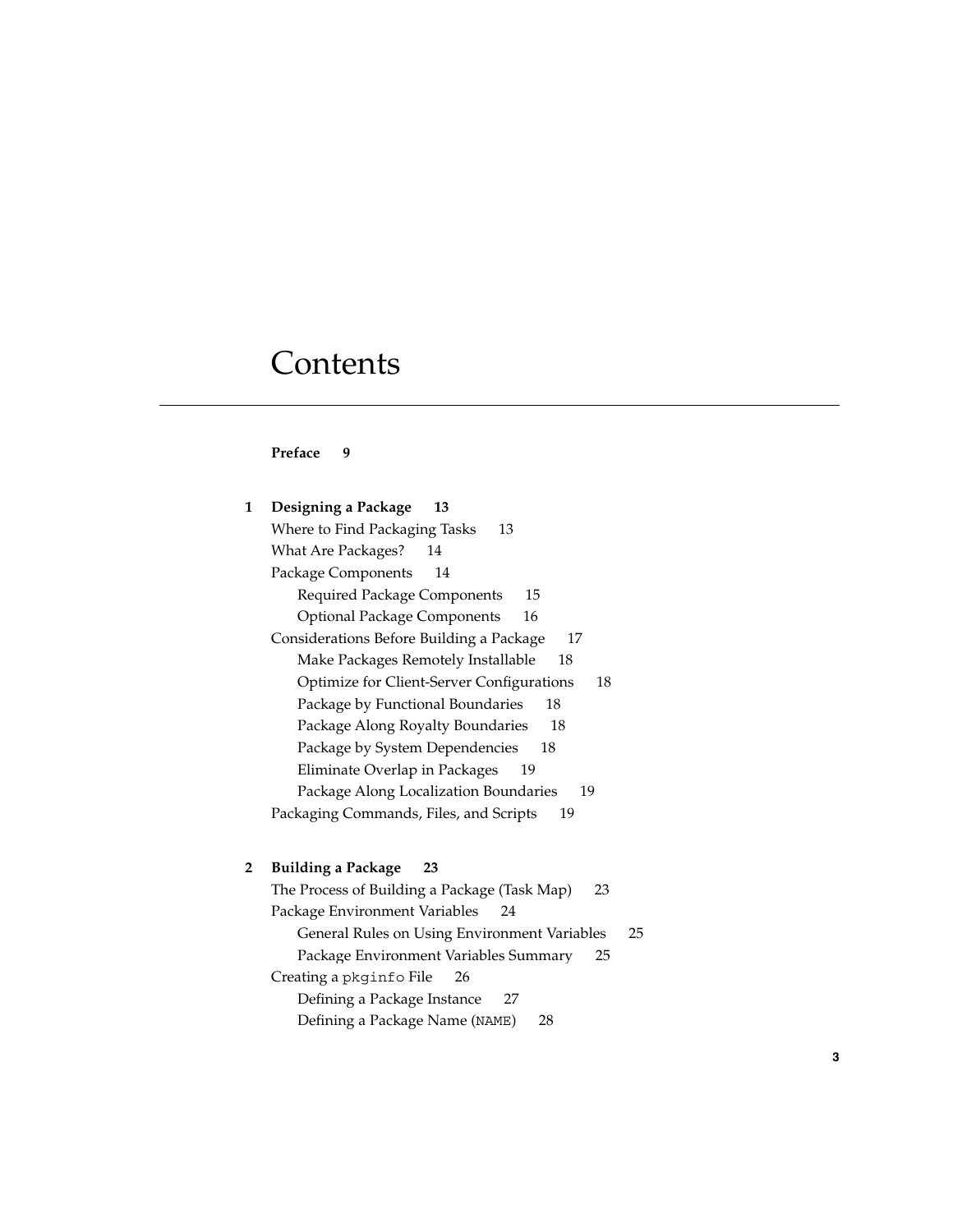[Defining a Package Category \(](#page-28-0)CATEGORY) 29 ▼ [How to Create a](#page-28-0) pkginfo File 29 [Organizing a Package's Contents 30](#page-29-0) ▼ [How to Organize a Package's Contents 30](#page-29-0) Creating a [prototype](#page-30-0) File 31 [Format of the](#page-31-0) prototype File 32 Creating a prototype [File From Scratch 37](#page-36-0) [Example—Creating a](#page-36-0) prototype File With the pkgproto Command 37 Fine-Tuning a prototype [File Created With the](#page-37-0) pkgproto Command 38 [Adding Functionality to a](#page-39-0) prototype File 40 ▼ How to Create a prototype [File by Using the](#page-42-0) pkgproto Command 43 [Building a Package 45](#page-44-0) [Using the Simplest](#page-44-0) pkgmk Command 45 The pkgmap [File 45](#page-44-0) ▼ [How to Build a Package 46](#page-45-0) **[3 Enhancing the Functionality of a Package \(Tasks\) 51](#page-50-0)** [Creating Information Files and Installation Scripts \(Task Map\) 51](#page-50-0) [Creating Information Files 53](#page-52-0) [Defining Package Dependencies 53](#page-52-0) ▼ [How to Define Package Dependencies 54](#page-53-0) [Writing a Copyright Message 55](#page-54-0) ▼ [How to Write a Copyright Message 56](#page-55-0) [Reserving Additional Space on a Target System 57](#page-56-0) ▼ [How to Reserve Additional Space on a Target System 57](#page-56-0) [Creating Installation Scripts 58](#page-57-0) [Script Processing During Package Installation 59](#page-58-0) [Script Processing During Package Removal 60](#page-59-0) [Package Environment Variables Available to Scripts 60](#page-59-0) [Obtaining Package Information for a Script 62](#page-61-0) [Exit Codes for Scripts 62](#page-61-0) Writing a request [Script 63](#page-62-0) ▼ [How to Write a](#page-63-0) request Script 64 [Gathering File System Data With the](#page-64-0) checkinstall Script 65

▼ [How to Gather File System Data 67](#page-66-0) [Writing Procedure Scripts 68](#page-67-0)

▼ [How to Write Procedure Scripts 69](#page-68-0) [Writing Class Action Scripts 70](#page-69-0)

**4** Application Packaging Developer's Guide • January 2005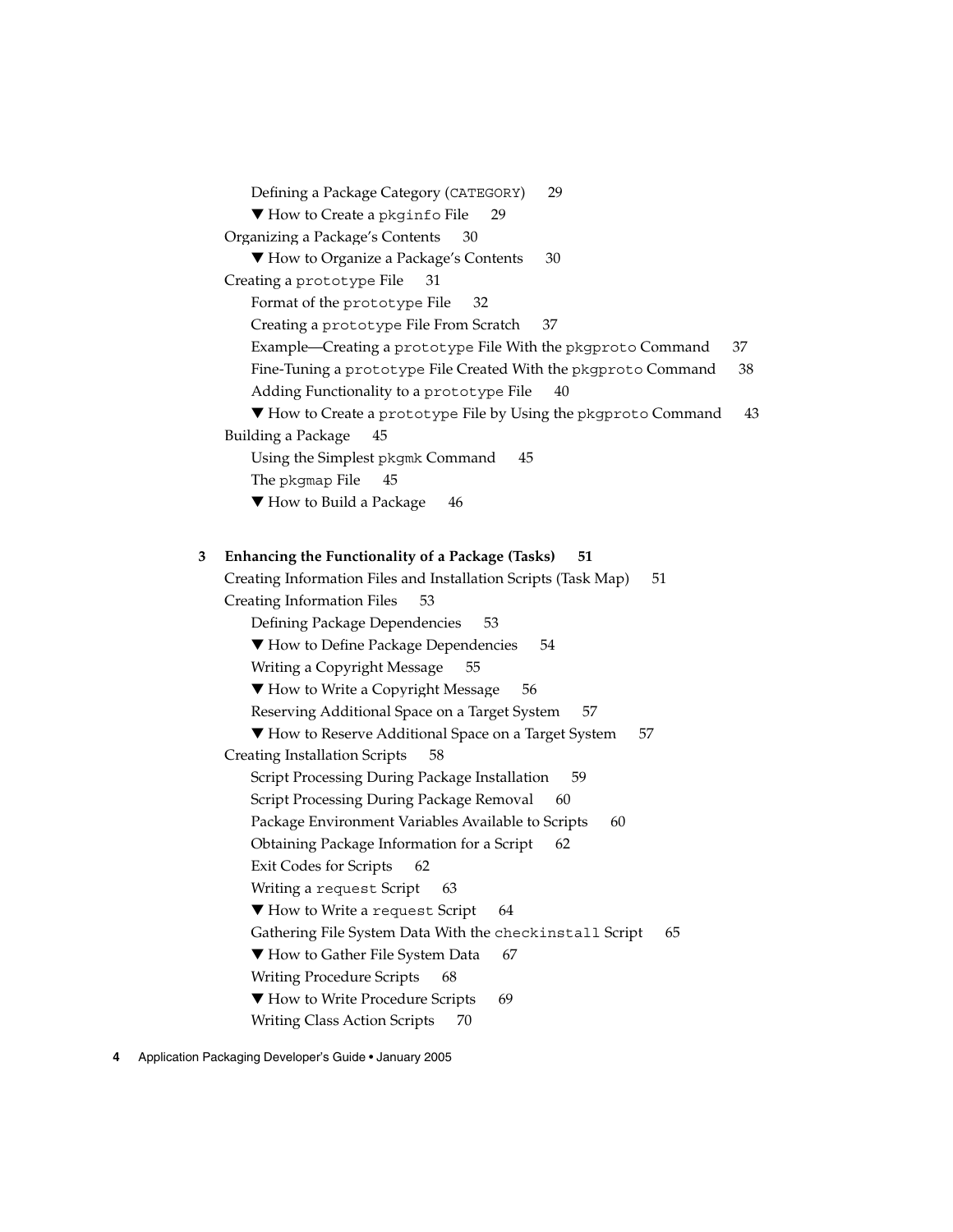▼ [How to Write Class Action Scripts 76](#page-75-0) [Creating Signed Packages 77](#page-76-0) [Signed Packages 77](#page-76-0) [Certificate Management 78](#page-77-0) [Signed Packages Creation 81](#page-80-0) ▼ [How to Create an Unsigned, Directory-Format Package 81](#page-80-0) ▼ [How to Import the Certificates Into the Package Keystore 82](#page-81-0) ▼ [How to Sign the Package 83](#page-82-0) **[4 Verifying and Transferring a Package 85](#page-84-0)** [Verifying and Transferring a Package \(Task Map\) 85](#page-84-0) [Installing Software Packages 86](#page-85-0) [The Installation Software Database 86](#page-85-0) [Interacting With the](#page-86-0) pkgadd Command 87 [Installing Packages on Standalone Systems or Servers in a Homogeneous](#page-86-0) [Environment 87](#page-86-0) ▼ [How to Install a Package on a Standalone System or Server 87](#page-86-0) [Verifying the Integrity of a Package 88](#page-87-0) ▼ [How to Verify the Integrity of a Package 89](#page-88-0) [Displaying Additional Information About Installed Packages 90](#page-89-0) The pkgparam [Command 90](#page-89-0) ▼ [How to Obtain Information With the](#page-89-0) pkgparam Command 90 The pkginfo [Command 92](#page-91-0) ▼ [How to Obtain Information With the](#page-94-0) pkginfo Command 95 [Removing a Package 95](#page-94-0) ▼ [How to Remove a Package 95](#page-94-0) [Transferring a Package to a Distribution Medium 96](#page-95-0) ▼ [How to Transfer a Package to a Distribution Medium 96](#page-95-0) **[5 Case Studies of Package Creation 99](#page-98-0)** [Soliciting Input From the Administrator 99](#page-98-0) [Techniques 99](#page-98-0) [Approach 100](#page-99-0) [Case Study Files 101](#page-100-0) [Creating a File at Installation and Saving It During Removal 103](#page-102-0) [Techniques 103](#page-102-0) [Approach 103](#page-102-0) [Case Study Files 104](#page-103-0)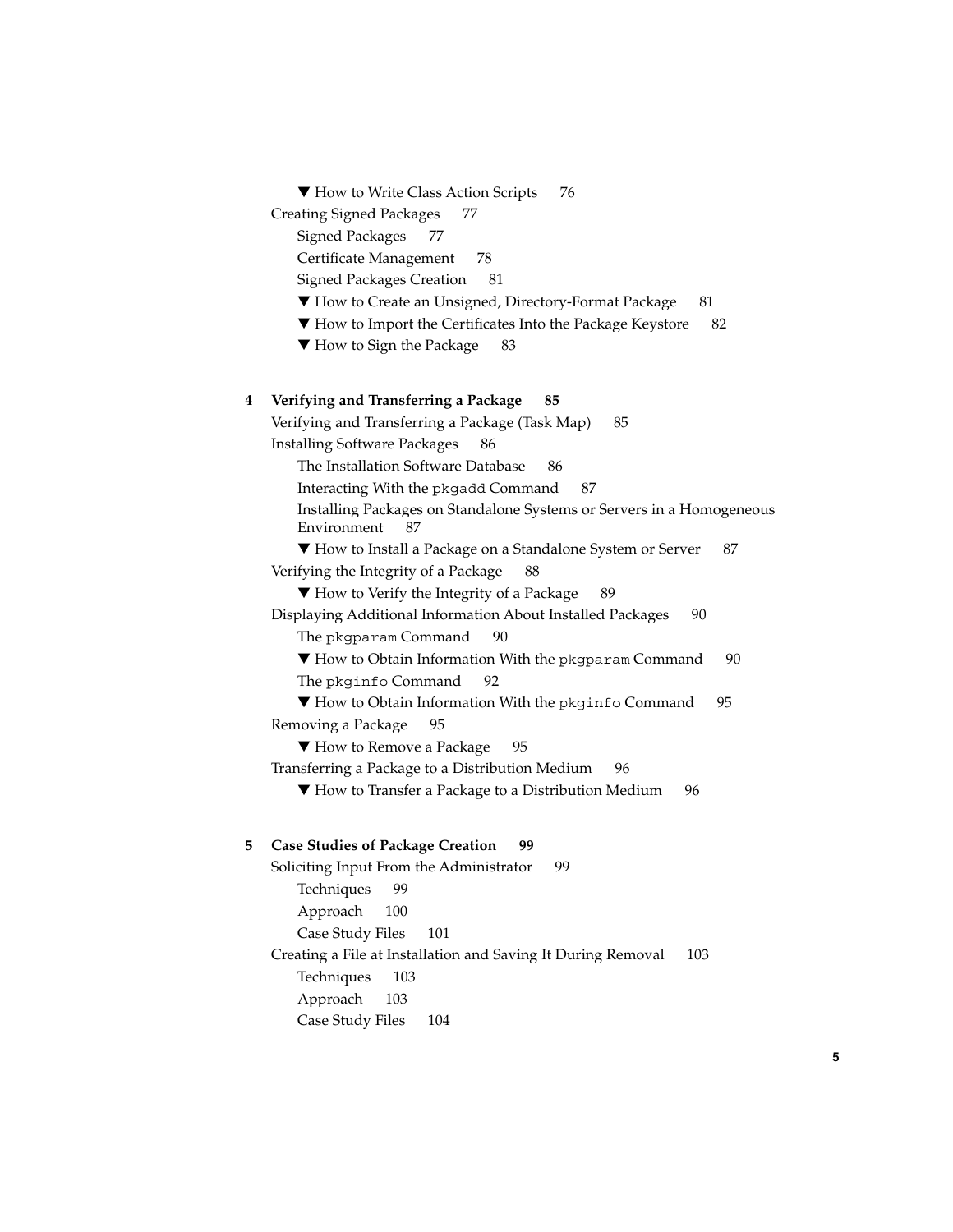[Defining Package Compatibilities and Dependencies 106](#page-105-0) [Techniques 106](#page-105-0) [Approach 106](#page-105-0) [Case Study Files 107](#page-106-0) [Modifying a File by Using Standard Classes and Class Action Scripts 108](#page-107-0) [Techniques 108](#page-107-0) [Approach 108](#page-107-0) [Case Study Files 109](#page-108-0) [Modifying a File by Using the](#page-110-0) sed Class and a postinstall Script 111 [Techniques 111](#page-110-0) [Approach 111](#page-110-0) [Case Study Files 112](#page-111-0) [Modifying a File by Using The](#page-112-0) build Class 113 [Techniques 113](#page-112-0) [Approach 113](#page-112-0) [Case Study Files 114](#page-113-0) Modifying crontab [Files During Installation 115](#page-114-0) [Techniques 115](#page-114-0) [Approach 115](#page-114-0) [Case Study Files 116](#page-115-0) [Installing and Removing a Driver With Procedure Scripts 118](#page-117-0) [Techniques 118](#page-117-0) [Approach 118](#page-117-0) [Case Study Files 119](#page-118-0) Installing a Driver by Using the sed [Class and Procedure Scripts 121](#page-120-0) [Techniques 121](#page-120-0) [Approach 121](#page-120-0) [Case Study Files 122](#page-121-0)

**[6 Advanced Techniques for Creating Packages 127](#page-126-0)** [Specifying the Base Directory 127](#page-126-0) [The Administrative Defaults File 128](#page-127-0) Using the BASEDIR [Parameter 129](#page-128-0) [Using Parametric Base Directories 130](#page-129-0) [Managing the Base Directory 131](#page-130-0) [Accommodating Relocation 132](#page-131-0) [Walking Base Directories 132](#page-131-0) [Supporting Relocation in a Heterogeneous Environment 140](#page-139-0)

**6** Application Packaging Developer's Guide • January 2005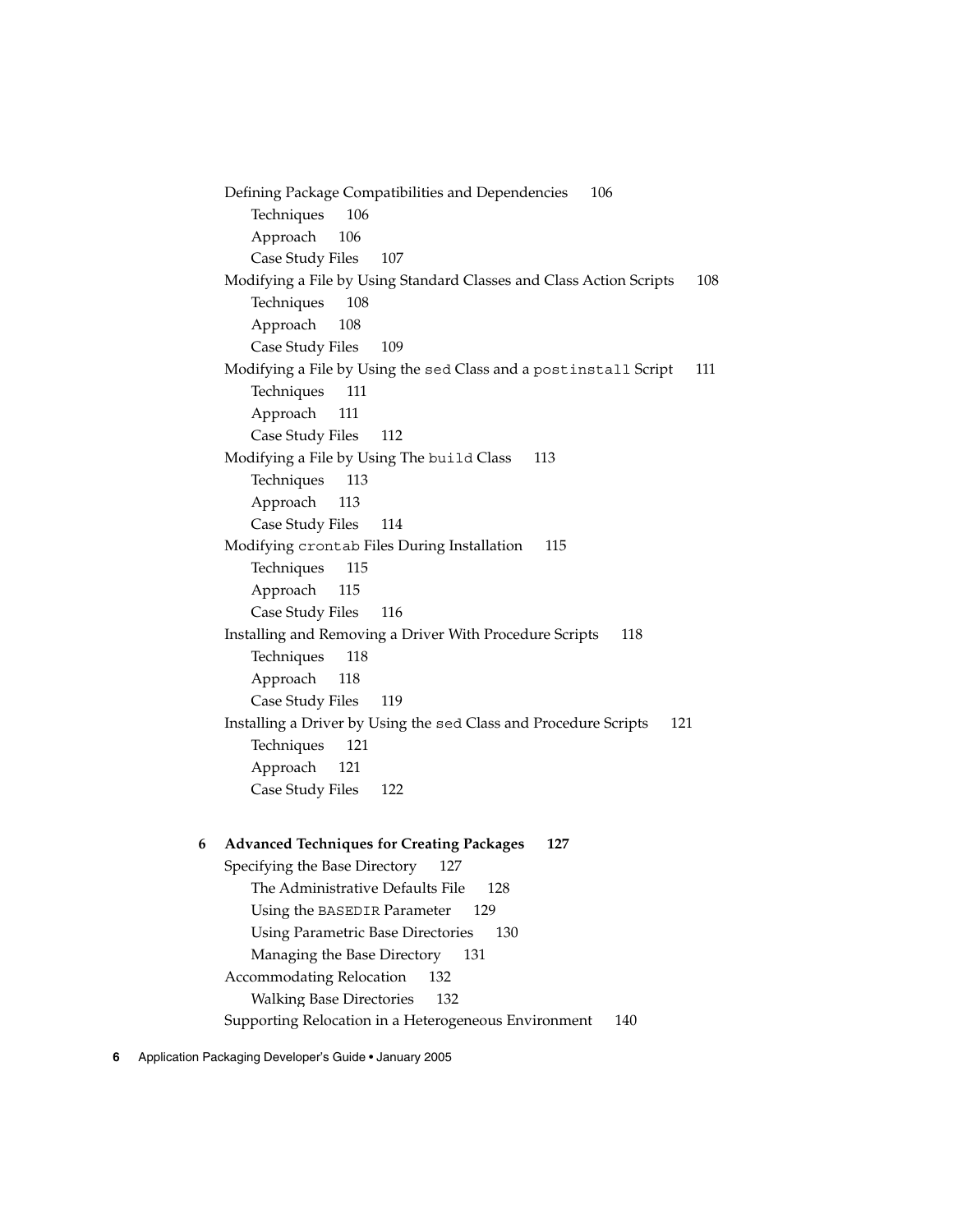[Traditional Approach 141](#page-140-0) [Beyond Tradition 144](#page-143-0) [Making Packages Remotely Installable 149](#page-148-0) Example – [Installing to a Client System 150](#page-149-0) Example – [Installing to a Server or Standalone System 150](#page-149-0) Example – [Mounting Shared File Systems 151](#page-150-0) [Patching Packages 151](#page-150-0) The [checkinstall](#page-152-0) Script 153 The [preinstall](#page-156-0) Script 157 [The Class Action Script 161](#page-160-0) The [postinstall](#page-164-0) Script 165 The patch checkinstall Script 170 The patch postinstall Script 172 [Upgrading Packages 173](#page-172-0) The request [Script 174](#page-173-0) The [postinstall](#page-174-0) Script 175 [Creating Class Archive Packages 175](#page-174-0) [Structure of the Archive Package Directory 175](#page-174-0) [Keywords to Support Class Archive Packages 177](#page-176-0) The faspac [Utility 179](#page-178-0)

**[Glossary 181](#page-180-0)**

**[Index 185](#page-184-0)**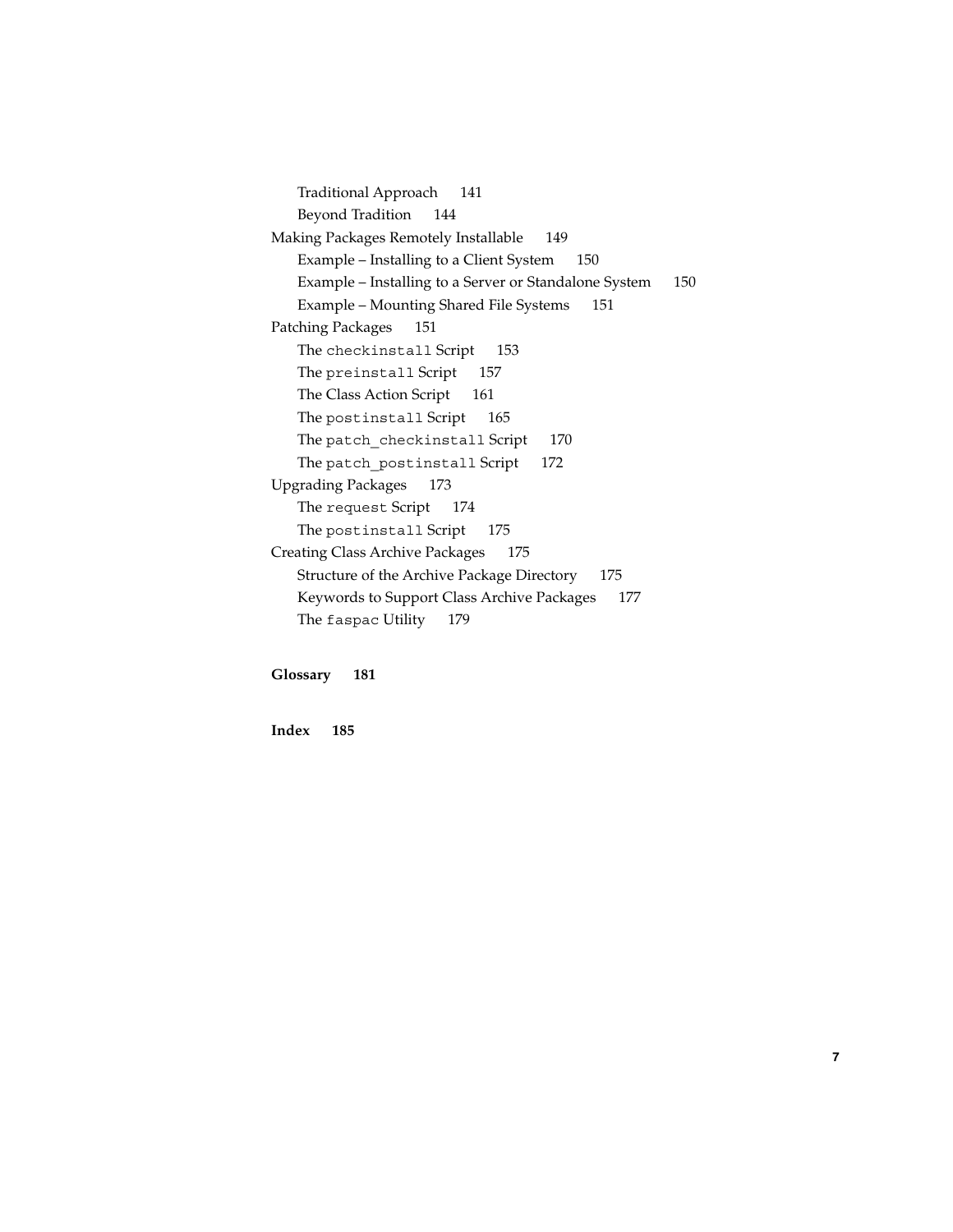Application Packaging Developer's Guide • January 2005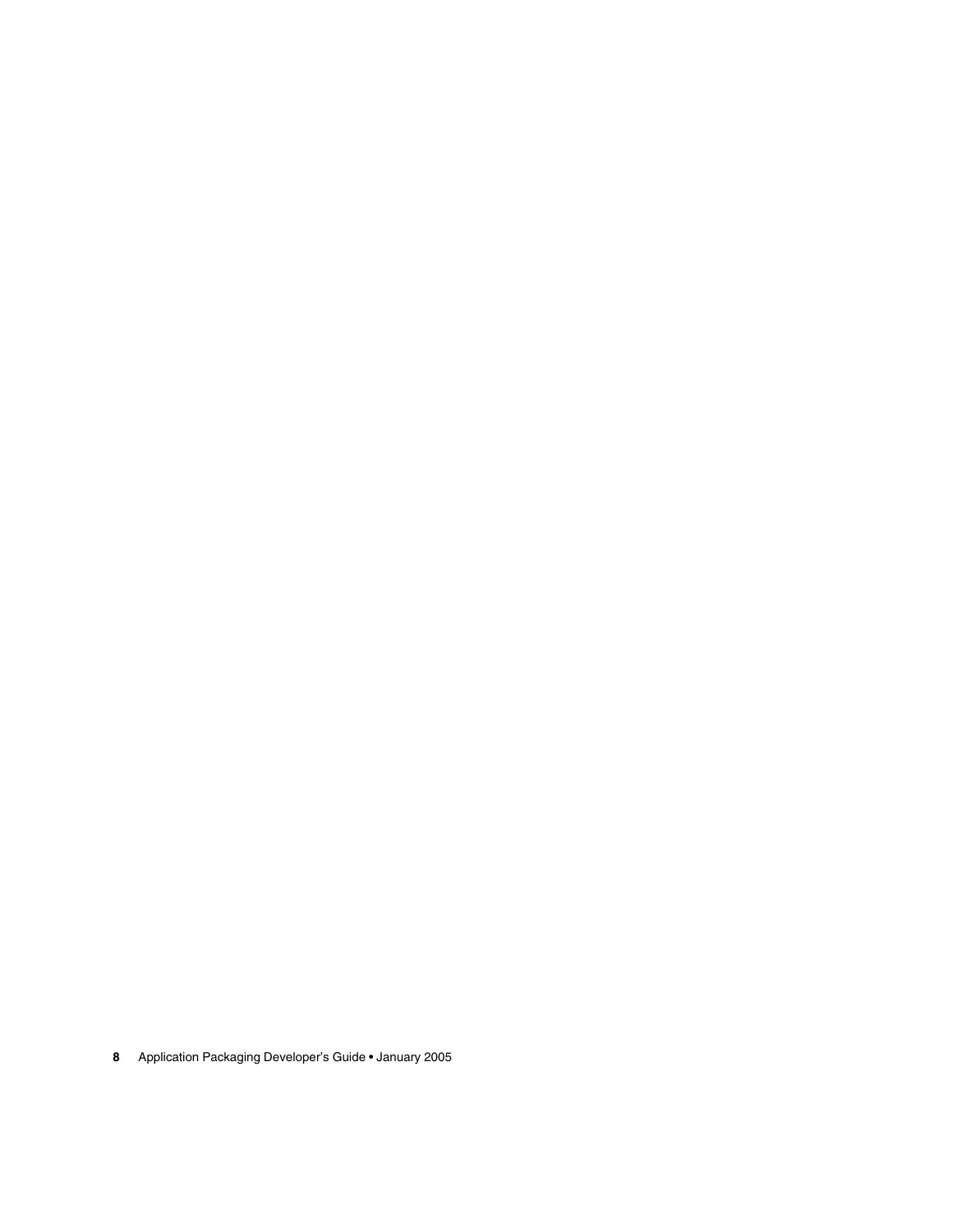# <span id="page-8-0"></span>Preface

The *Application Packaging Developer's Guide* provides step-by-step instructions and relevant background information for designing, building, and verifying packages. This guide also includes advanced techniques that you might find helpful during the package creation process.

## Who Should Use This Book

This book is intended for application developers whose responsibilities include designing and building packages.

Though much of the book is directed towards novice package developers, it also contains information useful to more experienced package developers.

**Note** – The Solaris™ operating system (Solaris OS) runs on two platforms, SPARC<sup>®</sup> and IA. The Solaris OS runs on both 64–bit and 32–bit address spaces. The information in this document pertains to both platforms and address spaces unless called out in a special chapter, section, note, bulleted item, figure, table, or example.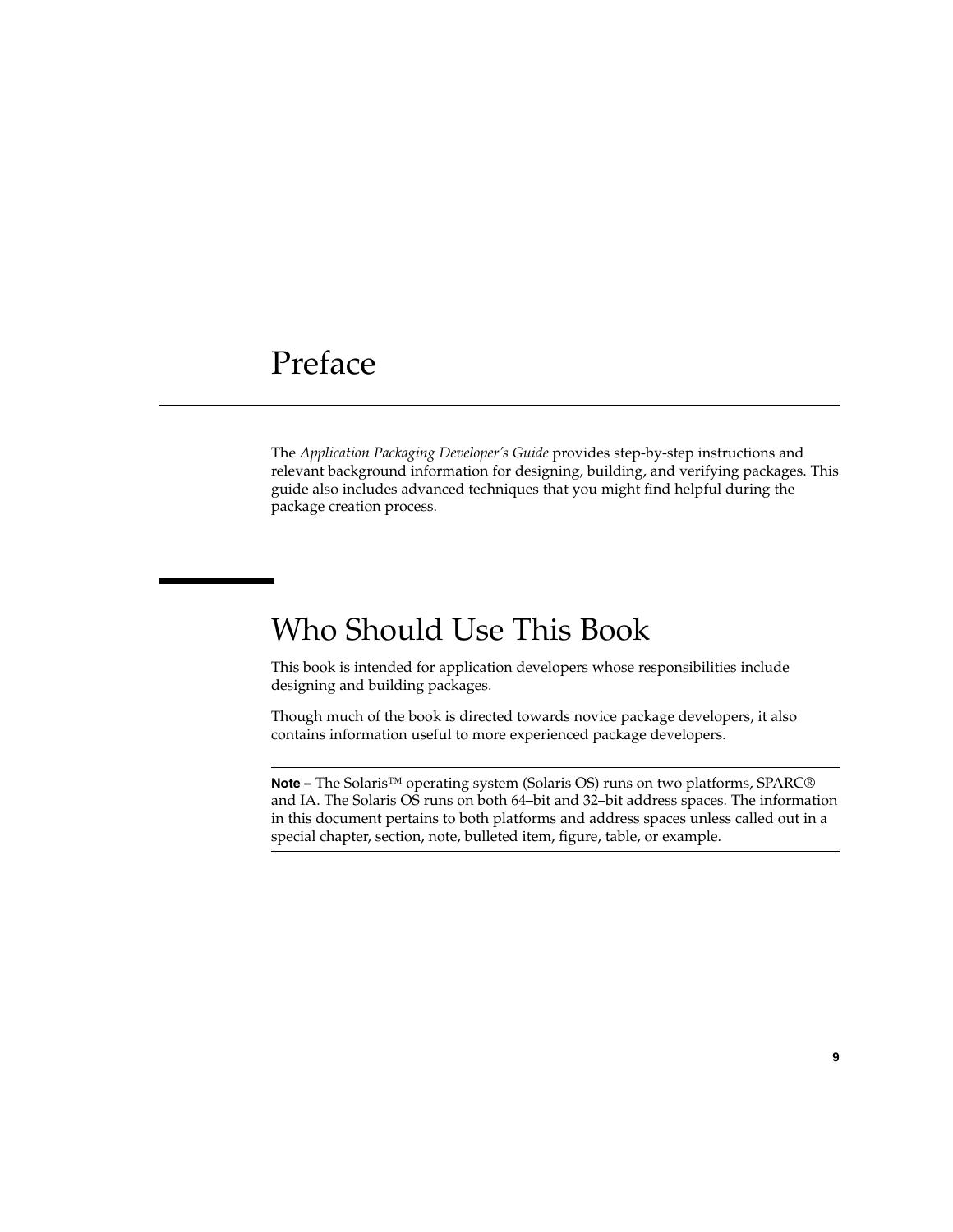# How This Book Is Organized

The following table describes the chapters in this book.

| <b>Chapter Name</b> | <b>Chapter Description</b>                                                                                                    |  |
|---------------------|-------------------------------------------------------------------------------------------------------------------------------|--|
| Chapter 1           | Describes package components and package design criteria.<br>Also describes related commands, files, and scripts.             |  |
| Chapter 2           | Describes the process and required tasks for building a<br>package. Also provides step-by-step instructions for each<br>task. |  |
| Chapter 3           | Provides step-by-step instructions for adding optional<br>features to a package.                                              |  |
| Chapter 4           | Describes how to verify the integrity of a package and how<br>to transfer a package to a distribution medium.                 |  |
| Chapter 5           | Provides case studies for creating packages.                                                                                  |  |
| Chapter 6           | Describes advanced techniques for creating packages.                                                                          |  |
| Glossary            | Defines terms used in this book.                                                                                              |  |

## Related Books

The following documentation, available through retail booksellers, can provide additional background information on building System V packages.

- *System V Application Binary Interface*
- *System V Application Binary Interface SPARC Processor Supplement*
- *System V Application Binary Interface Intel386 Processor Supplement*

# Accessing Sun Documentation Online

The docs.sun.com<sup>SM</sup> Web site enables you to access Sun technical documentation online. You can browse the docs.sun.com archive or search for a specific book title or subject. The URL is <http://docs.sun.com>.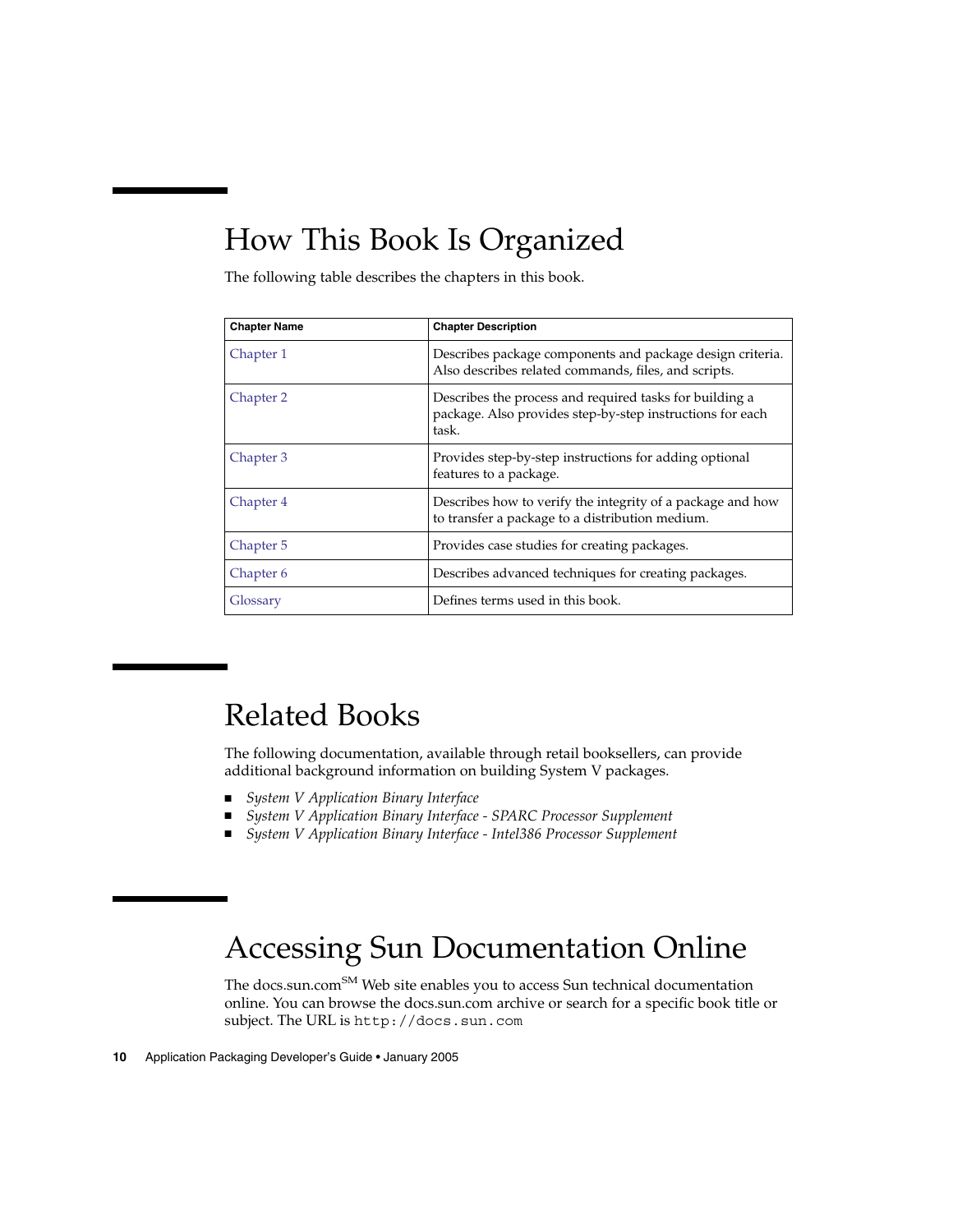# Ordering Sun Documentation

Sun Microsystems offers select product documentation in print. For a list of documents and how to order them, see "Buy printed documentation" at <http://docs.sun.com>.

# Typographic Conventions

The following table describes the typographic changes that are used in this book.

|  |  | TABLE P-1 Typographic Conventions |
|--|--|-----------------------------------|
|--|--|-----------------------------------|

| <b>Typeface or Symbol</b> | <b>Meaning</b>                                                                    | <b>Example</b>                                                                                |
|---------------------------|-----------------------------------------------------------------------------------|-----------------------------------------------------------------------------------------------|
| AaBbCc123                 | The names of commands, files, and<br>directories, and onscreen computer<br>output | Edit your . login file.<br>Use 1s -a to list all<br>files.<br>machine name% you have<br>mail. |
| AaBbCc123                 | What you type, contrasted with onscreen<br>computer output                        | machine name% su<br>Password:                                                                 |
| AaBbCc123                 | Command-line placeholder: replace with<br>a real name or value                    | The command to remove a file<br>is rm filename.                                               |
| AaBbCc123                 | Book titles, new terms, and terms to be<br>emphasized                             | Read Chapter 6 in the User's<br>Guide.                                                        |
|                           |                                                                                   | Perform a patch analysis.                                                                     |
|                           |                                                                                   | Do <i>not</i> save the file.                                                                  |
|                           |                                                                                   | [Note that some emphasized<br>items appear bold online.]                                      |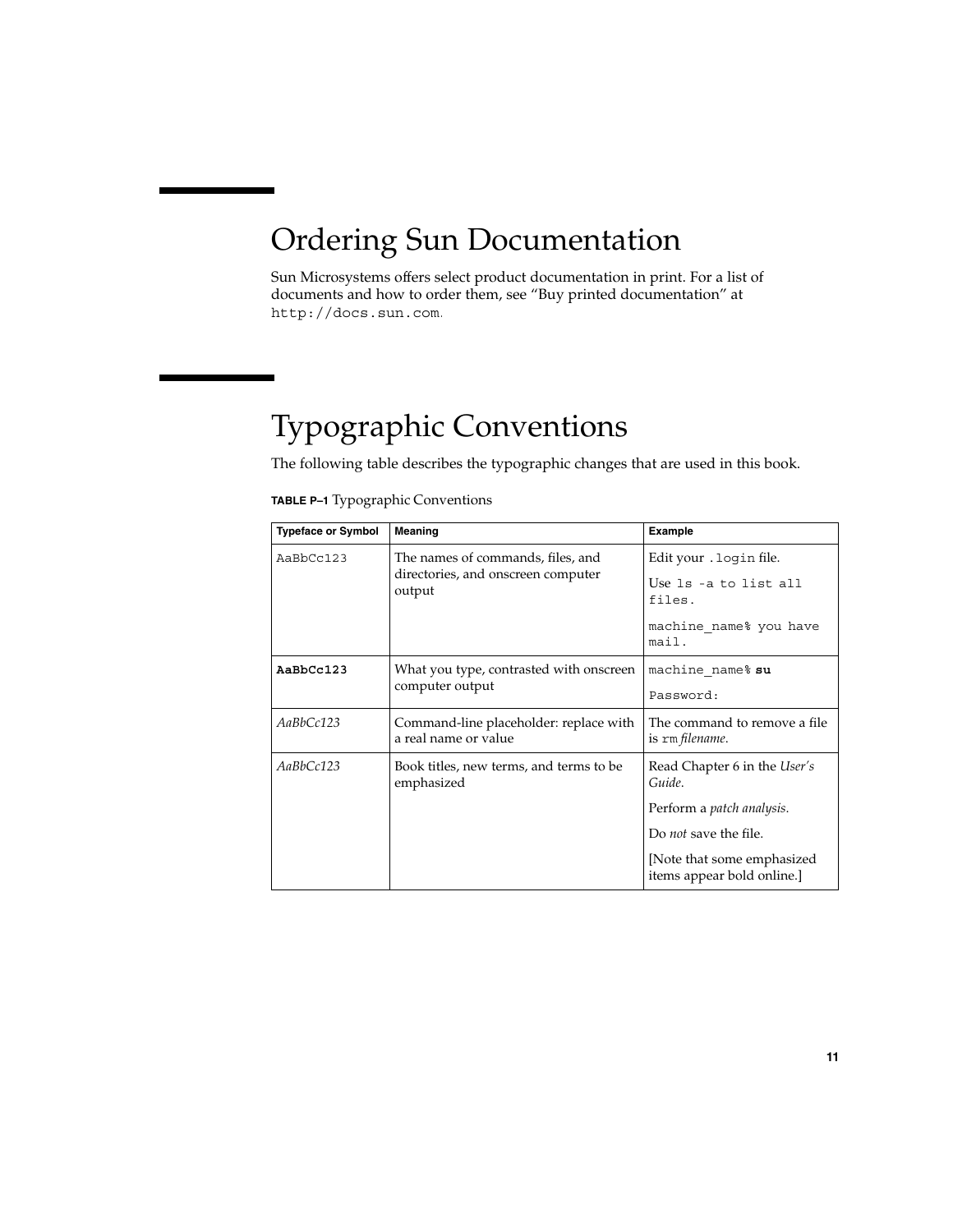# Shell Prompts in Command Examples

The following table shows the default system prompt and superuser prompt for the C shell, Bourne shell, and Korn shell.

#### **TABLE P–2** Shell Prompts

| <b>Shell</b>                                     | Prompt        |
|--------------------------------------------------|---------------|
| $\mathcal C$ shell prompt                        | machine name% |
| C shell superuser prompt                         | machine name# |
| Bourne shell and Korn shell prompt               |               |
| Bourne shell and Korn shell superuser prompt   # |               |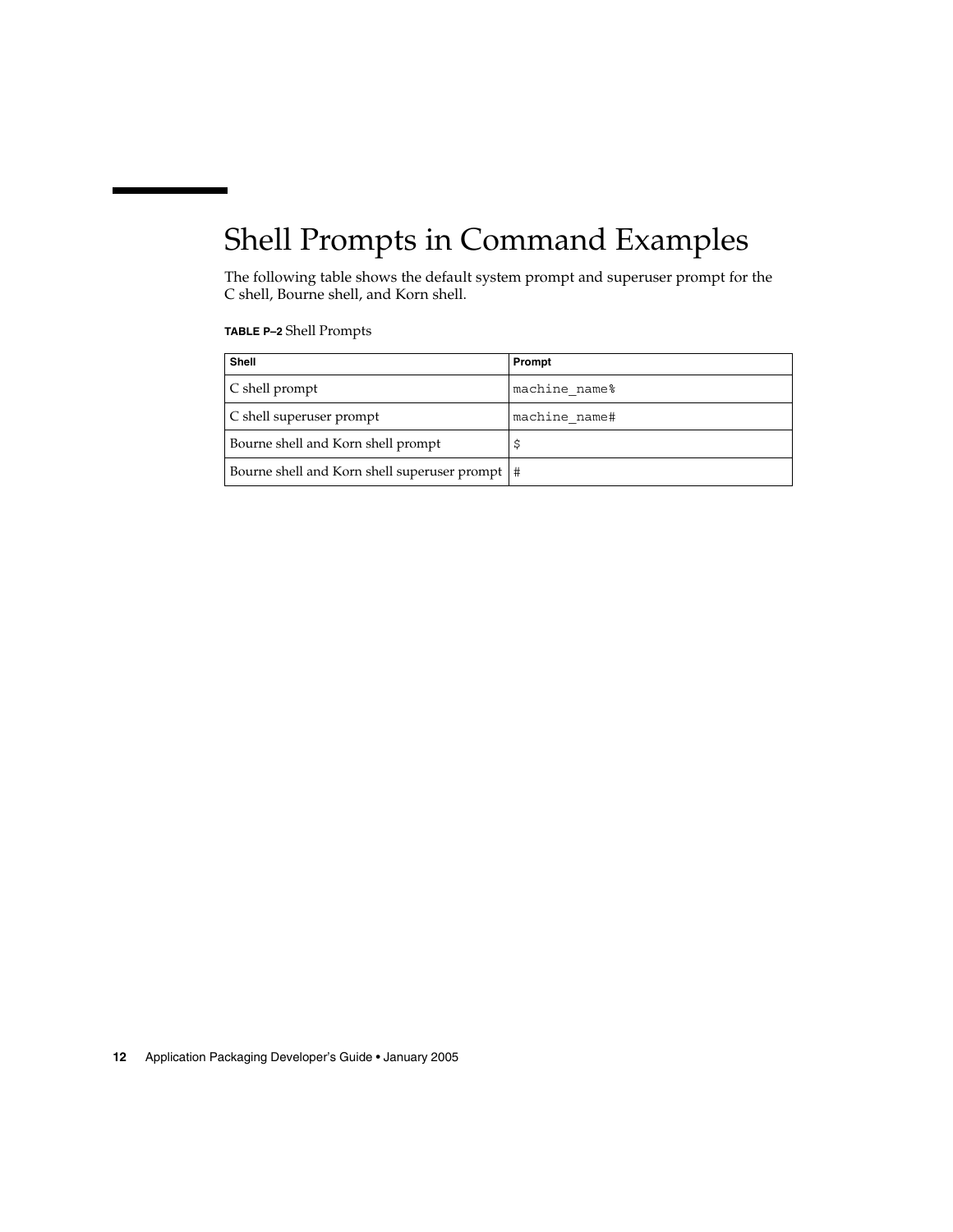#### <span id="page-12-0"></span>CHAPTER **1**

# Designing a Package

Before you build a package, you need to know which files you need to create and the commands you need to execute. You also need to consider your application software's requirements and the needs of your customers. Your customers are the administrators who will be installing your package. This chapter discusses the files, commands, and criteria you should know and consider before building a package.

This is a list of the information in this chapter.

- *"Where to Find Packaging Tasks"* on page 13
- *["What Are Packages?"](#page-13-0)* on page 14
- ["Package Components"](#page-13-0) on page 14
- ["Considerations Before Building a Package"](#page-16-0) on page 17
- *["Packaging Commands, Files, and Scripts"](#page-18-0)* on page 19

## Where to Find Packaging Tasks

Use these task maps to find step-by-step instructions for building and verifying packages.

- ["The Process of Building a Package \(Task Map\)"](#page-22-0) on page 23
- ["Creating Information Files and Installation Scripts \(Task Map\)"](#page-50-0) on page 51
- ["Verifying and Transferring a Package \(Task Map\)"](#page-84-0) on page 85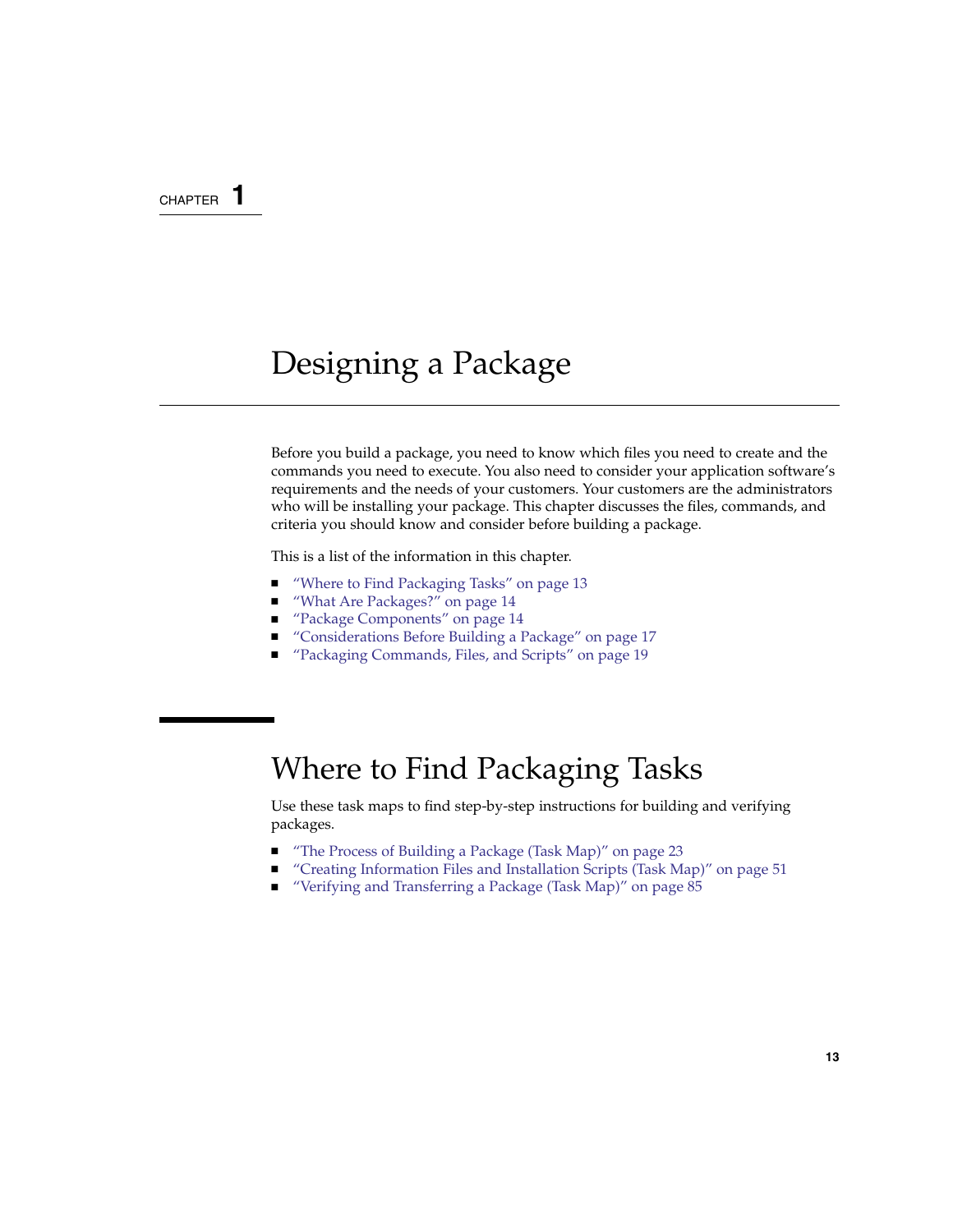# <span id="page-13-0"></span>What Are Packages?

Application software is delivered in units called *packages*. A package is a collection of files and directories that are required for a software product. A package is usually designed and built by the application developer after completing the development of the application code. A software product needs to be built into one or more packages so that it can easily be transferred to a distribution medium. Then, the software product can be mass produced and installed by administrators.

A package is a collection of files and directories in a defined format. This format conforms to the application binary interface (ABI), which is a supplement to the System V Interface Definition.

# Package Components

The components of a package fall into two categories.

- *package objects* are the application files to be installed.
- *control files* control how, where, and if the package is installed.

The control files are also divided into two categories: *information files* and *installation scripts*. Some control files are required. Some control files are optional.

To package your applications, you must first create the required components, and any optional components, that make up your package. You can then build the package by using the pkgmk command.

To build a package, you must provide the following:

- Package objects (the application software's files and directories)
- Two required information files (the pkginfo and prototype files)
- Optional information files
- Optional installation scripts

The following figure describes the contents of a package.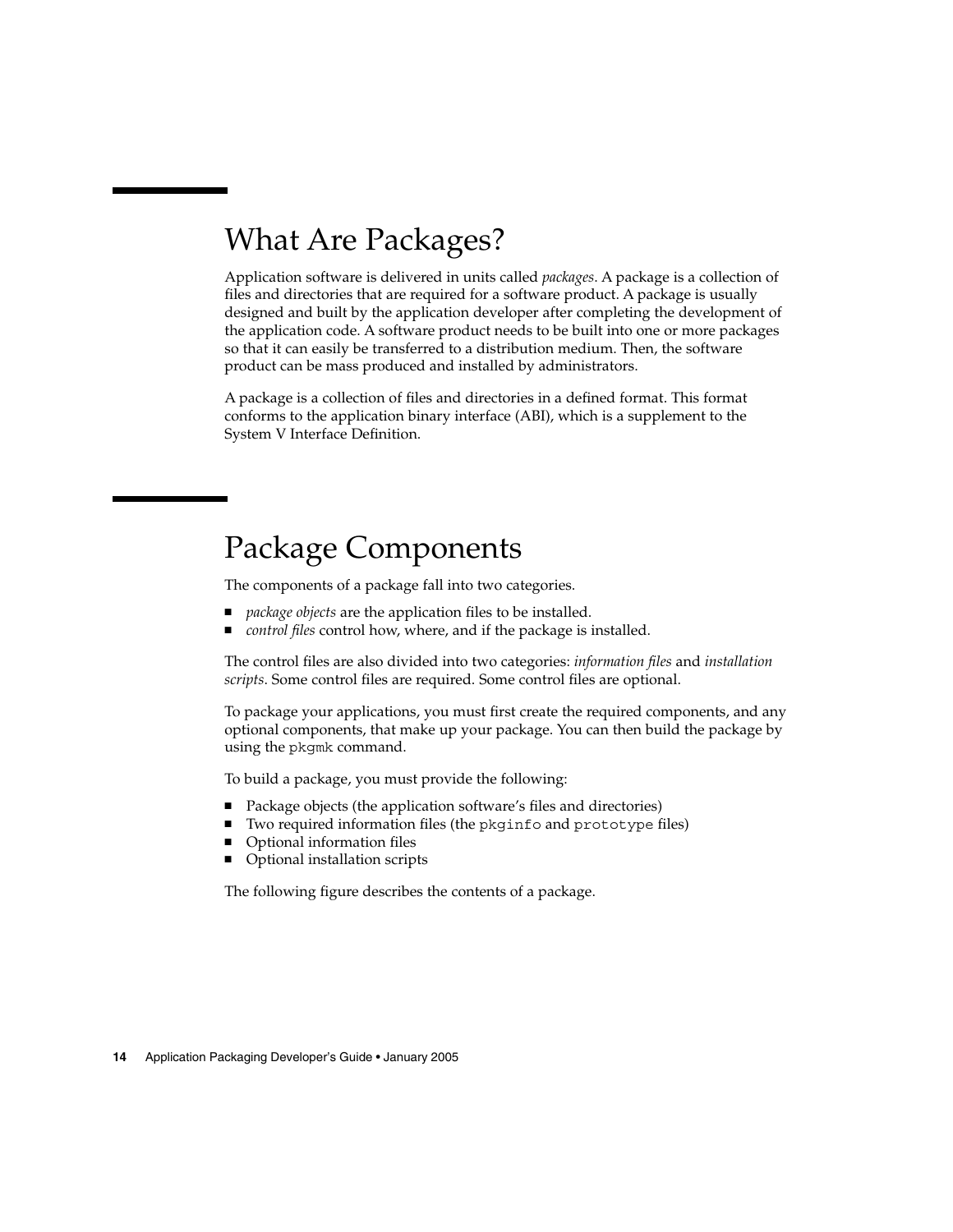<span id="page-14-0"></span>

**FIGURE 1–1** The Contents of a Package

## Required Package Components

You must create the following components before you build your package:

■ Package objects

These components make up the application. They can consist of the following items:

- Files (executable files or data files)
- Directories
- Named pipes
- Links
- Devices
- The pkginfo file

The pkginfo file is a required package information file that defines parameter values. Parameter values include the package abbreviation, the full package name, and the package architecture. For more information, see ["Creating a](#page-25-0) pkginfo File" [on page 26](#page-25-0) and the pkginfo(4) man page.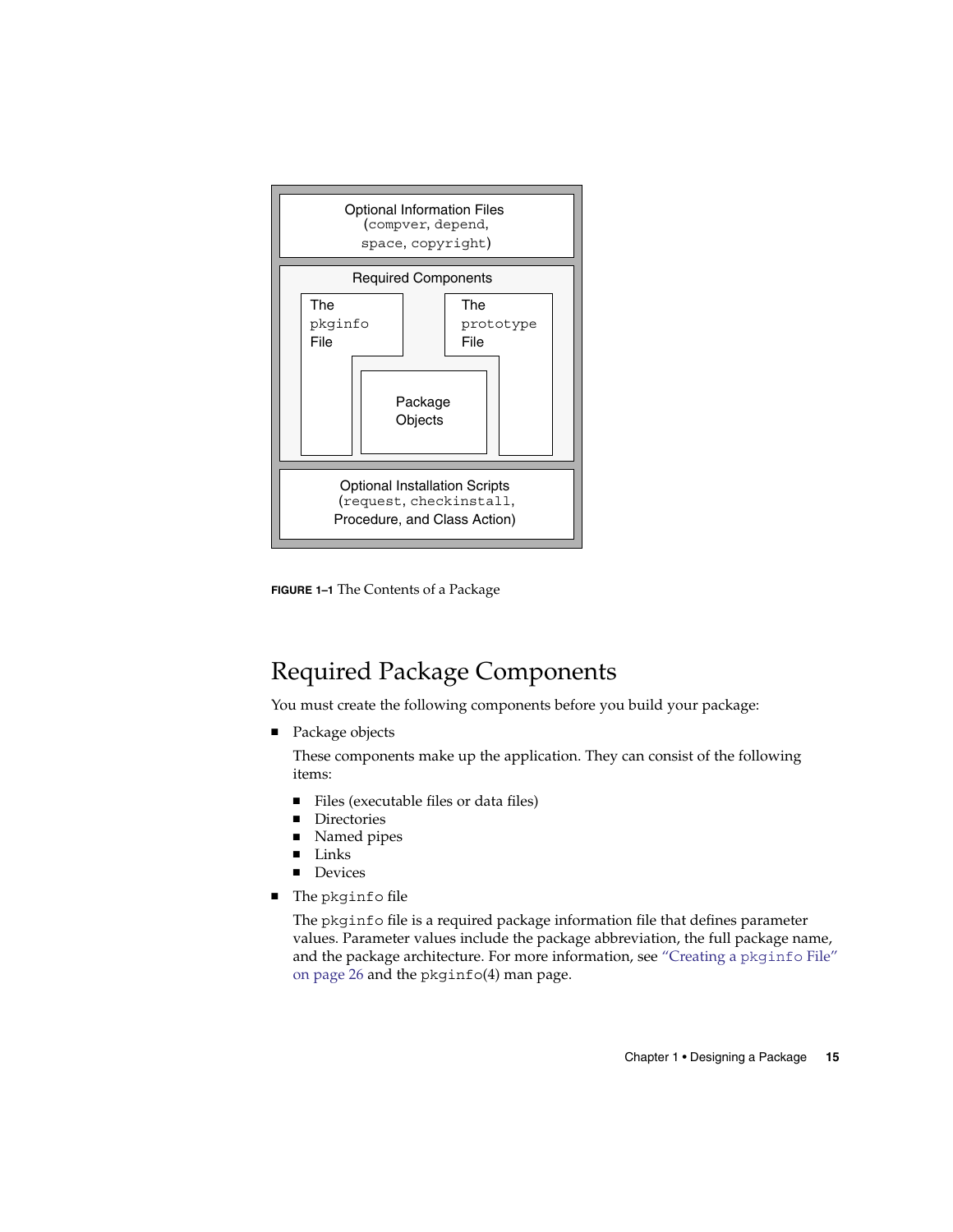<span id="page-15-0"></span>**Note –** There are two pkginfo(1) man pages. The first man page describes a section 1 command that displays information about installed packages. The second man page describes a section 4 file that describes the characteristics of a package. When accessing the man pages, be sure to specify the applicable man page section. For example: man -s 4 pkginfo.

The prototype file

The prototype file is a required package information file that lists the components of the package. One entry exists for each package object, information file, and installation script. An entry consists of several fields of information that describe each component, including its location, attributes, and file type. For more information, see "Creating a [prototype](#page-30-0) File" on page 31 and the prototype(4) man page.

## Optional Package Components

### Package Information Files

You can include four optional package information files in your package:

The compver file

Defines previous versions of the package that are compatible with this version of your package.

■ The depend file

Indicates other packages that have a special relationship with your package.

■ The space file

Defines disk space requirements for the target environment, beyond what is required by the objects defined in the prototype file. For example, additional space might be needed for files that are dynamically created at installation time.

The copyright file

Defines the text for a copyright message that displays at the time of package installation.

Each package information file should have an entry in the prototype file. See ["Creating Information Files"](#page-52-0) on page 53 for more information on creating these files.

### Package Installation Scripts

Installation scripts are not required. However, you can provide scripts that perform customized actions during the installation of your package. An installation script has the following characteristics: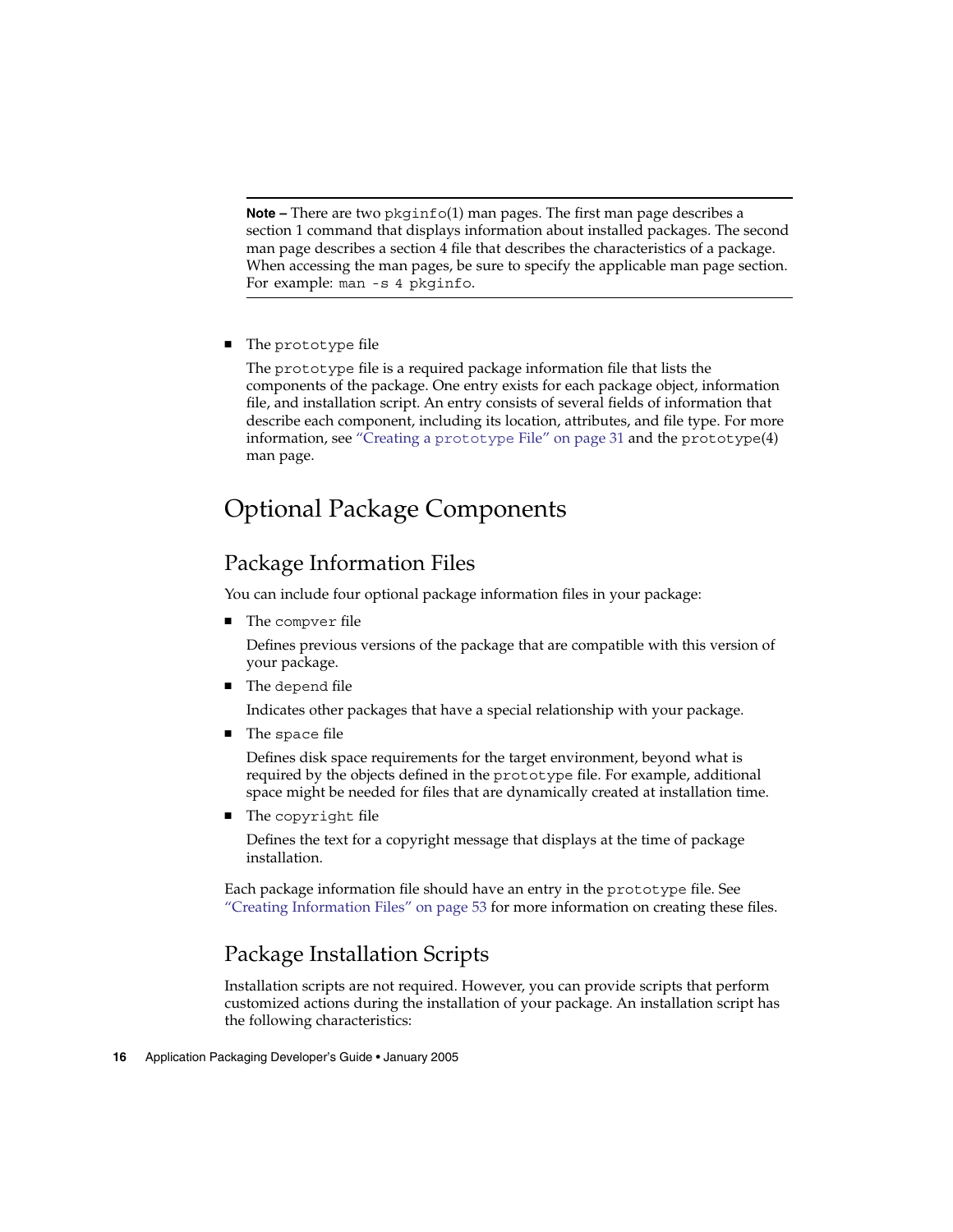- <span id="page-16-0"></span>■ The script is composed of Bourne shell commands.
- The script's file permissions should be set to 0644.
- The script does not need to contain the shell identifier (#!/bin/sh).

The four script types are as follows:

■ The request script

The request script requests input from the administrator who is installing the package.

■ The checkinstall script

The checkinstall script performs special file system verification.

**Note –** The checkinstall script is only available with the Solaris™ 2.5 release and compatible releases.

■ Procedure scripts

*Procedure scripts* define actions that occur at particular points during package installation and removal. You can create four procedure scripts with these predefined names: preinstall, postinstall, preremove, and postremove.

Class action scripts

*Class action scripts* define a set of actions to be performed on a group of objects.

See ["Creating Installation Scripts"](#page-57-0) on page 58 for a more information on installation scripts.

# Considerations Before Building a Package

Before building a package, you need to decide whether your product will consist of one or more packages. Note that many small packages take longer to install than one big package. Although creating a single package is a good idea, doing so is not always possible. If you decide to build more than one package, you need to determine how to segment the application code. This section provides a list of criteria to use when planning to build a package.

Many of the packaging criteria present trade-offs among themselves. Satisfying all requirements equally is often difficult. These criteria are presented in order of importance. However, this sequence is meant to serve as a flexible guide depending on the circumstances. Although each criterion is important, it is up to you to optimize these requirements to produce a good set of packages.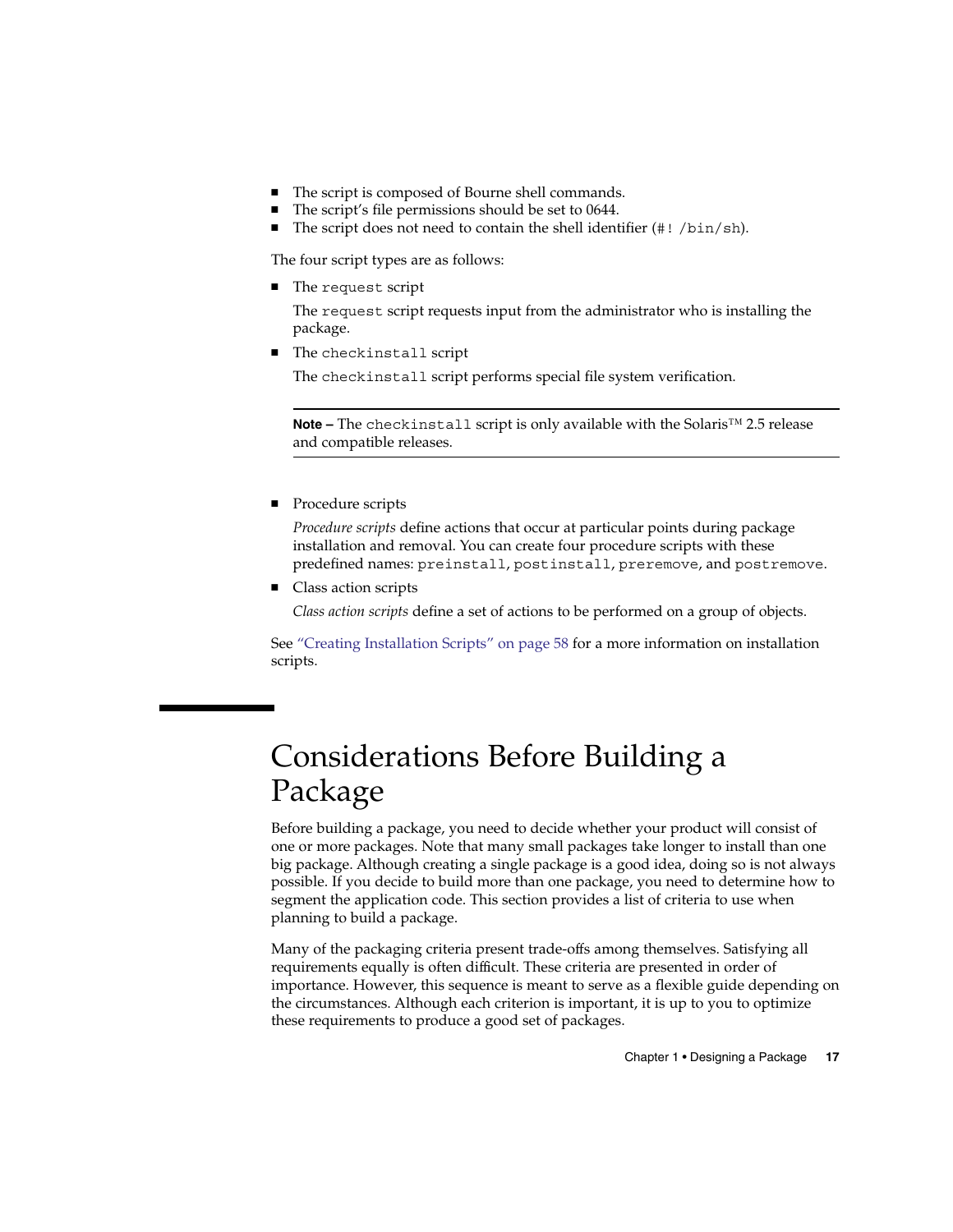<span id="page-17-0"></span>For more design ideas, see [Chapter 6.](#page-126-0)

## Make Packages Remotely Installable

All packages must be *remotely installable*. Being remotely installable means that the administrator installing your package might be trying to install it on a client system, not necessarily to the root (/) file system where the pkgadd command is being executed.

## Optimize for Client-Server Configurations

Consider the various types of system software configurations (for example, standalone system and server) when laying out packages. Good packaging design divides the affected files to optimize installation of each configuration type. For example, the contents of the root  $\binom{7}{1}$  and  $\binom{7}{1}$  and  $\binom{7}{1}$  systems should be segmented so that server configurations can easily be supported.

### Package by Functional Boundaries

Packages should be self-contained and distinctly identified with a set of functionality. For example, a package that contains UFS should contain all UFS utilities and be limited to only UFS binaries.

Packages should be organized from a customer's point of view into functional units.

### Package Along Royalty Boundaries

Put code that requires royalty payments due to contractual agreements in a dedicated package or group of packages. Do not disperse the code into more packages than necessary.

## Package by System Dependencies

Keep system-dependent binaries in dedicated packages. For example, the kernel code should be in a dedicated package, with each implementation architecture consisting of a distinct package instance. This rule also applies to binaries for different architectures. For example, binaries for a SPARC system would be in one package and binaries for an x86 system would be in another package.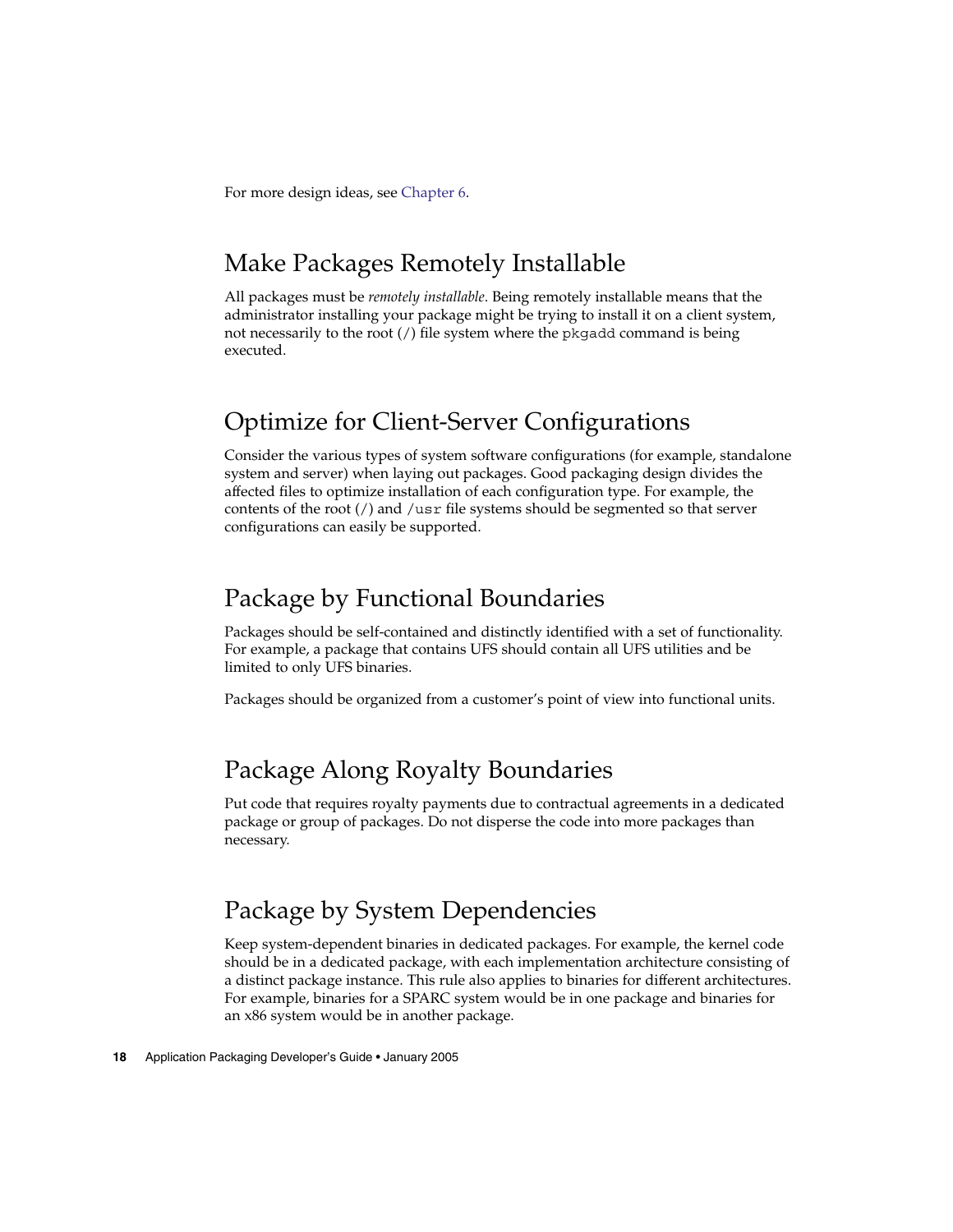## <span id="page-18-0"></span>Eliminate Overlap in Packages

When constructing packages, eliminate duplicate files whenever possible. Unnecessary duplication of files results in support and version difficulties. If your product has multiple packages, repeatedly compare the contents of these packages for duplicated files.

## Package Along Localization Boundaries

Localization-specific items should be in their own package. An ideal packaging model would have a product's localizations delivered as one package per locale. Unfortunately, in some cases organizational boundaries conflict with the functional and product boundaries criteria.

International defaults can also be delivered in a package. This design isolates the files that are necessary for localization changes and standardizes the delivery format of localization packages.

# Packaging Commands, Files, and Scripts

This section describes the commands, files, and scripts that you might use when manipulating packages. They are described in man pages and in detail throughout this book, in relation to the specific task they perform.

The following table shows the commands to help you build, verify, install, and obtain information about a package.

| Task                                                   | Command/ man Page                 | <b>Description</b>                                              | <b>For More Information</b>                                                    |
|--------------------------------------------------------|-----------------------------------|-----------------------------------------------------------------|--------------------------------------------------------------------------------|
| Create packages                                        | pkaprotol(1)                      | Generates a prototype<br>file for input to the pkqmk<br>command | "Example—Creating a prototype File<br>With the pkgproto Command"<br>on page 37 |
| pkqmk(1)                                               | Creates an installable<br>package | "Building a Package"<br>on page 45                              |                                                                                |
| Install, remove, and $pkqadd(1M)$<br>transfer packages |                                   | onto a system                                                   | Installs a software package "Installing Software Packages" on page<br>86       |

**TABLE 1–1** Packaging Commands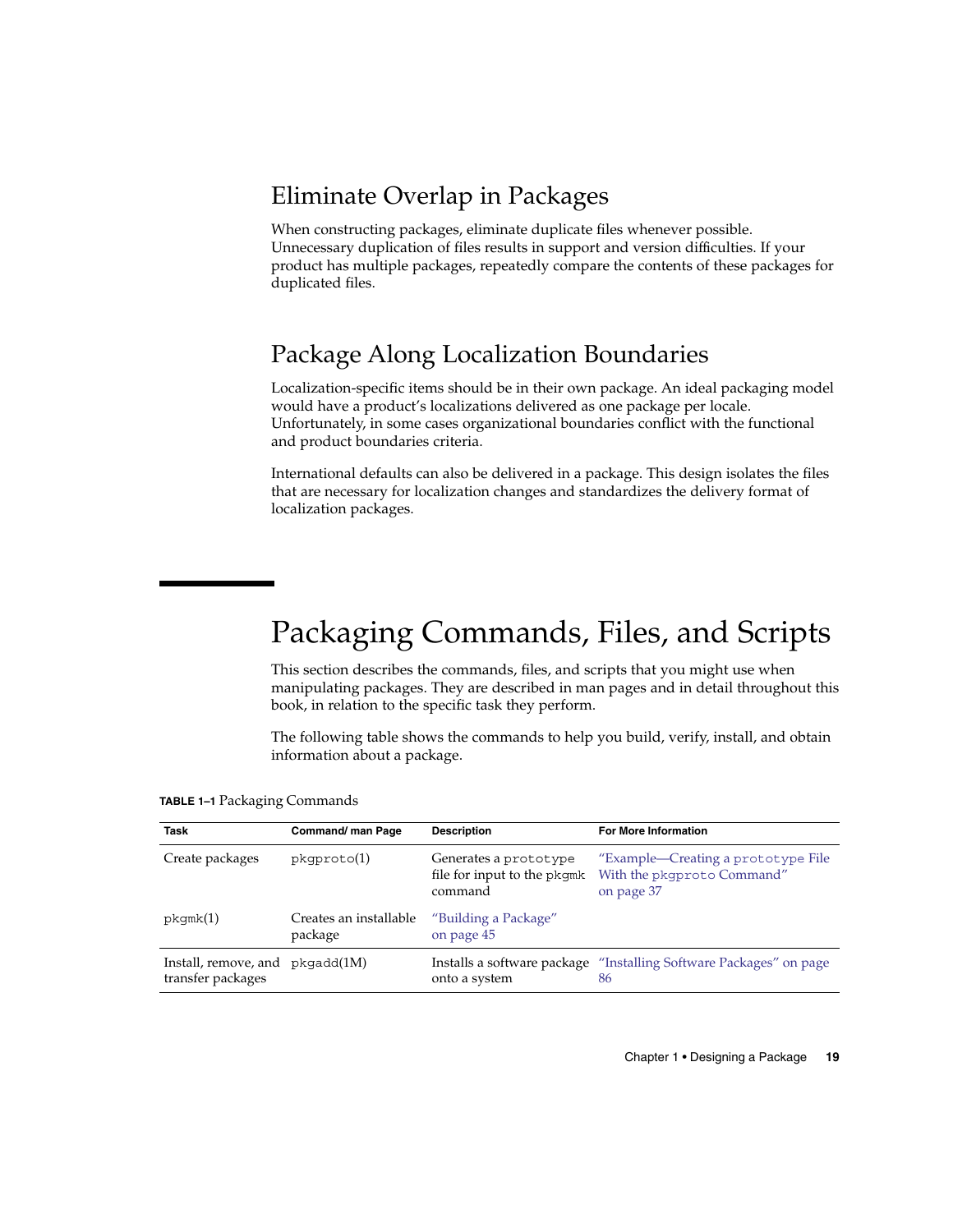| <b>TABLE 1–1</b> Packaging Commands | (Continued) |
|-------------------------------------|-------------|
|-------------------------------------|-------------|

| <b>Task</b>                          | Command/ man Page                                                | <b>Description</b>                                                        | <b>For More Information</b>                                      |
|--------------------------------------|------------------------------------------------------------------|---------------------------------------------------------------------------|------------------------------------------------------------------|
| pkgask(1M)                           | Stores answers to a<br>request script                            | "Design Rules for<br>request Scripts"<br>on page 64                       |                                                                  |
| pkgtrans(1)                          | Copies packages onto<br>a distribution<br>medium                 | "Transferring a Package to<br>a Distribution Medium"<br>on page 96        |                                                                  |
| pkgrm(1M)                            | Removes a package<br>from a system                               | "Removing a Package"<br>on page 95                                        |                                                                  |
| Obtain information<br>about packages | pkgchk(1M)                                                       | Verifies the integrity of a<br>software package                           | "Verifying the Integrity of a Package"<br>on page 88             |
| pkginfo(1)                           | Displays software<br>package information                         | "The pkginfo<br>Command" on page 92                                       |                                                                  |
| pkgparam(1)                          | Displays package<br>parameter values                             | "The pkgparam<br>Command" on page 90                                      |                                                                  |
| Modify installed<br>packages         | installf(1M)                                                     | Incorporates a new<br>package object into an<br>already installed package | "Design Rules for Procedure Scripts"<br>on page 68 and Chapter 5 |
| removef(1M)                          | Removes a package<br>object from an already<br>installed package | "Design Rules for<br>Procedure Scripts"<br>on page 68                     |                                                                  |

The following table shows the information files that help you build a package.

**TABLE 1–2** Package Information Files

| File              | <b>Description</b>                 | <b>For More Information</b>                        |
|-------------------|------------------------------------|----------------------------------------------------|
| $\text{admin}(4)$ | Package installation defaults file | "The Administrative Defaults"<br>File" on page 128 |
| compver(4)        | Package compatibility file         | "Defining Package<br>Dependencies" on page 53      |
| copyright(4)      | Package copyright information file | "Writing a Copyright<br>Message" on page 55        |
| depend(4)         | Package dependencies file          | "Defining Package<br>Dependencies" on page 53      |
| pkqinfo(4)        | Package characteristics file       | "Creating a pkqinfo File"<br>on page 26            |
| pkqmap(4)         | Package contents description file  | "The pkqmap File" on page 45                       |

**20** Application Packaging Developer's Guide • January 2005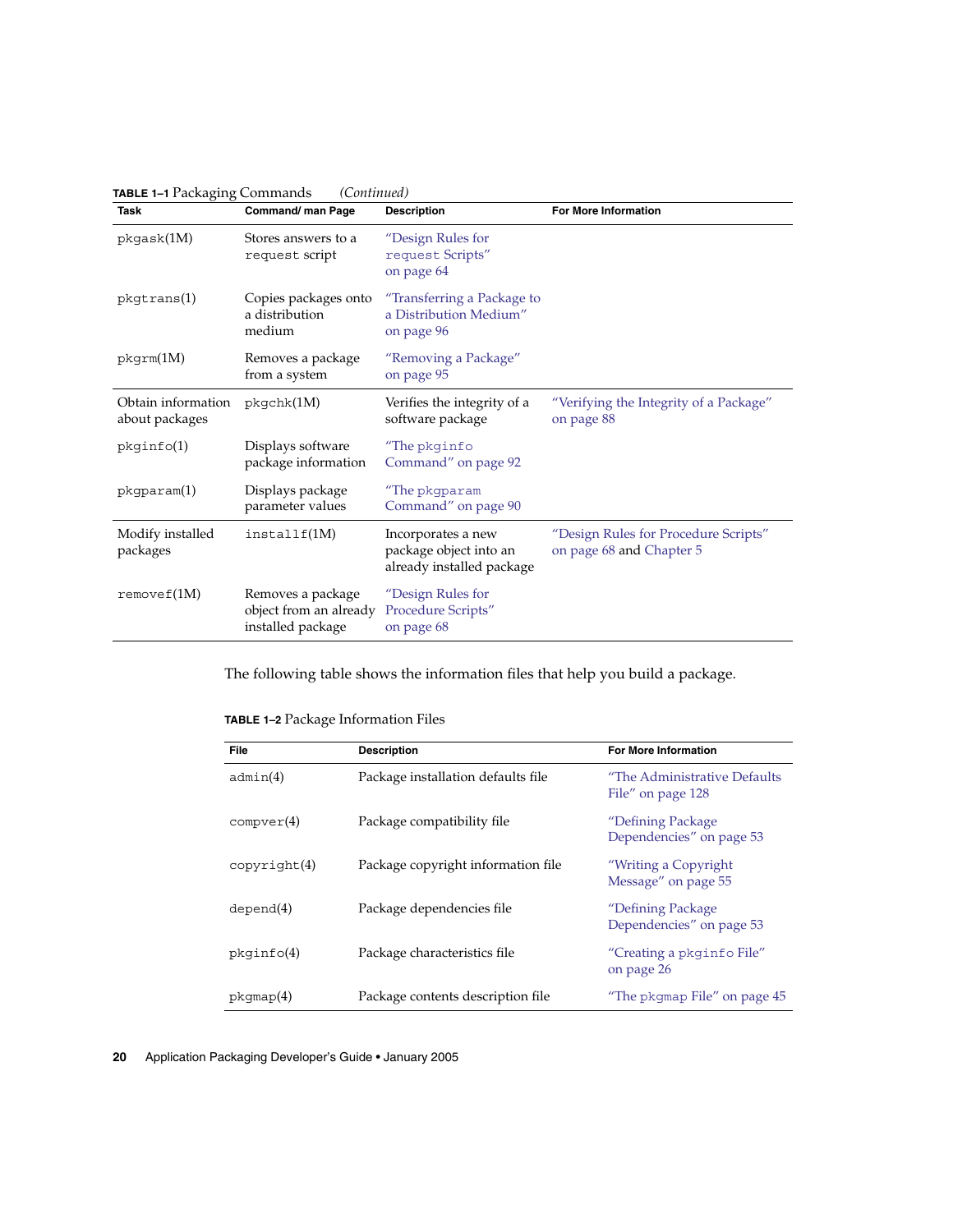| File         | <b>Description</b>                   | <b>For More Information</b>                                      |
|--------------|--------------------------------------|------------------------------------------------------------------|
| prototype(4) | Package information file             | "Creating a prototype File"<br>on page 31                        |
| space(4)     | Package disk space requirements file | "Reserving Additional Space<br>on a Target System" on page<br>57 |

The following table describes optional installation scripts that you can write that affect if and how a package is installed.

**TABLE 1–3** Package Installation Scripts

| <b>Script</b> | <b>Description</b>                                                                  | <b>For More Information</b>                                                |
|---------------|-------------------------------------------------------------------------------------|----------------------------------------------------------------------------|
| request       | Solicits information from the installer                                             | "Writing a request Script"<br>on page 63                                   |
| checkinstall  | Gathers file system data                                                            | "Gathering File System Data<br>With the checkinstall<br>Script" on page 65 |
| preinstall    | Performs any custom installation<br>requirements before class installation          | "Writing Procedure Scripts"<br>on page 68                                  |
| postinstall   | Performs any custom installation<br>requirements after all volumes are<br>installed | "Writing Procedure Scripts"<br>on page 68                                  |
| preremove     | Performs any custom removal<br>requirements before class removal                    | "Writing Procedure Scripts"<br>on page 68                                  |
| postremove    | Performs any custom removal<br>requirements after all classes have been<br>removed  | "Writing Procedure Scripts"<br>on page 68                                  |
| Class action  | Performs a series of actions on a specific<br>group of objects                      | "Writing Class Action Scripts"<br>on page 70                               |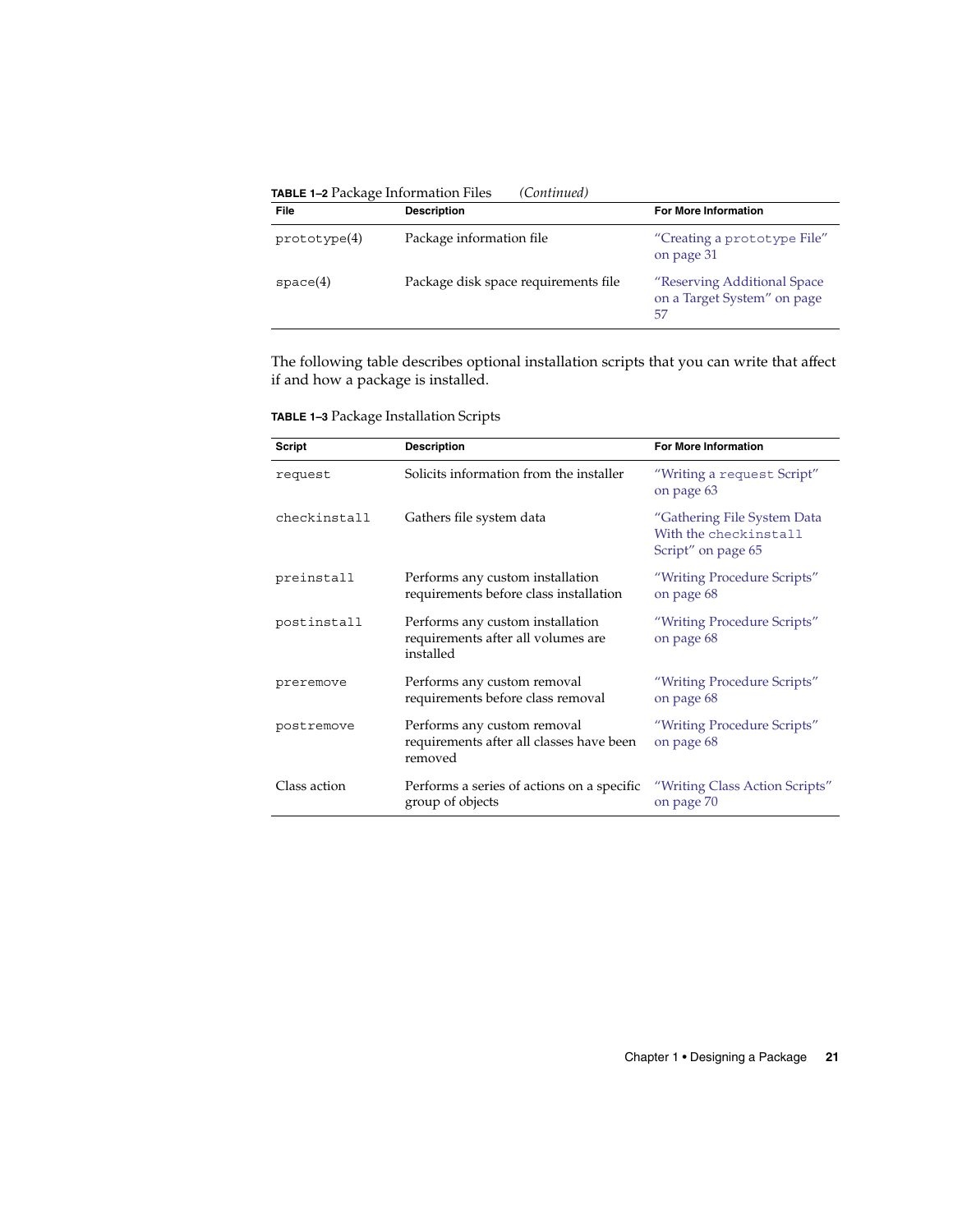Application Packaging Developer's Guide • January 2005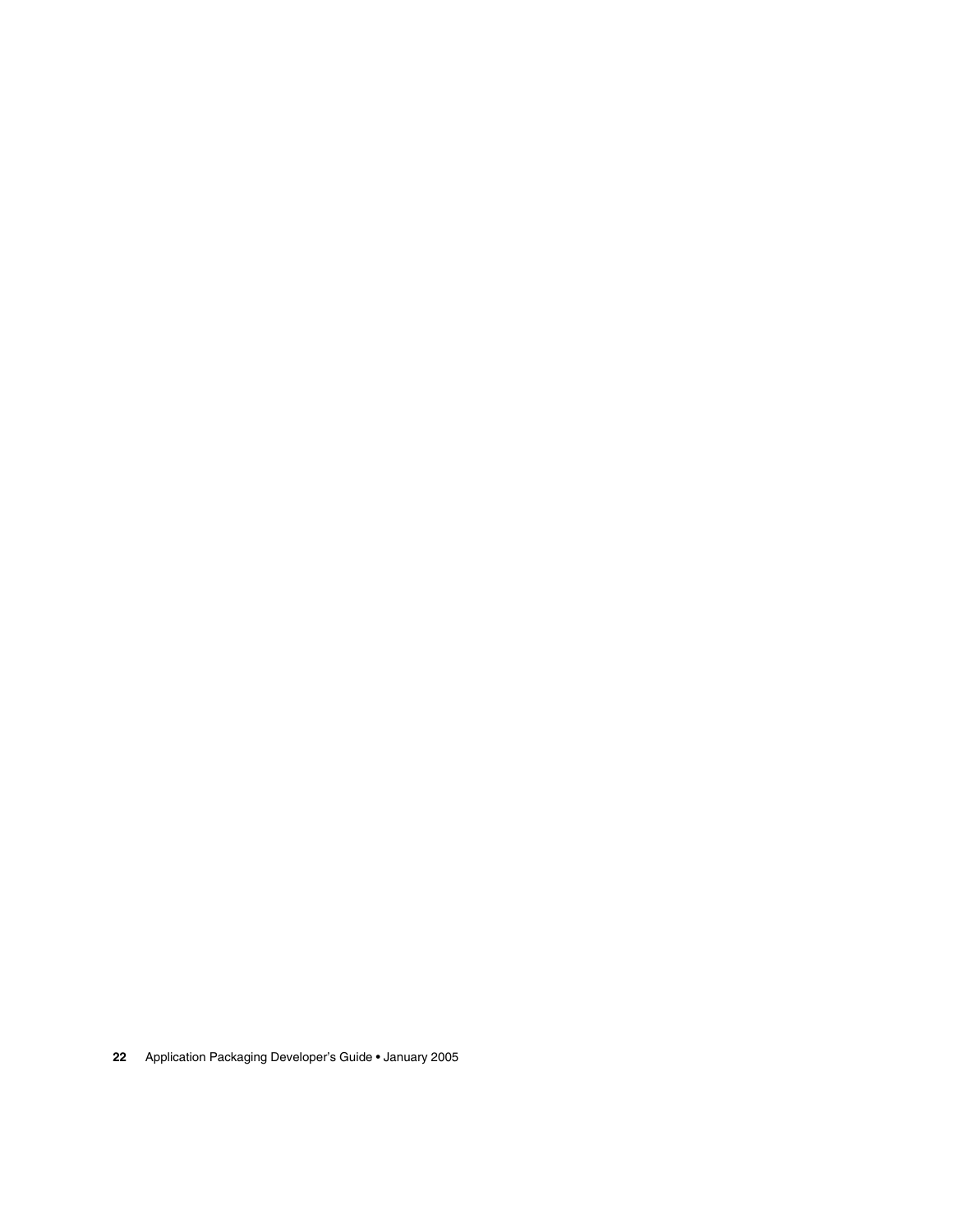#### <span id="page-22-0"></span>CHAPTER **2**

## Building a Package

This chapter describes the process and the tasks involved in building a package. Some of these tasks are required. Some of these tasks are optional. The required tasks are discussed in detail in this chapter. For information on the optional tasks, which enable you to add more features to your package, see [Chapter 3](#page-50-0) and [Chapter 6.](#page-126-0)

This is a list of the information in this chapter.

- "The Process of Building a Package (Task Map)" on page 23
- ["Package Environment Variables"](#page-23-0) on page 24
- *["Creating a](#page-25-0) pkginfo File"* on page 26
- *["Organizing a Package's Contents"](#page-29-0)* on page 30
- "Creating a [prototype](#page-30-0) File" on page 31
- ["Building a Package"](#page-44-0) on page 45

# The Process of Building a Package (Task Map)

[Table 2–1](#page-23-0) describes a process for you to follow when building packages, especially if you are inexperienced at building them. Although it is not mandatory for you to complete the first four tasks in the exact order listed, your package building experience will be easier if you do. Once you are an experienced package designer, you can shuffle the sequence of these tasks to your preference.

As an experienced package designer, you can automate the package building process by using the make command and makefiles. For more information, see the make(1S) man page.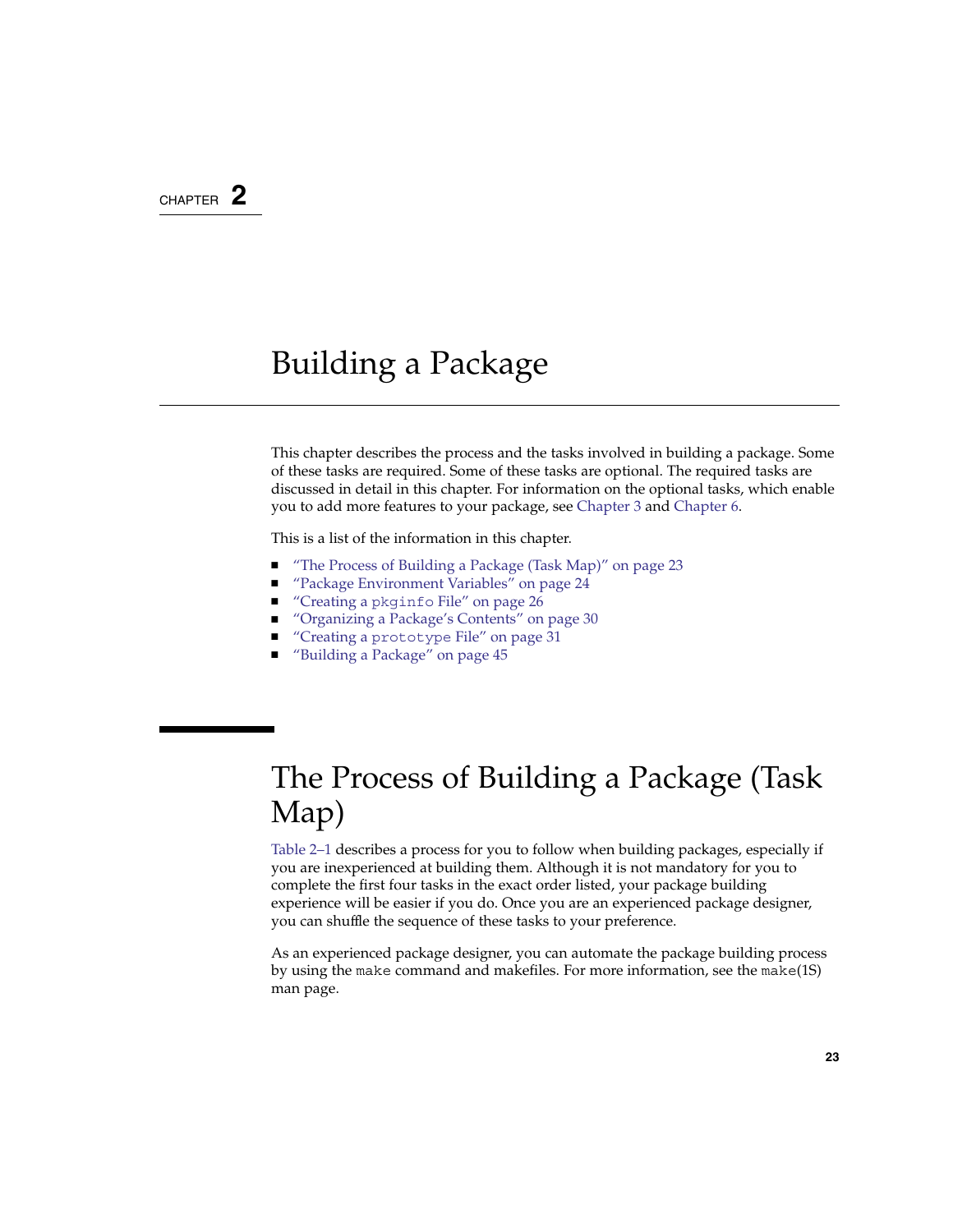| <b>Task</b>                                  | <b>Description</b>                                                                                                 | <b>For Instructions</b>                         |
|----------------------------------------------|--------------------------------------------------------------------------------------------------------------------|-------------------------------------------------|
| 1. Create a pkginfo file                     | Create the pkginfo file to describe the<br>characteristics of the package.                                         | "How to Create a pkginfo File"<br>on page 29    |
| 2. Organize package contents                 | Arrange the package components into a<br>hierarchical directory structure.                                         | "Organizing a Package's<br>Contents" on page 30 |
| 3. (optional) Create<br>information files    | Define package dependencies, include a<br>copyright message, and reserve additional<br>space on the target system. | Chapter 3                                       |
| 4. (optional) Create<br>installation scripts | Customize the installation and removal<br>processes of the package.                                                | Chapter 3                                       |
| 5. Create a prototype file                   | Describe the object in your package in a<br>prototype file.                                                        | "Creating a prototype File"<br>on page 31       |
| 6. Build the package                         | Build the package by using the pkqmk<br>command.                                                                   | "Building a Package" on page 45                 |
| 7. Verify and transfer the<br>package        | Verify the integrity of the package before<br>copying it to a distribution medium.                                 | Chapter 4                                       |

<span id="page-23-0"></span>**TABLE 2–1** The Process of Building a Package Task Map

## Package Environment Variables

You can use variables in the required information files, pkginfo and prototype. You can also use an option to the pkgmk command, which is used to build a package. As these files and commands are discussed in this chapter, more context-sensitive information on variables is provided. However, before you begin building your package, you should understand the different types of variables and how they can affect the successful creation of a package.

There are two types of variables:

■ Build variables

*Build variables* begin with a lowercase letter and are evaluated at *build time*, as the package is being built with the pkgmk command.

■ Install variables

*Install variables* begin with an uppercase letter and are evaluated at *install time*, as the package is being installed with the pkgadd command.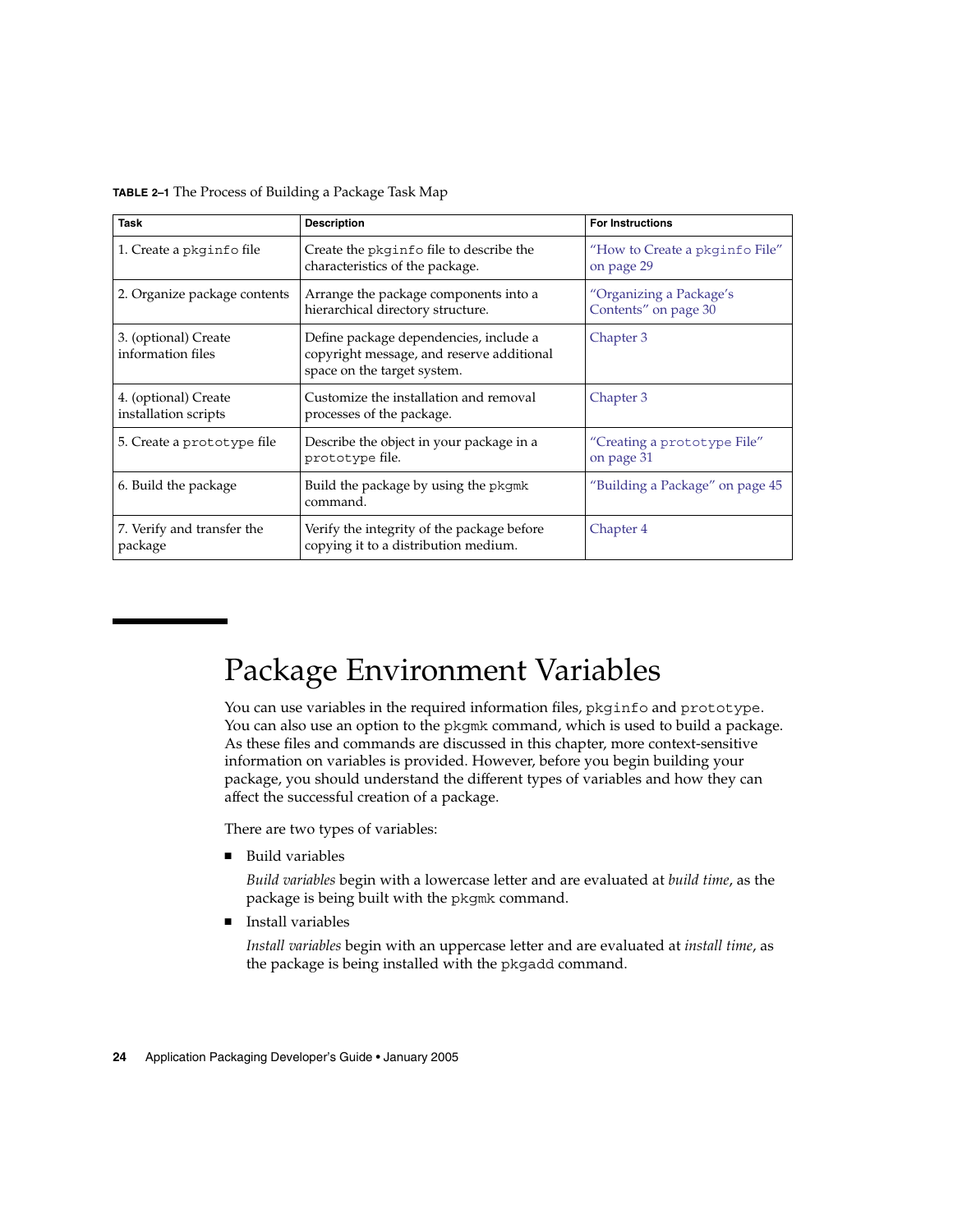## <span id="page-24-0"></span>General Rules on Using Environment Variables

In the pkginfo file, a variable definition takes the form *PARAM=value*, where the first letter of *PARAM* is an uppercase letter. These variables are evaluated only at install time. If any of these variables cannot be evaluated, the pkgadd command aborts with an error.

In the prototype file, a variable definition can take the form !*PARAM=value* or \$*variable*. Both *PARAM* and *variable* can begin with either an uppercase or a lowercase letter. Only variables whose values are known at build time are evaluated. If *PARAM* or *variable* is a build or install variable whose value is not known at build time, the pkgmk command aborts with an error.

You can also include the option *PARAM=value* as an option to the pkgmk command. This option works the same as in the prototype file, except that its scope is global to the entire package. The !*PARAM=value* definition in a prototype file is local to that file and the part of the package it defines.

If *PARAM* is an install variable, and *variable* is an install variable or build variable with a known value, the pkgmk command inserts the definition into the pkginfo file so that the definition will be available at install time. However, the pkgmk command does not evaluate *PARAM* that are in any path names that are specified in the prototype file.

## Package Environment Variables Summary

The following table summarizes variable specification formats, location, and scope.

| <b>Where Variable Is</b><br><b>Defined</b> | <b>Variable Definition</b><br>Format | <b>Variable Type</b><br><b>Being Defined</b> | When the Variable<br>is Evaluated                | <b>Where the Variable</b><br>is Evaluated             | Items the<br>VariableMay<br><b>Substitute For</b> |
|--------------------------------------------|--------------------------------------|----------------------------------------------|--------------------------------------------------|-------------------------------------------------------|---------------------------------------------------|
| pkginfo file                               | $PARAM = value$                      | Build                                        | Ignored at build<br>time                         | N/A                                                   | None                                              |
| Install                                    | Install time                         | In the pkgmap<br>file                        | owner, group,<br><i>path</i> , or link<br>target |                                                       |                                                   |
| prototype file                             | $PARAM = value$                      | Build                                        | Build time                                       | In the<br>prototype file<br>and any<br>included files | mode, owner,<br>group, or path                    |

**TABLE 2–2** Package Environment Variables Summary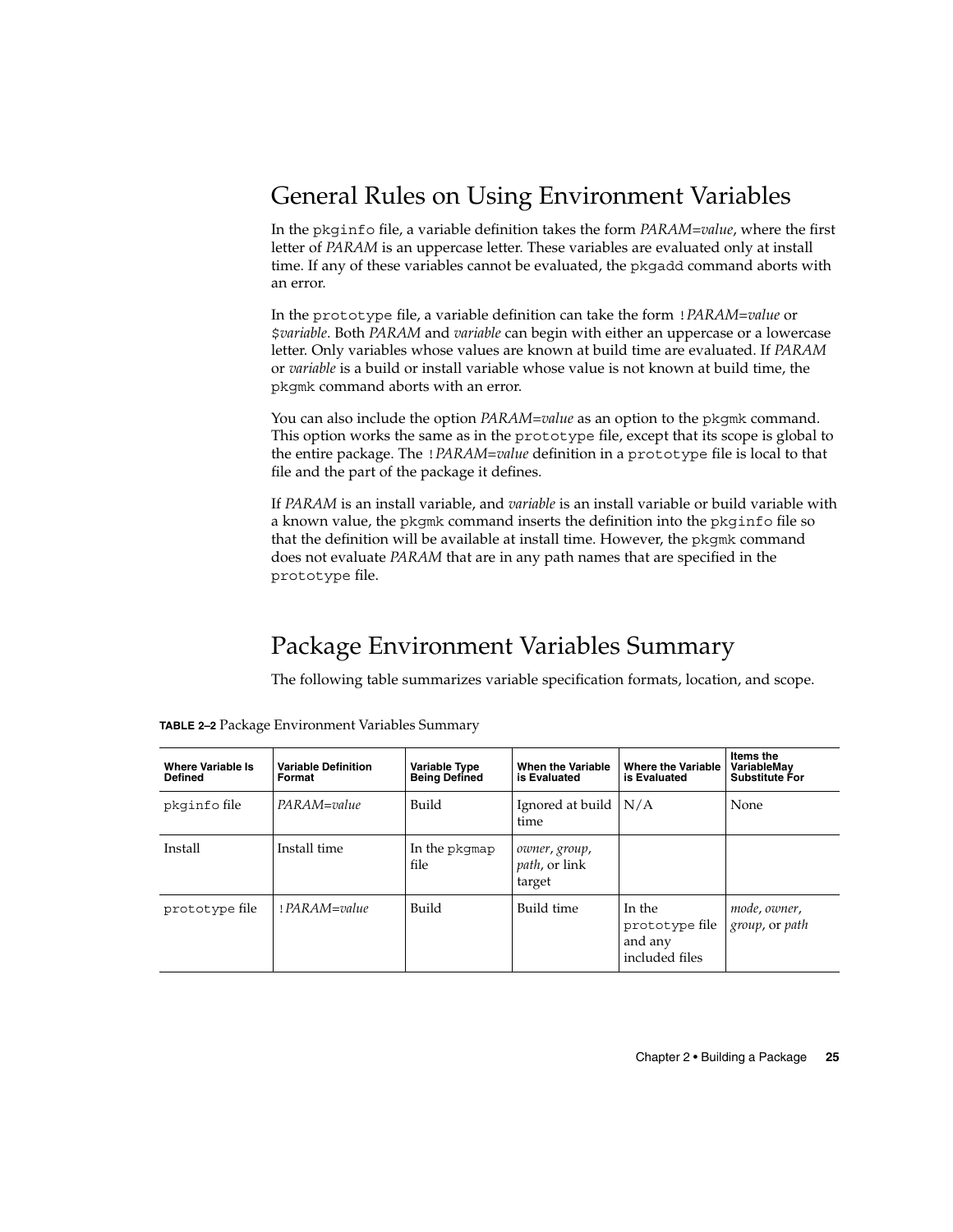| <b>Where Variable Is</b><br><b>Defined</b> | <b>Variable Definition</b><br>Format | <b>Variable Type</b><br><b>Being Defined</b>          | <b>When the Variable</b><br>is Evaluated | <b>Where the Variable</b><br>is Evaluated | Items the<br>VariableMay<br><b>Substitute For</b> |
|--------------------------------------------|--------------------------------------|-------------------------------------------------------|------------------------------------------|-------------------------------------------|---------------------------------------------------|
| Install                                    | Build time                           | In the<br>prototype file<br>and any<br>included files | !search and<br>!command<br>commands only |                                           |                                                   |
| pkgmk command<br>line                      | PARAM=value                          | Build                                                 | Build time                               | In the<br>prototype file                  | mode, owner,<br>group, or path                    |
| Install                                    | Build time                           | In the<br>prototype file                              | !search<br>command only                  |                                           |                                                   |
| Install time                               | In the pkqmap file                   | owner, group,<br><i>path</i> , or link<br>target      |                                          |                                           |                                                   |

<span id="page-25-0"></span>**TABLE 2–2** Package Environment Variables Summary *(Continued)*

# Creating a pkginfo File

The pkginfo file is an ASCII file that describes the characteristics of a package along with information that helps control the flow of installation.

Each entry in the pkginfo file is a line that establishes the value of a parameter using the format *PARAM=value*. *PARAM* can be any of the standard parameters described in the pkginfo(4) man page. There is no required order in which the parameters must be specified.

**Note –** Each *value* can be enclosed with single or double quotation marks (for example, '*value*' or "*value*"). If *value* contains any characters that are considered special to a shell environment, you should use quotation marks. The examples and case studies in this book do not use quotation marks. See the pkginfo(4) man page for an example that uses double quotation marks.

You can also create your own package parameters by assigning a value to them in the pkginfo file. Your parameters must begin with a capital letter followed by either uppercase or lowercase letters. An uppercase letter indicates that the parameter (variable) will be evaluated at install time (as opposed to build time). For information on the difference between install variables and build variables, see ["Package](#page-23-0) [Environment Variables"](#page-23-0) on page 24.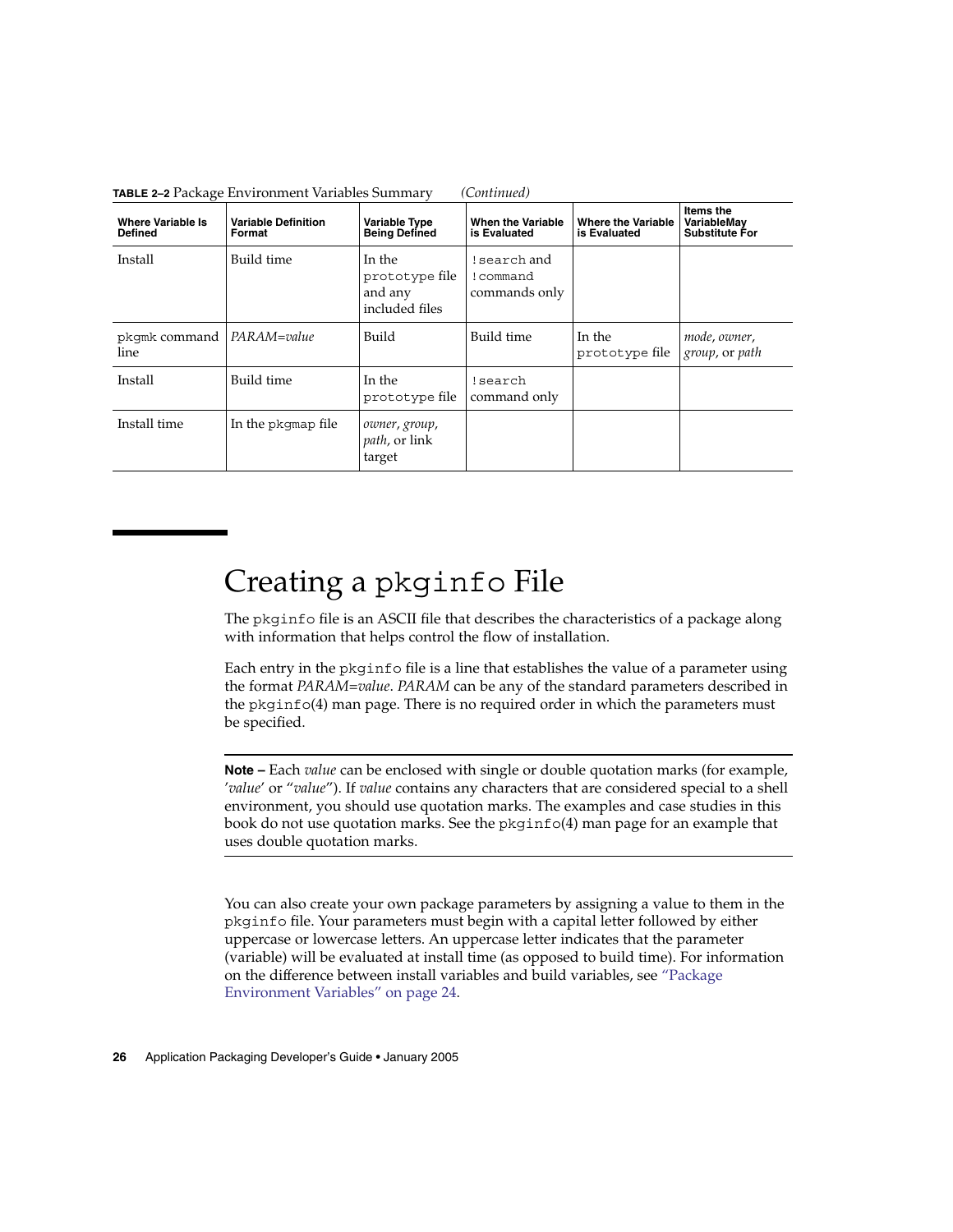<span id="page-26-0"></span>You must define these five parameters in a pkginfo file: PKG, NAME, ARCH, VERSION, and CATEGORY. The PATH, PKGINST, and INSTDATE parameters are inserted automatically by the software when the package is built. Do not modify these eight parameters. For information on the remaining parameters, see the pkginfo(4) man page.

## Defining a Package Instance

The same package can have different versions, be compatible with different architectures, or both. Each variation of a package is known as a *package instance*. A package instance is determined by combining the definitions of the PKG, ARCH, and VERSION parameters in the pkginfo file.

The pkgadd command assigns a *package identifier* to each package instance at installation time. The package identifier is the package abbreviation with a numerical suffix, for example SUNWadm.2. This identifier distinguishes a package instance from any other package, including instances of the same package.

#### Defining a Package Abbreviation (PKG)

A *package abbreviation* is a short name for a package that is defined by the PKG parameter in the pkginfo file. A package abbreviation must have these characteristics:

- The abbreviation must consist of alphanumeric characters. The first character cannot be a number.
- The abbreviation cannot exceed 32 characters in length.
- The abbreviation cannot be one of the reserved abbreviations: install, new, or all.

**Note –** The first four characters should be unique to your company, such as your company's stock symbol. For example, packages built by Sun Microsystems™ all have "SUNW" as the first four characters of their package abbreviation.

This is an example package abbreviation entry in a pkginfo file:

PKG=SUNWcadap

Chapter 2 • Building a Package **27**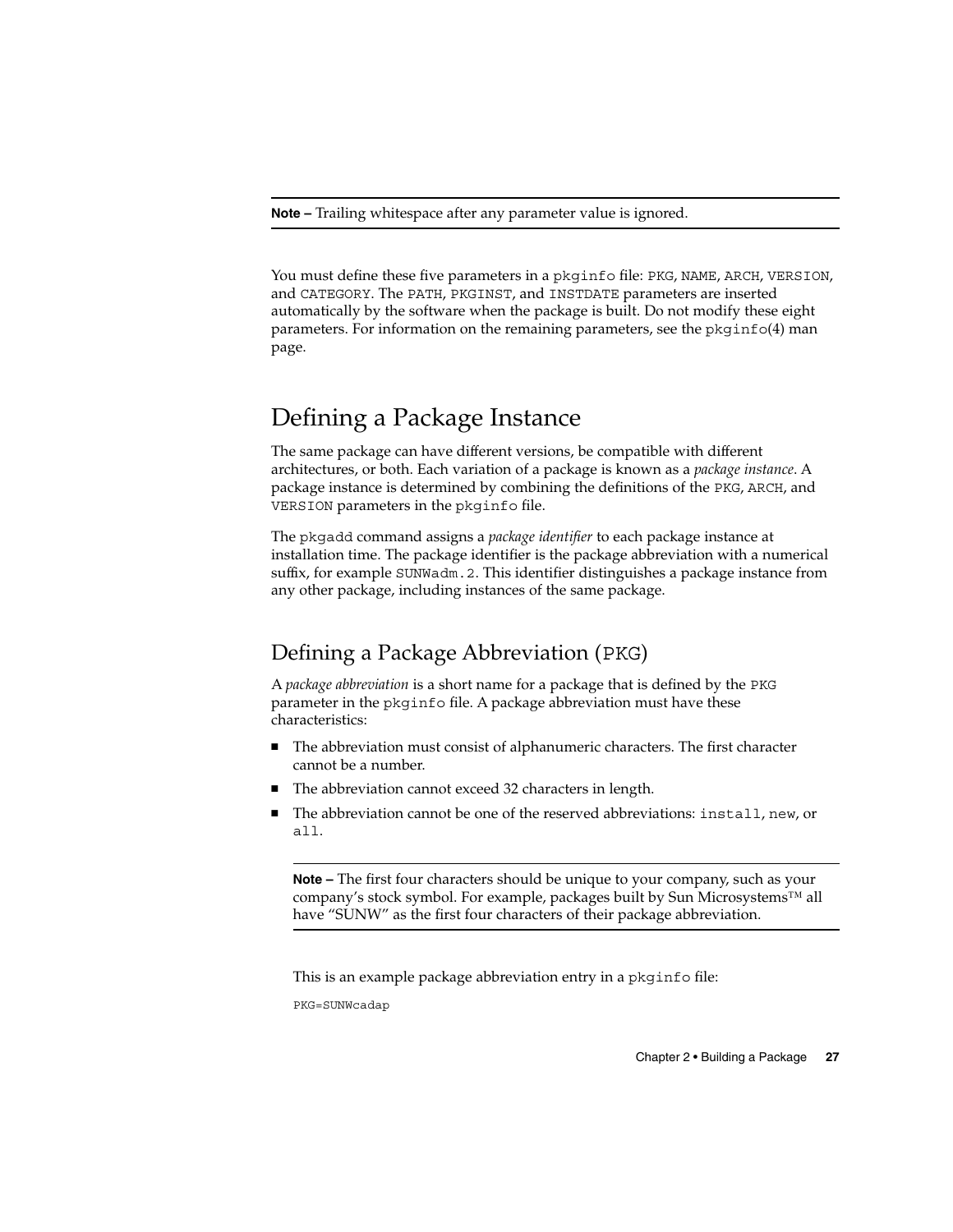#### <span id="page-27-0"></span>Specifying a Package Architecture (ARCH)

The ARCH parameter in the pkginfo file identifies which architectures are associated with the package. The architecture name has a maximum length of 16 alphanumeric characters. If a package is associated with more than one architecture, specify the architectures in a comma-separated list.

This is an example of a package architecture specification in a pkginfo file:

ARCH=sparc

### Specifying a Package Instruction Set Architecture (SUNW\_ISA)

The SUNW\_ISA parameter in the pkginfo file identifies which instruction set architecture is associated with a Sun Microsystems package. The values are as follows:

- sparcv9, for a package that contains 64–bit objects
- sparc, for a package that contains 32–bit objects

For example, the SUNW ISA value in a pkginfo file for a package containing 64–bit objects would be:

SUNW\_ISA=sparcv9

If SUNW\_ISA is not set, the default instruction set architecture of the package is set to the value of the ARCH parameter.

### Specifying a Package Version (VERSION)

The VERSION parameter in the pkginfo file identifies the version of the package. The version has a maximum length of 256 ASCII characters, and cannot begin with a left parenthesis.

This is an example version of a specification in a pkginfo file:

VERSION=release 1.0

## Defining a Package Name (NAME)

A *package name* is the full name of the package, which is defined by the NAME parameter in the pkginfo file.

Because system administrators often use package names to determine whether a package needs to be installed, writing clear, concise, and complete package names is important. Package names must meet the following criteria: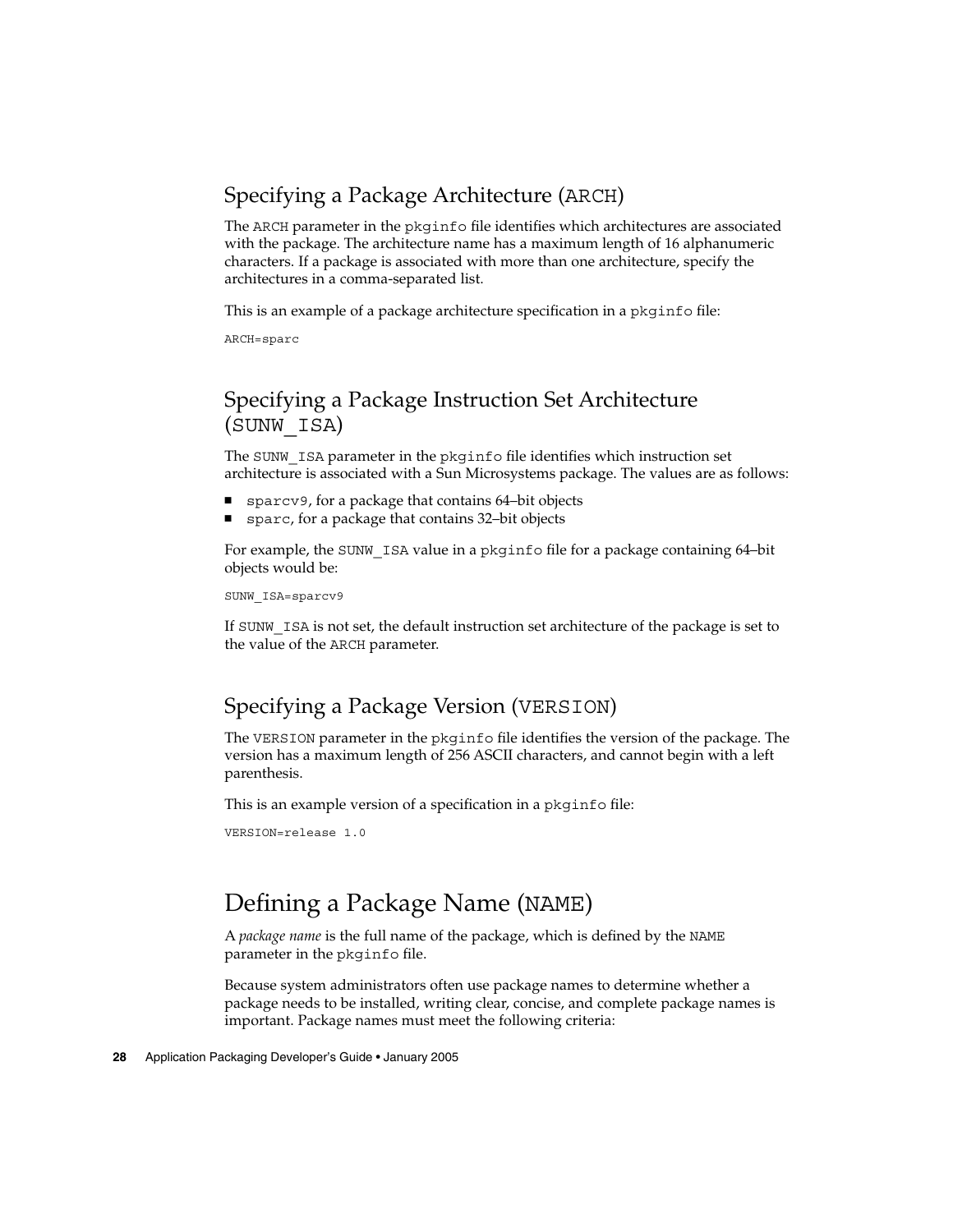- <span id="page-28-0"></span>■ State when a package is needed (for example, to provide certain commands or functionality, or state if the package is needed for specific hardware).
- State what the package is used for (for example, the development of device drivers).
- Include a description of the package abbreviation mnemonic, using key words that indicate the abbreviation is a short form of the description. For example, the package name for the package abbreviation SUNWbnuu is "Basic Networking UUCP Utilities, (Usr)" .
- Name the partition into which the package is installed.
- Use terms consistently with their industry meaning.
- Take advantage of the 256-character limit.

Here is an example package name defined in a pkginfo file:

```
NAME=Chip designers need CAD application software to design
abc chips. Runs only on xyz hardware and is installed in the
usr partition.
```
### Defining a Package Category (CATEGORY)

The CATEGORY parameter in the pkginfo file specifies in which categories a package belongs. At a minimum, a package must belong to either the system or application category. Category names consist of alphanumeric characters. Category names have a maximum length of 16 characters and are case insensitive.

If a package belongs to more than one category, specify the categories in a comma-separated list.

Here is an example CATEGORY specification in a pkginfo file:

CATEGORY=system

### How to Create a pkginfo File

#### **1. Using your favorite text editor, create a file named pkginfo. Steps**

You can create this file anywhere on your system.

#### **2. Edit the file and define the five required parameters.**

The five required parameters are: PKG, NAME, ARCH, VERSION, and CATEGORY. For more information on these parameters, see ["Creating a](#page-25-0) pkginfo File" on page 26.

#### **3. Add any optional parameters to the file.**

Create your own parameters or see the pkginfo(4) man page for information on the standard parameters.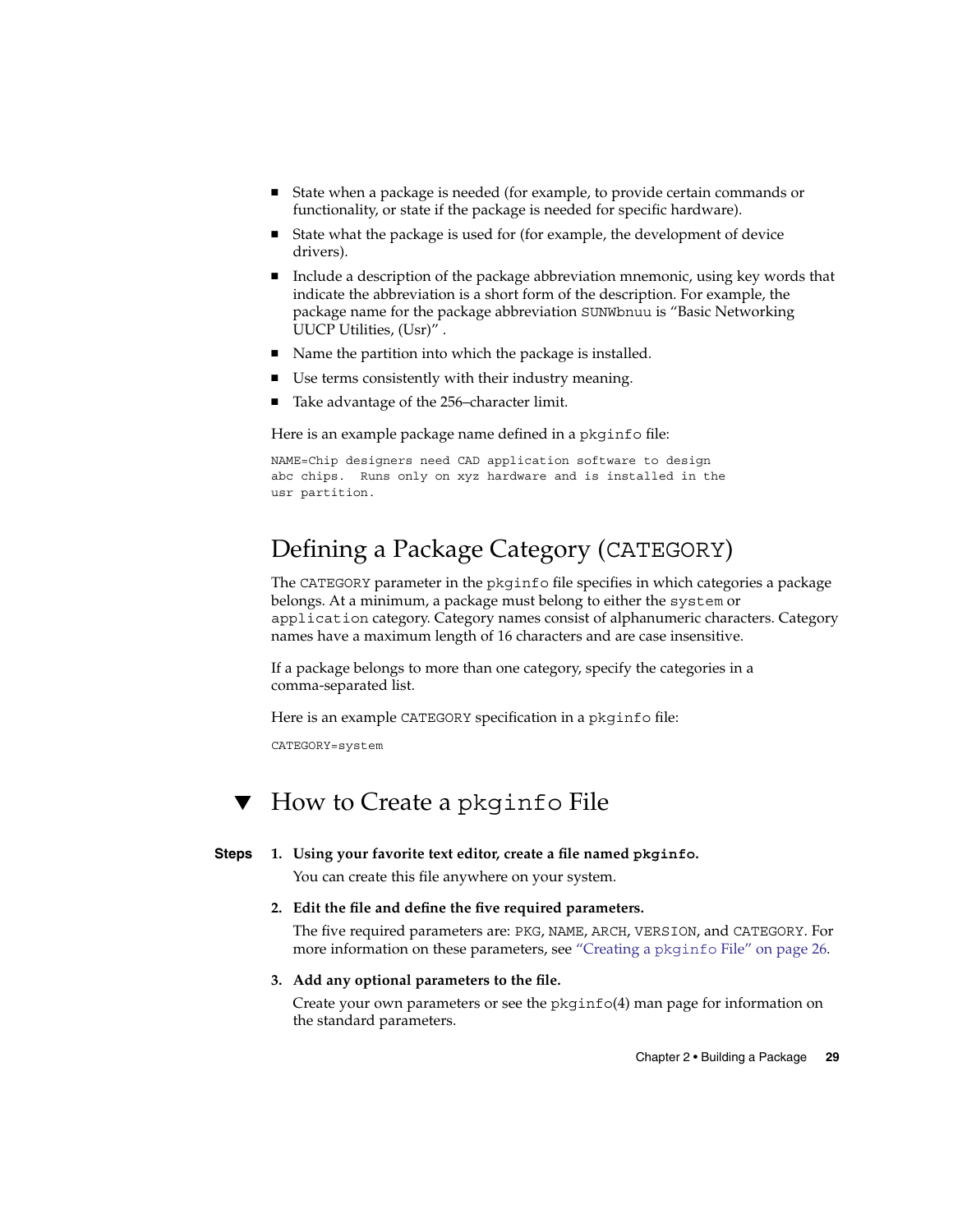#### **4. Save your changes and quit the editor.**

#### <span id="page-29-0"></span>Creating a pkginfo File **Example 2–1**

This example shows the contents of a valid pkginfo file, with the five required parameters defined, as well as the BASEDIR parameter. The BASEDIR parameter is discussed in more detail in "The *path* Field" [on page 33.](#page-32-0)

```
PKG=SUNWcadap
NAME=Chip designers need CAD application software to design abc chips.
Runs only on xyz hardware and is installed in the usr partition.
ARCH=sparc
VERSION=release 1.0
CATEGORY=system
BASEDIR=/opt
```
See "How to Organize a Package's Contents" on page 30. **See Also**

# Organizing a Package's Contents

Organize your package objects in a hierarchical directory structure that mimics the structure that the package objects will have on the target system after installation. If you do this step before you create a prototype file, you can save yourself some time and effort when creating that file.

### ▼ How to Organize a Package's Contents

#### **1. Determine how many packages you need to create and which package objects shall be located in each package. Steps**

For help in completing this step, see ["Considerations Before Building a Package"](#page-16-0) [on page 17.](#page-16-0)

#### **2. Create a directory for each package you need to build.**

You can create this directory anywhere on your system and name it anything you like. The examples in this chapter assume that a package directory has the same name as the package abbreviation.

- \$ **cd /home/jane**
- \$ **mkdir SUNWcadap**
- **3. Organize the package objects in each package into a directory structure beneath their corresponding package directory. The directory structure must mimic the structure that the package objects will have on the target system.**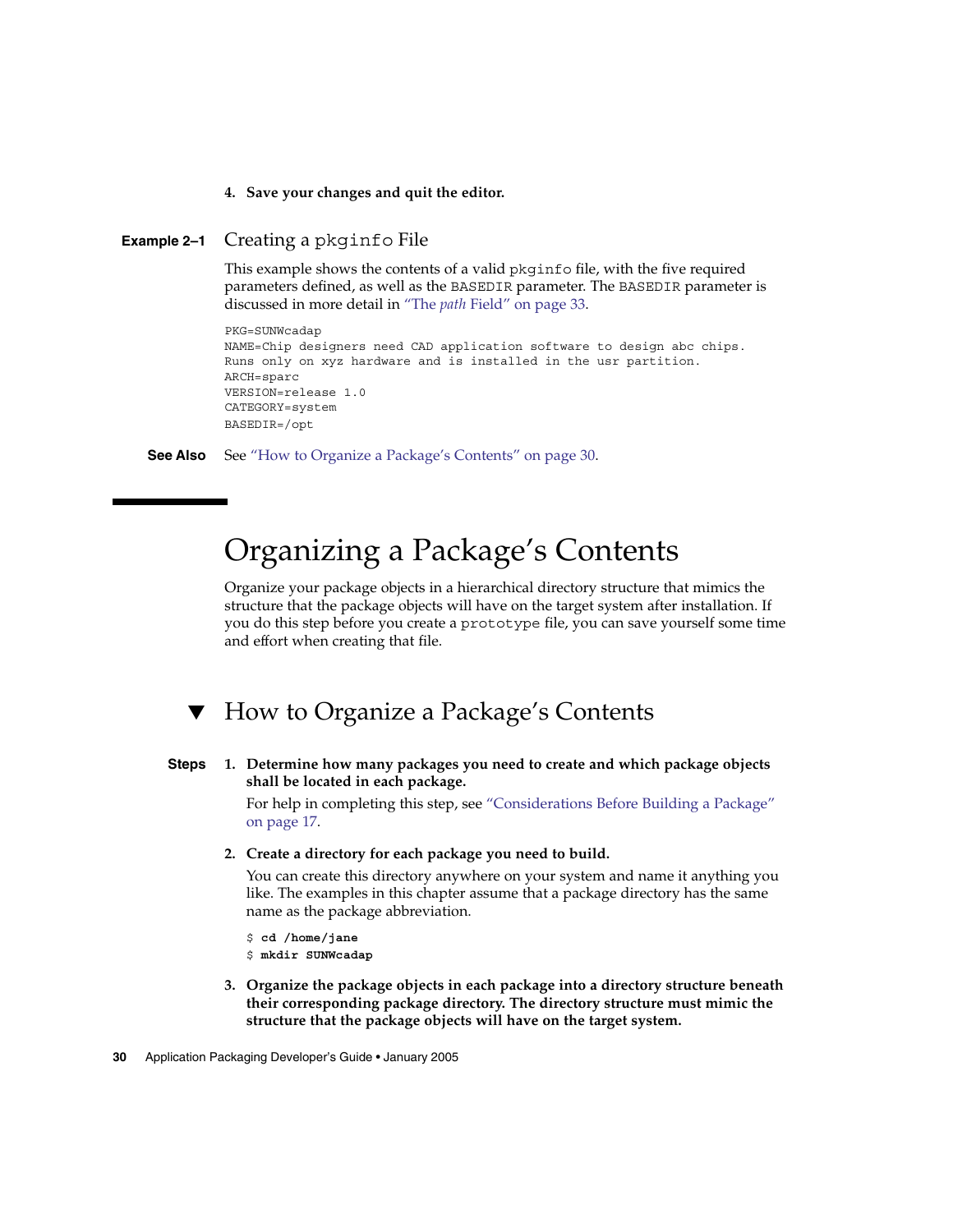<span id="page-30-0"></span>For example, the CAD application package, SUNWcadap, requires the following directory structure.



**4. Decide where you will keep your information files. If appropriate, create a directory to keep the files in one location.**

This example assumes that the example pkginfo file from ["How to Create a](#page-28-0) pkginfo File" [on page 29](#page-28-0) was created in Jane's home directory.

\$ **cd /home/jane** \$ **mkdir InfoFiles** \$ **mv pkginfo InfoFiles**

See ["How to Create a](#page-42-0) prototype File by Using the pkgproto Command" on page 43. **See Also**

# Creating a prototype File

The prototype file is an ASCII file used to specify information about the objects in a package. Each entry in the prototype file describes a single object, such as a data file, directory, source file, or executable object. Entries in a prototype file consist of several fields of information separated by white space. Note that the fields *must* appear in a specific order. Comment lines begin with a pound sign (#) and are ignored.

You can create a prototype file with a text editor or by using the pkgproto command. When you first create this file, it is probably easier to do so with the pkgproto command, because it creates the file based on the directory hierarchy you created previously. If you have not organized your files as described in ["Organizing a](#page-29-0) [Package's Contents"](#page-29-0) on page 30, you have the cumbersome task of creating the prototype file from scratch with your favorite text editor.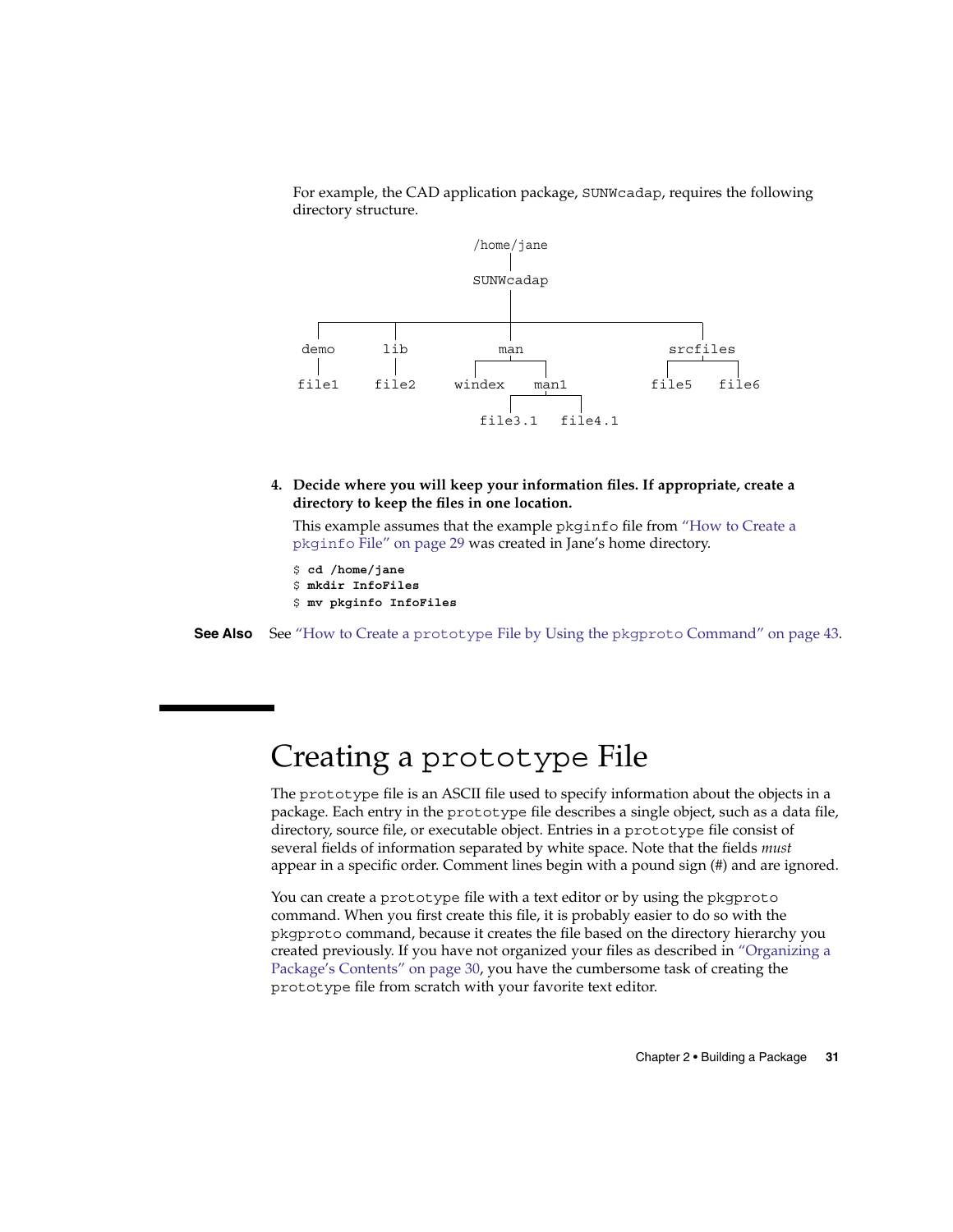## <span id="page-31-0"></span>Format of the prototype File

Here is the format for each line in the prototype file:

*partftypeclasspathmajorminormodeownergroup*

| part         | Is an optional, numeric field that enables you to group<br>package objects into parts. The default value is part 1.                                |
|--------------|----------------------------------------------------------------------------------------------------------------------------------------------------|
| <i>ftype</i> | Is a one-character field that specifies the object's type. See<br>"The ftype Field" on page 32.                                                    |
| class        | Is the installation class to which the object belongs. See "The<br><i>class Field"</i> on page 33.                                                 |
| path         | Is the absolute or relative path name indicating where the<br>package object will reside on the target system. See "The path<br>Field" on page 33. |
| major        | Is the major device number for block or character special<br>devices.                                                                              |
| minor        | Is the minor device number for block or character special<br>devices.                                                                              |
| mode         | Is the octal mode of the object (for example, 0644). See "The<br>mode Field" on page 36.                                                           |
| owner        | Is the owner of the object (for example, bin or root). See<br>"The <i>owner</i> Field" on page 36.                                                 |
| group        | Is the group to which the object belongs (for example, bin or<br>sys). See "The <i>group</i> Field" on page 37.                                    |

Usually, only the *ftype*, *class*, *path*, *mode*, *owner*, and *group* fields are defined. These fields are described in the following sections. See the prototype(4) man page for additional information on these fields.

### The ftype Field

The *ftype*, or file type, field is a one-character field that specifies a package object's file type. Valid file types are described in the following table

**TABLE 2–3** Valid File Types in the prototype File

| File type field value | <b>File Type Description</b>          |
|-----------------------|---------------------------------------|
|                       | Standard executable file or data file |

#### **32** Application Packaging Developer's Guide • January 2005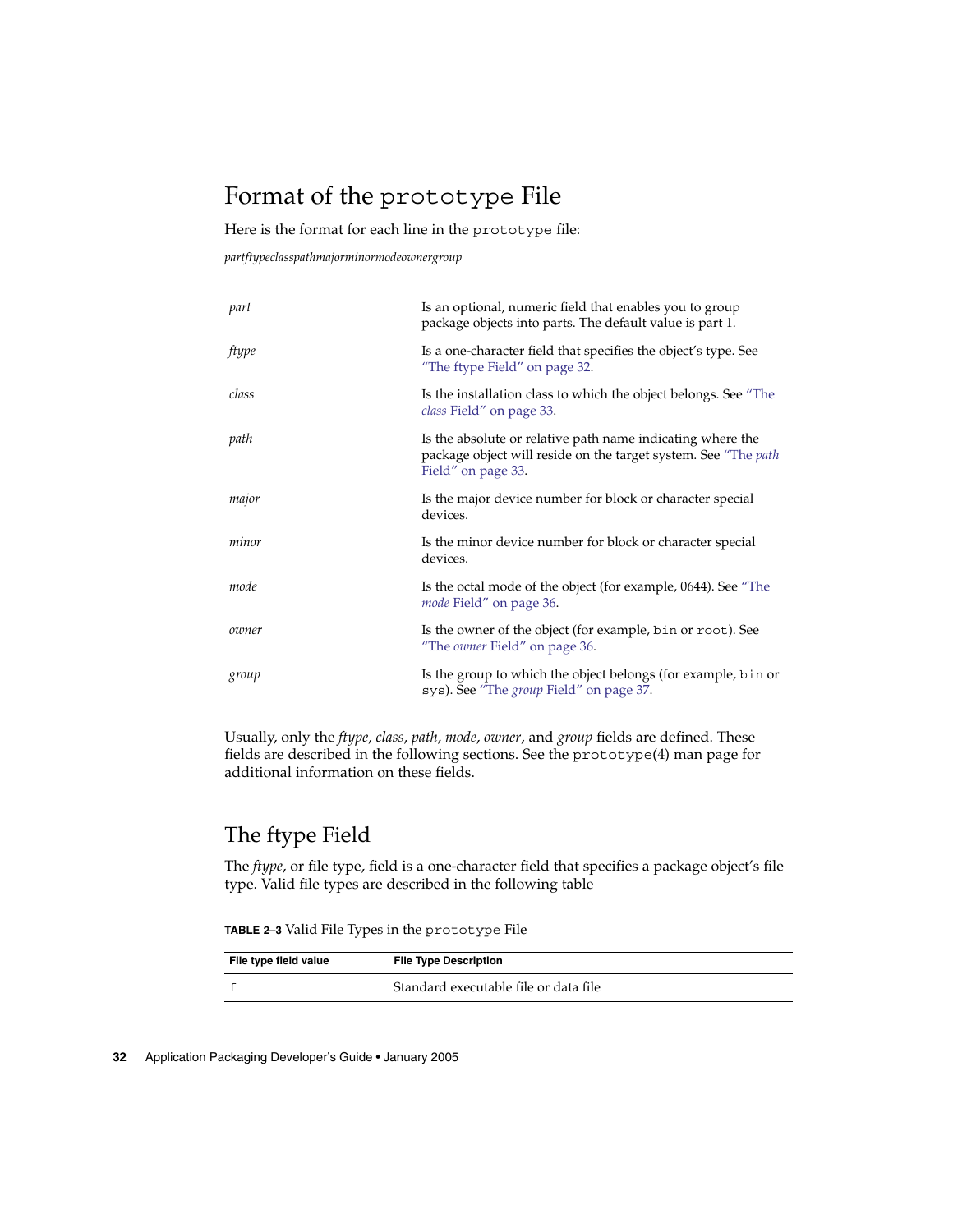| File type field value | <b>File Type Description</b>                                                                                   |
|-----------------------|----------------------------------------------------------------------------------------------------------------|
| e                     | File to be edited upon installation or removal (may be shared by<br>several packages)                          |
| $\mathbf{v}$          | Volatile file (whose contents are expected to change, such as a log<br>file)                                   |
| d                     | Directory                                                                                                      |
| х                     | Exclusive directory accessible only by this package (may contain<br>unregistered logs or database information) |
| 1                     | Linked file                                                                                                    |
| р                     | Named pipe                                                                                                     |
| C                     | Character special device                                                                                       |
| b                     | Block special device                                                                                           |
| i                     | Information file or installation script                                                                        |
| S                     | Symbolic link                                                                                                  |

<span id="page-32-0"></span>**TABLE 2–3** Valid File Types in the prototype File *(Continued)*

#### The *class* Field

The *class* field names the class to which an object belongs. Using classes is an optional package design feature. This feature is discussed in detail in ["Writing Class Action](#page-69-0) Scripts" [on page 70.](#page-69-0)

If you do not use classes, an object belongs to the none class. When you execute the pkgmk command to build your package, the command inserts the CLASSES=none parameter in the pkginfo file. Files with file type i must have a blank *class* field.

#### The *path* Field

The *path* field is used to define where the package object will reside on the target system. You may indicate the location with either an absolute path name (for example, /usr/bin/mail) or a relative path name (for example, bin/mail). Using an absolute path name means that the object's location on the target system is defined by the package and cannot be changed. Package objects with relative path names indicate that the object is *relocatable*.

A *relocatable object* does not need an absolute path location on the target system. Instead, the object's location is determined during the installation process.

All or some of a package's objects can be defined as relocatable. Before writing any installation scripts or creating the prototype file, decide if package objects will have fixed locations (such as start-up scripts in /etc) or be relocatable .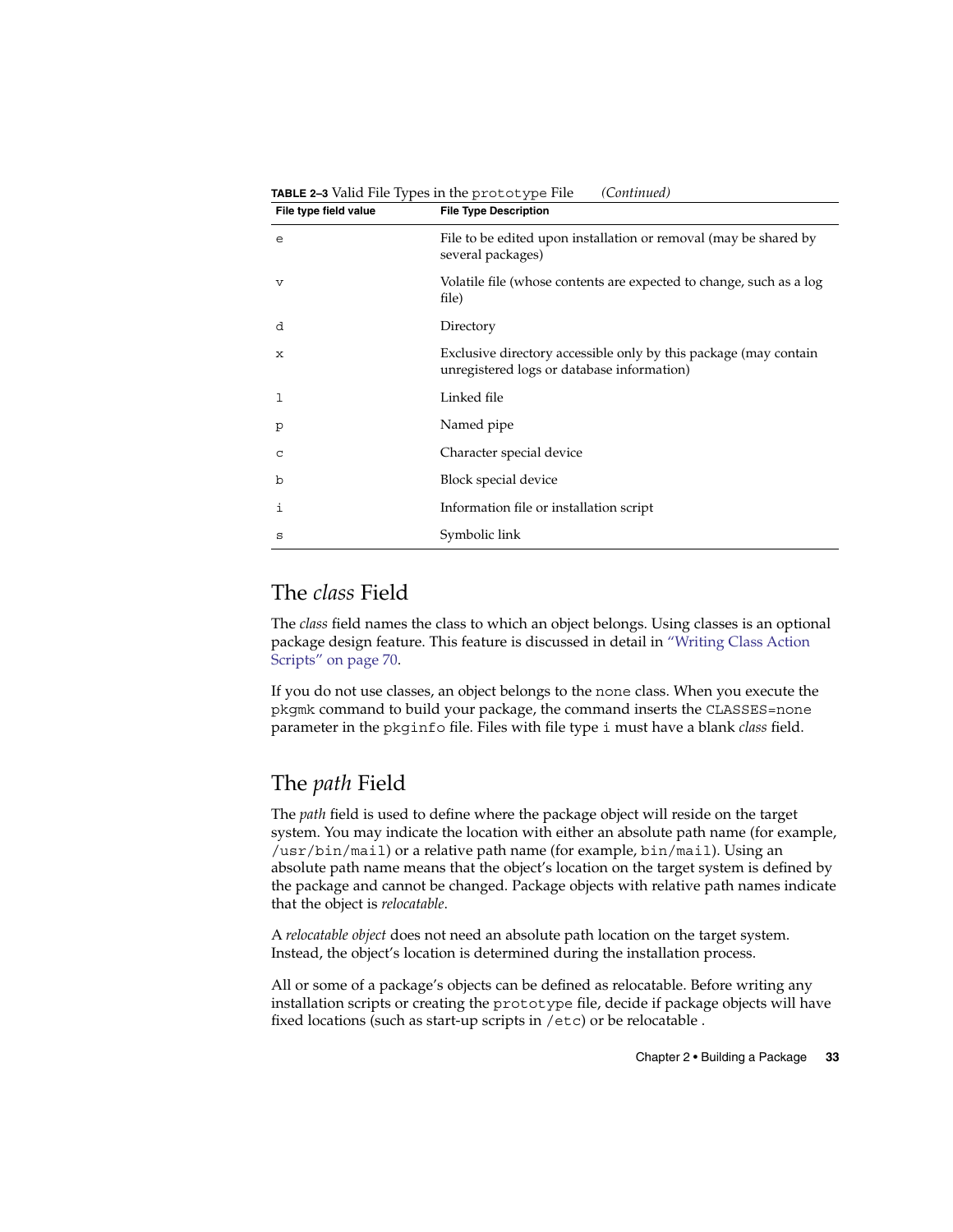There are two kinds of relocatable objects, *collectively relocatable* and *individually relocatable*.

#### *Collectively Relocatable Objects*

Collectively relocatable objects are located relative to a common installation base called the *base directory*. A base directory is defined in the pkginfo file, using the BASEDIR parameter. For example, a relocatable object in the prototype file named tests/generic requires that the pkginfo file define the default BASEDIR parameter. For example:

BASEDIR=/opt

This example means that when the object is installed, it will be located in the /opt/tests/generic directory.

**Note –** The /opt directory is the only directory to which software that is not part of the base Solaris software may be delivered.

Use collectively relocatable objects whenever possible. In general, the major part of a package can be relocatable with a few files (such as files in /etc or /var) specified as absolute. However, if a package contains many different relocations, consider dividing the package into multiple packages with distinct BASEDIR values in their pkginfo files.

#### *Individually Relocatable Objects*

Individually relocatable objects are not restricted to the same directory location as collectively relocatable objects. To define an individually relocatable object, you need to specify an install variable in the *path* field in the prototype file. After specifying the install variable, create a request script to prompt the installer for the relocatable base directory, or a checkinstall script to determine the path name from file system data. For more information on request scripts, see ["Writing a](#page-62-0) request Script" [on page 63](#page-62-0) and for information on checkinstall scripts, see ["How to Gather](#page-66-0) [File System Data"](#page-66-0) on page 67.



**Caution –** Individually relocatable objects are difficult to manage. Use of individually relocatable objects might result in widely scattered package components that are difficult to isolate when installing multiple versions or architectures of the package. Use collectively relocatable objects whenever possible.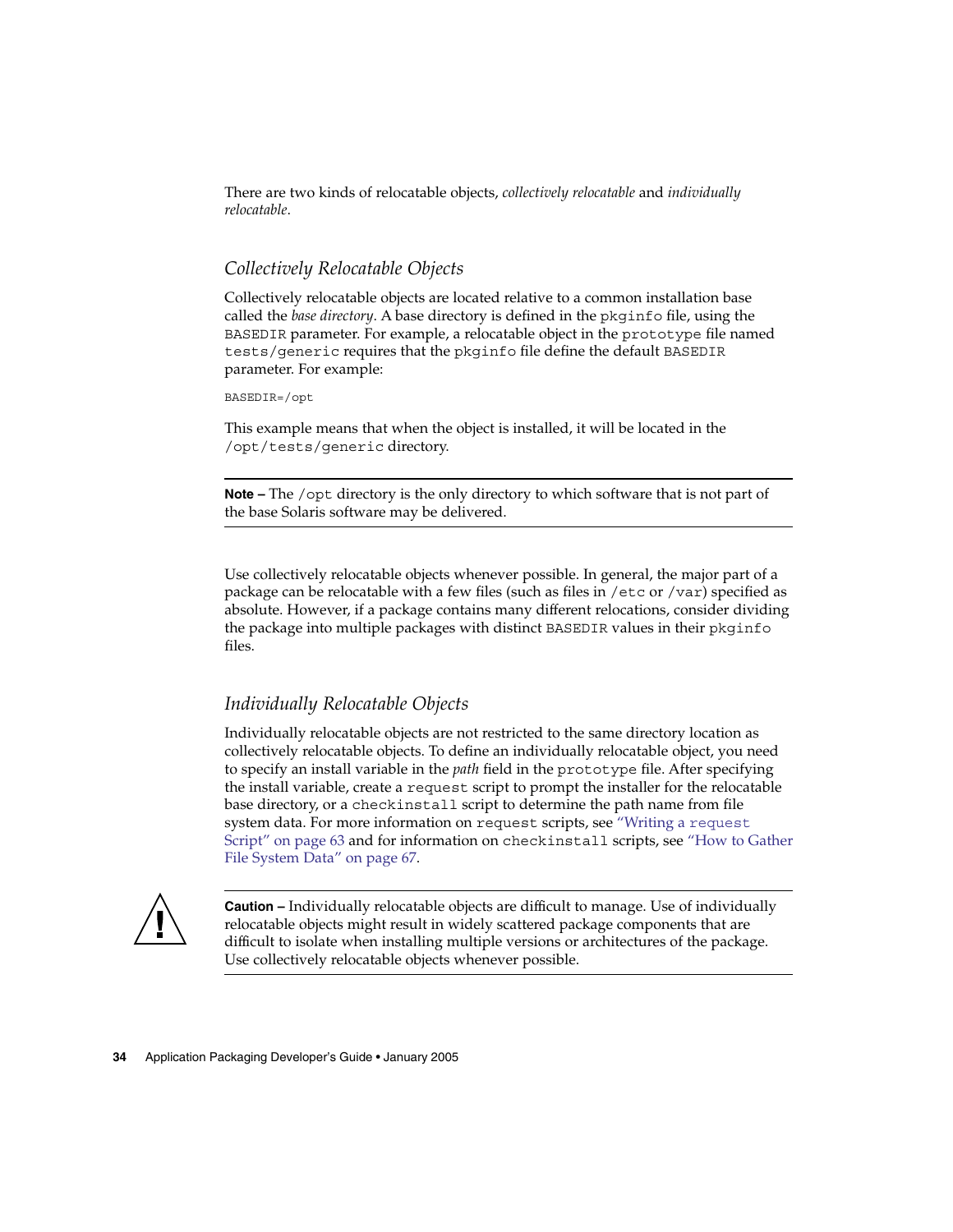#### *Parametric Path Names*

A *parametric path name* is a path name that includes a variable specification. For example, /opt/\$PKGINST/*filename* is a parametric path name because of the \$PKGINST variable specification. A default value for the variable specification *must* be defined in the pkginfo file. The value may then be changed by a request script or a checkinstall script.

A variable specification in a path must begin or end the path name, or be bounded by slashes (/). Valid parametric path names take the following form:

\$PARAM/tests tests/\$PARAM/generic /tests/\$PARAM

The variable specification, once defined, may cause the path to be evaluated as absolute or relocatable. In the following example, the prototype file contains this entry:

f none \$DIRLOC/tests/generic

The pkginfo file contains this entry:

DIRLOC=/myopt

The path name \$DIRLOC/tests/generic evaluates to the absolute path name /myopt/tests/generic, regardless of whether the BASEDIR parameter is set in the pkginfo file.

In this example, the prototype file is identical to the one in the previous example and the pkginfo file contains the following entries:

DIRLOC=firstcut BASEDIR=/opt

The path name \$DIRLOC/tests/generic will evaluate to the relocatable path name /opt/firstcut/tests/generic.

For more information on parametric path names, see ["Using Parametric Base](#page-129-0) Directories" [on page 130.](#page-129-0)

#### *A Brief Word on an Object's Source and Destination Locations*

The *path* field in the prototype file defines where the object will be located on the target system. Specify the present location of the package's objects in the prototype file if their directory structure does not mimic the intended structure on the target system. See ["Organizing a Package's Contents"](#page-29-0) on page 30 for more information on structuring objects in a package.

If your development area is not structured in the same way that you want your package structured, you can use the *path1=path2* format in the *path* field. In this format, *path1* is the location the object should have on the target system, and *path2* is the location the object has on your system.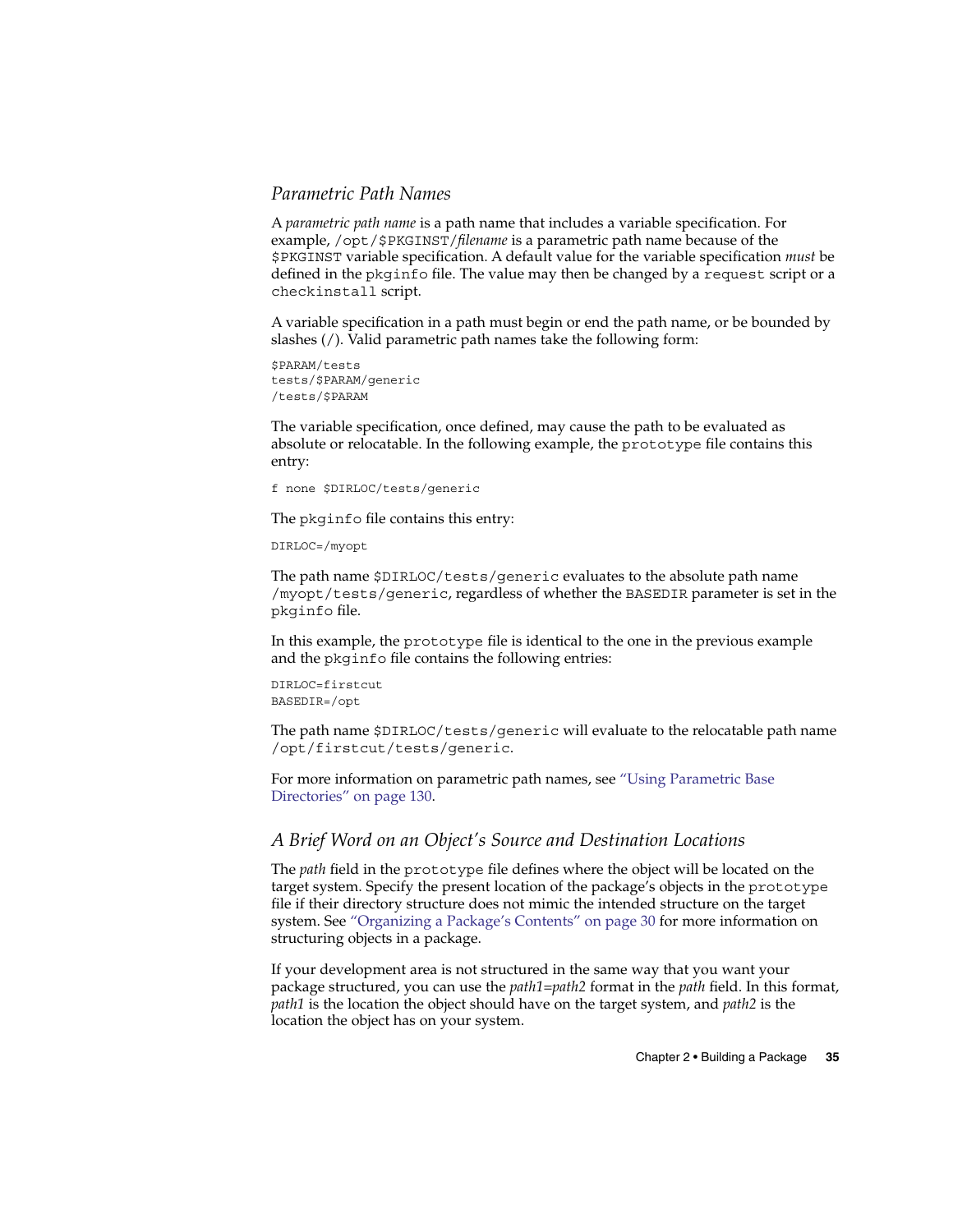<span id="page-35-0"></span>You can also use the *path1=path2* path name format with *path1* as a relocatable object name and *path2* as a full path name to that object on your system.

**Note –** *path1* may not contain undefined build variables, but may contain undefined install variables. *path2* may not contain any undefined variables, although both build variables and install variables may be used. For information on the difference between install variables and build variables, see ["Package Environment Variables"](#page-23-0) on page 24.

Links must use the *path1= path2* format because they are created by the pkgadd command. As a general rule, *path2* of a link should never be absolute, but should instead be relative to the directory portion of *path1*.

An option to using the *path1=path2* format is to use the !search command. For more information, see ["Providing a Search Path for the](#page-41-0) pkgmk Command" on page 42.

#### The *mode* Field

The *mode* field may contain an octal number, a question mark (?), or a variable specification. An octal number specifies the mode of the object when it is installed on the target system. A ? means that the mode will be unchanged as the object is installed, implying that the object of the same name already exists on the target system.

A variable specification of the form \$*mode*, where the first letter of the variable must be a lowercase letter, means that this field will be set as the package is built. Note that this variable must be defined at build time in either the prototype file or as an option to the pkgmk command. For information on the difference between install variables and build variables, see ["Package Environment Variables"](#page-23-0) on page 24.

Files with file type  $\pm$  (information file),  $\pm$  (hard link), and  $\pm$  (symbolic link) should leave this field blank.

#### The *owner* Field

The *owner* field may contain a user name, a question mark (?), or a variable specification. A user name has a maximum of 14 characters and should be a name that already exists on the target system (such as bin or root). A ? means that the owner will be unchanged as the object is installed, implying that the object of the same name already exists on the target system.

A variable specification can be of the form \$*Owner* or \$*owner*, where the first letter of the variable is either an uppercase letter or a lowercase letter. If the variable begins with a lowercase letter, it must be defined as the package is built, either in the prototype file or as an option to the pkgmk command. If the variable begins with an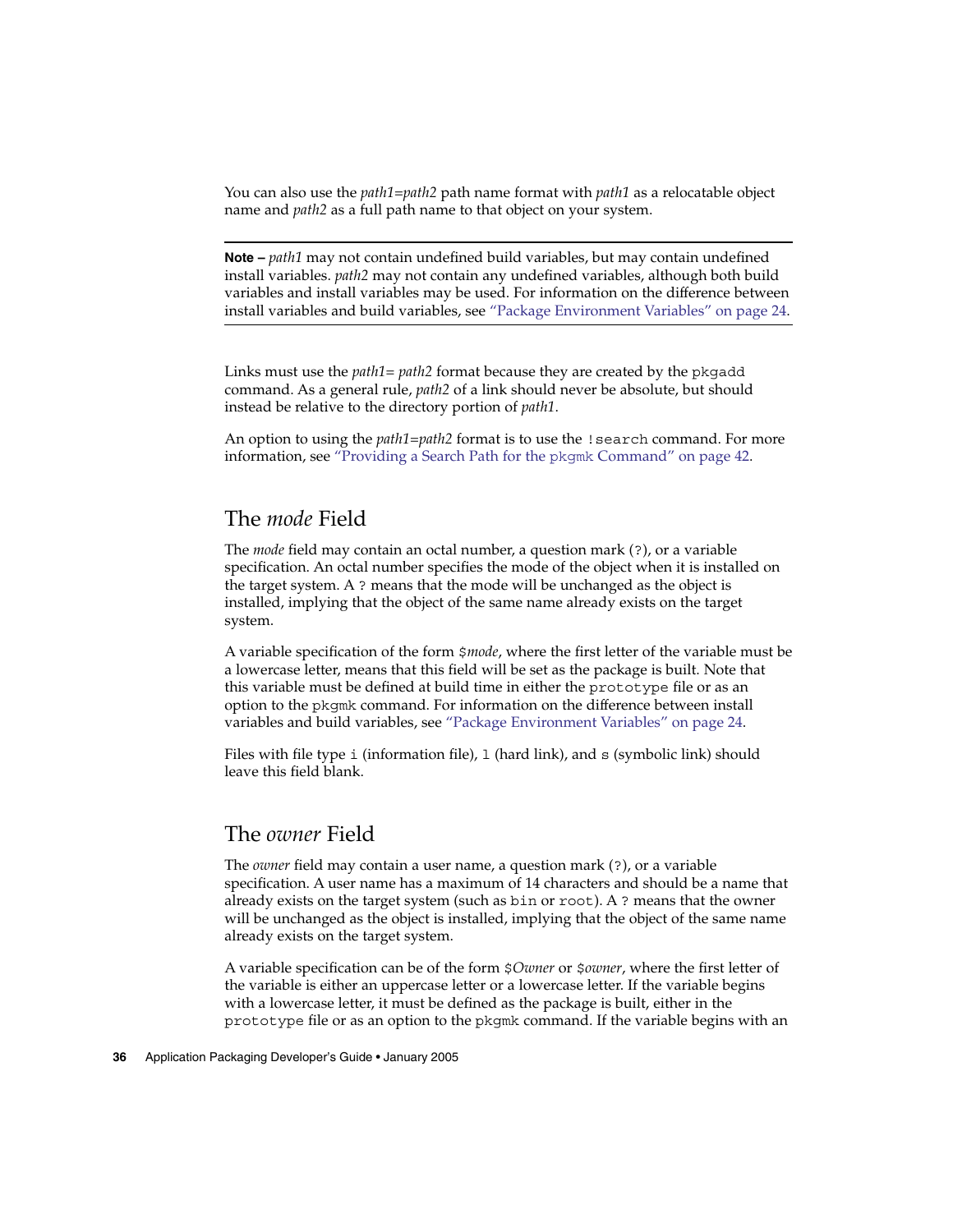<span id="page-36-0"></span>uppercase letter, the variable specification will be inserted into the pkginfo file as a default value, and may be redefined at install time by a request script. For information on the difference between install variables and build variables, see ["Package Environment Variables"](#page-23-0) on page 24.

Files with file type i (information file) and lb (hard link) should leave this field blank.

## The *group* Field

The *group* field may contain a group name, a question mark (?), or a variable specification. A group name has a maximum of 14 characters and should be a name that already exists on the target system (such as, bin or sys). A ? means that the group will be unchanged as the object is installed, implying that the object of the same name already exists on the target system.

A variable specification can be of the form \$*Group* or \$*group*, where the first letter of the variable is either an uppercase letter or a lowercase letter. If the variable begins with a lowercase letter, it must be defined as the package is built, either in the prototype file or as an option to the pkgmk command. If the variable begins with an uppercase letter, the variable specification will be inserted into the pkginfo file as a default value, and may be redefined at install time by a request script. For information on the difference between install variables and build variables, see ["Package Environment Variables"](#page-23-0) on page 24.

Files with file type i (information file) and 1 (hard link) should leave this field blank.

# Creating a prototype File From Scratch

If you want to create a prototype file from scratch, you can do so with your favorite text editor, adding one entry per package object. See ["Format of the](#page-31-0) prototype File" [on page 32](#page-31-0) and the prototype(4) man page for more information on the format of this file. However, after you have defined each package object, you might want to include some of the features described in ["Adding Functionality to a](#page-39-0) prototype File" [on page 40.](#page-39-0)

# Example—Creating a prototype File With the pkgproto Command

You can use the pkgproto command to build a basic prototype file, as long as you have organized your package directory structure as described in ["Organizing a](#page-29-0) [Package's Contents"](#page-29-0) on page 30. For example, using the sample directory structure and pkginfo file described in previous sections, the commands for creating the prototype file are as follows: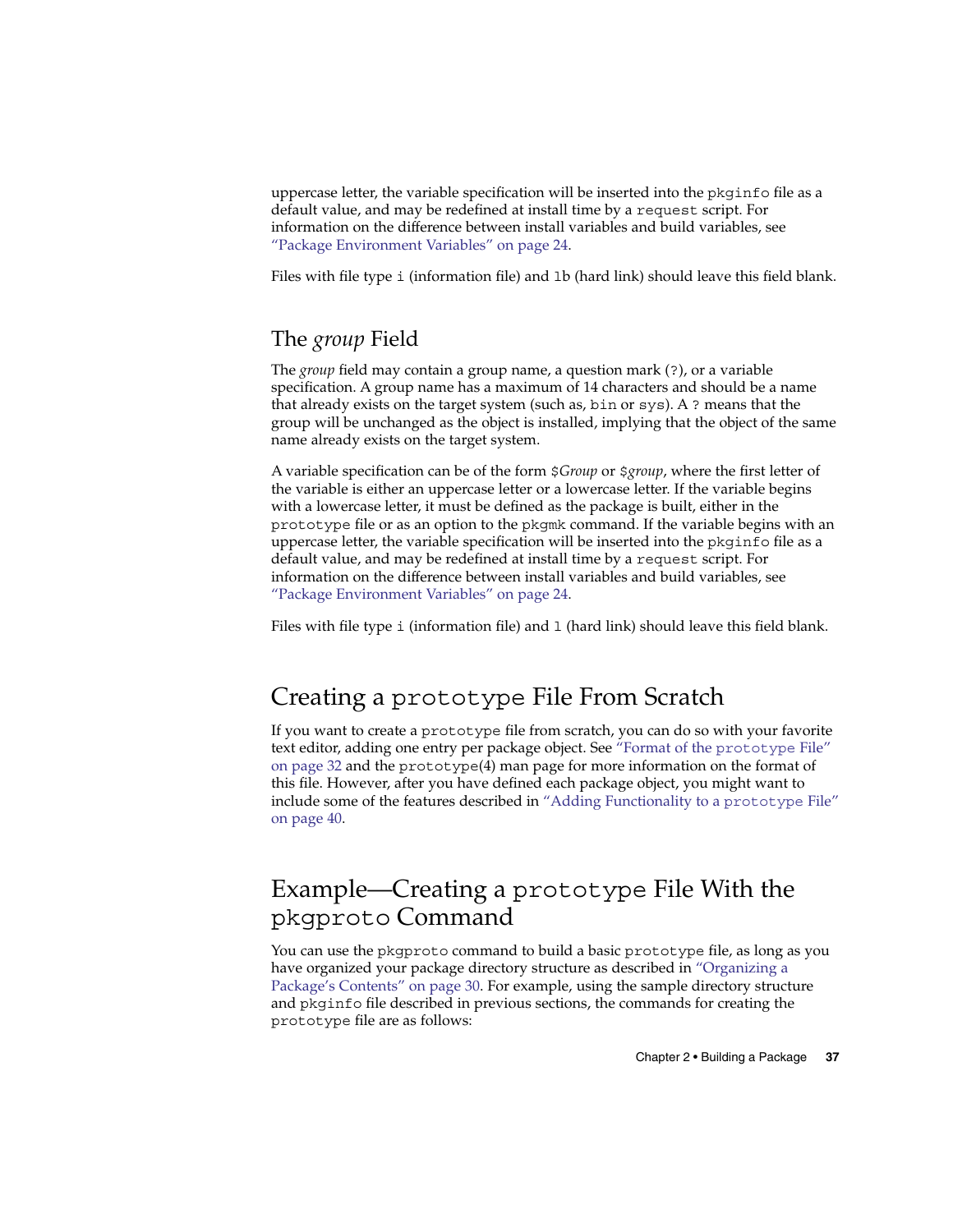<span id="page-37-0"></span>\$ **cd /home/jane** \$ **pkgproto ./SUNWcadap > InfoFiles/prototype** The prototype file looks like the following: d none SUNWcadap 0755 jane staff d none SUNWcadap/demo 0755 jane staff f none SUNWcadap/demo/file1 0555 jane staff d none SUNWcadap/srcfiles 0755 jane staff

f none SUNWcadap/srcfiles/file5 0555 jane staff f none SUNWcadap/srcfiles/file6 0555 jane staff d none SUNWcadap/lib 0755 jane staff f none SUNWcadap/lib/file2 0644 jane staff d none SUNWcadap/man 0755 jane staff f none SUNWcadap/man/windex 0644 jane staff d none SUNWcadap/man/man1 0755 jane staff f none SUNWcadap/man/man1/file4.1 0444 jane staff f none SUNWcadap/man/man1/file3.1 0444 jane staff

**Note –** The actual owner and group of the person building the package is recorded by the pkgproto command. A good technique is to use the chown -R and the chgrp -R commands, setting the owner and group as intended *before* running the pkgproto command.

This example prototype file is not complete. See the following section for information on completing this file.

# Fine-Tuning a prototype File Created With the pkgproto Command

Although the pkgproto command is useful in creating an initial prototype file, it does not create entries for every package object that needs to be defined. This command does not make complete entries. The pkgproto command does not do any of the following:

- Create complete entries for objects with file types  $\nu$  (volatile files), e (editable files), x (exclusive directories), or i (information files or installation scripts)
- Support multiple classes with a single invocation

## Creating Object Entries With File Types v, e, x, and i

At the very least, you need to modify the prototype file to add objects with file type i. If you stored your information files and installation scripts in the first level of your package directory (for example, /home/jane/SUNWcadap/pkginfo), then an entry in the prototype file would look like the following: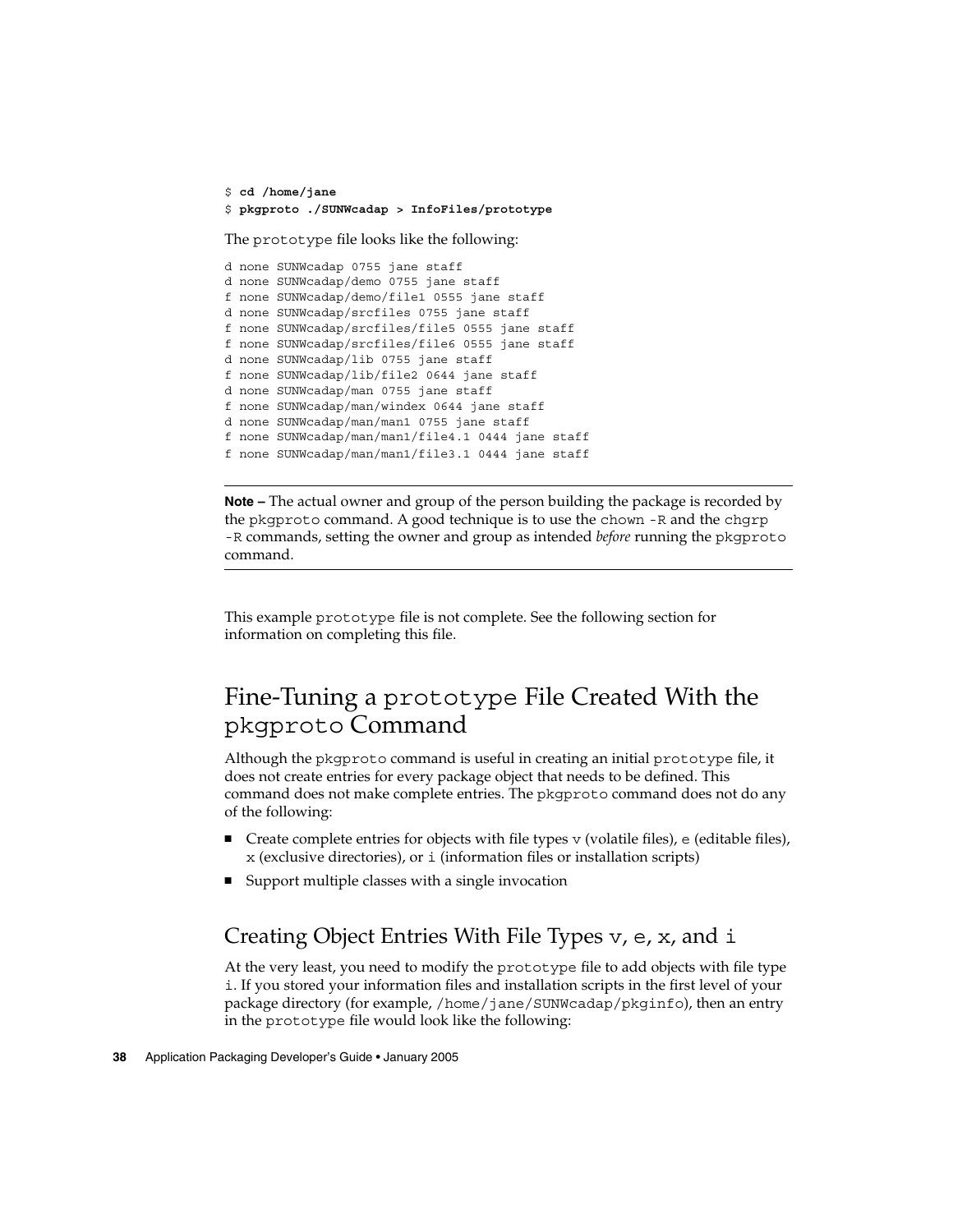### i pkginfo

If you did not store your information files and installation scripts in the first level of your package directory, then you need to specify their source location. For example:

i pkginfo=/home/jane/InfoFiles/pkginfo

Or, you can use the !search command to specify the location for the pkgmk command to look when building the package. See ["Providing a Search Path for the](#page-41-0) pkgmk [Command"](#page-41-0) on page 42 for more information.

To add entries for objects with file types  $v$ ,  $e$ , and  $x$ , follow the format described in ["Format of the](#page-31-0) prototype File" on page 32, or refer to the prototype(4) man page.

**Note –** Remember to always assign a class to files with a file type of e (editable) and have an associated class action script for that class. Otherwise, the files will be removed during package removal, even if the path name is shared with other packages.

### Using Multiple Class Definitions

If you use the pkgproto command to create your basic prototype file, you can assign all the package objects to the none class or to one, specific class. As shown in ["Example—Creating a](#page-36-0) prototype File With the pkgproto Command" on page 37, the basic pkgproto command assigns all objects to the none class. To assign all objects to a specific class, you can use the -c option. For example:

\$ **pkgproto -c** *classname* **/home/jane/SUNWcadap > /home/jane/InfoFiles/prototype**

If you use multiple classes, you might need to manually edit the prototype file and modify the *class* field for each object. If you use classes, you also need to define the CLASSES parameter in the pkginfo file and write class action scripts. Using classes is an optional feature and is discussed in detail in ["Writing Class Action Scripts"](#page-69-0) [on page 70.](#page-69-0)

## Example—Fine-Tuning a prototype File Created Using the pkgproto Command

Given the prototype file created by the pkgproto command in ["Example—Creating a](#page-36-0) prototype File With the pkgproto Command" on page 37, several modifications need to be made.

- There needs to be an entry for the pkginfo file.
- The *path* fields need to be changed to the *path1=path2* format because the package source is in /home/jane. Since the package source is a hierarchical directory, and the !search command does not search recursively, it might be easier to use the *path1=path2* format.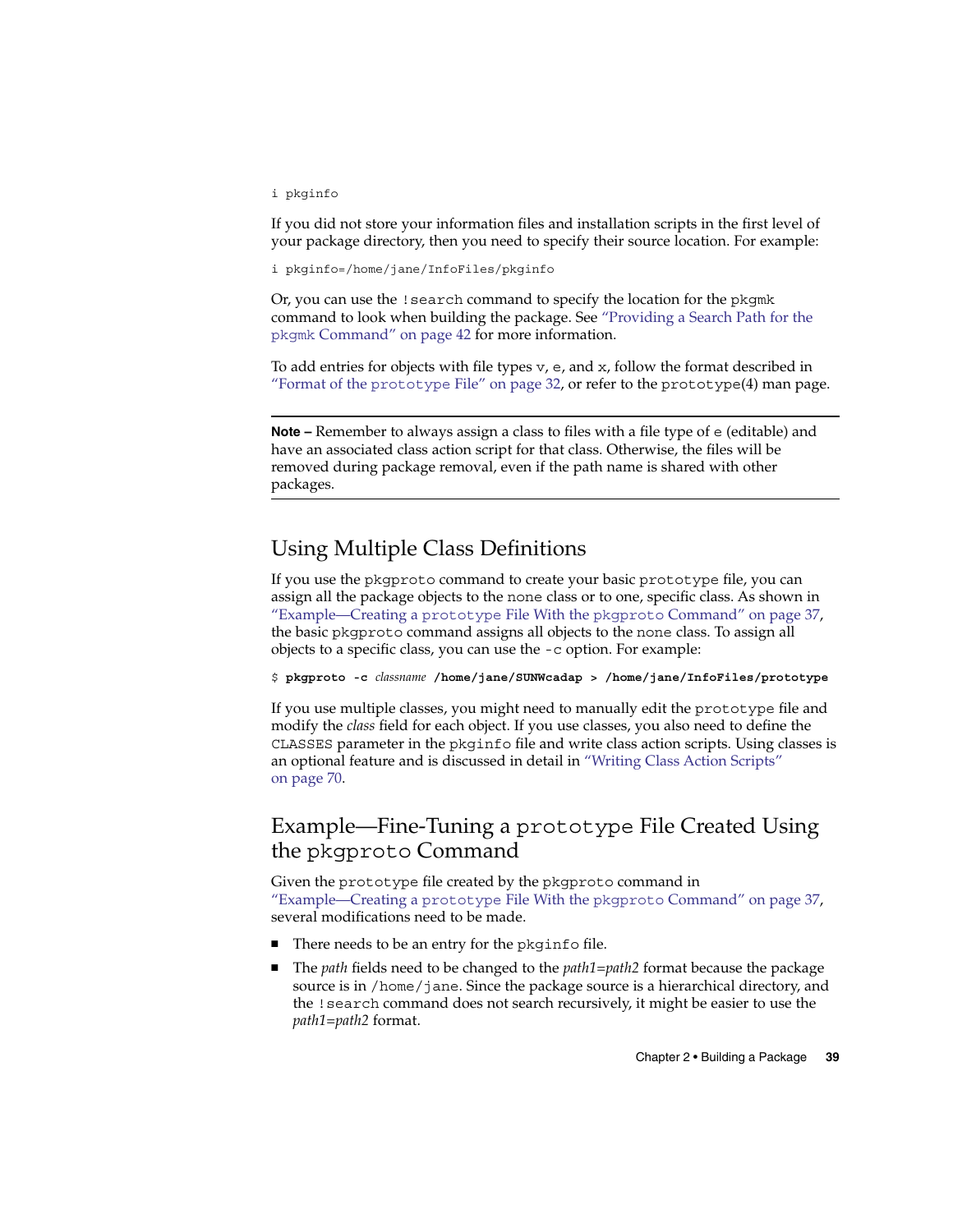<span id="page-39-0"></span>The *owner* and *group* fields should contain the names of existing users and groups on the target system. That is, the owner jane will result in an error because this owner is not part of the SunOS™ operating system.

The modified prototype file looks like the following:

```
i pkginfo=/home/jane/InfoFiles/pkginfo
```

```
d none SUNWcadap=/home/jane/SUNWcadap 0755 root sys
```
- d none SUNWcadap/demo=/home/jane/SUNWcadap/demo 0755 root bin
- f none SUNWcadap/demo/file1=/home/jane/SUNWcadap/demo/file1 0555 root bin
- d none SUNWcadap/srcfiles=/home/jane/SUNWcadap/srcfiles 0755 root bin

```
f none SUNWcadap/srcfiles/file5=/home/jane/SUNWcadap/srcfiles/file5 0555 root bin
```
- f none SUNWcadap/srcfiles/file6=/home/jane/SUNWcadap/srcfiles/file6 0555 root bin
- d none SUNWcadap/lib=/home/jane/SUNWcadap/lib 0755 root bin
- f none SUNWcadap/lib/file2=/home/jane/SUNWcadap/lib/file2 0644 root bin
- d none SUNWcadap/man=/home/jane/SUNWcadap/man 0755 bin bin
- f none SUNWcadap/man/windex=/home/jane/SUNWcadap/man/windex 0644 root other
- d none SUNWcadap/man/man1=/home/jane/SUNWcadap/man/man1 0755 bin bin
- f none SUNWcadap/man/man1/file4.1=/home/jane/SUNWcadap/man/man1/file4.1 0444 bin bin
- f none SUNWcadap/man/man1/file3.1=/home/jane/SUNWcadap/man/man1/file3.1 0444 bin bin

# Adding Functionality to a prototype File

Besides defining every package object in the prototype file, you can also do the following:

- Define additional objects to be created at install time.
- Create links at install time.
- Distribute packages over multiple volumes.
- Nest prototype files.
- Set a default value for the *mode*, *owner*, and *group* fields.
- Provide a search path for the pkgmk command.
- Set environment variables.

See the following sections for information on making these changes.

### Defining Additional Objects to Be Created at Install Time

You can use the prototype file to define objects that are not actually delivered on the installation medium. During installation, using the pkgadd command, these objects are created with the required file types, if they do not already exist at the time of installation.

To specify that an object be created on the target system, add an entry for it in the prototype file with the appropriate file type.

For example, if you want a directory created on the target system, but do not want to deliver it on the installation medium, add the following entry for the directory in the prototype file: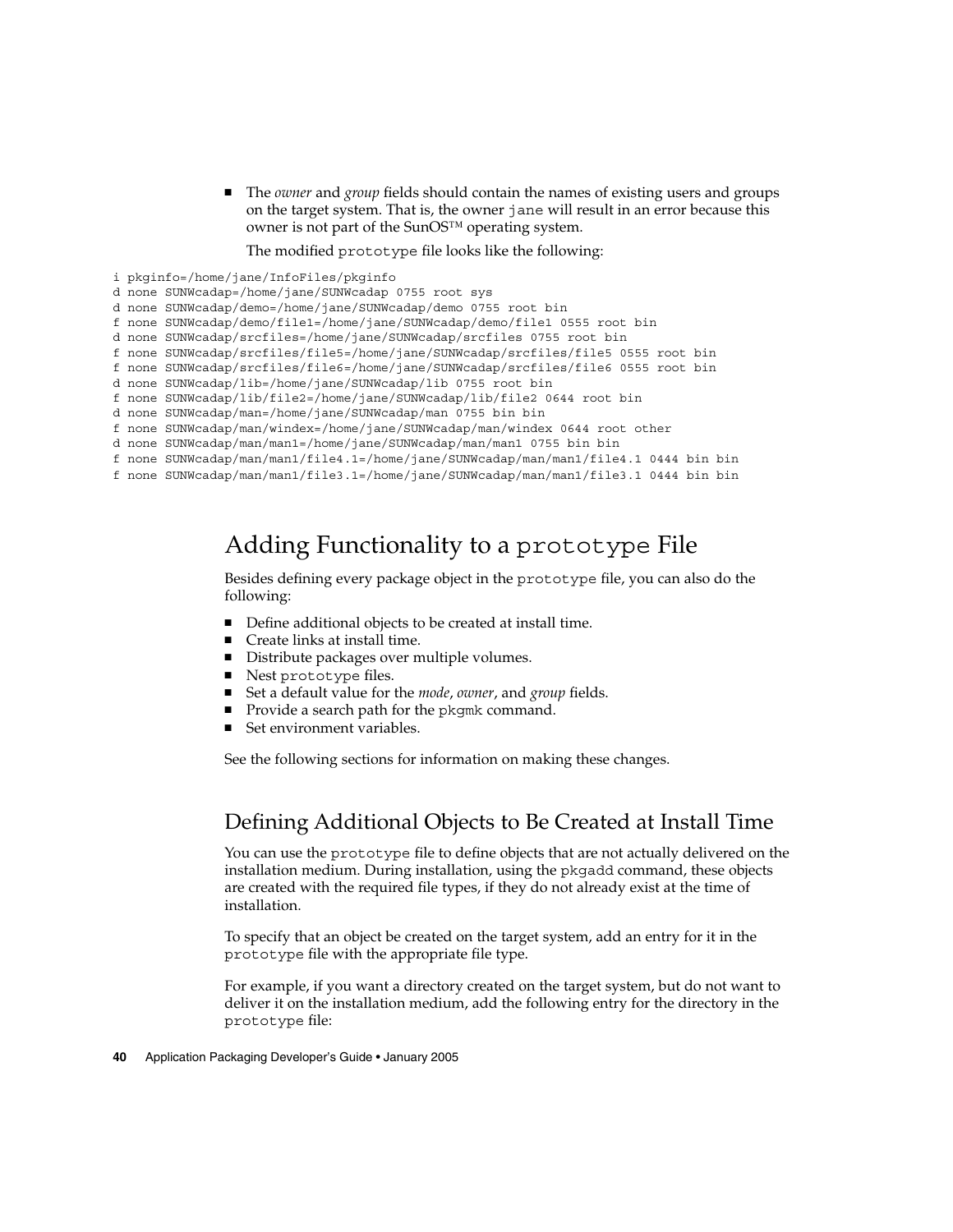d none /*directory* 0644 root other

If you want to create an empty file on the target system, an entry for the file in the prototype file might look like the following:

f none *filename*=/dev/null 0644 bin bin

The only objects that *must* be delivered on the installation medium are regular files and edit scripts (file types  $e, v, f$ ) and the directories required to contain them. Any additional objects are created without reference to the delivered objects, directories, named pipes, devices, hard links, and symbolic links.

### Creating Links at Install Time

To create links during package installation, define the following in the prototype file entry for the linked object:

- Its file type as 1 (a link) or s (a symbolic link).
- The linked object's path name with the format *path1=path2* where *path1* is the destination and *path2* is the source file. As a general rule, *path2* of a link should never be absolute, but should instead be relative to the directory portion of *path1*. For example, a prototype file entry that defines a symbolic link could be as follows:

s none etc/mount=../usr/etc/mount

Relative links would be specified in this manner whether the package is installed as absolute or relocatable.

## Distributing Packages Over Multiple Volumes

When you build your package with the pkgmk command, the command performs the calculations and actions necessary to organize a multiple volume package. A multiple volume package is called a *segmented package*.

However, you can use the optional *part* field in the prototype file to define which part you want an object to be located. A number in this field overrides the pkgmk command and forces the placement of the component into the part given in the field. Note that a one-to-one correspondence exists between parts and volumes for removable media formatted as file systems. If the volumes are preassigned by the developer, the pkgmk command issues an error if there is insufficient space on any volume.

## Nesting prototype Files

You can create multiple prototype files and then include them by using the !include command in the prototype file. You might want to nest files for easier maintenance.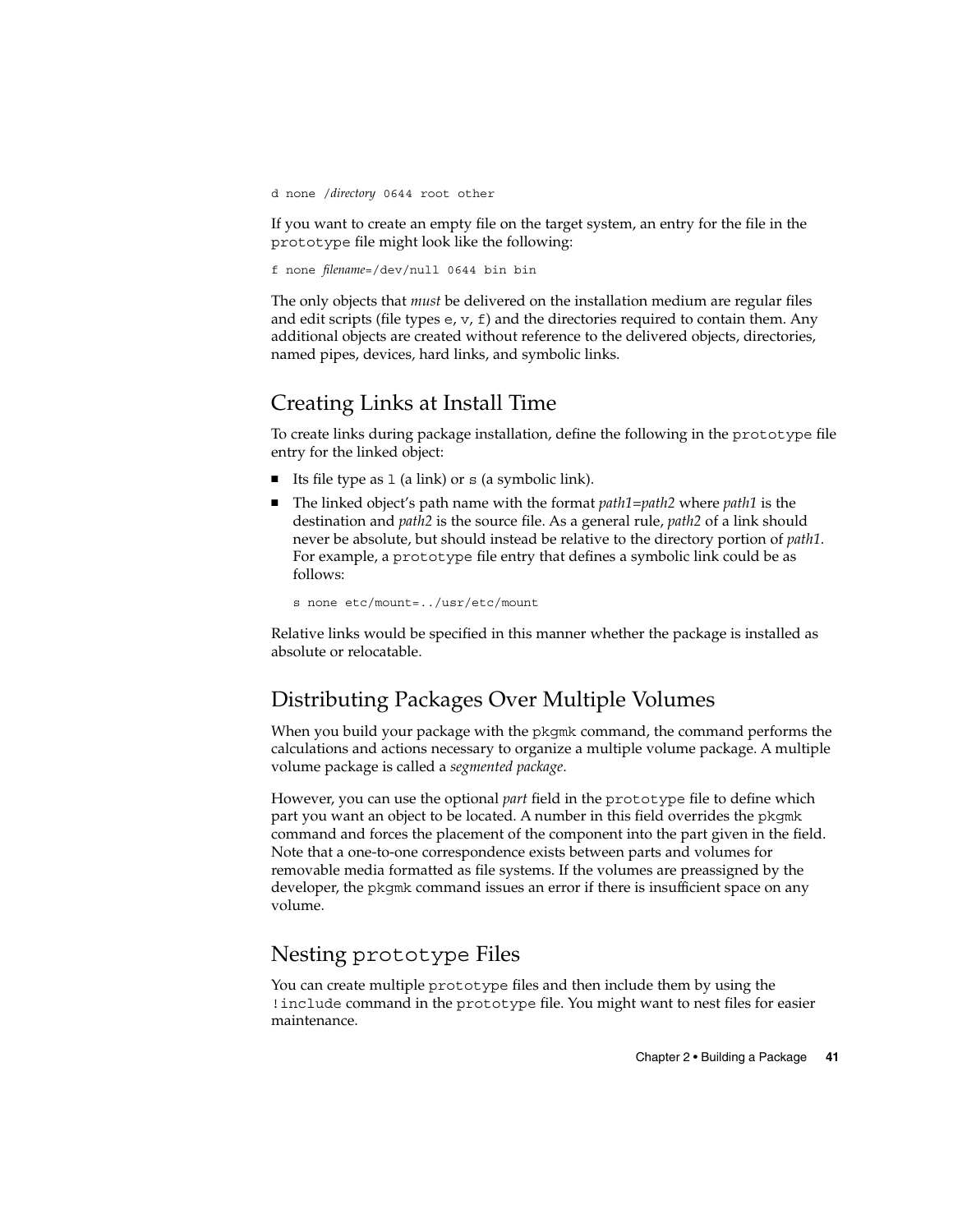<span id="page-41-0"></span>In the following example there are three prototype files. The main file (prototype) is being edited. The other two files (proto2 and proto3) are being included.

!include /*source-dir*/proto2 !include /*source-dir*/proto3

### Setting Default Values for the *mode*, *owner*, and *group* Fields

To set default values for the *mode*, *owner*, and *group* fields for specific package objects, you can insert the !default command into the prototype file. For example:

!default 0644 root other

**Note –** The !default command's range starts from where it is inserted and extends to the end of the file. The command's range does not span to included files.

However, for directories (file type d) and editable files (file type e) that you know exist on target systems (like /usr or /etc/vfstab), make sure that the *mode*, *owner*, and *group* fields in the prototype file are set to question marks (?). That way you will not destroy existing settings that a site administrator may have modified.

## Providing a Search Path for the pkgmk Command

If the source location for package objects is different than their destination location, and you do not want to use the *path1=path2* format as described in ["A Brief Word on](#page-34-0) [an Object's Source and Destination Locations"](#page-34-0) on page 35, then you can use the !search command in the prototype file.

For example, if you created a directory, pkgfiles, in your home directory, and it contains all of your information files and installation scripts, you can specify that this directory be searched when the package is built with the pkgmk command.

The command in the prototype file would look like the following:

!search /*home-dir*/pkgfiles

**Note –** Search requests do not span to included files. In addition, a search is limited to the specific directories listed and does not search recursively.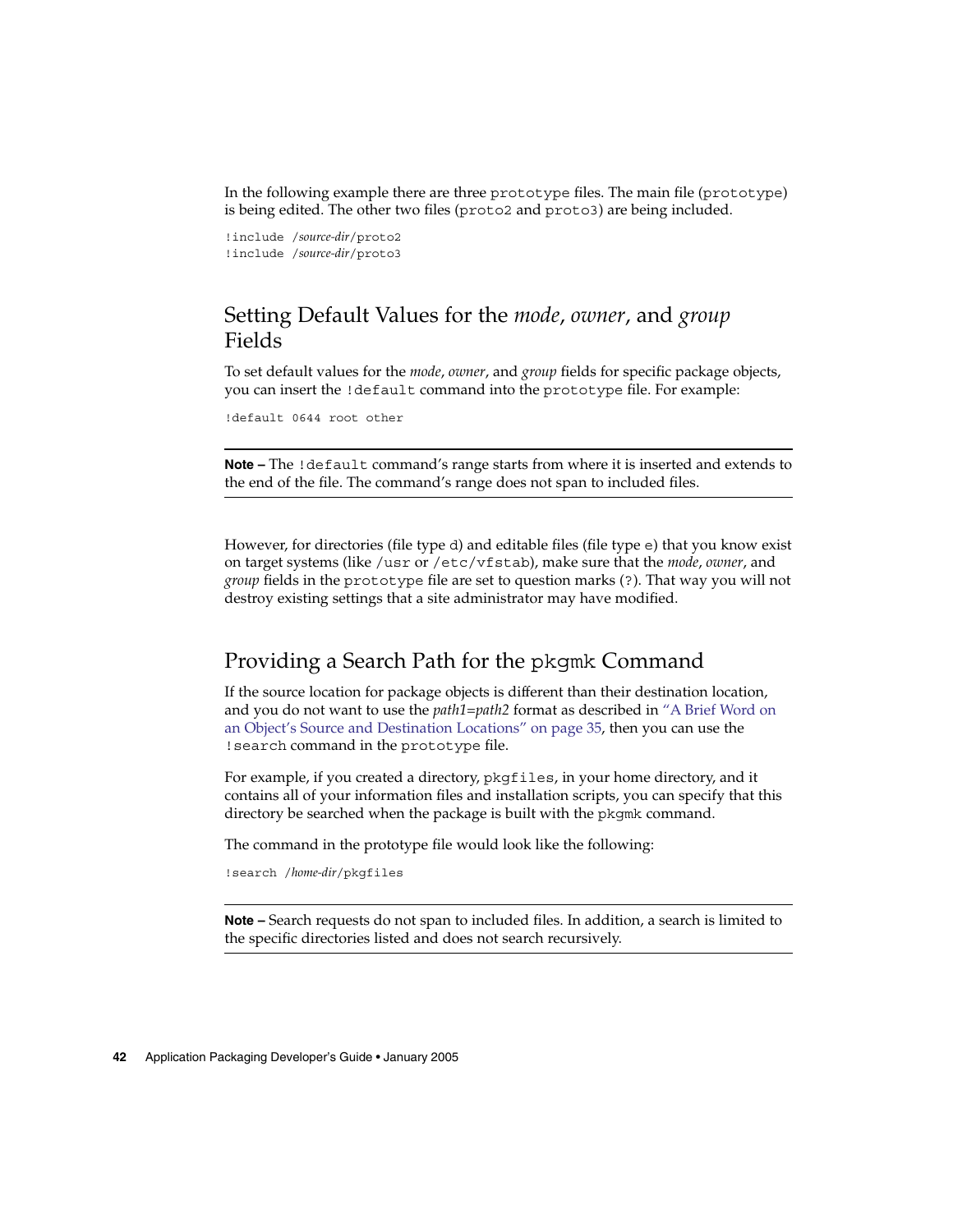### <span id="page-42-0"></span>Setting Environment Variables

You can also add commands to the prototype file of the form !*PARAM=value*. Commands of this form define variables in the current environment. If you have multiple prototype files, the scope of this command is local to the prototype file where it is defined.

The variable *PARAM* can begin with either a lowercase letter or an uppercase letter. If the value of the *PARAM* variable is not known at build time, the pkgmk command aborts with an error. For more information on the difference between build variables and install variables, see ["Package Environment Variables"](#page-23-0) on page 24.

# How to Create a prototype File by Using the pkgproto Command

**Note –** It is easier to create information files and installation scripts before you create a prototype file. However, this order is not required. You can always edit the prototype file after changing your package contents. For more information on information files and installation scripts, see [Chapter 3.](#page-50-0)

#### **1. Determine which package objects will be absolute and which package objects will be relocatable, if not done already. Steps**

For information that will help you complete this step, see "The *path* Field" [on page](#page-32-0) [33.](#page-32-0)

**2. Organize your package's objects to mimic their location on the target system.**

If you already organized your packages as described in ["Organizing a Package's](#page-29-0) Contents" [on page 30,](#page-29-0) note that you might need to make some changes based on your decisions in Step 1. If you have not organized your package yet, you should do so now. If you do not organize your package, you cannot use the pkgproto command to create a basic prototype file.

**3. If your package has collectively relocatable objects, edit the pkginfo file to set the BASEDIR parameter to the appropriate value.**

For example:

BASEDIR=/opt

For information on collectively relocatable objects, see ["Collectively Relocatable](#page-33-0) Objects" [on page 34.](#page-33-0)

**4. If your package has individually relocatable objects, create a request script to prompt the installer for the appropriate path name. Alternatively, create a checkinstall script to determine the appropriate path from file system data.**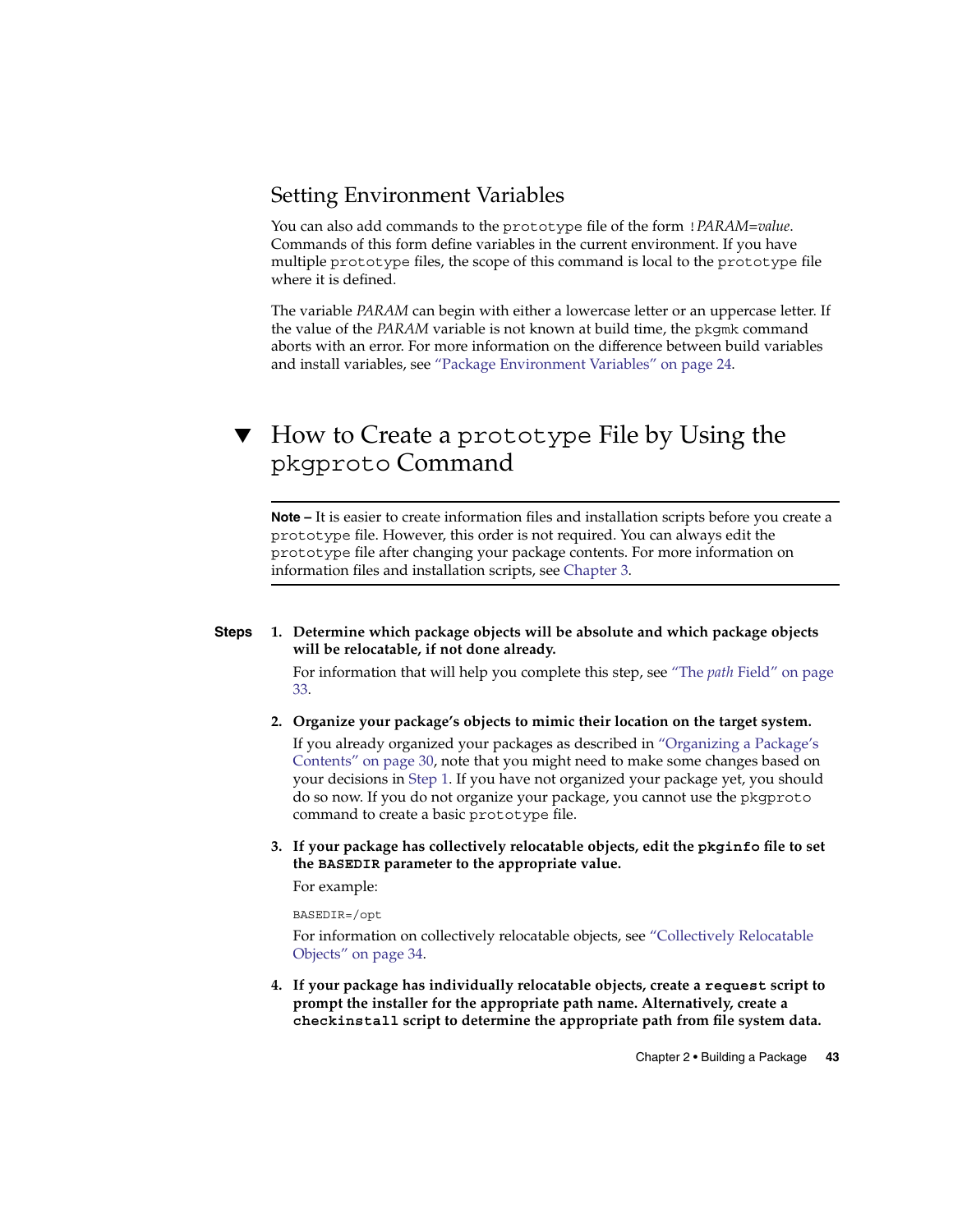The following list gives page numbers for your reference regarding common tasks:

- To create a request script, see ["How to Write a](#page-63-0) request Script" on page 64.
- To create a checkinstall script, see ["How to Gather File System Data"](#page-66-0) [on page 67.](#page-66-0)
- For more information on individually relocatable objects, see ["Individually](#page-33-0) [Relocatable Objects"](#page-33-0) on page 34.
- **5. Change the owner and group on all of your package components to be the intended owner and group on the target systems.**

Use the chown -R and the chgrp -R commands on your package directory and information files directory.

**6. Execute the pkgproto command to create a basic prototype file.**

The pkgproto command scans your directories to create a basic file. For example:

\$ **cd** *package-directory*

\$ **pkgproto ./***package-directory* **> prototype**

The prototype file can be located anywhere on your system. Keeping your information files and installation scripts in one place simplifies access and maintenance. For additional information on the pkgproto command, see the pkgproto(1) man page.

**7. Edit the prototype file by using your favorite text editor, and add entries for files of type v, e, x, and i.**

For information on the specific changes you might need to make, see ["Fine-Tuning](#page-37-0) a prototype [File Created With the](#page-37-0) pkgproto Command" on page 38.

**8. (Optional) If you are using multiple classes, edit the prototype and pkginfo files. Use your favorite text editor to make the necessary changes, and create corresponding class action scripts.**

For information on the specific changes you might need to make, see ["Fine-Tuning](#page-37-0) a prototype [File Created With the](#page-37-0) pkgproto Command" on page 38 and ["Writing Class Action Scripts"](#page-69-0) on page 70.

**9. Edit the prototype file by using your favorite text editor to redefine path names and change other field settings.**

For more information, see "Fine-Tuning a prototype [File Created With the](#page-37-0) pkgproto [Command"](#page-37-0) on page 38.

**10. (Optional) Edit the prototype file by using your favorite text editor to add functionality to your prototype file.**

For more information, see ["Adding Functionality to a](#page-39-0) prototype File" on page [40.](#page-39-0)

### **11. Save your changes and quit the editor.**

**See Also** If you are ready for the next task, see ["How to Build a Package"](#page-45-0) on page 46.

**44** Application Packaging Developer's Guide • January 2005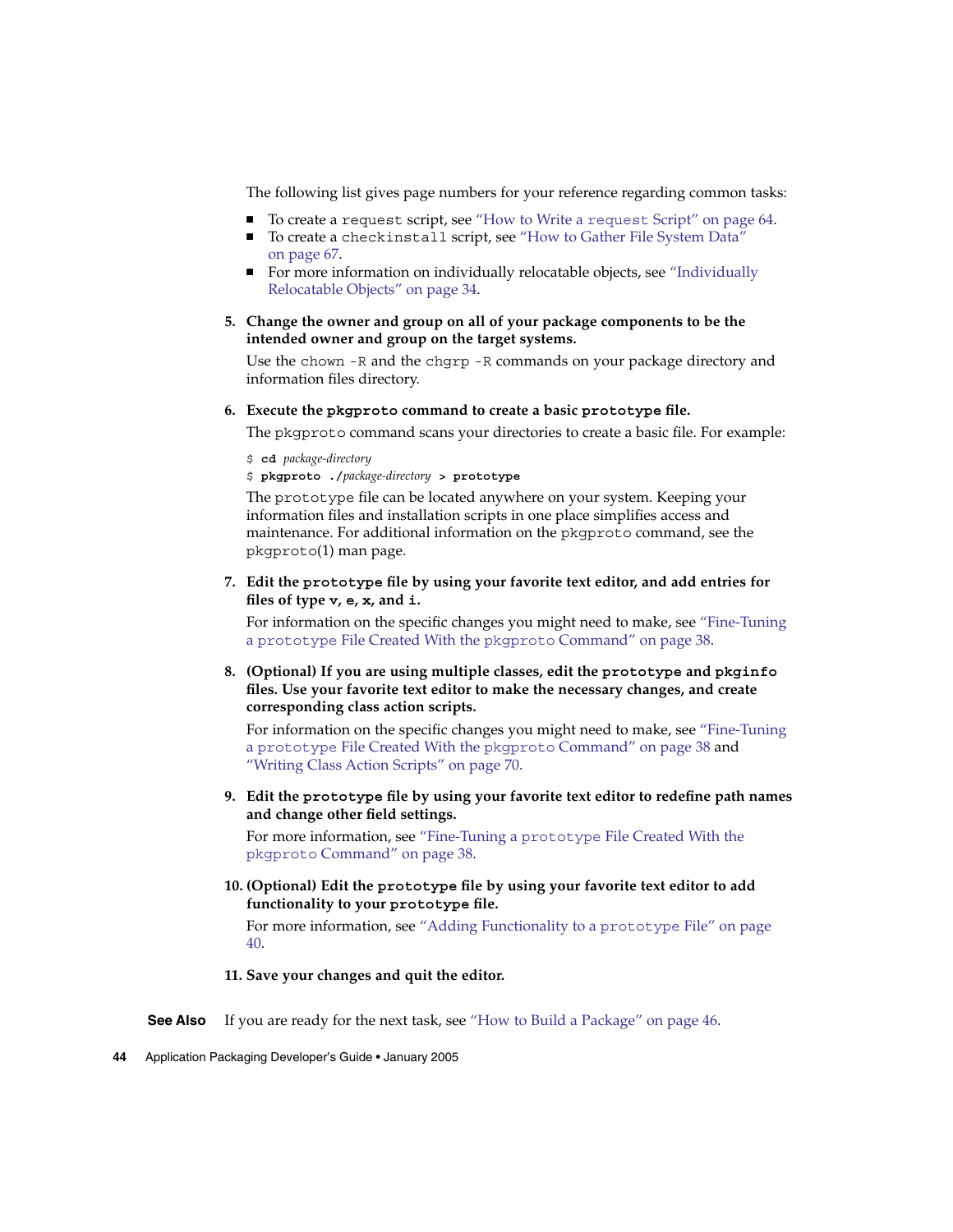# Building a Package

Use the pkgmk command to build your package. The pkgmk command performs the following tasks:

- Puts all the objectes defined in the prototype file into directory format.
- Creates the pkgmap file, which replaces the prototype file.
- Produces an installable package that is used as input to the pkgadd command.

# Using the Simplest pkgmk Command

The simplest form of this command is the pkgmk command without any options. Before using the pkgmk command without options, make sure that your current working directory contains the package's prototype file. The output of the command, files and directories, are written to the /var/spool/pkg directory.

# The pkgmap File

When you build a package with the pkgmk command, it creates a pkgmap file that replaces the prototype file. The pkgmap file from the previous example has the following contents:

```
$ more pkgmap
: 1 3170
1 d none SUNWcadap 0755 root sys
1 d none SUNWcadap/demo 0755 root bin
1 f none SUNWcadap/demo/file1 0555 root bin 14868 45617 837527496
1 d none SUNWcadap/lib 0755 root bin
1 f none SUNWcadap/lib/file2 0644 root bin 1551792 62372 837527499
1 d none SUNWcadap/man 0755 bin bin
1 d none SUNWcadap/man/man1 0755 bin bin
1 f none SUNWcadap/man/man1/file3.1 0444 bin bin 3700 42989 837527500
1 f none SUNWcadap/man/man1/file4.1 0444 bin bin 1338 44010 837527499
1 f none SUNWcadap/man/windex 0644 root other 157 13275 837527499
1 d none SUNWcadap/srcfiles 0755 root bin
1 f none SUNWcadap/srcfiles/file5 0555 root bin 12208 20280 837527497
1 f none SUNWcadap/srcfiles/file6 0555 root bin 12256 63236 837527497
1 i pkginfo 140 10941 837531104
$
```
The format of this file is very similar to the format of the prototype file. However, the pkgmap file includes the following information:

■ The first line indicates the number of volumes that the package spans, and the approximate size the package will be when it is installed.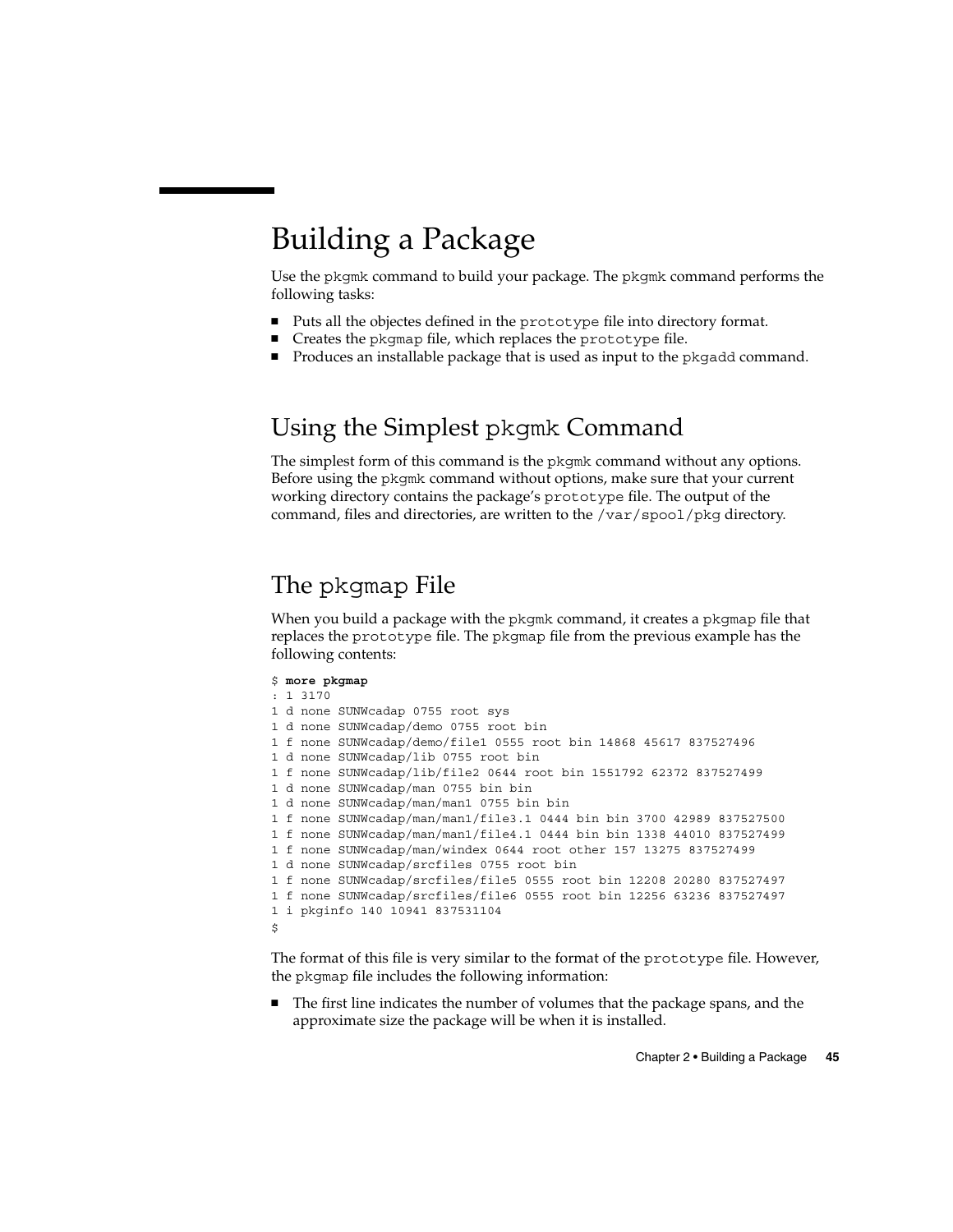<span id="page-45-0"></span>For example, : 1 3170 indicates that the package spans one volume and will use approximately 3170 512-byte blocks when it is installed.

- There are three additional fields that define the size, checksum, and modification time for each package object.
- The package objects are listed in alphabetical order by class and by path name to reduce the time it takes to install the package.

## ▼ How to Build a Package

#### **1. Create a pkginfo file, if not done already. Steps**

For step-by-step instructions, see ["How to Create a](#page-28-0) pkginfo File" on page 29.

**2. Create a prototype file, if not done already.**

For step-by-step instructions, see ["How to Create a](#page-42-0) prototype File by Using the pkgproto [Command"](#page-42-0) on page 43.

- **3. Make your current working directory the same directory that contains your package's prototype file.**
- **4. Build the package.**

\$ **pkgmk** [-o] [-a *arch*] [-b *base-src-dir*] [-d *device*] [-f *filename*] [-l *limit*] [-p *pstamp*] [-r *rootpath*] [-v *version*] [*PARAM=value*] [*pkginst*]

- -o Overwrites the existing version of the package.
- -a *arch* Overrides the architecture information in the pkginfo file.
- -b *base-src-dir* Requests that *base-src-dir* be added to the beginning of relocatable path names when the pkgmk command is searching for objects on the development system.
- -d *device* Specifies that the package should be copied onto *device*, which may be a an absolute directory path name, diskette, or removable disk.
- -f *filename* Names a file, *filename*, that is used as your prototype file. The default names are prototype or Prototype.
- -l *limit* Specifies the maximum size, in 512-byte blocks, of the output device.
- -p *pstamp* Overrides the production stamp definition in the pkginfo file.
- -r *rootpath* Requests that the root directory *rootpath* be used to locate objects on the development system.
- -v *version* Overrides the version information in the pkginfo file.

*PARAM=value* Sets global environment variables. Variables beginning with lowercase letters are resolved at build time. Those beginning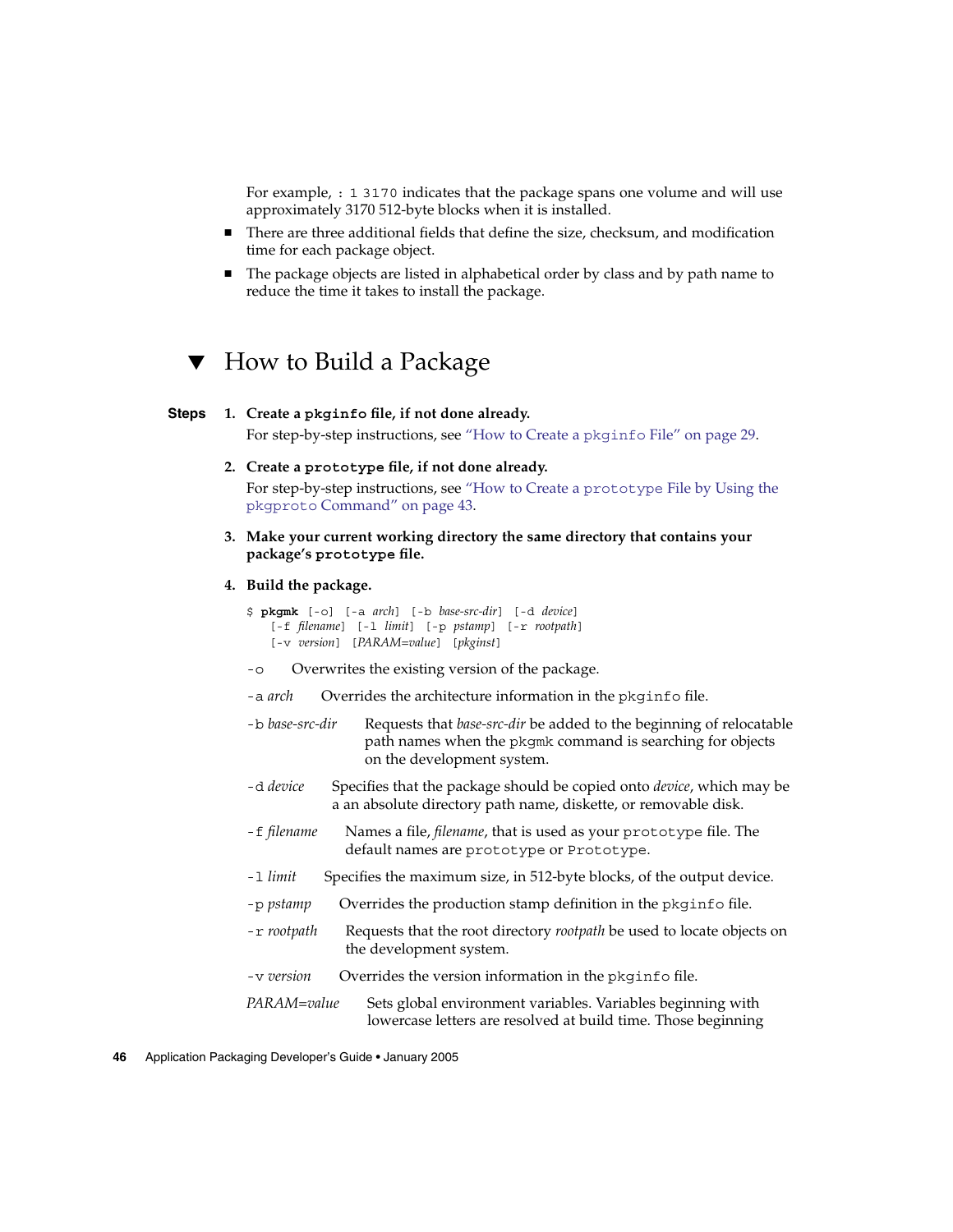with uppercase letters are placed into the pkginfo file for use at install time.

<span id="page-46-0"></span>*pkginst* Specifies a package by its package abbreviation or a specific instance (for example, SUNWcadap.4).

For more information, see the pkgmk(1) man page.

### **5. Verify the contents of the package.**

```
$ pkgchk -d device-name pkg-abbrev
Checking uninstalled directory format package pkg-abbrev
from device-name
## Checking control scripts.
## Checking package objects.
## Checking is complete.
$
-d device-name Specifies the location of the package. Note that device-name can
                 be a full directory path name or the identifiers for a tape or
                 removable disk.
pkg-abbrev Is the name of one or more packages (separated by spaces) to be
                 checked. If omitted, the pkgchk command checks all available
                 packages.
```
The pkgchk command prints what aspects of the package are being checked and displays warnings or errors, as appropriate. For more information on the pkgchk command, see ["Verifying the Integrity of a Package"](#page-87-0) on page 88.



**Caution –** Errors should be considered very seriously. An error could mean that a script needs fixing. Check all errors and move on if you disagree with the output from the pkgchk command.

### **Example 2–2** Building a Package

This example uses the prototype file created in ["Fine-Tuning a](#page-37-0) prototype File [Created With the](#page-37-0) pkgproto Command" on page 38.

```
$ cd /home/jane/InfoFiles
$ pkgmk
## Building pkgmap from package prototype file.
## Processing pkginfo file.
WARNING: parameter set to "system990708093144"
WARNING: parameter set to "none"
## Attempting to volumize 13 entries in pkgmap.
part 1 -- 3170 blocks, 17 entries
## Packaging one part.
/var/spool/pkg/SUNWcadap/pkgmap
/var/spool/pkg/SUNWcadap/pkginfo
/var/spool/pkg/SUNWcadap/reloc/SUNWcadap/demo/file1
/var/spool/pkg/SUNWcadap/reloc/SUNWcadap/lib/file2
```
Chapter 2 • Building a Package **47**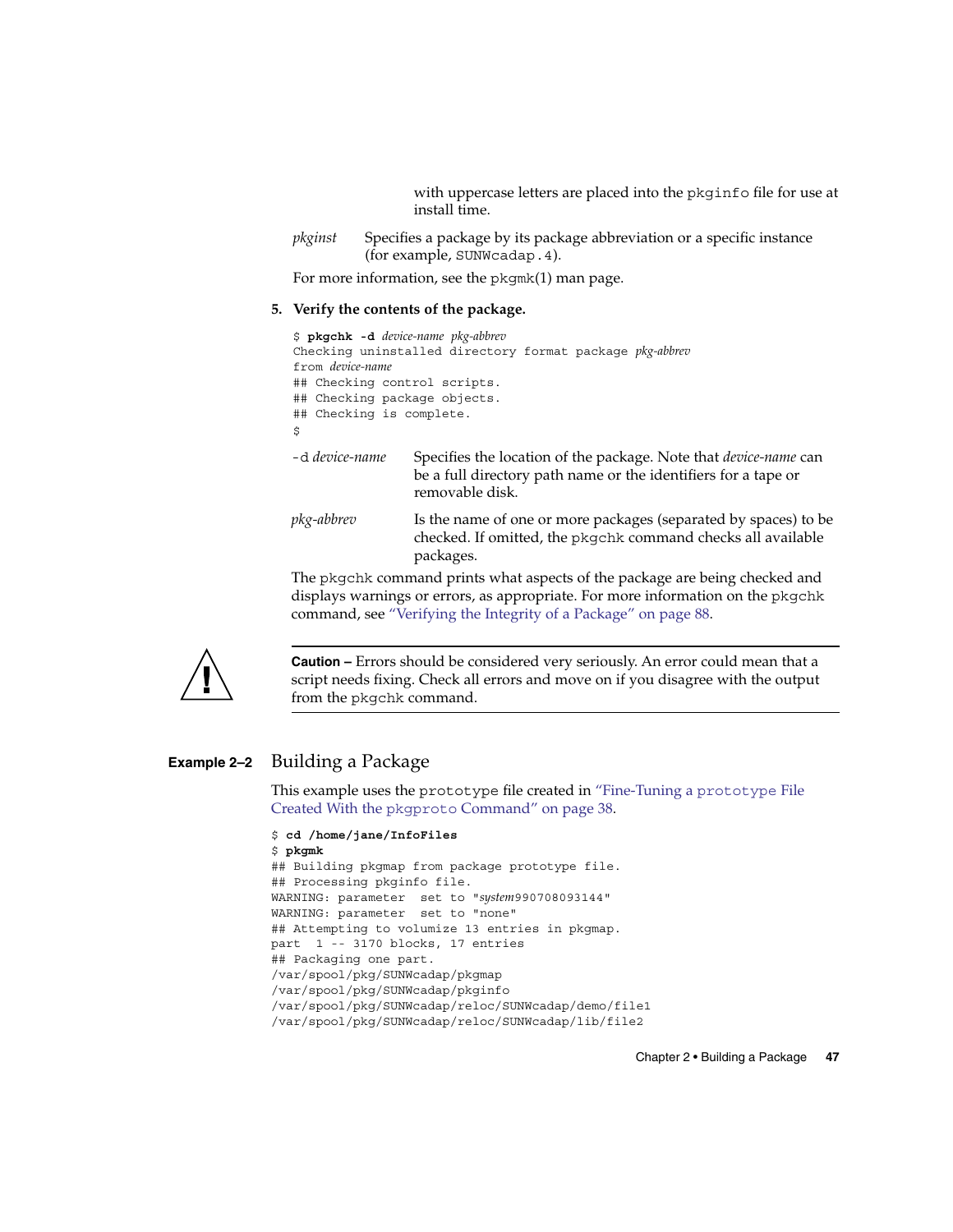```
/var/spool/pkg/SUNWcadap/reloc/SUNWcadap/man/man1/file3.1
/var/spool/pkg/SUNWcadap/reloc/SUNWcadap/man/man1/file4.1
/var/spool/pkg/SUNWcadap/reloc/SUNWcadap/man/windex
/var/spool/pkg/SUNWcadap/reloc/SUNWcadap/srcfiles/file5
/var/spool/pkg/SUNWcadap/reloc/SUNWcadap/srcfiles/file6
## Validating control scripts.
## Packaging complete.
\leq
```
#### Specifying a Source Directory for Relocatable Files **Example 2–3**

If your package contains relocatable files, you can use the -b *base-src-dir* option to the pkgmk command to specify a path name to be added to the beginning of the relocatable path names while the package is being created. This option is useful if you haven't used the *path1=path2* format for relocatable files or specified a search path with the !search command in the prototype file.

The following command builds a package with the following characteristics:

- The package is built by using the sample prototype file that is created by the pkgproto command. See ["Example—Creating a](#page-36-0) prototype File With the pkgproto [Command"](#page-36-0) on page 37 for more information.
- The package is built without modifying the *path* fields.
- The package adds an entry for the pkginfo file

```
$ cd /home/jane/InfoFiles
$ pkgmk -o -b /home/jane
## Building pkgmap from package prototype file.
## Processing pkginfo file.
WARNING: parameter set to "system960716102636"
WARNING: parameter set to "none"
## Attempting to volumize 13 entries in pkgmap.
part 1 -- 3170 blocks, 17 entries
## Packaging one part.
/var/spool/pkg/SUNWcadap/pkgmap
/var/spool/pkg/SUNWcadap/pkginfo
/var/spool/pkg/SUNWcadap/reloc/SUNWcadap/demo/file1
/var/spool/pkg/SUNWcadap/reloc/SUNWcadap/lib/file2
/var/spool/pkg/SUNWcadap/reloc/SUNWcadap/man/man1/file3.1
/var/spool/pkg/SUNWcadap/reloc/SUNWcadap/man/man1/file4.1
/var/spool/pkg/SUNWcadap/reloc/SUNWcadap/man/windex
/var/spool/pkg/SUNWcadap/reloc/SUNWcadap/srcfiles/file5
/var/spool/pkg/SUNWcadap/reloc/SUNWcadap/srcfiles/file6
## Validating control scripts.
## Packaging complete.
```
In this example, the package is built in the default directory,  $/\text{var}/\text{spool}/\text{pkg}$ , by specifying the -o option. This option overwrites the package that was created in [Example 2–2.](#page-46-0)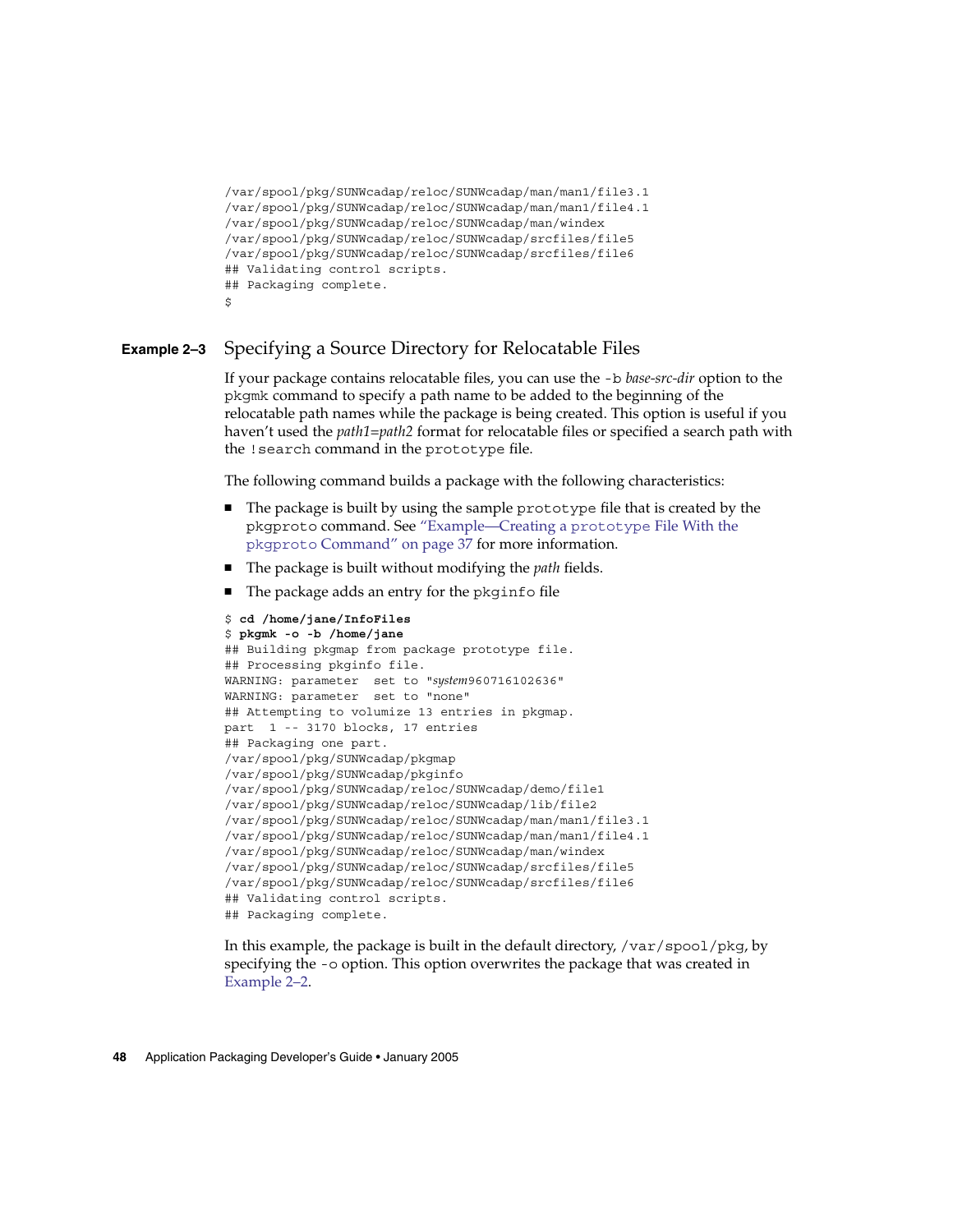### Specifying Different Source Directories for Information Files and Package Objects **Example 2–4**

If you put package information files (such as pkginfo and prototype) and the package objects in two different directories, you can create your package by using the -b *base-src-dir* and -r *rootpath* options to the pkgmk command. If you have your package objects in a directory called /product/pkgbin and the other package information files in a directory called /product/pkgsrc, you could use the following command to place the package in the /var/spool/pkg directory:

### \$ **pkgmk -b /product/pkgbin -r /product/pkgsrc -f /product/pkgsrc/prototype**

Optionally, you could use these commands to achieve the same result:

```
$ cd /product/pkgsrc
$ pkgmk -o -b /product/pkgbin
```
In this example, the pkgmk command uses the current working directory to find the remaining parts of the package (such as the prototype and pkginfo information files).

If you want to add any optional information files and installation scripts to your package, see [Chapter 3.](#page-50-0) Otherwise, after you build the package, you should verify its integrity. [Chapter 4](#page-84-0) explains how to do so, and provides step-by-step instructions on how to transfer your verified package to a distribution medium. **See Also**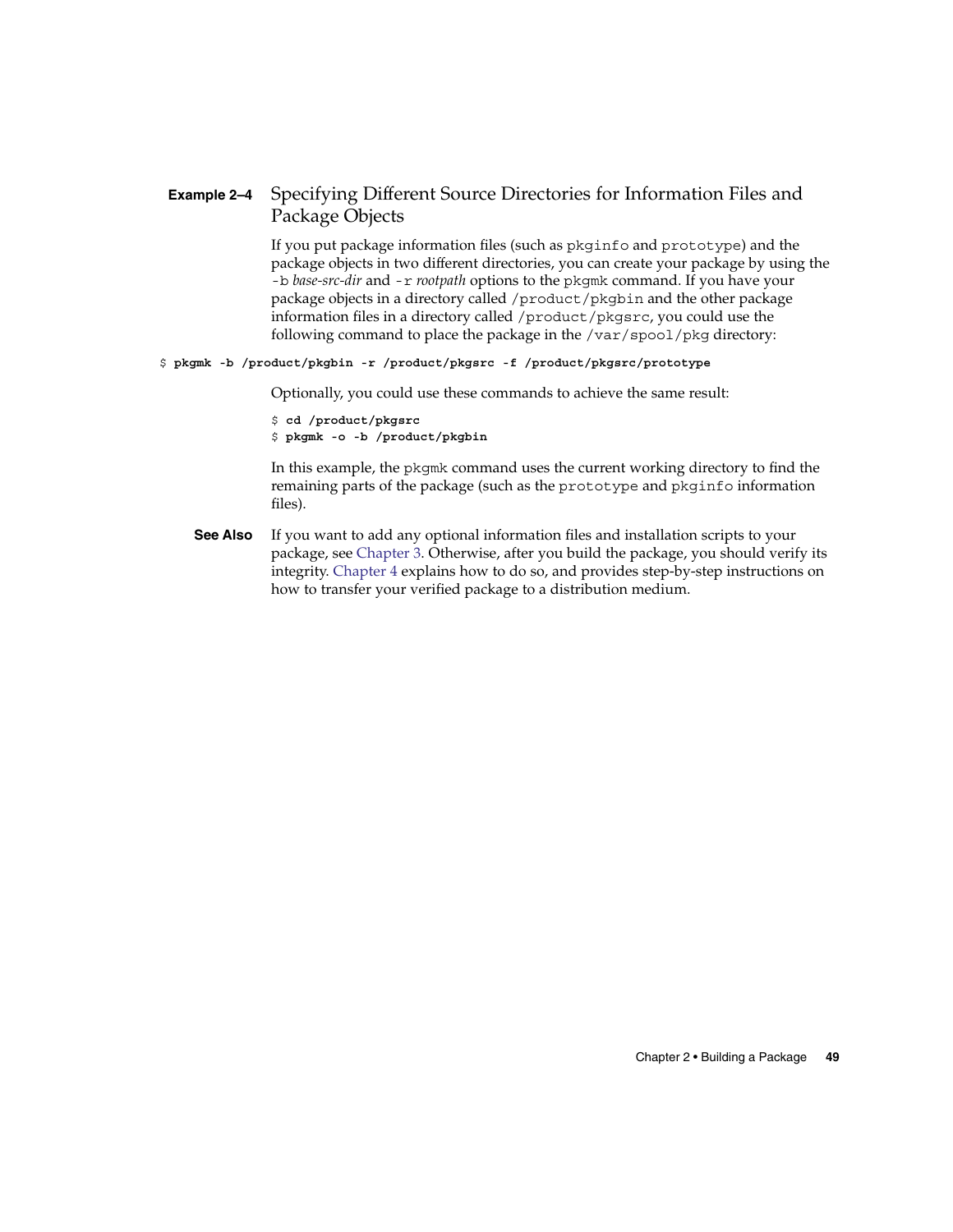Application Packaging Developer's Guide • January 2005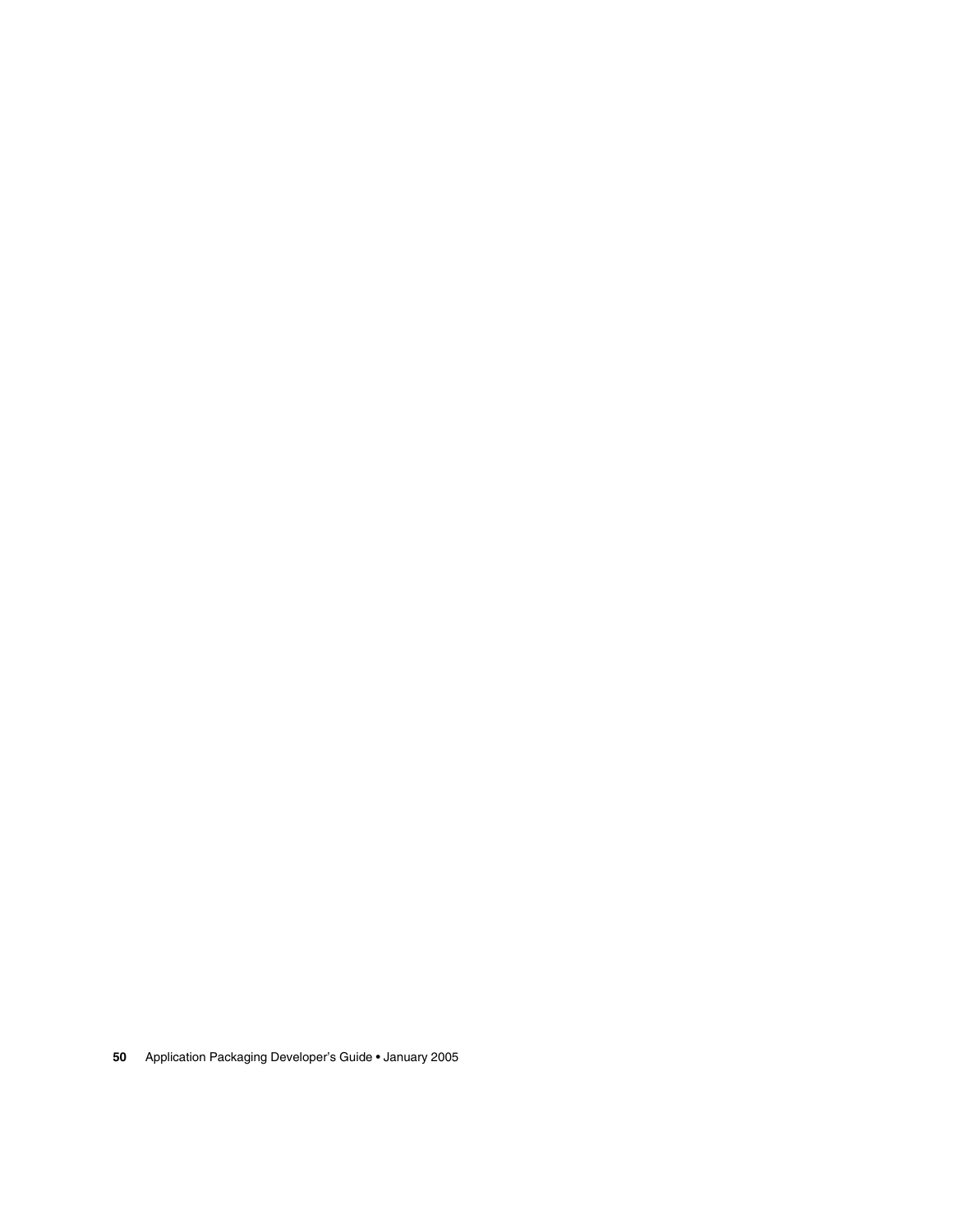## <span id="page-50-0"></span>CHAPTER **3**

# Enhancing the Functionality of a Package (Tasks)

This chapter describes how to create optional information files and installation scripts for a package. While [Chapter 2](#page-22-0) discussed the minimum requirements for making a package, this chapter discusses additional functionality that you can build into a package. This additional functionality is based on the criteria you considered when planning how to design your package. For more information, see ["Considerations](#page-16-0) [Before Building a Package"](#page-16-0) on page 17.

This is a list of the overview information in this chapter.

- "Creating Information Files and Installation Scripts (Task Map)" on page 51
- *["Creating Information Files"](#page-52-0)* on page 53
- ["Creating Installation Scripts"](#page-57-0) on page 58
- ["Creating Signed Packages"](#page-76-0) on page 77

# Creating Information Files and Installation Scripts (Task Map)

The following task map describes the optional features you can build into a package.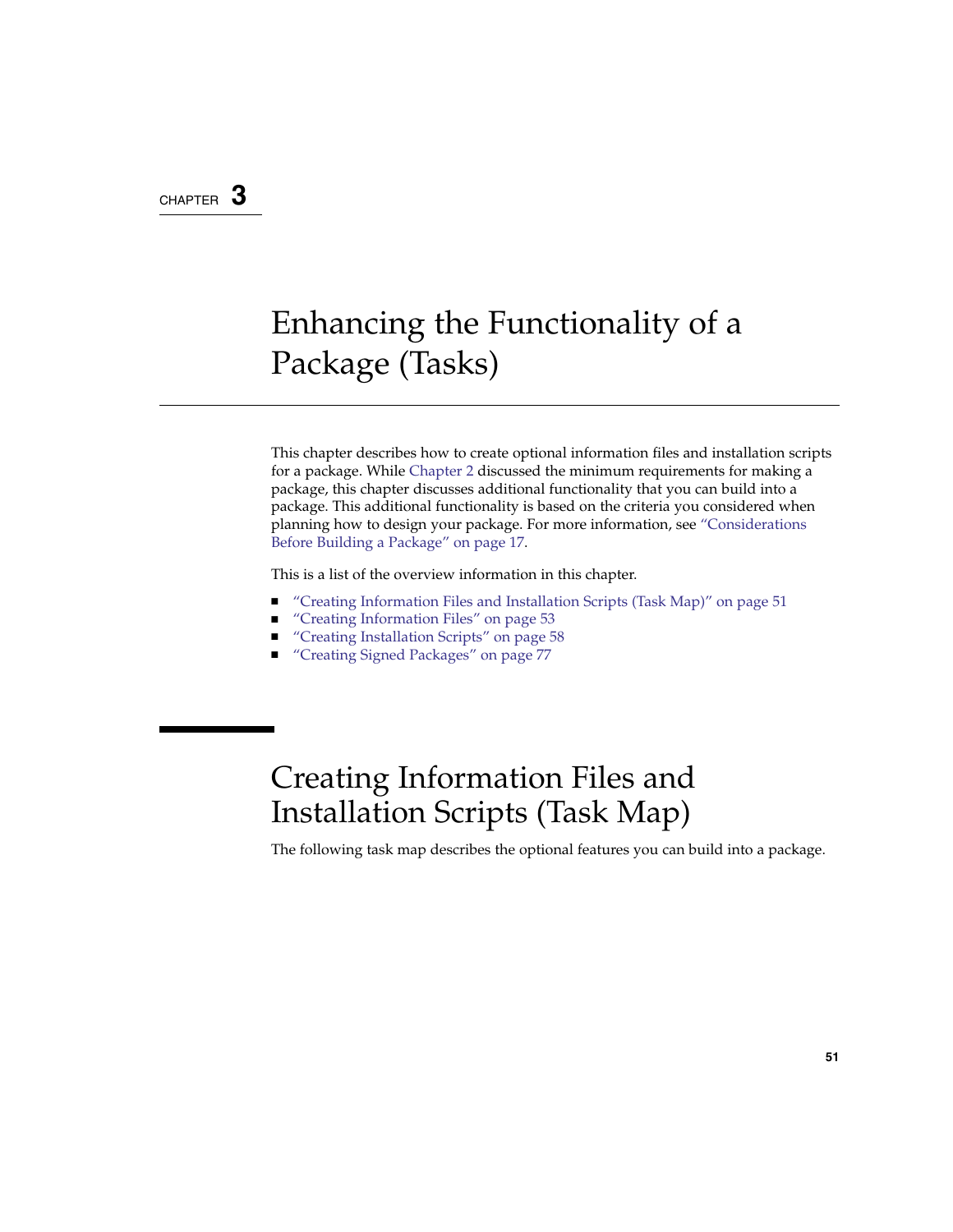| TABLE 3-1 Creating Information Files and Installation Scripts (Task Map) |  |  |  |
|--------------------------------------------------------------------------|--|--|--|
|                                                                          |  |  |  |

| Task                           | <b>Description</b>                                                                                                                                                                                                                              | <b>For Instructions</b>                                               |
|--------------------------------|-------------------------------------------------------------------------------------------------------------------------------------------------------------------------------------------------------------------------------------------------|-----------------------------------------------------------------------|
| 1. Create information files    | Define package dependencies<br>A definition of package dependencies allows<br>you to specify whether your package is<br>compatible with previous versions, dependent<br>on other packages, or whether other packages<br>are dependent on yours. | "How to Define Package<br>Dependencies" on page 54                    |
|                                | Write a copyright message<br>A copyright file provides legal protection for<br>your software application.                                                                                                                                       | "How to Write a Copyright<br>Message" on page 56                      |
|                                | Reserve additional space on the target system.<br>A space file sets aside blocks on the target<br>system, which enables you to create files<br>during installation that are not defined in the<br>pkgmap file.                                  | "How to Reserve Additional<br>Space on a Target System"<br>on page 57 |
| 2. Create installation scripts | Obtain information from the installer<br>A request script enables you to obtain<br>information from the person installing your<br>package.                                                                                                      | "How to Write a request<br>Script" on page 64                         |
|                                | Gather file system data needed for installation<br>A checkinstall script enables you to<br>perform an analysis of the target system and<br>set up the correct environment for, or cleanly<br>halt, the installation.                            | "How to Gather File System<br>Data" on page 67                        |
|                                | Write procedure scripts<br>Procedure scripts enable you to provide<br>customized installation instructions during<br>specific phases of the installation or removal<br>process.                                                                 | "How to Write Procedure<br>Scripts" on page 69                        |
|                                | Write class action scripts<br>Class action scripts enable you to specify a set<br>of instructions to be executed during package<br>installation and removal on specific groups of<br>package objects.                                           | "How to Write Class Action<br>Scripts" on page 76                     |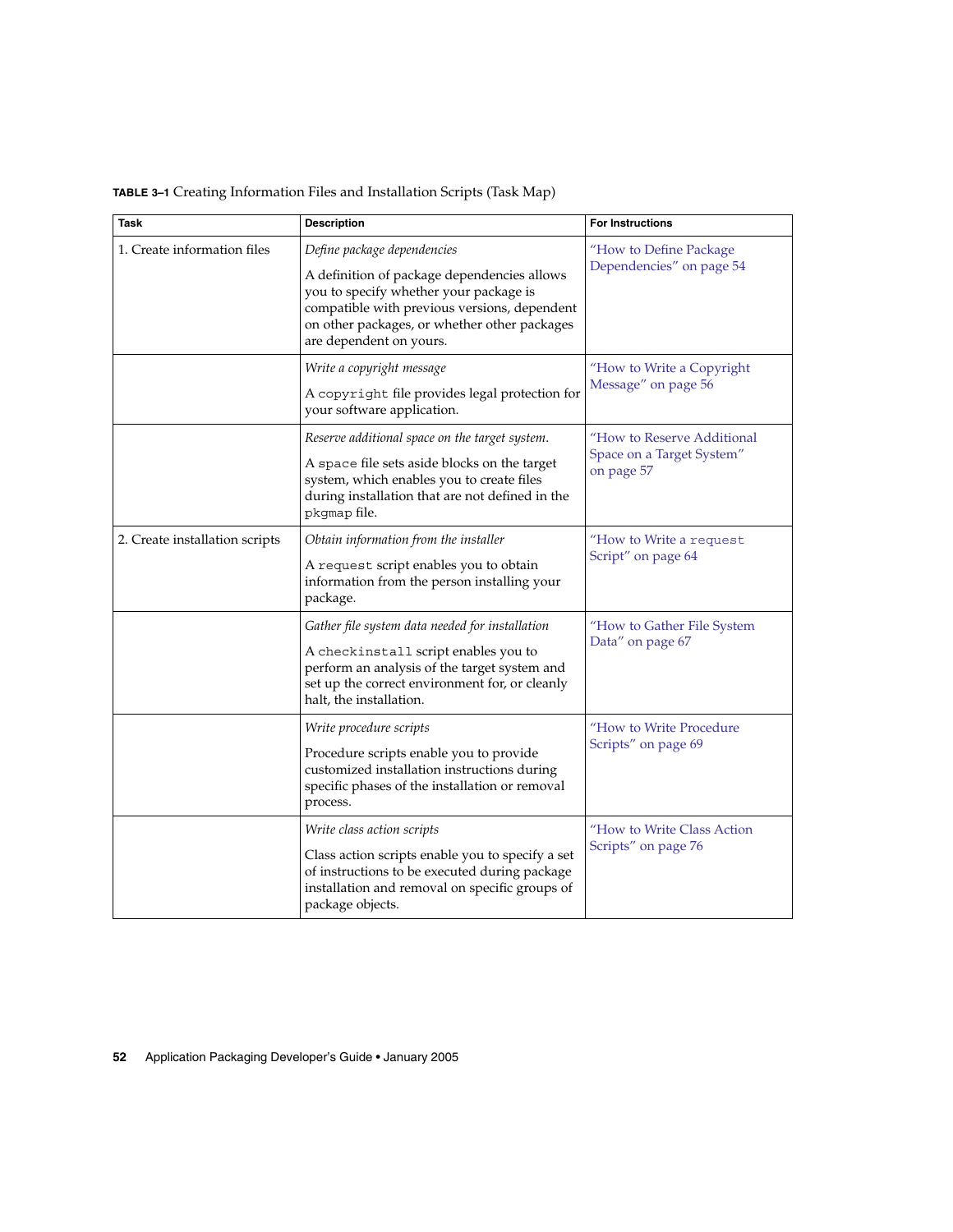# <span id="page-52-0"></span>Creating Information Files

This section discusses optional package information files. With these files you can define package dependencies, provide a copyright message, and reserve additional space on a target system.

# Defining Package Dependencies

You need to determine whether your package has dependencies on other packages and if any other packages depend on yours. Package dependencies and incompatibilities can be defined with two of the optional package information files, compver and depend.

Delivering a compver file lets you name previous versions of your package that are compatible with the package being installed.

Delivering a depend file lets you define three types of dependencies associated with your package. These dependency types are as follows:

- A *prerequisite package* Your package depends on the existence of another package
- A *reverse dependency* Another package depends on the existence of your package

**Note –** Use the reverse dependency type only when a package that cannot deliver a depend file relies on your package.

■ An *incompatible package* – Your package is incompatible with the named package

The depend file resolves only very basic dependencies. If your package depends upon a specific file, its contents, or its behavior, the depend file does not supply adequate precision. In this case, a request script or the checkinstall script should be used for detailed dependency checking. The checkinstall script is also the only script capable of cleanly halting the package installation process.

**Note –** Be certain that your depend and compver files have entries in the prototype file. The file type should be i (for package information file).

Refer to the depend(4) and  $comper(4)$  man pages for more information.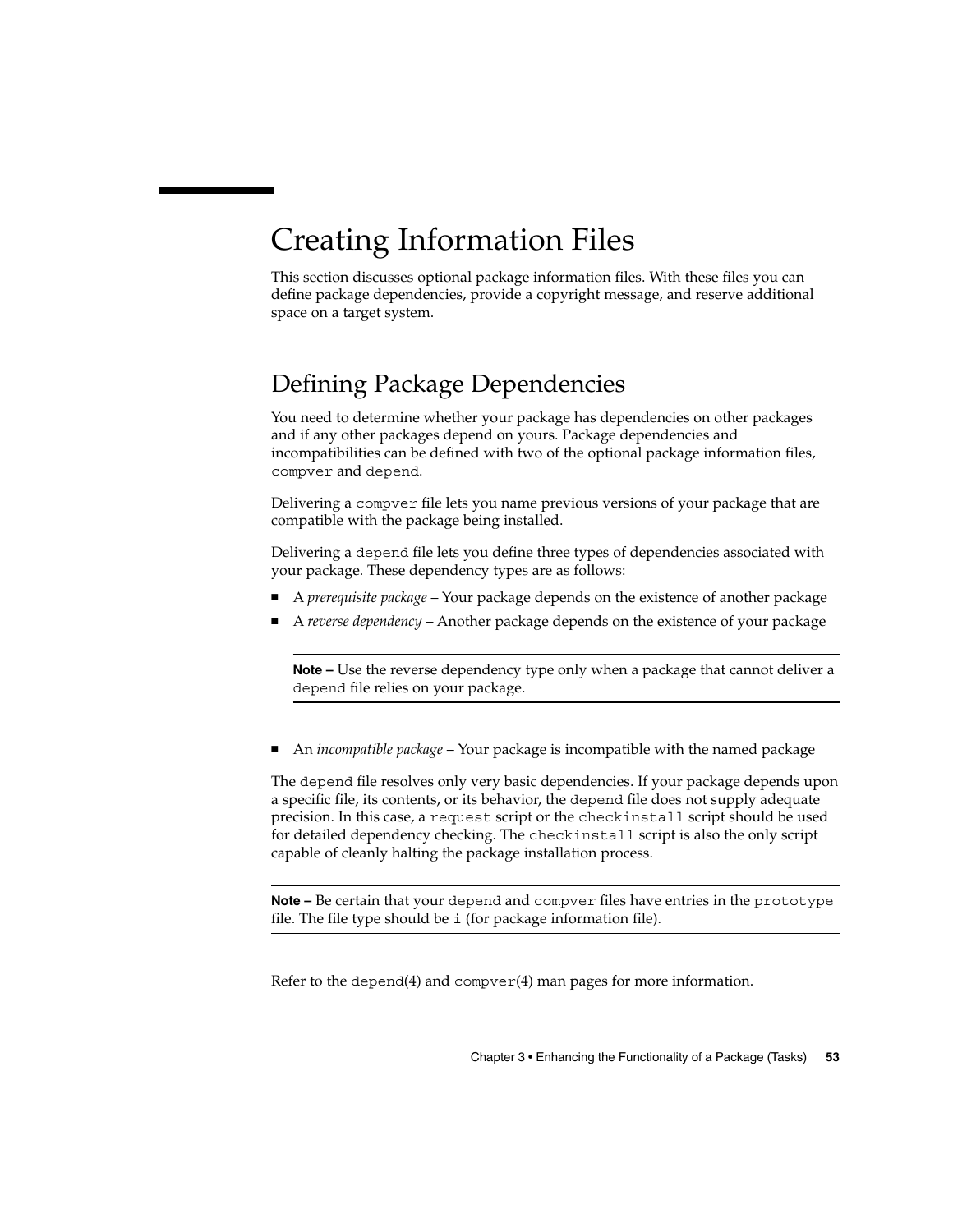# <span id="page-53-0"></span>▼ How to Define Package Dependencies

- **1. Make the directory that contains your information files the current working directory. Steps**
	- **2. If previous versions of your package exist and you need to specify that your new package is compatible with them, create a file named compver with your favorite text editor.**

List the versions with which your package is compatible. Use this format:

*string string...*

The value of *string* is identical to the value assigned to the VERSION parameter in the pkginfo file, for each compatible package.

- **3. Save your changes and quit the editor.**
- **4. If your package depends on the existence of other packages, other packages depend on the existence of your package, or your package is incompatible with another package, create a file named depend with your favorite text editor.**

Add an entry for each dependency. Use this format:

*type pkg-abbrev pkg-name* (*arch*) *version* (*arch*) *version...*

- *type* Defines the dependency type. Must be one of the following characters: P (prerequisite package), I (incompatible package), or R (reverse dependency). *pkg-abbrev* Specifies the package abbreviation, such as SUNWcadap. *pkg-name* Specifies the full package name, such as Chip designers need CAD application software to design abc chips. Runs only on xyz hardware and is installed in the usr partition. (*arch*) Optional. Specifies the type of hardware on which the package runs. For example, sparc or x86. If you specify an architecture, you must use the parentheses as delimiters.
- *version* Optional. Specifies the value assigned to the VERSION parameter in the pkginfo file.

For more information, see depend(4).

### **5. Save your changes and quit the editor.**

### **6. Complete** *one* **of the following tasks:**

■ If you want to create additional information files and installation scripts, skip to the next task, ["How to Write a Copyright Message"](#page-55-0) on page 56.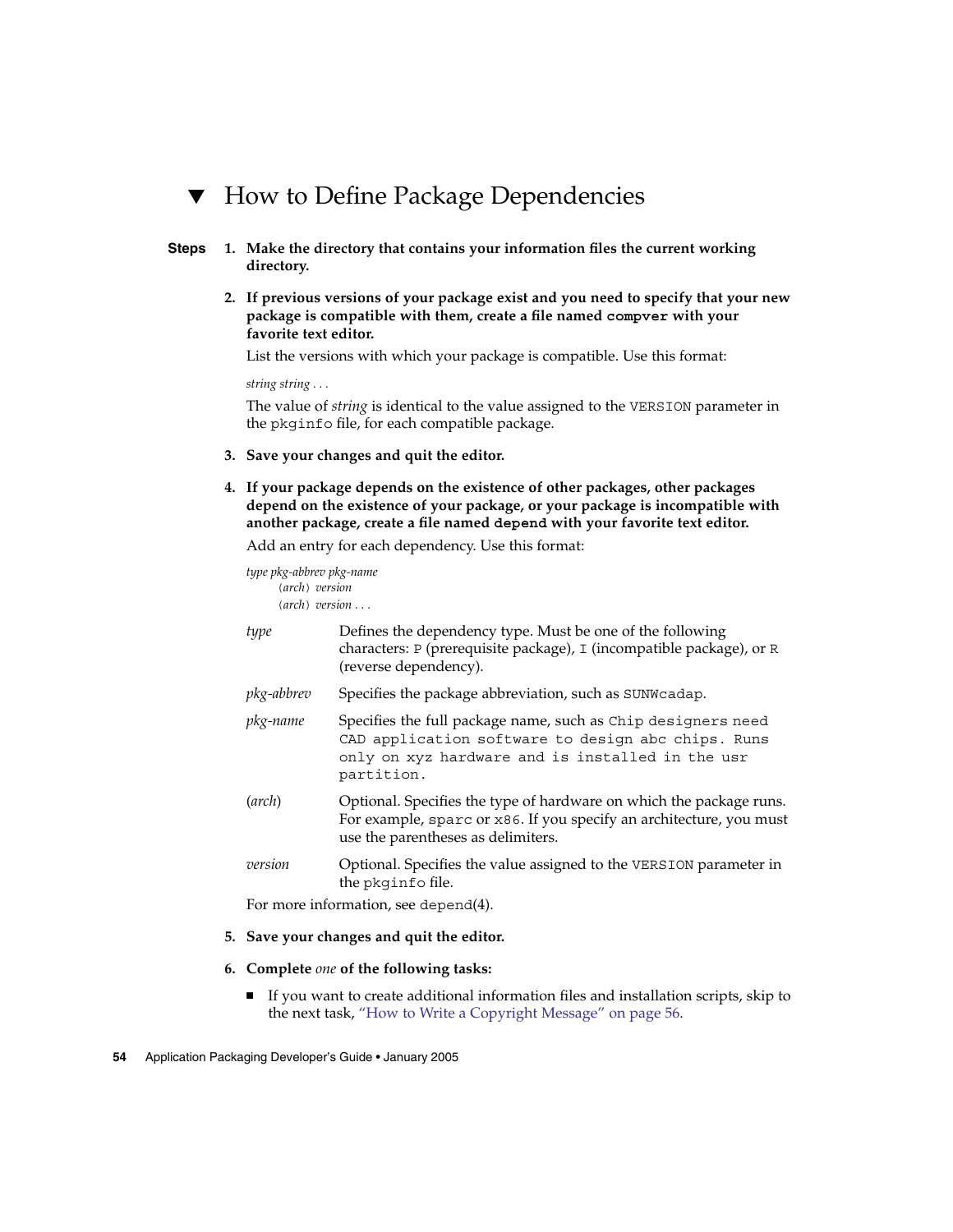- If you have not created your prototype file, complete the procedure ["How to](#page-42-0) Create a prototype [File by Using the](#page-42-0) pkgproto Command" on page 43. Skip to Step 7.
- If you have already created your prototype file, edit it and add an entry for each file you just created.

### **7. Build your package.**

See ["How to Build a Package"](#page-45-0) on page 46, if needed.

#### compver File **Example 3–1**

In this example, there are four versions of a package: 1.0, 1.1, 2.0, and the new package, 3.0. The new package is compatible with all the three previous versions. The compver file for the newest version might look like the following:

```
release 3.0
release 2.0
version 1.1
1.0
```
The entries do not have to be in sequential order. However, they should exactly match the definition of the VERSION parameter in each package's pkginfo file. In this example, the package designers used different formats in the first three versions.

#### depend File **Example 3–2**

This example assumes that the sample package, SUNWcadap, requires that the SUNWcsr and SUNWcsu packages already be installed on a target system. The depend file for SUNWcadap looks like the following:

P SUNWcsr Core Solaris, (Root) P SUNWcsu Core Solaris, (Usr)

After you build the package, install it to confirm that it installs correctly and verify its integrity. [Chapter 4](#page-84-0) explains these tasks and provides step-by-step instructions on how to transfer your verified package to a distribution medium. **See Also**

# Writing a Copyright Message

You need to decide whether your package should display a copyright message while it is being installed. If so, create the copyright file.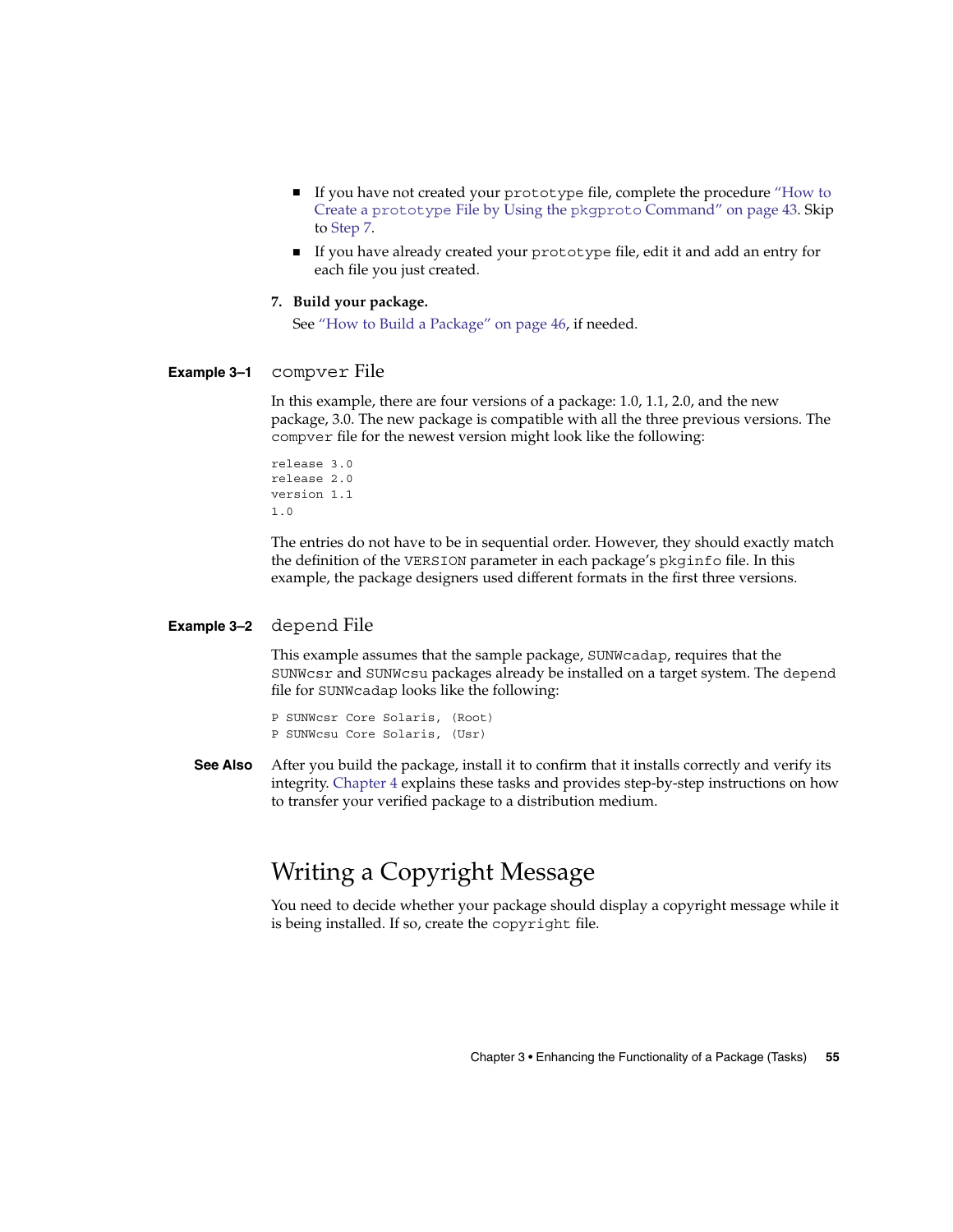<span id="page-55-0"></span>**Note –** You should include a copyright file to provide legal protection for your software application. Check with the legal department of your company for the exact wording of the message.

To deliver a copyright message, you must create a file named copyright. During installation, the message is displayed exactly as it appears in the file (with no formatting). See the copyright(4) man page for more information.

**Note –** Be certain that your copyright file has an entry in the prototype file. The file type should be i (for package information file).

# How to Write a Copyright Message

#### **1. Make the directory that contains your information files the current working directory. Steps**

**2. Create a file named copyright with your favorite text editor.**

Type the text of the copyright message exactly as you want it to appear as your package is installed.

- **3. Save your changes and quit the editor.**
- **4. Complete** *one* **of the following tasks.**
	- If you want to create additional information files and installation scripts, skip to the next task, ["How to Reserve Additional Space on a Target System"](#page-56-0) on page [57.](#page-56-0)
	- If you have *not* created your prototype file, complete the procedure ["How to](#page-42-0) Create a prototype [File by Using the](#page-42-0) pkgproto Command" on page 43. Skip to Step 5.
	- If you have already created your prototype file, edit it and add an entry for the information file you just created.
- **5. Build your package.**

See ["How to Build a Package"](#page-45-0) on page 46, if needed.

#### copyright File **Example 3–3**

For example, a partial copyright message might look like the following:

**56** Application Packaging Developer's Guide • January 2005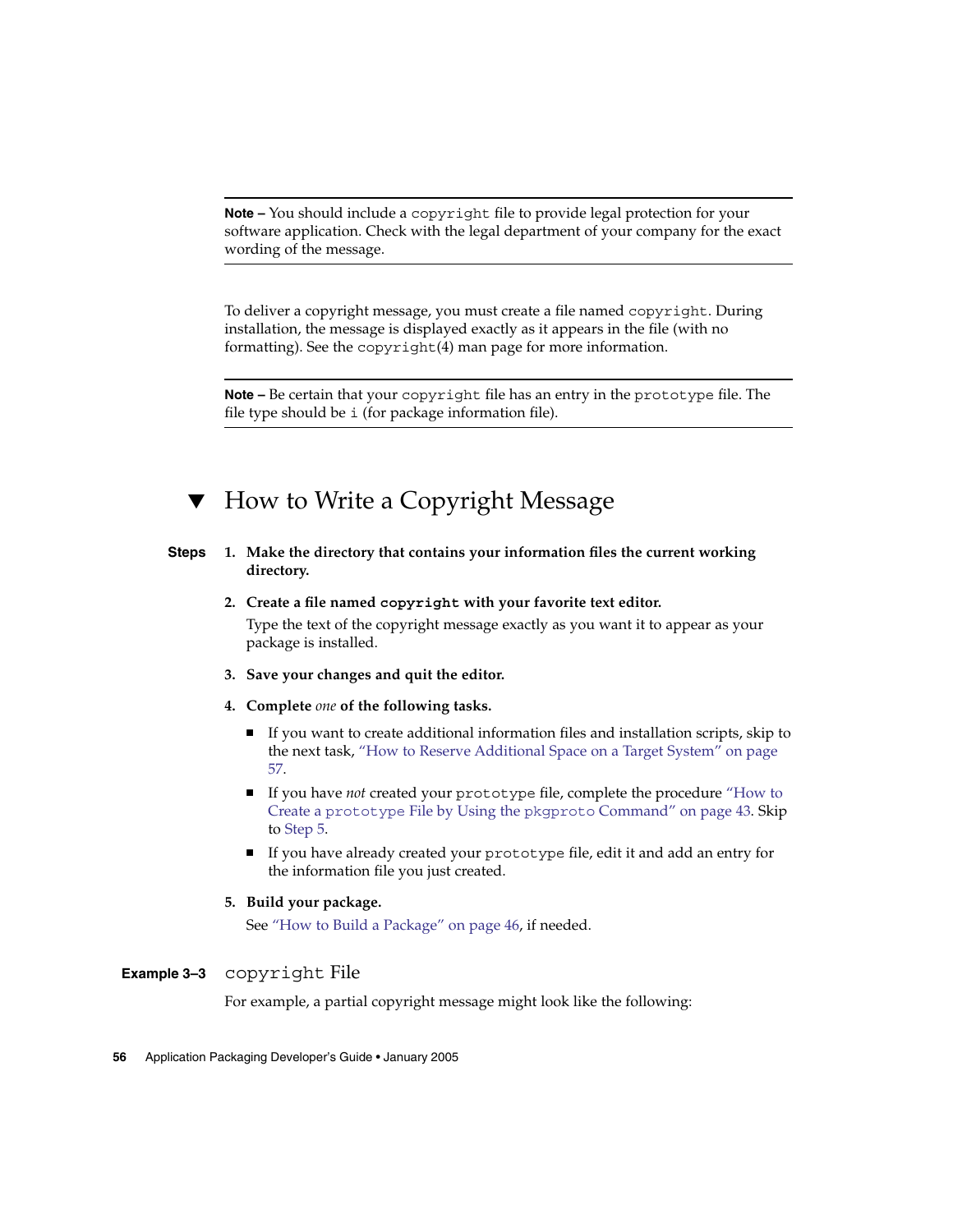<span id="page-56-0"></span>Copyright (c) 2003 *Company Name* All Rights Reserved

This product is protected by copyright and distributed under licenses restricting copying, distribution, and decompilation.

After you build the package, install it to confirm that it installs correctly and verify its integrity. [Chapter 4](#page-84-0) explains these tasks and provides step-by-step instructions on how to transfer your verified package to a distribution medium. **See Also**

# Reserving Additional Space on a Target System

You need to determine whether your package needs additional disk space on the target system. This space is in addition to the space required by the package objects. If so, create the space information file. This task is different than creating empty files and directories at installation time, as discussed in ["Defining Additional Objects to Be](#page-39-0) [Created at Install Time"](#page-39-0) on page 40.

The pkgadd command ensures that there is enough disk space to install your package based on the object definitions in the pkgmap file. However, a package may require additional disk space beyond that needed by the objects defined in the pkgmap file. For example, your package might create a file after installation, which may contain a database, log files, or some other growing file that consumes disk space. To be sure that there is space reserved for it, you should include a space file that specifies the disk space requirements. The pkgadd command checks for the additional space specified in a space file. Refer to the space(4) man page for more information.

**Note –** Be certain that your space file has an entry in the prototype file. The file type should be i (for package information file).

# How to Reserve Additional Space on a Target System

#### **1. Make the directory that contains your information files the current working directory. Steps**

**2. Create a file named space with your favorite text editor.**

Specify any additional disk space requirements needed by your package. Use this format:

*pathname blocks inodes*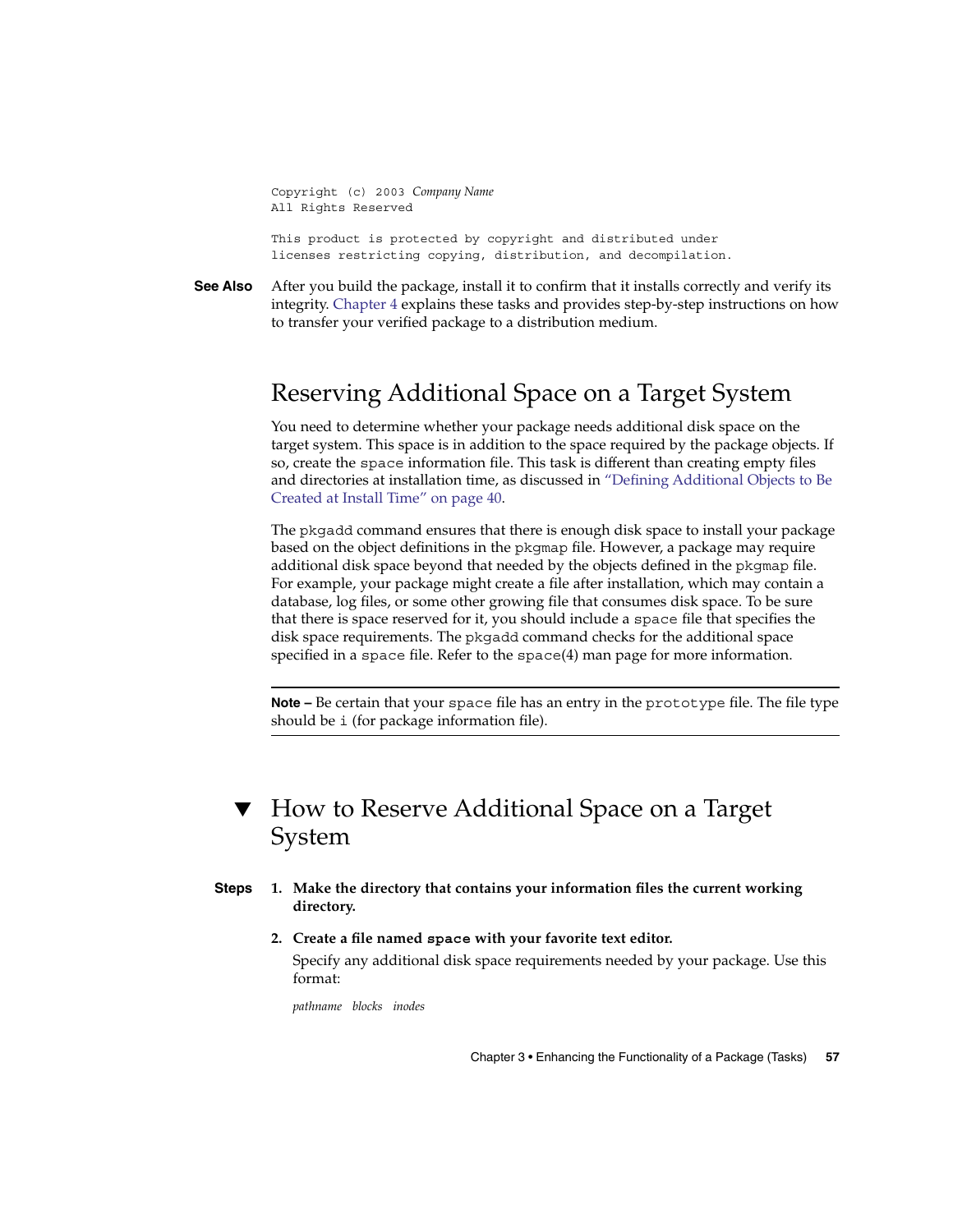<span id="page-57-0"></span>

| pathname Specifies a directory name, which may or may not be the mount point |
|------------------------------------------------------------------------------|
| for a file system.                                                           |

*blocks* Specifies the number of 512-byte blocks that you want reserved.

*inodes* Specifies the number of required inodes.

For more information, see the space(4) man page.

**3. Save your changes and quit the editor.**

### **4. Complete one of the following tasks.**

- If you want to create installation scripts, skip to the next task, ["How to Write a](#page-63-0) request Script" [on page 64.](#page-63-0)
- If you have not created your prototype file, complete the procedure in ["How](#page-42-0) to Create a prototype [File by Using the](#page-42-0) pkgproto Command" on page 43. Skip to Step 5.
- If you have already created your prototype file, edit it and add an entry for the information file you just created.

### **5. Build your package.**

See ["How to Build a Package"](#page-45-0) on page 46, if needed.

#### space File **Example 3–4**

This example space file specifies that 1000 512-byte blocks and 1 inode be reserved in the /opt directory on the target system.

/opt 1000 1

After you build the package, install it to confirm that it installs correctly and verify its integrity. [Chapter 4](#page-84-0) explains these tasks and provides step-by-step instructions on how to transfer your verified package to a distribution medium. **See Also**

# Creating Installation Scripts

This section discusses optional package installation scripts. The pkgadd command automatically performs all the actions necessary to install a package using the package information files as input. You do *not* have to supply any package installation scripts. However, if you want to create customized installation procedures for your package, you can do so with installation scripts. Installation scripts:

- Must be executable by the Bourne shell (sh)
- Must contain Bourne shell commands and text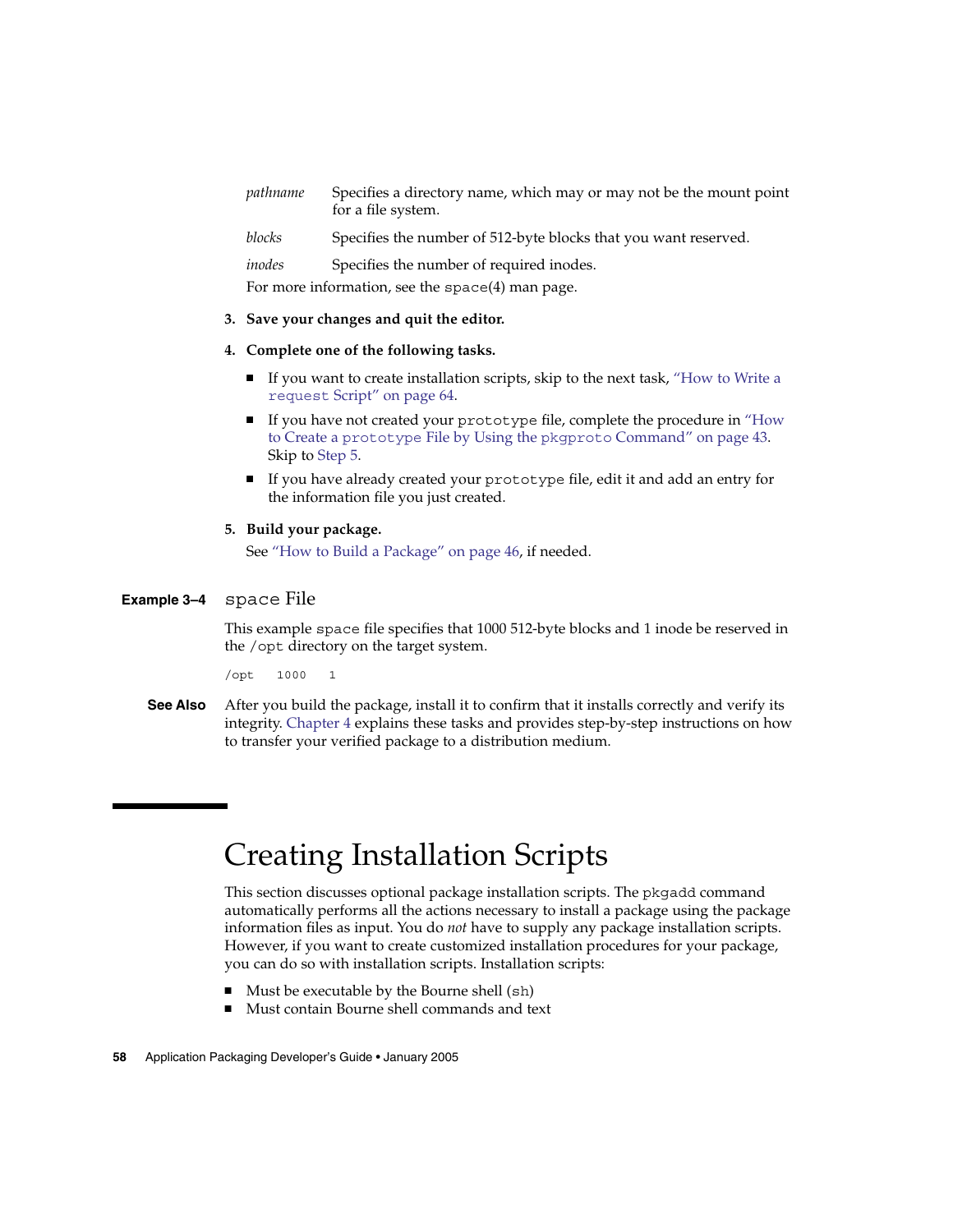- Do not need to contain the #!/bin/sh shell identifier
- Need not be an executable file

There are four types of installation scripts with which you can perform customized actions:

■ The request script

The request script solicits data from the administrator who is installing a package for assigning or redefining environment variables.

■ The checkinstall script

The checkinstall script examines the target system for needed data, can set or modify package environment variables, and determines whether the installation proceeds.

**Note –** The checkinstall script is available starting with the Solaris 2.5 and compatible releases.

■ Procedure scripts

Procedure scripts identify a procedure to be invoked before or after the installation or removal of a package. The four procedure scripts are preinstall, postinstall, preremove, and postremove.

■ Class action scripts

Class action scripts define an action or set of actions that should be applied to a class of files during installation or removal. You can define your own classes. Alternatively, you can use one of the four standard classes (sed, awk, build, and preserve).

# Script Processing During Package Installation

The type of scripts you use depends on when the action of the script is needed during the installation process. As a package is installed, the pkgadd command performs the following steps:

1. Executes the request script

This step is the only point at which your package can solicit input from the administrator who is installing the package.

2. Executes the checkinstall script

The checkinstall script gathers file system data and can create or alter environment variable definitions to control the subsequent installation. For more information on package environment variables, see ["Package Environment](#page-23-0) Variables" [on page 24.](#page-23-0)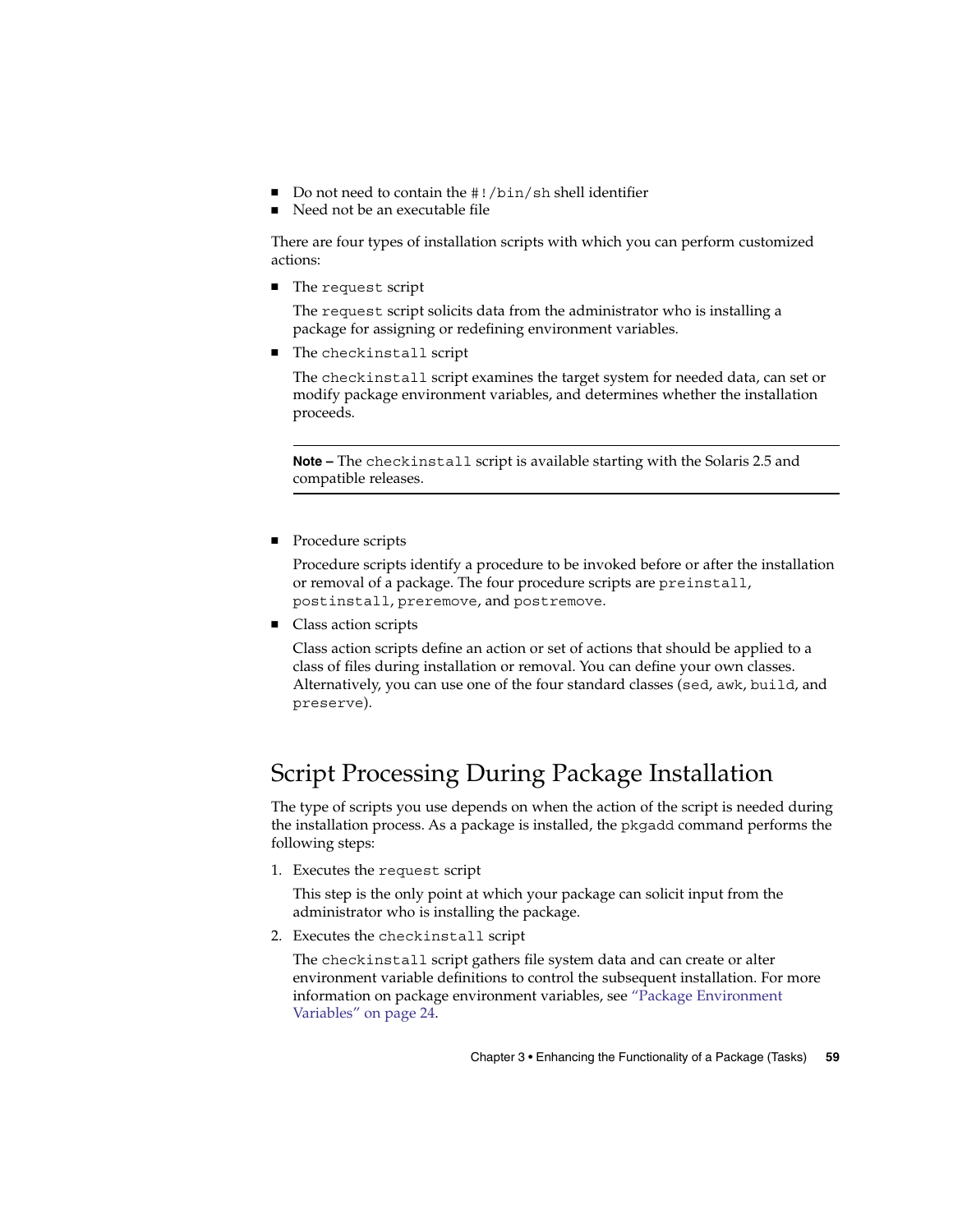- 3. Executes the preinstall script
- 4. Installs package objects, for each class to be installed

Installation of these files occurs class by class, and class action scripts are executed accordingly. The list of classes operated on and the order in which they should be installed is initially defined with the CLASSES parameter in your pkginfo file. However, your request script or checkinstall script can change the value of the CLASSES parameter. For more information on how classes are processed during installation, see ["How Classes Are Processed During Package Installation"](#page-69-0) [on page 70.](#page-69-0)

- a. Creates symbolic links, devices, named pipes, and required directories
- b. Installs the regular files (file types e, v, f), based on their class

The class action script is passed only regular files to install. All other package objects are created automatically from information in the pkgmap file.

- c. Creates all hard links
- 5. Executes the postinstall script

# Script Processing During Package Removal

When a package is being removed, the pkgrm command performs these steps:

- 1. Executes the preremove script
- 2. Removes the package objects, for each class

Removal also occurs class by class. Removal scripts are processed in the reverse order of installation, based on the sequence defined in the CLASSES parameter. For more information on how classes are processed during installation, see ["How](#page-69-0) [Classes Are Processed During Package Installation"](#page-69-0) on page 70.

- a. Removes hard links
- b. Removes regular files
- c. Removes symbolic links, devices, and named pipes
- 3. Executes the postremove script

The request script is not processed at the time of package removal. However, the script's output is retained in the installed package and made available to removal scripts. The request script's output is a list of environment variables.

## Package Environment Variables Available to Scripts

The following groups of environment variables are available to all installation scripts. Some of the environment variables can be modified by a request script or a checkinstall script.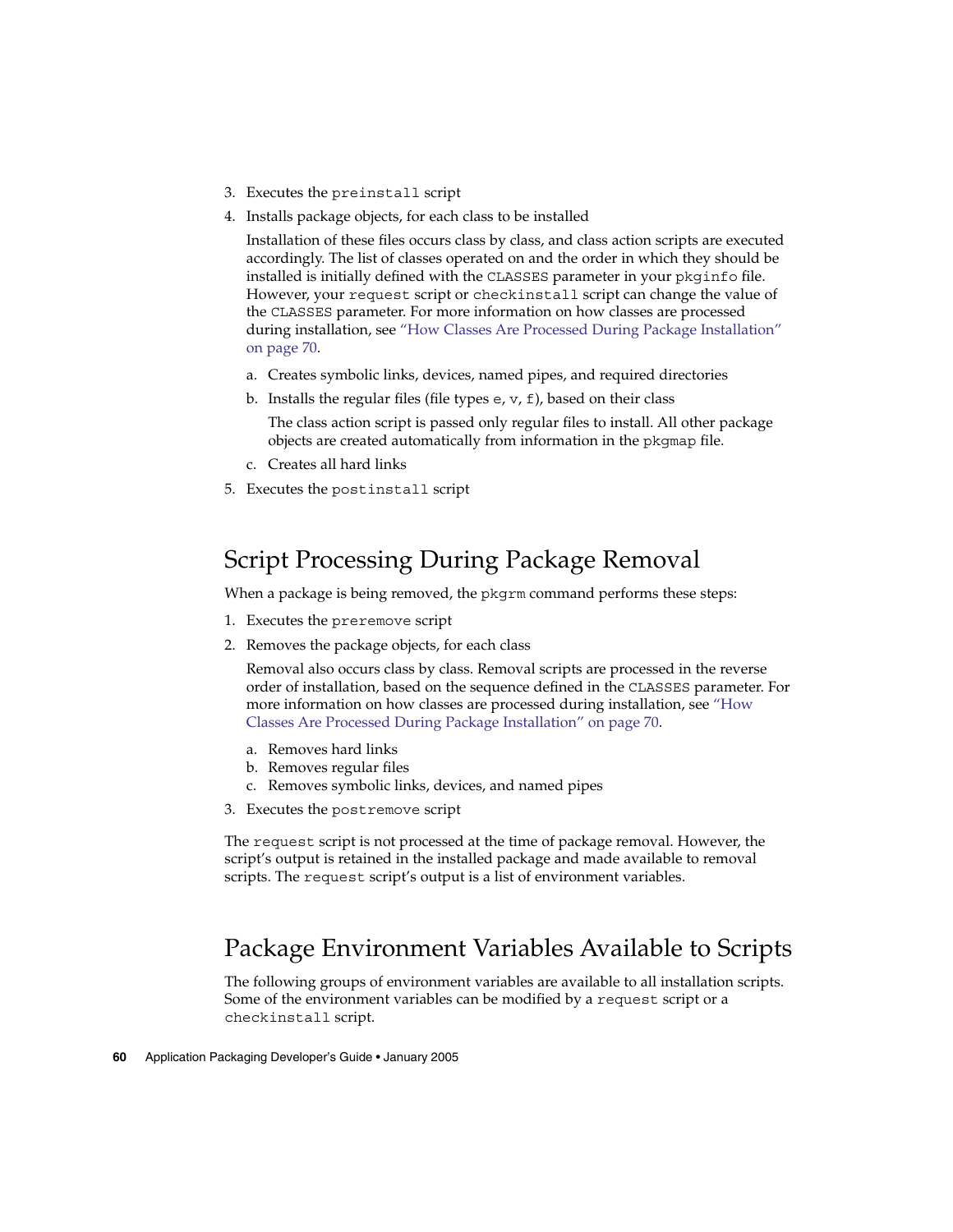■ The request script or the checkinstall script can set or modify any of the standard parameters in the pkginfo file, except for the required parameters. The standard installation parameters are described in detail in the pkginfo(4) man page.

**Note –** The BASEDIR parameter can only be modified starting with the Solaris 2.5 release and compatible releases.

- You can define your own installation environment variables by assigning values to them in the pkginfo file. Such environment variables must be alphanumeric with initial capital letters. Any of these environment variables can be changed by a request script or a checkinstall script.
- Both a request script and a checkinstall script can define new environment variables by assigning values to them and putting them in the installation environment.
- The following table lists environment variables that are available to all installation scripts through the environment. None of these environment variables can be modified by a script.

| <b>Environment Variable</b> | <b>Description</b>                                                                                                                                                                                                                                                                                                                                                                                                                      |
|-----------------------------|-----------------------------------------------------------------------------------------------------------------------------------------------------------------------------------------------------------------------------------------------------------------------------------------------------------------------------------------------------------------------------------------------------------------------------------------|
| CLIENT BASEDIR              | The base directory with respect to the target system. While BASEDIR is the<br>variable to use if you are referring to a specific package object from the install<br>system (most likely a server), CLIENT BASEDIR is the path to include in files<br>placed on the client system. CLIENT BASEDIR exists if BASEDIR exists and is<br>identical to BASEDIR if there is no PKG INSTALL ROOT.                                               |
| INST DATADIR                | The directory where the package now being read is located. If the package is<br>being read from a tape, this variable will be the location of a temporary<br>directory where the package has been transferred into directory format. In<br>other words, assuming there is no extension to the package name (for example,<br>SUNWstuff.d), the request script for the current package would be found at<br>\$INST DATADIR/\$PKG/install. |
| PATH                        | The search list used by sh to find commands on script invocation. PATH is<br>usually set to /sbin:/usr/sbin:/usr/bin:/usr/sadm/install/bin.                                                                                                                                                                                                                                                                                             |
| PKGINST                     | The instance identifier of the package being installed. If another instance of the<br>package is not already installed, the value is the package abbreviation (for<br>example, SUNWcadap). Otherwise, the value is the package abbreviation<br>followed by a suffix, such as SUNWcadap. 4.                                                                                                                                              |
| PKGSAV                      | The directory where files can be saved for use by removal scripts or where<br>previously saved files can be found. Available only in the Solaris 2.5 release and<br>compatible releases.                                                                                                                                                                                                                                                |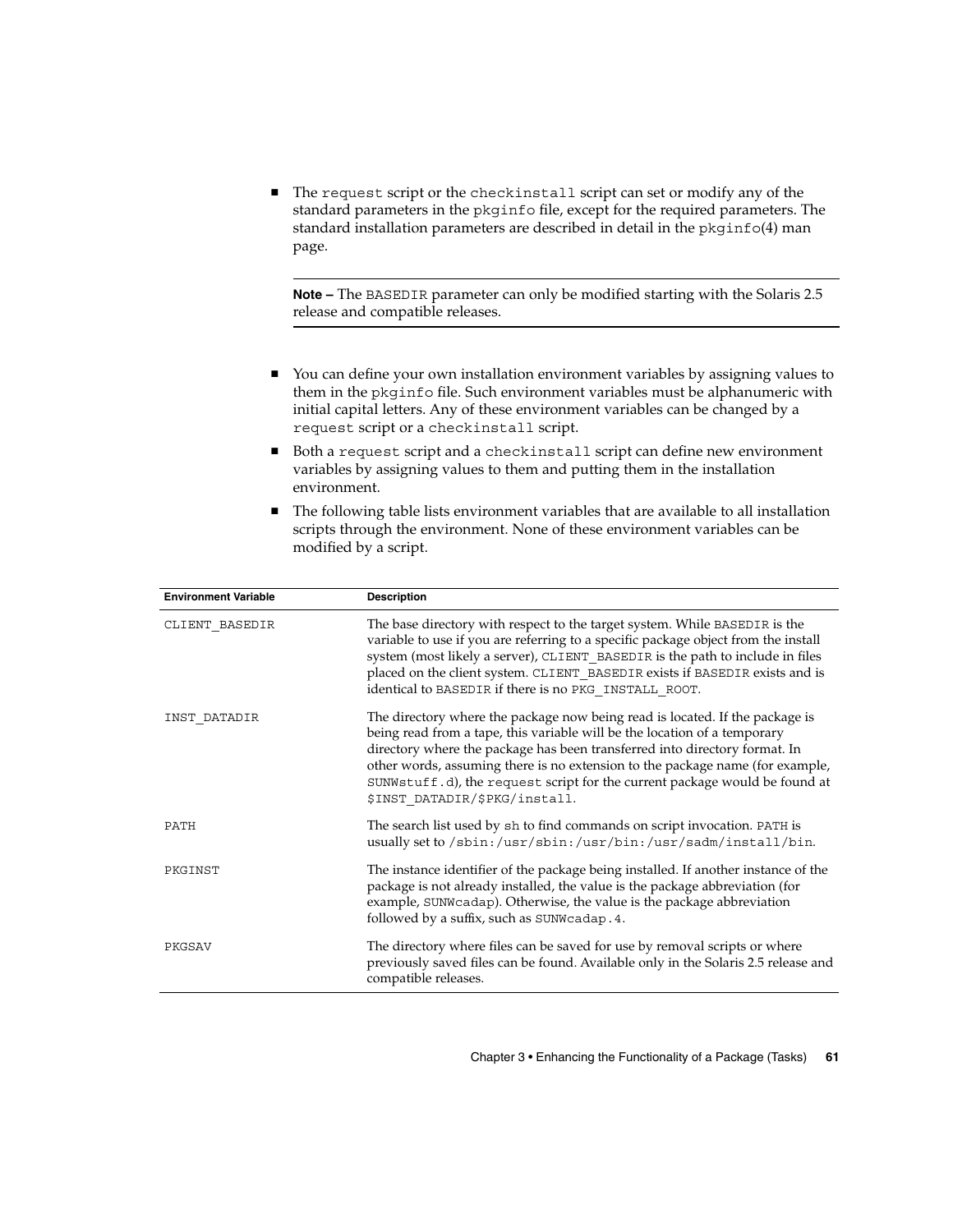| <b>Environment Variable</b> | <b>Description</b>                                                                                                                                                                                                                                                                                                                                                                                                                                      |
|-----------------------------|---------------------------------------------------------------------------------------------------------------------------------------------------------------------------------------------------------------------------------------------------------------------------------------------------------------------------------------------------------------------------------------------------------------------------------------------------------|
| PKG INSTALL ROOT            | The root file system on the target system where the package is being installed.<br>This variable exists only if the pkgadd and pkgrm commands were invoked<br>with the -R option. This conditional existence facilitates its use in procedure<br>scripts in the form $\S$ { PKG INSTALL ROOT } / somepath.                                                                                                                                              |
| PKG NO UNIFIED              | An environment variable that gets set if the pkgadd and pkgrm commands<br>were invoked with the -M and -R options. This environment variable is passed<br>to any package installation script or package command that is part of the<br>package environment.                                                                                                                                                                                             |
| <b>UPDATE</b>               | This environment variable does not exist under most installation environments.<br>If this variable does exist (with the value yes), it means one of two things.<br>Either a package with the same name, version, and architecture is already<br>installed on the system. Or this package is overwriting an installed package of<br>the same name at the direction of the administrator. In these events, the original<br>base directory is always used. |

# Obtaining Package Information for a Script

Two commands can be used from scripts to solicit information about a package:

- The pkginfo command returns information about software packages, such as the instance identifier and package name.
- The pkgparam command returns values for requested environment variables. See the pkginfo(1) man page, the pkgparam(1) man page, and [Chapter 4](#page-84-0) for more information.

# Exit Codes for Scripts

Each script must exit with one of the exit codes shown in the following table.

| TABLE 3-2 Installation Script Exit Codes |  |
|------------------------------------------|--|
|------------------------------------------|--|

| Code     | <b>Meaning</b>                                                                                                            |
|----------|---------------------------------------------------------------------------------------------------------------------------|
| $\theta$ | Successful completion of script.                                                                                          |
|          | Fatal error. Installation process is terminated at this point.                                                            |
|          | Warning or possible error condition. Installation continues. A warning message is<br>displayed at the time of completion. |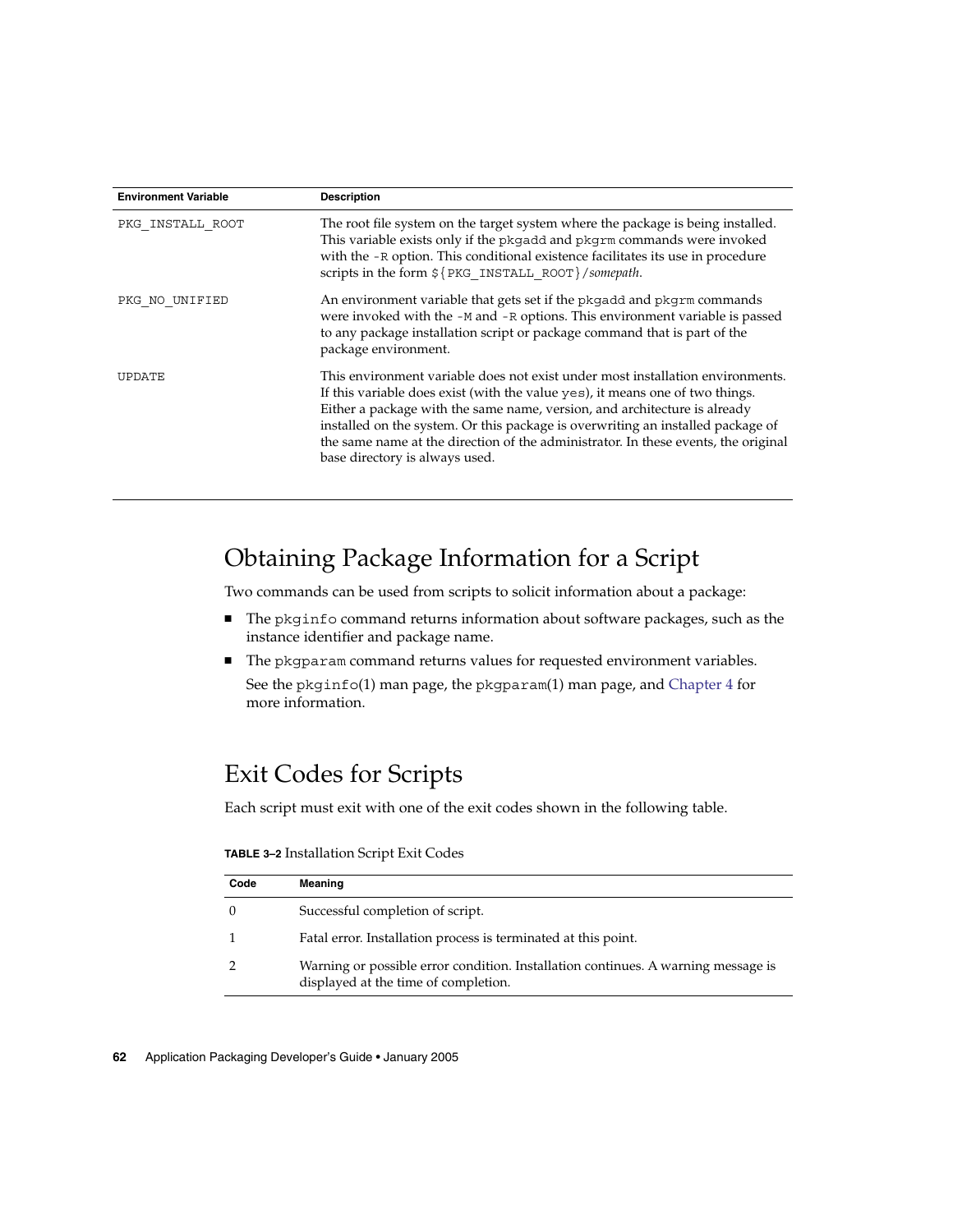**TABLE 3–2** Installation Script Exit Codes *(Continued)*

| Code | <b>Meaning</b>                                                                                                                                                    |
|------|-------------------------------------------------------------------------------------------------------------------------------------------------------------------|
|      | The pkgadd command is cleanly halted. Only the checkinstall script returns<br>this code.                                                                          |
| 10   | System should be rebooted when installation of all selected packages is completed.<br>(This value should be added to one of the single-digit exit codes.)         |
| 20   | System should be rebooted immediately upon completing installation of the<br>current package. (This value should be added to one of the single-digit exit codes.) |
|      |                                                                                                                                                                   |

See [Chapter 5](#page-98-0) for examples of exit codes that are returned by installation scripts.

**Note –** All installation scripts delivered with your package should have an entry in the prototype file. The file type should be i (for package installation script).

## Writing a request Script

The request script is the only way your package can interact directly with the administrator who is installing it. This script can be used, for example, to ask the administrator if optional pieces of a package should be installed.

The output of a request script must be a list of environment variables and their values. This list can include any of the parameters that you created in the pkginfo file, and the CLASSES and BASEDIR parameters. The list can also introduce environment variables that have not been defined elsewhere. However, the pkginfo file should always provide default values when practical. For more information on package environment variables, see ["Package Environment Variables"](#page-23-0) on page 24.

When your request script assigns values to an environment variable, it must then make those values available to the pkgadd command and other package scripts.

### request Script Behaviors

- The request script cannot modify any files. This script only interacts with administrators who are installing the package and creates a list of environment variable assignments based upon that interaction. To enforce this restriction, the request script is executed as the non privileged user install if that user exists. Otherwise, the script is executed as the non privileged user nobody. The request script does not have superuser authority.
- The pkgadd command calls the request script with one argument that names the script's response file. The response file stores the administrator's responses.
- The request script is not executed during package removal. However, the environment variables assigned by the script are saved and are available during package removal.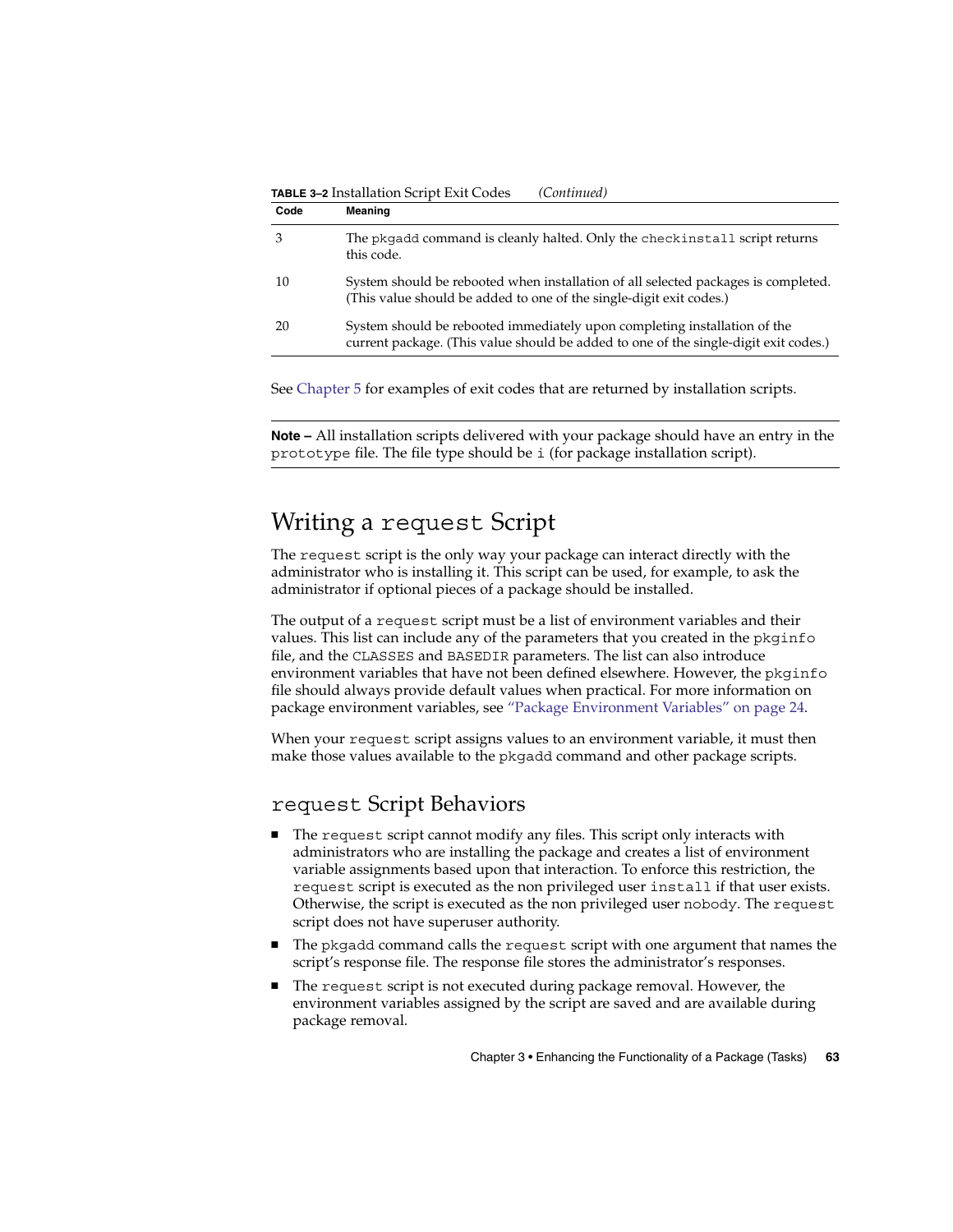## <span id="page-63-0"></span>Design Rules for request Scripts

- There can be only one request script per package. The script must be named request.
- The environment variable assignments should be added to the installation environment for use by the pkgadd command and other packaging scripts by writing them to the response file (known to the script as \$1).
- System environment variables and standard installation environment variables, except for the CLASSES and BASEDIR parameters, cannot be modified by a request script. Any of the other environment variables that you created can be changed.

**Note –** A request script can only modify the BASEDIR parameter starting with the Solaris 2.5 and compatible releases.

- Every environment variable that the request script may manipulate should be assigned a default value in the pkginfo file.
- The format of the output list should be *PARAM=value*. For example:

CLASSES=none class1

- The administrator's terminal is defined as standard input to the request script.
- Do not perform any special analysis of the target system in a request script. It is risky to test the system for the presence of certain binaries or behaviors, and to set environment variables based upon that analysis. There is no guarantee that the request script will actually be executed at install time. The administrator who is installing the package may provide a response file that will insert the environment variables without ever calling the request script. If the request script is also evaluating the target file system, that evaluation may not happen. An analysis of the target system for special treatment is best left to the checkinstall script.

**Note –** If the administrators who will be installing your package might use the JumpStart™ product., then the installation of your package must not be interactive. Either you should not provide a request script with your package, or you need to communicate to the administrators that they should use the pkgask command prior to installation. The pkgask command stores their responses to the request script. For more information on the pkgask command, see the pkgask(1M) man page.

# ▼ How to Write a request Script

**1. Make the directory that contains your information files the current working directory. Steps**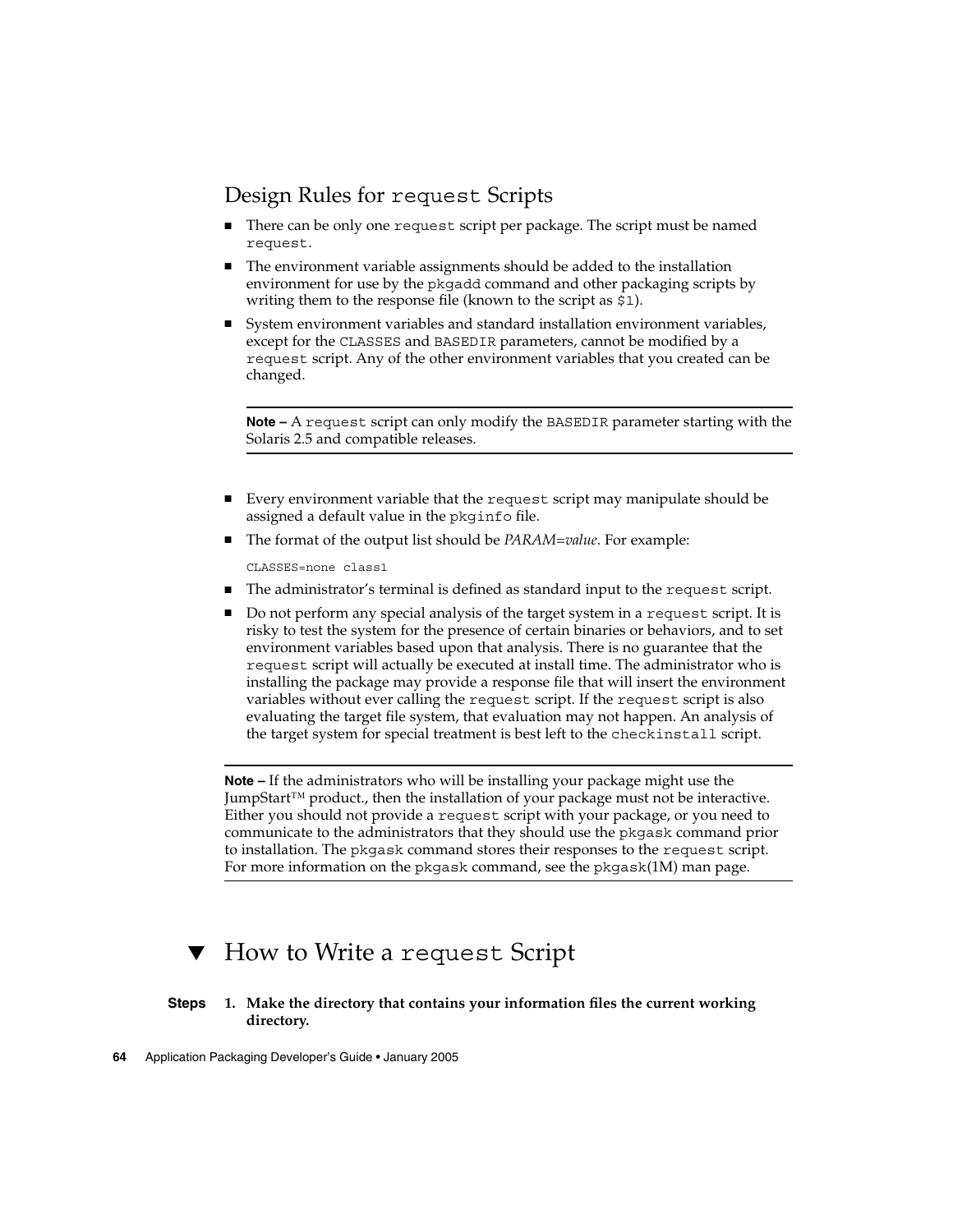- **2. Create a file named request with your favorite text editor.**
- **3. Save your changes and quit the editor when you are done.**
- **4. Complete one of the following tasks.**
	- If you want to create additional installation scripts, skip to the next task, ["How](#page-66-0) [to Gather File System Data"](#page-66-0) on page 67.
	- If you have not created your prototype file, complete the procedure ["How to](#page-42-0) Create a prototype [File by Using the](#page-42-0) pkgproto Command" on page 43. Skip to Step 5.
	- If you have already created your prototype file, edit it and add an entry for the installation script you just created.
- **5. Build your package.**

See ["How to Build a Package"](#page-45-0) on page 46, if needed.

#### Writing a request Script **Example 3–5**

When a request script assigns values to environment variables, it must make those values available to the pkgadd command. This example shows a request script segment that performs this task for the four environment variables: CLASSES, NCMPBIN, EMACS, and NCMPMAN. Assume that these variables were defined in an interactive session with the administrator earlier in the script.

# make environment variables available to installation # service and any other packaging script we might have

```
cat >$1 <<!
CLASSES=$CLASSES
NCMPBIN=$NCMPBIN
EMACS=$EMACS
NCMPMAN=$NCMPMAN
!
```
After you build the package, install it to confirm that it installs correctly and verify its integrity. [Chapter 4](#page-84-0) explains these tasks and provides step-by-step instructions on how to transfer your verified package to a distribution medium. **See Also**

# Gathering File System Data With the checkinstall Script

The checkinstall script is executed shortly after the optional request script. The checkinstall script runs as the user install, if such a user exists, or as the user nobody. The checkinstall script does not have the authority to change file system data. However, based on the information the script gathers, it can create or modify environment variables in order to control the course of the resulting installation. The script is also capable of cleanly halting the installation process.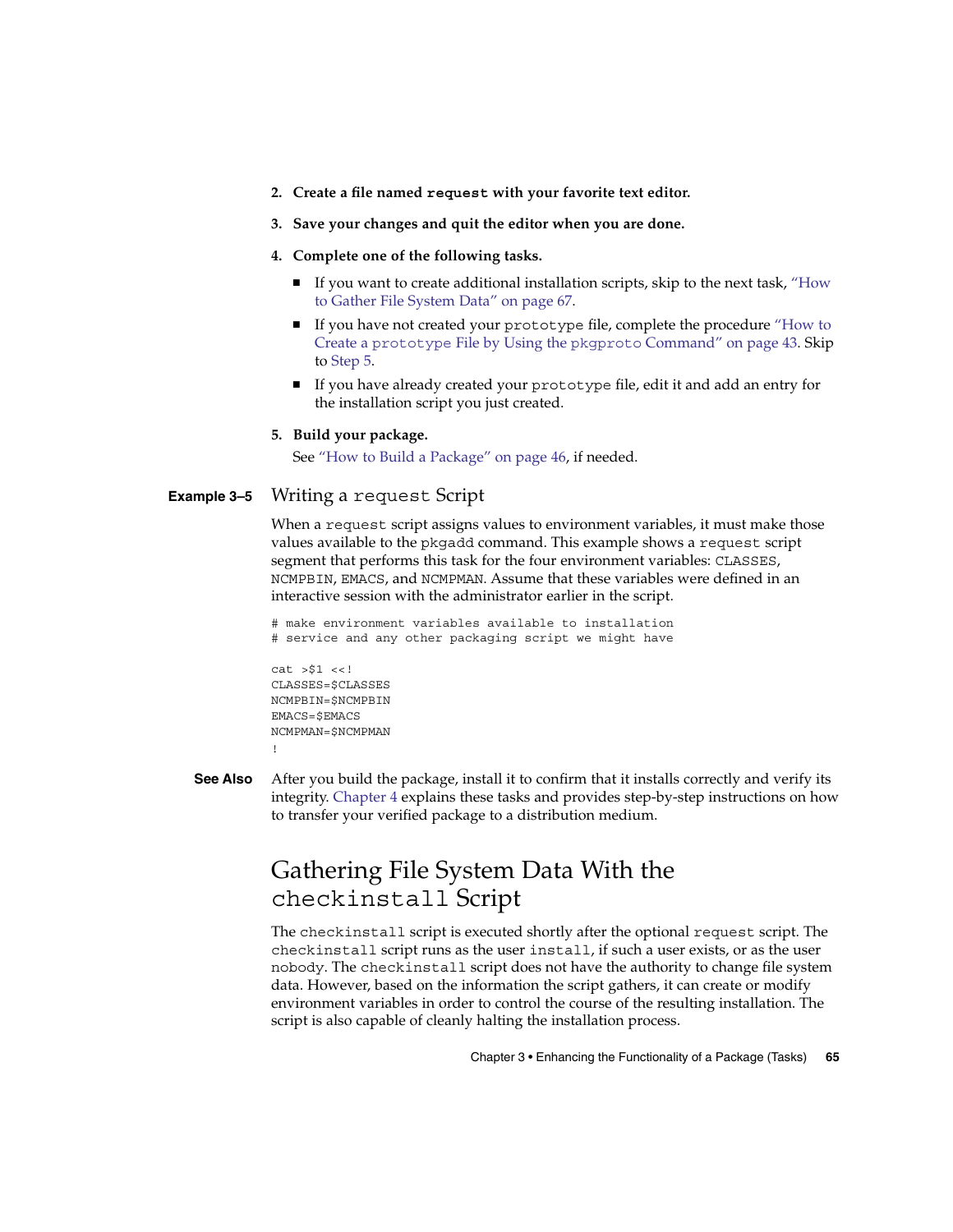The checkinstall script is intended to perform basic checks on a file system that would not be normal for the pkgadd command. For example, this script can be used to check ahead to determine if any files from the current package are going to overwrite existing files, or manage general software dependencies. The depend file only manages package-level dependencies.

Unlike the request script, the checkinstall script is executed whether or not a response file is provided. The script's presence does not brand the package as interactive. The checkinstall script can be used in situations where a request script is forbidden or administrative interaction is not practical.

**Note –** The checkinstall script is available starting with the Solaris 2.5 and compatible releases.

## checkinstall Script Behaviors

- The checkinstall script cannot modify any files. This script only analyzes the state of the system and creates a list of environment variable assignments based upon that interaction. To enforce this restriction, the checkinstall script is executed as the non privileged user install if that user exists. Otherwise, this script is executed as the non privileged user nobody. The checkinstall script does not have superuser authority.
- The pkgadd command calls the checkinstall script with one argument that names the script's response file. The script's response file is the file that stores the administrator's responses.
- The checkinstall script is not executed during package removal. However, the environment variables assigned by the script are saved and are available during package removal.

## Design Rules for checkinstall Scripts

- There can be only one checkinstall script per package. The script must be named checkinstall.
- The environment variable assignments should be added to the installation environment for use by the pkgadd command and other packaging scripts by writing them to the response file (known to the script as \$1).
- System environment variables and standard installation environment variables, except for the CLASSES and BASEDIR parameters, cannot be modified by a checkinstall script. Any of the other environment variables that you created can be changed.
- Every environment variable that the checkinstall script may manipulate should be assigned a default value in the pkginfo file.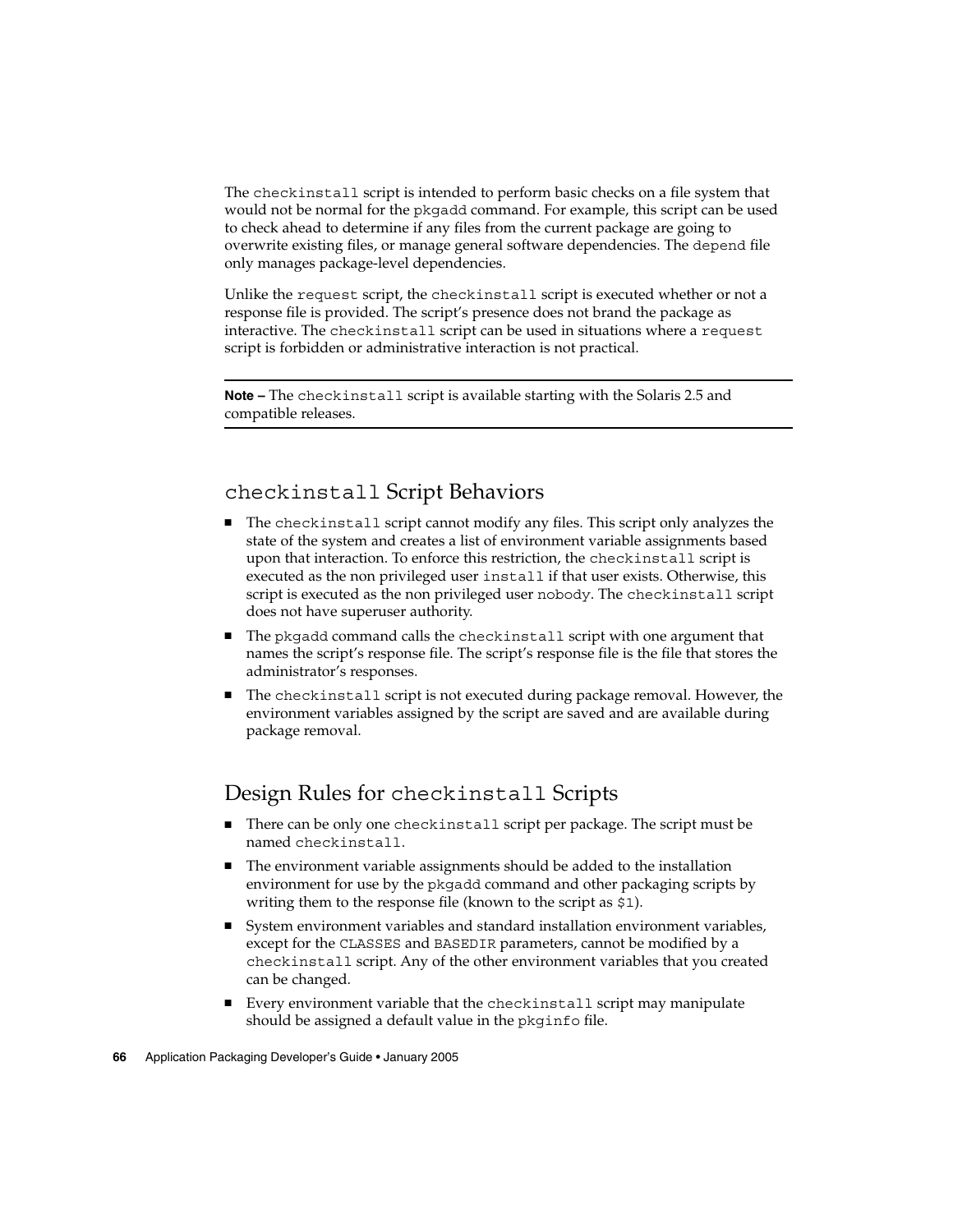<span id="page-66-0"></span>■ The format of the output list should be *PARAM=value*. For example:

CLASSES=none class1

■ Administrator interaction is not permitted during execution of a checkinstall script. All administrator interaction is restricted to the request script.

# How to Gather File System Data

- **1. Make the directory that contains your information files the current working directory. Steps**
	- **2. Create a file named checkinstall with your favorite text editor.**
	- **3. Save your changes and quit the editor when you are done.**
	- **4. Complete one of the following tasks.**
		- If you want to create additional installation scripts, skip to the next task, ["How](#page-68-0) [to Write Procedure Scripts"](#page-68-0) on page 69.
		- If you have not created your prototype file, complete the procedure ["How to](#page-42-0) Create a prototype [File by Using the](#page-42-0) pkgproto Command" on page 43. Skip to Step 5.
		- If you have already created your prototype file, edit it and add an entry for the installation script you just created.
	- **5. Build your package.**

See ["How to Build a Package"](#page-45-0) on page 46, if needed.

#### Writing a checkinstall Script **Example 3–6**

This example checkinstall script checks to see if database software needed by the SUNWcadap package is installed.

```
# checkinstall script for SUNWcadap
#
# This confirms the existence of the required specU database
# First find which database package has been installed.
pkginfo -q SUNWspcdA # try the older one
if [ $? -ne 0 ]; then
  pkginfo -q SUNWspcdB # now the latest
     if [ $? -ne 0 ]; then \# oops
           echo "No database package can be found. Please install the"
           echo "SpecU database package and try this installation again."
           exit 3 # Suspend
```
Chapter 3 • Enhancing the Functionality of a Package (Tasks) **67**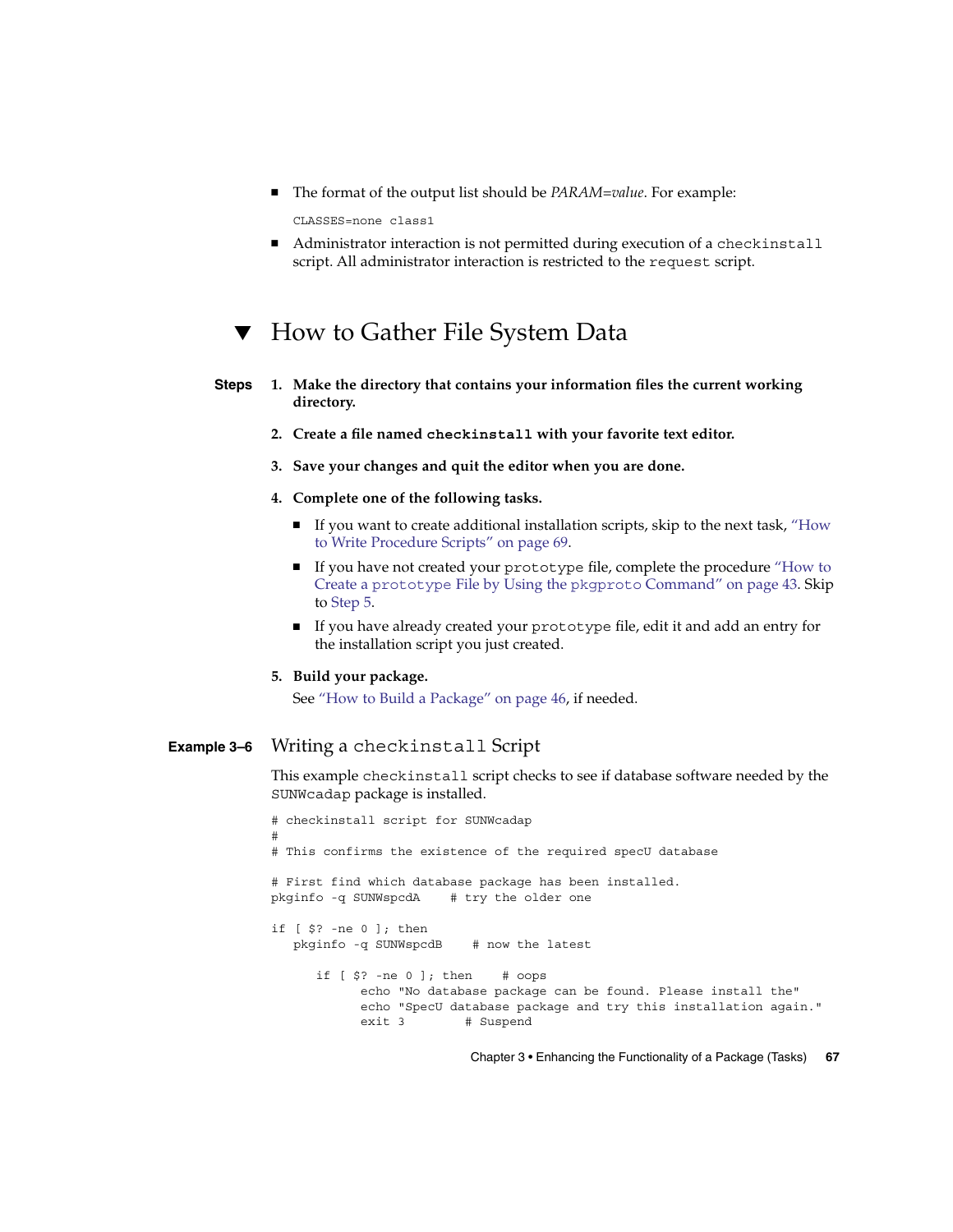```
else
           DBBASE="'pkgparam SUNWsbcdB BASEDIR'/db" # new DB software
     fi
else
     DBBASE="'pkgparam SUNWspcdA BASEDIR'/db" # old DB software
fi
# Now look for the database file we will need for this installation
if [ $DBBASE/specUlatte ]; then
     exit 0 # all OK
else
     echo "No database file can be found. Please create the database"
     echo "using your installed specU software and try this"
     echo "installation again."
     exit 3 # Suspend
fi
```
After you build the package, install it to confirm that it installs correctly and verify its integrity. [Chapter 4](#page-84-0) explains these tasks and provides step-by-step instructions on how to transfer your verified package to a distribution medium. **See Also**

# Writing Procedure Scripts

The procedure scripts provide a set of instructions to be performed at particular points in package installation or removal. The four procedure scripts must be named one of the predefined names, depending on when the instructions are to be executed. The scripts are executed without arguments.

■ The preinstall script

Runs before class installation begins. No files should be installed by this script.

■ The postinstall script

Runs after all volumes have been installed.

- The preremove script Runs before class removal begins. No files should be removed by this script.
- The postremove script

Runs after all classes have been removed.

### Procedure Script Behaviors

Procedure scripts are executed as uid=root and gid=other.

## Design Rules for Procedure Scripts

Each script should be able to be executed more than once because it is executed once for each volume in a package. This means that executing a script any number of times with the same input produces the same results as executing the script only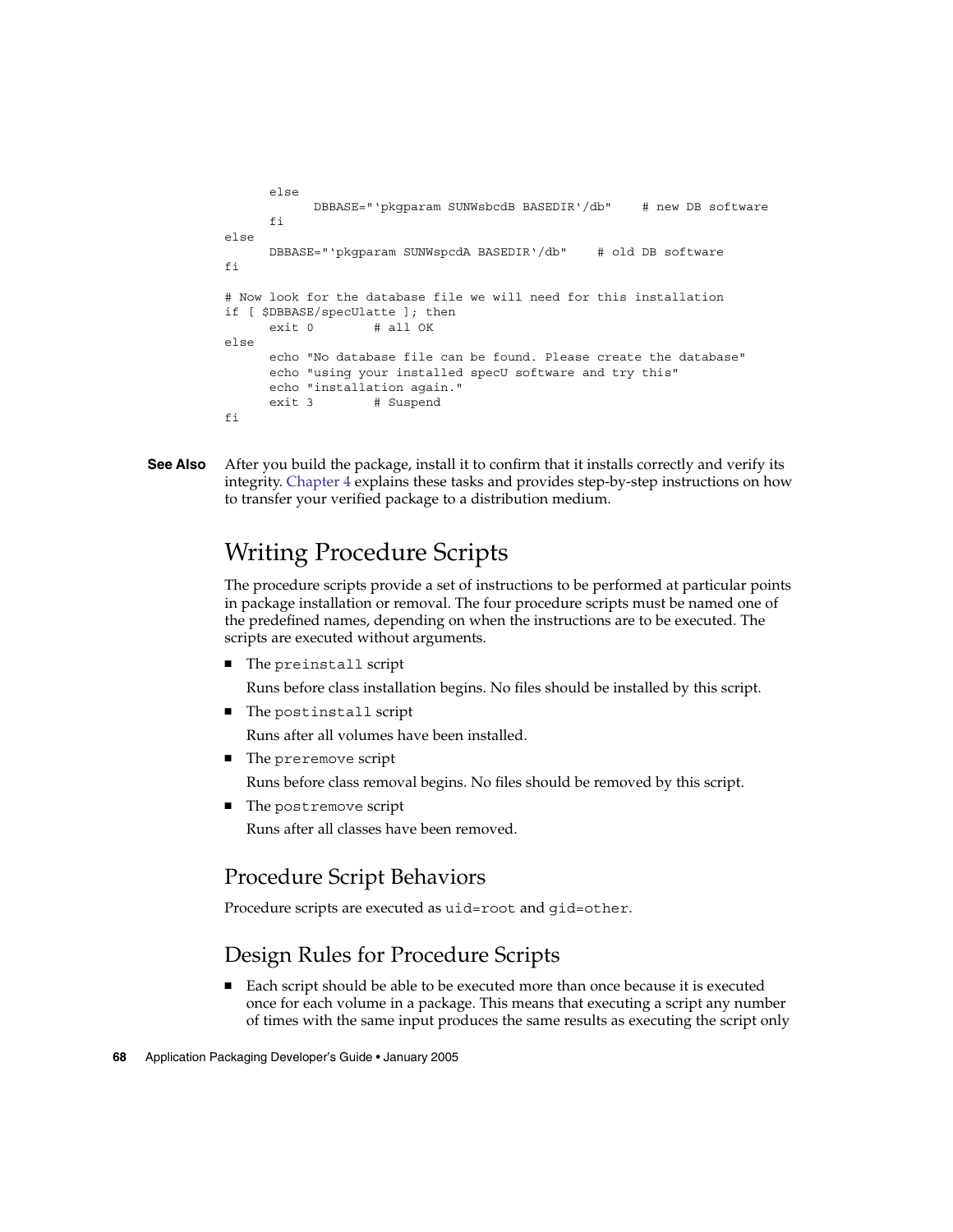once.

- <span id="page-68-0"></span>■ Each procedure script that installs a package object not in the pkgmap file must use the installf command to notify the package database that it is adding or modifying a path name. After all additions or modifications are complete, this command should be invoked with the -f option. Only the postinstall and postremove scripts may install package objects in this way. See the installf(1M) man page and [Chapter 5](#page-98-0) for more information.
- Administrator interaction is not permitted during execution of a procedure script. All administrator interaction is restricted to the request script.
- Each procedure script that removes files not installed from the pkgmap file must use the removef command to notify the package database that it is removing a path name. After removal is complete, this command should be invoked with the -f option. See the removef(1M) man page and [Chapter 5](#page-98-0) for details and examples.

**Note –** The installf and removef commands must be used because procedure scripts are not automatically associated with any path names listed in the pkgmap file.

## How to Write Procedure Scripts

#### **1. Make the directory that contains your information files the current working directory. Steps**

- **2. Create one or more procedure scripts with your favorite text editor.** A procedure script must be named one of the predefined names: preinstall, postinstall, preremove, or postremove.
- **3. Save your changes and quit the editor.**
- **4. Complete one of the following tasks.**
	- If you want to create class action scripts, skip to the next task, ["How to Write](#page-75-0) [Class Action Scripts"](#page-75-0) on page 76.
	- If you have not created your prototype file, complete the procedure ["How to](#page-42-0) Create a prototype [File by Using the](#page-42-0) pkgproto Command" on page 43. Skip to Step 5.
	- If you have already created your prototype file, edit it and add an entry for each installation script you just created.
- **5. Build your package.**

See ["How to Build a Package"](#page-45-0) on page 46, if needed.

Chapter 3 • Enhancing the Functionality of a Package (Tasks) **69**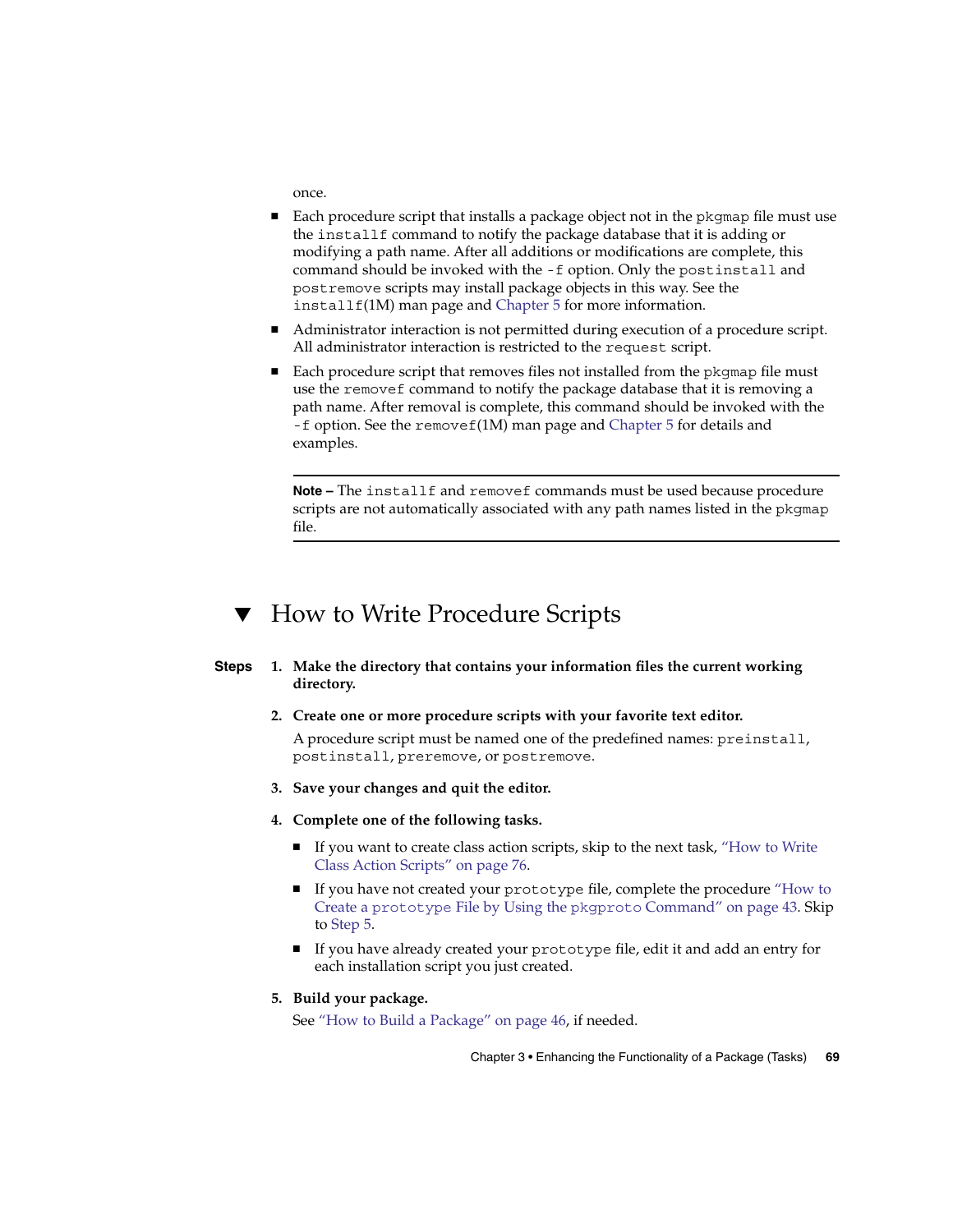<span id="page-69-0"></span>After you build the package, install it to confirm that it installs correctly and verify its integrity. [Chapter 4](#page-84-0) explains these tasks and provides step-by-step instructions on how to transfer your verified package to a distribution medium. **See Also**

# Writing Class Action Scripts

### Defining Object Classes

Object classes allow a series of actions to be performed on a group of package objects at installation or removal. You assign objects to a class in the prototype file. All package objects must be given a class, although the class of none is used by default for objects that require no special action.

The installation parameter CLASSES, defined in the pkginfo file, is a list of classes to be installed (including the none class).

**Note –** Objects defined in the pkgmap file that belong to a class not listed in this parameter in the pkginfo file will *not* be installed.

The CLASSES list determines the order of installation. Class none is always installed first, if present, and removed last. Since directories are the fundamental support structure for all other file system objects, they should all be assigned to the none class. Exceptions can be made, but as a general rule, the none class is safest. This strategy ensures that the directories are created before the objects they will contain. In addition, no attempt is made to delete a directory before it has been emptied.

## How Classes Are Processed During Package Installation

The following describes the system actions that occur when a class is installed. The actions are repeated once for each volume of a package, as that volume is being installed.

1. The pkgadd command creates a path name list.

The pkgadd command creates a list of path names upon which the action script operates. Each line of this list contains source and destination path names, separated by a space. The source path name indicates where the object to be installed resides on the installation volume. The destination path name indicates the location on the target system where the object should be installed. The contents of the list are restricted by the following criteria:

- The list contains only path names that belong to the associated class.
- If the attempt to create the package object fails, then directories, named pipes, character devices, block devices, and symbolic links are included in the list with the source path name set to /dev/null. Normally, these items are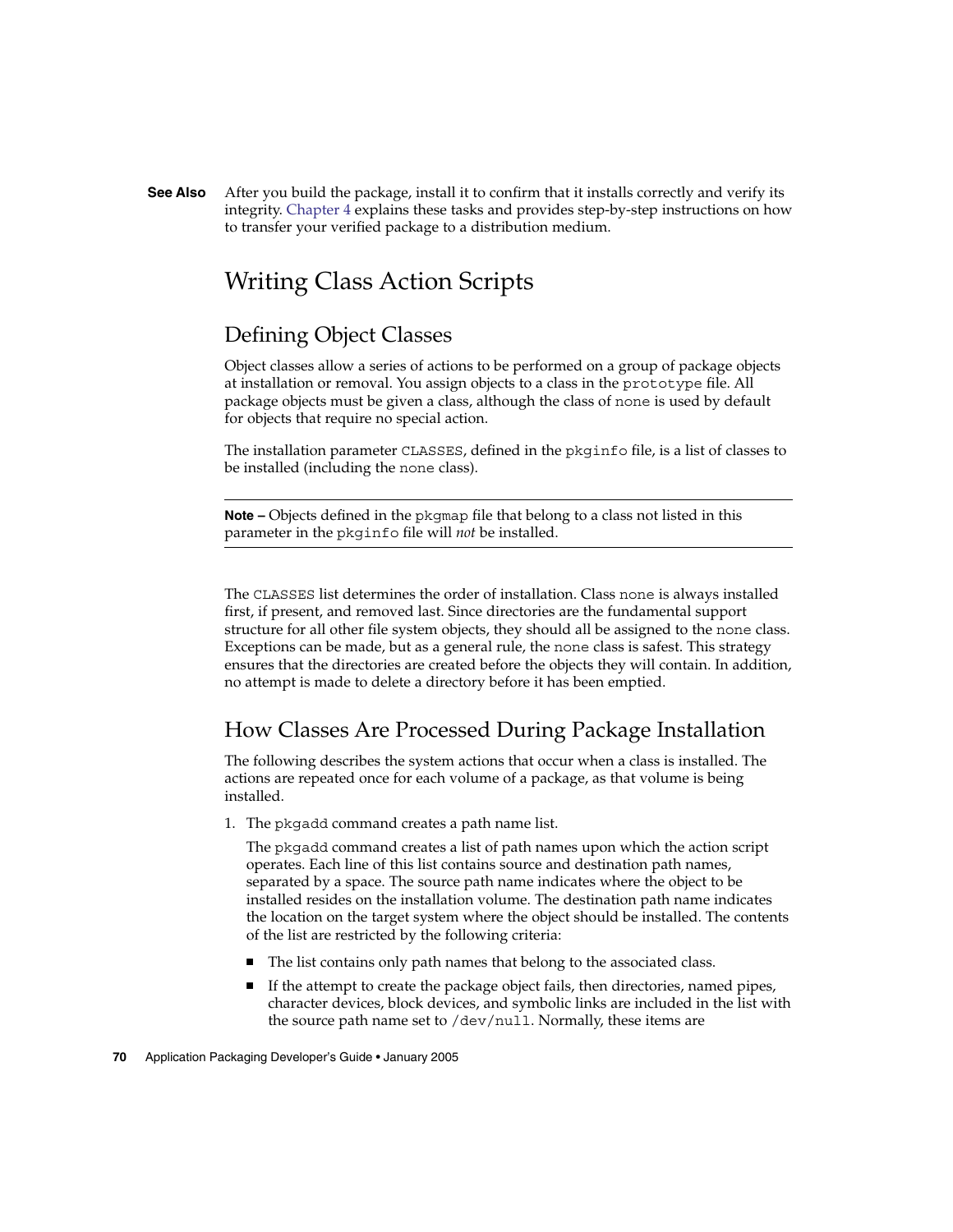automatically created by the pkgadd command (if not already in existence) and given proper attributes (mode, owner, group) as defined in the pkgmap file.

- Linked files where the file type is  $1$  are not included in the list under any circumstances. Hard links in the given class are created in item 4.
- 2. If no class action script is provided for installation of a particular class, the path names in the generated list are copied from the volume to the appropriate target location.
- 3. A class action script is executed if one exists.

The class action script is invoked with standard input that contains the list generated in item 1. If this volume is the last volume of the package, or no more objects exist in this class, the script is executed with the single argument of ENDOFCLASS.

**Note –** Even if no regular files of this class exist in the package, the class action script is called at least once with an empty list and the ENDOFCLASS argument.

4. The pkgadd command performs a content and attribute audit, and creates hard links.

After successfully executing items 2 or 3, the pkgadd command audits both content and attribute information for the list of path names. The pkgadd command creates the links associated with the class automatically. Detected attribute inconsistencies are corrected for all path names in the generated list.

### How Classes Are Processed During Package Removal

Objects are removed class by class. Classes that exist for a package but are not listed in the CLASSES parameter are removed first (for example, an object installed with the installf command). Classes listed in the CLASSES parameter are removed in reverse order. The none class is always removed last. The following describes the system actions that occur when a class is removed:

1. The pkgrm command creates a path name list.

The pkgrm command creates a list of installed path names that belong to the indicated class. Path names referenced by another package are excluded from the list unless their file type is e. A file type of e means the file should be edited upon installation or removal.

If the package being removed had modified any files of type e during installation, it should remove just the lines it added. Do not delete a non-empty editable file. Remove the lines that the package added.

2. If no class action script exists, the path names are deleted.

If your package has no removal class action script for the class, all the path names in the list generated by the pkgrm command are deleted.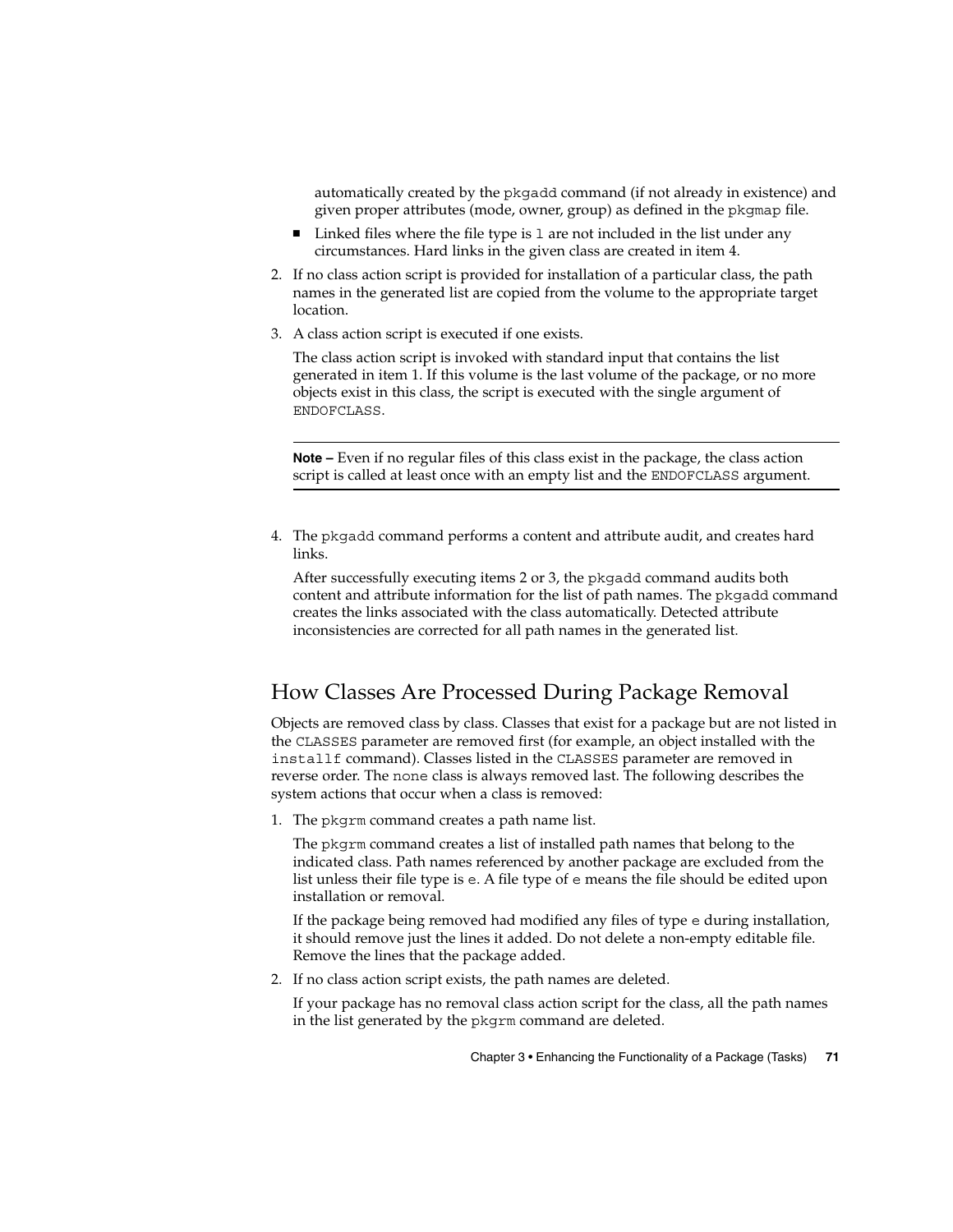**Note –** Files with a file type of e (editable) are not assigned to a class and an associated class action script. These files are removed at this point, even if the path name is shared with other packages.

3. If a class action script exists, the script is executed.

The pkgrm command invokes the class action script with standard input for the script that contains the list generated in item 1.

4. The pkgrm command performs an audit.

After successfully executing the class action script, the pkgrm command removes references to the path names from the package database unless a path name is referenced by another package.

## The Class Action Script

The class action script defines a set of actions to be executed during installation or removal of a package. The actions are performed on a group of path names based on their class definition. See [Chapter 5](#page-98-0) for examples of class action scripts.

The name of a class action script is based on the class on which it should operate and whether those operations should occur during package installation or package removal. The two name formats are shown in the following table:

| <b>Name Format</b> | <b>Description</b>                                                           |
|--------------------|------------------------------------------------------------------------------|
| i.class            | Operates on path names in the indicated class during package<br>installation |
| r.class            | Operates on path names in the indicated class during package<br>removal      |

For example, the name of the installation script for a class named manpage would be i. manpage. The removal script would be named r. manpage.

**Note –** This file name format is not used for files that belong to the sed, awk, or build system classes. For more information on these special classes, see ["The Special System](#page-72-0) Classes" [on page 73.](#page-72-0)

## Class Action Script Behaviors

- Class action scripts are executed as uid=root and gid=other.
- A script is executed for all files in the given class on the current volume.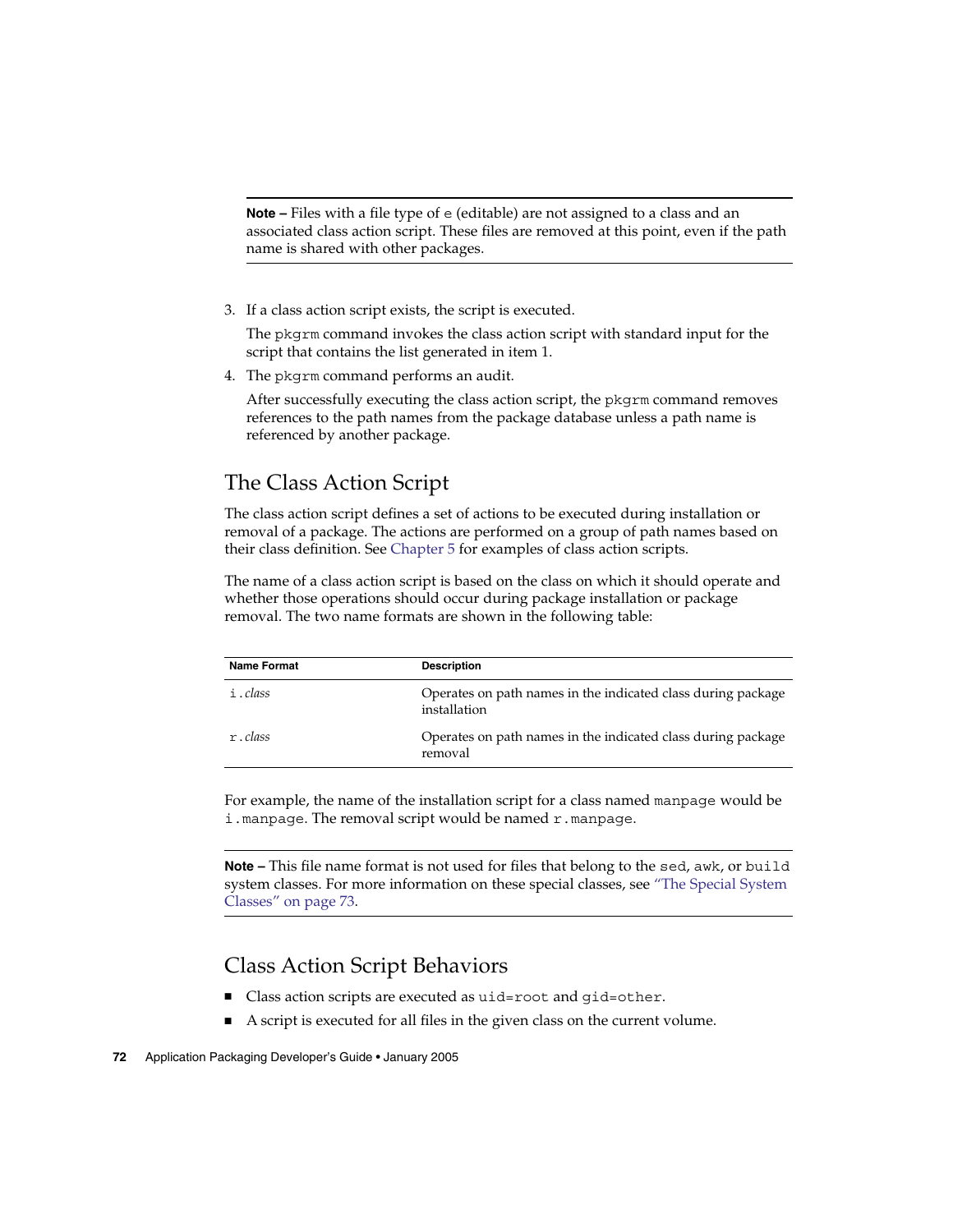- The pkgadd and pkgrm commands create a list of all objects listed in the pkgmap file that belong to the class. As a result, a class action script can act only upon path names defined in the pkgmap that belong to a particular class.
- When a class action script is executed for the last time (that is, no more files belong to that class), the class action script is executed once with the keyword argument ENDOFCLASS.
- Administrator interaction is not permitted during execution of a class action script.

## Design Rules for Class Action Scripts

- If a package spans more than one volume, the class action script is executed once for each volume that contains at least one file that belongs to a class. Consequently, each script must be able to be executed more than once. This means that executing a script any number of times with the same input must produce the same results as executing the script only once.
- When a file is part of a class that has a class action script, the script must install the file. The pkgadd command does not install files for which a class action script exists, although it does verify the installation.
- A class action script should never add, remove, or modify a path name or system attribute that does not appear in the list generated by the pkgadd command. For more information on this list, see item 1 in ["How Classes Are Processed During](#page-69-0) [Package Installation"](#page-69-0) on page 70.
- When your script sees the ENDOFCLASS argument, put post-processing actions such as clean up into your script.
- All administrator interaction is restricted to the request script. Do not try to obtain information from the administrator by using a class action script.

## The Special System Classes

The system provides four special classes:

■ The sed class

Provides a method for using sed instructions to edit files upon package installation and removal

■ The awk class

Provides a method for using awk instructions to edit files upon package installation and removal

■ The build class

Provides a method to dynamically construct or modify a file by using Bourne shell commands

■ The preserve class

Provides a method to preserve files that should not be overwritten by future package installations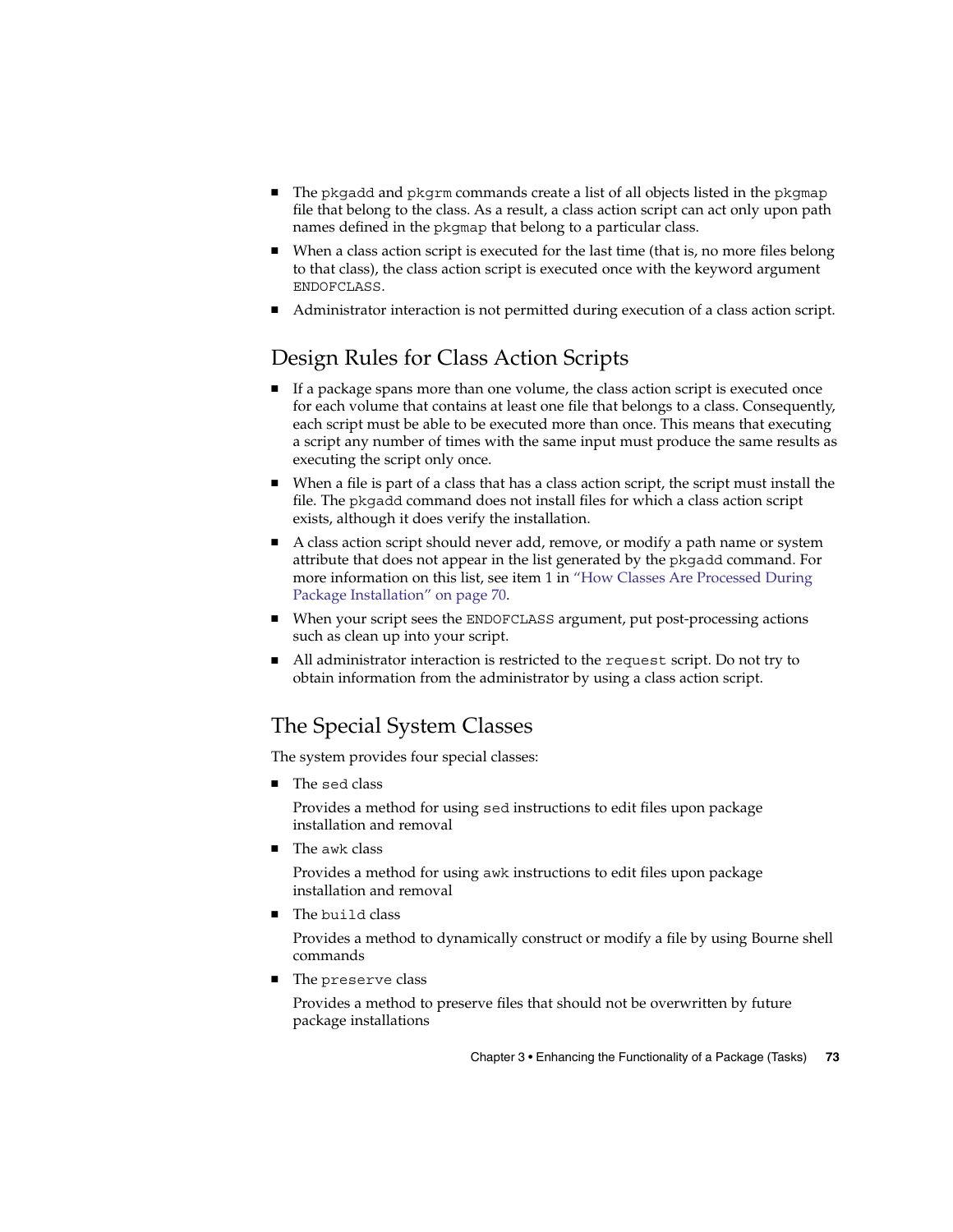If several files in a package require special processing that can be fully defined through sed, awk, or sh commands, installation is faster by using the system classes rather than multiple classes and their corresponding class action scripts.

#### *The sed Class Script*

The sed class provides a method to modify an existing object on the target system. The sed class action script executes automatically at installation if a file that belongs to class sed exists. The name of the sed class action script should be the same as the name of the file on which the instructions are executed.

A sed class action script delivers sed instructions in the following format:

Two commands indicate when instructions should be executed. The sed instructions that follow the !install command are executed during package installation. The sed instructions that follow the ! remove command are executed during package removal. The order in which these commands are used in the file does not matter.

For more information on sed instructions, see the sed(1) man page. For examples of sed class action scripts, see [Chapter 5.](#page-98-0)

#### *The awk Class Script*

The awk class provides a method to modify an existing object on the target system. Modifications are delivered as awk instructions in an awk class action script.

The awk class action script is executed automatically at installation if a file that belongs to class awk exists. Such a file contains instructions for the awk class script in the following format:

Two commands indicate when instructions should be executed. The awk instructions that follow the !install command are executed during package installation. The instructions that follow the !remove command are executed during package removal. These commands may be used in any order.

The name of the awk class action script should be the same as the name of the file on which the instructions are executed.

The file to be modified is used as input to the awk command and the output of the script ultimately replaces the original object. Environment variables may not be passed to the awk command with this syntax.

For more information on awk instructions, see the awk(1) man page.

#### *The build Class Script*

The build class creates or modifies a package object file by executing Bourne shell instructions. These instructions are delivered as the package object. The instructions run automatically at installation if the package object belongs to the build class.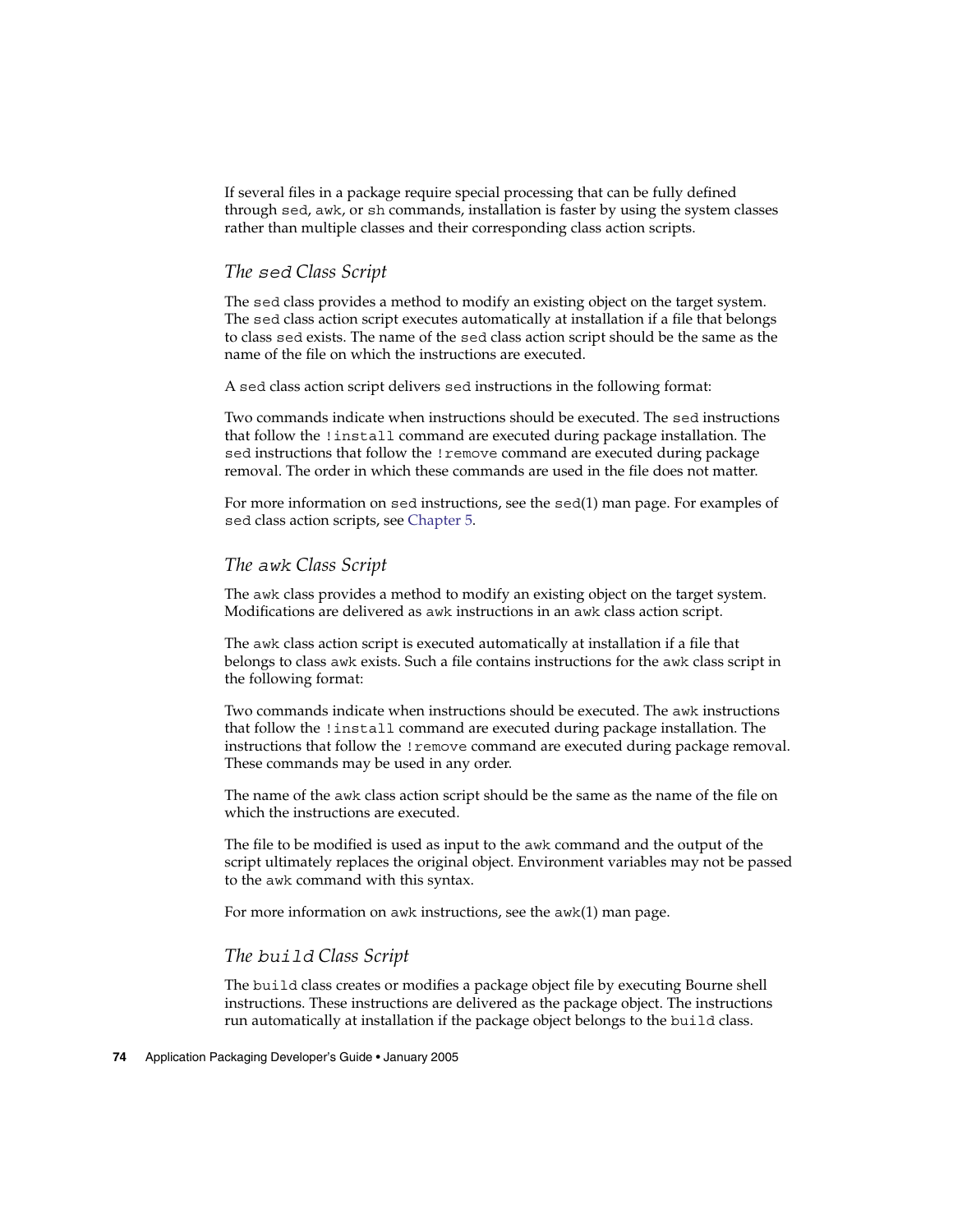The name of the build class action script should be the same as the name of the file on which the instructions are executed. The name must also be executable by the sh command. The script's output becomes the new version of the file as it is built or modified. If the script produces no output, the file is not created or modified. Therefore, the script can modify or create the file itself.

For example, if a package delivers a default file, /etc/randomtable, and if the file does not already exist on the target system, the prototype file entry might be as follows:

```
e build /etc/randomtable???
```
The package object, /etc/randomtable, might look like the following:

```
!install
# randomtable builder
if [ -f $PKG_INSTALL_ROOT/etc/randomtable ]; then
       echo "/etc/randomtable is already in place.";
        else
        echo "# /etc/randomtable" > $PKG INSTALL ROOT/etc/randomtable
        echo "1121554 # first random number" >> $PKG_INSTALL_ROOT/etc/randomtable
fi
!remove
# randomtable deconstructor
if [ -f $PKG INSTALL ROOT/etc/randomtable ]; then
        # the file can be removed if it's unchanged
        if [ egrep "first random number" $PKG_INSTALL_ROOT/etc/randomtable ]; then
           rm $PKG_INSTALL_ROOT/etc/randomtable;
        fi
fi
```
See [Chapter 5](#page-98-0) for another example using the build class.

*The preserve Class Script*

The preserve class preserves a package object file by determining whether or not an existing file should be overwritten when the package is installed. Two possible scenarios when using a preserve class script are:

- If the file to be installed does not already exist in the target directory, the file will be installed normally.
- If the file to be installed exists in the target directory, a message describing that the file exists is displayed, and the file is not installed.

Both scenario outcomes are considered successful by the preserve script. A failure occurs only in the second scenario when the file is unable to be copied to the target directory.

Starting with the Solaris 7 release, the i.preserve script and a copy of this script, i.CONFIG.prsv, can be found in the /usr/sadm/install/scripts directory with the other class action scripts.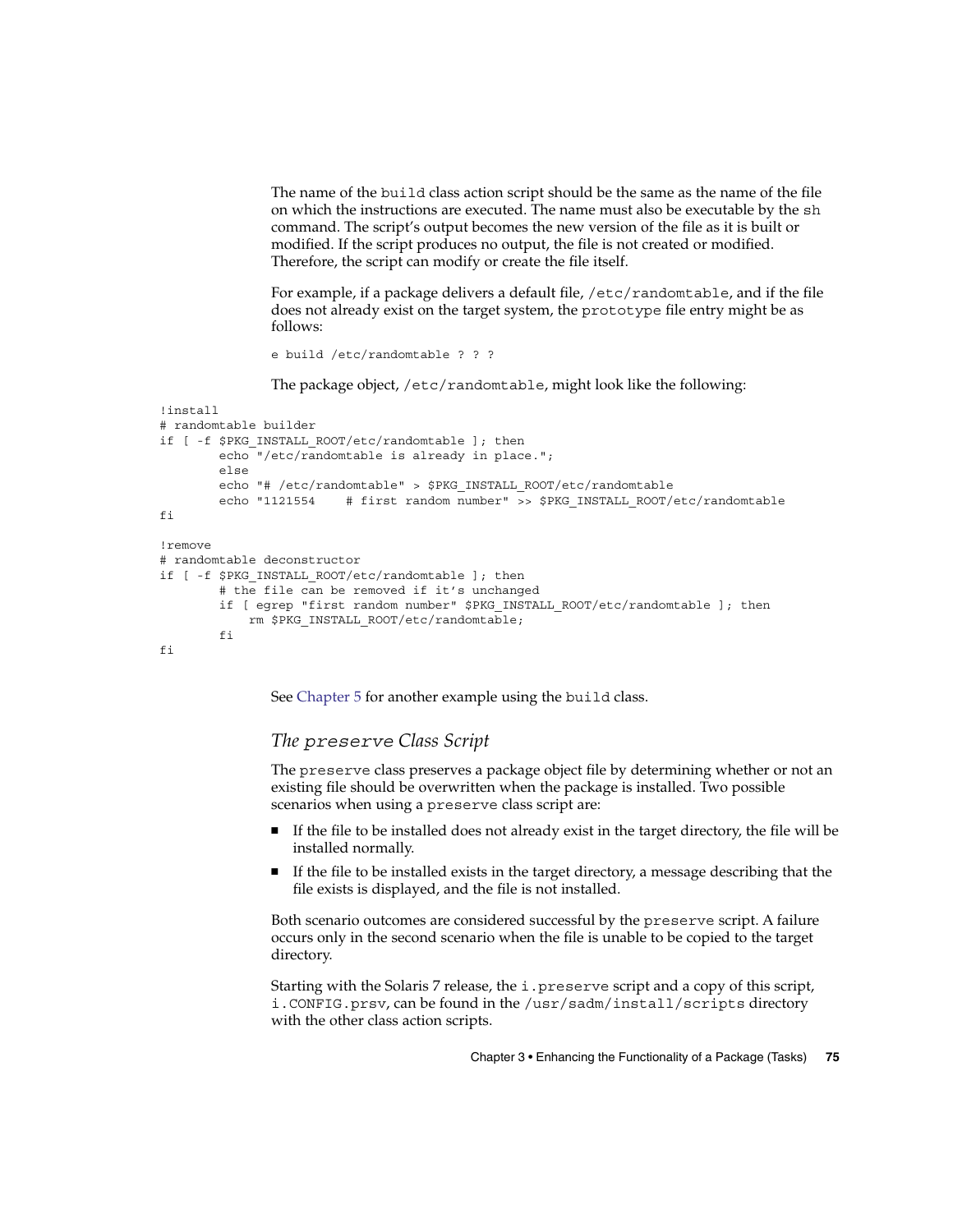Modify the script to include the filename or filenames you would like to preserve.

## ▼ How to Write Class Action Scripts

#### **1. Make the directory that contains your information files the current working directory. Steps**

**2. Assign the package objects in the prototype file the desired class names.** For example, assigning objects to an application and manpage class would look like the following:

f manpage /usr/share/man/manl/myappl.1l f application /usr/bin/myappl

**3. Modify the CLASSES parameter in the pkginfo file to contain the class names you want to use in your package.**

For example, entries for the application and manpage classes would look like the following:

CLASSES=manpage application none

**Note –** The none class is always installed first and removed last, regardless of where it appears in the definition of the CLASSES parameter.

- **4. If you are a creating a class action script for a file that belongs to the sed, awk, or build class, make the directory that contains the package object your current working directory.**
- **5. Create the class action scripts or package objects (for files that belong to the sed, awk, or build class).**

For example, an installation script for a class named application would be named i.application and a removal script would be named  $r$ .application.

Remember, when a file is part of a class that has a class action script, the script must install the file. The pkgadd command does not install files for which a class action script exists, although it does verify the installation. And, if you define a class but do not deliver a class action script, the only action taken for that class is to copy components from the installation medium to the target system (the default pkgadd behavior).

- **6. Complete** *one* **of the following tasks.**
	- If you have *not* created your prototype file, complete the procedure ["How to](#page-42-0) Create a prototype [File by Using the](#page-42-0) pkgproto Command" on page 43, and skip to [Step 7.](#page-76-0)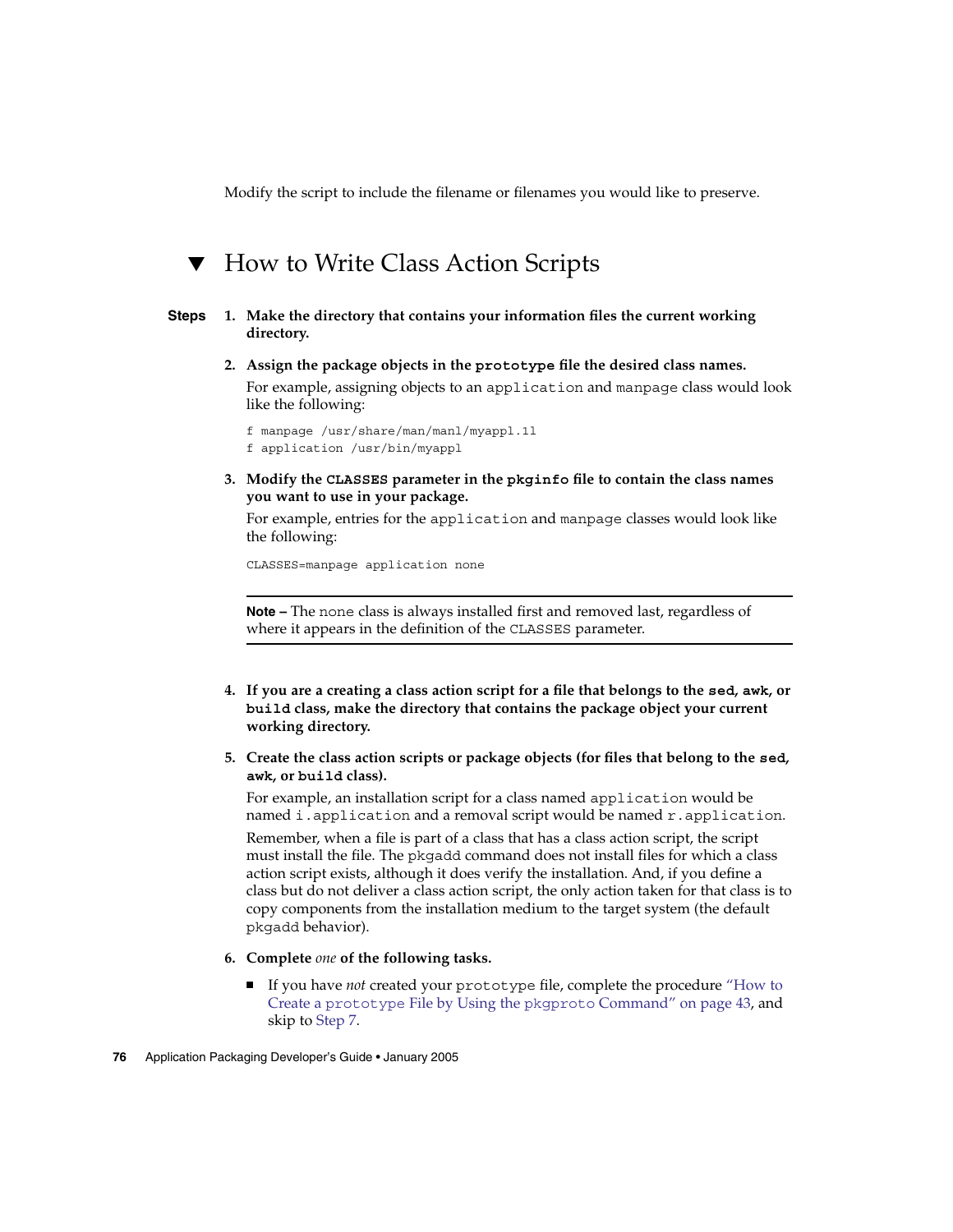<span id="page-76-0"></span>■ If you have already created your prototype file, edit it and add an entry for each installation script you just created.

#### **7. Build your package.**

See ["How to Build a Package"](#page-45-0) on page 46, if needed.

**More Information**

#### Where to Go Next

After you build the package, install it to confirm that it installs correctly and verify its integrity. [Chapter 4](#page-84-0) explains how to do this and provides step-by-step instructions on how to transfer your verified package to a distribution medium.

# Creating Signed Packages

The process of creating signed packages involves a number of steps and requires some comprehension of new concepts and terminology. This section provides information about signed packages, its terminology, and information about certificate management. This section also provides step-by-step procedures about how to create a signed package.

### Signed Packages

A signed package is a normal stream-format package that has a digital signature (PEM-encoded PKCS7 digital signature which is defined below) that verifies the following:

- The package came from the entity who signed it
- The entity indeed signed it
- The package has not been modified since the entity signed it
- The entity who signed it is a trusted entity

A signed package is identical to an unsigned package, except for the signature. A signed package is binary-compatible with an unsigned package. Therefore, a signed package can be used with older versions of the packaging tools. However, the signature is ignored in this case.

The signed packaging technology introduces some new terminology and abbreviations, which are described in the following table.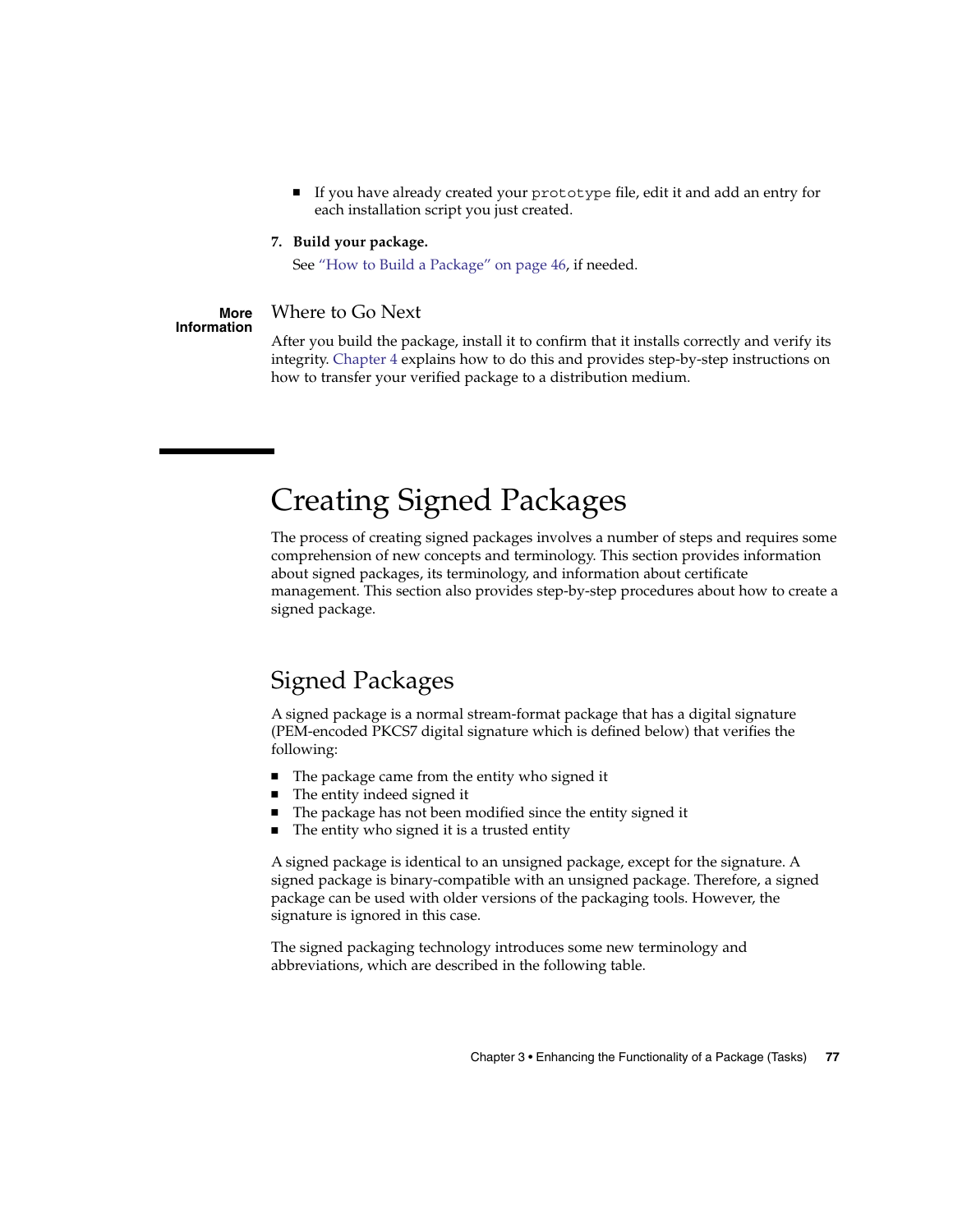| <b>Term</b>      | <b>Definition</b>                                                                                                                                                                                                                                                                                                                                                                                                                                                                                                                                                                                 |
|------------------|---------------------------------------------------------------------------------------------------------------------------------------------------------------------------------------------------------------------------------------------------------------------------------------------------------------------------------------------------------------------------------------------------------------------------------------------------------------------------------------------------------------------------------------------------------------------------------------------------|
| ASN.1            | Abstract Syntax Notation 1 - A way of expressing abstract<br>objects. For example, ASN.1 defines a public key certificate,<br>all of the objects that make up the certificate, and the order<br>in which the objects are collected. However, ASN.1 does not<br>specify how the objects are serialized for storage or<br>transmission.                                                                                                                                                                                                                                                             |
| X.509            | ITU-T Recommendation X.509 - Specifies the<br>widely-adopted X.509 public key certificate syntax.                                                                                                                                                                                                                                                                                                                                                                                                                                                                                                 |
| <b>DER</b>       | Distinguished Encoding Rules - A binary representation of<br>an ASN.1 object and defines how an ASN.1 object is<br>serialized for storage or transmission in computing<br>environments.                                                                                                                                                                                                                                                                                                                                                                                                           |
| <b>PEM</b>       | Privacy Enhanced Message - A way to encode a file (in DER<br>or another binary format) using base 64 encoding and some<br>optional headers. PEM was initially used for encoding<br>MIME-type email messages. PEM is also used extensively<br>for encoding certificates and private keys into a file that<br>exists on a file system or in an email message.                                                                                                                                                                                                                                       |
| PKCS7            | Public Key Cryptography Standard #7 - This standard<br>describes a general syntax for data that may have<br>cryptography applied to it, such as digital signatures and<br>digital envelopes. A signed package contains an embedded<br>PKCS7 signature. This signature contains at a minimum the<br>encrypted digest of the package, along with the signer's<br>X.509 public key certificate. The signed package can also<br>contain chain certificates. Chain certificates can be used<br>when forming a chain of trust from the signer's certificate to<br>a locally-stored trusted certificate. |
| PKCS12           | Public Key Cryptography Standard #12 - This standard<br>describes a syntax for storing cryptographic objects on disk.<br>The package keystore is maintained in this format.                                                                                                                                                                                                                                                                                                                                                                                                                       |
| Package keystore | A repository of certificates and keys that can be queried by<br>the package tools.                                                                                                                                                                                                                                                                                                                                                                                                                                                                                                                |

## Certificate Management

Before creating a signed package, you must have a package keystore. This package keystore contains certificates in the form of objects. Two types of objects exist in a package keystore:

Trusted certificate A trusted certificate contains a single public key certificate that belongs to another entity. The trusted certificate is named as such because the keystore owner trusts that the public key in the certificate indeed belongs to the identity indicated by the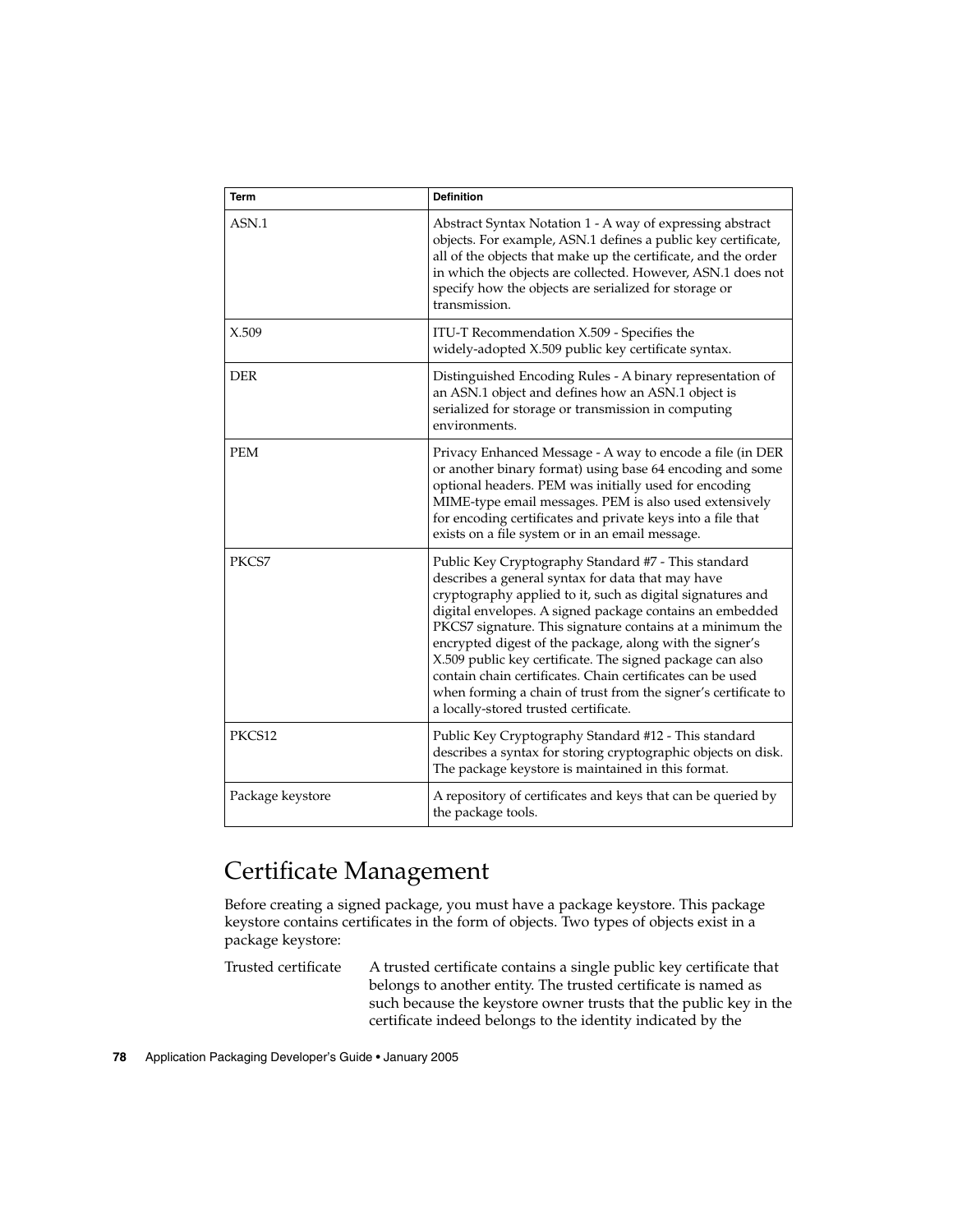"subject" (owner) of the certificate. The issuer of the certificate vouches for this trust by signing the certificate.

Trusted certificates are used when verifying signatures and when initiating a connection to a secure (SSL) server.

User key A user key holds sensitive cryptographic key information. This information is stored in a protected format to prevent unauthorized access. A user key consists of both the user's private key and the public key certificate that corresponds to the private key.

User keys are used when creating a signed package.

By default, the package keystore is stored in the /var/sadm/security directory. Individual users can also have their own keystore stored by default in the \$HOME/.pkg/security directory.

On disk, a package keystore can be in two formats: a multiple-file format and a single-file format. A multiple-file format stores its objects in multiple files. Each type of object is stored in a separate file. All of these files must be encrypted using the same passphrase. A single-file keystore stores all of its objects in a single file on the file system.

The primary utility used to manage the certificates and the package keystore is the pkgadm command. The following subsections describe the more common tasks used for managing the package keystore.

### Adding Trusted Certificates to the Package Keystore

A trusted certificate can be added to the package keystore using the pkgadm command. The certificate can be in PEM or DER format. For example:

\$ pkgadm addcert -t /tmp/mytrustedcert.pem

In this example, the PEM format certificate called mytrustedcert.pem is added to the package keystore.

### Adding a User Certificate and Private Key to the Package Keystore

The pkgadm command does not generate user certificates or private keys. User certificates and private keys are normally obtained from a Certificate Authority, such as Verisign. Or, they are generated locally as a self-signed certificate. Once the key and certificate are obtained, they can be imported into the package keystore using the pkgadm command. For example: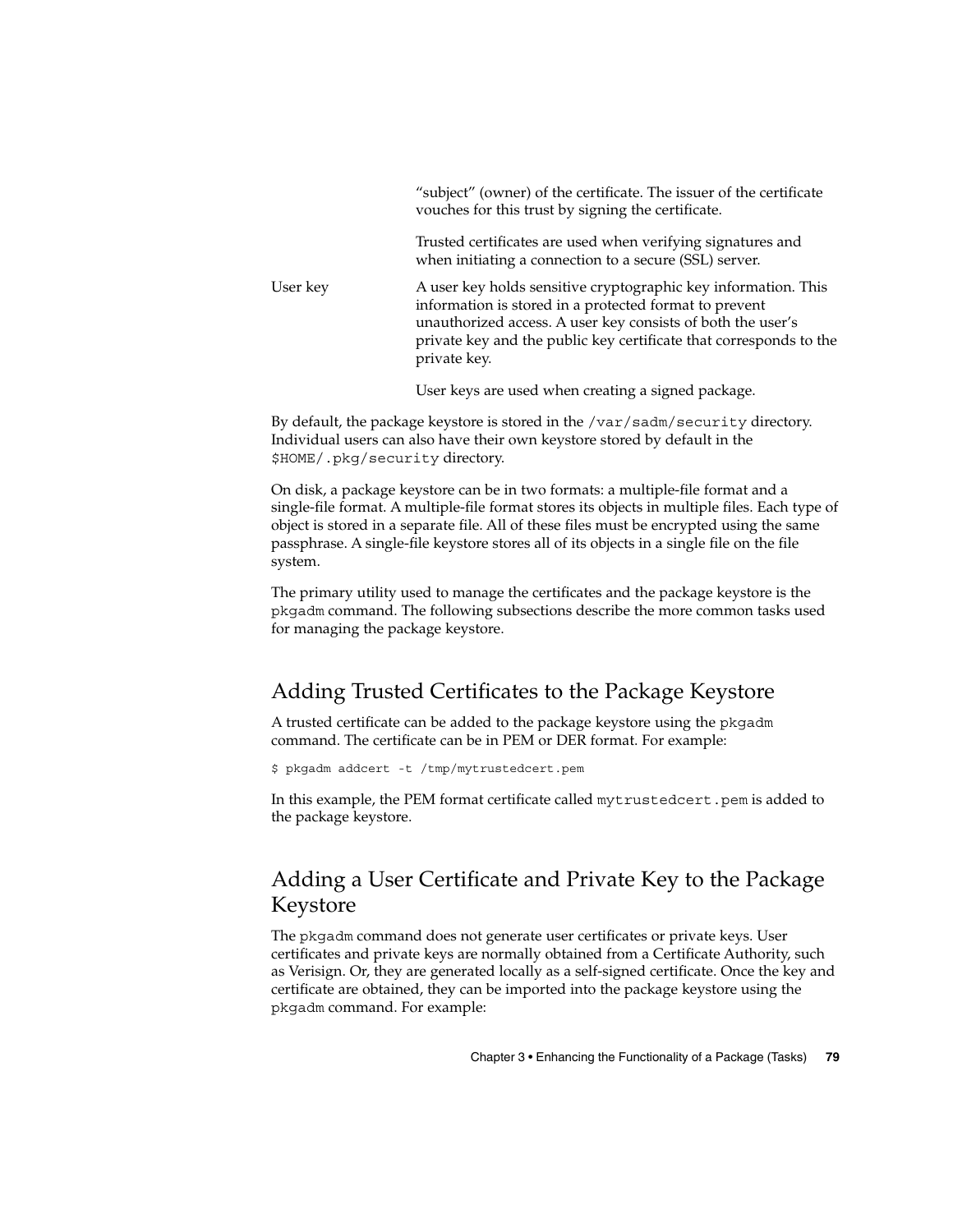pkgadm addcert -n myname -e /tmp/myprivkey.pem /tmp/mypubcert.pem

In this example, the following options are used:

| -n myname                    | Identifies the entity (myname) in the package<br>keystore on which you wish to operate. The<br><i>myname</i> entity becomes the alias under which<br>the objects are stored. |
|------------------------------|------------------------------------------------------------------------------------------------------------------------------------------------------------------------------|
| -e/tmp/ <i>myprivkey.pem</i> | Specifies the file that contains the private key.<br>In this case, the file is <i>myprivkey.pem</i> , which is<br>located in the /tmp directory.                             |
| /tmp/mypubcert.pem           | Specifies the PEM format certificate file called<br>mypubcert.pem.                                                                                                           |

### Verifying the Contents in the Package Keystore

The pkgadm command is also used to view the contents of the package keystore. For example:

\$ pkgadm listcert

This command displays the trusted certificates and private keys in the package keystore.

### Deleting Trusted Certificates and Private Keys From the Package Keystore

The pkgadm command can be used to delete trusted certificates and private keys from the package keystore.

When you delete user certificates, the alias of the certificate/key pair must be specified. For example:

\$ pkgadm removecert -n myname

The alias of the certificate is the common name of the certificate, which can be identified using the pkgadm listcert command. For example, this command deletes a trusted certificate entitled Trusted CA Cert 1:

\$ pkgadm removecert -n "Trusted CA Cert 1"

**Note –** If you have both a trusted certificate and a user certificate stored using the same alias, they are both deleted when you specify the -n option.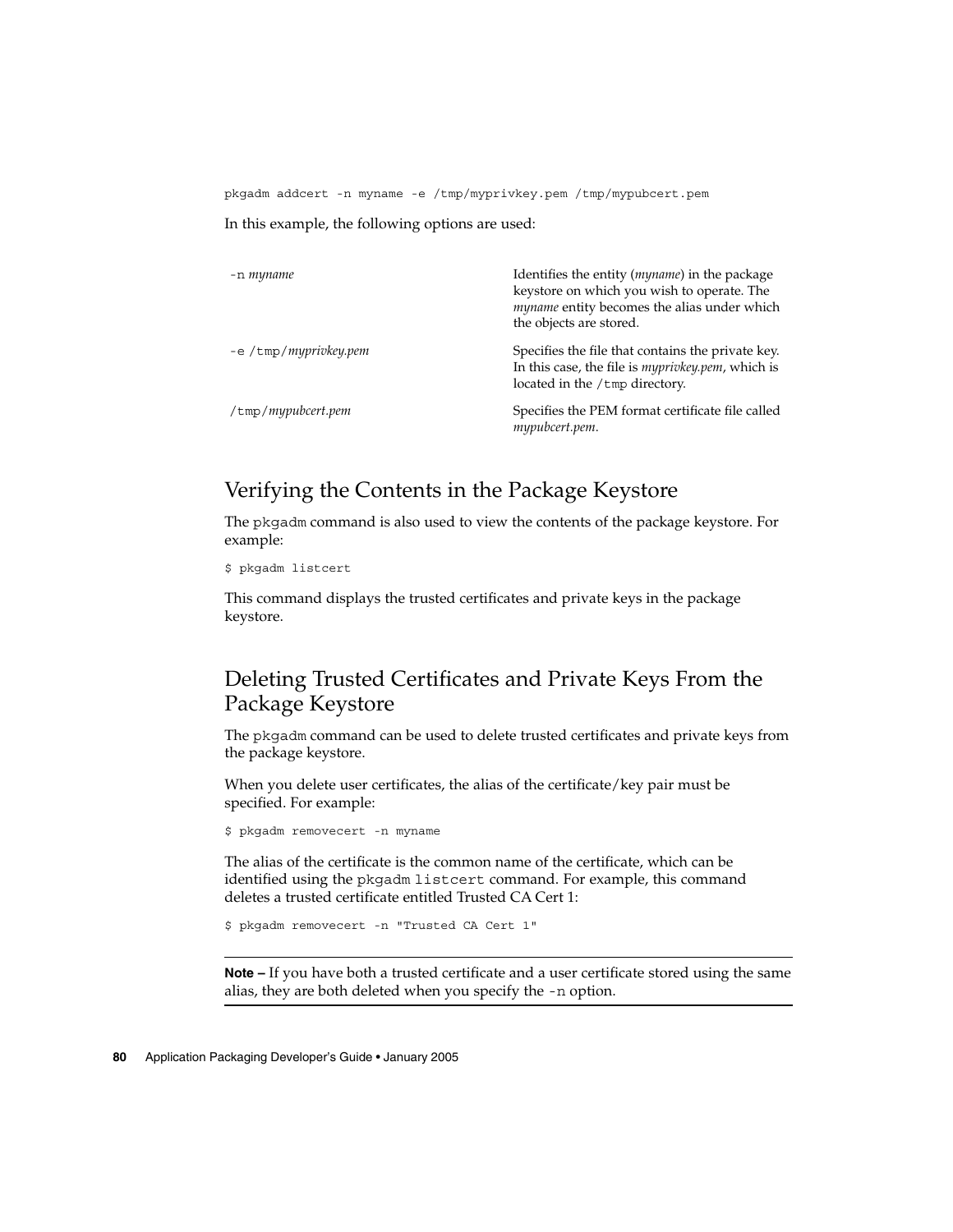## Signed Packages Creation

The process of creating signed packages involves three basic steps:

- 1. Creating an unsigned, directory-format package.
- 2. Importing the signing certificate, CA certificates, and private key into the package keystore.
- 3. Signing the package from Step 1 with the certificates from Step 2.

**Note –** The packaging tools do not create certificates. These certificates must be obtained from a Certificate Authority, such as Verisign or Thawte.

Each step for creating signed packages is described in the following procedures.

## How to Create an Unsigned, Directory-Format Package

The procedure for creating an unsigned, directory-format package is the same as the procedure for creating a normal package, as previously described in this manual. The following procedure describes the process of creating this unsigned, directory-format package. If you need more information, refer to the previous sections about building packages.

#### **1. Create the pkginfo file. Steps**

The pkginfo file should have the following basic content:

PKG=SUNWfoo BASEDIR=/ NAME=My Test Package ARCH=sparc VERSION=1.0.0 CATEGORY=application

#### **2. Create the prototype file.**

The prototye file should have the following basic content:

```
$cat prototype
i pkginfo
d none usr 0755 root sys
d none usr/bin 0755 root bin
f none usr/bin/myapp=/tmp/myroot/usr/bin/myapp 0644 root bin
```
#### **3. List the contents of the object source directory.**

For example:

Chapter 3 • Enhancing the Functionality of a Package (Tasks) **81**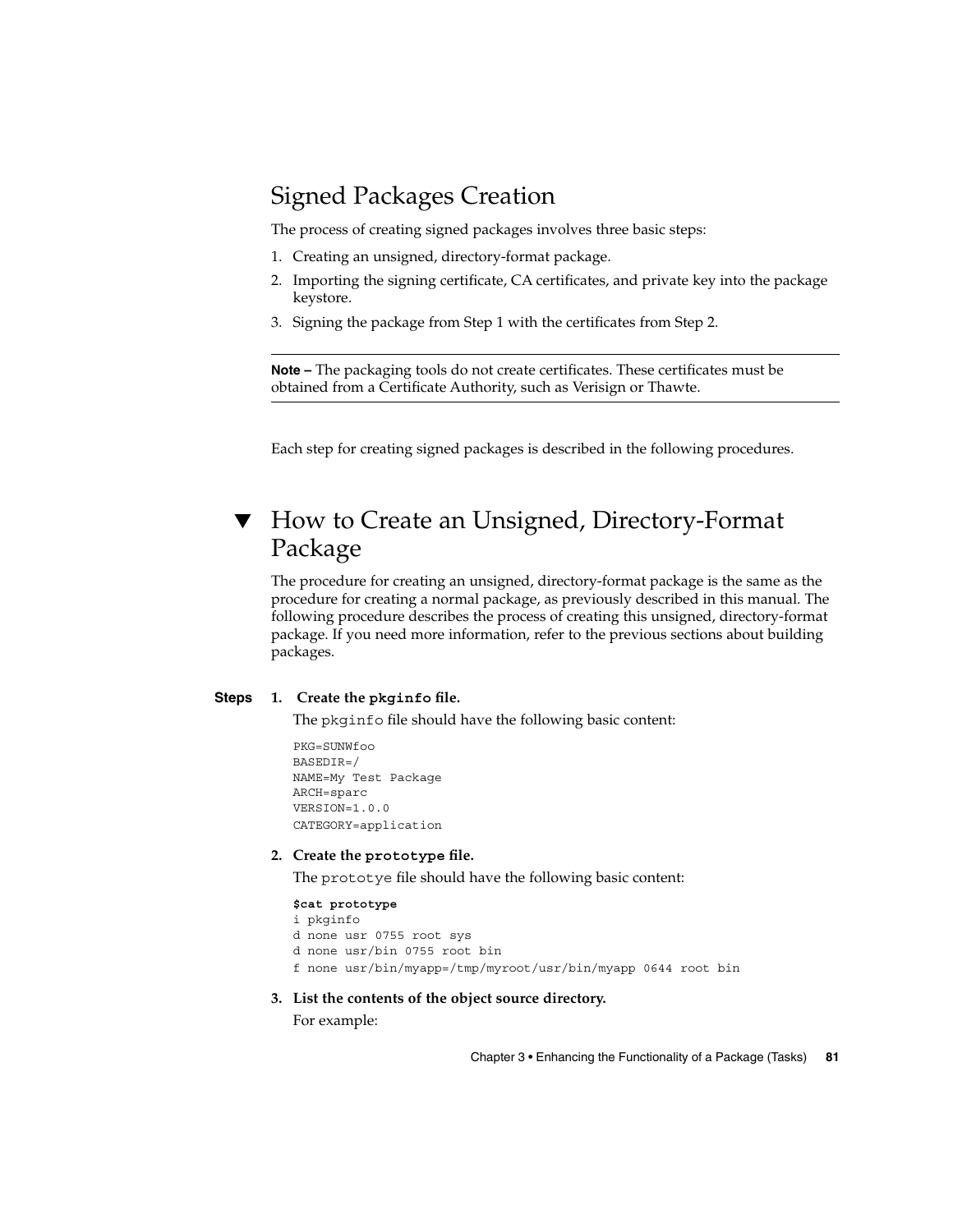#### **\$ ls -lR /tmp/myroot**

The output would appear similar to the following:

/tmp/myroot: total 16 drwxr-xr-x 3 abc other 177 Jun 2 16:19 usr /tmp/myroot/usr: total 16<br>drwxr-xr-x 2 abc other 179 Jun 2 16:19 bin /tmp/myroot/usr/bin: total 16 -rw------- 1 abc other 1024 Jun 2 16:19 myapp

#### **4. Create the unsigned package.**

**pkgmk -d 'pwd'**

The output would appear similar to the following:

```
## Building pkgmap from package prototype file.
## Processing pkginfo file.
WARNING: parameter <PSTAMP> set to "syrinx20030605115507"
WARNING: parameter <CLASSES> set to "none"
## Attempting to volumize 3 entries in pkgmap.
part 1 -- 84 blocks, 7 entries
## Packaging one part.
/tmp/SUNWfoo/pkgmap
/tmp/SUNWfoo/pkginfo
/tmp/SUNWfoo/reloc/usr/bin/myapp
## Validating control scripts.
## Packaging complete.
```
The package now exists in the current directory.

## ▼ How to Import the Certificates Into the Package Keystore

The certificate and private key to be imported must exist as a PEM- or DER-encoded X.509 certificate and private key. In addition, any intermediate or "chain" certificates linking your signing certificate to the Certificate Authority certificate must be imported into the package keystore before a package can be signed.

**Note –** Each Certificate Authority can issue certificates in various formats. To extract the certificates and private key out of the PKCS12 file and into a PEM-encoded X.509 file (suitable for importing into the package keystore), use a freeware conversion utility such as OpenSSL.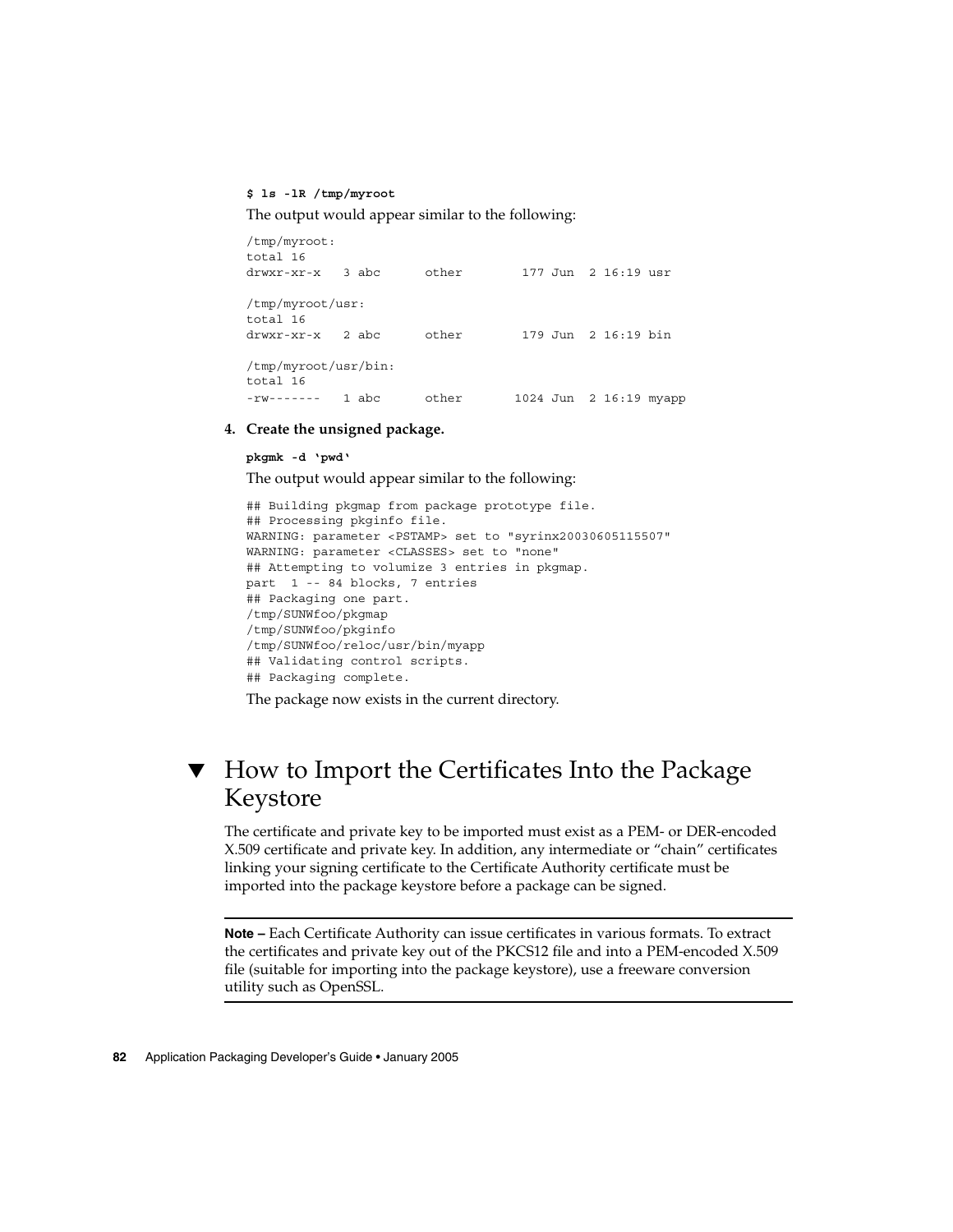If your private key is encrypted (which should usually be the case), you are prompted for the passphrase. Also, you are prompted for a password to protect the resulting package keystore. You can optionally not supply any password, but doing so results in an unencrypted package keystore.

The following procedure describes how to import the certificates using the pkgadm command once the certificate is in the proper format.

#### **1. Import all the Certificate Authority certificates found in your PEM- or DER-encoded X.509 certificate file. Steps**

For example, to import all the Certificate Authority certificates found in the file ca.pem, you would type the following:

#### **\$ pkgadm addcert -k ~/mykeystore -ty ca.pem**

The output would appear similar to the following:

Trusting certificate <VeriSign Class 1 CA Individual \ Subscriber-Persona Not Validated> Trusting certificate </C=US/O=VeriSign, Inc./OU=Class 1 Public \ Primary Certification Authority Type a Keystore protection Password. Press ENTER for no protection password (not recommended): For Verification: Type a Keystore protection Password. Press ENTER for no protection password (not recommended): Certificate(s) from <ca.pem> are now trusted

In order to import your signing key into the package keystore, you must supply an alias that is used later when signing the package. This alias can also be used if you want to delete the key from the package keystore.

For example, to import your signing key from the file sign.pem, you would type the following:

#### **\$ pkgadm addcert -k ~/mykeystore -n mycert sign.pem**

The output would appear similar to the following:

Enter PEM passphrase: Enter Keystore Password: Successfully added Certificate <sign.pem> with alias <mycert>

#### **2. Verify that the certificates are in the package keystore.**

For example, to view the certificates in the keystore created in the previous step, you would type the following:

**\$ pkgadm listcert -k ~/mykeystore**

## How to Sign the Package

Once the certificates are imported into the package keystore, you can now sign the package. The actual signing of the package is done using the pkgtrans command.

Chapter 3 • Enhancing the Functionality of a Package (Tasks) **83**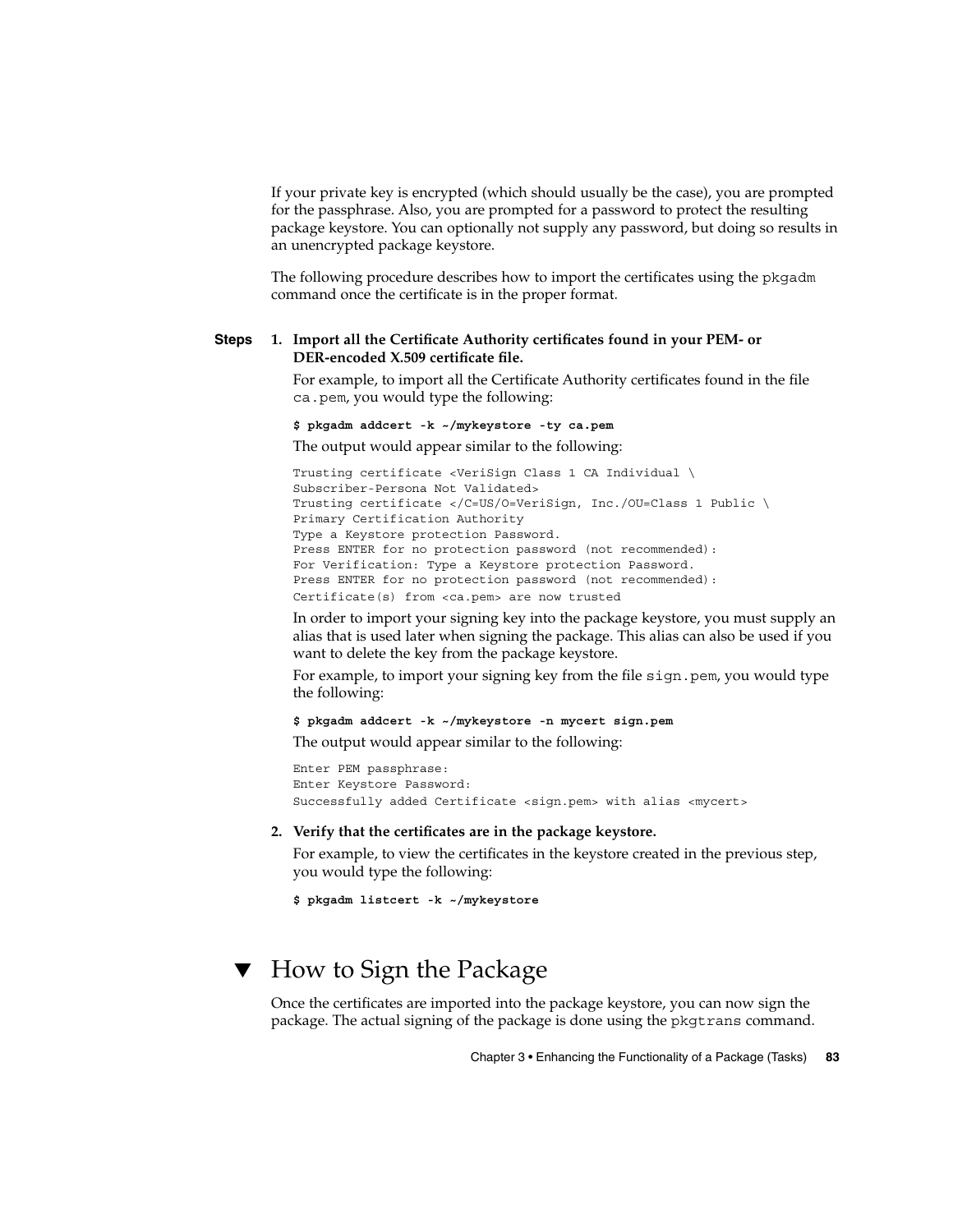#### ● **Sign the package using the pkgtrans command. Supply the location of the unsigned package and the alias of the key to sign the package. Step**

For example, using the examples from the previous procedures, you would type the following to create a signed package called SUNWfoo.signed:

**\$ pkgtrans -g -k ~/mykeystore -n mycert . ./SUNWfoo.signed SUNWfoo**

The output of this command would appear similar to the following:

Retrieving signing certificates from keystore </home/user/mykeystore> Enter keystore password: Generating digital signature for signer <Test User> Transferring <SUNWfoot> package instance

The signed package is created in the file SUNWfoo.signed and is in the package-stream format. This signed package is suitable for copying to a web site and being installed using the pkgadd command and a URL.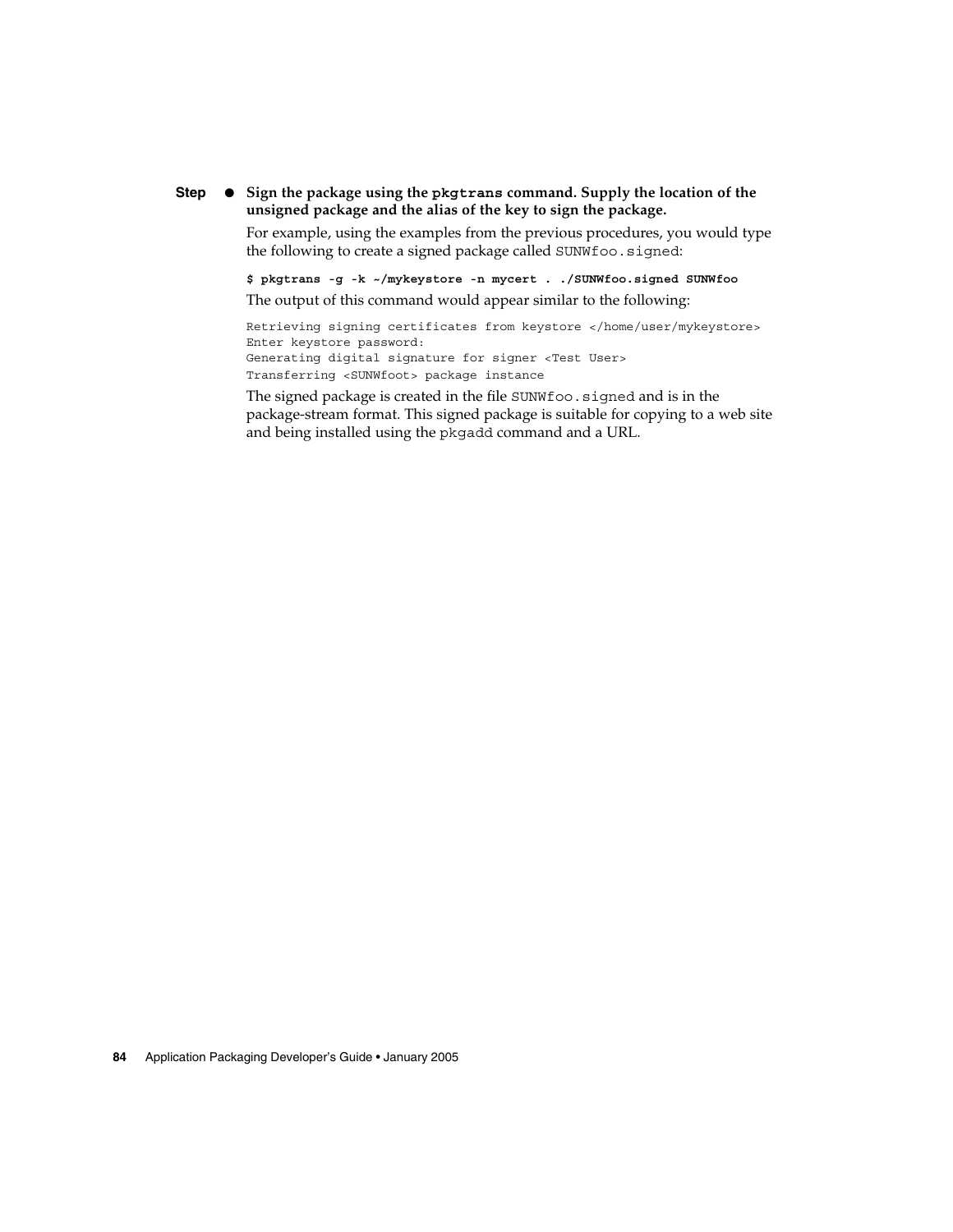### <span id="page-84-0"></span>CHAPTER **4**

# Verifying and Transferring a Package

This chapter describes how to verify your package's integrity and transfer it to a distribution medium, such as floppy disk or a CD-ROM.

This is a list of the overview information in this chapter:

- "Verifying and Transferring a Package (Task Map)" on page 85
- ["Installing Software Packages"](#page-85-0) on page 86
- ["Verifying the Integrity of a Package"](#page-87-0) on page 88
- ["Displaying Additional Information About Installed Packages"](#page-89-0) on page 90
- ["Removing a Package"](#page-94-0) on page 95
- ["Transferring a Package to a Distribution Medium"](#page-95-0) on page 96

# Verifying and Transferring a Package (Task Map)

The table below describes the steps you should follow in order to verify your package's integrity and transfer it to a distribution medium.

|  | TABLE 4-1 Verifying and Transferring a Package Task Map |  |  |  |  |  |
|--|---------------------------------------------------------|--|--|--|--|--|
|--|---------------------------------------------------------|--|--|--|--|--|

| Task                    | <b>Description</b>                                                                     | For Instructions, Go To                                                      |
|-------------------------|----------------------------------------------------------------------------------------|------------------------------------------------------------------------------|
| 1. Build Your Package   | Build your package on disk.                                                            | Chapter 2                                                                    |
| 2. Install Your Package | Test your package by installing it and making<br>sure that it installs without errors. | "How to Install a Package on a<br>Standalone System or Server"<br>on page 87 |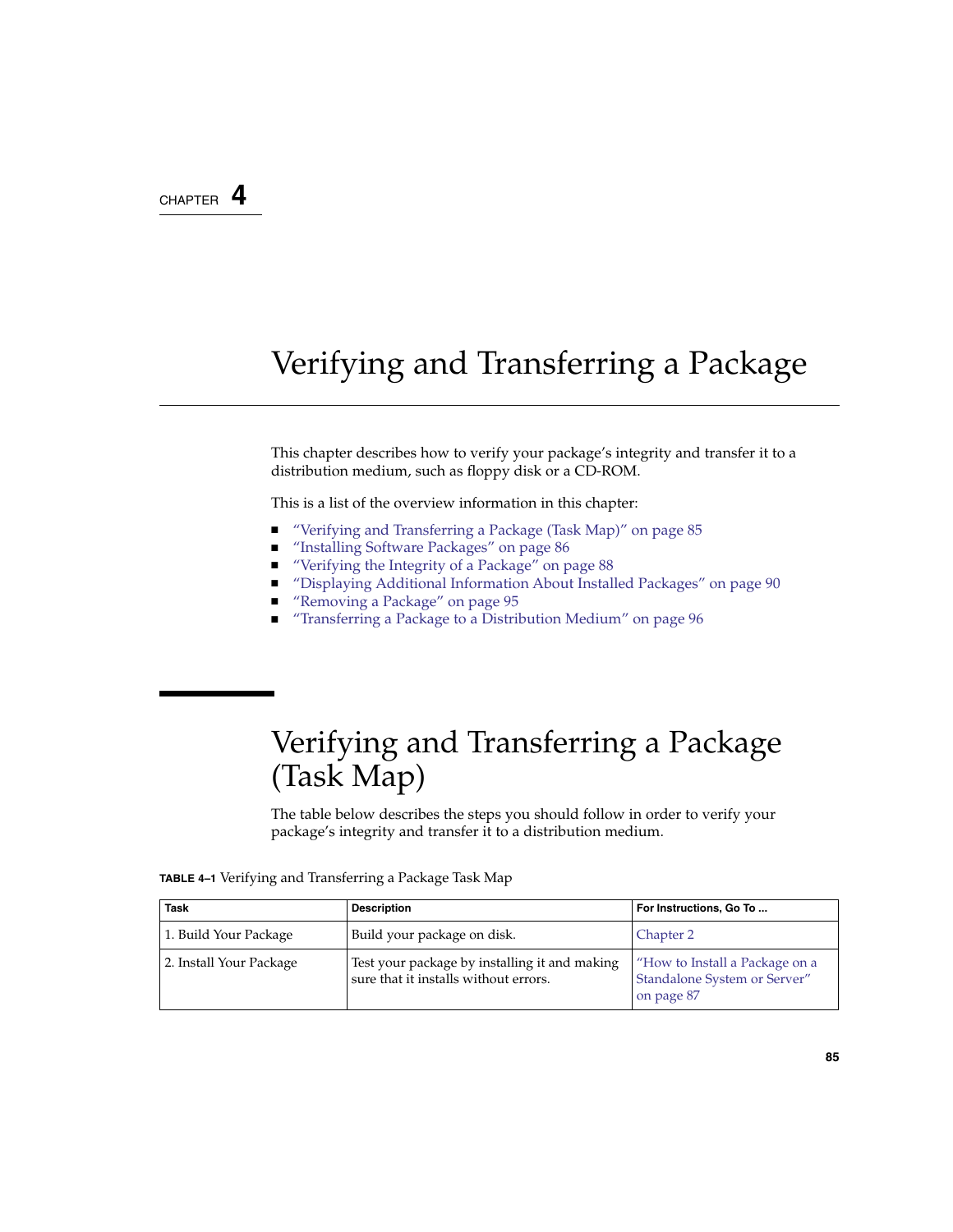<span id="page-85-0"></span>**TABLE 4–1** Verifying and Transferring a Package Task Map *(Continued)*

| Task                                                 | <b>Description</b>                                                                                    | For Instructions, Go To                                                              |
|------------------------------------------------------|-------------------------------------------------------------------------------------------------------|--------------------------------------------------------------------------------------|
| 3. Verify Your Package's<br>Integrity                | Use the pkgchk command to verify the<br>integrity of your package.                                    | "How to Verify the Integrity of a<br>Package" on page 89                             |
| 4. Obtain Other Package<br>Information               | Optional. Use the pkginfo and pkgparam<br>commands to perform package-specific<br>verification.       | "Displaying Additional<br><b>Information About Installed</b><br>Packages" on page 90 |
| 5. Remove the Installed<br>Package                   | Use the pkgrm command to remove your<br>installed package from the system.                            | "How to Remove a Package"<br>on page 95                                              |
| 6. Transfer Your Package to a<br>Distribution Medium | Use the pkgtrans command to transfer your<br>package (in package format) to a distribution<br>medium. | "How to Transfer a Package to a<br>Distribution Medium" on page<br>96                |

# Installing Software Packages

Software packages are installed using the pkgadd command. This command transfers the contents of a software package from the distribution medium or directory and installs it onto a system.

This section provides basic installation instructions for installing your package in order to verify that it installs correctly.

## The Installation Software Database

Information for all packages installed on a system is kept in the installation software database. There is an entry for every object in a package, with information such as the component name, where it resides, and its type. An entry contains a record of the package to which a component belongs; other packages that might reference the component; and information such as path name, where the component resides and the component type. Entries are added and removed automatically by the pkgadd and pkgrm commands. You can view the information in the database by using the pkgchk and the pkginfo commands.

Two types of information are associated with each package component. The attribute information describes the component itself. For example, the component's access permissions, owner ID, and group ID are attribute information. The content information describes the contents of the component, such as file size and time of last modification.

The installation software database keeps track of the package status. A package can be either fully installed (it has successfully completed the installation process), or partially installed (it did not successfully complete the installation process).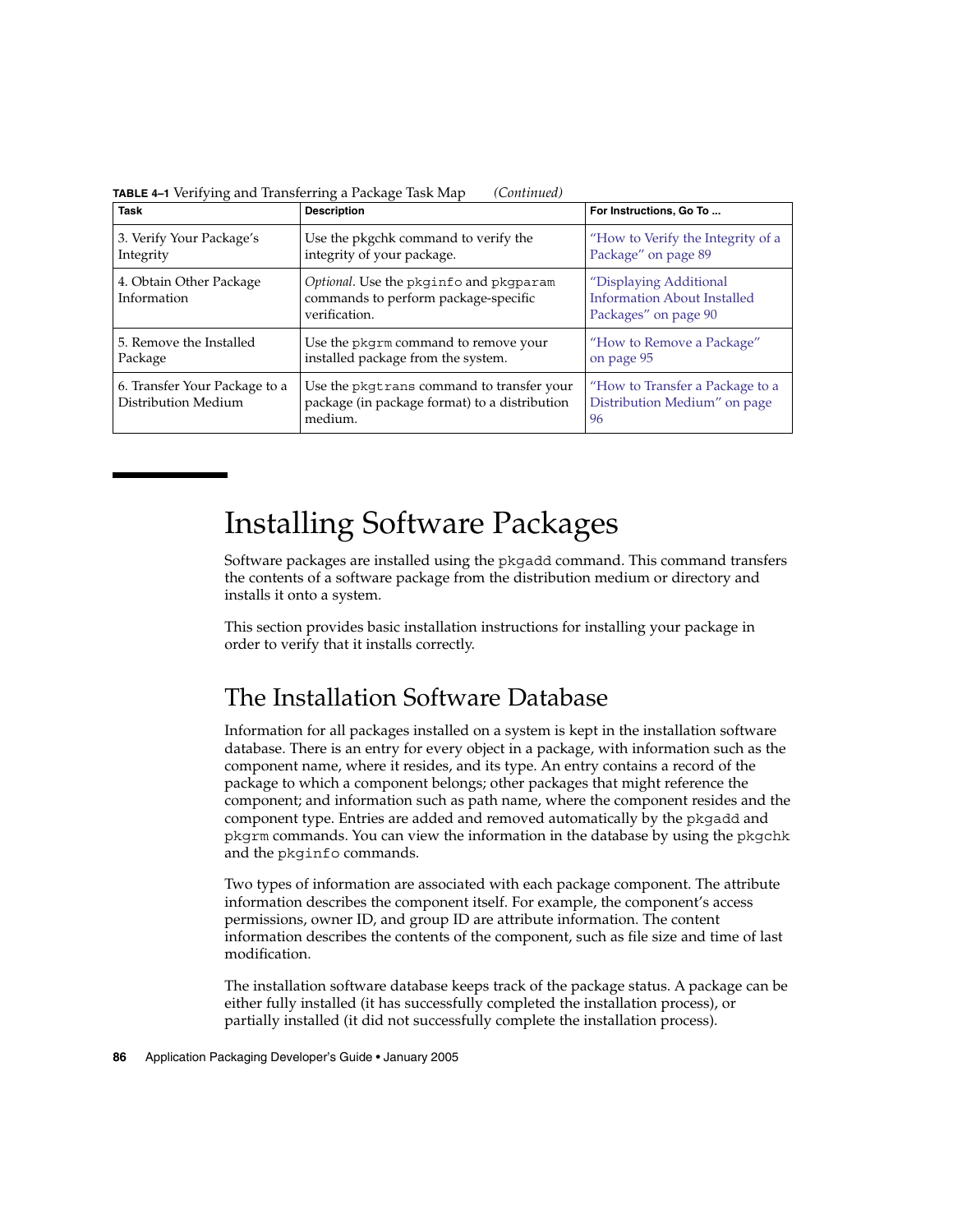<span id="page-86-0"></span>When a package is partially installed, portions of a package may have been installed before installation was terminated; thus, part of the package is installed, and recorded in the database, and part is not. When you reinstall the package, you are prompted to start at the point where installation stopped because the pkgadd command can access the database and detect which portions have already been installed. You can also remove the portions that have been installed, based on the information in the installation software database using the pkgrm command.

## Interacting With the pkgadd Command

If the pkgadd command encounters a problem, it first checks the installation administration file for instructions. (See admin(4) for more information.) If no instructions exist, or if the relevant parameter in the administration file is set to ask, the pkgadd displays a message describing the problem and prompts for a reply. The prompt is usually Do you want to continue with this installation?. You should respond with yes, no, or quit.

If you have specified more than one package, no stops installation of the package being installed but pkgadd continues with installation of the other packages. quit indicates that pkgadd should stop installation of all packages.

## Installing Packages on Standalone Systems or Servers in a Homogeneous Environment

This section describes how to install packages on a standalone or a server system in a homogeneous environment.

## ▼ How to Install a Package on a Standalone System or Server

#### **1. Build your package. Steps**

See ["Building a Package"](#page-44-0) on page 45, if needed.

- **2. Log in to the system as superuser.**
- **3. Add the software package to the system.**

```
# pkgadd -d device-name [pkg-abbrev...]
```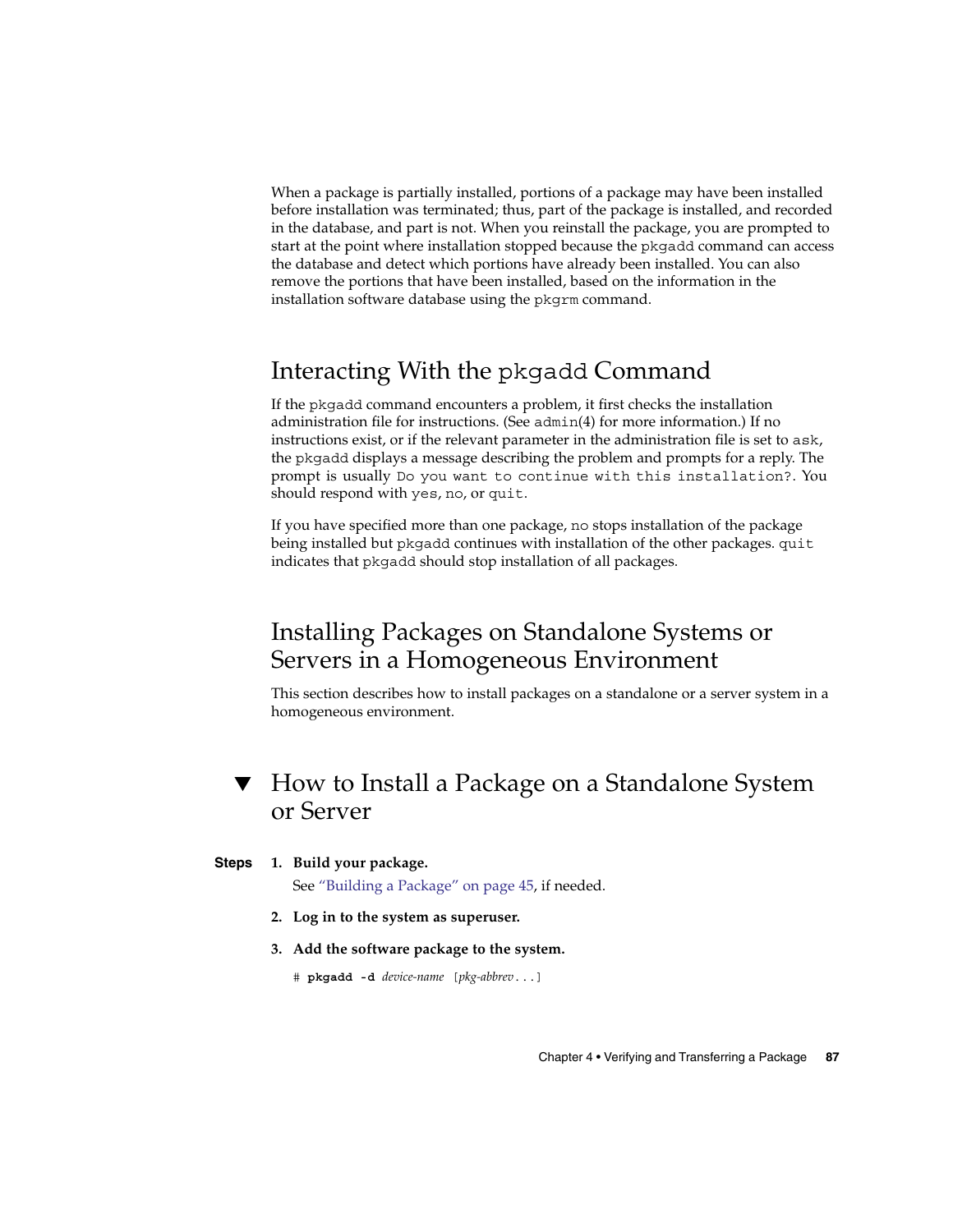<span id="page-87-0"></span>

| -d device-name | Specifies the location of the package. Note that <i>device-name</i><br>can be a full directory path name or the identifiers for a<br>tape, floppy disk, or removable disk. |
|----------------|----------------------------------------------------------------------------------------------------------------------------------------------------------------------------|
| pkg-abbrev     | Is the name of one or more packages (separated by spaces)<br>to be added. If omitted, pkgadd installs all available<br>packages.                                           |

#### Installing Packages on Standalones and Servers **Example 4–1**

To install a software package named pkgA from a tape device named /dev/rmt/0, you would enter the following command:

# **pkgadd -d /dev/rmt/0 pkgA**

You can also install multiple packages at the same time, as long as you separate package names with a space, as follows:

# **pkgadd -d /dev/rmt/0 pkgA pkgB pkgC**

If you do not name the device on which the package resides, the command checks the default spool directory (/var/spool/pkg). If the package is not there, the installation fails.

If you are ready to go to the next task, see ["How to Verify the Integrity of a Package"](#page-88-0) [on page 89.](#page-88-0) **See Also**

# Verifying the Integrity of a Package

The pkgchk command enables you to check the integrity of packages, whether they are installed on a system or in package format (ready to be installed with the pkgadd command). It confirms package structure or the installed files and directories, or displays information about package objects. The pkgchk command can list or check the following:

- The package installation scripts.
- The contents or attributes, or both, of objects currently installed on the system.
- The contents of a spooled, uninstalled package.
- The contents or attributes, or both, of objects described in the specified pkgmap file.

For more information about this command, refer to pkgchk(1M).

The pkgchk command performs two kinds of checks. It checks file attributes (the permissions and ownership of a file and major/minor numbers for block or character special devices) and the file contents (the size, checksum, and modification date). By default, the command checks both the file attributes and the file contents.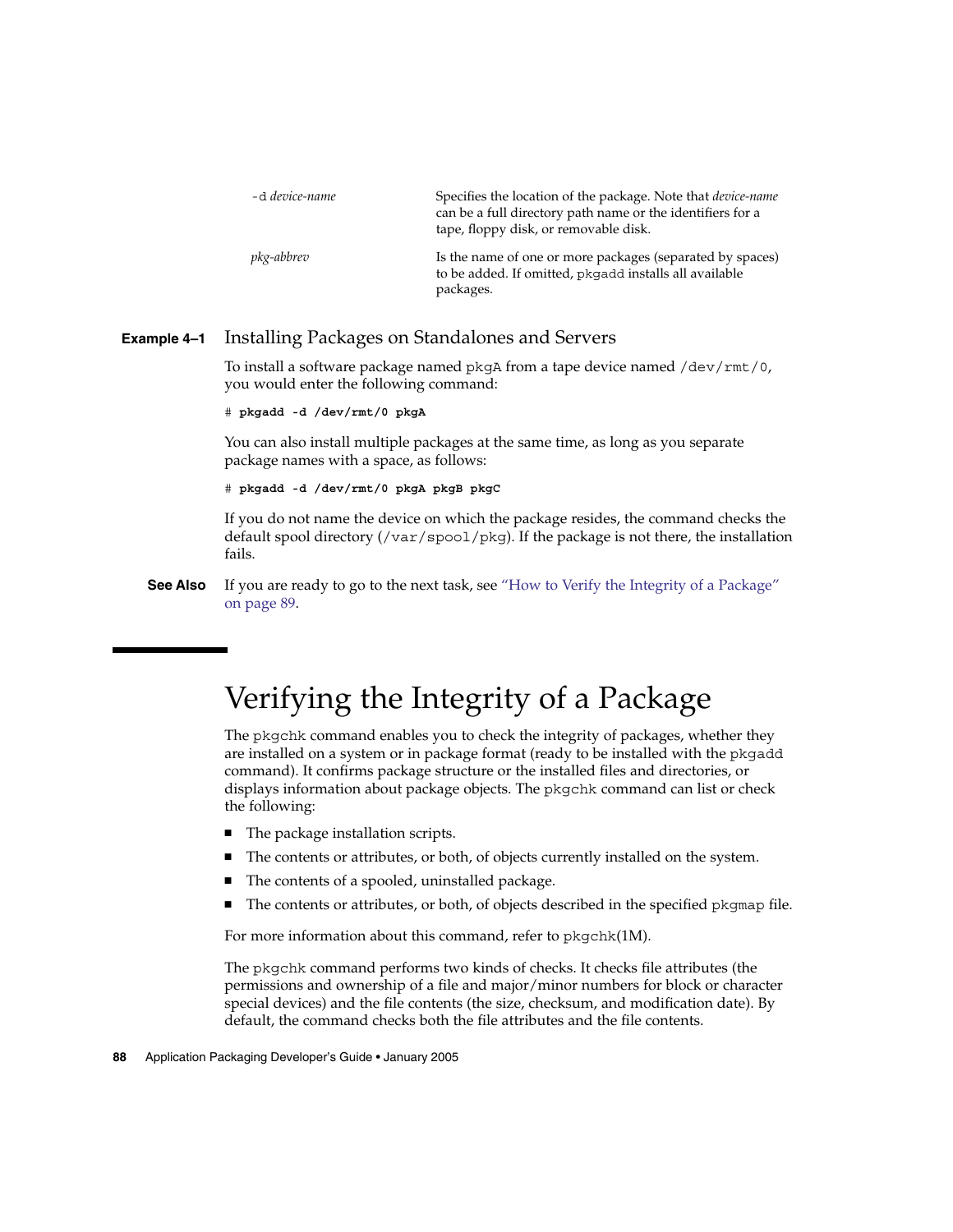<span id="page-88-0"></span>The pkgchk command also compares the file attributes and contents of the installed package against the installation software database. The entries concerning a package may have been changed since the time of installation; for example, another package may have changed a package component. The database reflects that change.

## ▼ How to Verify the Integrity of a Package

#### **1. Install your package. Steps**

See ["How to Install a Package on a Standalone System or Server"](#page-86-0) on page 87, if needed.

#### **2. Verify the integrity of your package.**

# **pkgchk** [**-v**] [**-R** *root-path*] [*pkg-abbrev*...]

| $-v$         | Lists files as they are processed.                                                                                               |
|--------------|----------------------------------------------------------------------------------------------------------------------------------|
| -R root-path | Specifies the location of the client system's root file system.                                                                  |
| pkg-abbrev   | Is the name of one or more packages (separated by spaces)<br>to be checked. If omitted, pkgchk checks all available<br>packages. |

#### Verifying the Integrity of a Package **Example 4–2**

This example shows the command you should use to verify the integrity of an installed package.

\$ **pkgchk** *pkg-abbrev*

\$

If there are errors, the pkgchk command prints them. Otherwise, it does not print anything and returns an exit code of 0. If you do not supply a package abbreviation, then it will check all of the packages on the system.

Alternately, you could use the -v option, which will print a list of files in the package if there are no errors. For example:

```
$ pkgchk -v SUNWcadap
/opt/SUNWcadap
/opt/SUNWcadap/demo
/opt/SUNWcadap/demo/file1
/opt/SUNWcadap/lib
/opt/SUNWcadap/lib/file2
/opt/SUNWcadap/man
/opt/SUNWcadap/man/man1
/opt/SUNWcadap/man/man1/file3.1
/opt/SUNWcadap/man/man1/file4.1
```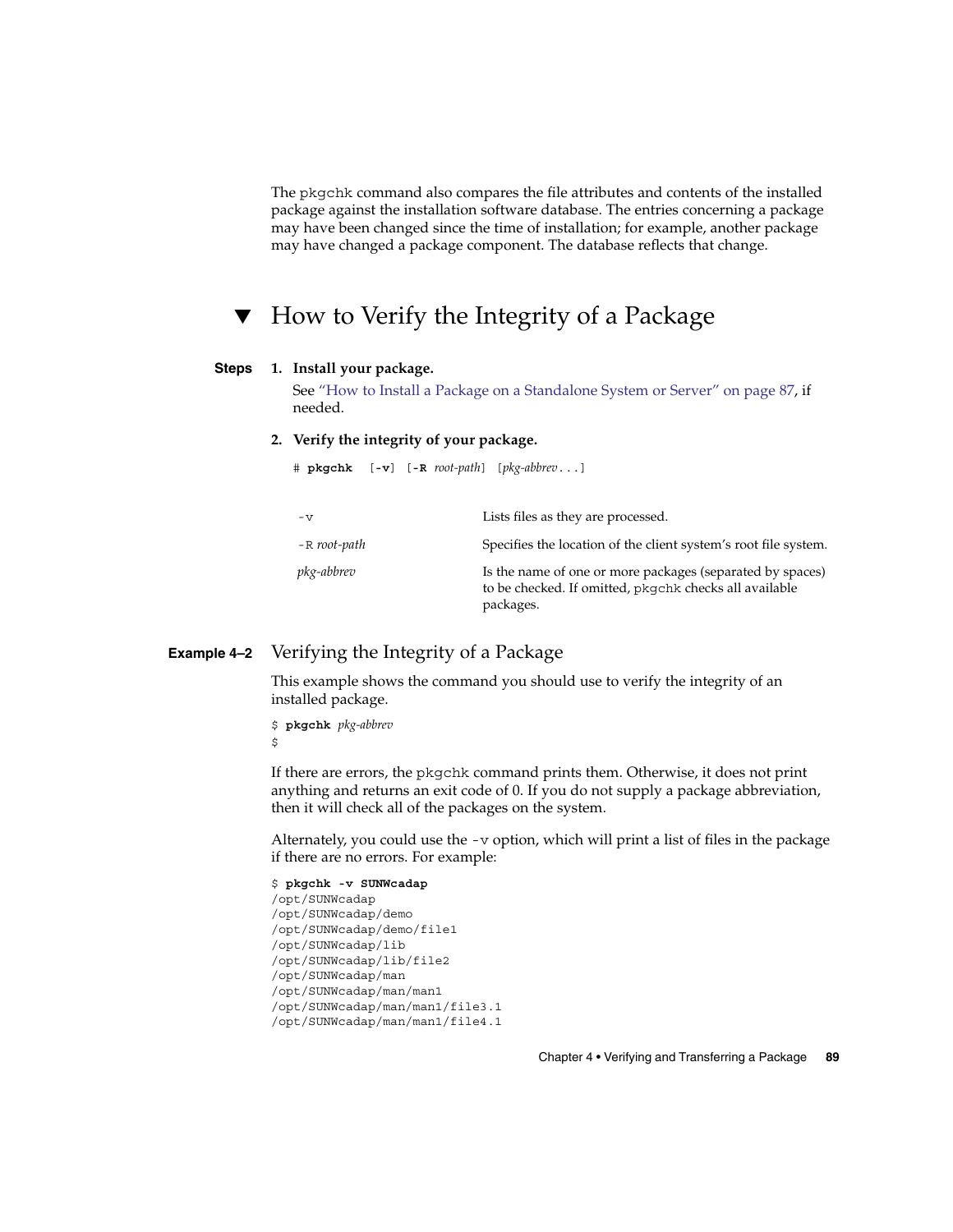```
/opt/SUNWcadap/man/windex
/opt/SUNWcadap/srcfiles
/opt/SUNWcadap/srcfiles/file5
/opt/SUNWcadap/srcfiles/file6
\ddot{\rm s}
```
If you need to verify a package that is installed on a client system's root file system, use this command:

\$ **pkgchk -v -R** *root-path pkg-abbrev*

If you are ready to go to the next task, see ["How to Obtain Information With the](#page-94-0) pkginfo [Command"](#page-94-0) on page 95. **See Also**

# Displaying Additional Information About Installed Packages

You can use two other commands to display information about installed packages:

- The pkgparam command displays parameter values.
- The pkginfo command displays information from the installation software database.

## The pkgparam Command

The pkgparam command enables you to display the values associated with the parameters you specified on the command line. The values are retrieved from either the pkginfo file for a specific package, or from the file you name. One parameter value is shown per line. You can display the values only or the parameters and their values.

## ▼ How to Obtain Information With the pkgparam Command

#### **1. Install your package. Steps**

See ["How to Install a Package on a Standalone System or Server"](#page-86-0) on page 87, if needed.

**2. Display additional information about your package.**

```
90 Application Packaging Developer's Guide • January 2005
```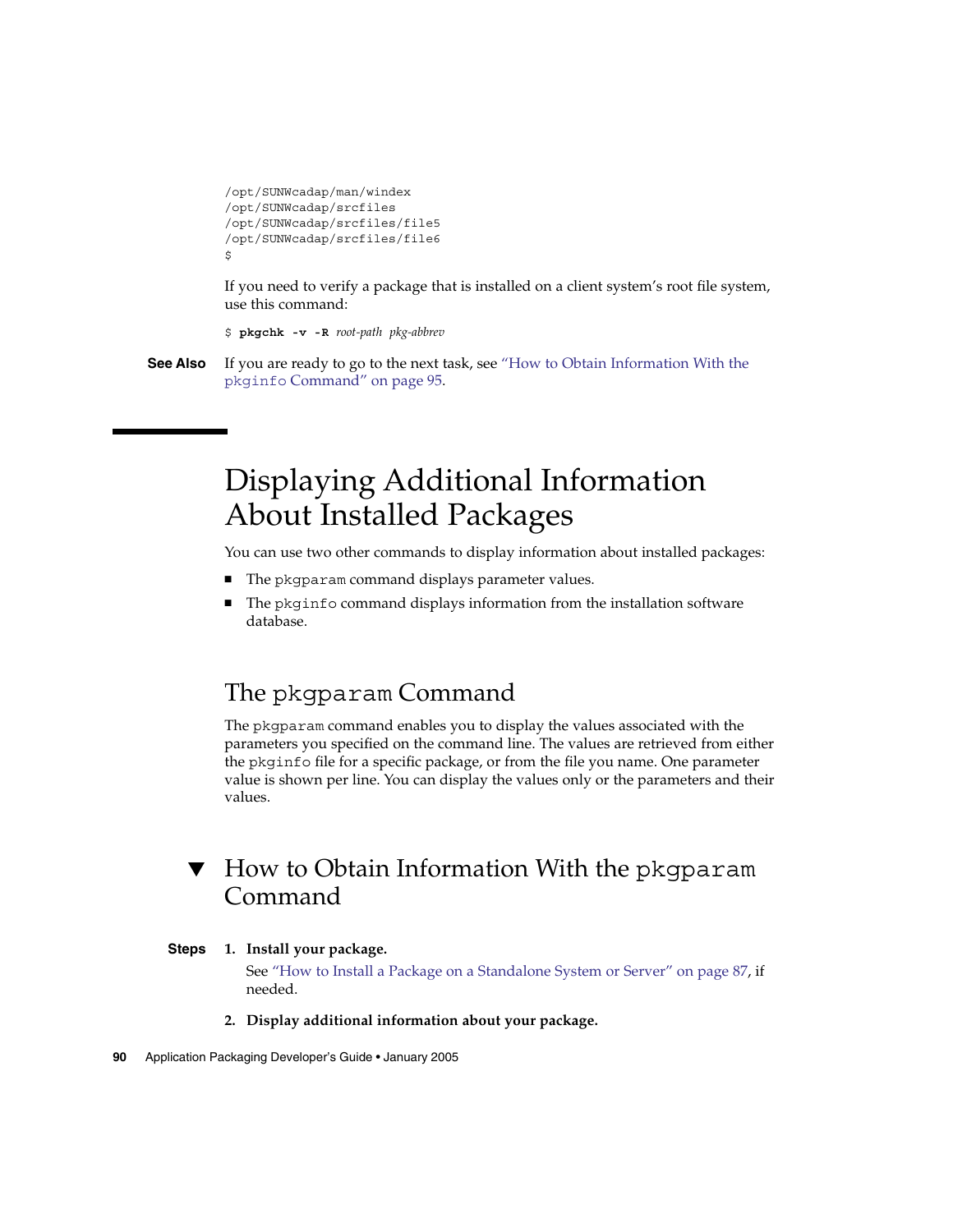# **pkgparam** [**-v**] *pkg-abbrev* [*param*...]

| $-\nabla$  | Displays the name of the parameter and its value.          |
|------------|------------------------------------------------------------|
| pkg-abbrev | Is the name of a specific package.                         |
| param      | Specifies one or more parameters whose value is displayed. |

#### Obtaining Information With the pkgparam Command **Example 4–3**

For example, to display values only, use this command.

```
$ pkgparam SUNWcadap
none
/opt
US/Mountain
/sbin:/usr/sbin:/usr/bin:/usr/sadm/install/bin
/usr/sadm/sysadm
SUNWcadap
Chip designers need CAD application software to design abc
chips. Runs only on xyz hardware and is installed in the usr
partition.
system
release 1.0
SPARC
venus990706083849
SUNWcadap
/var/sadm/pkg/SUNWcadap/save
Jul 7 1999 09:58
\mathsf{S}
```
To display parameters and their values, use the following command.

```
$ pkgparam -v SUNWcadap
pkgparam -v SUNWcadap
CLASSES='none'
BASEDIR='/opt'
TZ='US/Mountain'
PATH='/sbin:/usr/sbin:/usr/bin:/usr/sadm/install/bin'
OAMBASE='/usr/sadm/sysadm'
PKG='SUNWcadap'
NAME='Chip designers need CAD application software to design abc chips.
Runs only on xyz hardware and is installed in the usr partition.'
CATEGORY='system'
VERSION='release 1.0'
ARCH='SPARC'
PSTAMP='venus990706083849'
PKGINST='SUNWcadap'
PKGSAV='/var/sadm/pkg/SUNWcadap/save'
INSTDATE='Jul 7 1999 09:58'
$
```
Or, if you want to display the value of a specific parameter, use this format:

Chapter 4 • Verifying and Transferring a Package **91**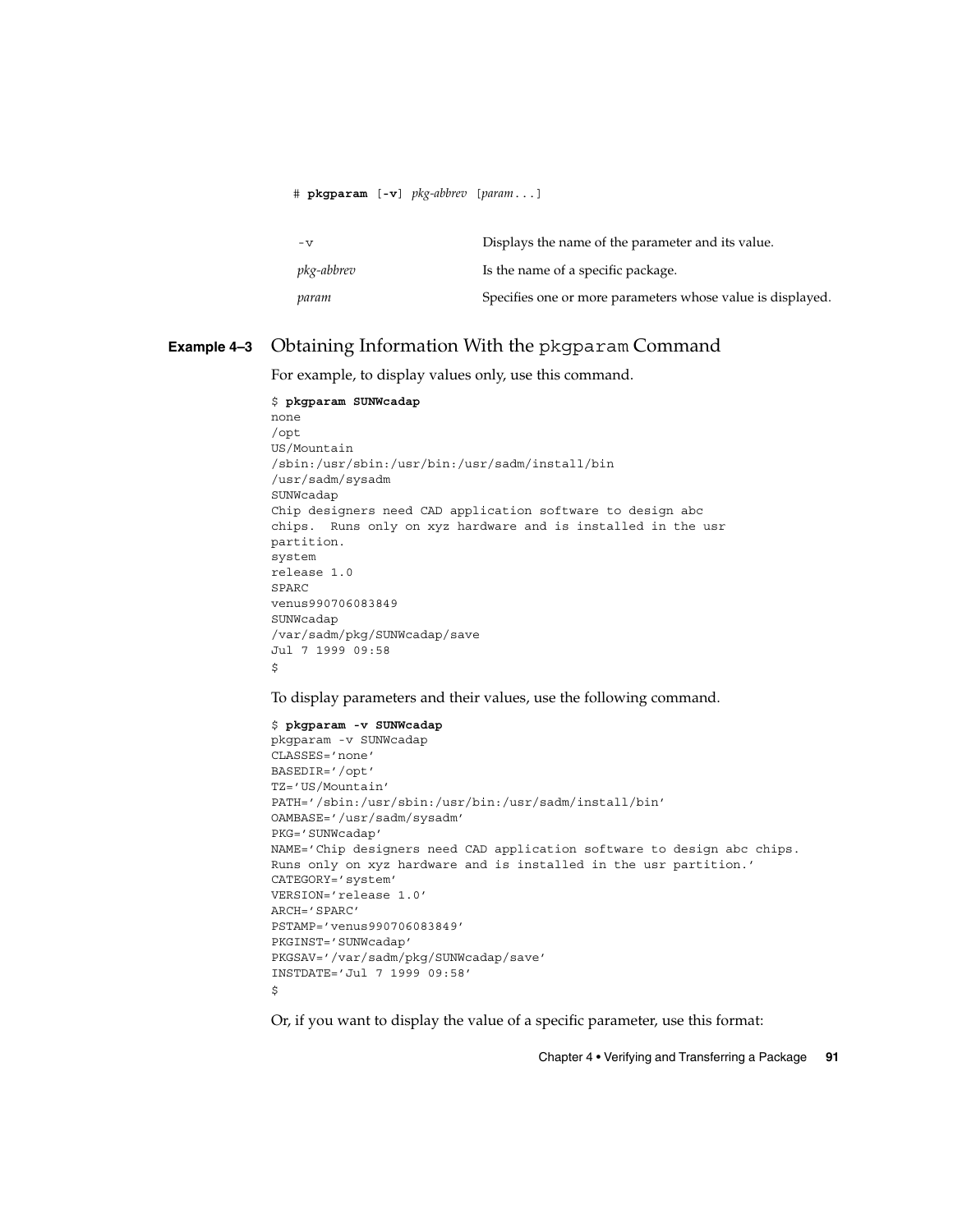```
$ pkgparam SUNWcadap BASEDIR
/opt
$
```
For more information, refer to pkgparam(1).

```
See Also
```
If you are ready to go to the next task, see ["How to Remove a Package"](#page-94-0) on page 95.

## The pkginfo Command

You can display information about installed packages with the pkginfo command. This command has several options that enable you to customize both the format and the contents of the display.

You can request information about any number of package instances.

### The Default pkginfo Display

When the pkginfo command is executed without options, it displays the category, package instance, and package name of all packages that have been completely installed on your system. The display is organized by categories as shown in the following example.

```
$ pkginfo
.
.
.
system SUNWinst Install Software
system SUNWipc Interprocess Communications
system SUNWisolc XSH4 conversion for ISO Latin character sets
application SUNWkcspf KCMS Optional Profiles
application SUNWkcspg KCMS Programmers Environment
application SUNWkcsrt KCMS Runtime Environment
.
.
.
\ddot{s}
```
### Customizing the Format of the pkginfo Display

You can get a pkginfo display in any of three formats: short, extracted, and long.

The short format is the default. It shows only the category, package abbreviation, and full package name, as shown in "The Default pkginfo Display" on page 92.

The extracted format shows the package abbreviation, package name, package architecture (if available), and package version (if available). Use the -x option to request the extracted format as shown in the next example.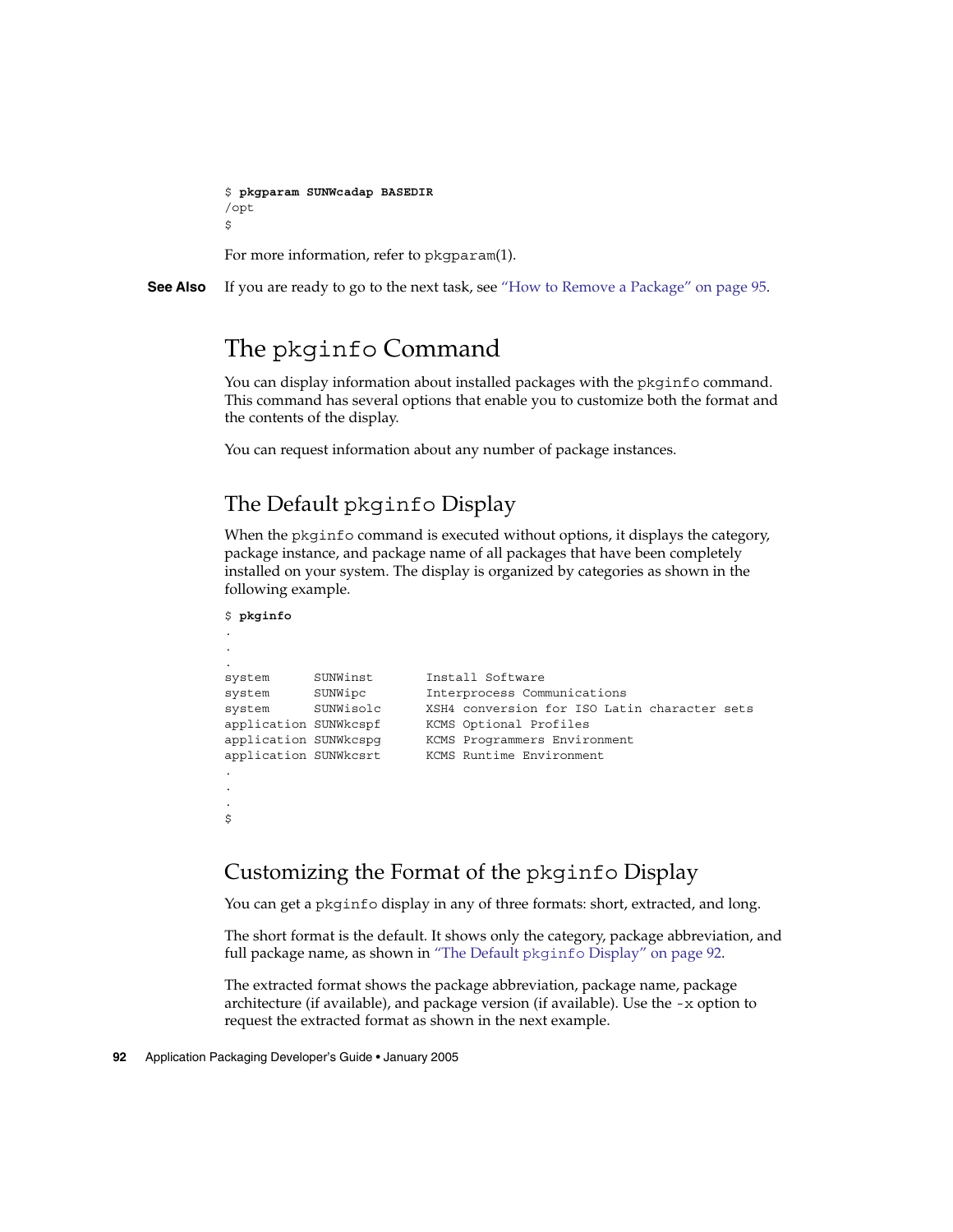```
$ pkginfo -x
.
.
.
SUNWipc Interprocess Communications
              (sparc) 11.8.0,REV=1999.08.20.12.37
SUNWisolc XSH4 conversion for ISO Latin character sets
              (sparc) 1.0,REV=1999.07.10.10.10
SUNWkcspf KCMS Optional Profiles
              (sparc) 1.1.2,REV=1.5
SUNWkcspg KCMS Programmers Environment
              (sparc) 1.1.2,REV=1.5
.
.
.
$
```
Using the -l option produces a display in the long format showing all of the available information about a package, as in the following example.

```
$ pkginfo -l SUNWcadap
   PKGINST: SUNWcadap
      NAME: Chip designers need CAD application software to
design abc chips. Runs only on xyz hardware and is installed
in the usr partition.
 CATEGORY: system
     ARCH: SPARC
  VERSION: release 1.0
  BASEDIR: /opt
    PSTAMP: system980706083849
  INSTDATE: Jul 7 1999 09:58
   STATUS: completely installed
    FILES: 13 installed pathnames
               6 directories
               3 executables
             3121 blocks used (approx)
$
```
#### Parameter Descriptions for the pkginfo Long Format

The table below describes the package parameters that can be displayed for each package. A parameter and its value are displayed only when the parameter has a value assigned to it.

**TABLE 4–2** Package Parameters

| <b>Parameter</b> | <b>Description</b>                          |
|------------------|---------------------------------------------|
| ARCH             | The architecture supported by this package. |

Chapter 4 • Verifying and Transferring a Package **93**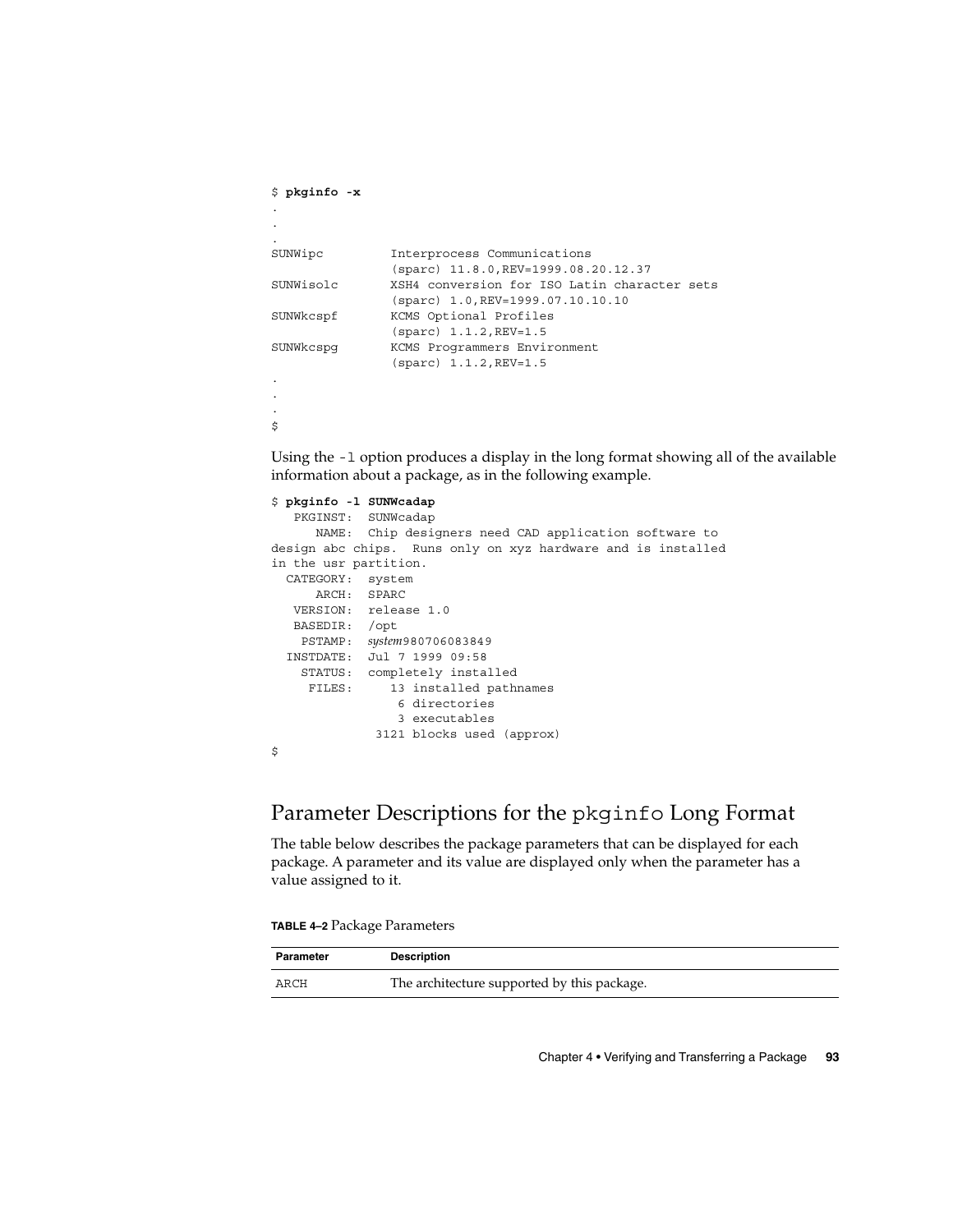| TABLE 4-2 Package Parameters | (Continued) |
|------------------------------|-------------|
|------------------------------|-------------|

| <b>Parameter</b> | <b>Description</b>                                                                                                                                                                                                                                               |
|------------------|------------------------------------------------------------------------------------------------------------------------------------------------------------------------------------------------------------------------------------------------------------------|
| BASEDIR          | The base directory in which the software package resides (shown if the<br>package is relocatable).                                                                                                                                                               |
| CATEGORY         | The software category, or categories, of which this package is a member (for<br>example, system or application).                                                                                                                                                 |
| CLASSES          | A list of classes defined for a package. The order of the list determines the<br>order in which the classes are installed. Classes listed first will be installed<br>first (on a media by media basis). This parameter may be modified by the<br>request script. |
| DESC             | Text that describes the package.                                                                                                                                                                                                                                 |
| EMAIL            | The electronic mail address for user inquiries.                                                                                                                                                                                                                  |
| HOTLINE          | Information on how to receive hotline help about this package.                                                                                                                                                                                                   |
| INTONLY          | Indicates that the package should only be installed interactively when set to<br>any non-NULL value.                                                                                                                                                             |
| <b>ISTATES</b>   | A list of allowable run states for package installation (for example, S s 1).                                                                                                                                                                                    |
| MAXINST          | The maximum number of package instances that should be allowed on a<br>machine at the same time. By default, only one instance of a package is<br>allowed.                                                                                                       |
| NAME             | The package name, generally text describing the package abbreviation.                                                                                                                                                                                            |
| ORDER            | A list of classes defining the order in which they should be put on the<br>medium. Used by the pkgmk command in creating the package. Classes not<br>defined in this parameter are placed on the medium using the standard<br>ordering procedures.               |
| PKGINST          | Abbreviation for the package being installed.                                                                                                                                                                                                                    |
| PSTAMP           | The production stamp for this package.                                                                                                                                                                                                                           |
| RSTATES          | A list of allowable run states for package removal (for example, S s 1).                                                                                                                                                                                         |
| ULIMIT           | If set, this parameter is passed as an argument to the ulimit command,<br>which establishes the maximum size of a file during installation. This<br>applies only to files created by procedure scripts.                                                          |
| VENDOR           | The name of the vendor who supplied the software package.                                                                                                                                                                                                        |
| VERSION          | The version of this package.                                                                                                                                                                                                                                     |
| VSTOCK           | The vendor-supplied stock number.                                                                                                                                                                                                                                |

For detailed information about the pkginfo command, refer to the pkginfo(1) man page.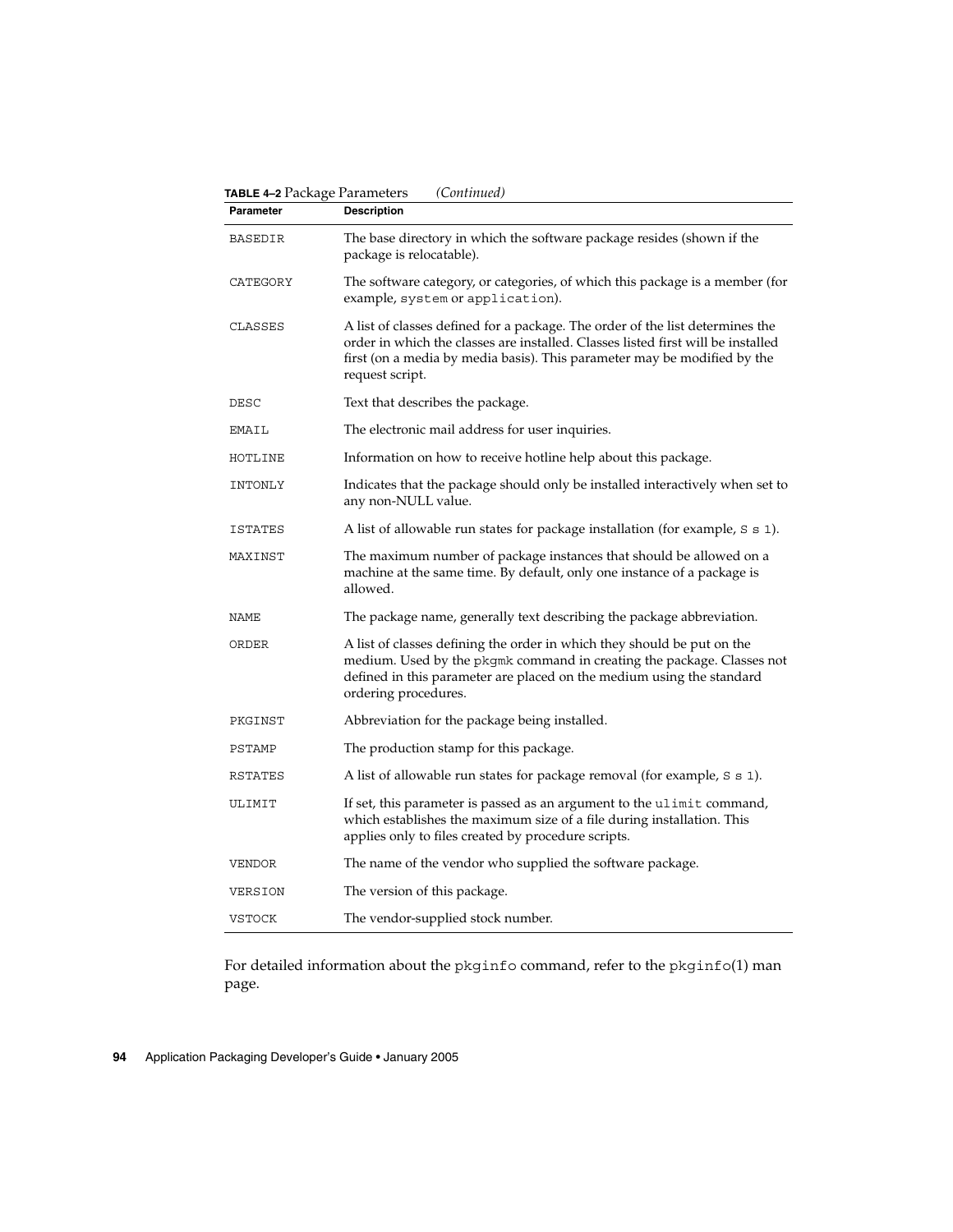## <span id="page-94-0"></span>▼ How to Obtain Information With the pkginfo Command

#### **1. Install your package. Steps**

See ["How to Install a Package on a Standalone System or Server"](#page-86-0) on page 87, if needed.

#### **2. Display additional information about your package.**

# **pkginfo** [**-x** | **-l**] [*pkg-abbrev*]

| $-x$       | Displays package information in extracted format.                                                                                                  |
|------------|----------------------------------------------------------------------------------------------------------------------------------------------------|
| $-1$       | Displays package information in long format.                                                                                                       |
| pkg-abbrev | Is the name of a specific package. If omitted, the pkginfo<br>command displays information about all installed<br>packages, in the default format. |

#### Where to Go Next **More Information**

If you are ready to go to the next task, see "How to Remove a Package" on page 95.

# Removing a Package

Because the pkgrm command updates information in the software products database, it is important when you remove a package to use the pkgrm command—even though you might be tempted to use the rm command instead. For example, you could use the rm command to remove a binary executable file, but that is not the same as using pkgrm to remove the software package that includes that binary executable. Using the rm command to remove a package's files will corrupt the software products database. (If you really only want to remove one file, you can use the removef command, which will update the software product database correctly.

## ▼ How to Remove a Package

- **1. Log in to the system as superuser. Steps**
	- **2. Remove an installed package.**
		- # **pkgrm** *pkg-abbrev* ...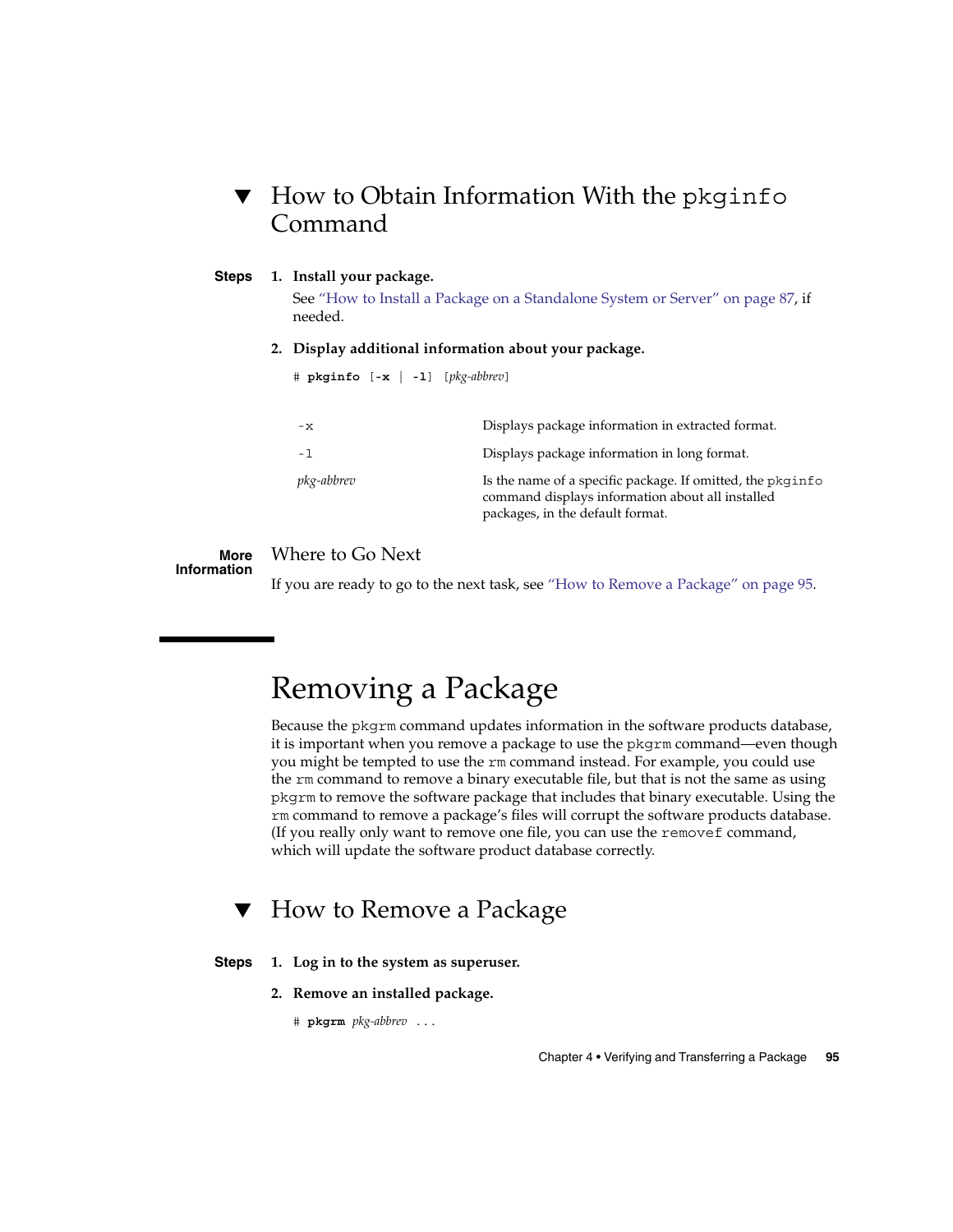<span id="page-95-0"></span>

*pkg-abbrev* Is the name of one or more packages (separated by spaces). If omitted, pkgrm removes all available packages.

#### **3. Verify that the package has successfully been removed, use the pkginfo command.**

\$ **pkginfo | egrep** *pkg-abbrev*

If *pkg-abbrev* is installed, the pkginfo command returns a line of information about it. Otherwise, pkginfo returns the system prompt.

# Transferring a Package to a Distribution Medium

The pkgtrans command moves packages and performs package format translations. You can use the pkgtrans command to perform the following translations for an installable package:

- File system format to datastream format
- Datastream format to file system format
- One file system format to another file system format

## ▼ How to Transfer a Package to a Distribution Medium

#### **1. Build your package, creating a directory format package, if you have not already done so. Steps**

For more information, see ["How to Build a Package"](#page-45-0) on page 46.

**2. Install your package to verify that it installs correctly.**

See ["How to Install a Package on a Standalone System or Server"](#page-86-0) on page 87, if needed.

#### **3. Verify your package's integrity.**

See ["How to Verify the Integrity of a Package"](#page-88-0) on page 89, ["How to Obtain](#page-94-0) [Information With the](#page-94-0) pkginfo Command" on page 95, and ["How to Obtain](#page-89-0) [Information With the](#page-89-0) pkgparam Command" on page 90, if needed.

#### **4. Remove the installed package from the system.**

See ["How to Remove a Package"](#page-94-0) on page 95, if needed.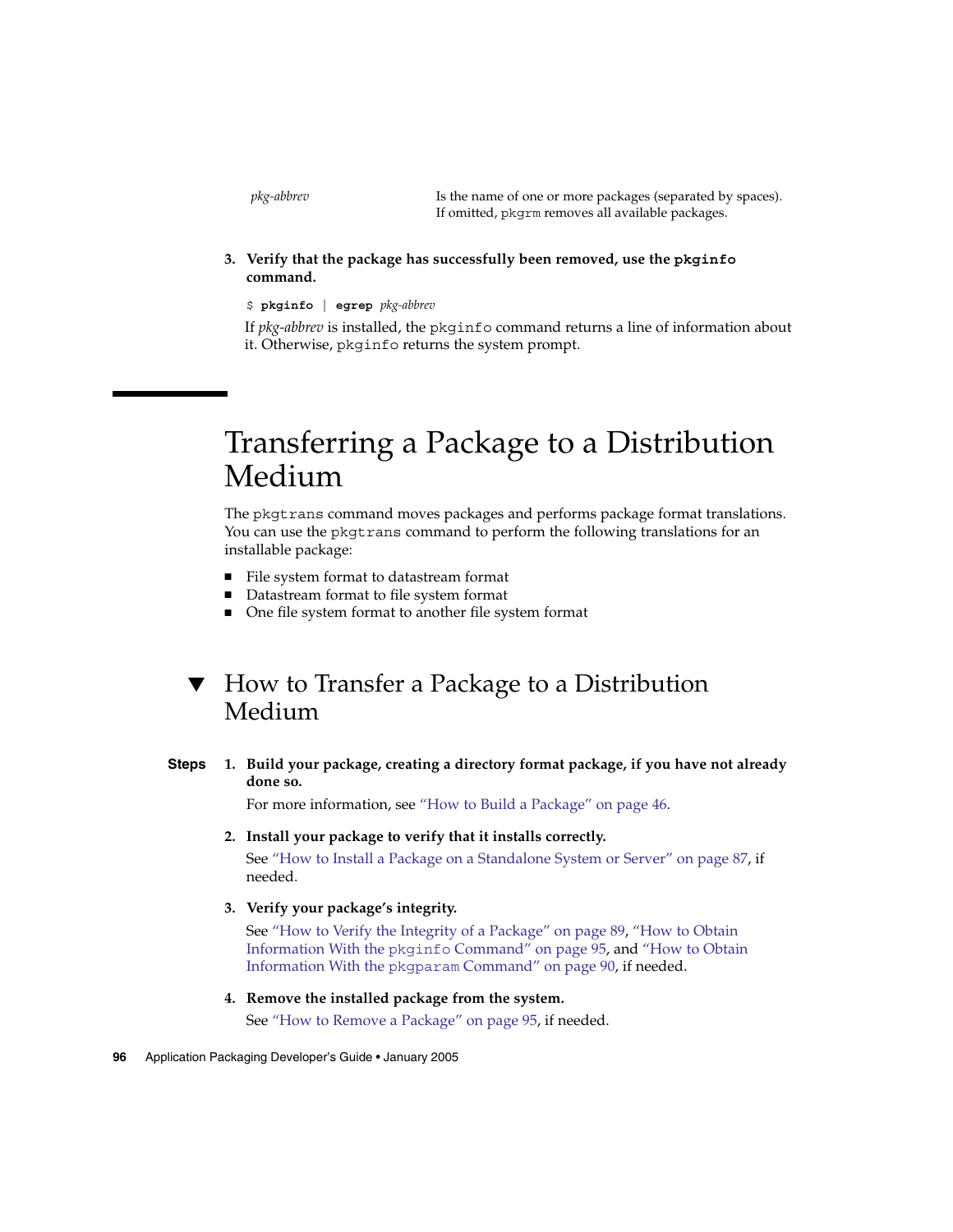#### **5. Transfer the package (in package format) to a distribution medium.**

To perform a basic translation, execute the following command:

\$ **pkgtrans** *device1 device2* [*pkg-abbrev...*]

| device1        | Is the name of the device where the package currently resides.                  |
|----------------|---------------------------------------------------------------------------------|
| device2        | Is the name of the device onto which the translated package will be<br>written. |
| $[pkg-abbrev]$ | Is one or more package abbreviations.                                           |

If no package names are given, all packages residing in *device1* are translated and written to *device2*.

**Note –** If more than one instance of a package resides on *device1*, you must use an instance identifier for the package. For a description of a package identifier, see ["Defining a Package Instance"](#page-26-0) on page 27. When an instance of the package being translated already exists on *device2*, the pkgtrans command does not perform the translation. You can use the -o option to tell the pkgtrans command to overwrite any existing instances on the destination device and the -n option to tell it to create a new instance if one already exists. Note that this check does not apply when *device2* supports a datastream format.

#### **More Information**

#### Where to Go Next

At this point you have completed the steps necessary to design, build, verify, and transfer your package. If you are interested in looking at some case studies, see [Chapter 5.](#page-98-0) If you are interested in advanced package design ideas, see [Chapter 6.](#page-126-0)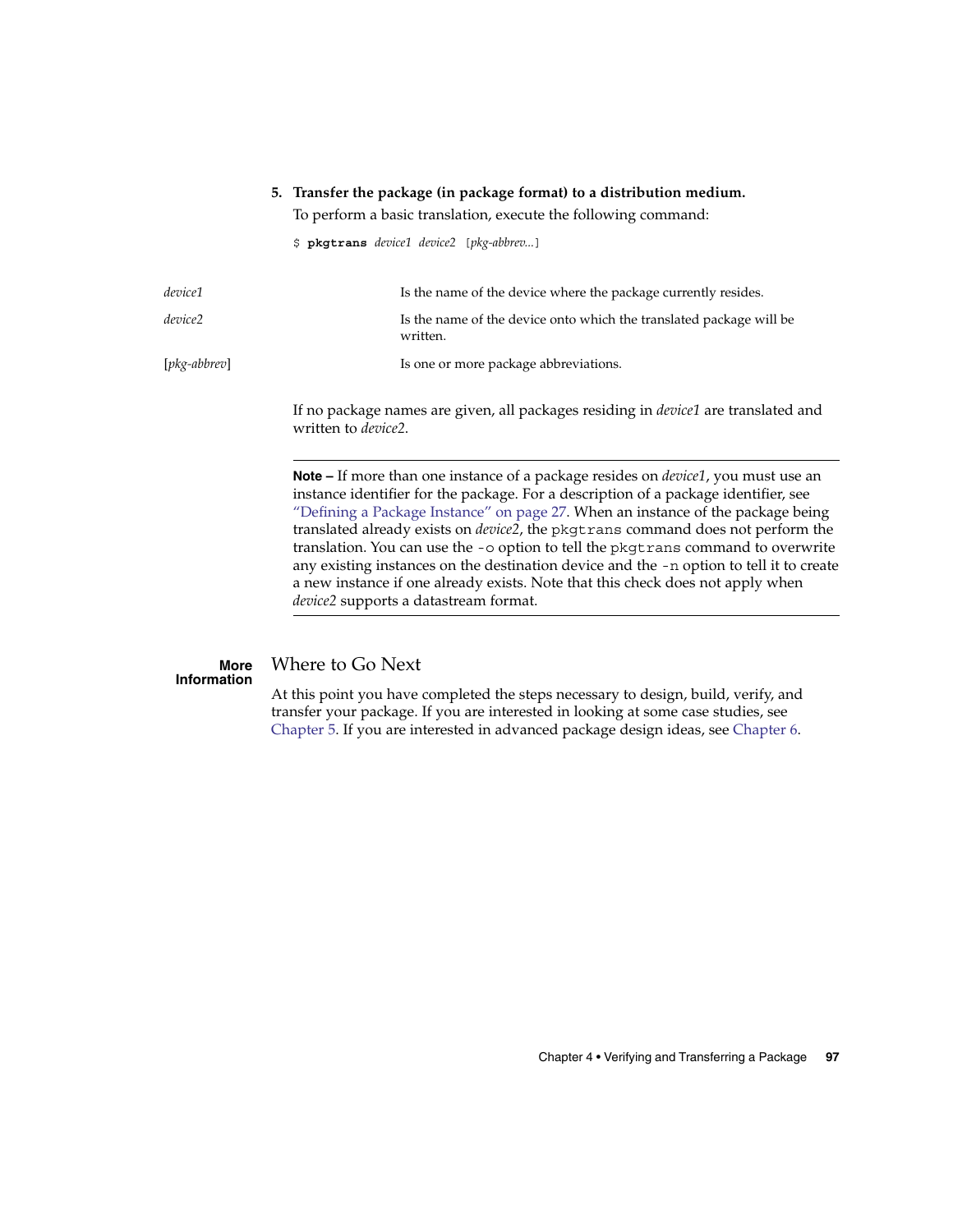Application Packaging Developer's Guide • January 2005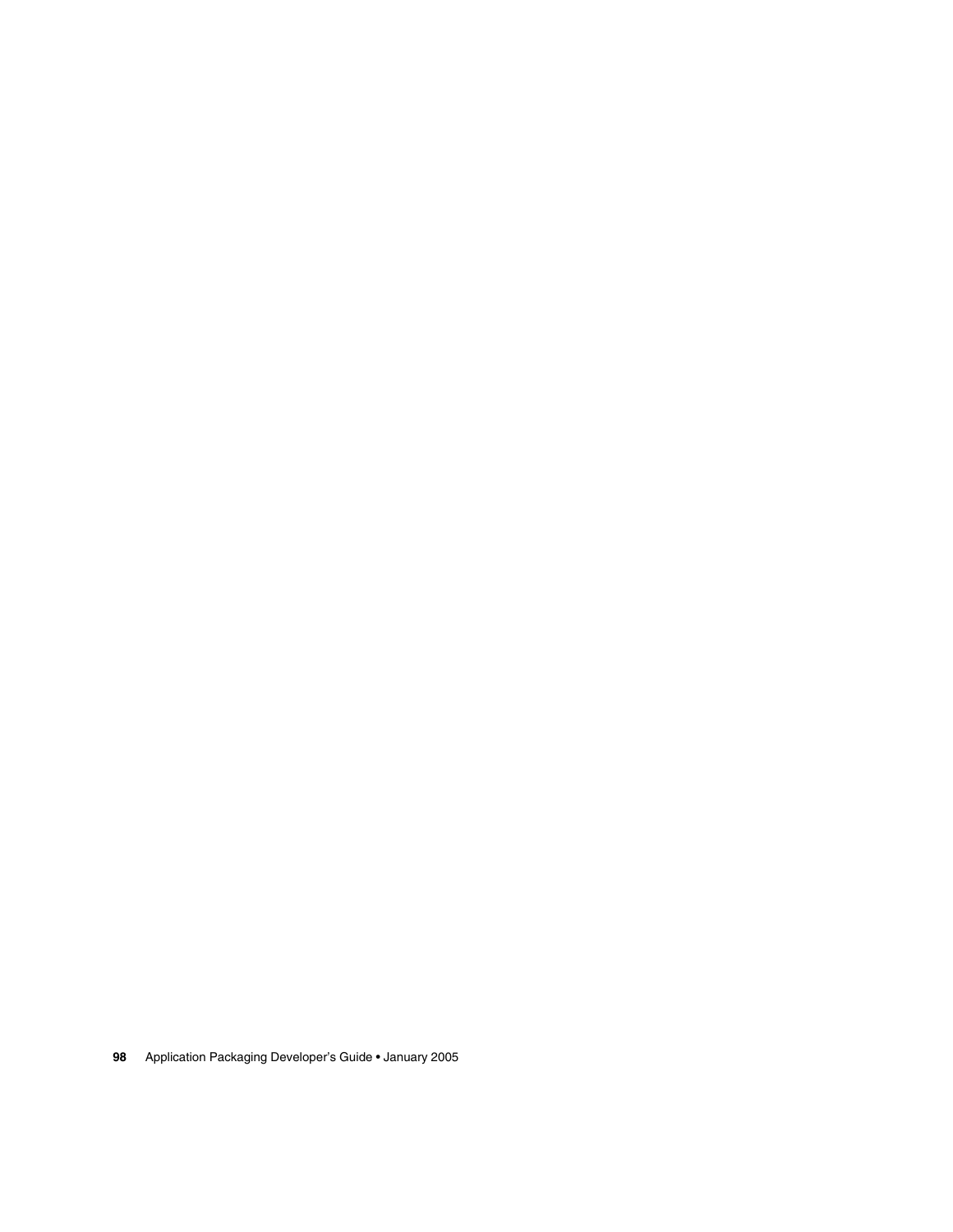#### <span id="page-98-0"></span>CHAPTER **5**

# Case Studies of Package Creation

This chapter provides case studies to show packaging scenarios such as installing objects conditionally, determining at run time how many files to create, and modifying an existing data file during package installation and removal.

Each case study begins with a description, followed by a list of the packaging techniques used, a narrative description of the approach taken when using those techniques, and sample files and scripts associated with the case study.

This is a list of the case studies in this chapter:

- "Soliciting Input From the Administrator" on page 99
- ["Creating a File at Installation and Saving It During Removal"](#page-102-0) on page 103
- ["Defining Package Compatibilities and Dependencies"](#page-105-0) on page 106
- ["Modifying a File by Using Standard Classes and Class Action Scripts"](#page-107-0) on page 108
- ["Modifying a File by Using the](#page-110-0) sed Class and a postinstall Script" on page 111
- *"*Modifying a File by Using The build Class" on page 113
- "Modifying crontab [Files During Installation"](#page-114-0) on page 115
- ["Installing and Removing a Driver With Procedure Scripts"](#page-117-0) on page 118
- ["Installing a Driver by Using the](#page-120-0) sed Class and Procedure Scripts" on page 121

# Soliciting Input From the Administrator

The package in this case study has three types of objects. The administrator may choose which of the three types to install and where to locate the objects on the installation machine.

### **Techniques**

This case study demonstrates the following techniques: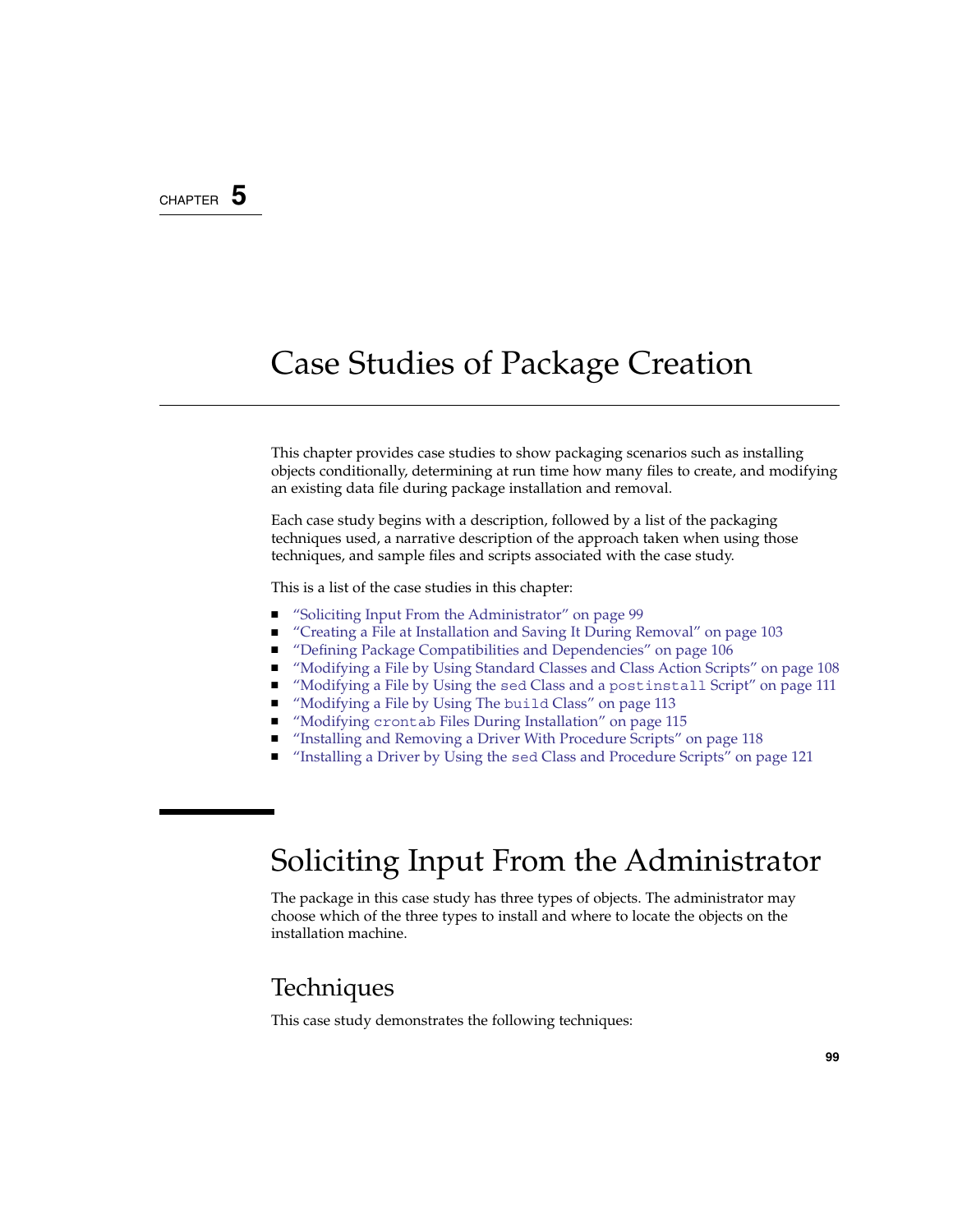■ Using parametric path names (variables in object path names) that are used to establish multiple base directories

For information on parametric path names, see ["Parametric Path Names"](#page-34-0) on page [35.](#page-34-0)

Using a request script to solicit input from the administrator

For information on request scripts, see "Writing a request Script" [on page 63.](#page-62-0)

Setting conditional values for an installation parameter

## Approach

To set up the selective installation in this case study, you must complete the following tasks:

■ Define a class for each type of object that can be installed.

In this case study, the three object types are the package executables, the man pages, and the emacs executables. Each type has its own class: bin, man, and emacs, respectively. Notice that in the prototype file all the object files belong to one of these three classes.

■ Initialize the CLASSES parameter in the pkginfo file to null.

Normally when you define a class, you should list that class in the CLASSES parameter in the pkginfo file. Otherwise, no objects in that class are installed. For this case study, the parameter is initially set to null, which means no objects will get installed. The CLASSES parameter will be changed by the request script, based on the choices of the administrator. This way, the CLASSES parameter is set to only those object types that the administrator wants installed.

**Note –** Usually it is a good idea to set parameters to a default value. If this package had components common to all three object types, you could assign them to the none class, and then set the CLASSES parameter equal to none.

Insert parametric path names into the prototype file.

The request script sets these environment variables to the value that the administrator provides. Then, the pkgadd command resolves these environment variables at installation time and knows where to install the package.

The three environment variables used in this example are set to their default in the pkginfo file and serve the following purposes:

- \$NCMPBIN defines the location for object executables
- \$NCMPMAN defines the location for man pages
- \$EMACS defines the location for emacs executables

The example prototype file shows how to define the object path names with variables.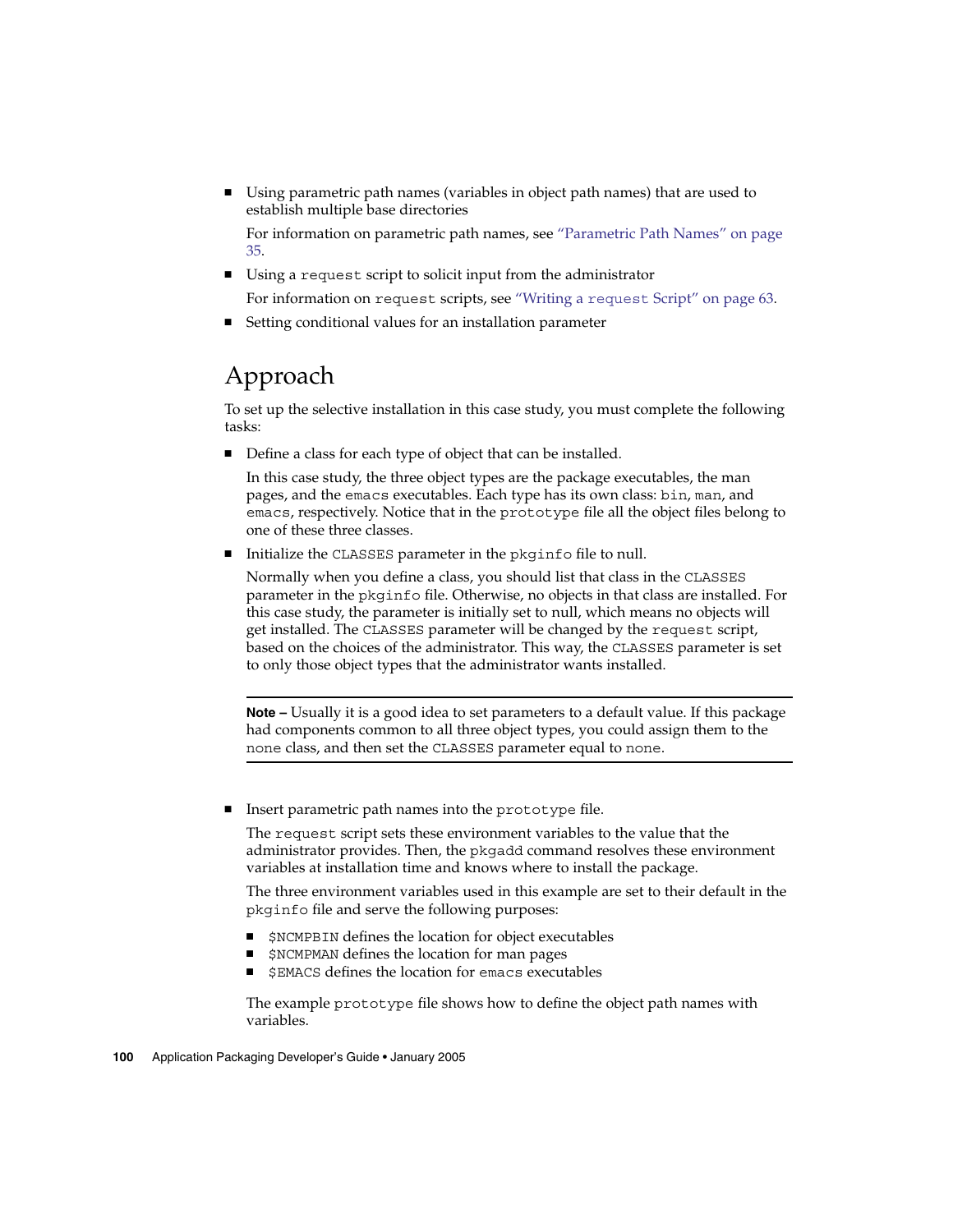■ Create a request script to ask the administrator which parts of the package should be installed and where they should be placed.

The request script for this package asks the administrator two questions:

■ Should this part of the package be installed?

When the answer is yes, the appropriate class name is added to the CLASSES parameter. For example, when the administrator chooses to install the man pages associated with this package, the class man is added to the CLASSES parameter.

■ If so, where should this part of the package be placed?

The appropriate environment variable is set to the response to this question. In the man page example, the variable \$NCMPMAN is set to the response value.

These two questions are repeated for each of the three object types.

At the end of the request script, the parameters are made available to the installation environment for the pkgadd command and any other packaging scripts. The request script does this by writing these definitions to the file provided by the calling utility. For this case study, no other scripts are provided.

When looking at the request script for this case study, notice that the questions are generated by the data validation tools ckyorn and ckpath. For more information on these tools, see ckyorn(1) and ckpath(1).

### Case Study Files

#### The pkginfo File

PKG=ncmp NAME=NCMP Utilities CATEGORY=application, tools BASEDIR=/ ARCH=SPARC VERSION=RELEASE 1.0, Issue 1.0 CLASSES="" NCMPBIN=/bin NCMPMAN=/usr/man EMACS=/usr/emacs

#### The prototype File

i pkginfo i request x bin \$NCMPBIN 0755 root other

Chapter 5 • Case Studies of Package Creation **101**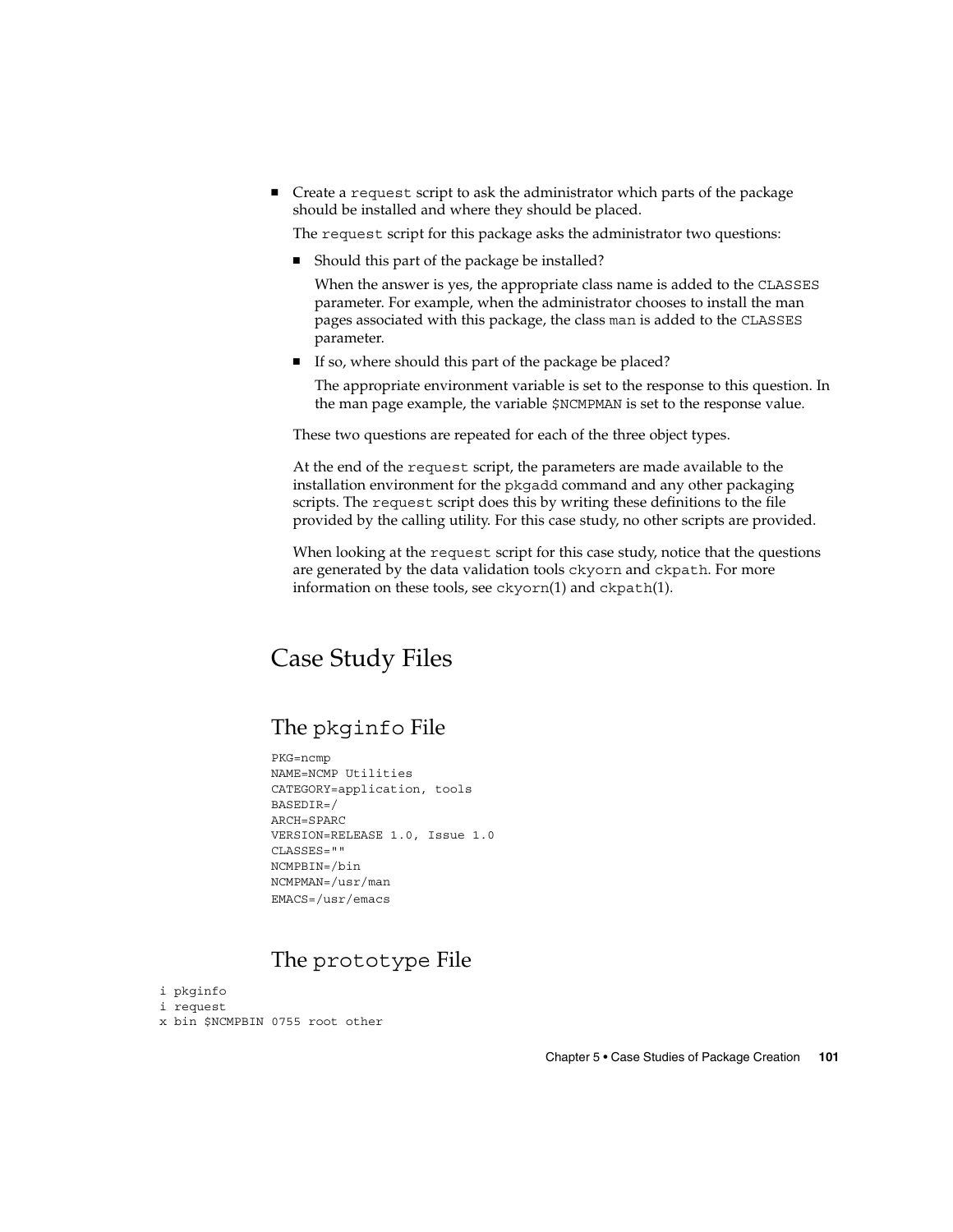```
f bin $NCMPBIN/dired=/usr/ncmp/bin/dired 0755 root other
f bin $NCMPBIN/less=/usr/ncmp/bin/less 0755 root other
f bin $NCMPBIN/ttype=/usr/ncmp/bin/ttype 0755 root other
f emacs $NCMPBIN/emacs=/usr/ncmp/bin/emacs 0755 root other
x emacs $EMACS 0755 root other
f emacs $EMACS/ansii=/usr/ncmp/lib/emacs/macros/ansii 0644 root other
f emacs $EMACS/box=/usr/ncmp/lib/emacs/macros/box 0644 root other
f emacs $EMACS/crypt=/usr/ncmp/lib/emacs/macros/crypt 0644 root other
f emacs $EMACS/draw=/usr/ncmp/lib/emacs/macros/draw 0644 root other
f emacs $EMACS/mail=/usr/ncmp/lib/emacs/macros/mail 0644 root other
f emacs $NCMPMAN/man1/emacs.1=/usr/ncmp/man/man1/emacs.1 0644 root other
d man $NCMPMAN 0755 root other
d man $NCMPMAN/man1 0755 root other
f man $NCMPMAN/man1/dired.1=/usr/ncmp/man/man1/dired.1 0644 root other
f man $NCMPMAN/man1/ttype.1=/usr/ncmp/man/man1/ttype.1 0644 root other
```
#### f man \$NCMPMAN/man1/less.1=/usr/ncmp/man/man1/less.1 0644 inixmr other

#### The request Script

```
trap 'exit 3' 15
# determine if and where general executables should be placed
ans='ckyorn -d y \
-p "Should executables included in this package be installed"
' || exit $?
if [ "\sin s" = y ]
then
  CLASSES="$CLASSES bin"
  NCMPBIN='ckpath -d /usr/ncmp/bin -aoy \
   -p "Where should executables be installed"
    || exit $?
fi
# determine if emacs editor should be installed, and if it should
# where should the associated macros be placed
ans='ckyorn -d y \
-p "Should emacs editor included in this package be installed"
' || exit $?
if [ "\frac{2}{3}ans" = \frac{1}{2} ]
then
   CLASSES="$CLASSES emacs"
   EMACS='ckpath -d /usr/ncmp/lib/emacs -aoy \
   -p "Where should emacs macros be installed"
   ' || exit $?
f_i
```
Note that a request script can exit without leaving any files on the file system. For installations on Solaris versions prior to 2.5 and compatible versions (where no checkinstall script may be used) the request script is the correct place to test the file system in any manner necessary to ensure that the installation will succeed. When the request script exits with code 1, the installation will quit cleanly.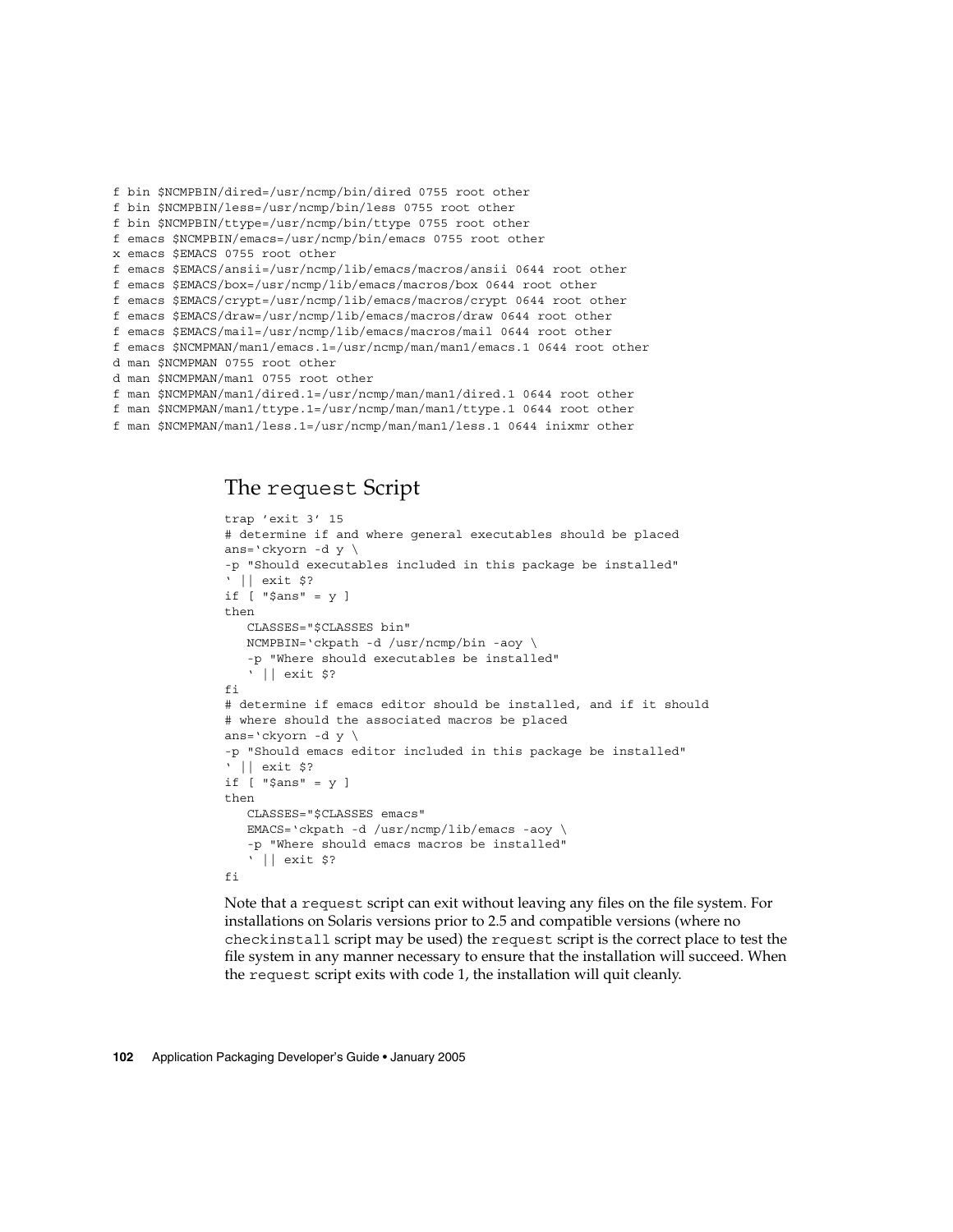<span id="page-102-0"></span>These example files show the use of parametric paths to establish multiple base directories. However, the preferred method involves use of the BASEDIR parameter which is managed and validated by the pkgadd command. Whenever multiple base directories are used, take special care to provide for installation of multiple versions and architectures on the same platform.

# Creating a File at Installation and Saving It During Removal

This case study creates a database file at installation time and saves a copy of the database when the package is removed.

## **Techniques**

This case study demonstrates the following techniques:

■ Using classes and class action scripts to perform special actions on different sets of objects

For more information, see ["Writing Class Action Scripts"](#page-69-0) on page 70.

■ Using the space file to inform the pkgadd command that extra space is required to install this package properly

For more information on the space file, see ["Reserving Additional Space on a](#page-56-0) [Target System"](#page-56-0) on page 57.

■ Using the installf command to install a file not defined in the prototype and pkgmap files

## Approach

To create a database file at installation and save a copy on removal for this case study, you must complete the following tasks:

Define three classes.

The package in this case study requires the following three classes be defined in the CLASSES parameter:

- The standard class of none, which contains a set of processes belonging in the subdirectory bin.
- The admin class, which contains an executable file config and a directory containing data files.

Chapter 5 • Case Studies of Package Creation **103**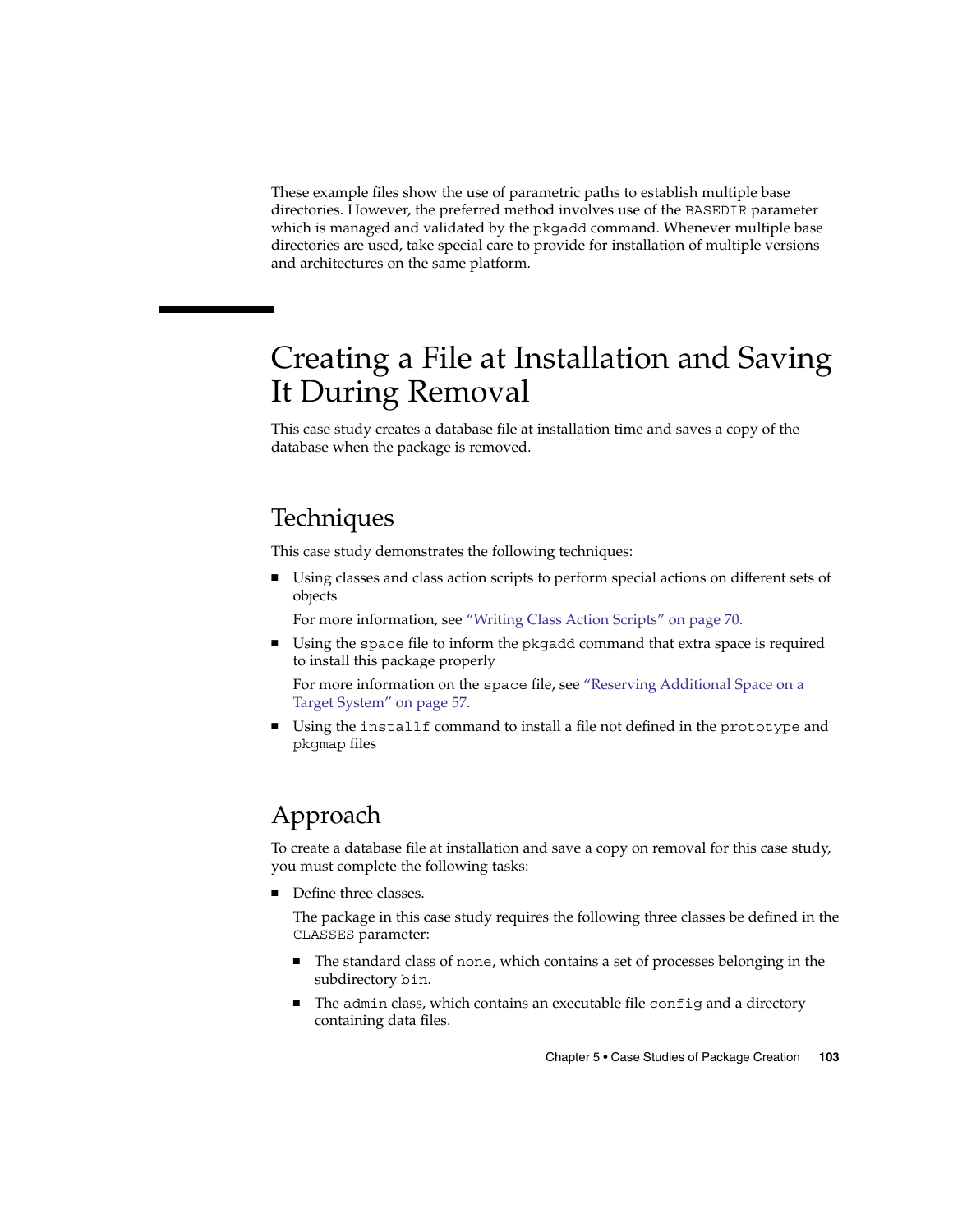- The cfgdata class, which contains a directory.
- Make the package collectively relocatable.

Notice in the prototype file that none of the path names begins with a slash or an environment variable. This indicates that they are collectively relocatable.

- Calculate the amount of space the database file requires and create a space file to deliver with the package. This file notifies the pkgadd command that the package requires extra space and specifies how much.
- Create a class action script for the admin class (i.admin).

The sample script initializes a database using the data files belonging to the admin class. To perform this task, it does the following:

- Copies the source data file to its proper destination
- Creates an empty file named config.data and assigns it to a class of cfgdata
- Executes the  $bin/conf$  iq command (delivered with the package and already installed) to populate the database file config.data using the data files belonging to the admin class
- Executes the installf -f command to finalize installation of config.data

No special action is required for the admin class at removal time so no removal class action script is created. This means that all files and directories in the admin class are removed from the system.

Create a removal class action script for the cfgdata class  $(r.cfgdata)$ .

The removal script makes a copy of the database file before it is deleted. No special action is required for this class at installation time, so no installation class action script is needed.

Remember that the input to a removal script is a list of path names to remove. Path names always appear in reverse alphabetical order. This removal script copies files to the directory named \$PKGSAV. When all the path names have been processed, the script then goes back and removes all directories and files associated with the cfgdata class.

The outcome of this removal script is to copy config.data to \$PKGSAV and then remove the config.data file and the data directory.

### Case Study Files

#### The pkginfo File

PKG=krazy NAME=KrAzY Applications CATEGORY=applications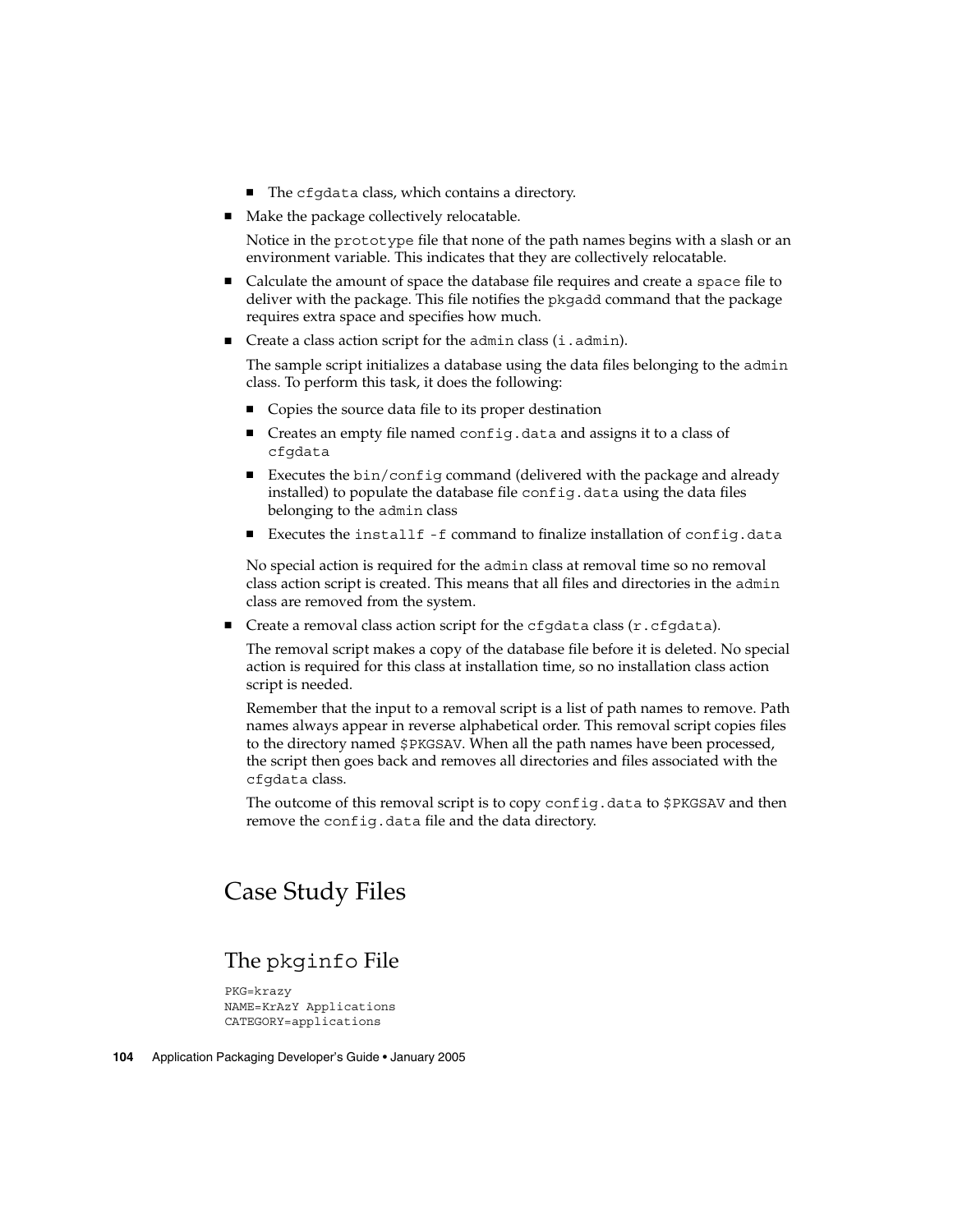BASEDIR=/opt ARCH=SPARC VERSION=Version 1 CLASSES=none cfgdata admin

#### The prototype File

```
i pkginfo
i request
i i.admin
i r.cfgdata
d none bin 555 root sys
f none bin/process1 555 root other
f none bin/process2 555 root other
f none bin/process3 555 root other
f admin bin/config 500 root sys
d admin cfg 555 root sys
f admin cfg/datafile1 444 root sys
f admin cfg/datafile2 444 root sys
f admin cfg/datafile3 444 root sys
f admin cfg/datafile4 444 root sys
d cfgdata data 555 root sys
```
#### The space File

```
# extra space required by config data which is
# dynamically loaded onto the system
data 500 1
```
#### The i.admin Class Action Script

```
# PKGINST parameter provided by installation service
# BASEDIR parameter provided by installation service
while read src dest
do
  cp $src $dest || exit 2
done
# if this is the last time this script will be executed
# during the installation, do additional processing here.
if [ "$1" = ENDOFCLASS ]
then
# our config process will create a data file based on any changes
# made by installing files in this class; make sure the data file
# is in class 'cfgdata' so special rules can apply to it during
# package removal.
   installf -c cfgdata $PKGINST $BASEDIR/data/config.data f 444 root
   sys || exit 2
   $BASEDIR/bin/config > $BASEDIR/data/config.data || exit 2
   installf -f -c cfgdata $PKGINST || exit 2
```
Chapter 5 • Case Studies of Package Creation **105**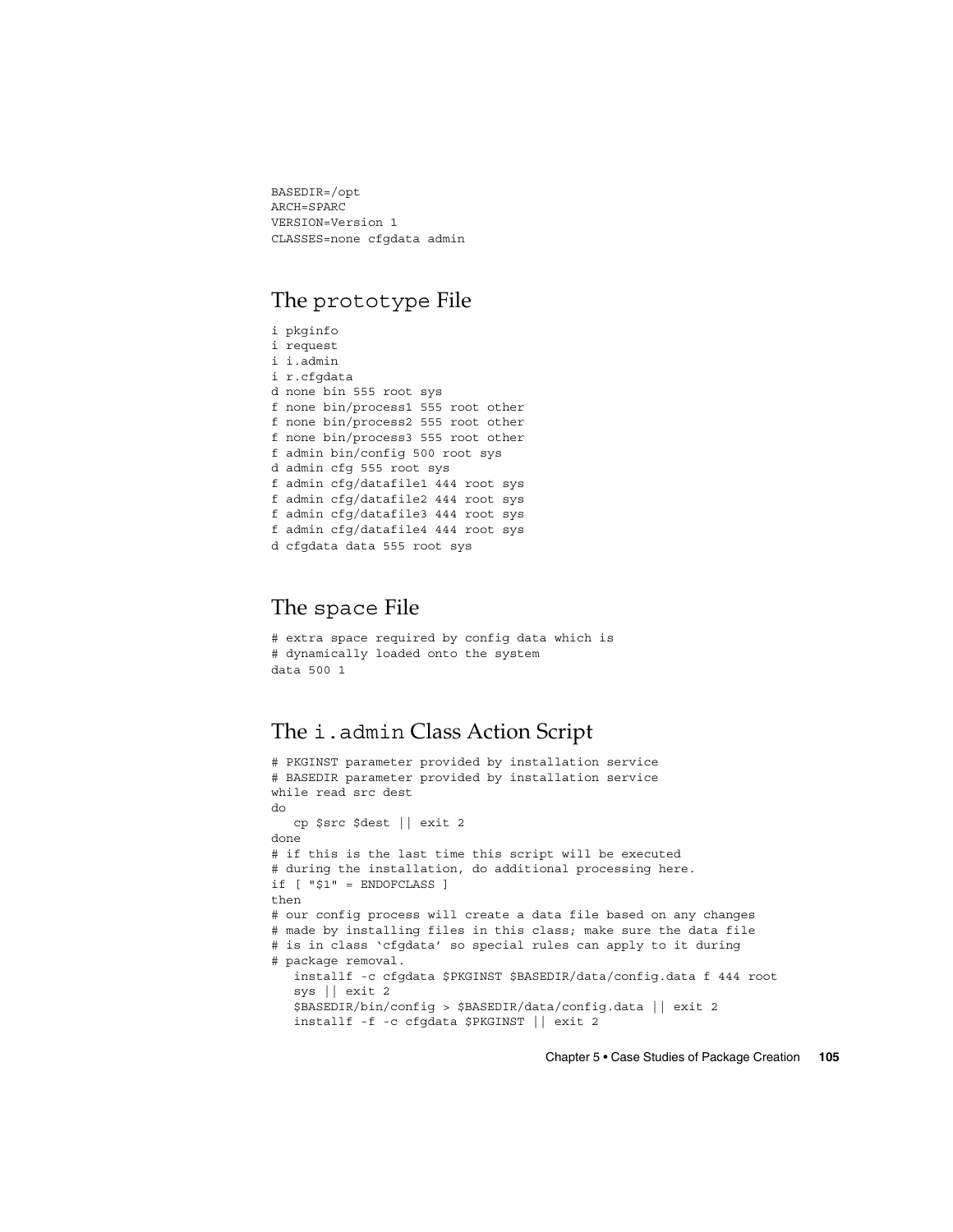<span id="page-105-0"></span>fi exit 0

This illustrates a rare instance in which installf is appropriate in a class action script. Because a space file has been used to reserve room on a specific file system, this new file may be safely added even though it is not included in the pkgmap file.

#### The r.cfgdata Removal Script

```
# the product manager for this package has suggested that
# the configuration data is so valuable that it should be
# backed up to $PKGSAV before it is removed!
while read path
do
# path names appear in reverse lexical order.
  mv $path $PKGSAV || exit 2
  rm -f $path || exit 2
done
exit 0
```
# Defining Package Compatibilities and Dependencies

The package in this case study uses optional information files to define package compatibilities and dependencies, and to present a copyright message during installation.

## **Techniques**

This case study demonstrates the following techniques:

- Using the copyright file
- Using the compver file.
- Using the depend file

For more information on these files, see ["Creating Information Files"](#page-52-0) on page 53.

## Approach

To meet the requirements in the description, you must:

■ Create a copyright file.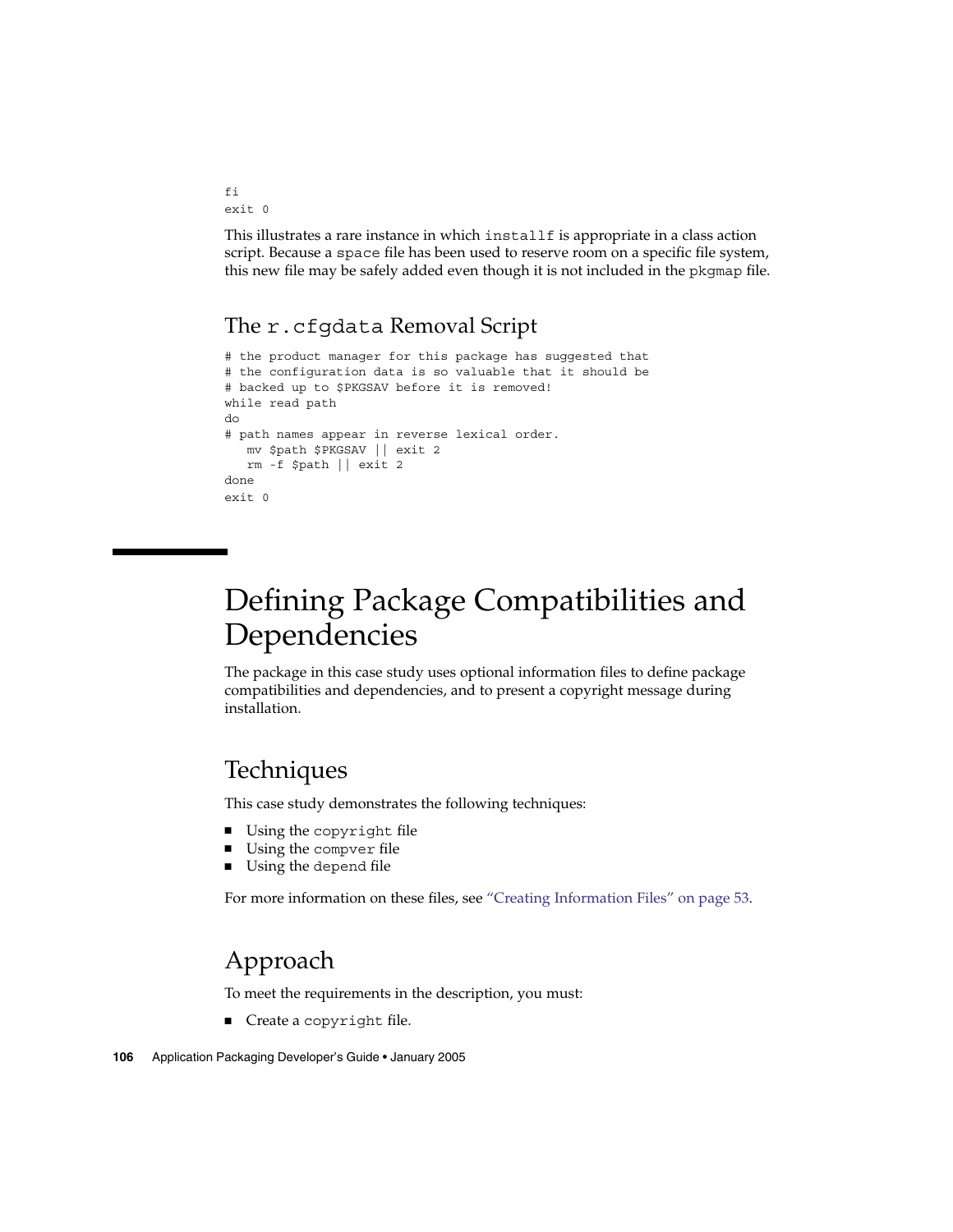A copyright file contains the ASCII text of a copyright message. The message shown in the sample file is displayed on the screen during package installation.

■ Create a compver file.

The pkginfo file shown in the next figure defines this package version as version 3.0. The compver file defines version 3.0 as being compatible with versions 2.3, 2.2, 2.1, 2.1.1, 2.1.3 and 1.7.

■ Create a depend file.

Files listed in a depend file must already be installed on the system when a package is installed. The example file has 11 packages which must already be on the system at installation time.

### Case Study Files

#### The pkginfo File

```
PKG=case3
NAME=Case Study #3
CATEGORY=application
BASEDIR=/opt
ARCH=SPARC
VERSION=Version 3.0
CLASSES=none
```
### The copyright File

Copyright (c) 1999 company\_name All Rights Reserved. THIS PACKAGE CONTAINS UNPUBLISHED PROPRIETARY SOURCE CODE OF company\_name. The copyright notice above does not evidence any actual or intended publication of such source code

#### The compver File

Version 3.0 Version 2.3 Version 2.2 Version 2.1 Version 2.1.1 Version 2.1.3 Version 1.7

#### The depend File

P acu Advanced C Utilities Issue 4 Version 1

Chapter 5 • Case Studies of Package Creation **107**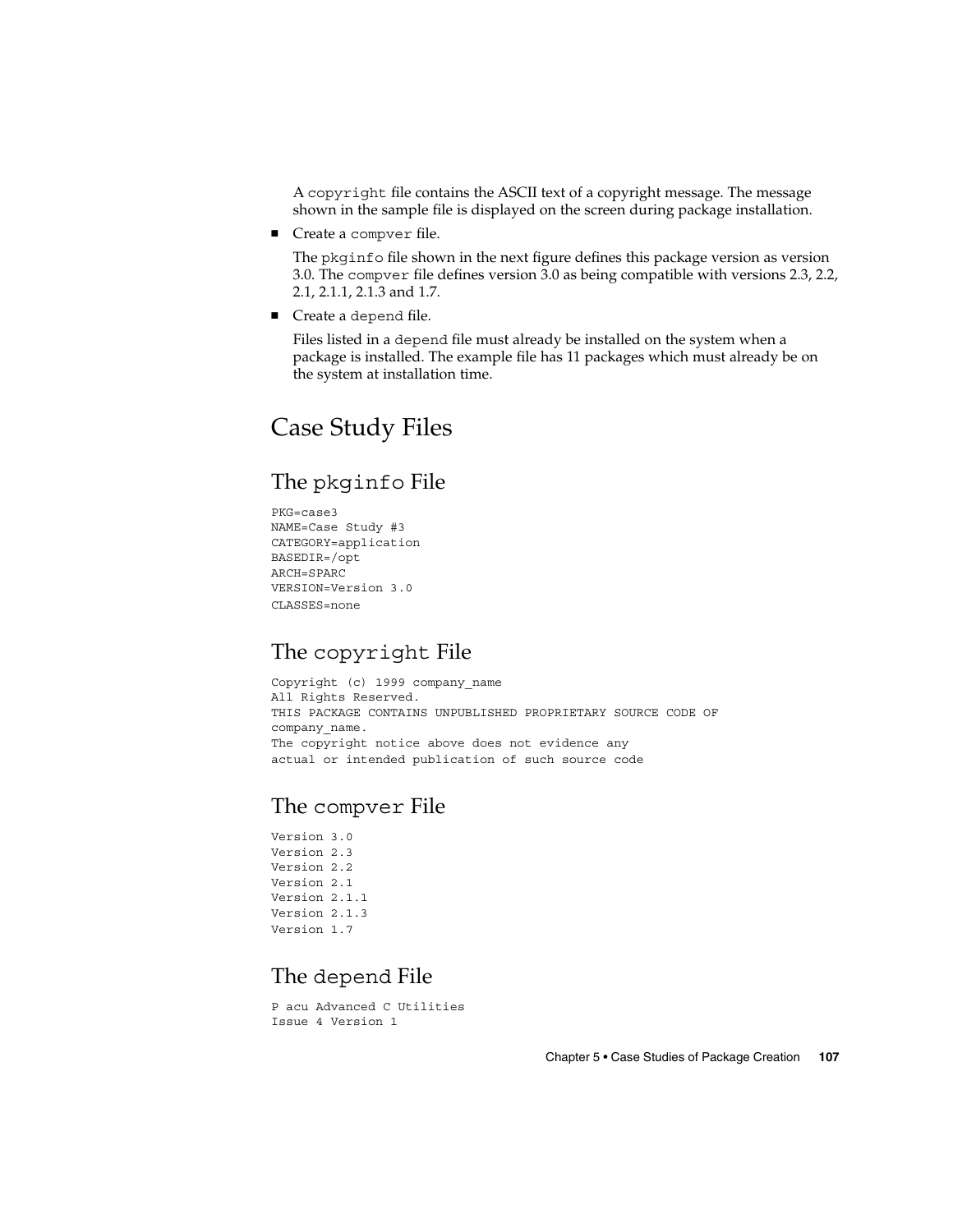```
P cc C Programming Language
Issue 4 Version 1
P dfm Directory and File Management Utilities
P ed Editing Utilities
P esg Extended Software Generation Utilities
Issue 4 Version 1
P graph Graphics Utilities
P rfs Remote File Sharing Utilities
Issue 1 Version 1
P rx Remote Execution Utilities
P sgs Software Generation Utilities
Issue 4 Version 1
P shell Shell Programming Utilities
P sys System Header Files
Release 3.1
```
# Modifying a File by Using Standard Classes and Class Action Scripts

This case study modifies an existing file during package installation using standard classes and class action scripts. It uses one of three modification methods. The other two methods are described in ["Modifying a File by Using the](#page-110-0) sed Class and a [postinstall](#page-110-0) Script" on page 111 and ["Modifying a File by Using The](#page-112-0) build Class" [on page 113.](#page-112-0) The file modified is /etc/inittab.

## **Techniques**

This case study demonstrates how to use installation and removal class action scripts. For more information, see ["Writing Class Action Scripts"](#page-69-0) on page 70.

## Approach

To modify /etc/inittab during installation, using classes and class action scripts, you must complete the following tasks:

■ Create a class.

Create a class called inittab. You must provide an installation and a removal class action script for this class. Define the inittab class in the CLASSES parameter in the pkginfo file.

■ Create an inittab file.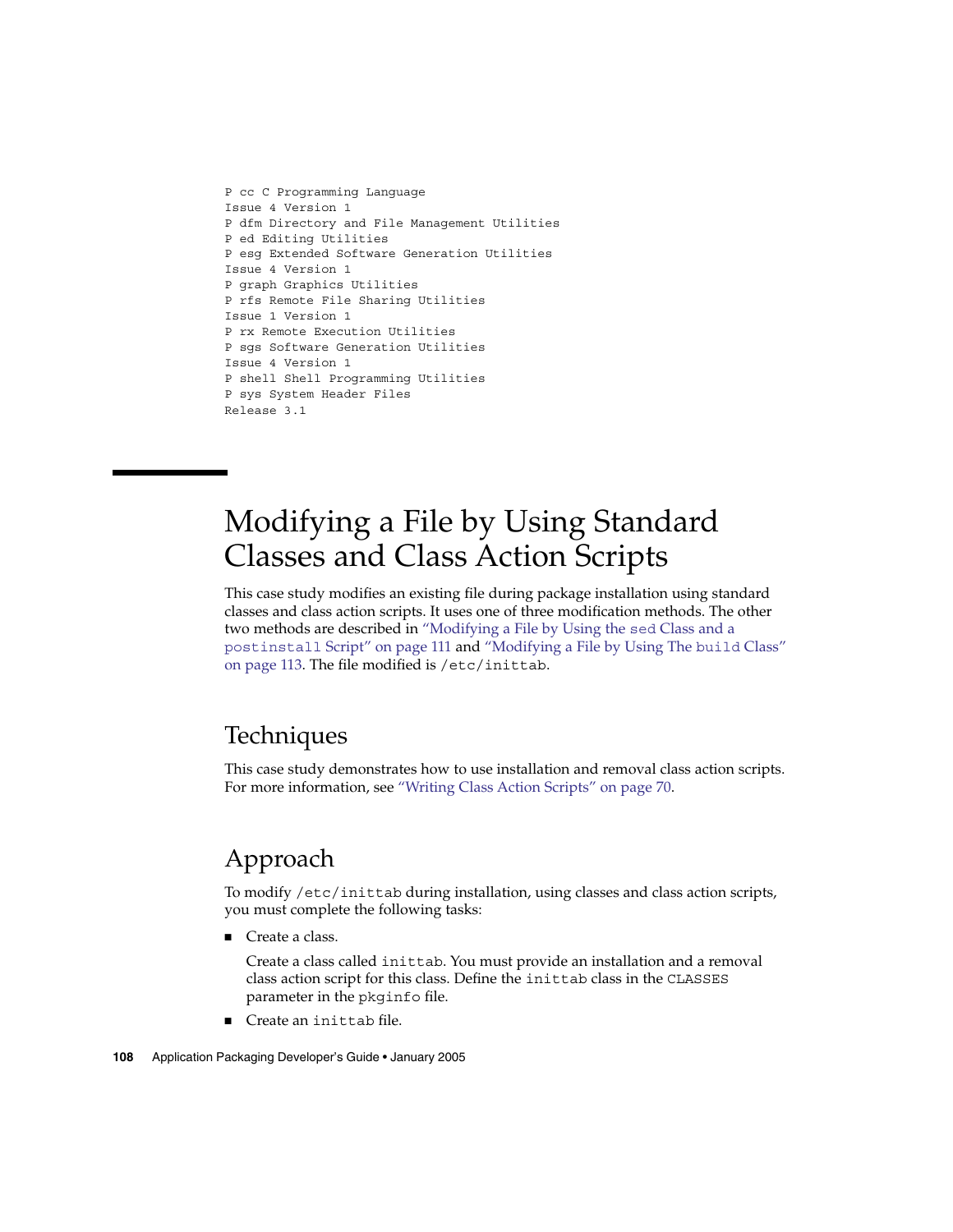This file contains the information for the entry that you will add to /etc/inittab. Notice in the prototype file figure that inittab is a member of the inittab class and has a file type of e for editable.

■ Create an installation class action script (i.inittab).

Remember that class action scripts must produce the same results each time they are executed. The class action script performs the following procedures:

- Checks if this entry has been added before
- If it has, removes any previous versions of the entry
- Edits the inittab file and adds the comment lines so you know where the entry is from
- Moves the temporary file back into /etc/inittab
- Executes the init q command when it receives the ENDOFCLASS indicator

Note that the init q command can be performed by this installation script. A one-line postinstall script is not needed by this approach.

Create a removal class action script  $(r \text{.inittab}).$ 

The removal script is very similar to the installation script. The information added by the installation script is removed and the init q command is executed.

This case study is more complicated than the next one; see ["Modifying a File by Using](#page-110-0) the sed Class and a [postinstall](#page-110-0) Script" on page 111. Instead of providing two files, three are needed and the delivered /etc/inittab file is actually just a place holder containing a fragment of the entry to be inserted. This could have been placed into the i.inittab file except that the pkgadd command must have a file to pass to the i.inittab file. Also, the removal procedure must be placed into a separate file (r.inittab). While this method works fine, it is best reserved for cases involving very complicated installations of multiple files. See "Modifying crontab [Files During](#page-114-0) [Installation"](#page-114-0) on page 115.

The sed program used in ["Modifying a File by Using the](#page-110-0) sed Class and a [postinstall](#page-110-0) Script" on page 111 supports multiple package instances since the comment at the end of the inittab entry is based on package instance. The case study in ["Modifying a File by Using The](#page-112-0) build Class" on page 113 shows a more streamlined approach to editing /etc/inittab during installation.

## Case Study Files

#### The pkginfo File

PKG=case5 NAME=Case Study #5 CATEGORY=applications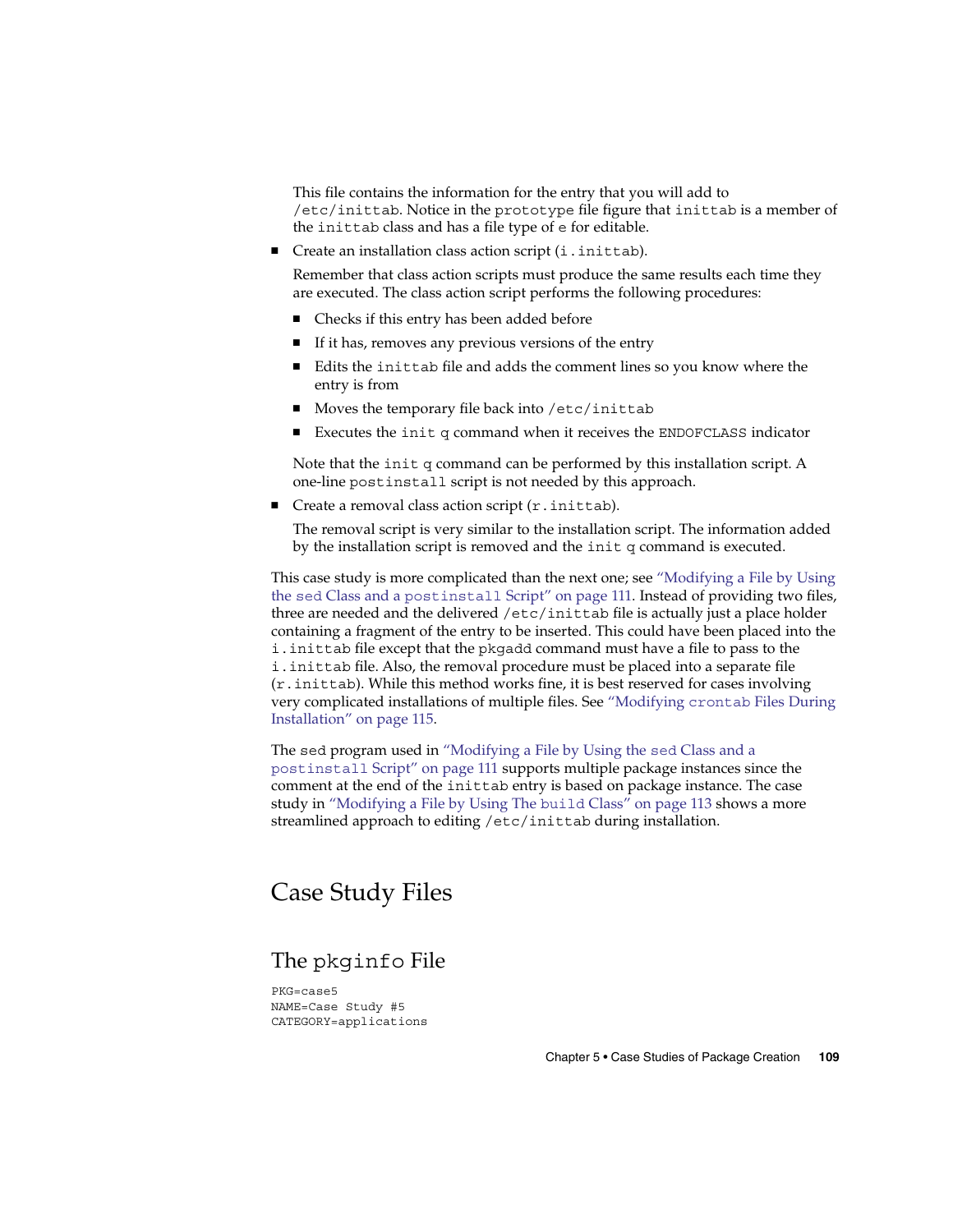BASEDIR=/opt ARCH=SPARC VERSION=Version 1d05 CLASSES=inittab

## The prototype File

```
i pkginfo
i i.inittab
i r.inittab
e inittab /etc/inittab ? ? ?
```
## The i.inittab Installation Class Action Script

```
# PKGINST parameter provided by installation service
while read src dest
do
# remove all entries from the table that
# associated with this PKGINST
sed -e "/^[^:]*:[^:]*:[^:]*:[^#]*#$PKGINST$/d" $dest >
/tmp/$$itab ||
exit 2
sed -e "s/$/#$PKGINST" $src >> /tmp/$$itab ||
exit 2
mv /tmp/$$itab $dest ||
exit 2
done
if [ "$1" = ENDOFCLASS ]
then
/sbin/init q ||
exit 2
fi
exit 0
```
## The r.inittab Removal Class Action Script

```
# PKGINST parameter provided by installation service
while read src dest
do
# remove all entries from the table that
# are associated with this PKGINST
sed -e "/^[^:]*:[^:]*:[^:]*:[^#]*#$PKGINST$/d" $dest >
/tmp/$$itab ||
exit 2
mv /tmp/$$itab $dest ||
exit 2
done
/sbin/init q ||
exit 2
```
**110** Application Packaging Developer's Guide • January 2005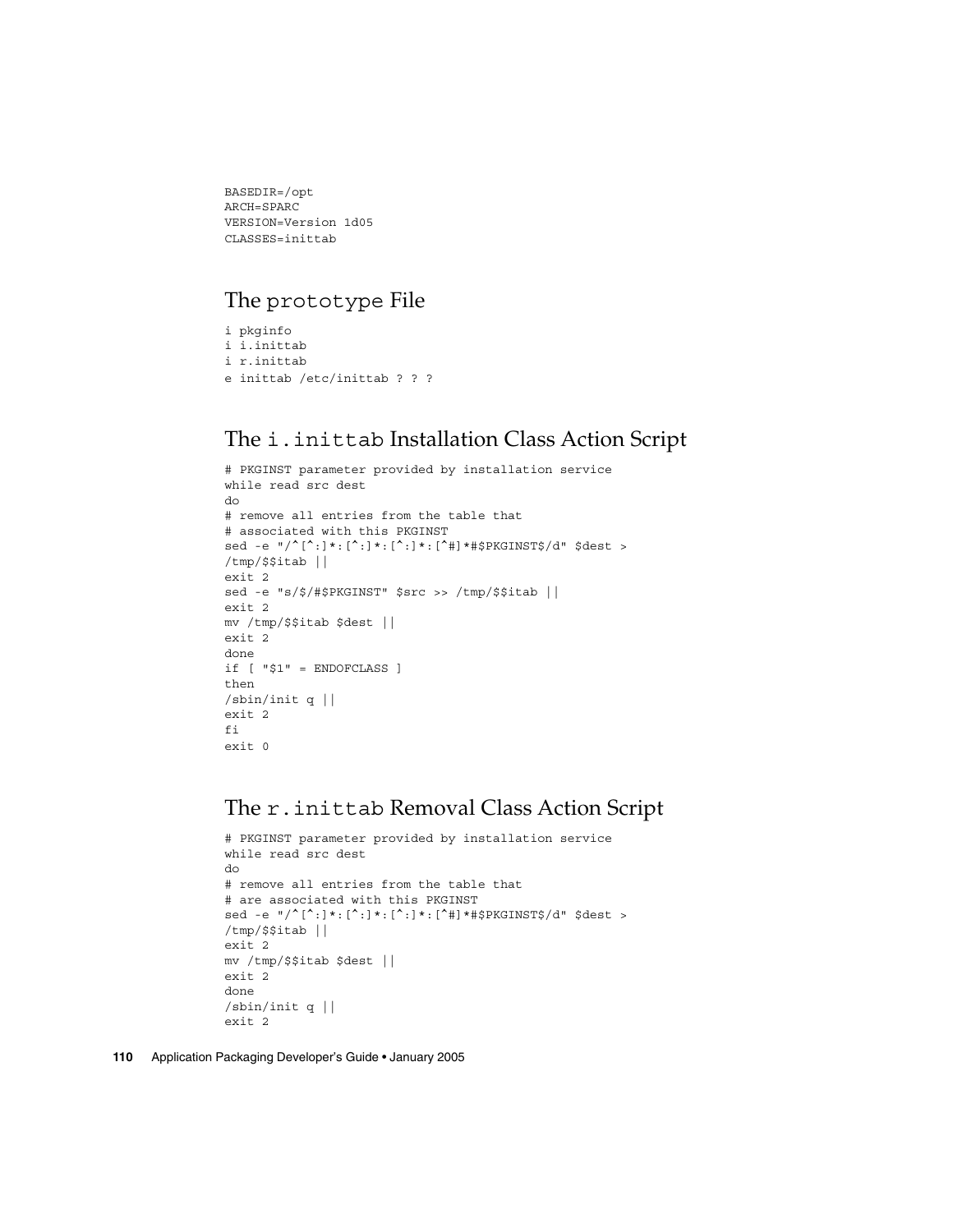<span id="page-110-0"></span>exit 0

#### The inittab File

rb:023456:wait:/usr/robot/bin/setup

# Modifying a File by Using the sed Class and a postinstall Script

This case study modifies a file which exists on the installation machine during package installation. It uses one of three modification methods. The other two methods are described in ["Modifying a File by Using Standard Classes and Class](#page-107-0) [Action Scripts"](#page-107-0) on page 108 and ["Modifying a File by Using The](#page-112-0) build Class" [on page 113.](#page-112-0) The file modified is /etc/inittab.

## **Techniques**

This case study demonstrates the following techniques:

■ Using the sed class

For more information on the sed class, see "The sed [Class Script"](#page-73-0) on page 74.

■ Using a postinstall script

For more information on this script, see ["Writing Procedure Scripts"](#page-67-0) on page 68.

## Approach

To modify /etc/inittab at the time of installation, using the sed class, you must complete the following tasks:

■ Add the sed class script to the prototype file.

The name of a script must be the name of the file that will be edited. In this case, the file to be edited is /etc/inittab and so the sed script is named /etc/inittab. There are no requirements for the mode, owner, and group of a sed script (represented in the sample prototype by question marks). The file type of the sed script must be e (indicating that it is editable).

■ Set the CLASSES parameter to include the sed class.

As shown in the example file, sed is the only class being installed. However, it could be one of any number of classes.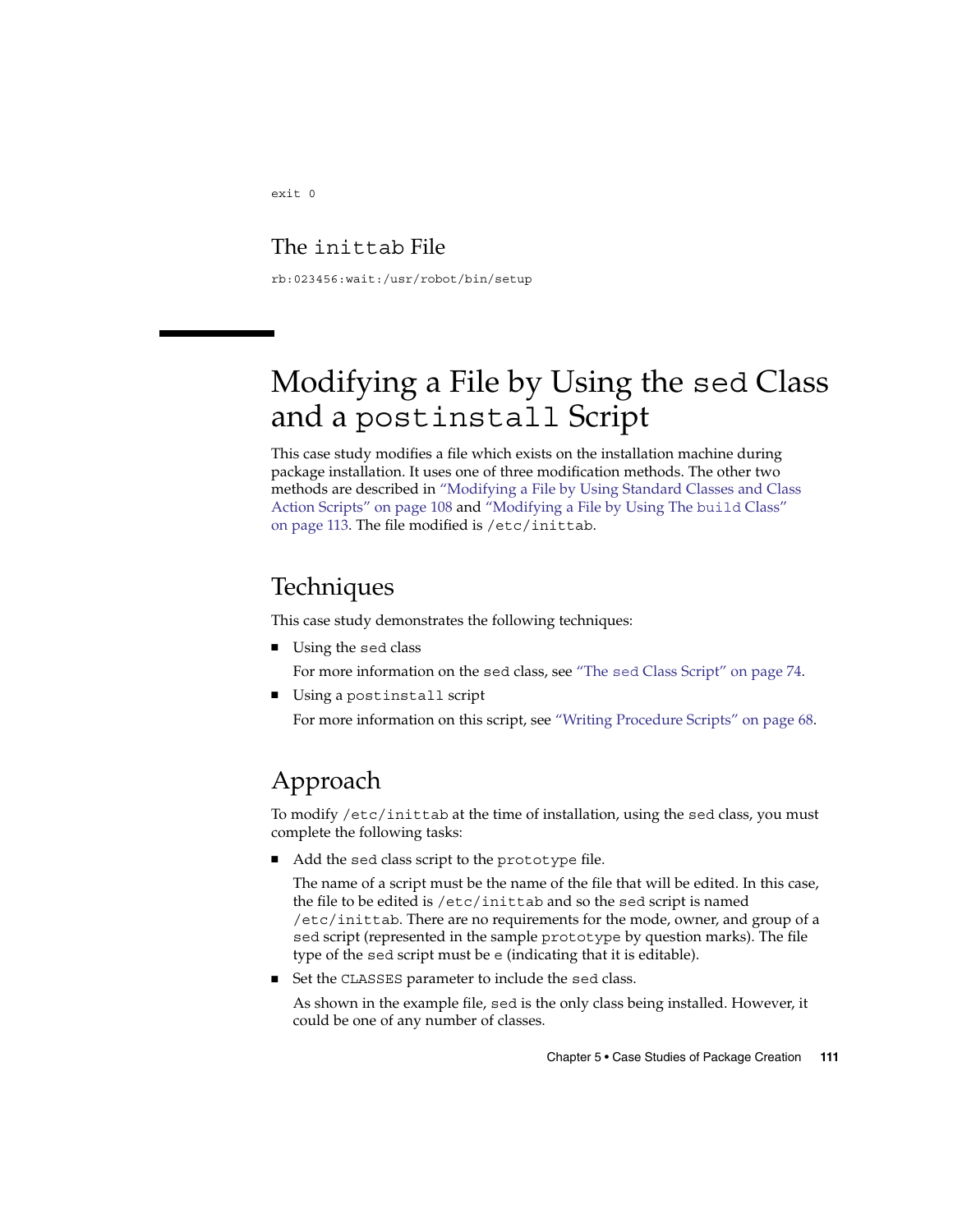■ Create a sed class action script.

Your package cannot deliver a copy of /etc/inittab that looks the way you need it to, since /etc/inittab is a dynamic file and you have no way of knowing how it will look at the time of package installation. However, using a sed script allows you to modify the /etc/inittab file during package installation.

■ Create a postinstall script.

You need to execute the init q command to inform the system that /etc/inittab has been modified. The only place you can perform that action in this example is in a postinstall script. Looking at the example postinstall script, you will see that its only purpose is to execute the init q command.

This approach to editing /etc/inittab during installation has one drawback; you have to deliver a full script (the postinstall script) simply to perform the init q command.

## Case Study Files

#### The pkginfo File

PKG=case4 NAME=Case Study #4 CATEGORY=applications BASEDIR=/opt ARCH=SPARC VERSION=Version 1d05 CLASSES=sed

### The prototype File

```
i pkginfo
i postinstall
e sed /etc/inittab ? ? ?
```
## The sed Class Action Script (/etc/inittab)

```
!remove
# remove all entries from the table that are associated
# with this package, though not necessarily just
# with this package instance
/^[^:]*:[^:]*:[^:]*:[^#]*#ROBOT$/d
!install
# remove any previous entry added to the table
# for this particular change
```
#### **112** Application Packaging Developer's Guide • January 2005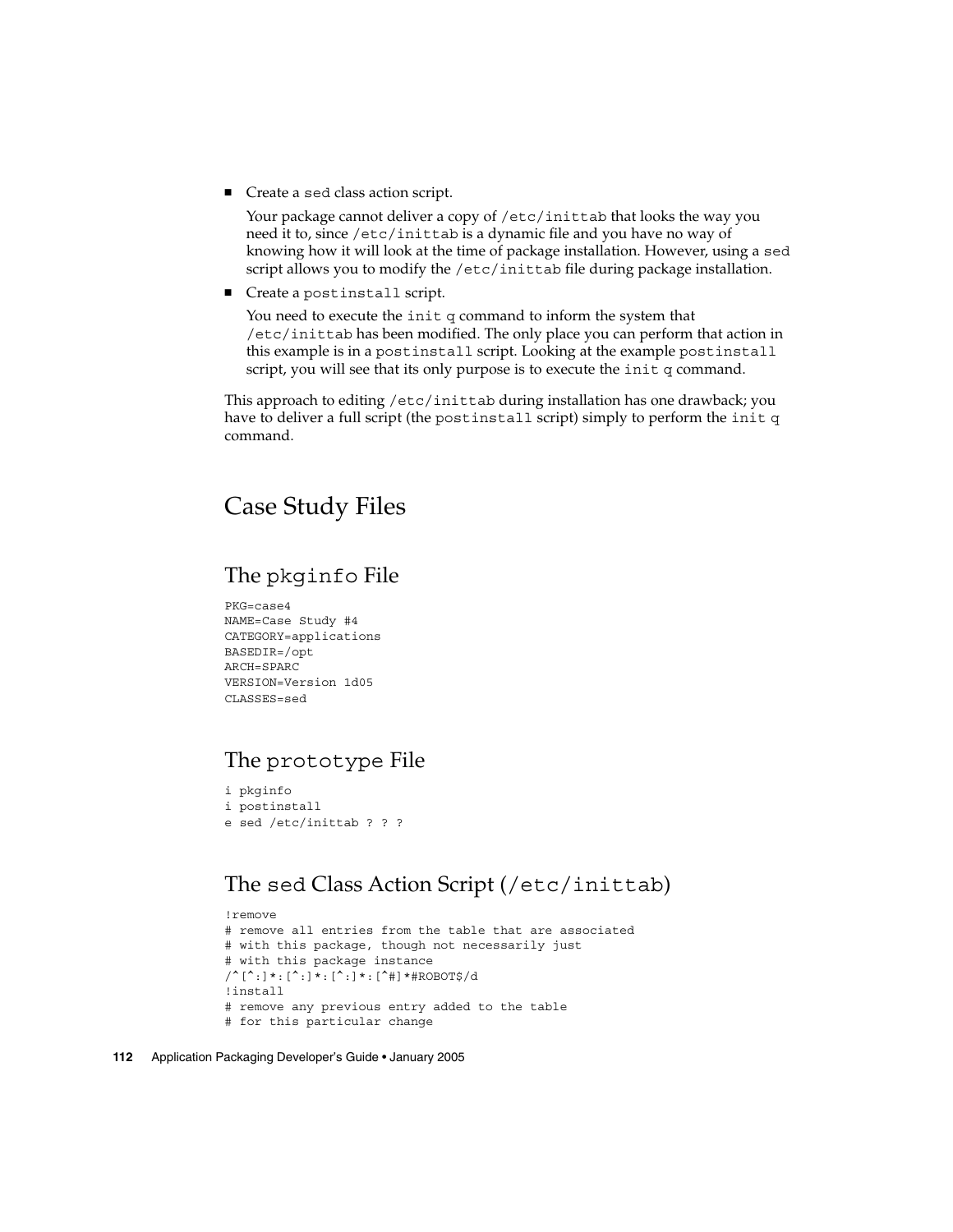```
/^[^:]*:[^:]*:[^:]*:[^#]*#ROBOT$/d
# add the needed entry at the end of the table;
# sed(1) does not properly interpret the '$a'
# construct if you previously deleted the last
# line, so the command
# $a\lambda# rb:023456:wait:/usr/robot/bin/setup #ROBOT
# will not work here if the file already contained
# the modification. Instead, you will settle for
# inserting the entry before the last line!
\sin \thetarb:023456:wait:/usr/robot/bin/setup #ROBOT
```
## The postinstall Script

```
# make init re-read inittab
/sbin/init q ||
exit 2
exit 0
```
# Modifying a File by Using The build Class

This case study modifies a file which exists on the installation machine during package installation. It uses one of three modification methods. The other two methods are described in ["Modifying a File by Using Standard Classes and Class](#page-107-0) [Action Scripts"](#page-107-0) on page 108 and ["Modifying a File by Using the](#page-110-0) sed Class and a [postinstall](#page-110-0) Script" on page 111. The file modified is /etc/inittab.

## **Techniques**

This case study demonstrates how to use the build class. For more information on the build class, see "The build [Class Script"](#page-73-0) on page 74.

# Approach

This approach to modifying /etc/inittab uses the build class. A build class script is executed as a shell script and its output becomes the new version of the file being executed. In other words, the data file /etc/inittab that is delivered with this package will be executed and the output of that execution will become /etc/inittab.

Chapter 5 • Case Studies of Package Creation **113**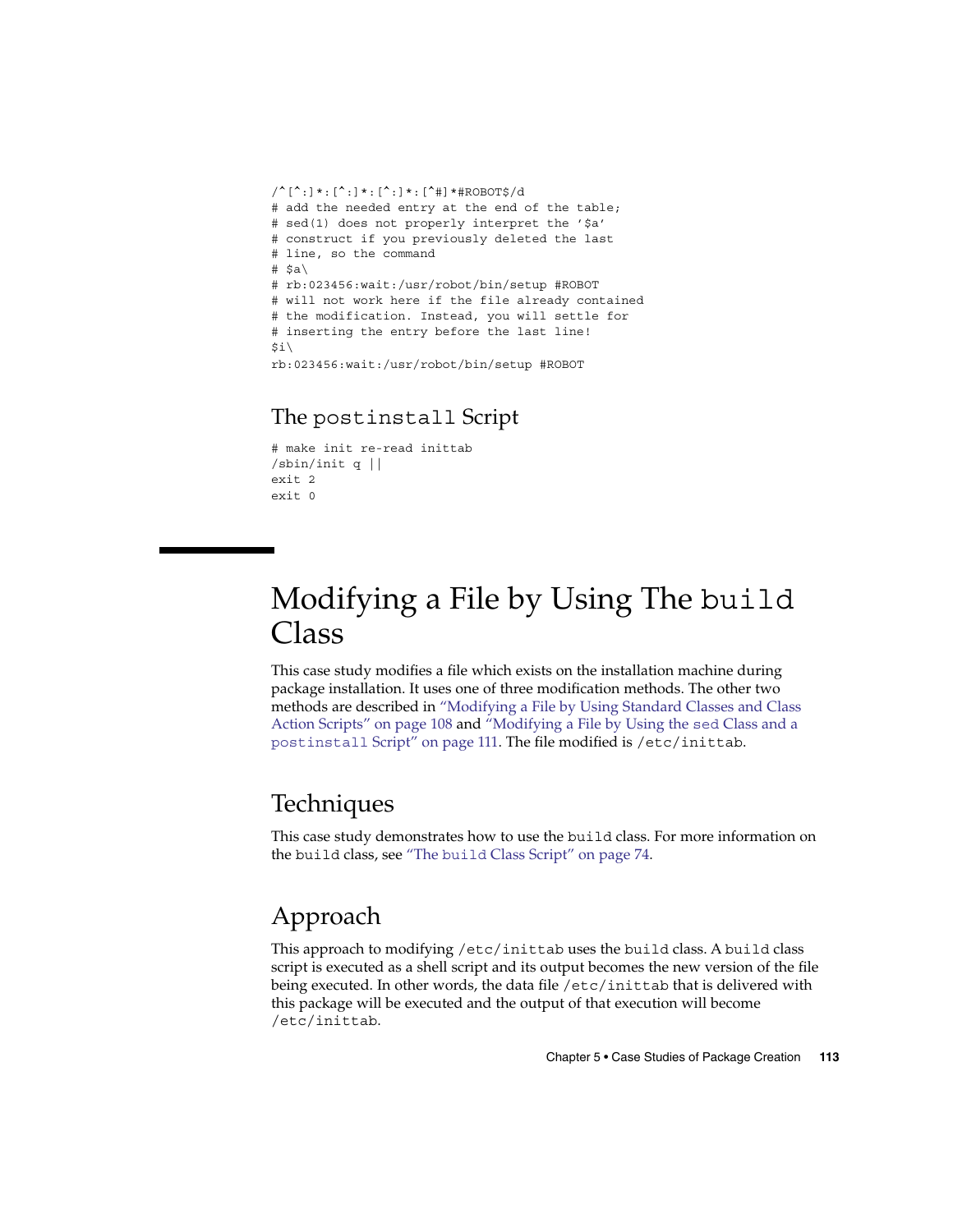The build class script is executed during package installation and package removal. The argument install is passed to the file if it is being executed at installation time. Notice in the sample build class script that installation actions are defined by testing for this argument.

To edit /etc/inittab using the build class, you must complete the following tasks:

■ Define the build file in the prototype file.

The entry for the build file in the prototype file should place it in the build class and define its file type as e. Be certain that the CLASSES parameter in the pkginfo file is defined as build.

■ Create the build class script.

The sample build class script performs the following procedures:

- Edits the  $/$ etc $/$ inittab file to remove any existing changes for this package. Notice that the file name /etc/inittab is hardcoded into the sed command.
- If the package is being installed, adds the new line to the end of /etc/inittab. A comment tag is included in this new entry to describe where that entry came from.
- Executes the init  $q$  command.

This solution addresses the drawbacks described in the case studies in ["Modifying a](#page-107-0) [File by Using Standard Classes and Class Action Scripts"](#page-107-0) on page 108 and ["Modifying](#page-110-0) [a File by Using the](#page-110-0) sed Class and a postinstall Script" on page 111. Only one short file is needed (beyond the pkginfo and prototype files). The file works with multiple instances of a package since the PKGINST parameter is used, and no postinstall script is required since the init q command can be executed from the build class script.

## Case Study Files

### The pkginfo File

PKG=case6 NAME=Case Study #6 CATEGORY=applications BASEDIR=/opt ARCH=SPARC VERSION=Version 1d05 CLASSES=build

## The prototype File

```
i pkginfo
e build /etc/inittab???
```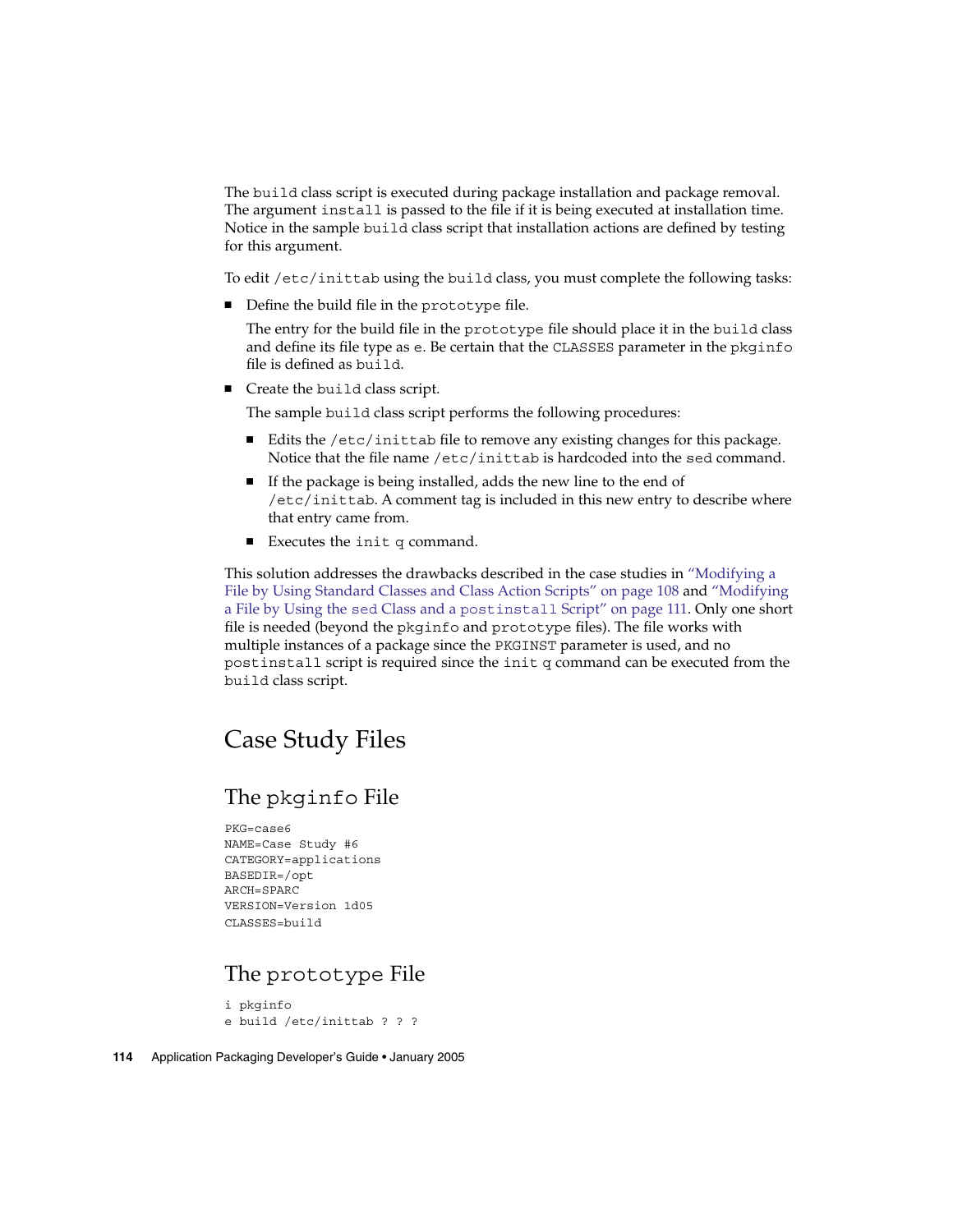### <span id="page-114-0"></span>The Build File

```
# PKGINST parameter provided by installation service
# remove all entries from the existing table that
# are associated with this PKGINST
sed -e "/^[^:]*:[^:]*:[^:]*:[^#]*#$PKGINST$/d" /etc/inittab ||
exit 2
if [ "$1" = install ]
then
# add the following entry to the table
echo "rb:023456:wait:/usr/robot/bin/setup #$PKGINST" ||
exit 2
fi
/sbin/init q ||
exit 2
exit 0
```
# Modifying crontab Files During Installation

This case study modifies crontab files during package installation.

# **Techniques**

This case study demonstrates the following techniques:

- Using classes and class action scripts For more information, see ["Writing Class Action Scripts"](#page-69-0) on page 70.
	-
- Using the crontab command within a class action script

# Approach

The most efficient way to edit more than one file during installation is to define a class and provide a class action script. If you used the build class approach, you would need to deliver one build class script for each crontab file edited. Defining a cron class provides a more general approach. To edit crontab files with this approach, you must:

■ Define the crontab files that are to be edited in the prototype file.

Create an entry in the prototype file for each crontab file that will be edited. Define the class as cron and the file type as e for each file. Use the actual name of the file to be edited.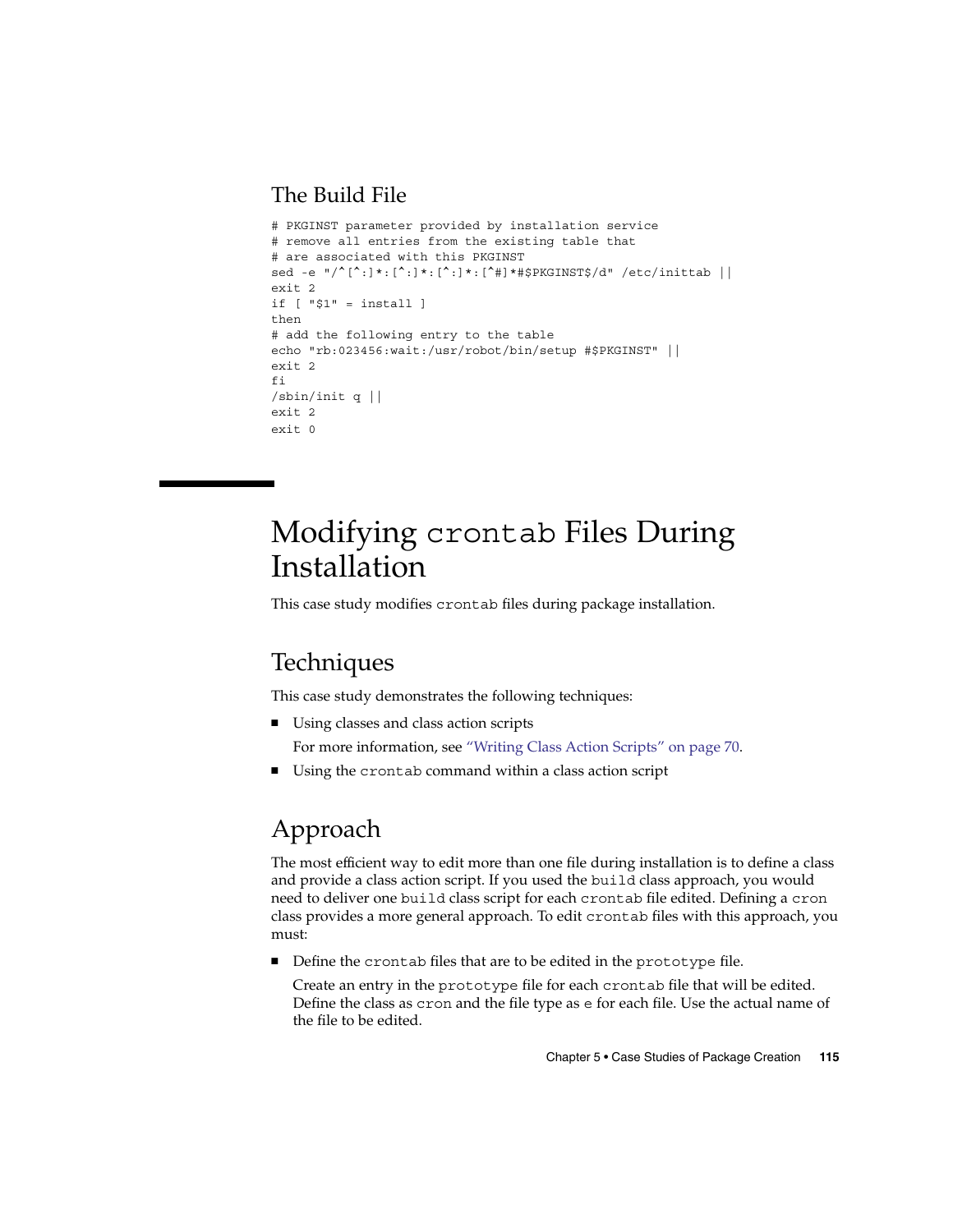■ Create the crontab files for the package.

These files contain the information you want added to the existing crontab files of the same name.

■ Create an installation class action script for the cron class.

The sample i.cron script performs the following procedures:

■ Determines the user ID (UID).

The i.cron script sets the variable *user* to the base name of the cron class script being processed. That name is the UID. For example, the base name of /var/spool/cron/crontabs/root is root, which is also the UID.

Executes crontab using the UID and the -1 option.

Using the -l option tells crontab to send the contents of the crontab file for the defined user to the standard output.

- Pipes the output of the crontab command to a sed script that removes any previous entries added with this installation technique.
- Puts the edited output into a temporary file.
- Adds the data file for the root UID (that was delivered with the package) to the temporary file and adds a tag so you will know where these entries came from.
- Executes crontab with the same UID and gives it the temporary file as input.
- Create a removal class action script for the cron class.

The  $r$ . cron script is the same as the installation script except there is no procedure to add information to the crontab file.

These procedures are performed for every file in the cron class.

## Case Study Files

The i.cron and r.cron scripts described below are executed by superuser. Editing another user's crontab file as superuser may have unpredictable results. If necessary, change the following entry in each script:

```
crontab $user < /tmp/$$crontab ||
to
```
#### su \$user -c "crontab /tmp/\$\$crontab" ||

## The pkginfo Command

```
PKG=case7
NAME=Case Study #7
CATEGORY=application
BASEDIR=/opt
```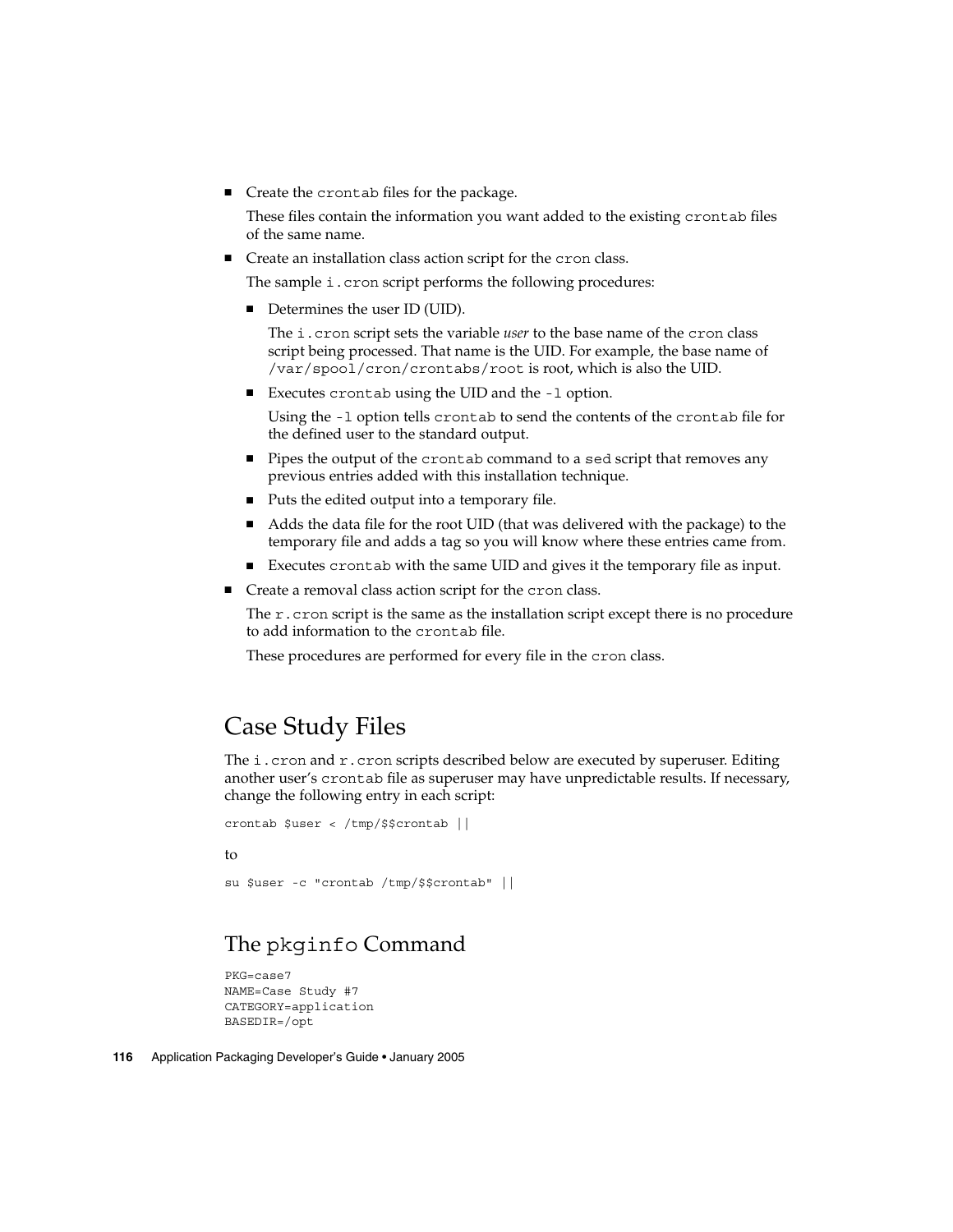```
ARCH=SPARC
VERSION=Version 1.0
CLASSES=cron
```
#### The prototype File

```
i pkginfo
i i.cron
i r.cron
e cron /var/spool/cron/crontabs/root ? ? ?
e cron /var/spool/cron/crontabs/sys???
```
### The i.cron Installation Class Action Script

```
# PKGINST parameter provided by installation service
while read src dest
do
user='basename $dest' ||
exit 2
(crontab -l $user |
sed -e "/#$PKGINST$/d" > /tmp/$$crontab) ||
exit 2
sed -e "s/$/#$PKGINST/" $src >> /tmp/$$crontab ||
exit 2
crontab $user < /tmp/$$crontab ||
exit 2
rm -f /tmp/$$crontab
done
exit 0
```
## The r.cron Removal Class Action Script

```
# PKGINST parameter provided by installation service
while read path
do
user='basename $path' ||
exit 2
(crontab -l $user |
sed -e "/#$PKGINST$/d" > /tmp/$$crontab) ||
exit 2
crontab $user < /tmp/$$crontab ||
exit 2
rm -f /tmp/$$crontab
done
exit
```
### crontab File #1

```
41, 1, 21 * * * /usr/lib/uucp/uudemon.hour > /dev/null
45 23 * * * ulimit 5000; /usr/bin/su uucp -c
"/usr/lib/uucp/uudemon.cleanup" >
```
Chapter 5 • Case Studies of Package Creation **117**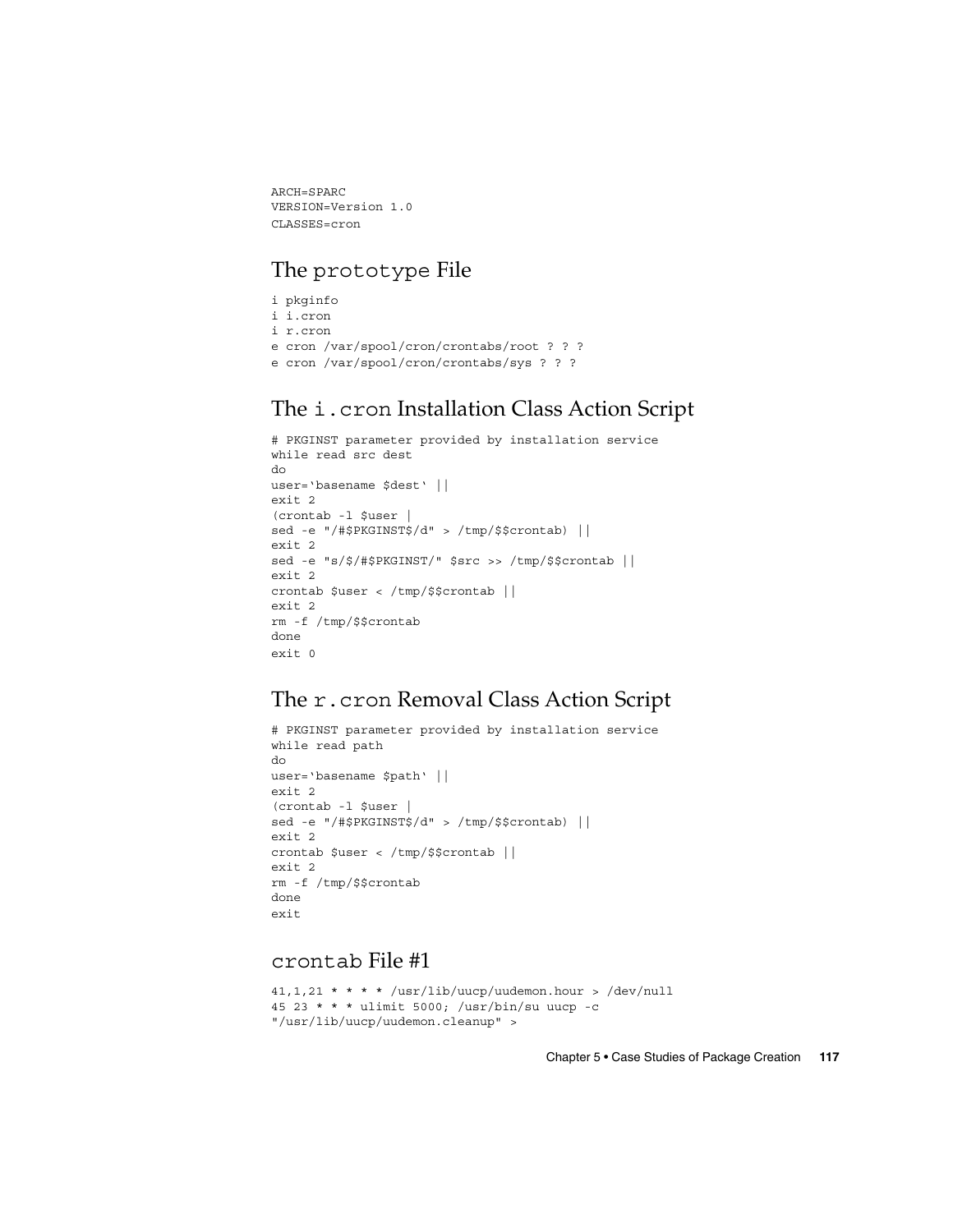```
/dev/null 2>&1
11,31,51 * * * * /usr/lib/uucp/uudemon.poll > /dev/null
```
#### crontab File #2

```
0 * * * 0-6 /usr/lib/sa/sa1
20,40 8-17 * * 1-5 /usr/lib/sa/sa1
5 18 * * 1-5 /usr/lib/sa/sa2 -s 8:00 -e 18:01 -i 1200 -A
```
**Note –** If editing of a group of files will increase total file size by more than 10K, supply a space file so the pkgadd command can allow for this increase. For more information on the space file, see ["Reserving Additional Space on a Target System"](#page-56-0) [on page 57.](#page-56-0)

# Installing and Removing a Driver With Procedure Scripts

This package installs a driver.

## **Techniques**

This case study demonstrates the following techniques:

- Installing and loading a driver with a postinstall script
- Unloading a driver with a preremove script

For more information on these scripts, see ["Writing Procedure Scripts"](#page-67-0) on page 68.

## Approach

■ Create a request script.

The request script determines where the administrator wants the driver objects to be installed, by questioning the administrator and assigning the answer to the \$KERNDIR parameter.

The script ends with a routine to make the two parameters CLASSES and KERNDIR available to the installation environment and the postinstall script.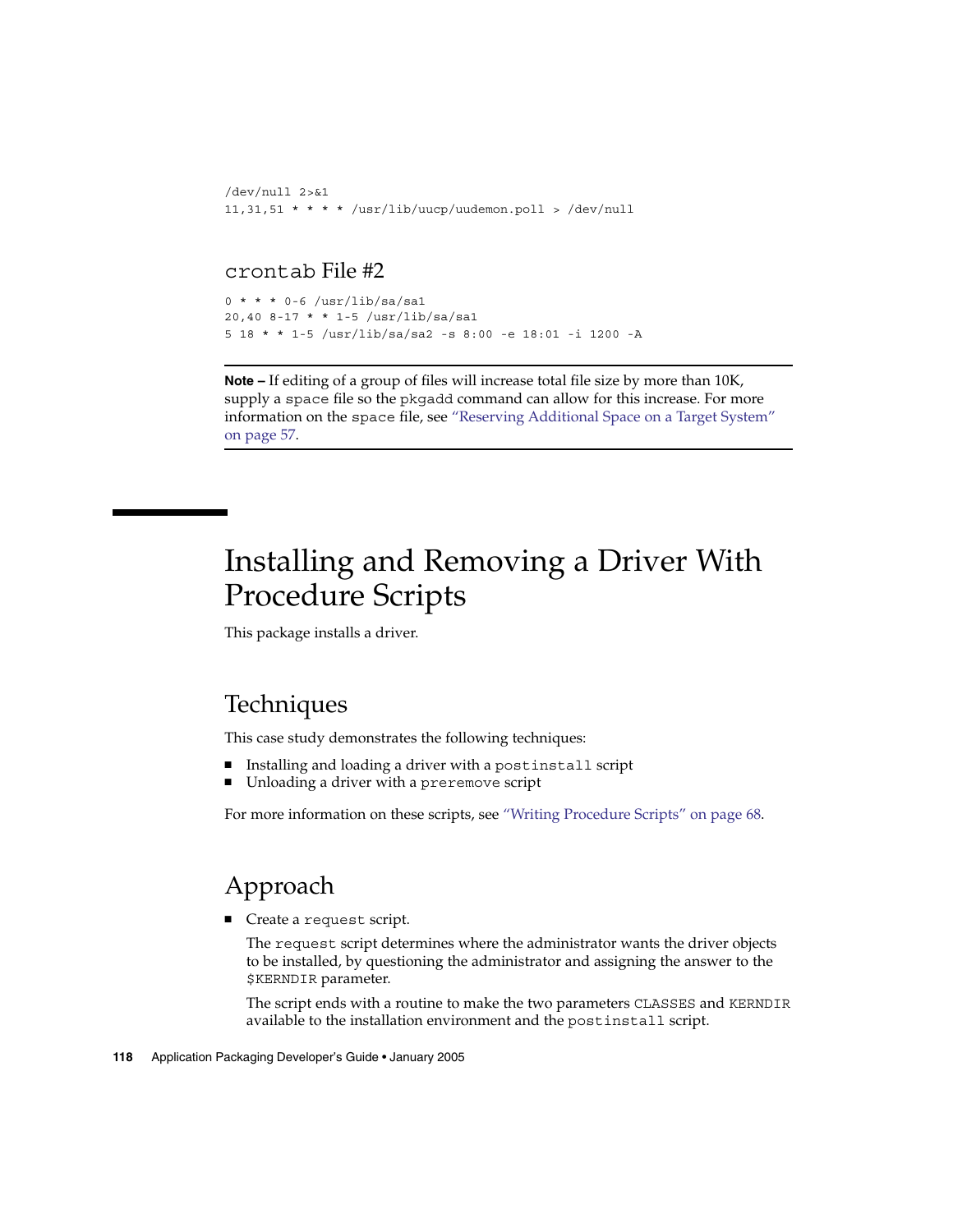■ Create a postinstall script.

The postinstall script actually performs the driver installation. It is executed after the two files buffer and buffer.conf have been installed. The postinstall file shown for this example performs the following actions:

- Uses the add\_drv command to load the driver into the system.
- Creates a link for the device using the installf command.
- Finalizes the installation using the installf -f command.
- Creates a preremove script.

The preremove script uses the rem\_drv command to unload the driver from the system, and then removes the link /dev/buffer0.

## Case Study Files

## The pkginfo File

PKG=bufdev NAME=Buffer Device CATEGORY=system BASEDIR=/ ARCH=INTEL VERSION=Software Issue #19 CLASSES=none

## The prototype File

To install a driver at the time of installation, you must include the object and configuration files for the driver in the prototype file.

In this example, the executable module for the driver is named buffer; the add\_drv command operates on this file. The kernel uses the configuration file, buffer.conf, to help configure the driver.

```
i pkginfo
i request
i postinstall
i preremove
f none $KERNDIR/buffer 444 root root
f none $KERNDIR/buffer.conf 444 root root
```
Looking at the prototype file for this example, notice the following:

■ Since no special treatment is required for the package objects, you can put them into the standard none class. The CLASSES parameter is set to none in the pkginfo file.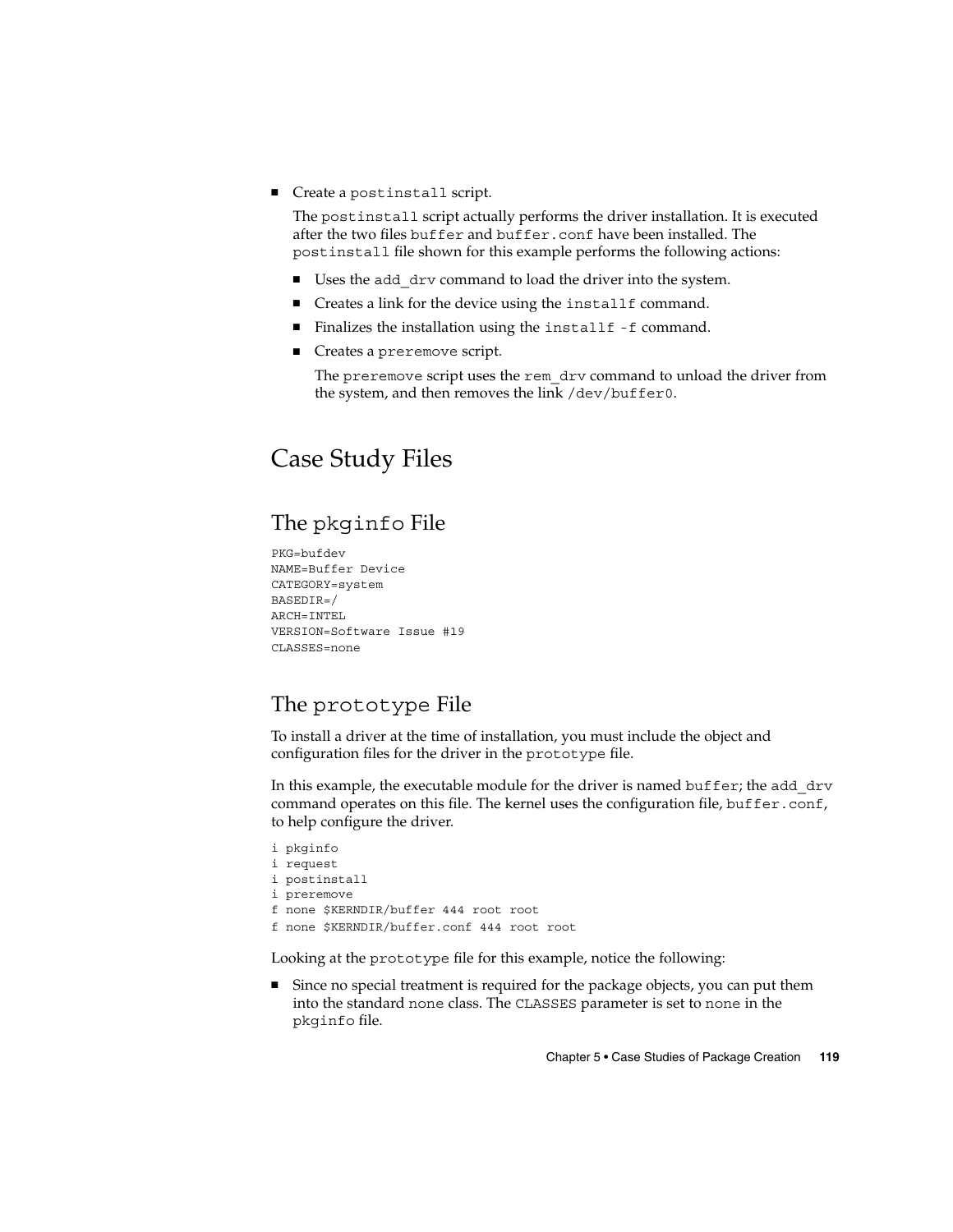- The path names for buffer and buffer.conf begin with the variable \$KERNDIR. This variable is set in the request script and allows the administrator to decide where the driver files should be installed. The default directory is /kernel/drv.
- There is an entry for the postinstall script (the script that will perform the driver installation).

## The request Script

```
trap 'exit 3' 15
# determine where driver object should be placed; location
# must be an absolute path name that is an existing directory
KERNDIR='ckpath -aoy -d /kernel/drv -p \
"Where do you want the driver object installed"' || exit $?
# make parameters available to installation service, and
# so to any other packaging scripts
cat >>1 <<!
CLASSES='$CLASSES'
KERNDIR='$KERNDIR'
!
exit 0
```
### The postinstall Script

```
# KERNDIR parameter provided by 'request' script
err code=1 \qquad # an error is considered fatal
# Load the module into the system
cd $KERNDIR
add drv -m '* 0666 root sys' buffer || exit $err code
# Create a /dev entry for the character node
installf $PKGINST /dev/buffer0=/devices/eisa/buffer*:0 s
installf -f $PKGINST
```
### The preremove Script

```
err code=1 # an error is considered fatal
# Unload the driver
rem drv buffer || exit $err code
# remove /dev file
removef $PKGINST /dev/buffer0 ; rm /dev/buffer0
removef -f $PKGINST
```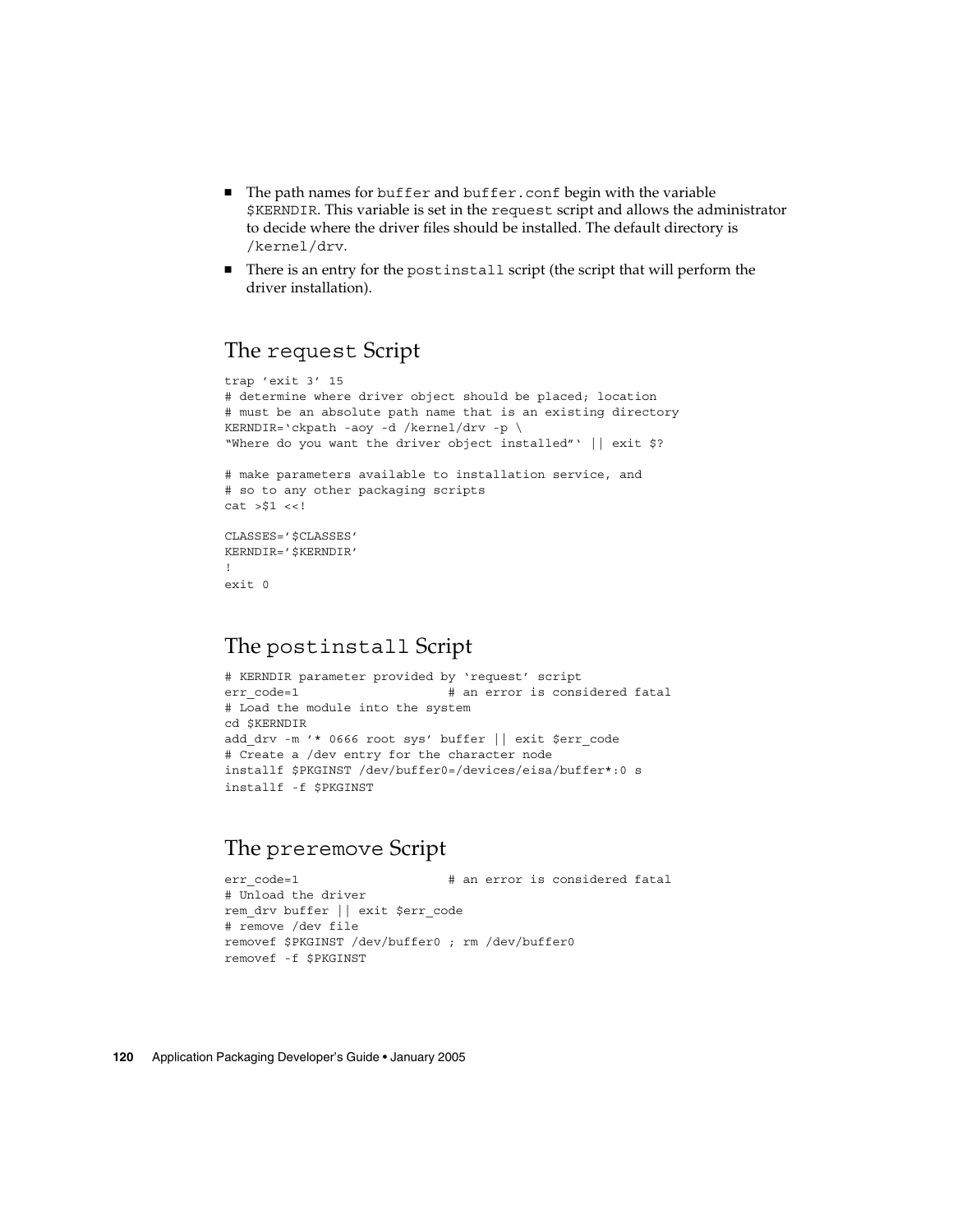# Installing a Driver by Using the sed Class and Procedure Scripts

This case study describes how to install a driver using the sed class and procedure scripts. It is also different from the previous case study (see ["Installing and Removing](#page-117-0) [a Driver With Procedure Scripts"](#page-117-0) on page 118) because this package is made up of both absolute and relocatable objects.

# **Techniques**

This case study demonstrates the following techniques:

- Building a prototype file with both absolute and relocatable objects. For more information on building a prototype file, see "Creating a [prototype](#page-30-0) File" [on page 31.](#page-30-0)
- Using a postinstall script

For more information on this script, see ["Writing Procedure Scripts"](#page-67-0) on page 68.

■ Using a preremove script

For more information on this script, see ["Writing Procedure Scripts"](#page-67-0) on page 68.

■ Using a copyright file For more information on this file, see ["Writing a Copyright Message"](#page-54-0) on page 55.

# Approach

- Create a prototype file containing both absolute and relocatable package objects. This is discussed in detail in "The prototype File" [on page 122.](#page-121-0)
- Add the sed class script to the prototype file.

The name of a script must be the name of the file that will be edited. In this case, the file to be edited is /etc/devlink.tab and so the sed script is named /etc/devlink.tab. There are no requirements for the mode, owner, and group of a sed script (represented in the sample prototype by question marks). The file type of the sed script must be e (indicating that it is editable).

- Set the CLASSES parameter to include the sed class.
- Create a sed class action script (/etc/devlink.tab).
- Create a postinstall script.

The postinstall script needs to execute the add\_drv command to add the device driver to the system.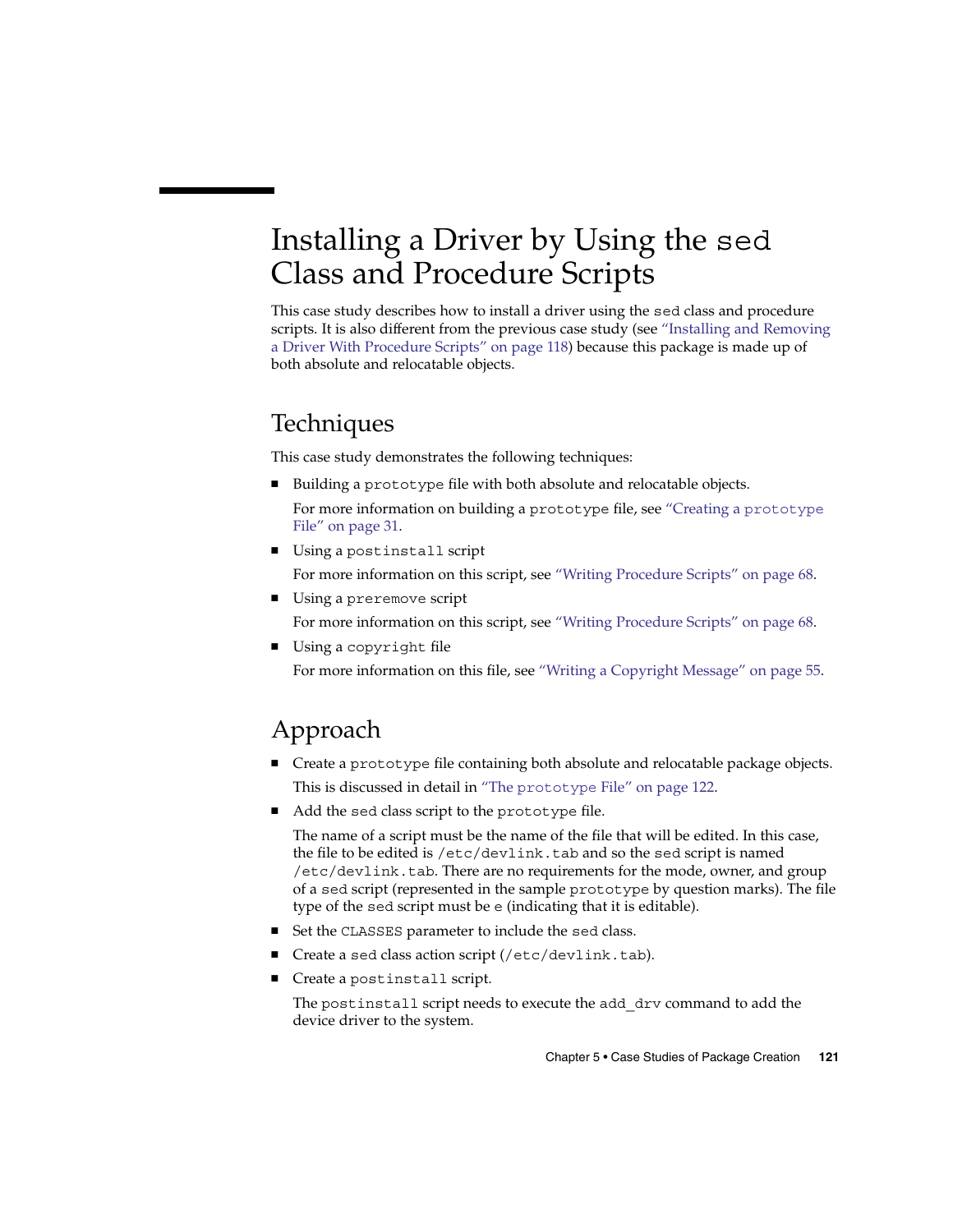<span id="page-121-0"></span>■ Create a preremove script.

The preremove script needs to execute the rem\_drv command to remove the device driver from the system, prior to the package being removed.

■ Create a copyright file.

A copyright file contains the ASCII text of a copyright message. The message shown in the sample file is displayed on the screen during package installation.

# Case Study Files

### The pkginfo File

PKG=SUNWsst NAME=Simple SCSI Target Driver VERSION=1 CATEGORY=system ARCH=sparc VENDOR=Sun Microsystems BASEDIR=/opt CLASSES=sed

## The prototype File

For example, this case study uses the hierarchical layout of the package objects shown in the figure below.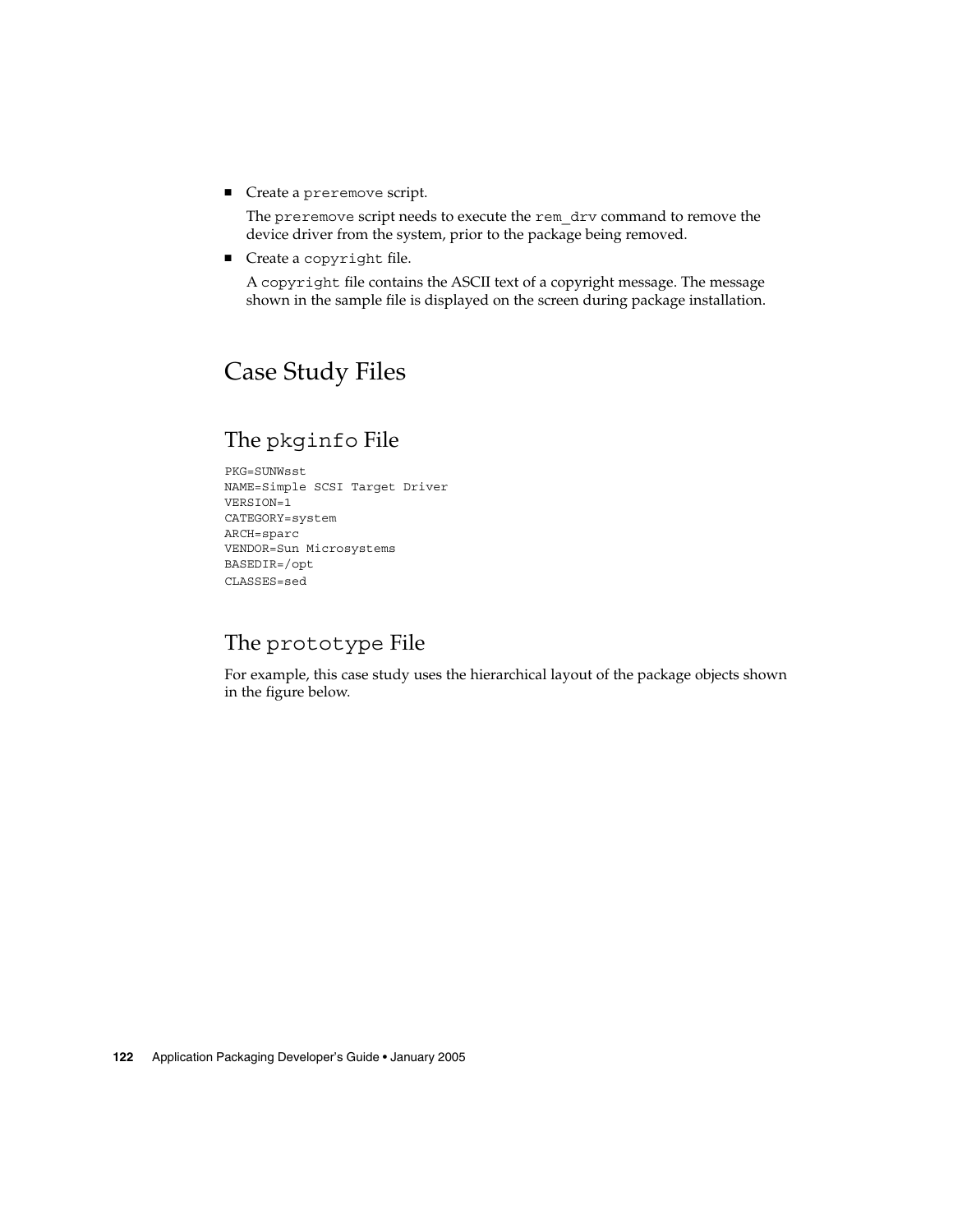



The package objects are installed in the same places as they are in the pkg directory above. The driver modules (sst and sst.conf) are installed into /usr/kernel/drv and the include file is installed into /usr/include/sys/scsi/targets. The sst, sst.conf, and sst\_def.h files are absolute objects. The test program, sstest.c, and its directory SUNWsst are relocatable; their installation location is set by the BASEDIR parameter.

The remaining components of the package (all the control files) go in the top directory of the package on the development machine, except the sed class script. This is called devlink.tab after the file it modifies, and goes into etc, the directory containing the real devlink.tab file.

From the pkg directory, run the pkgproto command as follows:

**find usr SUNWsst -print | pkgproto > prototype**

The output from the above command looks like this:

```
d none usr 0775 pms mts
d none usr/include 0775 pms mts
d none usr/include/sys 0775 pms mts
d none usr/include/sys/scsi 0775 pms mts
d none usr/include/sys/scsi/targets 0775 pms mts
f none usr/include/sys/scsi/targets/sst_def.h 0444 pms mts
d none usr/kernel 0775 pms mts
d none usr/kernel/drv 0775 pms mts
f none usr/kernel/drv/sst 0664 pms mts
f none usr/kernel/drv/sst.conf 0444 pms mts
d none SUNWsst 0775 pms mts
f none SUNWsst/sstest.c 0664 pms mts
```
Chapter 5 • Case Studies of Package Creation **123**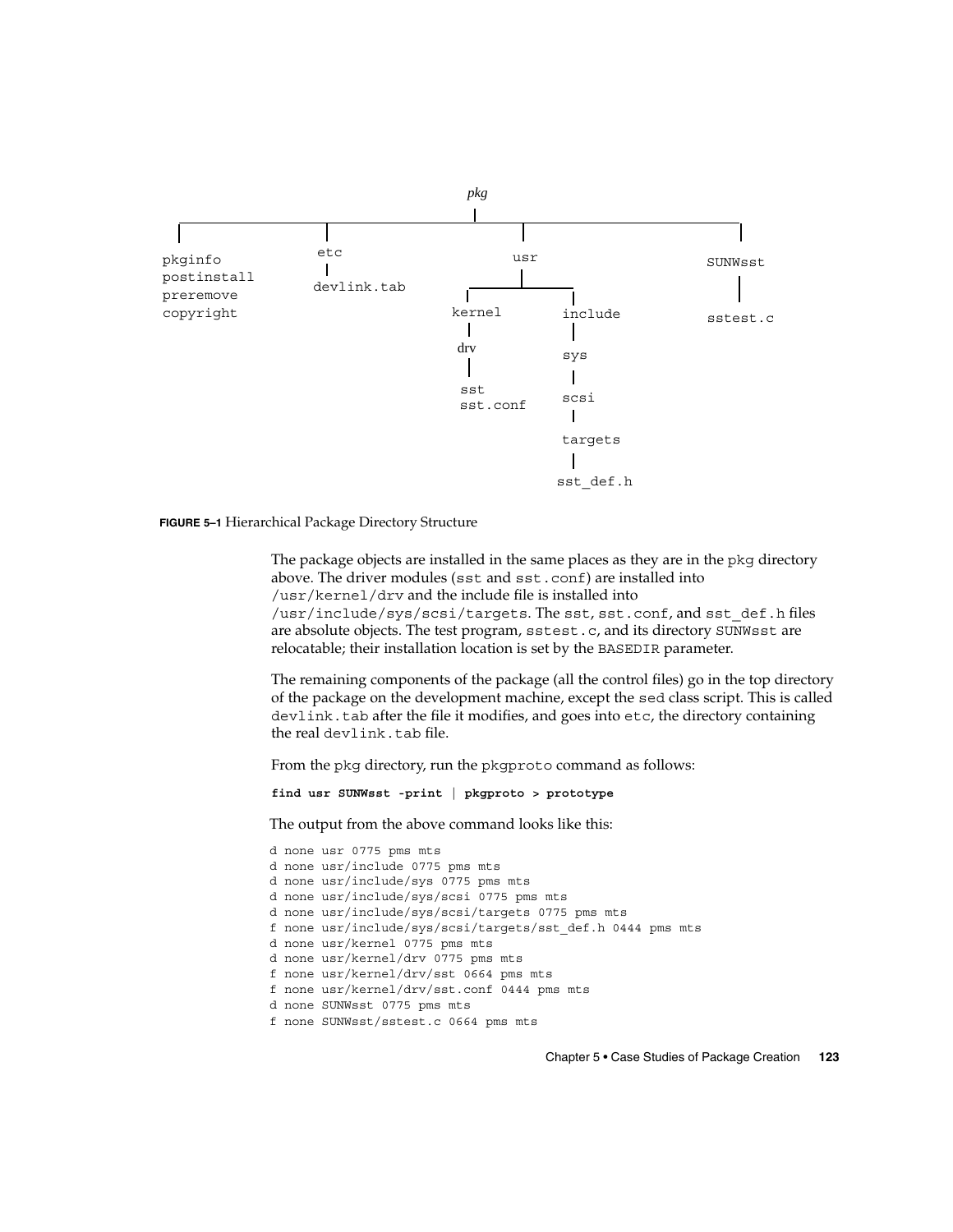This prototype file is not yet complete. To complete this file, you need to make the following modifications:

- Insert the entries for the control files (file type i), because they have a different format than the other package objects.
- Remove entries for directories that already exist on the target system.
- Change the access permission and ownership for each entry.
- Prepend a slash to the absolute package objects.

This is the final prototype file:

```
i pkginfo
i postinstall
i preremove
i copyright
e sed /etc/devlink.tab ? ? ?
f none /usr/include/sys/scsi/targets/sst_def.h 0644 bin bin
f none /usr/kernel/drv/sst 0755 root sys
f none /usr/kernel/drv/sst.conf 0644 root sys
d none SUNWsst 0775 root sys
f none SUNWsst/sstest.c 0664 root sys
```
The questions marks in the entry for the sed script indicate that the access permissions and ownership of the existing file on the installation machine should not be changed.

#### The sed Class Action Script (/etc/devlink.tab)

In the driver example, a sed class script is used to add an entry for the driver to the file /etc/devlink.tab. This file is used by the devlinks command to create symbolic links from /dev into /devices. This is the sed script:

```
# sed class script to modify /etc/devlink.tab
!install
/name=sst;/d
\sintype=ddi pseudo;name=sst;minor=character rsst\\A1
!remove
/name=sst;/d
```
The pkgrm command does not run the removal part of the script. You may need to add a line to the preremove script to run sed directly to remove the entry from the /etc/devlink.tab file.

#### The postinstall Installation Script

In this example, all the script needs to do is run the add\_drv command.

```
# Postinstallation script for SUNWsst
# This does not apply to a client.
if [$PKG INSTALL ROOT = */" -o -z $PKG INSTALL ROOT]; then
```
**124** Application Packaging Developer's Guide • January 2005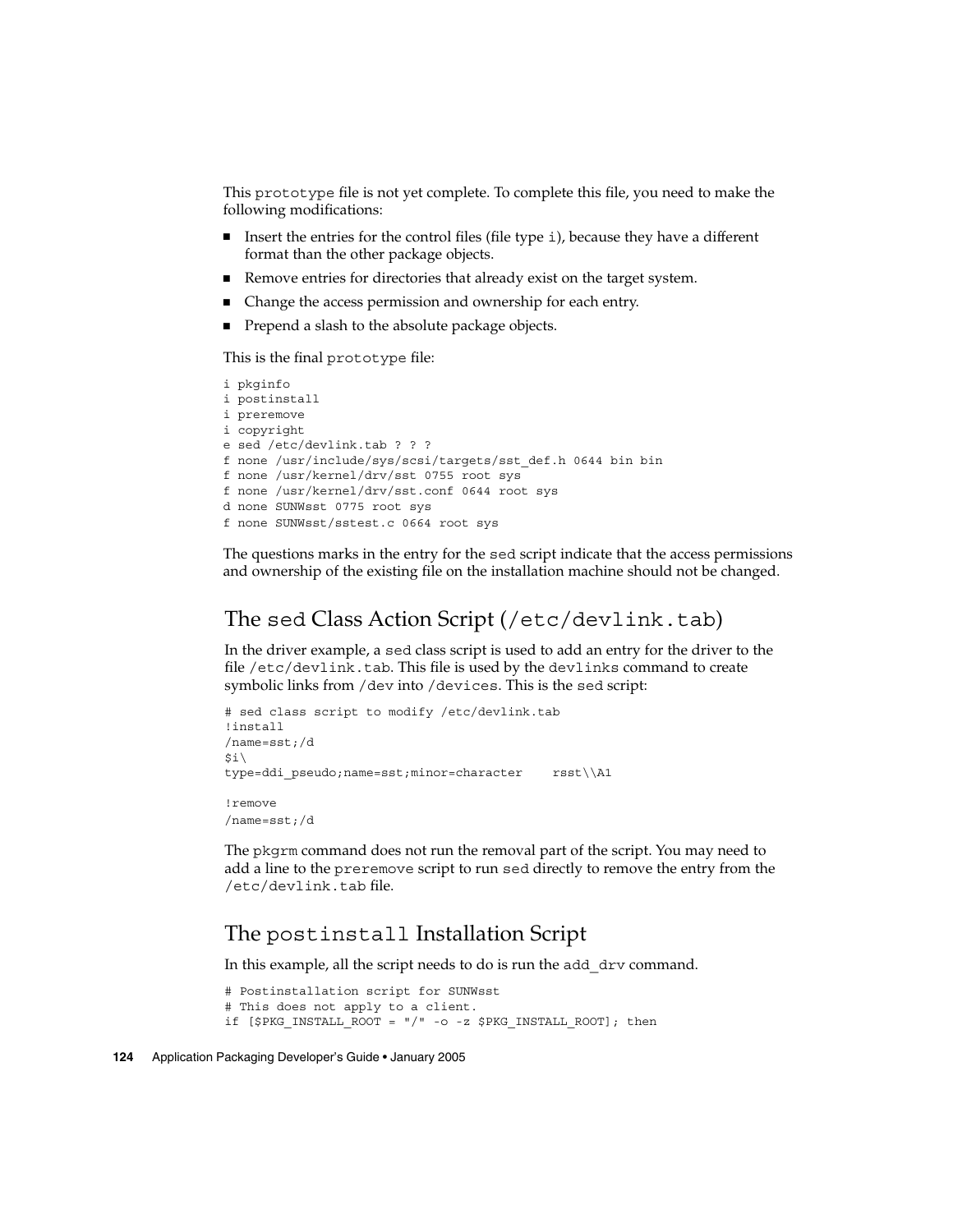```
SAVEBASE=$BASEDIR
  BASEDIR=""; export BASEDIR
   /usr/sbin/add_drv sst
  STATIIS = $2BASEDIR=$SAVEBASE; export BASEDIR
  if [ $STATUS -eq 0 ]
   then
         exit 20
   else
         exit 2
  fi
else
   echo "This cannot be installed onto a client."
   exit 2
fi
```
The add drv command uses the BASEDIR parameter, so the script has to unset BASEDIR before running the command, and restore it afterwards.

One of the actions of the add drv command is to run devlinks, which uses the entry placed in /etc/devlink.tab by the sed class script to create the /dev entries for the driver.

The exit code from the postinstall script is significant. The exit code 20 tells the pkgadd command to tell the user to reboot the system (necessary after installing a driver), and the exit code 2 tells the pkgadd command to tell the user that the installation partially failed.

#### The preremove Removal Script

In the case of this driver example, it removes the links in /dev and runs the rem\_drv command on the driver.

```
# Pre removal script for the sst driver
echo "Removing /dev entries"
/usr/bin/rm -f /dev/rsst*
echo "Deinstalling driver from the kernel"
SAVEBASE=$BASEDIR
BASEDIR=""; export BASEDIR
/usr/sbin/rem_drv sst
BASEDIR=$SAVEBASE; export BASEDIR
```
exit

The script removes the /dev entries itself; the /devices entries are removed by the rem\_drv command.

## The copyright File

This is a simple ASCII file containing the text of a copyright notice. The notice is displayed at the beginning of package installation exactly as it appears in the file.

Chapter 5 • Case Studies of Package Creation **125**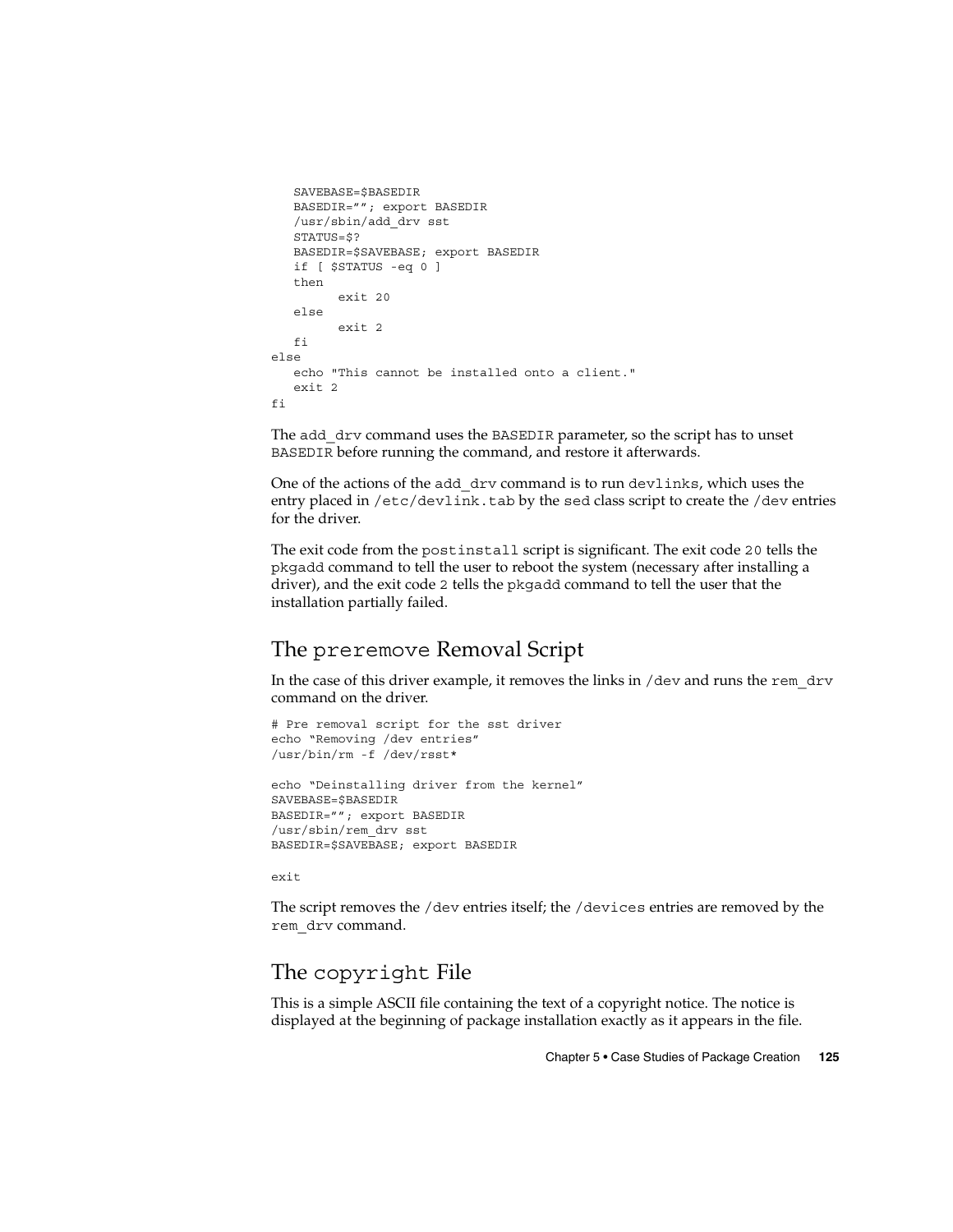Copyright (c) 1999 Drivers-R-Us, Inc. 10 Device Drive, Thebus, IO 80586

All rights reserved. This product and related documentation is protected by copyright and distributed under licenses restricting its use, copying, distribution and decompilation. No part of this product or related documentation may be reproduced in any form by any means without prior written authorization of Drivers-R-Us and its licensors, if any.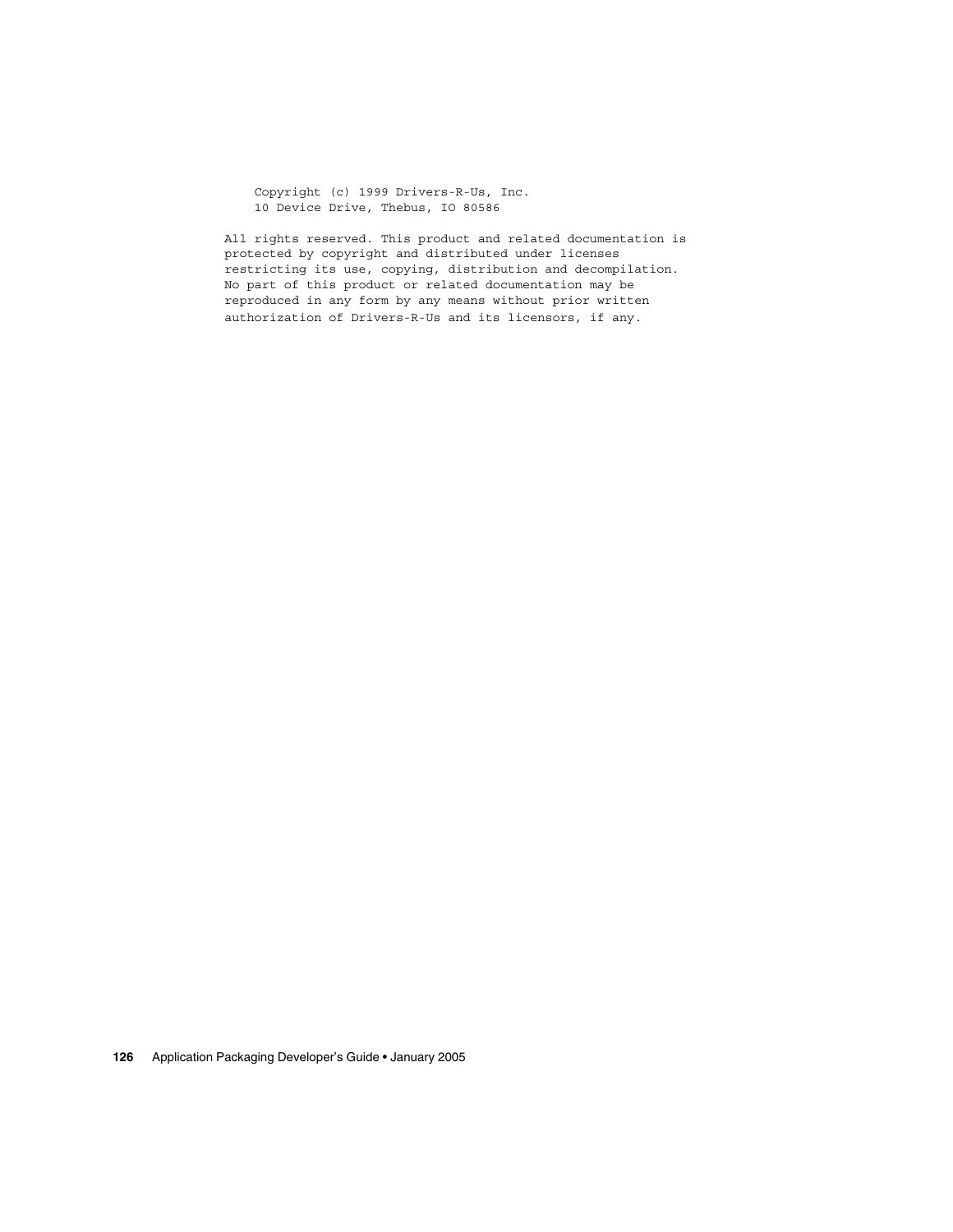#### CHAPTER **6**

# Advanced Techniques for Creating Packages

The full capabilities of System V packaging as implemented in the Solaris operating environment provide a powerful tool for the installation of software products. As a package designer, you can take advantage of these capabilities. Packages that are not part of the Solaris operating environment (unbundled packages) may use the class mechanism to customize server/client installations. Relocatable packages can be designed to accommodate the desires of the administrator. A complex product can be delivered as a set of composite packages that automatically resolve package dependencies. Upgrading and patching may be customized by the package designer. Patched packages can be delivered in the same way as unpatched packages, and the backout archives can also be included in the product.

This is a list of the overview information in this chapter.

- "Specifying the Base Directory" on page 127
- ["Accommodating Relocation"](#page-131-0) on page 132
- ["Supporting Relocation in a Heterogeneous Environment"](#page-139-0) on page 140
- ["Making Packages Remotely Installable"](#page-148-0) on page 149
- ["Patching Packages"](#page-150-0) on page 151
- ["Upgrading Packages"](#page-172-0) on page 173
- ["Creating Class Archive Packages"](#page-174-0) on page 175

# Specifying the Base Directory

You can use several methods to specify where a package will be installed, and it is important to be able to change the installation base dynamically at install time. If this is accomplished correctly, an administrator can install multiple versions and multiple architectures without complications.

This section discusses common methods first, followed by approaches that enhance installations to heterogeneous systems.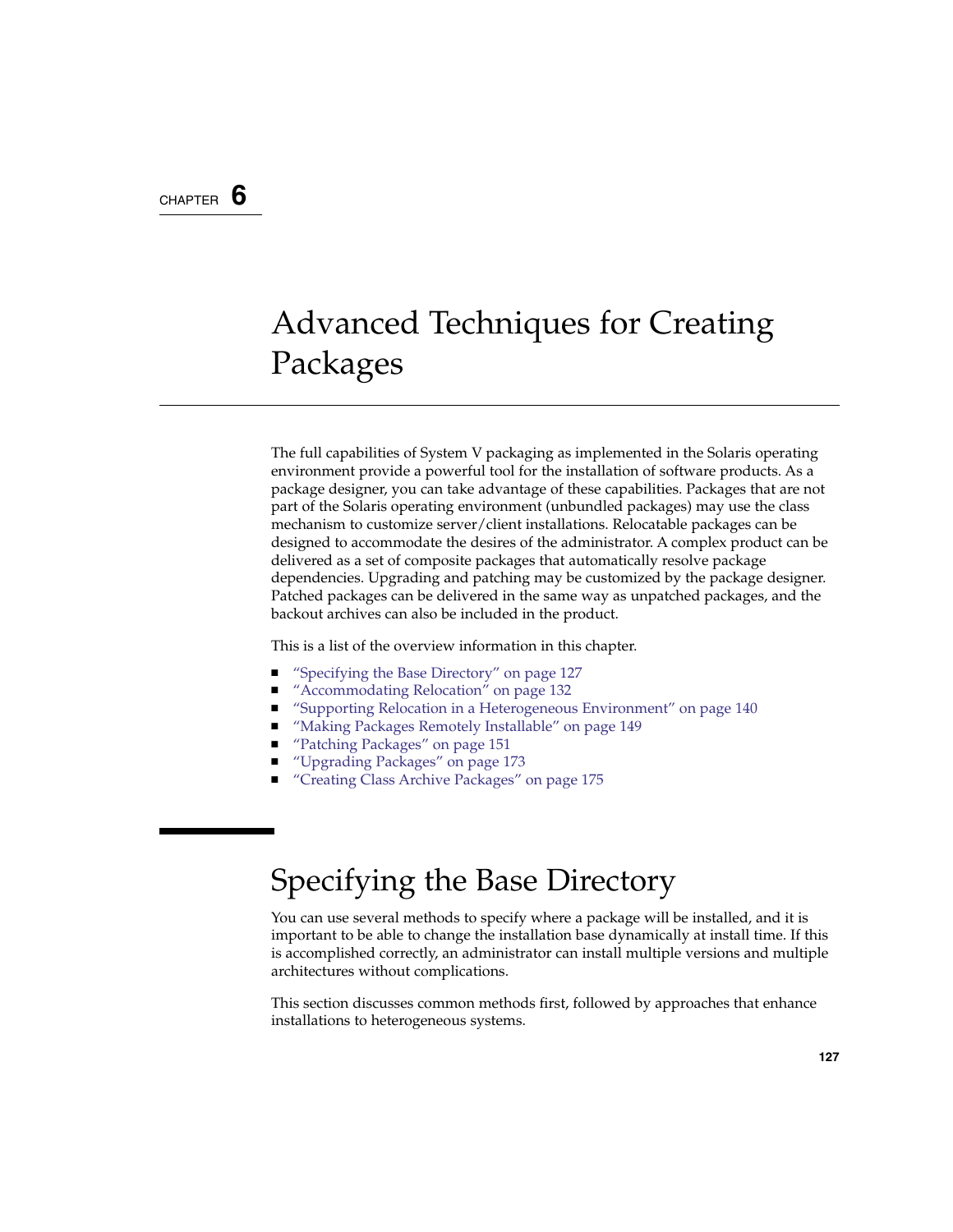## The Administrative Defaults File

Administrators responsible for installing packages can use administration files to control package installation. However, as a package designer, you need to know about administration files and how an administrator can alter your intended package installation.

An administration file tells the pkgadd command whether to perform any of the checks or prompts that it normally does. Consequently, administrators should fully understand a package's installation process and the scripts involved before using administration files.

A basic administrative defaults file is shipped with the SunOS operating system in /var/sadm/install/admin/default. This is the file that establishes the most basic level of administrative policy as regards the installation of software products. The file looks like this as shipped:

```
#ident "@(#)default
1.4 92/12/23 SMI" /* SVr4.0 1.5.2.1 */
ma11 =instance=unique
partial=ask
runlevel=ask
idepend=ask
rdepend=ask
space=ask
setuid=ask
conflict=ask
action=ask
basedir=default
```
The administrator may edit this file to establish new default behaviors, or create a different administration file and specify its existence by using the -a option to the pkgadd command.

Eleven parameters can be defined in an administration file, but not all need to be defined. For more information, see admin(4).

The basedir parameter specifies how the base directory will be derived when a package is installed. Most administrators leave this as default, but basedir can be set to one of the following:

- ask, which means always ask the administrator for a base directory
- An absolute path name
- An absolute path name containing the \$PKGINST construction, which means always install to a base directory derived from the package instance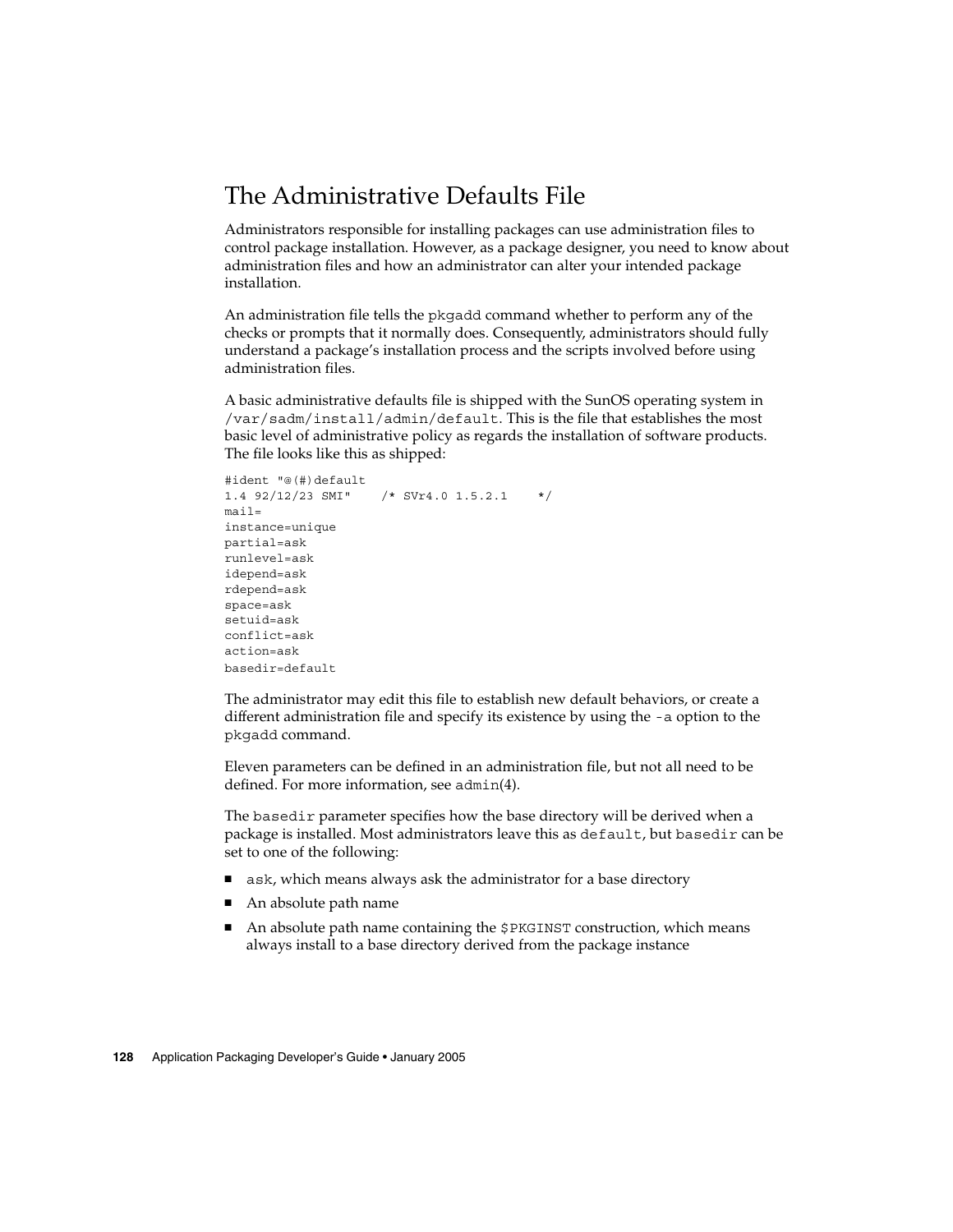**Note –** If the pkgadd command is called with the argument -a none, it always asks the administrator for a base directory. Unfortunately, this also sets *all* parameters in the file to the default value of quit, which can result in additional problems.

### Becoming Comfortable With Uncertainty

An administrator has control over all packages being installed on a system by using an administration file. Unfortunately, an alternate administrative defaults file is often provided by the *package designer*, bypassing the wishes of the administrator.

Package designers sometimes include an alternate administration file so that they, not the administrator, control a package's installation. Because the basedir entry in the administrative defaults file overrides all other base directories, it provides a simple method for selecting the appropriate base directory at install time. In all versions of the Solaris operating environment prior to the Solaris 2.5 release, this was considered the simplest method for controlling the base directory.

However, it is necessary for you to accept the administrator's desires regarding the installation of the product. Providing a temporary administrative defaults file for the purpose of controlling the installation leads to mistrust on the part of administrators. You should use a request script and checkinstall script to control these installations under the supervision of the administrator. If the request script faithfully involves the administrator in the process, System V packaging will serve both administrators and package designers.

## Using the BASEDIR Parameter

The pkginfo file for any relocatable package must include a default base directory in the form of an entry like this:

BASEDIR=*absolute\_path*

This is only the default base directory; it can be changed by the administrator during installation.

While some packages require more than one base directory, the advantage to using this parameter to position the package is because the base directory is guaranteed to be in place and writable as a valid directory by the time installation begins. The correct path to the base directory for the server and client is available to all procedure scripts in the form of reserved environment variables, and the pkginfo -r SUNWstuf command displays the current installation base for the package.

In the checkinstall script, BASEDIR is the parameter exactly as defined in the pkginfo file (it has not been conditioned yet). In order to inspect the target base directory, the  $\S$  [PKG\_INSTALL\_ROOT]  $\S$ BASEDIR construction is required. This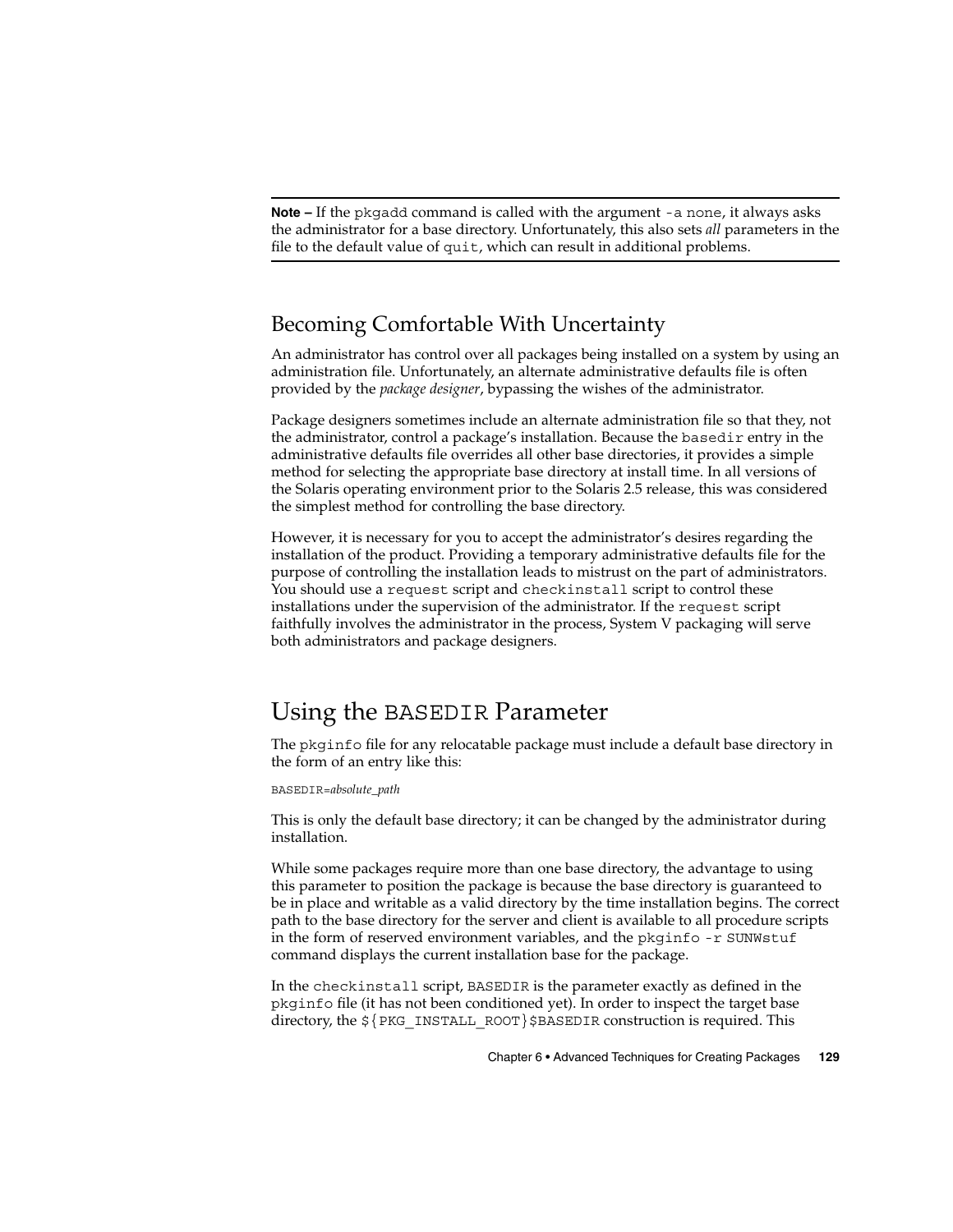means that the request or checkinstall script can change the value of BASEDIR in the installation environment with predictable results. By the time the preinstall script is called, the BASEDIR parameter is the fully conditioned pointer to the actual base directory on the target system, even if the system is a client.

**Note –** The request script utilizes the BASEDIR parameter differently for different releases of the SunOS operating system. In order to test a BASEDIR parameter in a request script, the following code should be used to determine the actual base directory in use.

```
# request script
constructs base directory
if [ ${CLIENT_BASEDIR} ]; then
     LOCAL_BASE=$BASEDIR
else
      LOCAL_BASE=${PKG_INSTALL_ROOT}$BASEDIR
f_i
```
## Using Parametric Base Directories

If a package requires multiple base directories, you can establish them with parametric path names. This method has become quite popular, although it has the following drawbacks.

- A package with parametric path names usually behaves like an absolute package but is treated by the pkgadd command like a relocatable package. The BASEDIR parameter must be defined even if it is not used.
- The administrator cannot ascertain the installation base for the package using the System V utilities (the pkginfo -r command will not work).
- The administrator cannot use the established method to relocate the package (it is called relocatable but it acts absolute).
- Multiple architecture or multiple version installations require contingency planning for each of the target base directories which often means multiple complex class action scripts.

While the parameters that determine the base directories are defined in the pkginfo file, they may be modified by the request script. That is one of the primary reasons for the popularity of this approach. The drawbacks, however are chronic and you should consider this configuration a last resort.

## Examples—Using Parametric Base Directories

*The pkginfo File*

# pkginfo file PKG=SUNWstuf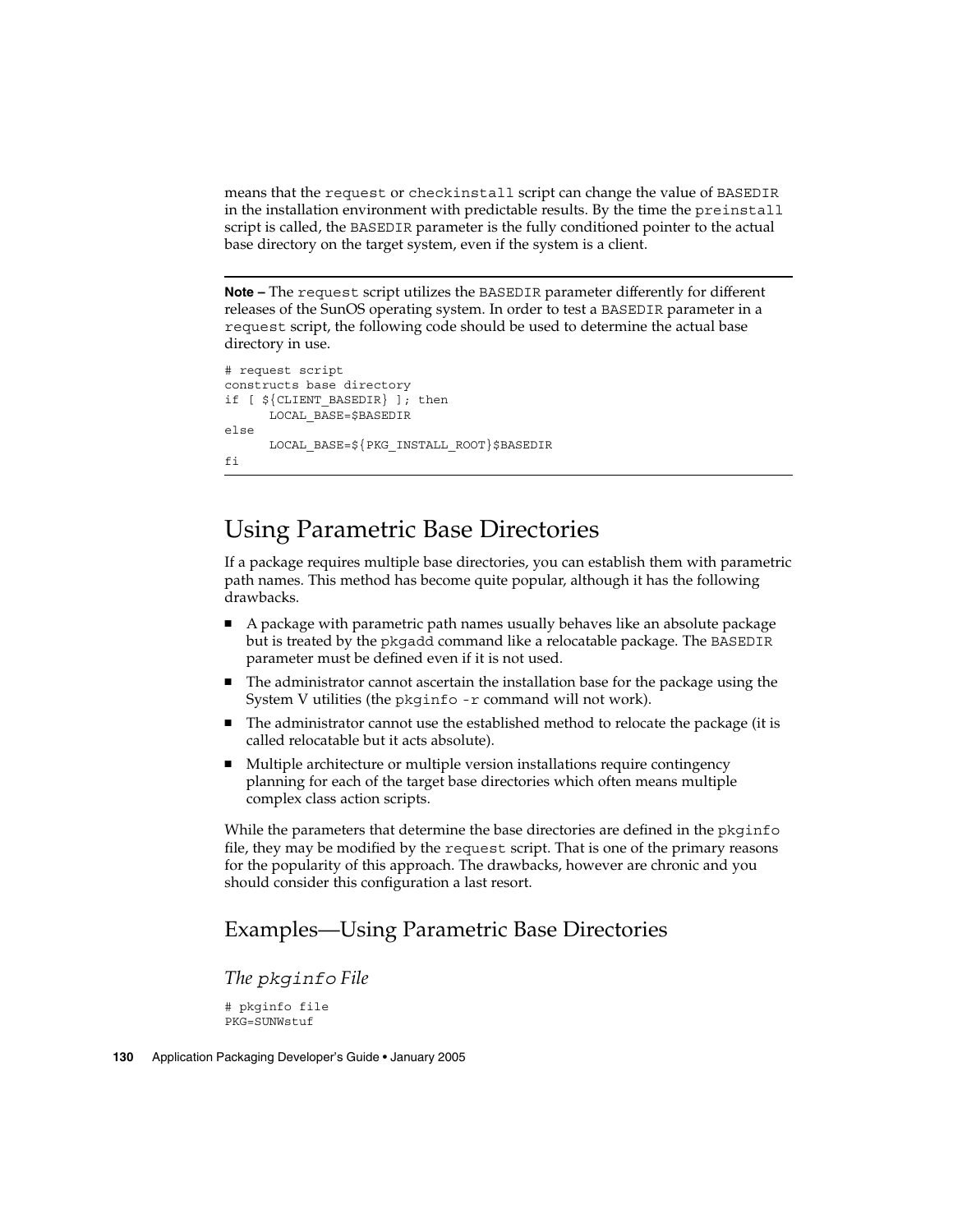```
NAME=software stuff
ARCH=sparc
VERSION=1.0.0,REV=1.0.5
CATEGORY=application
DESC=a set of utilities that do stuff
RASENITR=EZDIR=/usr/stuf/EZstuf
HRDDIR=/opt/SUNWstuf/HRDstuf
VENDOR=Sun Microsystems, Inc.
HOTLINE=Please contact your local service provider
EMATL =MAXINST=1000
CLASSES=none
PSTAMP=hubert980707141632
```
#### *The pkgmap File*

```
: 1 1758
1 d none $EZDIR 0775 root bin
1 f none $EZDIR/dirdel 0555 bin bin 40 773 751310229
1 f none $EZDIR/usrdel 0555 bin bin 40 773 751310229
1 f none $EZDIR/filedel 0555 bin bin 40 773 751310229
1 d none $HRDDIR 0775 root bin
1 f none $HRDDIR/mksmart 0555 bin bin 40 773 751310229
1 f none $HRDDIR/mktall 0555 bin bin 40 773 751310229
1 f none $HRDDIR/mkcute 0555 bin bin 40 773 751310229
1 f none $HRDDIR/mkeasy 0555 bin bin 40 773 751310229
1 d none /etc ? ? ?
1 d none /etc/rc2.d ? ? ?
1 f none /etc/rc2.d/S70dostuf 0744 root sys 450 223443
1 i pkginfo 348 28411 760740163
1 i postinstall 323 26475 751309908
1 i postremove 402 33179 751309945
1 i preinstall 321 26254 751310019
1 i preremove 320 26114 751309865
```
## Managing the Base Directory

Any package that is available in multiple versions or for multiple architectures should be designed to *walk* the base directory, if needed. Walking a base directory means that if a previous version or a different architecture of the package being installed already exists in the base directory, the package being installed resolves this issue, perhaps by creating a new base directory with a slightly different name. The request and checkinstall scripts in the Solaris 2.5 and compatible releases have the ability to modify the BASEDIR environment variable. This is not true for any prior version of the Solaris operating environment.

Even in older versions of the Solaris operating environment, the request script had the authority to redefine directories within the installation base. The request script can do this in a way that still supports most administrative preferences.

Chapter 6 • Advanced Techniques for Creating Packages **131**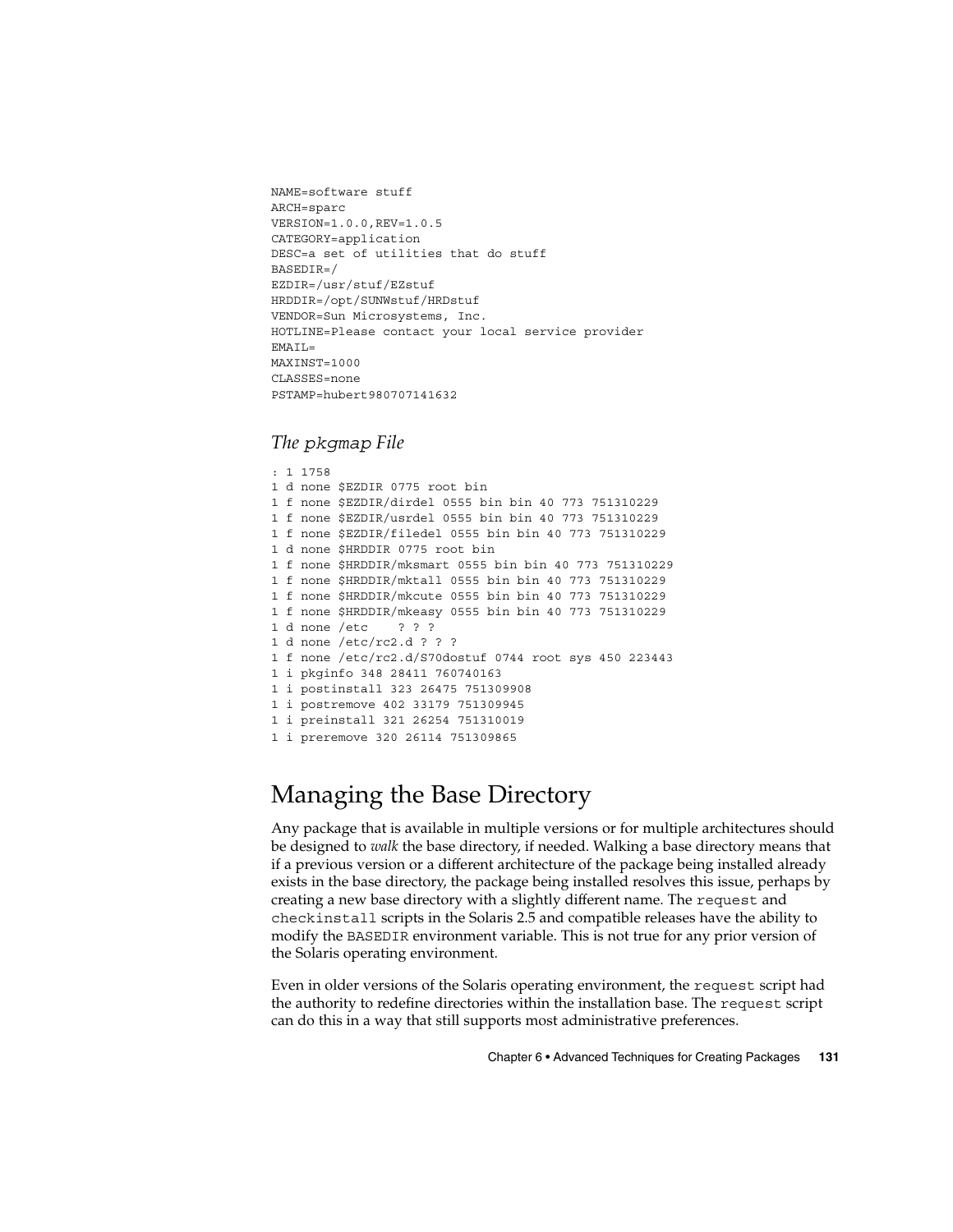# <span id="page-131-0"></span>Accommodating Relocation

While you can select base directories for various packages that are guaranteed unique to an architecture and version, this leads to unnecessary levels of directory hierarchy. For example, for a product designed for SPARC and x86 based processors, you could organize the base directories by processor and version as shown below.

| <b>Base Directory</b>   | <b>Version and Processor</b> |
|-------------------------|------------------------------|
| /opt/SUNWstuf/sparc/1.0 | Version 1.0, SPARC           |
| /opt/SUNWstuf/sparc/1.2 | Version 1.2, SPARC           |
| /opt/SUNWstuf/x86/1.0   | Version 1.0, x86             |

This is okay and it does work, but you are treating names and numbers as though they mean something to the administrator. A better approach is to do this automatically *after* explaining it to the administrator and obtaining permission.

This means that you can do the whole job in the package without requiring the administrator to do it manually. You can assign the base directory arbitrarily and then transparently establish the appropriate client links in a postinstall script. You can also use the pkgadd command to install all or part of the package to the clients in the postinstall script. You can even ask the administrator which users or clients need to know about this package and automatically update PATH environment variables and /etc files. This is completely acceptable as long as whatever the package does upon installation, it undoes upon removal.

## Walking Base Directories

You can take advantage of two methods for controlling the base directory at install time. The first is best for new packages that will install only to Solaris 2.5 and compatible releases; it provides very useful data for the administrator and supports multiple installed versions and architectures and requires minimal special work. The second method can be used by any package and makes use of the request script's inherent control over build parameters to ensure successful installations.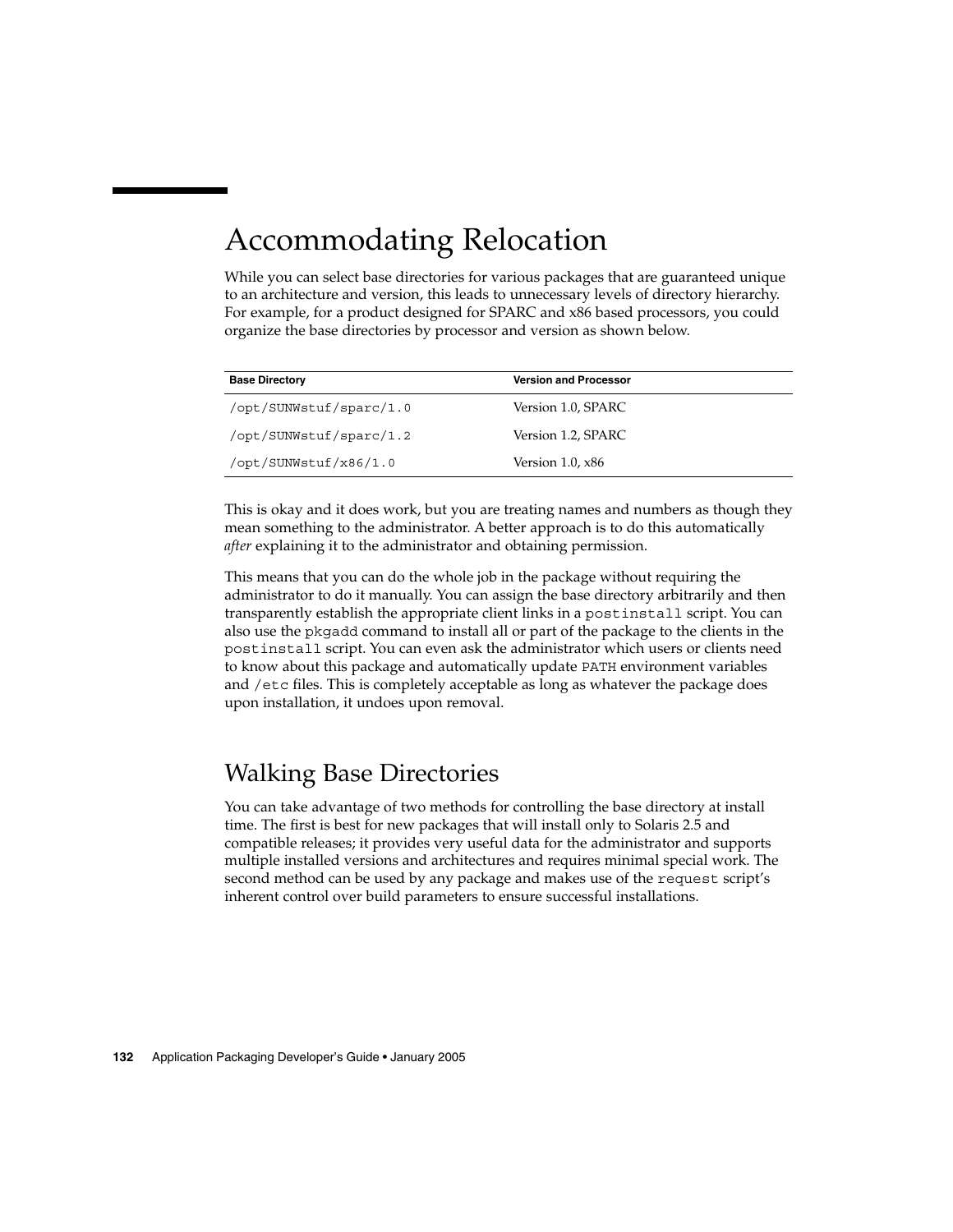#### Using the BASEDIR Parameter

The checkinstall script can select the appropriate base directory at install time, which means that the base directory can be placed very low in the directory tree. This example increments the base directory sequentially, leading to directories of the form /opt/SUNWstuf, /opt/SUNWstuf.1, and /opt/SUNWstuf.2. The administrator can use the pkginfo command to determine which architecture and version are installed in each base directory.

If the SUNWstuf package (containing a set of utilities that do stuff) uses this method, its pkginfo and pkgmap files would look like this.

#### *The pkginfo File*

# pkginfo file PKG=SUNWstuf NAME=software stuff ARCH=sparc VERSION=1.0.0,REV=1.0.5 CATEGORY=application DESC=a set of utilities that do stuff BASEDIR=/opt/SUNWstuf VENDOR=Sun Microsystems, Inc. HOTLINE=Please contact your local service provider EMAIL= MAXINST=1000 CLASSES=none daemon PSTAMP=hubert990707141632

#### *The pkgmap File*

```
: 1 1758
1 d none EZstuf 0775 root bin
1 f none EZstuf/dirdel 0555 bin bin 40 773 751310229
1 f none EZstuf/usrdel 0555 bin bin 40 773 751310229
1 f none EZstuf/filedel 0555 bin bin 40 773 751310229
1 d none HRDstuf 0775 root bin
1 f none HRDstuf/mksmart 0555 bin bin 40 773 751310229
1 f none HRDstuf/mktall 0555 bin bin 40 773 751310229
1 f none HRDstuf/mkcute 0555 bin bin 40 773 751310229
1 f none HRDstuf/mkeasy 0555 bin bin 40 773 751310229
1 d none /etc ? ? ?
1 d none /etc/rc2.d ? ? ?
1 f daemon /etc/rc2.d/S70dostuf 0744 root sys 450 223443
1 i pkginfo 348 28411 760740163
1 i postinstall 323 26475 751309908
1 i postremove 402 33179 751309945
1 i preinstall 321 26254 751310019
1 i preremove 320 26114 751309865
1 i i.daemon 509 39560 752978103
1 i r.daemon 320 24573 742152591
```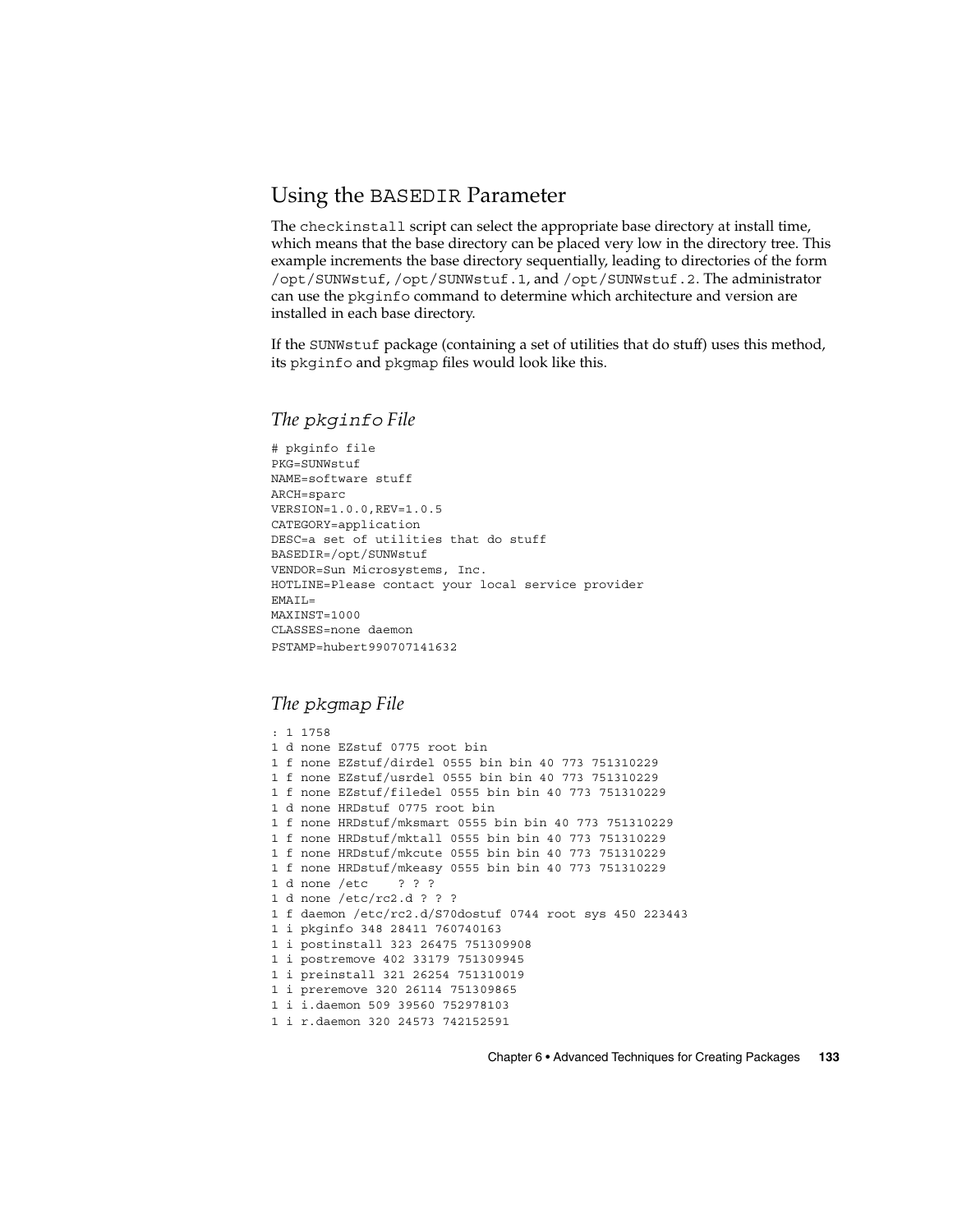#### Example—Analysis Scripts That Walk a BASEDIR

Assume that the x86 version of SUNWstuf is already installed on the server in /opt/SUNWstuf. When the administrator uses the pkgadd command to install the SPARC version, the request script needs to detect the existence of the x86 version and interact with the administrator regarding the installation.

**Note –** The base directory could be walked without administrator interaction in a checkinstall script, but if arbitrary operations like this happen too often, administrators lose confidence in the process.

The request script and checkinstall script for a package that handle this situation might look like this.

#### *The request Script*

# request script for SUNWstuf to walk the BASEDIR parameter. PATH=/usr/sadm/bin:\${PATH} # use admin utilities GENMSG="The base directory \$LOCAL\_BASE already contains a \ different architecture or version of \$PKG." OLDMSG="If the option \"-a none\" was used, press the \ key and enter an unused base directory when it is requested." OLDPROMPT="Do you want to overwrite this version? " OLDHELP="\"y\" will replace the installed package, \"n\" will \ stop the installation." SUSPEND="Suspending installation at user request using error \ code 1." MSG="This package could be installed at the unused base directory \$WRKNG BASE." PROMPT="Do you want to use to the proposed base directory? " HELP="A response of \"y\" will install to the proposed directory and continue, \"n\" will request a different directory. If the option \"-a none\" was used, press the key and enter an unused base directory when it is requested." DIRPROMPT="Select a preferred base directory (\$WRKNG\_BASE) " DIRHELP="The package \$PKG will be installed at the location entered." NUBD MSG="The base directory has changed. Be sure to update  $\setminus$ any applicable search paths with the actual location of the \

**134** Application Packaging Developer's Guide • January 2005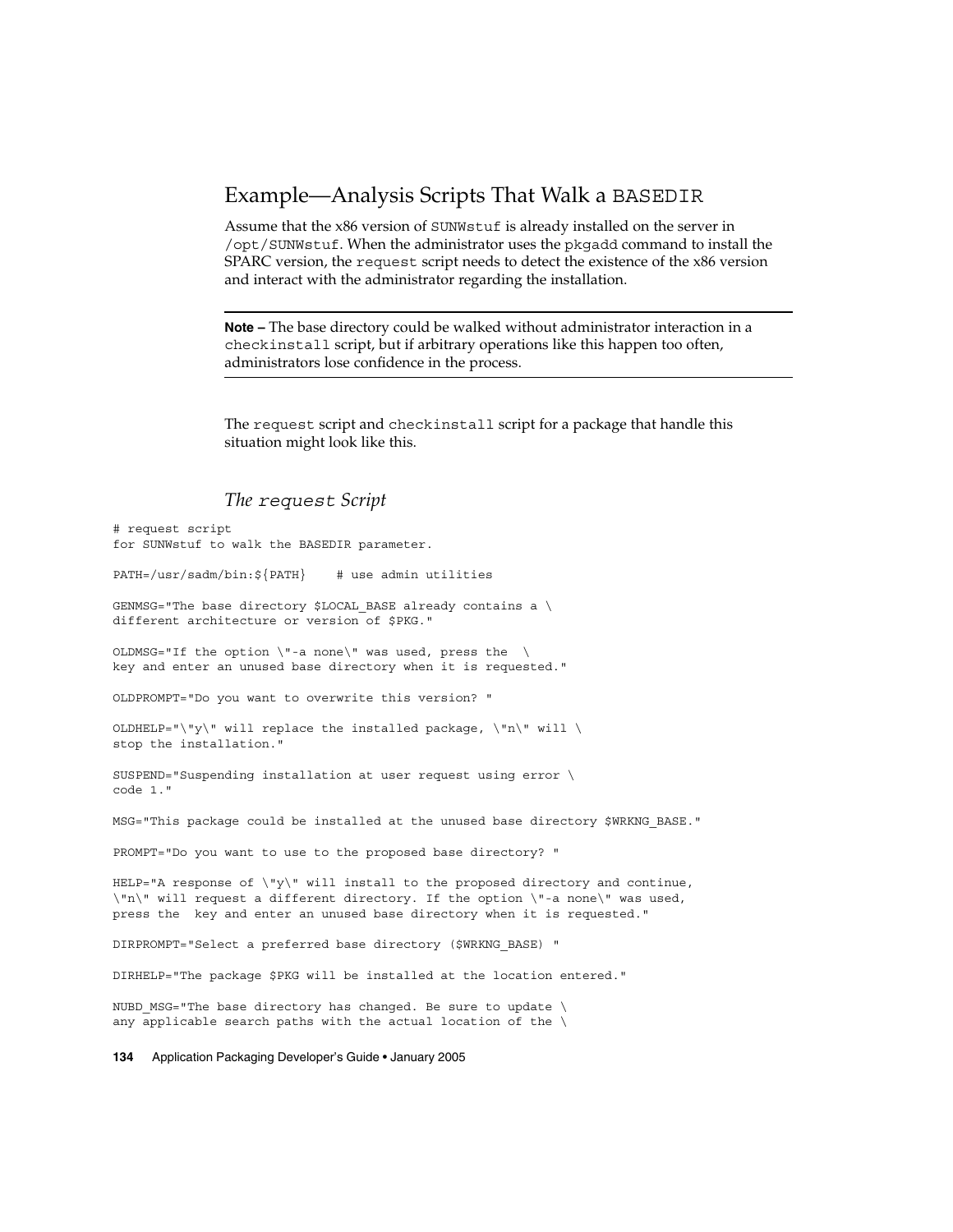```
binaries which are at $WRKNG_BASE/EZstuf and $WRKNG_BASE/HRDstuf."
OldSolaris=""
Changed=""
Sufffix="0"#
# Determine if this product is actually installed in the working
# base directory.
#
Product is present () {
      if [ -d $WRKNG_BASE/EZstuf -o -d $WRKNG_BASE/HRDstuf ]; then
            return 1
      else
            return 0
      f_i}
if [ ${BASEDIR} ]; then
      # This may be an old version of Solaris. In the latest Solaris
      # CLIENT_BASEDIR won't be defined yet. In older version it is.
      if [ ${CLIENT BASEDIR} ]; then
            LOCAL_BASE=$BASEDIR
            OldSolaris="true"
      else # The base directory hasn't been processed yet
            LOCAL_BASE=${PKG_INSTALL_ROOT}$BASEDIR
fi
WRKNG_BASE=$LOCAL_BASE
    # See if the base directory is already in place and walk it if
    # possible
while [ -d ${WRKNG_BASE} -a Product_is_present ]; do
         # There is a conflict
         # Is this an update of the same arch & version?
         if [ ${UPDATE} ]; then
               exit 0 # It's out of our hands.
         else
               # So this is a different architecture or
               # version than what is already there.
               # Walk the base directory
               Suffix='expr $Suffix + 1'
               WRKNG_BASE=$LOCAL_BASE.$Suffix
               Changed="true"
         fi
done
    # So now we can propose a base directory that isn't claimed by
    # any of our other versions.
if [ $Changed ]; then
         puttext "$GENMSG"
         if [ $OldSolaris ]; then
               puttext "$OLDMSG"
               result='ckyorn -Q -d "a" -h "$OLDHELP" -p "$OLDPROMPT"'
               if [ $result="n" ]; then
```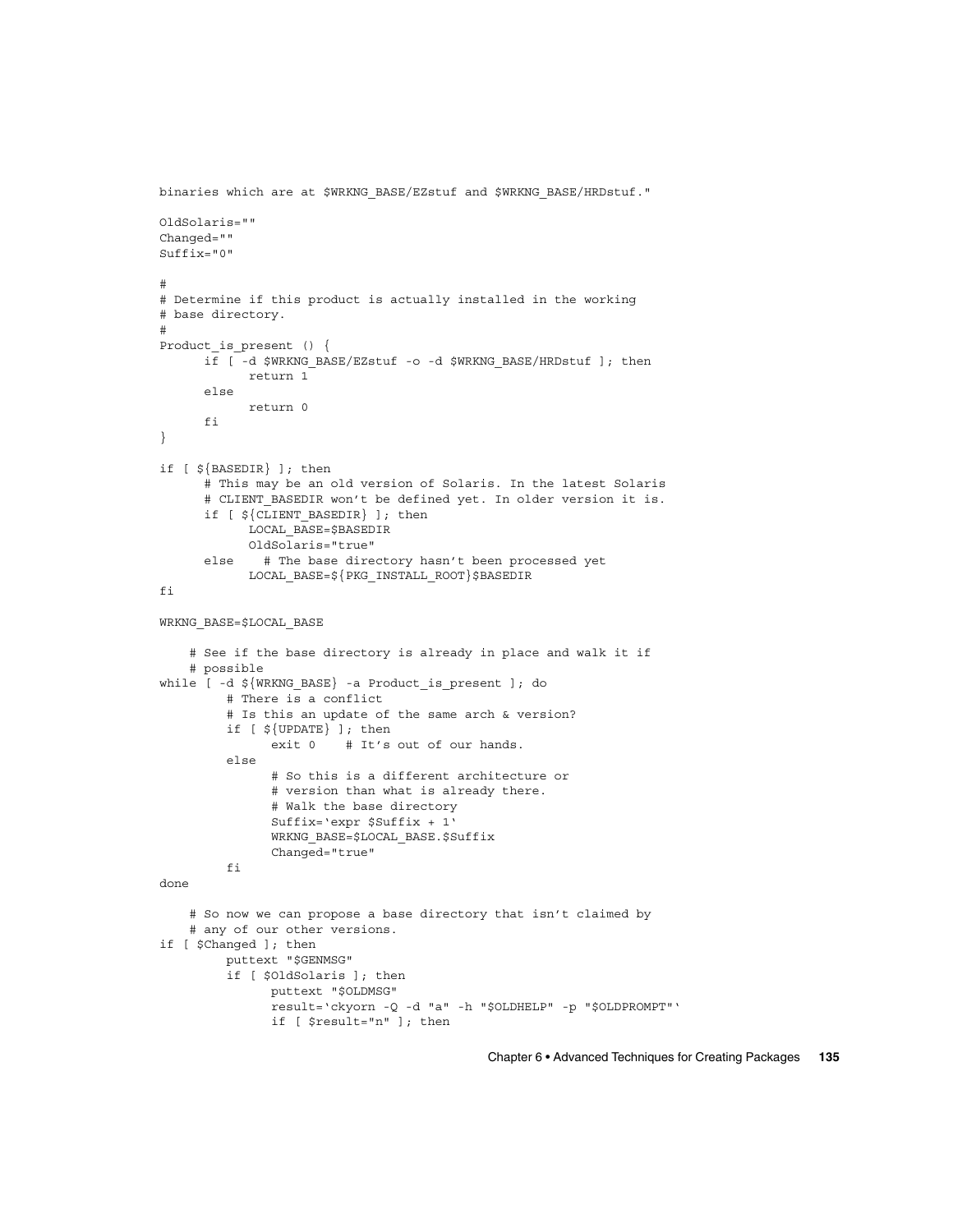```
puttext "$SUSPEND"
                    exit 1 # suspend installation
               else
                    exit 0
               fi
        else # The latest functionality is available
              puttext "$MSG"
              result='ckyorn -Q -d "a" -h "$HELP" -p "$PROMPT"'
               if [ $? -eq 3]; then
                    echo quitinstall >> $1
                    exit 0
               fi
               if [ $result="n" ]; then
                    WRKNG_BASE='ckpath -ayw -d "$WRKNG_BASE" \
                    -h "$DIRHELP" -p "$DIRPROMPT"'
               else if [ $result="a" ]
                    exit 0
               fi
            fi
           echo "BASEDIR=$WRKNG_BASE" >> $1
           puttext "$NUBD_MSG"
     f_iexit 0
```
#### *The checkinstall Script*

```
# checkinstall
script for SUNWstuf to politely suspend
grep quitinstall $1
if [ $? -eq 0 ]; then
   exit 3 # politely suspend installation
fi
```
#### exit 0

fi

This approach would not work very well if the base directory was simply /opt. This package has to call out the BASEDIR more precisely since /opt would be difficult to walk. In fact, depending on the mount scheme, it may not be possible. The example walks the base directory by creating a new directory under /opt, which does not introduce any problems.

This example uses a request script and a checkinstall script even though versions of Solaris prior to the 2.5 release cannot run a checkinstall script. The checkinstall script in this example is used for the purpose of politely halting the installation in response to a private message in the form of the string "quitinstall." If this script executes under the Solaris 2.3 release, the checkinstall script is ignored and the request script halts the installation with an error message.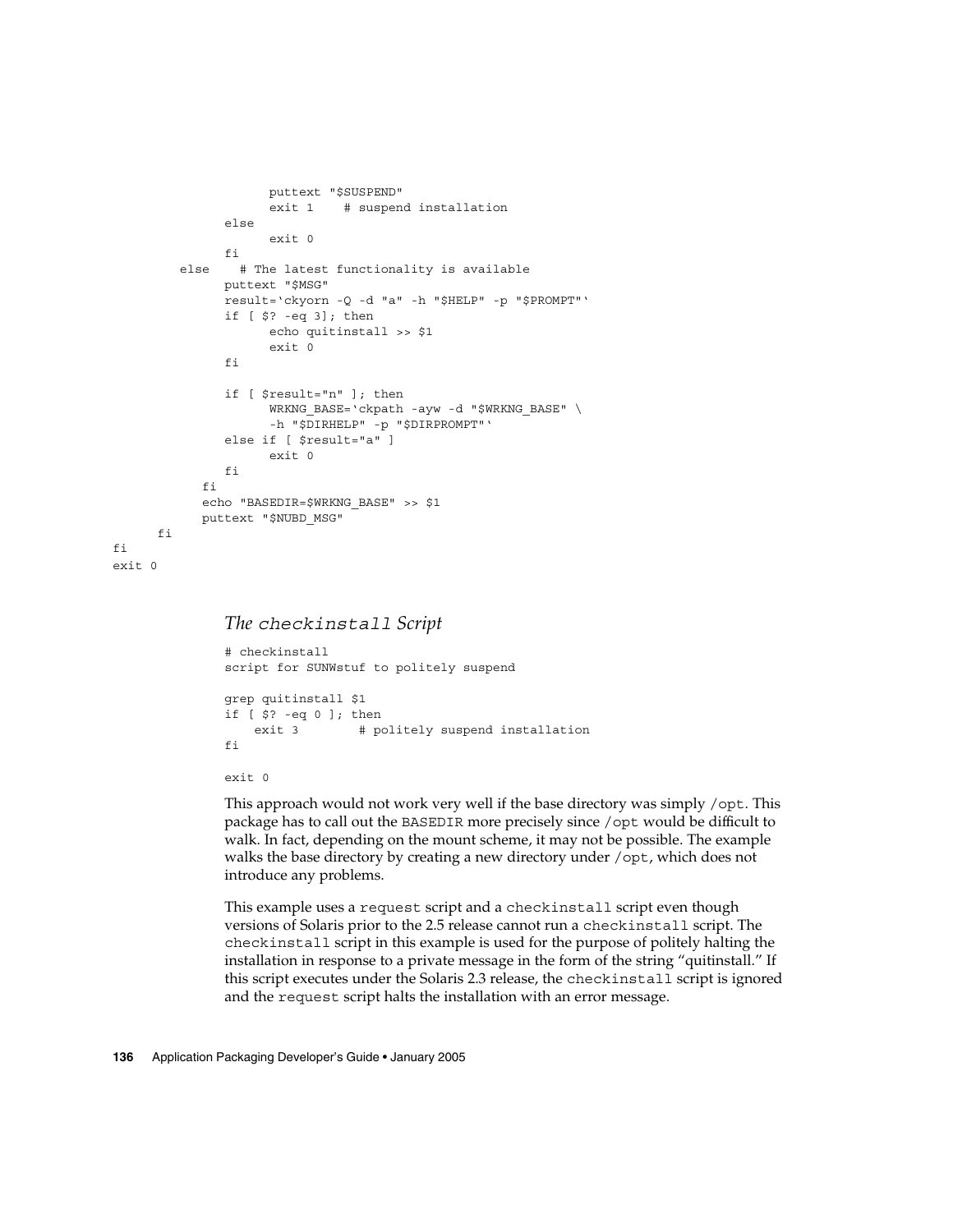Remember that prior to the Solaris 2.5 and compatible releases, the BASEDIR parameter is a read-only parameter and cannot be changed by the request script. For this reason, if an old version of the SunOS operating system is detected (by testing for a conditioned CLIENT\_BASEDIR environment variable), the request script has only two options—continue or quit.

#### Using Relative Parametric Paths

If your software product might be installed on older versions of the SunOS operating system, the request script needs to do all the necessary work. This approach can also be used to manipulate multiple directories. If additional directories are required, they still need to be included under a single base directory in order to provide an easily administrable product. While the BASEDIR parameter does not provide the level of granularity available in the latest Solaris release, your package can still walk the base directory by using the request script to manipulate parametric paths. This is how the pkginfo and pkgmap files might look.

#### *The pkginfo File*

# pkginfo file PKG=SUNWstuf NAME=software stuff ARCH=sparc VERSION=1.0.0,REV=1.0.5 CATEGORY=application DESC=a set of utilities that do stuff BASEDIR=/opt SUBBASE=SUNWstuf VENDOR=Sun Microsystems, Inc. HOTLINE=Please contact your local service provider EMAIL= MAXINST=1000 CLASSES=none daemon PSTAMP=hubert990707141632

#### *The pkgmap File*

```
: 1 1758
1 d none $SUBBASE/EZstuf 0775 root bin
1 f none $SUBBASE/EZstuf/dirdel 0555 bin bin 40 773 751310229
1 f none $SUBBASE/EZstuf/usrdel 0555 bin bin 40 773 751310229
1 f none $SUBBASE/EZstuf/filedel 0555 bin bin 40 773 751310229
1 d none $SUBBASE/HRDstuf 0775 root bin
1 f none $SUBBASE/HRDstuf/mksmart 0555 bin bin 40 773 751310229
1 f none $SUBBASE/HRDstuf/mktall 0555 bin bin 40 773 751310229
1 f none $SUBBASE/HRDstuf/mkcute 0555 bin bin 40 773 751310229
1 f none $SUBBASE/HRDstuf/mkeasy 0555 bin bin 40 773 751310229
1 d none /etc ? ? ?
```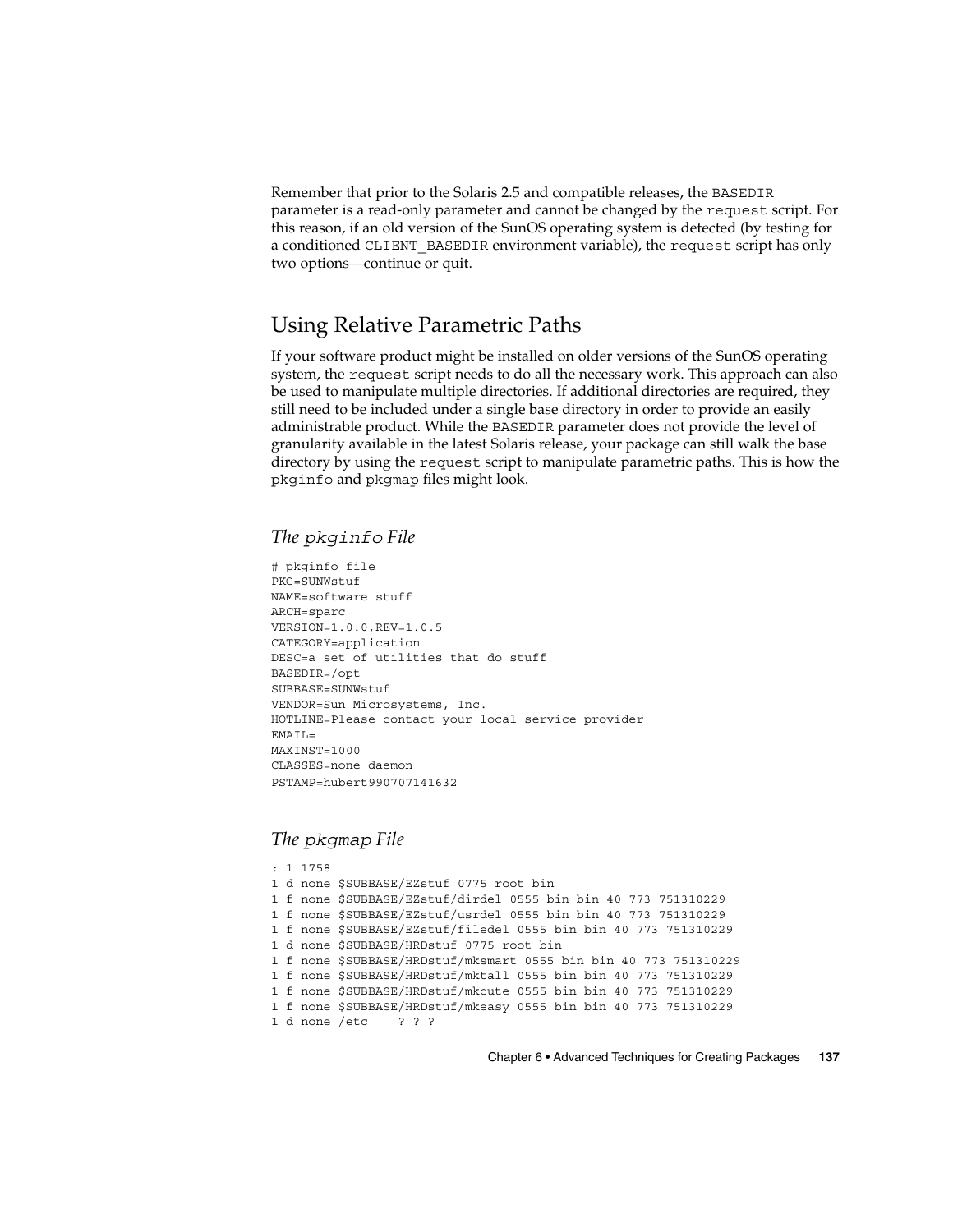1 d none /etc/rc2.d ? ? ? 1 f daemon /etc/rc2.d/S70dostuf 0744 root sys 450 223443 1 i pkginfo 348 28411 760740163 1 i postinstall 323 26475 751309908 1 i postremove 402 33179 751309945 1 i preinstall 321 26254 751310019 1 i preremove 320 26114 751309865 1 i i.daemon 509 39560 752978103 1 i r.daemon 320 24573 742152591

This example is not perfect. A pkginfo -r command returns /opt for the installation base, which is pretty ambiguous. Many packages are in /opt, but at least it is a meaningful directory. Just like the previous example, this next example fully supports multiple architectures and versions. The request script can be tailored to the needs of the specific package and resolve whatever dependencies are applicable.

### Example—A request Script That Walks a Relative Parametric Path

# request script for SUNWstuf to walk a parametric path  $PATH = /usr/sadm/bin: ${PATH}$  # use admin utilities MSG="The target directory \$LOCAL\_BASE already contains \ different architecture or version of \$PKG. This package \ could be installed at the unused target directory \$WRKNG\_BASE." PROMPT="Do you want to use to the proposed directory? " HELP="A response of  $\y\$ " will install to the proposed directory  $\setminus$ and continue, \"n\" will request a different directory. If \ the option  $\vee$ "-a none $\vee$ " was used, press the <RETURN> key and  $\wedge$ enter an unused base directory when it is requested." DIRPROMPT="Select a relative target directory under \$BASEDIR/" DIRHELP="The package \$PKG will be installed at the location entered." SUSPEND="Suspending installation at user request using error \ code 1." NUBD MSG="The location of this package is not the default. Be  $\setminus$ sure to update any applicable search paths with the actual \ location of the binaries which are at \$WRKNG BASE/EZstuf \ and \$WRKNG\_BASE/HRDstuf." Changed="" Suffix="0" # # Determine if this product is actually installed in the working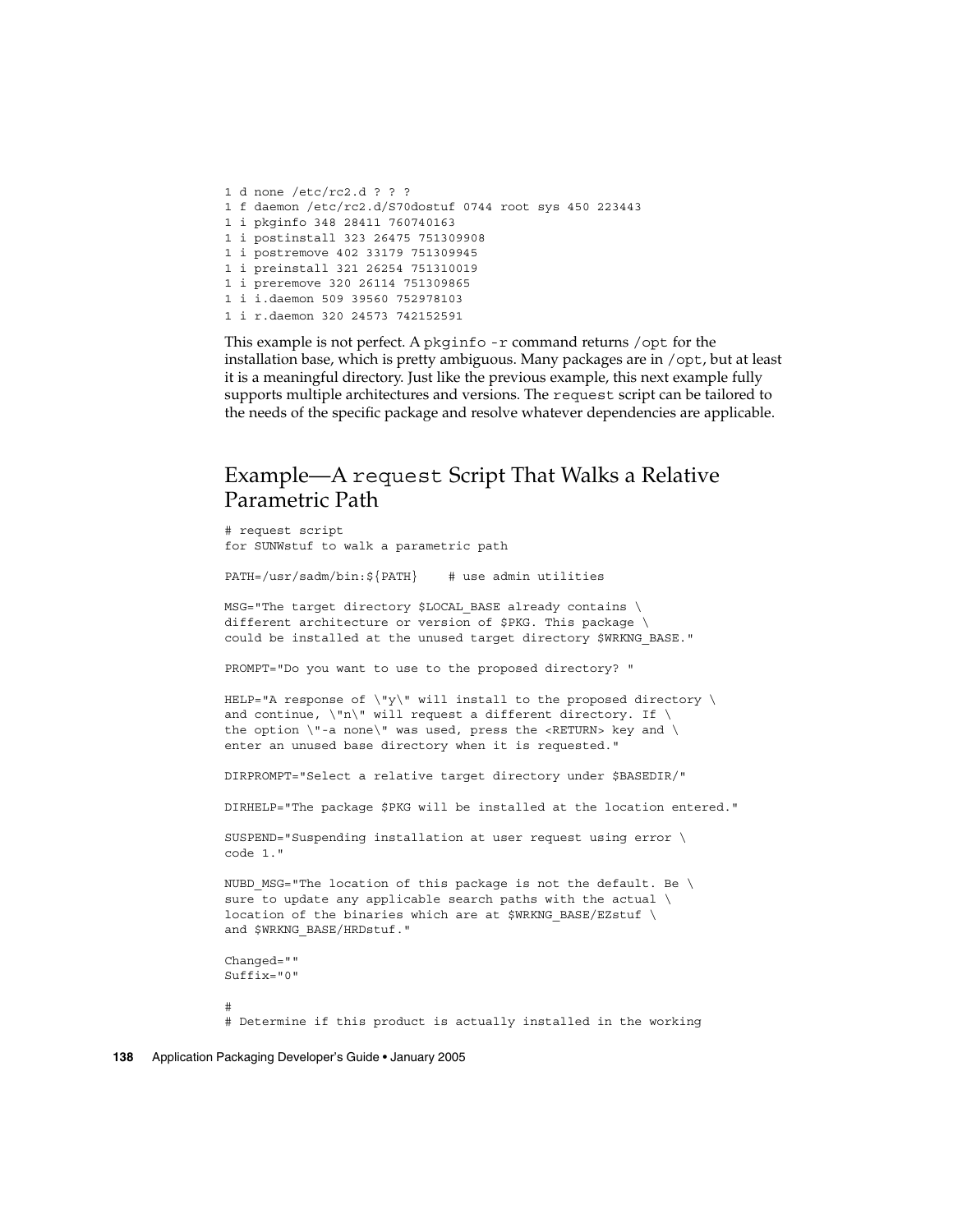```
# base directory.
#
Product_is_present () {
      if [ -d $WRKNG_BASE/EZstuf -o -d $WRKNG_BASE/HRDstuf ]; then
            return 1
      else
            return 0
     fi
}
if [ ${BASEDIR} ]; then
      # This may be an old version of Solaris. In the latest Solaris
      # CLIENT_BASEDIR won't be defined yet. In older versions it is.
      if [\sqrt{\text{CLIENT BASEDIR}}]; then
            LOCAL_BASE=$BASEDIR/$SUBBASE
      else # The base directory hasn't been processed yet
            LOCAL_BASE=${PKG_INSTALL_ROOT}$BASEDIR/$SUBBASE
      fi
WRKNG_BASE=$LOCAL_BASE
# See if the base directory is already in place and walk it if
# possible
while [ -d $ {WRKNG BASE} -a Product is present ]; do
         # There is a conflict
         # Is this an update of the same arch & version?
         if [ ${UPDATE} ]; then
               exit 0 # It's out of our hands.
         else
               # So this is a different architecture or
               # version than what is already there.
               # Walk the base directory
               Suffix='expr $Suffix + 1'
               WRKNG_BASE=$LOCAL_BASE.$Suffix
               Changed="true"
         fi
done
# So now we can propose a base directory that isn't claimed by
# any of our other versions.
if [ $Changed ]; then
        puttext "$MSG"
         result='ckyorn -Q -d "a" -h "$HELP" -p "$PROMPT"'
         if [ $? -eq 3 ]; then
               puttext "$SUSPEND"
               exit 1
         fi
         if [ $result="n" ]; then
               WRKNG BASE='ckpath -lyw -d "$WRKNG BASE" -h "$DIRHELP" \
               -p "$DIRPROMPT"'
            elif [ $result="a" ]; then
                   exit 0
```
Chapter 6 • Advanced Techniques for Creating Packages **139**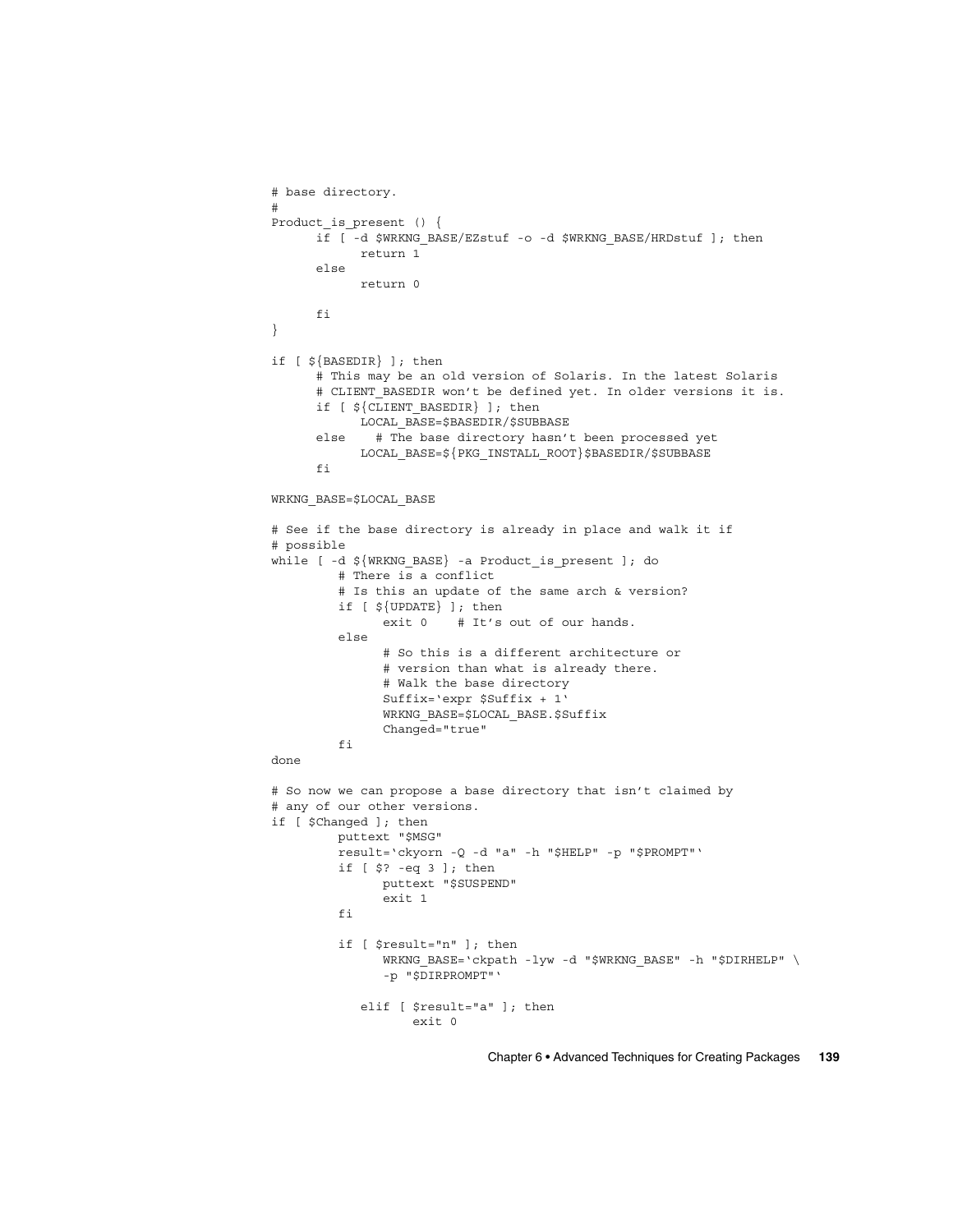```
else
                   exit 1
            f_iecho SUBBASE=$SUBBASE.$Suffix >> $1
            puttext "$NUBD_MSG"
      f_iext{p}
```
fi

# Supporting Relocation in a Heterogeneous Environment

The original concept behind System V packaging assumed one architecture per system. The concept of a server did not play a role in the design. Now, of course, a single server may provide support for several architectures, which means there may be several copies of the same software on a server, each for a different architecture. While Solaris packages are sequestered within recommended file system boundaries (for example, / and /usr), with product databases on the server as well as each client, not all installations necessarily support this division. Certain implementations support an entirely different structure and imply a common product database. While pointing the clients to different versions is straightforward, actually installing System V packages to different base directories can introduce complications for the administrator.

When you design your package, you should also consider the common methods administrators use for introducing new software versions. Administrators often seek to install and test the latest version side-by-side with the currently installed version. The procedure involves installing the new version to a different base directory than the current version and directing a handful of non-critical clients to the new version as a test. As confidence builds, the administrator redirects more and more clients to the new version. Eventually, the administrator retains the old version only for emergencies and then finally deletes it.

What this means is that packages destined for modern heterogeneous systems must support true relocation in the sense that the administrator may put them any reasonable place on the file system and still see full functionality. The Solaris 2.5 and compatible releases provide a number of useful tools which allow multiple architectures and versions to install cleanly to the same system. Solaris 2.4 and compatible versions also support true relocation but accomplishing the task is not quite as obvious.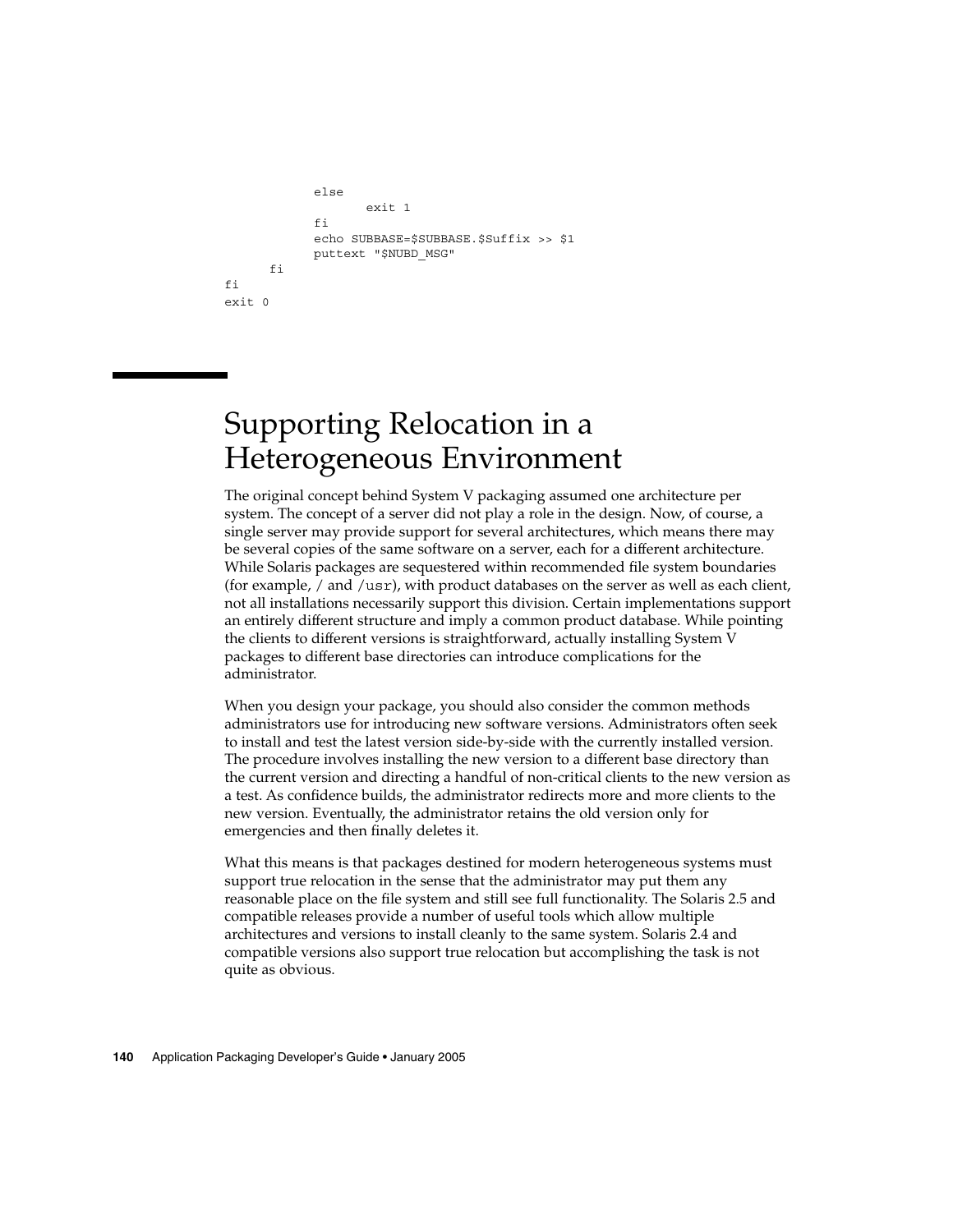# Traditional Approach

#### Relocatable Packages

The System V ABI implies that the original intention behind the relocatable package was to make installing the package more convenient for the administrator. Now the need for relocatable packages goes much further. Convenience is not the only issue, rather it is quite possible that during the installation an active software product is already installed in the default directory. A package that is not designed to deal with this situation either overwrites the existing product or fails to install. However, a package designed handle multiple architectures and multiple versions can install smoothly and offer the administrator a wide range of options that are fully compatible with existing administrative traditions.

In some ways the problem of multiple architectures and the problem of multiple versions is the same. It must be possible to install a variant of the existing package side by side with other variants, and direct clients or standalone consumers of exported file systems to any one of those variants, without degraded functionality. While Sun has established methods for dealing with multiple architectures on a server, the administrator may not adhere to those recommendations. All packages need to be capable of complying with the administrators' reasonable wishes regarding installation.

## Example-A Traditional Relocatable Package

This example shows what a traditional relocatable package may look like. The package is to be located in /opt/SUNWstuf, and its pkginfo file and pkgmap file might look like this.

#### *The pkginfo File*

# pkginfo file PKG=SUNWstuf NAME=software stuff ARCH=sparc VERSION=1.0.0,REV=1.0.5 CATEGORY=application DESC=a set of utilities that do stuff BASEDIR=/opt VENDOR=Sun Microsystems, Inc. HOTLINE=Please contact your local service provider EMAIL= MAXINST=1000 CLASSES=none PSTAMP=hubert990707141632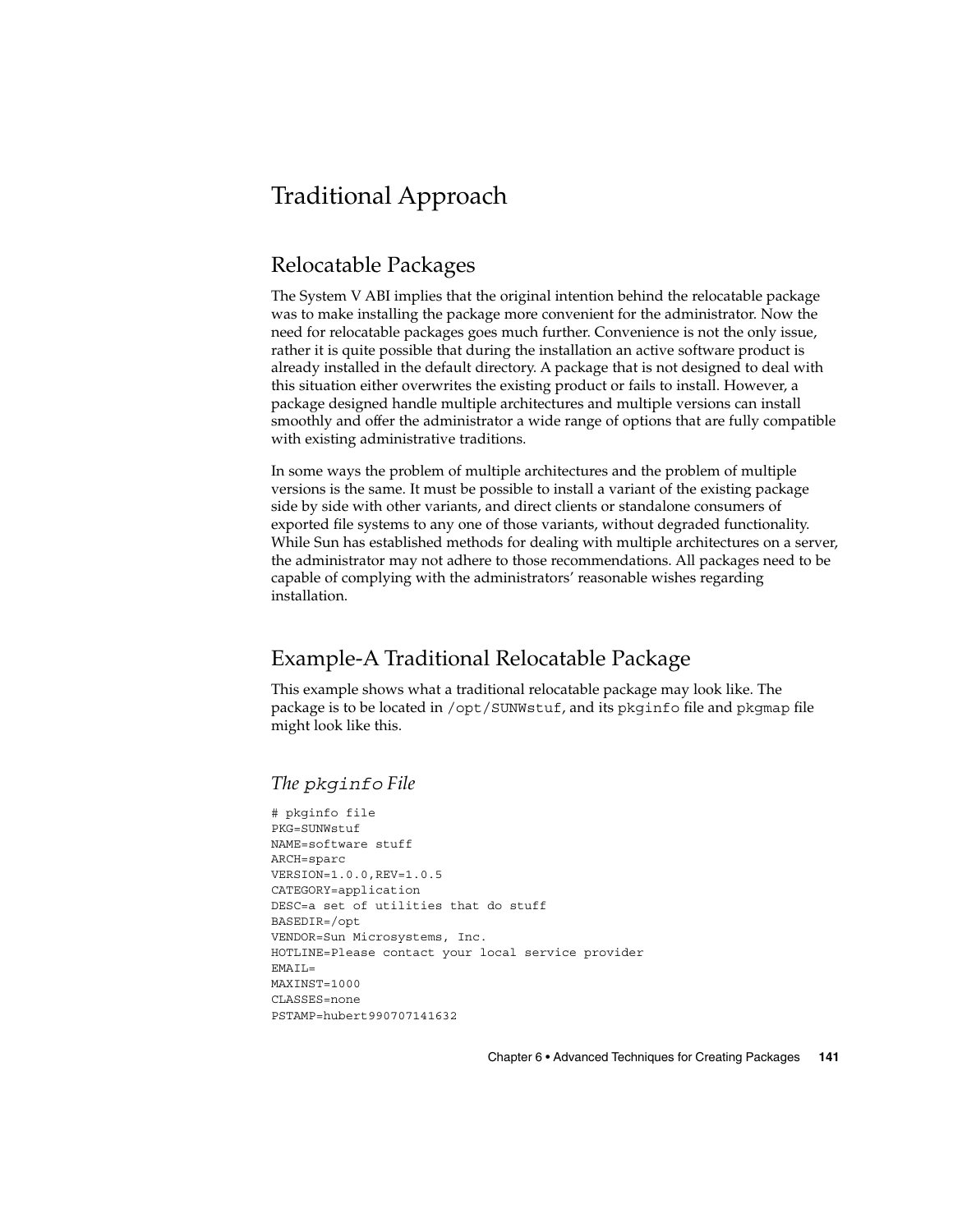*The pkgmap File*

```
: 1 1758
1 d none SUNWstuf 0775 root bin
1 d none SUNWstuf/EZstuf 0775 root bin
1 f none SUNWstuf/EZstuf/dirdel 0555 bin bin 40 773 751310229
1 f none SUNWstuf/EZstuf/usrdel 0555 bin bin 40 773 751310229
1 f none SUNWstuf/EZstuf/filedel 0555 bin bin 40 773 751310229
1 d none SUNWstuf/HRDstuf 0775 root bin
1 f none SUNWstuf/HRDstuf/mksmart 0555 bin bin 40 773 751310229
1 f none SUNWstuf/HRDstuf/mktall 0555 bin bin 40 773 751310229
1 f none SUNWstuf/HRDstuf/mkcute 0555 bin bin 40 773 751310229
1 f none SUNWstuf/HRDstuf/mkeasy 0555 bin bin 40 773 751310229
1 i pkginfo 348 28411 760740163
1 i postinstall 323 26475 751309908
1 i postremove 402 33179 751309945
1 i preinstall 321 26254 751310019
1 i preremove 320 26114 751309865
```
This is referred to as the traditional method because every package object is installed to the base directory defined by the BASEDIR parameter from the pkginfo file. For example, the first object in the pkgmap file is installed as the directory /opt/SUNWstuf.

#### Absolute Packages

An absolute package is one that installs to a particular root  $\alpha$  file system. These packages are difficult to deal with from the standpoint of multiple versions and architectures. As a general rule, all packages should be relocatable. There are, however very good reasons to include absolute elements in a relocatable package.

### Example-A Traditional Absolute Package

If the SUNWstuf package was an absolute package, the BASEDIR parameter should not be defined in the pkginfo file, and the pkgmap file would look like this.

#### *The pkgmap File*

```
: 1 1758
1 d none /opt ? ? ?
1 d none /opt/SUNWstuf 0775 root bin
1 d none /opt/SUNWstuf/EZstuf 0775 root bin
1 f none /opt/SUNWstuf/EZstuf/dirdel 0555 bin bin 40 773 751310229
1 f none /opt/SUNWstuf/EZstuf/usrdel 0555 bin bin 40 773 751310229
1 f none /opt/SUNWstuf/EZstuf/filedel 0555 bin bin 40 773 751310229
1 d none /opt/SUNWstuf/HRDstuf 0775 root bin
1 f none /opt/SUNWstuf/HRDstuf/mksmart 0555 bin bin 40 773 751310229
1 f none /opt/SUNWstuf/HRDstuf/mktall 0555 bin bin 40 773 751310229
```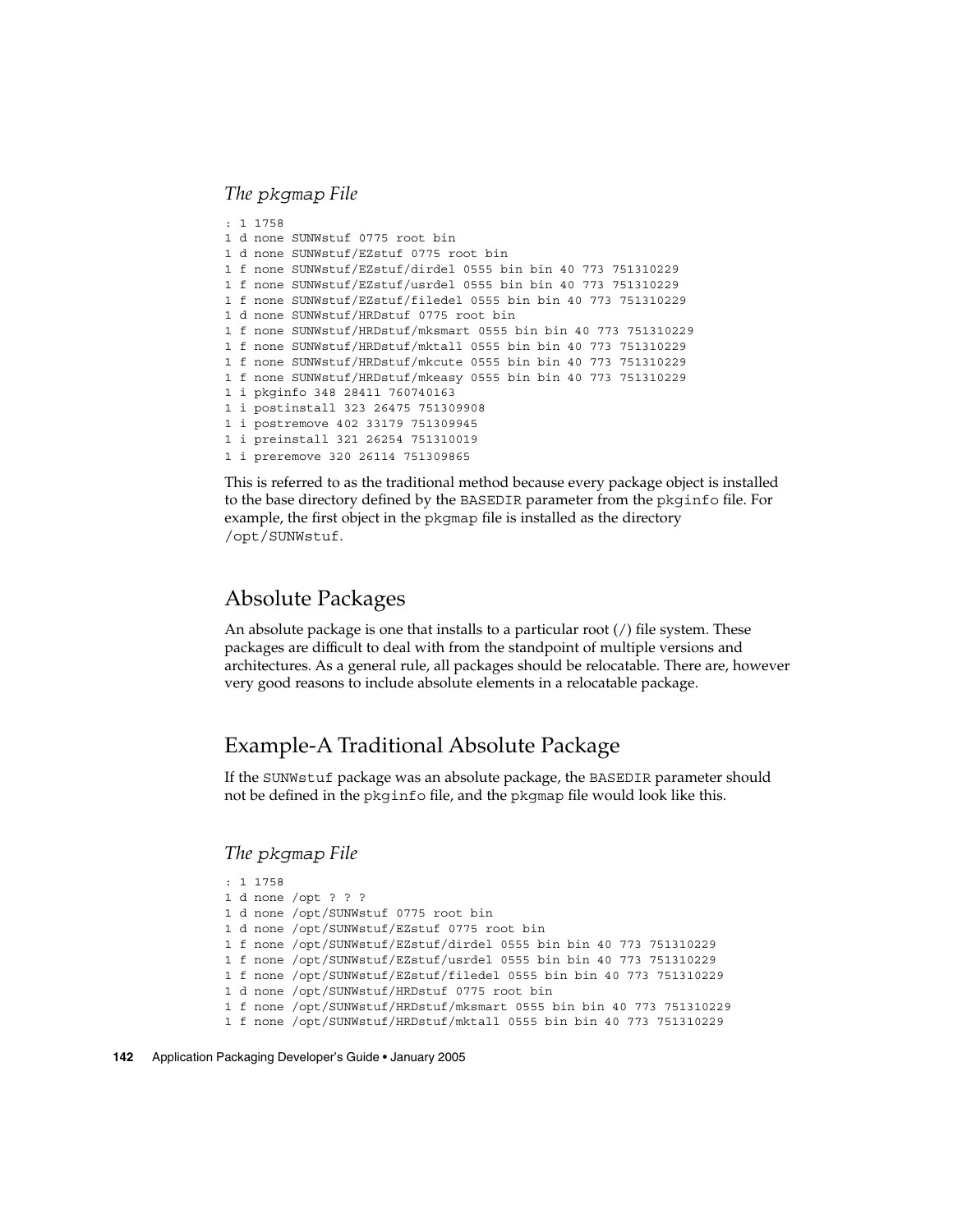1 f none /opt/SUNWstuf/HRDstuf/mkcute 0555 bin bin 40 773 751310229 1 f none /opt/SUNWstuf/HRDstuf/mkeasy 0555 bin bin 40 773 751310229 1 i pkginfo 348 28411 760740163 1 i postinstall 323 26475 751309908 1 i postremove 402 33179 751309945 1 i preinstall 321 26254 751310019 1 i preremove 320 26114 751309865

In this example, if the administrator specified an alternate base directory during installation, it would be ignored by the pkgadd command. This package always installs to /opt/SUNWstuf of the target system.

The -R argument to the pkgadd command works as expected. For example,

pkgadd -d . -R /export/opt/client3 SUNWstuf

installs the objects in /export/opt/client3/opt/SUNWstuf; but that is the closest this package comes to being relocatable.

Notice the use of the question mark (?) for the /opt directory in the pkgmap file. This indicates that the existing attributes should not be changed. It does not mean "create the directory with default attributes," although under certain circumstances that may happen. Any directory that is specific to the new package must specify all attributes explicitly.

#### Composite Packages

Any package containing relocatable objects is referred to as a relocatable package. This can be misleading because a relocatable package may contain absolute paths in its pkgmap file. Using a root (/) entry in a pkgmap file can enhance the relocatable aspects of the package. Packages that have both relocatable and root entries are called *composite* packages.

#### Example-A Traditional Solution

Assume that one object in the SUNWstuf package is a startup script executed at run level 2. The file /etc/rc2.d/S70dostuf needs to be installed as a part of the package, but it cannot be placed into the base directory. Assuming that a relocatable package is the only solution, the pkginfo and a pkgmap might look like this.

#### *The pkginfo File*

# pkginfo file PKG=SUNWstuf NAME=software stuff ARCH=sparc VERSION=1.0.0,REV=1.0.5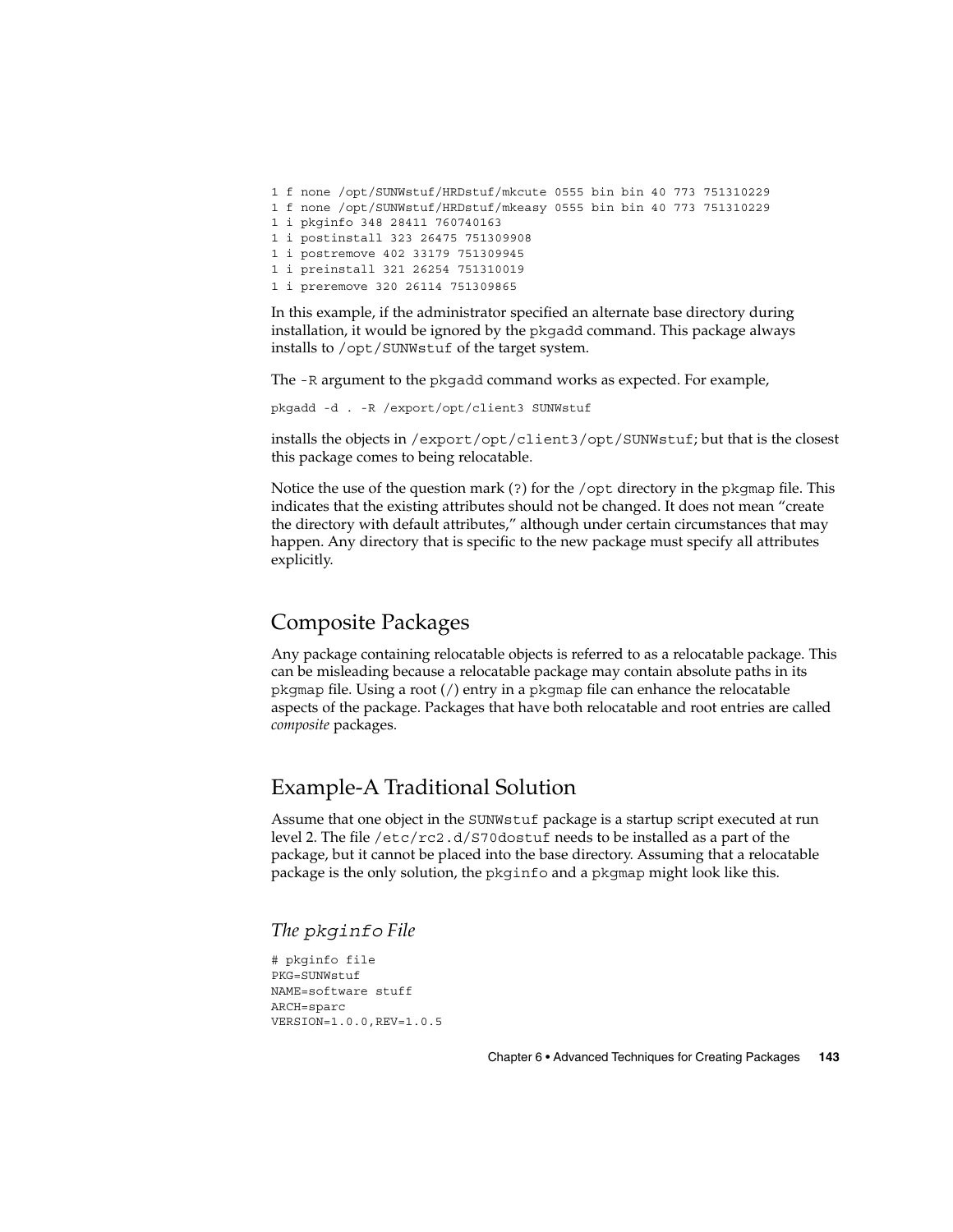```
CATEGORY=application
DESC=a set of utilities that do stuff
BASEDIR=/
VENDOR=Sun Microsystems, Inc.
HOTLINE=Please contact your local service provider
EMAIL=
MAXINST=1000
CLASSES=none
PSTAMP=hubert990707141632
```
#### *The pkgmap File*

```
: 1 1758
1 d none opt/SUNWstuf/EZstuf 0775 root bin
1 f none opt/SUNWstuf/EZstuf/dirdel 0555 bin bin 40 773 751310229
1 f none opt/SUNWstuf/EZstuf/usrdel 0555 bin bin 40 773 751310229
1 f none opt/SUNWstuf/EZstuf/filedel 0555 bin bin 40 773 751310229
1 d none opt/SUNWstuf/HRDstuf 0775 root bin
1 f none opt/SUNWstuf/HRDstuf/mksmart 0555 bin bin 40 773 751310229
1 f none opt/SUNWstuf/HRDstuf/mktall 0555 bin bin 40 773 751310229
1 f none opt/SUNWstuf/HRDstuf/mkcute 0555 bin bin 40 773 751310229
1 f none opt/SUNWstuf/HRDstuf/mkeasy 0555 bin bin 40 773 751310229
1 d none etc ? ? ?
1 d none etc/rc2.d ? ? ?
1 f none etc/rc2.d/S70dostuf 0744 root sys 450 223443
1 i pkginfo 348 28411 760740163
1 i postinstall 323 26475 751309908
1 i postremove 402 33179 751309945
1 i preinstall 321 26254 751310019
1 i preremove 320 26114 751309865
```
There is not much difference between this approach and that of the absolute package. In fact, this would be better off as an absolute package—if the administrator provided an alternate base directory for this package, it would not work!

In fact, only one file in this package needs to be root-relative, the rest could be moved anywhere. How to solve this problem through the use of a composite package is discussed throughout the remainder of this section.

## Beyond Tradition

The approach described in this section does not apply to all packages, but it does result in improved performance during installation to an heterogeneous environment. Very little of this applies to packages that are delivered as part of the Solaris operating environment (bundled packages); however, unbundled packages can practice non-traditional packaging.

The reason behind encouraging relocatable packages is to support this requirement:

*When a package is added or removed, the existing desirable behaviors of installed software products will be unchanged.*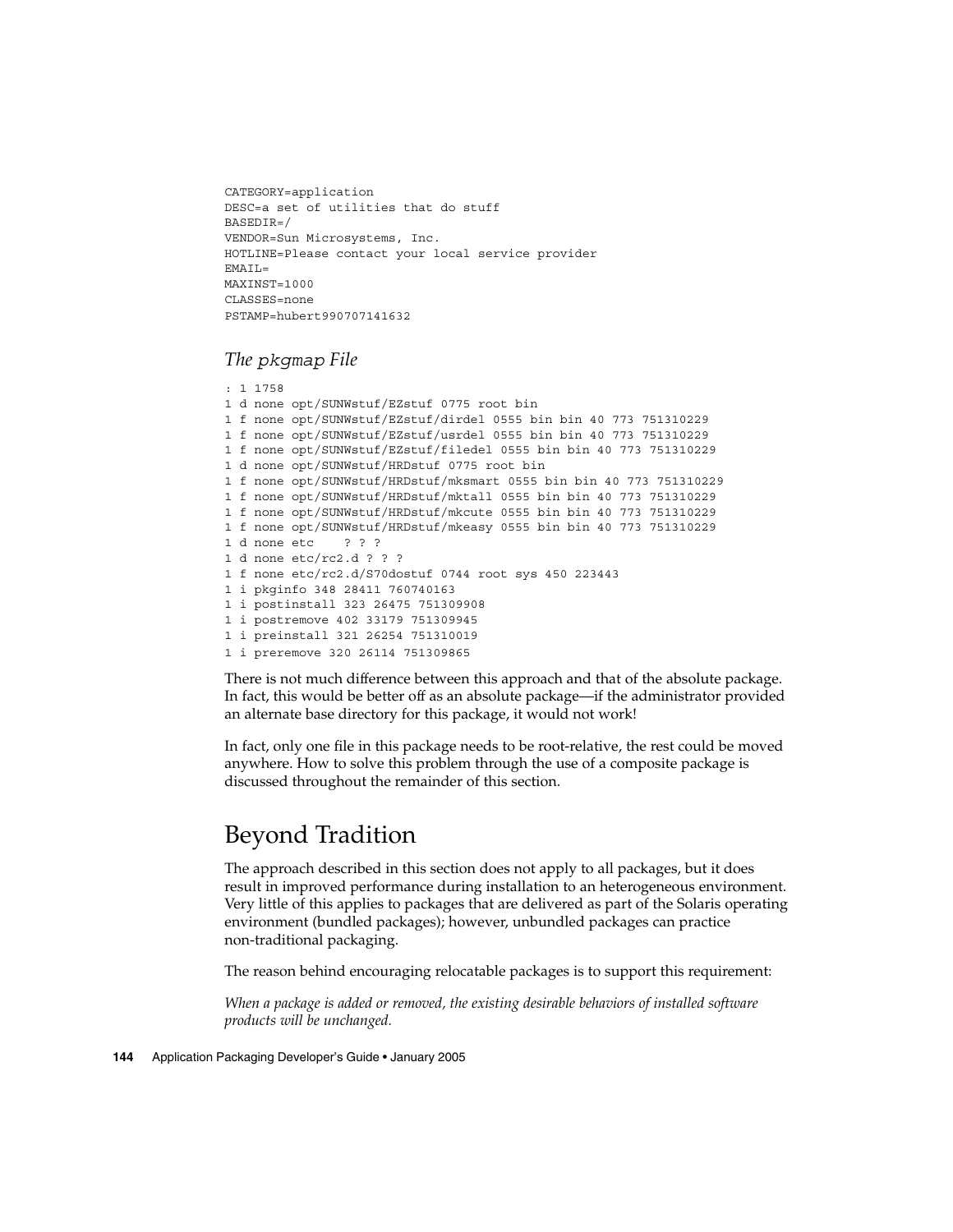Unbundled packages should reside under /opt so as to assure that the new package does not interfere with existing products.

### Another Look at Composite Packages

There are two rules to follow when constructing a functional composite package:

- Establish the base directory based upon where the vast majority of the package objects go.
- If a package object goes into a common directory that is not the base directory (for example, /etc), specify it as an absolute path name in the prototype file.

In other words, since "relocatable" means the object can be installed anywhere and still work, no startup script run by init at boot time can be considered relocatable! While there is nothing wrong with specifying /etc/passwd as a relative path in the delivered package, there is only one place it can go.

### Making Absolute Path Names Look Relocatable

If you are going to construct a composite package, the absolute paths must operate in a manner which does not interfere with existing installed software. A package that can be entirely contained in /opt gets around this problem since there are no existing files in the way. When a file in /etc is included in the package, you must ensure that the absolute path names behave in the same way that is expected from relative path names. Consider the following two examples.

### Example—Modifying a File

### *Description*

An entry is being added to a table, or the object is a new table which is likely to be modified by other programs or packages.

### *Implementation*

Define the object as file type e and belonging to the build, awk, or sed class. The script that performs this task must remove itself as effectively as it adds itself.

### *Example*

An entry needs to be added to /etc/vfstab in support of the new solid state hard disk.

The entry in the pkgmap file might be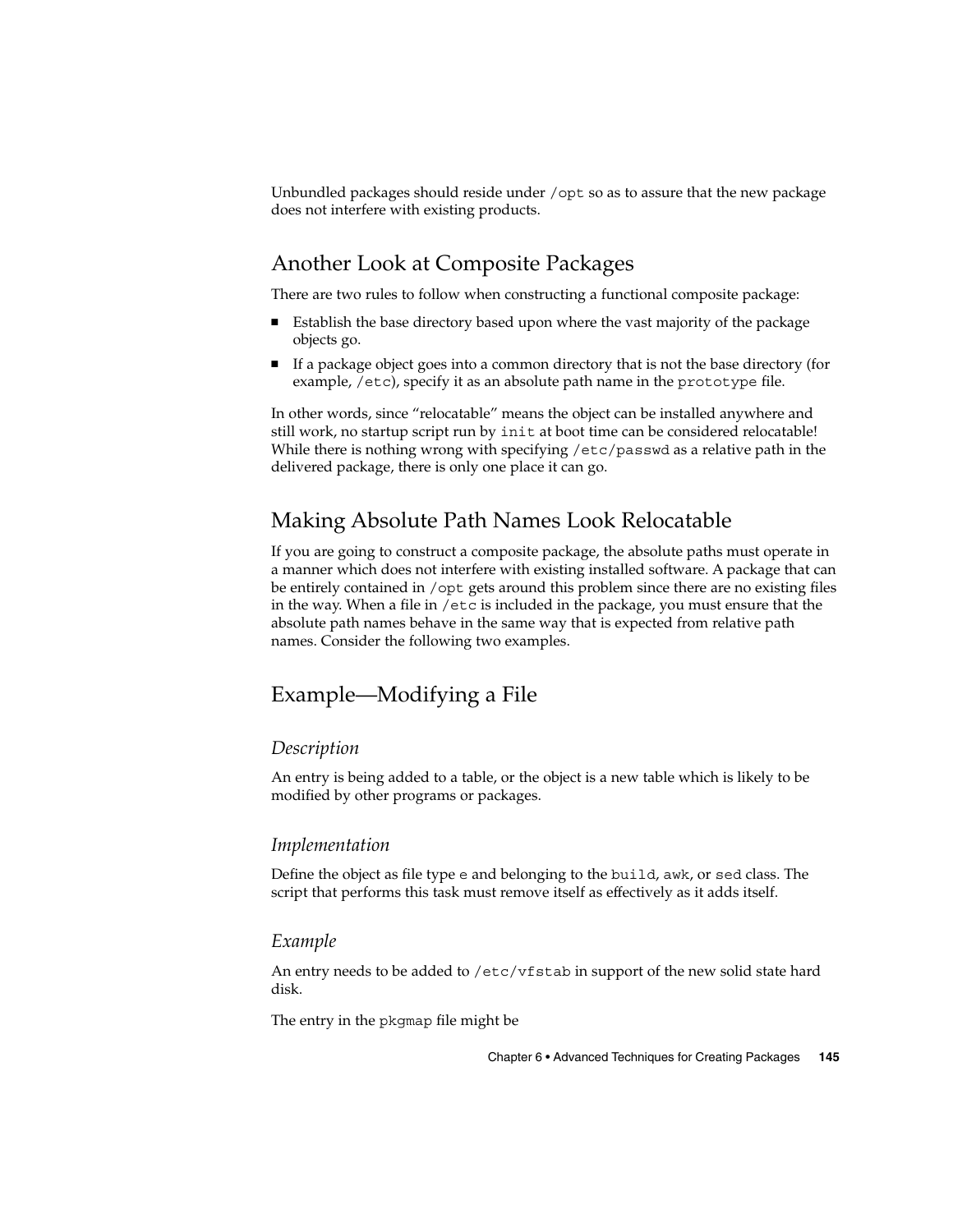1 e sed /etc/vfstab???

The request script asks the operator if /etc/vfstab should be modified by the package. If the operator answers "no" then the request script will print instructions on how to do the job manually and will execute

echo "CLASSES=none" >> \$1

If the operator answers "yes" then it executes

echo "CLASSES=none sed" >> \$1

which activates the class action script that will make the necessary modifications. The sed class means that the package file  $/etc/vf$ stab is a sed program which contains both the install and remove operations for the same-named file on the target system.

### Example—Creating a New File

#### *Description*

The object is an entirely new file that is unlikely to be edited at a later time or, it is replacing a file owned by another package.

#### *Implementation*

Define the package object as file type f and install it using a class action script capable of undoing the change.

#### *Example*

A brand new file is required in /etc to provide the necessary information to support the solid state hard disk, named /etc/shdisk.conf. The entry in the pkgmap file might look like this:

. . . 1 f newetc /etc/shdisk.conf . . .

The class action script i.newetc is responsible for installing this and any other files that need to go into /etc. It checks to make sure there is not another file there. If there is not, it will simply copy the new file into place. If there is already a file in place, it will back it up before installing the new file. The script  $r$  . newetc removes these files and restores the originals, if required. Here is the key fragment of the install script.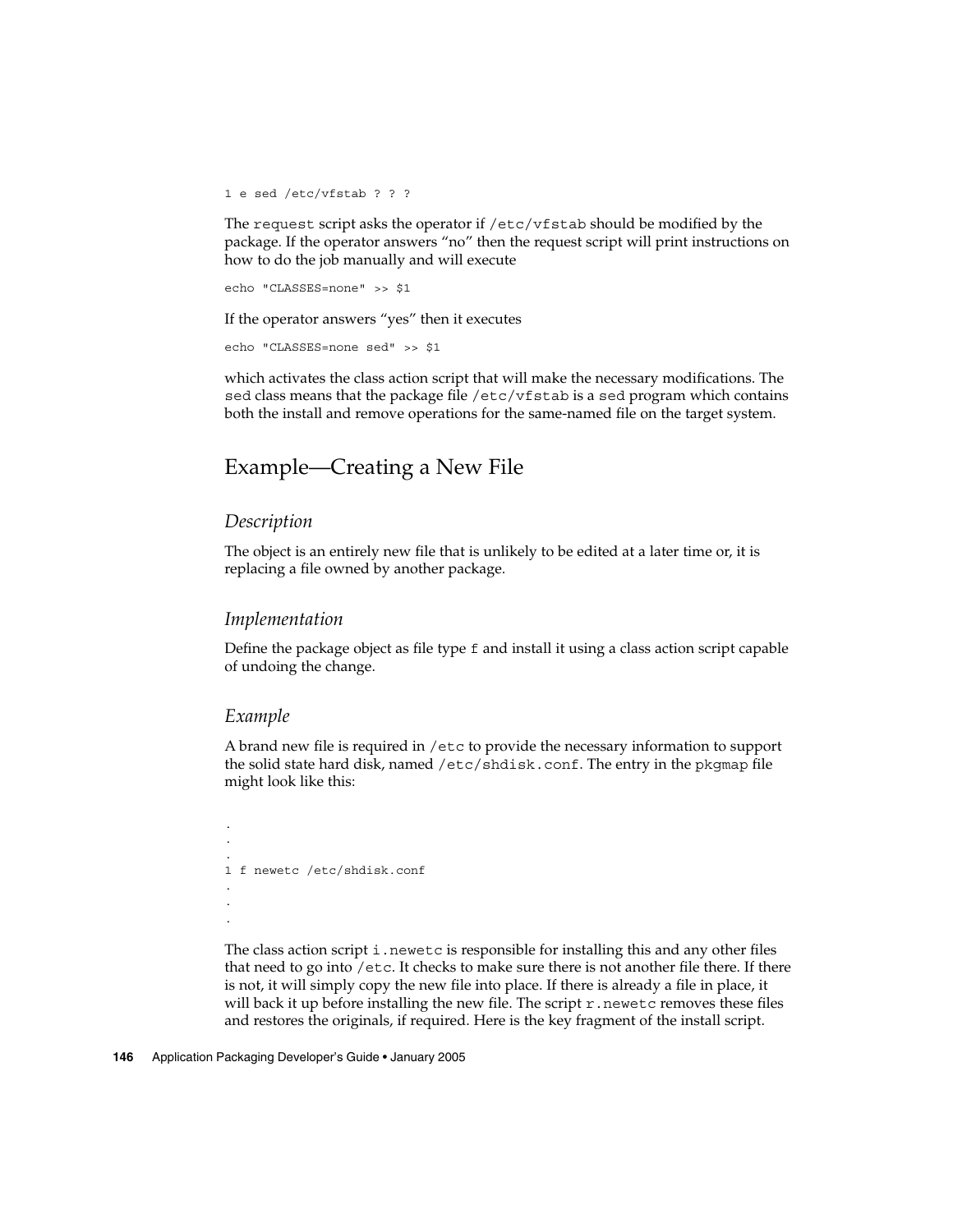```
# i.newetc
while read src dst; do
     if [ -f $dst ]; then
       dstfile='basename $dst'
       cp $dst $PKGSAV/$dstfile
     fi
     cp $src $dst
done
if [ "${1}" = "ENDOFCLASS" ]; then
      cd $PKGSAV
      tar cf SAVE.newetc
      $INST_DATADIR/$PKG/install/squish SAVE.newetc
fi
```
Notice that this script uses the PKGSAV environment variable to store a backup of the file to be replaced. When the argument ENDOFCLASS is passed to the script, that is the pkgadd command informing the script that these are the last entries in this class, at which point the script archives and compresses the files that were saved using a private compression program stored in the install directory of the package.

While the use of the PKGSAV environment variable is not reliable during a package update; if the package is not updated (through a patch, for instance) the backup file is secure. The following remove script includes code to deal with the other issue—the fact that older versions of the pkgrm command do not pass the scripts the correct path to the PKGSAV environment variable.

The removal script might look like this.

```
# r.newetc
# make sure we have the correct PKGSAV
if [ -d $PKG_INSTALL_ROOT$PKGSAV ]; then
      PKGSAV="$PKG_INSTALL_ROOT$PKGSAV"
fi
# find the unsquish program
UNSQUISH_CMD='dirname $0'/unsquish
while read file; do
     rm $file
done
if [ "${1}" = ENDOFCLASS ]; then
      if [ -f $PKGSAV/SAVE.newetc.sq ]; then
        $UNSQUISH_CMD $PKGSAV/SAVE.newetc
      f_iif [ -f $PKGSAV/SAVE.newetc ]; then
         targetdir=dirname $file # get the right directory
         cd $targetdir
           tar xf $PKGSAV/SAVE.newetc
            rm $PKGSAV/SAVE.newetc
      fi
```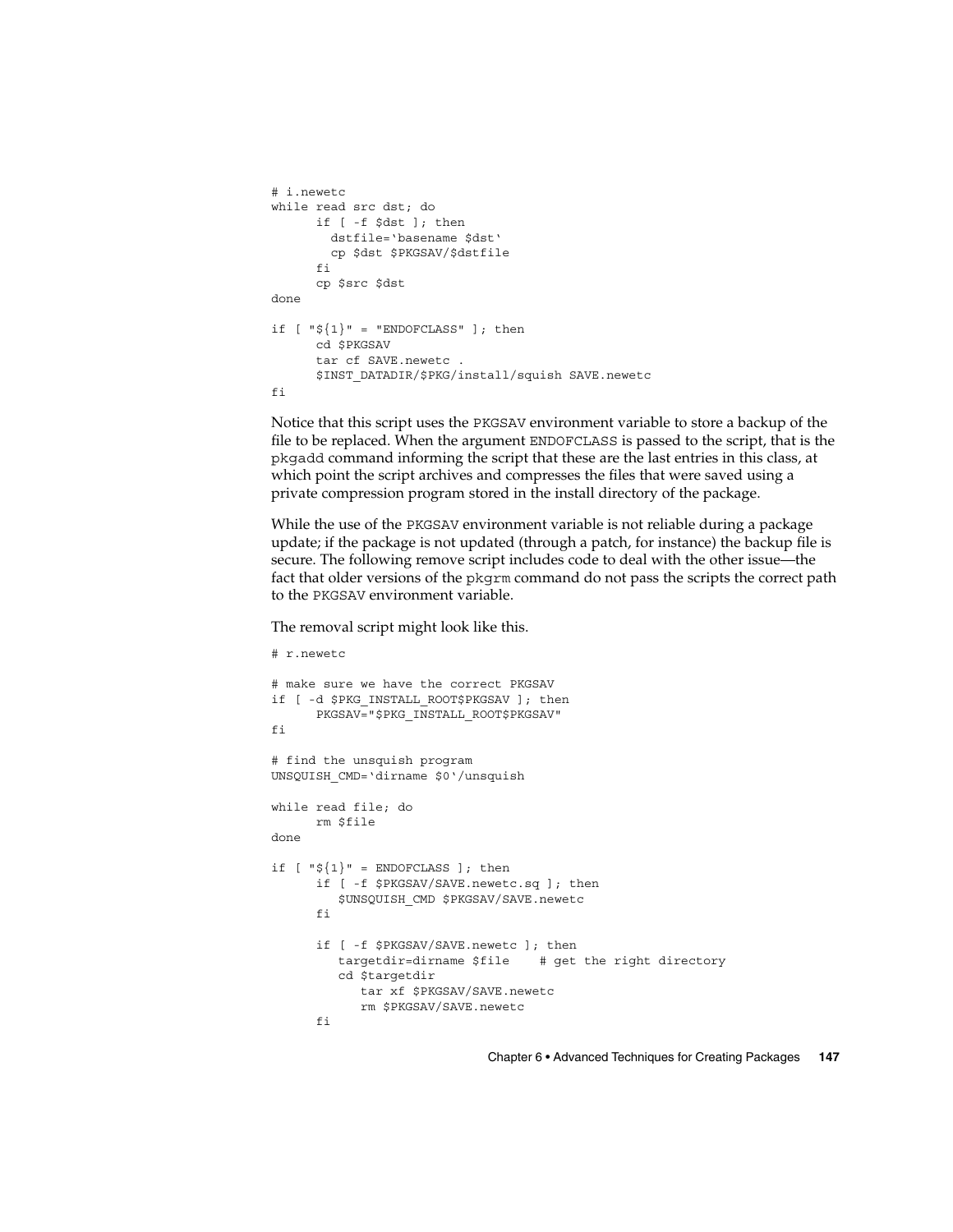This script uses a private uninstalled algorithm (unsquish) which is in the install directory of the package database. This is done automatically by the pkgadd command at install time. All scripts not specifically recognized as install-only by the pkgadd command are left in this directory for use by the pkgrm command. You cannot count on where that directory is, but you can depend on the directory being flat and containing all appropriate information files and installation scripts for the package. This script finds the directory by virtue of the fact that the class action script is guaranteed to be executing from the directory that contains the unsquish program.

Notice, also, that this script does not just assume the target directory is  $/$ etc. It may actually be /export/root/client2/etc. The correct directory could be constructed in one of two ways.

- Use the  $\S$ {PKG\_INSTALL\_ROOT}/etc construction, or
- Take the directory name of a file passed by the pkgadd command (which is what this script does).

By using this approach for each absolute object in the package, you can be sure that the current desirable behavior is unchanged or at least recoverable.

### Example—A Composite Package

This is an example of the pkginfo and pkgmap files for a composite package.

### *The pkginfo File*

```
PKG=SUNWstuf
NAME=software stuff
ARCH=sparc
VERSION=1.0.0,REV=1.0.5
CATEGORY=application
DESC=a set of utilities that do stuff
BASEDIR=/opt
VENDOR=Sun Microsystems, Inc.
HOTLINE=Please contact your local service provider
EMAIL=
MAXINST=1000
CLASSES=none daemon
PSTAMP=hubert990707141632
```
### *The pkgmap File*

```
: 1 1758
1 d none SUNWstuf/EZstuf 0775 root bin
1 f none SUNWstuf/EZstuf/dirdel 0555 bin bin 40 773 751310229
1 f none SUNWstuf/EZstuf/usrdel 0555 bin bin 40 773 751310229
```
fi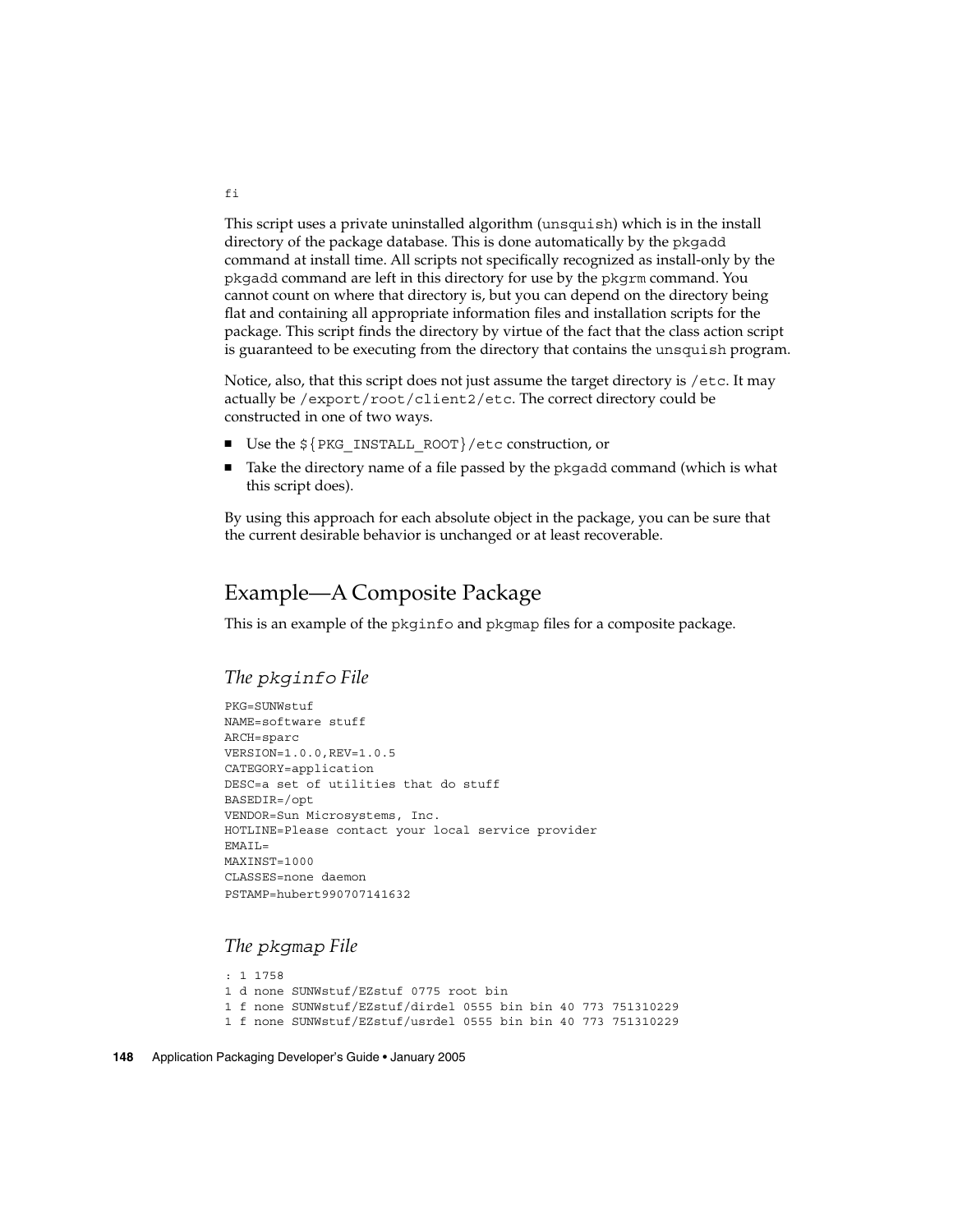```
1 f none SUNWstuf/EZstuf/filedel 0555 bin bin 40 773 751310229
1 d none SUNWstuf/HRDstuf 0775 root bin
1 f none SUNWstuf/HRDstuf/mksmart 0555 bin bin 40 773 751310229
1 f none SUNWstuf/HRDstuf/mktall 0555 bin bin 40 773 751310229
1 f none SUNWstuf/HRDstuf/mkcute 0555 bin bin 40 773 751310229
1 f none SUNWstuf/HRDstuf/mkeasy 0555 bin bin 40 773 751310229
1 d none /etc ? ? ?
1 d none /etc/rc2.d ? ? ?
1 e daemon /etc/rc2.d/S70dostuf 0744 root sys 450 223443
1 i i.daemon 509 39560 752978103
1 i pkginfo 348 28411 760740163
1 i postinstall 323 26475 751309908
1 i postremove 402 33179 751309945
1 i preinstall 321 26254 751310019
1 i preremove 320 26114 751309865
1 i r.daemon 320 24573 742152591
```
While S70dostuf belongs to the daemon class, the directories that lead up to it (which are already in place at install time) belong to the none class. Even if the directories were unique to this package, you should leave them in the none class. The reason for this is that the directories need to be created first and deleted last, and this is always true for the none class. The pkgadd command creates directories; they are not copied from the package and they are not passed to a class action script to be created. Instead, they are created by the pkgadd command before it calls the install class action script, and the pkgrm command deletes directories after completion of the removal class action script.

This means that if a directory in a special class contains objects in the class none, when the pkgrm command attempts to remove the directory, it fails because the directory will not be empty in time. If an object of class none is to be inserted into a directory of some special class, that directory will not exist in time to accept the object. The pkgadd command will create the directory on-the-fly during installation of the object and may not be able to synchronize the attributes of that directory when it finally sees the pkgmap definition.

**Note –** When assigning a directory to a class, always remember the order of creation and deletion.

# Making Packages Remotely Installable

All packages *must* be installable remotely. Installable remotely means you do not assume the administrator installing your package is installing to the root  $\binom{\ }{\ }$  file system of the system running the pkgadd command. If, in one of your procedure scripts, you need to get to the  $/etc$   $/$  vfstab file of the target system, you need to use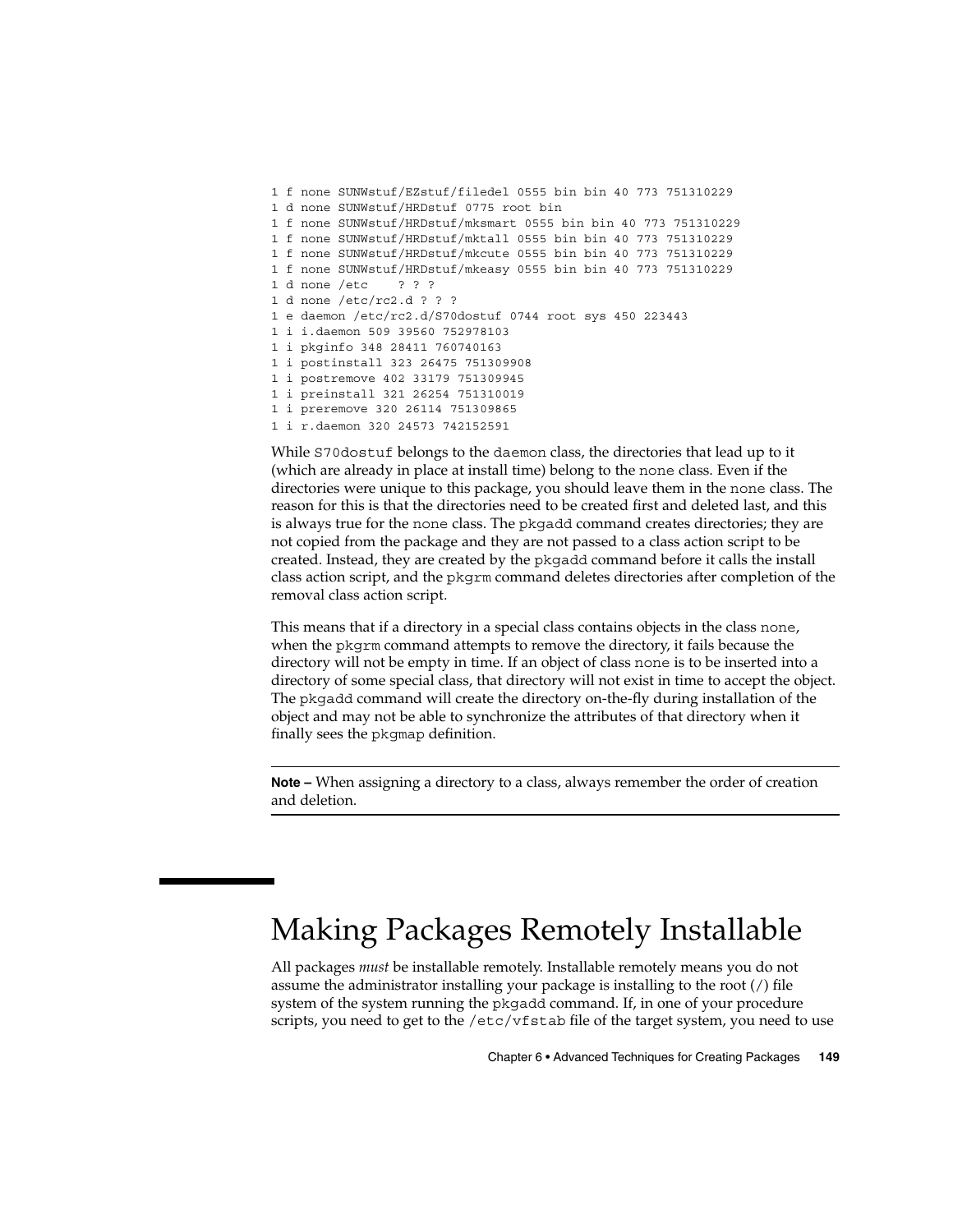the PKG\_INSTALL\_ROOT environment variable. In other words, the path name /etc/vfstab will get you to the /etc/vfstab file of the system running the pkgadd command, but the administrator may be installing to a client at /export/root/client3. The path \${PKG\_INSTALL\_ROOT}/etc/vfstab is guaranteed to get you to the target file system.

## Example – Installing to a Client System

In this example, the SUNWstuf package is installed to client3, which is configured with  $\gamma$  opt in its root  $\gamma$  file system. One other version of this package is already installed on client3, and the base directory is set to basedir=/opt/\$PKGINST from an administration file, thisadmin. (For more information on administration files, see ["The Administrative Defaults File"](#page-127-0) on page 128.) The pkgadd command executed on the server is:

# **pkgadd -a thisadmin -R /export/root/client3 SUNWstuf**

The table below lists the environment variables and their values that are passed to the procedure scripts.

| <b>Environment Variable</b> | Value                               |
|-----------------------------|-------------------------------------|
| PKGINST                     | SUNWstuf.2                          |
| PKG INSTALL ROOT            | /export/root/client3                |
| CLIENT BASEDIR              | /opt/SUNWstuf.2                     |
| BASEDIR                     | /export/root/client3/opt/SUNWstuf.2 |

**TABLE 6–1** Values Passed to Procedure Scripts

## Example – Installing to a Server or Standalone System

To install to the server or a standalone system under the same circumstances as the previous example, the command is:

# **pkgadd -a thisadmin SUNWstuf**

The table below lists the environment variables and their values that are passed to the procedure scripts.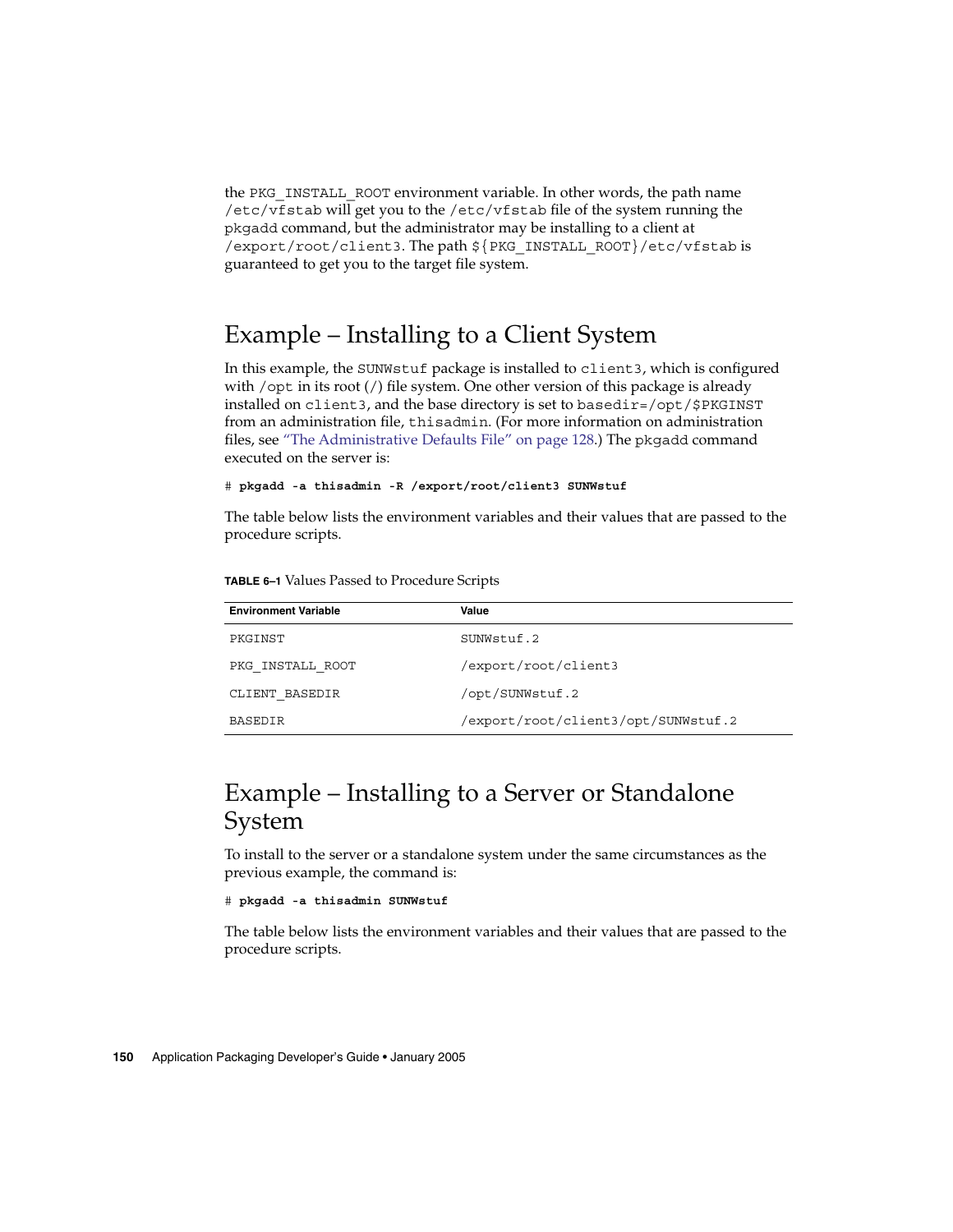**TABLE 6–2** Values Passed to Procedure Scripts

| <b>Environment Variable</b> | Value           |
|-----------------------------|-----------------|
| PKGINST                     | SUNWstuf.2      |
| PKG INSTALL ROOT            | Not defined.    |
| CLIENT BASEDIR              | /opt/SUNWstuf.2 |
| BASEDIR                     | /opt/SUNWstuf.2 |

## Example – Mounting Shared File Systems

Assume that the SUNWstuf package creates and shares a file system on the server at /export/SUNWstuf/share. When the package is installed to the client systems, their /etc/vfstab files need to be updated to mount this shared file system. This is a situation where you can use the CLIENT\_BASEDIR variable.

The entry on the client needs to present the mount point with reference to the client's file system. This line should be constructed correctly whether the installation is from the server or from the client. Assume that the server's system name is \$SERVER. You can go to \$PKG\_INSTALL\_ROOT/etc/vfstab and, using the sed or awk commands, construct the following line for the client's /etc/vfstab file.

\$SERVER:/export/SUNWstuf/share - \$CLIENT\_BASEDIR/usr nfs - yes ro

For example, for the server universe and the client system client9, the line in the client system's /etc/vfstab file would look like:

universe:/export/SUNWstuf/share - /opt/SUNWstuf.2/usr nfs - yes ro

Using these parameters correctly, the entry always mounts the client's file system, whether it is being constructed locally or from the server.

## Patching Packages

A patch to a package is just a sparse package designed to overwrite certain files in the original. There is no real reason for shipping a sparse package except to save space on the delivery medium. You could also ship the entire original package with a few files changed, or provide access to the modified package over a network. As long as only those new files are actually different (the other files were not recompiled), the pkgadd command installs the differences. Review the following guidelines regarding patching packages.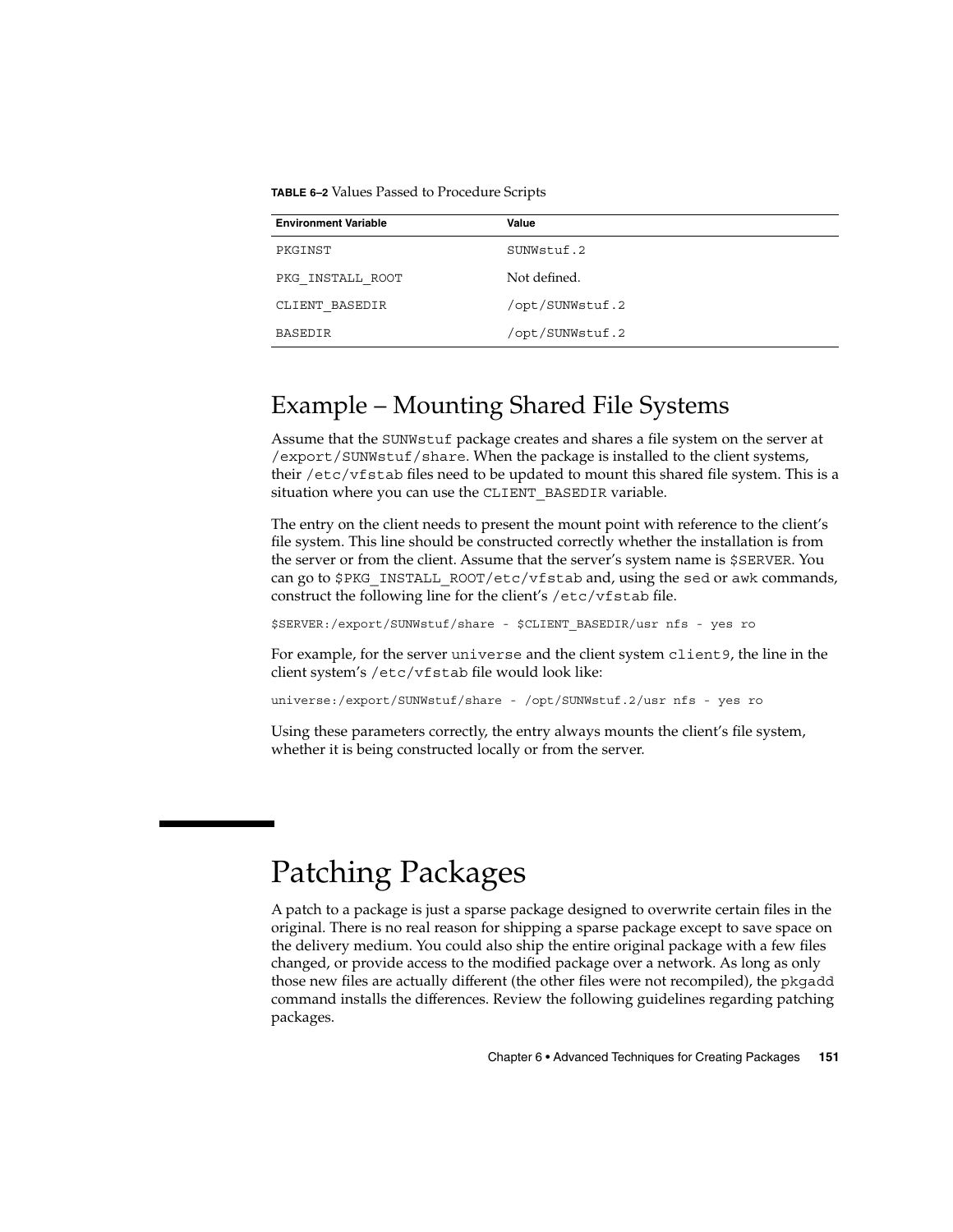- A patch must not change the intended delivered behavior of the package—it is *not* a mechanism for installing new features. A patch is used to repair objects installed on the system.
- If the system is complex enough, it is wise to establish a patch identification system which assures that no two patches replace the same file in an attempt to correct different aberrant behaviors. For instance, Sun patch base numbers are assigned mutually exclusive sets of files for which they are responsible.
- It is necessary to be able to back out a patch.

It is crucial that the version number of the patch package be the same as that of the original package. This is true because a patch *must not* add functionality. You should keep track of the patch status of the package using a separate pkginfo file entry of the form

#### PATCH=*patch\_number*

If the package version is changed for a patch, you create another instance of the package and it becomes extremely difficult to manage the patched product. This method of progressive instance patching carried certain advantages in the early releases of the Solaris operating environment, but makes management of more complicated systems tedious.

As far as the packages that make up the Solaris operating environment are concerned, there should be only one copy of the package in the package database, although there may be multiple patched instances. In order to remove an object from an installed package (using the removef command) you need to figure out what instances own that file.

However, if your package (that is not part of the Solaris operating environment) needs to determine the patch level of a particular package that *is* part of the Solaris operating environment, this becomes a problem to be resolved here. The installation scripts can be quite large without significant impact since they are not stored on the target file system. Using class action scripts and various other procedure scripts, you can save changed files using the PKGSAV environment variable (or to some other, more permanent directory) in order to allow backing out installed patches. You can also monitor patch history by setting appropriate environment variables through the request scripts. The scripts in the next sections assume that there may be multiple patches whose numbering scheme carries some meaning when applied to a single package. In this case, individual patch numbers represent a subset of functionally related files within the package. Two different patch numbers cannot change the same file.

In order to make a regular sparse package into a patch package, the scripts described in the following sections can simply be folded into the package. All of them are recognizable as standard package components with the exception of the last two which are named patch checkinstall and patch postinstall. Those two scripts can be incorporated into the backout package, if you want to include the ability to back out the patch. The scripts are fairly simple and their various tasks are straightforward.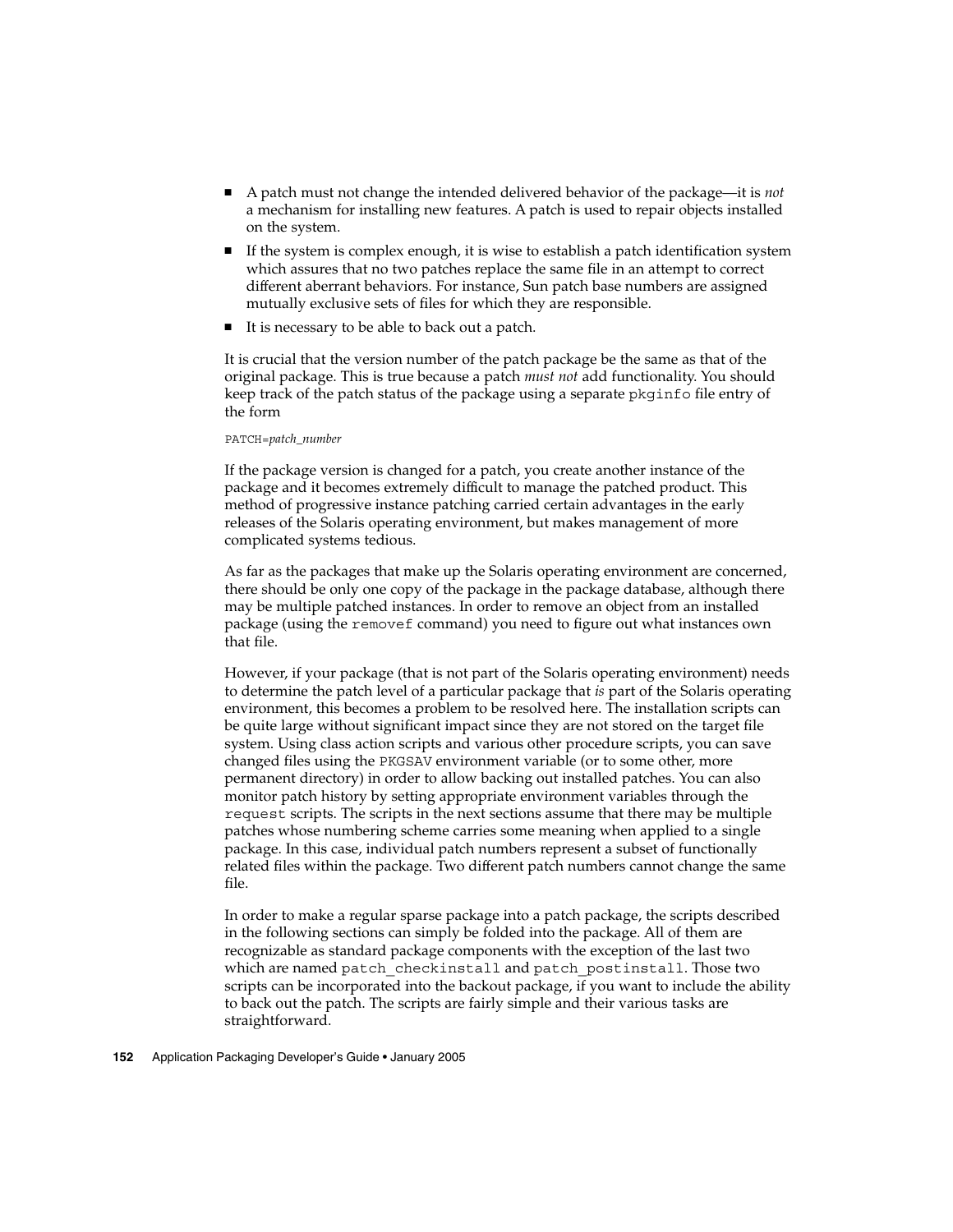**Note –** This method of patching can be used to patch client systems, but client root directories on the server must have the correct permissions to allow reading by the user install or nobody.

## The checkinstall Script

The checkinstall script verifies that the patch is appropriate for this particular package. Once that is confirmed, it constructs the *patch list* and the *patch info* list, and then inserts them into the response file for incorporation into the package database.

A patch list is the list of patches that have affected the current package. This list of patches is recorded in the installed package in the pkginfo file with a line that might look like this:

PATCHLIST=*patch\_id patch\_id* ...

A patch info list is the list of patches on which the current patch is dependent. This list of patches is also recorded in the pkginfo file with a line that might look like this.

PATCH\_INFO\_103203-01=Installed... Obsoletes:103201-01 Requires: \ Incompatibles: 120134-01

**Note –** These lines (and their format) are declared as a public interface. Any company that ships patches for Solaris packages should update this list appropriately. When a patch is delivered, each package within the patch contains a checkinstall script that performs this task. That same checkinstall script also updates some other patch-specific parameters. This is the new patch architecture, which is called Direct Instance Patching.

In this example, both the original packages and their patches exist in the same directory. The two original packages are named SUNWstuf.v1 and SUNWstuf.v2, and their patches are named SUNWstuf.p1 and SUNWstuf.p2. What this means is that it could be very difficult for a procedure script to figure out what directory these files came from, since everything in the package name after the dot (".") is stripped for the PKG parameter, and the PKGINST environment variable refers to the installed instance not the source instance. So the procedure scripts can find the source directory, the checkinstall script (which is always executed from the source directory) makes the inquiry and passes the location on as the variable SCRIPTS\_DIR. If there had been only one package in the source directory called SUNWstuf, then the procedure scripts could have found it using \$INSTDIR/\$PKG.

```
# checkinstall script to control a patch installation.
# directory format options.
#
```

```
# @(#)checkinstall 1.6 96/09/27 SMI
```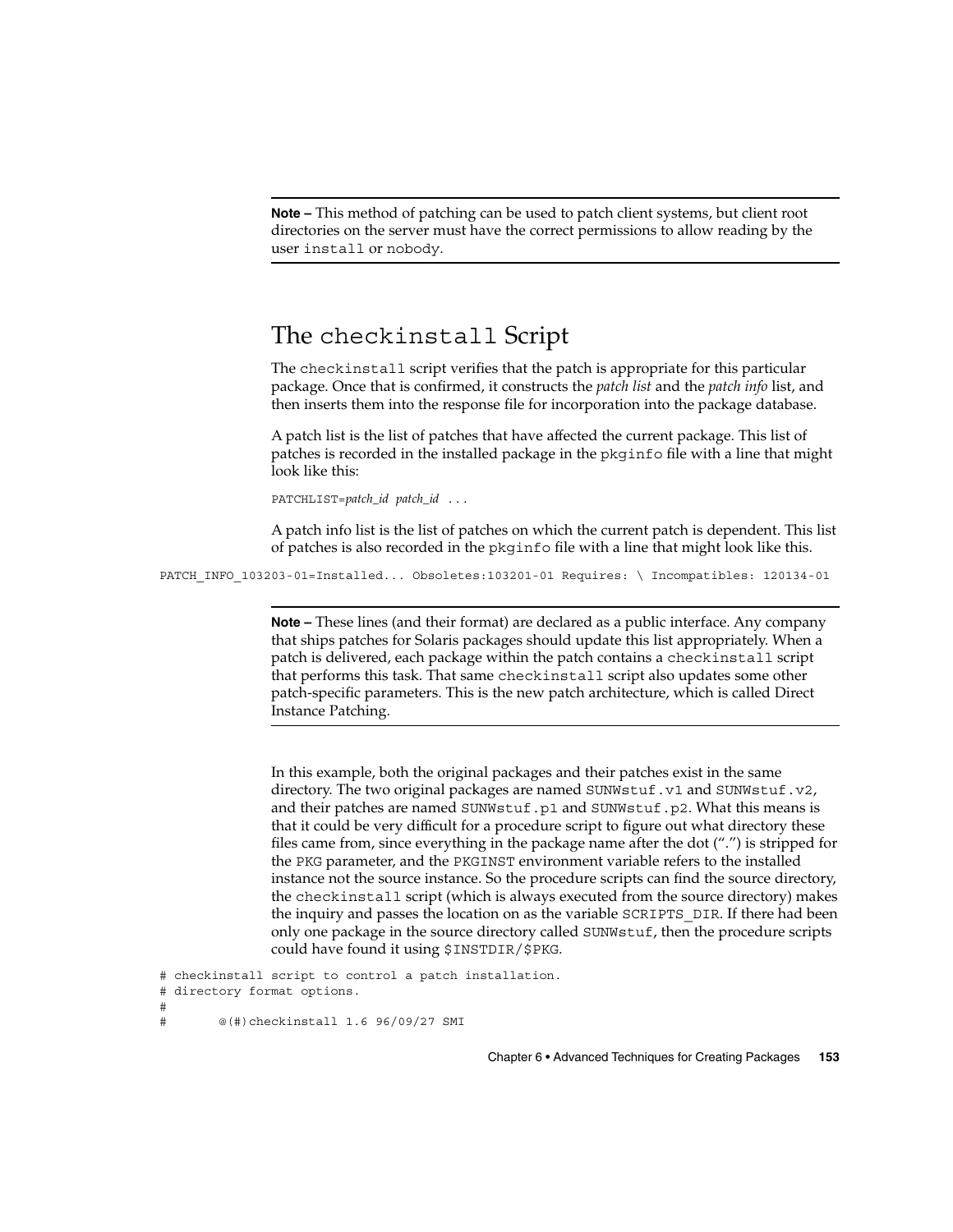```
#
# Copyright (c) 1995 by Sun Microsystems, Inc.
# All rights reserved
#
PATH=/usr/sadm/bin:$PATH
INFO_DIR='dirname $0'
INFO_DIR='dirname $INFO_DIR' # one level up
NOVERS MSG="PaTcH MsG 8 Version $VERSION of $PKG is not installed on this system."
ALRDY_MSG="PaTcH_MsG 2 Patch number $Patch_label is already applied."
TEMP_MSG="PaTcH_MsG 23 Patch number $Patch_label cannot be applied until all \
restricted patches are backed out."
# Read the provided environment from what may have been a request script
. $1
# Old systems can't deal with checkinstall scripts anyway
if [ "$PATCH_PROGRESSIVE" = "true" ]; then
        exit 0
f_i#
# Confirm that the intended version is installed on the system.
#
if [ "${UPDATE}" != "yes" ]; then
        echo "$NOVERS_MSG"
        exit 3
fi
#
# Confirm that this patch hasn't already been applied and
# that no other mix-ups have occurred involving patch versions and
# the like.
#
Skip=0
active_base='echo $Patch_label | nawk '
        \{ print substr($0, 1, match($0, "Patchvers pfx")-1) \} ''
active_inst='echo $Patch_label | nawk '
        { print substr($0, match($0, "Patchvers_pfx")+Patchvers_pfx_lnth) } ''
# Is this a restricted patch?
if echo $active_base | egrep -s "Patchstrict_str"; then
        is restricted="true"
        # All restricted patches are backoutable
        echo "PATCH_NO_UNDO=" >> $1
else
        is restricted="false"
fi
for patchappl in ${PATCHLIST}; do
        # Is this an ordinary patch applying over a restricted patch?
        if [ $is restricted = "false" ]; then
                if echo $patchappl | egrep -s "Patchstrict_str"; then
```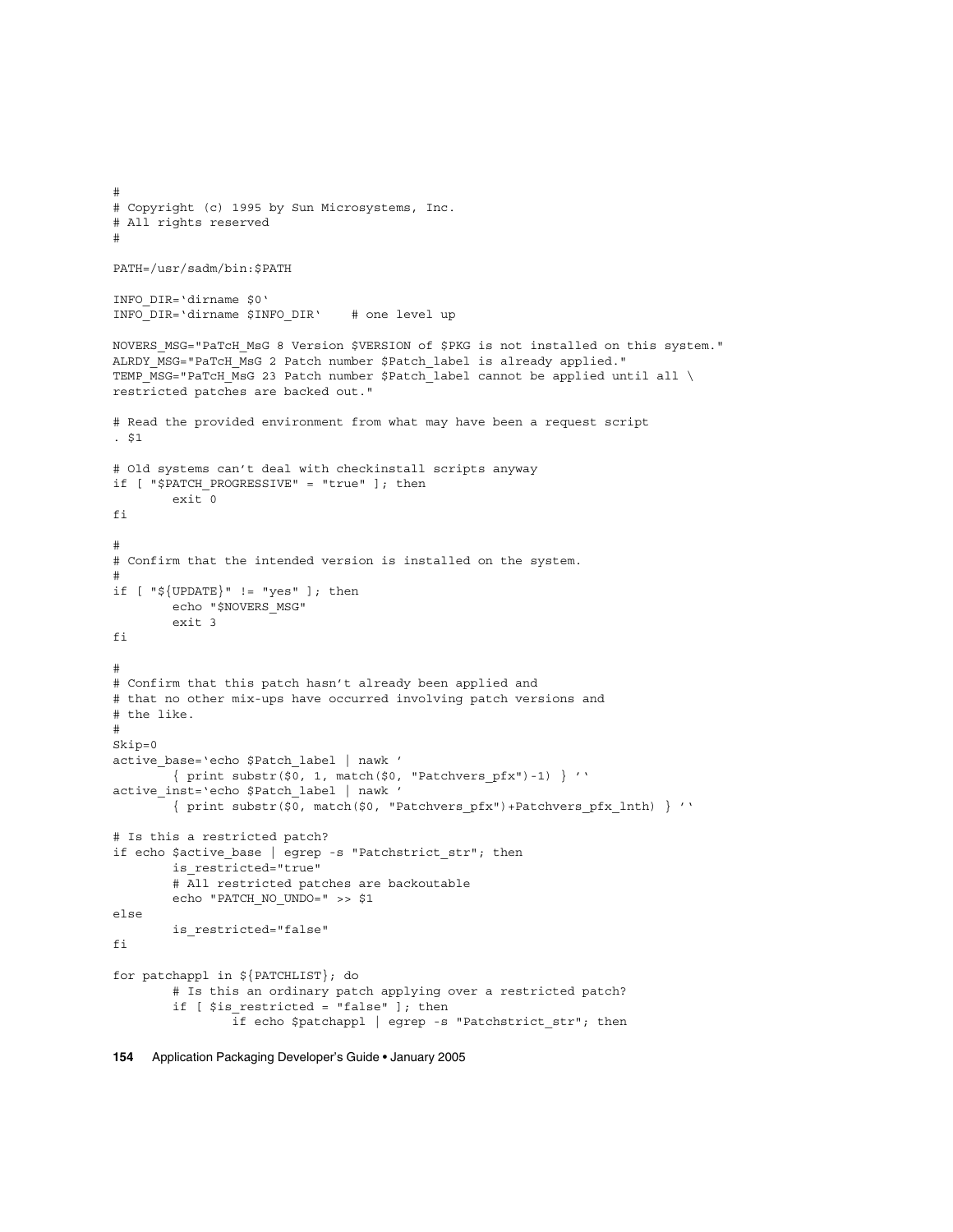```
echo "$TEMP_MSG"
                        exit 3;
                fi
        f_i# Is there a newer version of this patch?
        appl_base='echo $patchappl | nawk '
                \{ print substr($0, 1, match($0, "Patchvers pfx")-1) \} ''
        if [ $app1 base = $active base ]; then
                appl_inst='echo $patchappl | nawk '
                       { print substr($0, match($0, "Patchvers pfx")\
+Patchvers_pfx_lnth) } ''
                result='expr $appl_inst \> $active_inst'
                if [ $result -eq 1 ]; then
                        echo "PaTcH MsG 1 Patch number $Patch label is \
superceded by the already applied $patchappl."
                        exit 3
                elif [ $appl_inst = $active_inst ]; then
                        # Not newer, it's the same
                        if [ "$PATCH UNCONDITIONAL" = "true" ]; then
                                if [-d $PKGSAV/$Patch label ]; then
                                        echo "PATCH NO UNDO=true" >> $1
                                fi
                        else
                                echo "$ALRDY_MSG"
                                exit 3;
                        fi
                f_ifi
done
# Construct a list of applied patches in order
echo "PATCHLIST=${PATCHLIST} $Patch_label" >> $1
#
# Construct the complete list of patches this one obsoletes
#
ACTIVE_OBSOLETES=$Obsoletes_label
if [ -n "$Obsoletes_label" ]; then
        # Merge the two lists
        echo $Obsoletes_label | sed 'y/\ /\n/' | \
        nawk -v PatchObsList="$PATCH_OBSOLETES"
       BEGIN {
                printf("PATCH_OBSOLETES=");
                PatchCount=split(PatchObsList, PatchObsComp, " ");
                for(PatchIndex in PatchObsComp) {
                        Atisat=match(PatchObsComp[PatchIndex], "@");
                        PatchObs[PatchIndex]=substr(PatchObsComp[PatchIndex], \
0, Atisat-1);
                        PatchObsCnt[PatchIndex]=substr(PatchObsComp\
[PatchIndex], Atisat+1);
               }
        }
```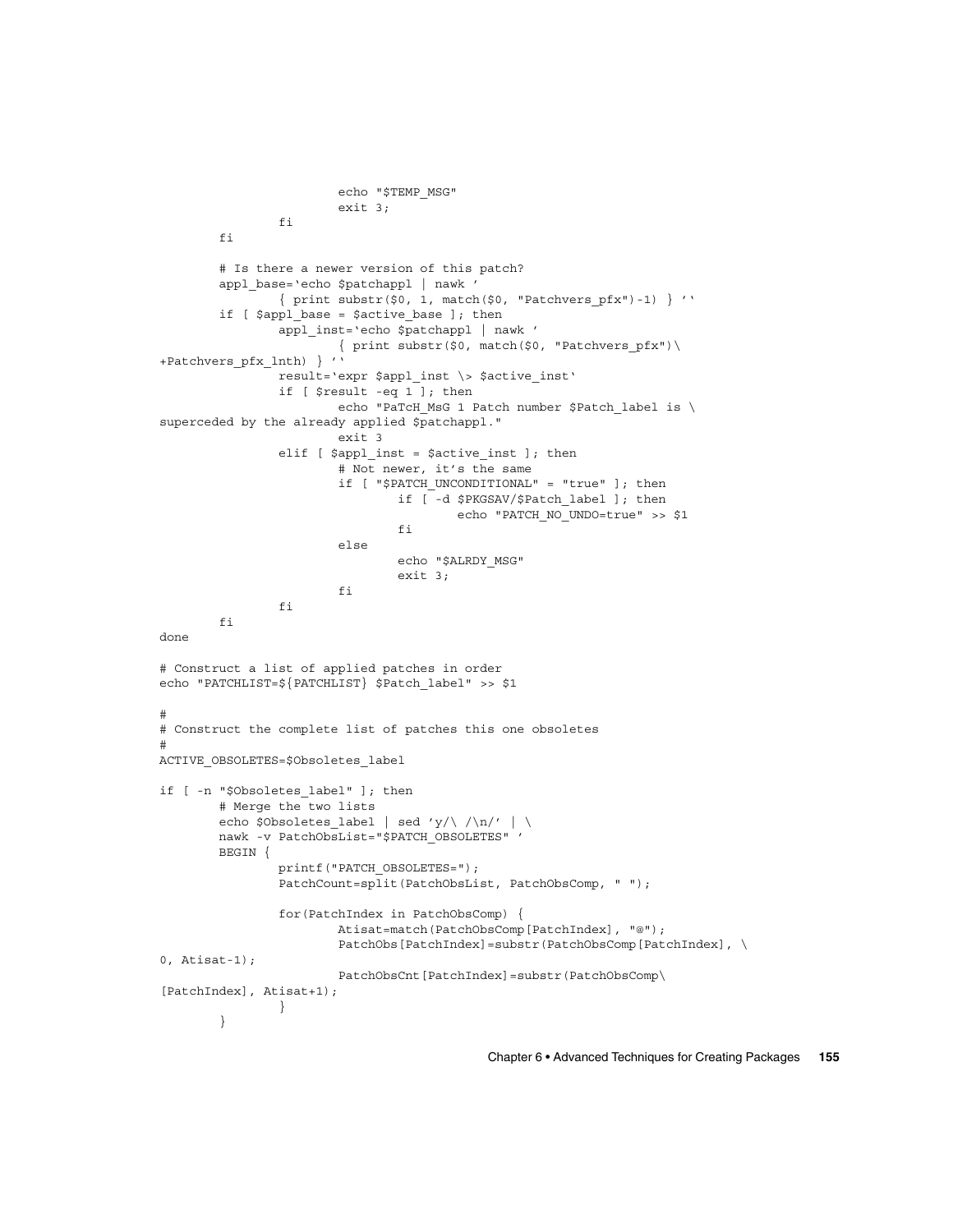```
{
                Inserted=0;
                for(PatchIndex in PatchObs) {
                        if (PatchObs[PatchIndex] == $0) {
                                if (Inserted == 0) {
                                         PatchObsCnt[PatchIndex]=PatchObsCnt\
[PatchIndex]+1;
                                         Inserted=1;
                                 } else {
                                         PatchObsCnt[PatchIndex]=0;
                                 }
                        }
                }
                if (Inserted == 0) {
                        printf ("%s@1 ", $0);
                }
                next;
        }
        END {
                for(PatchIndex in PatchObs) {
                        if ( PatchObsCnt[PatchIndex] != 0) {
                                printf("%s@%d ", PatchObs[PatchIndex], \
PatchObsCnt[PatchIndex]);
                        }
                }
                printf("\ln");
        } ' >> $1
        # Clear the parameter since it has already been used.
        echo "Obsoletes_label=" >> $1
        # Pass it's value on to the preinstall under another name
        echo "ACTIVE OBSOLETES=$ACTIVE OBSOLETES" >> $1
fi
#
# Construct PATCH_INFO line for this package.
#
tmpRequire='nawk -F= ' $1 \sim /REQUIR/ { print $2 } ' $INFO DIR/pkginfo '
tmpIncompat='nawk -F= ' $1 \sim /INCOMPATH/ { print $2 } ' $INFO DIR/pkginf0 '
if [ -n "$tmpRequire" ] && [ -n "$tmpIncompat" ]
then
        echo "PATCH_INFO_$Patch_label=Installed: 'date' From: 'uname -n' \
         Obsoletes: $ACTIVE OBSOLETES Requires: $tmpRequire \
         Incompatibles: $tmpIncompat" >> $1
elif [ -n "$tmpRequire" ]
then
        echo "PATCH INFO $Patch label=Installed: 'date' From: 'uname -n' \
          Obsoletes: $ACTIVE OBSOLETES Requires: $tmpRequire \
Incompatibles: " >> $1
elif [ -n "$tmpIncompat" ]
then
        echo "PATCH_INFO_$Patch_label=Installed: 'date' From: 'uname -n' \
          Obsoletes: $ACTIVE_OBSOLETES Requires: Incompatibles: \
```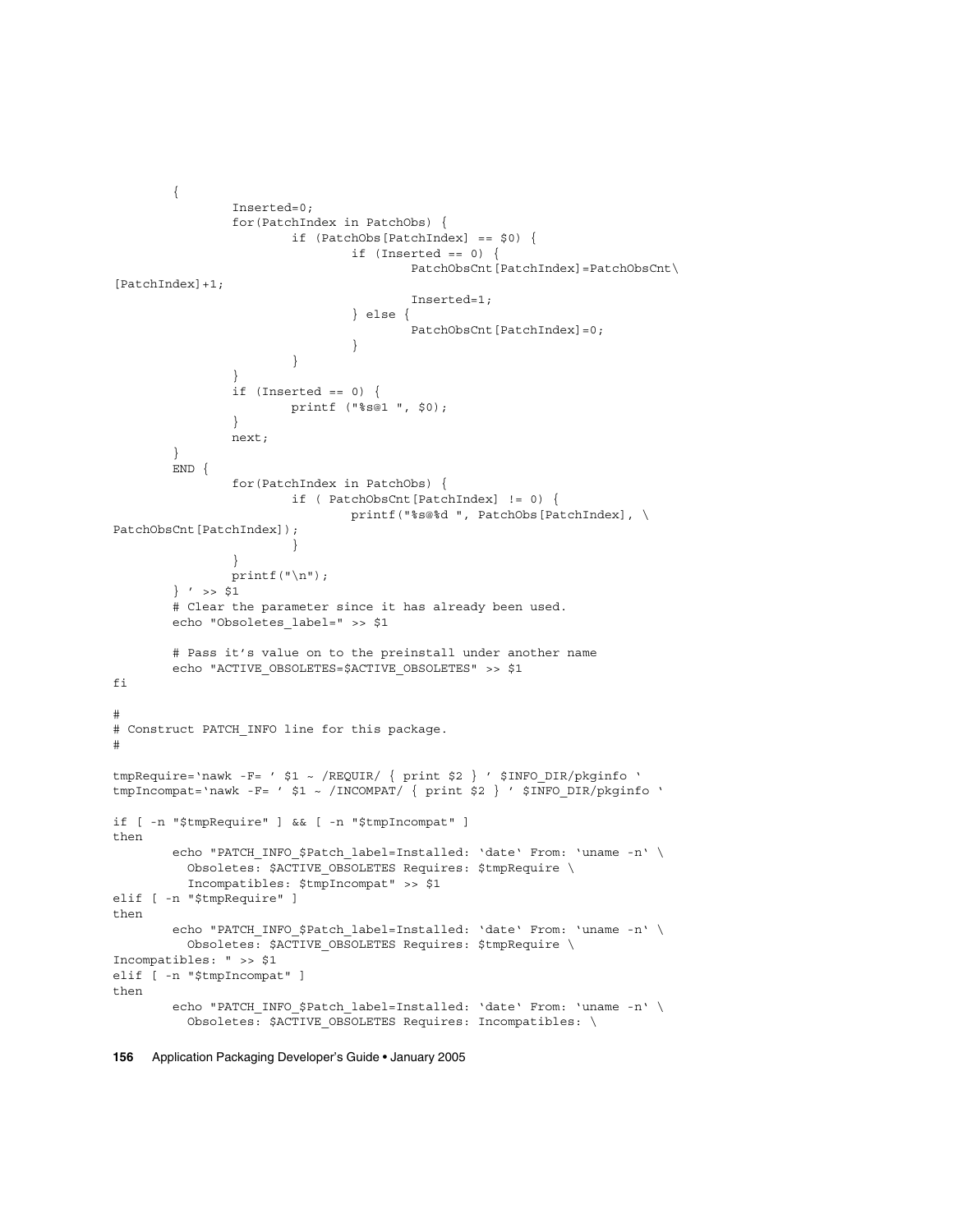```
$tmpIncompat" >> $1
else
        echo "PATCH INFO $Patch label=Installed: 'date' From: 'uname -n' \
         Obsoletes: $ACTIVE OBSOLETES Requires: Incompatibles: " >> $1
f_i#
# Since this script is called from the delivery medium and we may be using
# dot extensions to distinguish the different patch packages, this is the
# only place we can, with certainty, trace that source for our backout
# scripts. (Usually $INST DATADIR would get us there).
#
echo "SCRIPTS_DIR='dirname $0'" >> $1
# If additional operations are required for this package, place
# those package-specific commands here.
#XXXSpecial_CommandsXXX#
```
exit 0

## The preinstall Script

The preinstall script initializes the prototype file, information files, and installation scripts for the backout package to be constructed. This script is very simple and the remaining scripts in this example only allow a backout package to describe regular files.

If you wanted to restore symbolic links, hard links, devices, and named pipes in a backout package, you could modify the preinstall script to use the pkgproto command to compare the delivered pkgmap file with the installed files, and then create a prototype file entry for each non-file to be changed in the backout package. The method you should use is similar to the method in the class action script.

The scripts patch checkinstall and patch postinstall are inserted into the package source tree from the preinstall script. These two scripts undo what the patch does.

```
# This script initializes the backout data for a patch package
# directory format options.
#
# @(#)preinstall 1.5 96/05/10 SMI
#
# Copyright (c) 1995 by Sun Microsystems, Inc.
# All rights reserved
#
PATH=/usr/sadm/bin:$PATH
recovery="no"
if [ "$PKG INSTALL ROOT" = "/" ]; then
```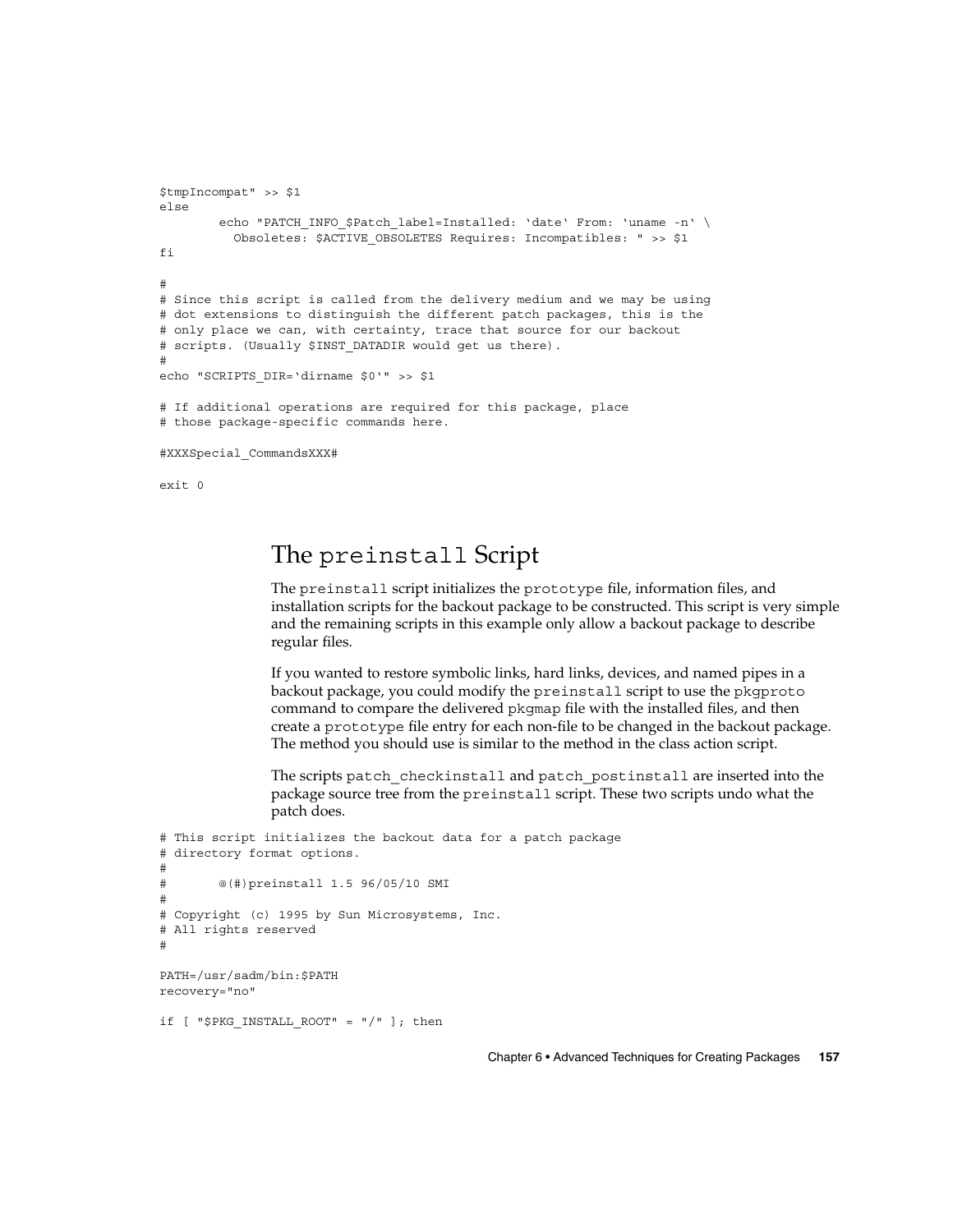```
PKG_INSTALL_ROOT=""
fi
# Check to see if this is a patch installation retry.
if [ "$INTERRUPTION" = "yes" ]; then
   if [-d "$PKG_INSTALL_ROOT/var/tmp/$Patch_label.$PKGINST" ] || [-d \ N]"$PATCH BUILD DIR/$Patch label.$PKGINST" ]; then
        recovery="yes"
    fi
fi
if [ -n "$PATCH_BUILD_DIR" -a -d "$PATCH_BUILD_DIR" ]; then
        BUILD_DIR="$PATCH_BUILD_DIR/$Patch_label.$PKGINST"
else
        BUILD_DIR="$PKG_INSTALL_ROOT/var/tmp/$Patch_label.$PKGINST"
fi
FILE_DIR=$BUILD_DIR/files
RELOC_DIR=$BUILD_DIR/files/reloc
ROOT_DIR=$BUILD_DIR/files/root
PROTO_FILE=$BUILD_DIR/prototype
PKGINFO_FILE=$BUILD_DIR/pkginfo
THIS DIR='dirname $0'
if [ "$PATCH_PROGRESSIVE" = "true" ]; then
        # If this is being used in an old-style patch, insert
        # the old-style script commands here.
        #XXXOld_CommandsXXX#
        exit 0
fi
#
# Unless specifically denied, initialize the backout patch data by
# creating the build directory and copying over the original pkginfo
# which pkgadd saved in case it had to be restored.
#
if [ "$PATCH_NO_UNDO" != "true" ] && [ "$recovery" = "no" ]; then
        if [ -d $BUILD_DIR ]; then
               rm -r $BUILD_DIR
        fi
        # If this is a retry of the same patch then recovery is set to
        # yes. Which means there is a build directory already in
        # place with the correct backout data.
        if [ "$recovery" = "no" ]; then
                mkdir $BUILD_DIR
                mkdir -p $RELOC_DIR
                mkdir $ROOT_DIR
        fi
        #
        # Here we initialize the backout pkginfo file by first
```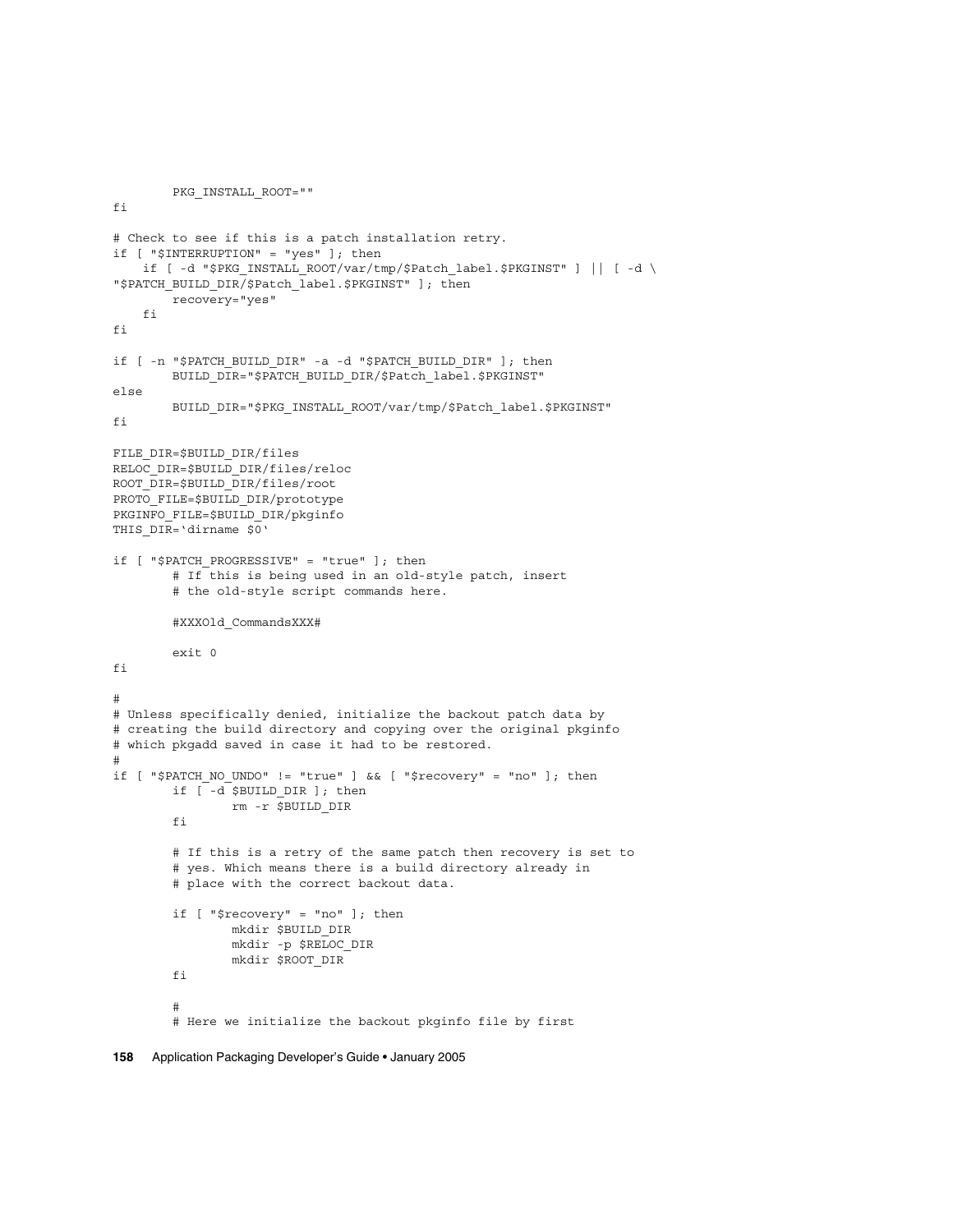```
# copying over the old pkginfo file and themn adding the
# ACTIVE PATCH parameter so the backout will know what patch
# it's backing out.
#
# NOTE : Within the installation, pkgparam returns the
# original data.
#
pkgparam -v $PKGINST | nawk '
       $1 \sim /PATCHLIST/ { next; }
        $1 ~ /PATCH_OBSOLETES/ { next; }
        $1 \sim /ACTIVE OBSOLETES/ { next;
        $1 ~ /Obsoletes_label/ { next; }
        $1 \sim /ACTIVE PATCH/ { next; }
       $1 \sim /Patch label/ { next; }
        $1 \sim /UPDATE/ { next; }
        $1 ~ /SCRIPTS_DIR/ { next; }
       $1 \sim /PATCH_NO_UNDO/ { next; }
        $1 \sim /INSTDATE / \{ next; \}$1 \sim /PKGINST/ { next; }
        $1 \sim /0AMBASE/ { next; }
        $1 \sim / PATH/ \{ next; \}\{ print; \} ' > $PKGINFO FILE
echo "ACTIVE PATCH=$Patch label" >> $PKGINFO FILE
echo "ACTIVE_OBSOLETES=$ACTIVE_OBSOLETES" >> $PKGINFO_FILE
# And now initialize the backout prototype file with the
# pkginfo file just formulated.
echo "i pkginfo" > $PROTO_FILE
# Copy over the backout scripts including the undo class
# action scripts
for script in $SCRIPTS_DIR/*; do
        srcscript='basename $script'
        targscript='echo $srcscript | nawk '
                \{ script=\$0; \}/u\./\{sub("u.", "i.", script);
                        print script;
                        next;
                }
                /patch_/ {
                        sub("patch_", "", script);
                        print script;
                        next;
                }
                \{ print "dont use" } 'if [ "$targscript" = "dont_use" ]; then
                continue
        fi
        echo "i $targscript=$FILE_DIR/$targscript" >> $PROTO_FILE
        cp $SCRIPTS_DIR/$srcscript $FILE_DIR/$targscript
done
#
# Now add entries to the prototype file that won't be passed to
```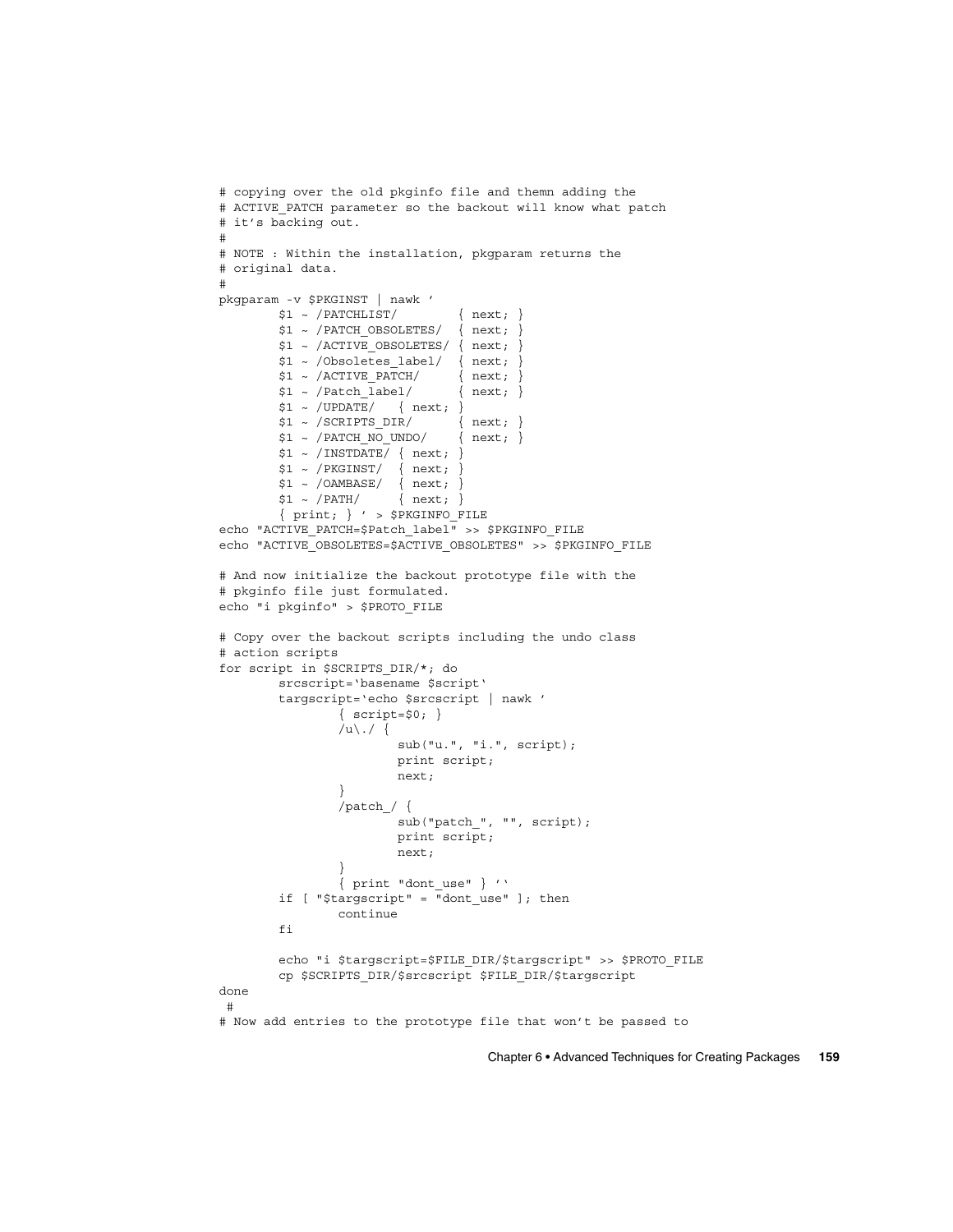```
# class action scripts. If the entry is brand new, add it to the
        # deletes file for the backout package.
        #
        Our_Pkgmap='dirname $SCRIPTS_DIR'/pkgmap
        BO_Deletes=$FILE_DIR/deletes
        nawk -v basedir=${BASEDIR:-/} '
                BEGIN \{ count=0; \}{
                         token = $2;ftype = $1;}
                 $1 - / [ \uparrow \! : ] / { next; }
                 $1 ~ /[0123456789]/ {
                         if ( NF >= 3) {
                                 token = $3;ftype = $2;} else {
                                 next;
                         }
                 }
                 \left\{ \begin{array}{c|c|c|c|c} \text{if (ftype == "i" || ftype == "e" || ftype == "f" || ftype == \end{array} \right."v" || ftype == "d") { next; } }
                 {
                         equals=match($4, "=")-1;
                         if ( equals == -1 ) { print $3, $4; }
                         else { print $3, substr($4, 0, equals); }
                 }
                 ' < $Our_Pkgmap | while read class path; do
                         #
                         # NOTE: If pkgproto is passed a file that is
                         # actually a hard link to another file, it
                         # will return ftype "f" because the first link
                         # in the list (consisting of only one file) is
                         # viewed by pkgproto as the source and always
                         # gets ftype "f".
                         #
                         # If this isn't replacing something, then it
                         # just goes to the deletes list.
                         #
                         if valpath -l $path; then
                                  Chk_Path="$BASEDIR/$path"
                                  Build_Path="$RELOC_DIR/$path"
                                 Proto From="$BASEDIR"
                         else # It's an absolute path
                                  Chk_Path="$PKG_INSTALL_ROOT$path"
                                  Build_Path="$ROOT_DIR$path"
                                  Proto_From="$PKG_INSTALL_ROOT"
                         fi
                          #
                         # Hard links have to be restored as regular files.
                         # Unlike the others in this group, an actual
                         # object will be required for the pkgmk.
                         #
                         if [ -f "$Chk_Path" ]; then
```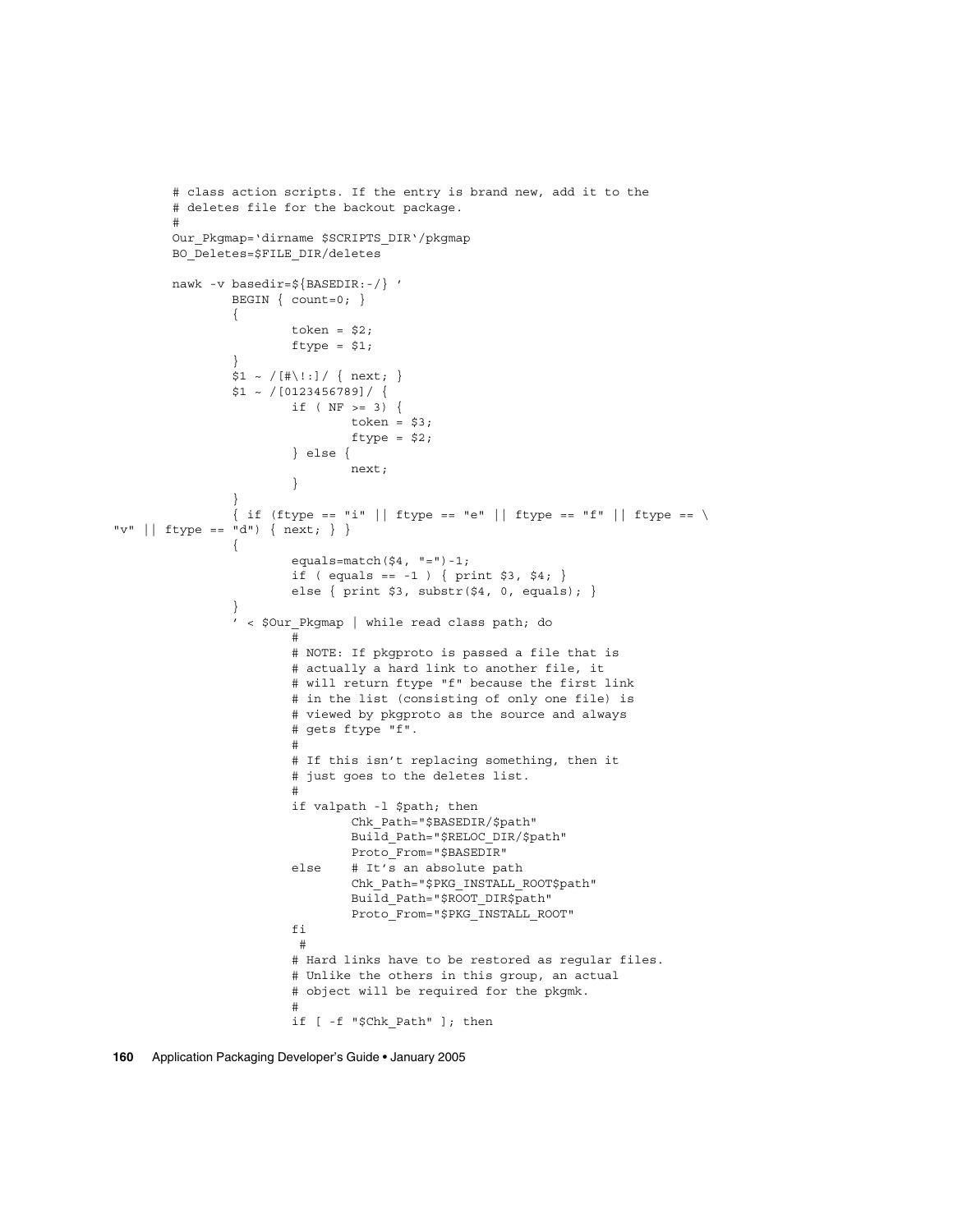```
mkdir -p 'dirname $Build_Path'
                                cp $Chk_Path $Build_Path
                                cd $Proto_From
                                pkgproto -c $class "$Build_Path=$path" 1>> \
$PROTO_FILE 2> /dev/null
                               cd $THIS_DIR
                        elif [-h "$Chk Path" -o \
                             -c "$Chk Path" -o \
                             -b "$Chk Path" -o \
                             -p "$Chk_Path" ]; then
                                pkgproto -c $class "$Chk Path=$path" 1>> \
$PROTO_FILE 2> /dev/null
                        else
                                echo $path >> $BO_Deletes
                        fi
                done
fi
# If additional operations are required for this package, place
# those package-specific commands here.
#XXXSpecial_CommandsXXX#
exit 0
```
### The Class Action Script

The class action script creates a copy of each file that replaces an existing file and adds a corresponding line to the prototype file for the backout package. This is all done with fairly simple nawk scripts. The class action script receives a list of source/destination pairs consisting of ordinary files that do not match the corresponding installed files. Symbolic links and other non-files must be dealt with in the preinstall script.

```
# This class action script copies the files being replaced
# into a package being constructed in $BUILD_DIR. This class
# action script is only appropriate for regular files that
# are installed by simply copying them into place.
#
# For special package objects such as editable files, the patch
# producer must supply appropriate class action scripts.
#
# directory format options.
#
# @(#)i.script 1.6 96/05/10 SMI
#
# Copyright (c) 1995 by Sun Microsystems, Inc.
# All rights reserved
#
```

```
PATH=/usr/sadm/bin:$PATH
```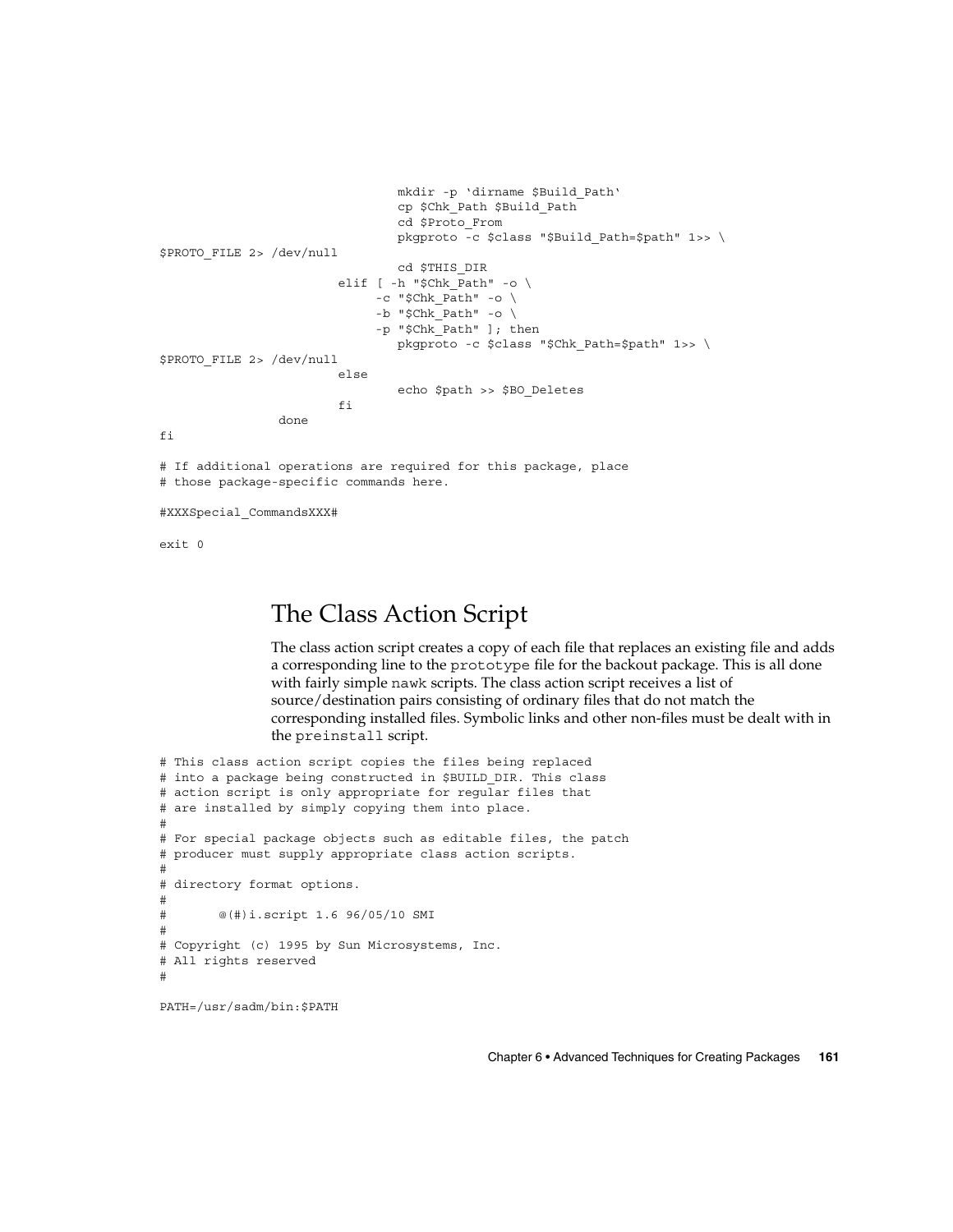```
ECHO="/usr/bin/echo"
SED="/usr/bin/sed"
PKGPROTO="/usr/bin/pkgproto"
EXPR="/usr/bin/expr" # used by dirname
MKDIR="/usr/bin/mkdir"
CP="/usr/bin/cp"
RM="/usr/bin/rm"
MV="/usr/bin/mv"
recovery="no"
Pn=$$
procIdCtr=0
CMDS_USED="$ECHO $SED $PKGPROTO $EXPR $MKDIR $CP $RM $MV"
LIBS_USED=""
if [ "$PKG_INSTALL_ROOT" = "/" ]; then
        PKG_INSTALL_ROOT=""
fi
# Check to see if this is a patch installation retry.
if [ "$INTERRUPTION" = "yes" ]; then
        if [ -d "$PKG_INSTALL_ROOT/var/tmp/$Patch_label.$PKGINST" ] ||
\setminus[ -d "$PATCH BUILD DIR/$Patch label.$PKGINST" ]; then
               recovery="yes"
        fi
fi
if [ -n "$PATCH_BUILD_DIR" -a -d "$PATCH_BUILD_DIR" ]; then
        BUILD DIR="$PATCH BUILD DIR/$Patch label.$PKGINST"
else
        BUILD_DIR="$PKG_INSTALL_ROOT/var/tmp/$Patch_label.$PKGINST"
fi
FILE_DIR=$BUILD_DIR/files
RELOC_DIR=$FILE_DIR/reloc
ROOT_DIR=$FILE_DIR/root
BO_Deletes=$FILE_DIR/deletes
PROGNAME='basename $0'
if [ "$PATCH_PROGRESSIVE" = "true" ]; then
        PATCH_NO_UNDO="true"
fi
# Since this is generic, figure out the class.
Class='echo $PROGNAME | nawk ' { print substr($0, 3) }''
# Since this is an update, $BASEDIR is guaranteed to be correct
BD=${BASEDIR:-/}
cd $BD
#
# First, figure out the dynamic libraries that can trip us up.
```

```
162 Application Packaging Developer's Guide • January 2005
```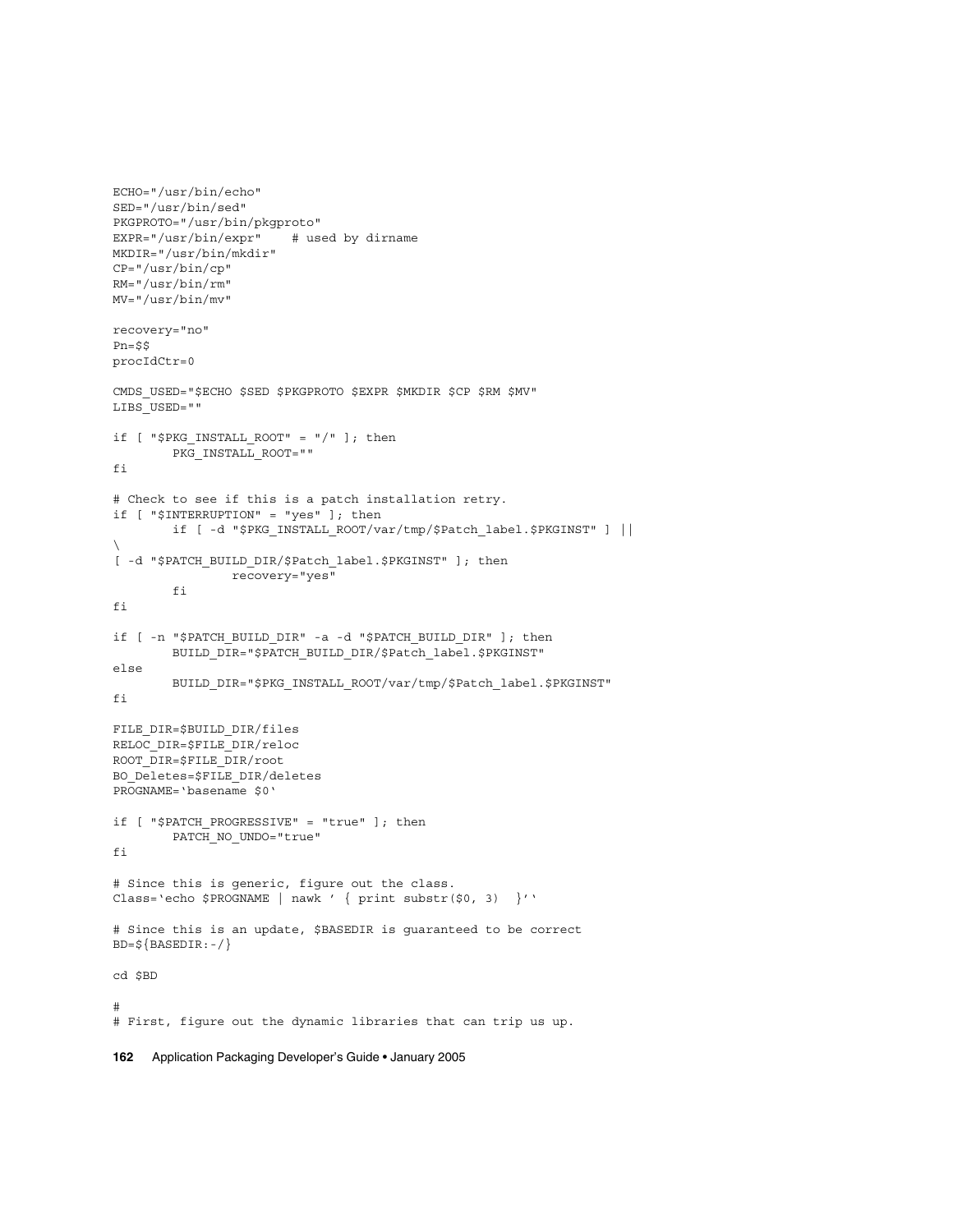```
#
if [ -z "$PKG_INSTALL_ROOT" ]; then
        if [ -x /usr/bin/ldd ]; then
                LIB_LIST='/usr/bin/ldd $CMDS_USED | sort -u | nawk '
                        $1 - \frac{\sqrt{7}}{6} continue; }
                        { printf "%s ", $3 } ''
        else
                LIB_LIST="/usr/lib/libc.so.1 /usr/lib/libdl.so.1
\
/usr/lib/libw.so.1 /usr/lib/libintl.so.1 /usr/lib/libadm.so.1 \
/usr/lib/libelf.so.1"
        fi
fi
#
# Now read the list of files in this class to be replaced. If the file
# is already in place, then this is a change and we need to copy it
# over to the build directory if undo is allowed. If it's a new entry
# (No $dst), then it goes in the deletes file for the backout package.
#
procIdCtr=0
while read src dst; do
        if [ -z "$PKG_INSTALL_ROOT" ]; then
                Chk_Path=$dst
                for library in $LIB_LIST; do
                        if [ $Chk_Path = $library ]; then
                                 $CP $dst $dst.$Pn
                                 LIBS USED="$LIBS USED $dst.$Pn"
                                 LD_PRELOAD="$LIBS_USED"
                                 export LD_PRELOAD
                        fi
                done
        fi
        if [ "$PATCH_PROGRESSIVE" = "true" ]; then
                # If this is being used in an old-style patch, insert
                # the old-style script commands here.
                #XXXOld_CommandsXXX#
                echo >/dev/null # dummy
        fi
        if [ "${PATCH NO UNDO}" != "true" ]; then
                #
                # Here we construct the path to the appropriate source
                # tree for the build. First we try to strip BASEDIR. If
                # there's no BASEDIR in the path, we presume that it is
                # absolute and construct the target as an absolute path
                # by stripping PKG_INSTALL_ROOT. FS_Path is the path to
                # the file on the file system (for deletion purposes).
                # Build_Path is the path to the object in the build
                # environment.
                 #
                if [ "$BD" = "/* ]; then
                        FS_Path='$ECHO $dst | $SED s@"$BD"@@'
```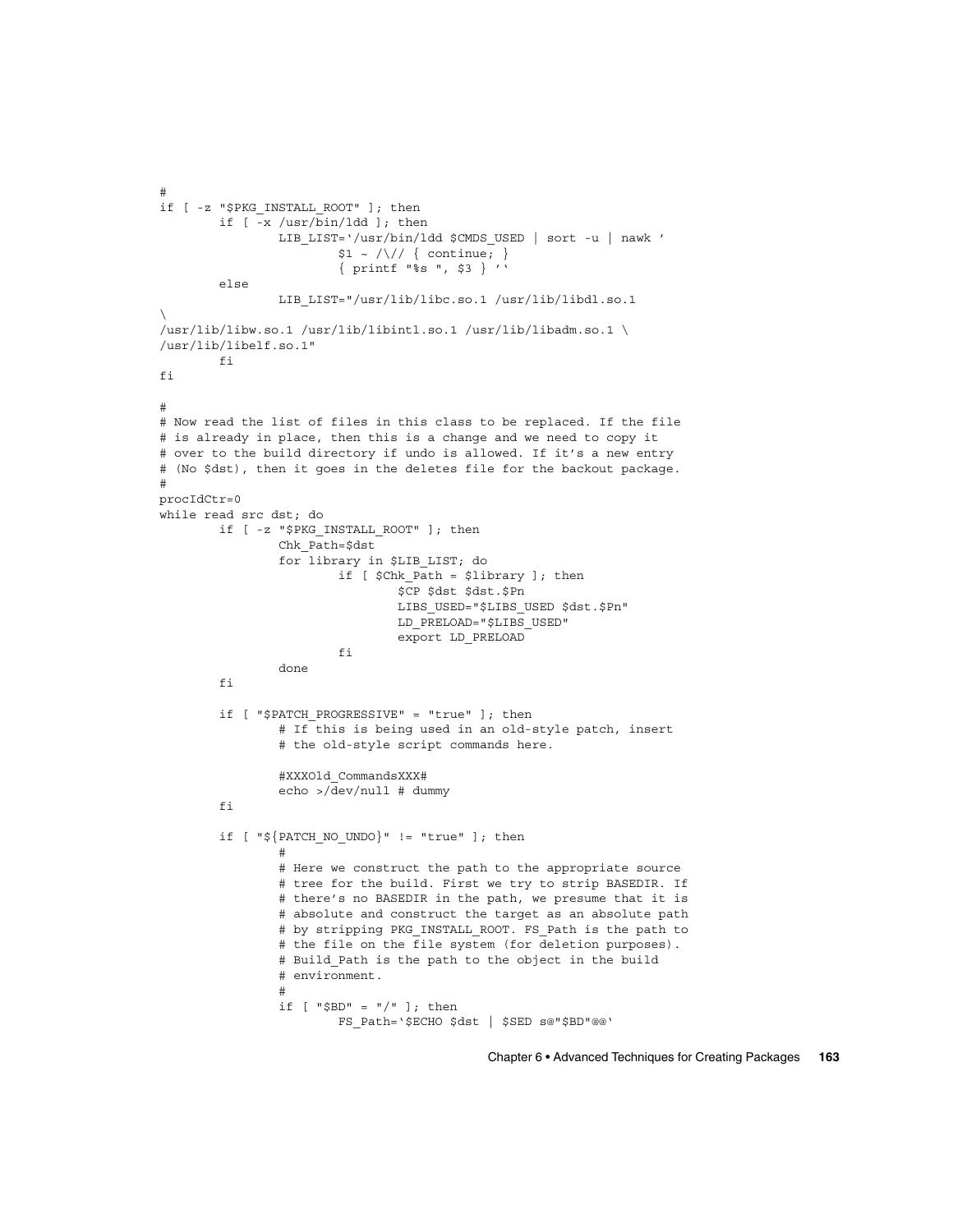```
else
        FS_Path='$ECHO $dst | $SED s@"$BD/"@@'
fi
# If it's an absolute path the attempt to strip the
# BASEDIR will have failed.
if [ $dst = $FS_Path ]; then
        if [ -z "$PKG_INSTALL_ROOT" ]; then
                FS_Path=$dst
                Build_Path="$ROOT_DIR$dst"
        else
                Build_Path="$ROOT_DIR'echo $dst | \
                    sed s@"$PKG_INSTALL_ROOT"@@'"
                FS Path='echo \overline{\S}dst | \
                    sed s@"$PKG_INSTALL_ROOT"@@'
        fi
else
       Build_Path="$RELOC_DIR/$FS_Path"
fi
if [ -f $dst ]; then # If this is replacing something
       cd $FILE_DIR
        #
        # Construct the prototype file entry. We replace
        # the pointer to the filesystem object with the
        # build directory object.
        #
        $PKGPROTO -c $Class $dst=$FS_Path | \
            $SED -e s@=$dst@=$Build_Path@ >> \
            $BUILD_DIR/prototype
        # Now copy over the file
        if [ "$recovery" = "no" ]; then
                DirName='dirname $Build_Path'
                $MKDIR -p $DirName
                $CP -p $dst $Build_Path
        else
                # If this file is already in the build area skip it
                if [ -f "$Build_Path" ]; then
                        cd $BD
                        continue
                else
                        DirName='dirname $Build_Path'
                        if [ ! -d "$DirName" ]; then
                                $MKDIR -p $DirName
                        fi
                        $CP -p $dst $Build_Path
                fi
       fi
       cd $BD
else # It's brand new
        $ECHO $FS_Path >> $BO_Deletes
fi
```
**164** Application Packaging Developer's Guide • January 2005

fi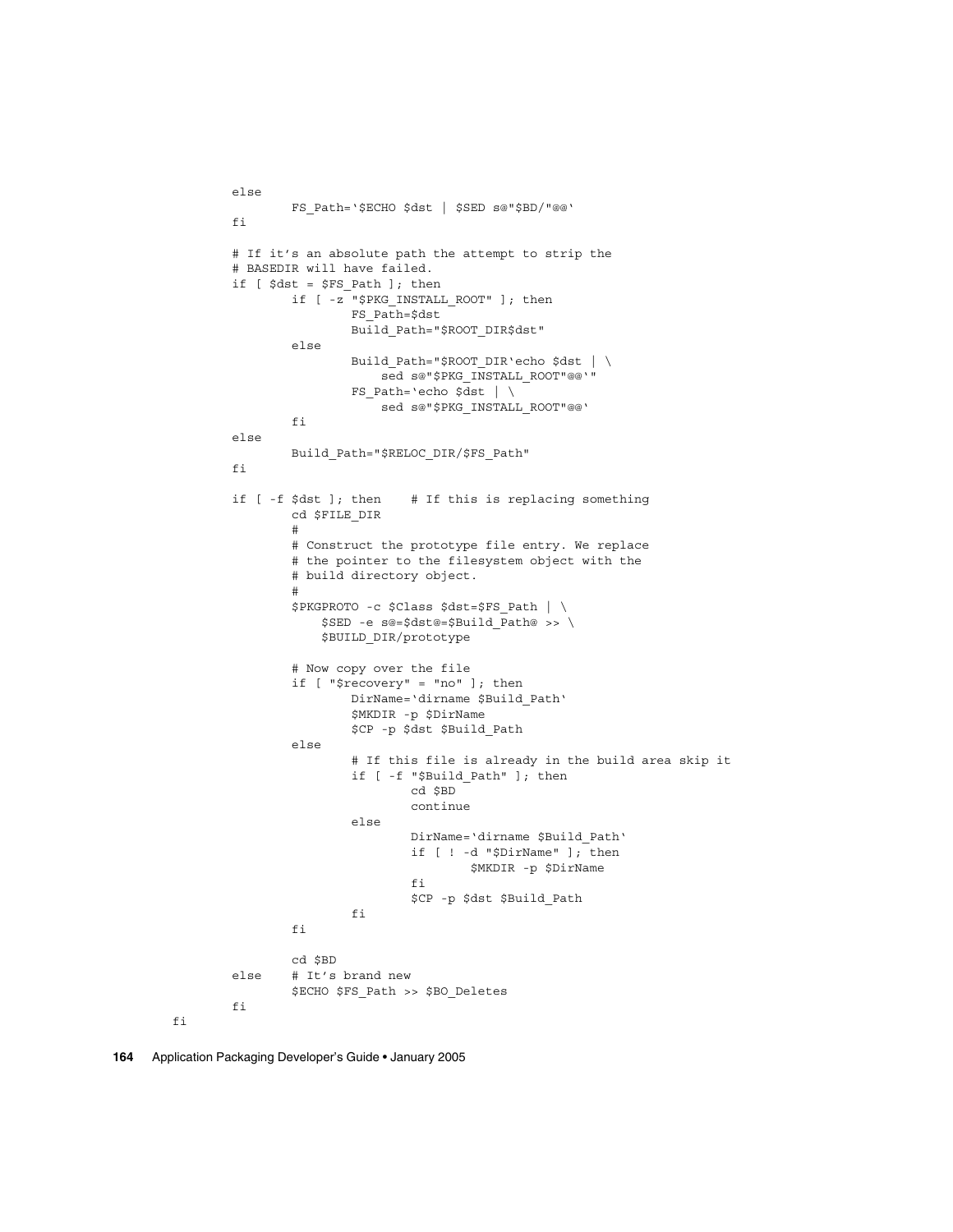```
# If special processing is required for each src/dst pair,
        # add that here.
        #
        #XXXSpecial_CommandsXXX#
        #
        $CP $src $dst.$$$procIdCtr
        if [ $? -ne 0 ]; then
                $RM $dst.$$$procIdCtr 1>/dev/null 2>&1
        else
                $MV -f $dst.$$$procIdCtr $dst
                for library in $LIB_LIST; do
                        if [ "$library" = "$dst" ]; then
                               LD_PRELOAD="$dst"
                               export LD_PRELOAD
                        fi
                done
        f_iprocIdCtr='expr $procIdCtr + 1'
done
# If additional operations are required for this package, place
# those package-specific commands here.
#XXXSpecial_CommandsXXX#
# Release the dynamic libraries
for library in $LIBS_USED; do
       $RM -f $library
done
exit 0
```
#

#

## The postinstall Script

The postinstall script creates the backout package using the information provided by the other scripts. Since the pkgmk and pkgtrans commands do not require the package database, they can be executed within a package installation.

In the example, undoing the patch is permitted by constructing a stream format package in the save directory (using the PKGSAV environment variable). It is not obvious, but this package must be in stream format, because the save directory gets moved around during a pkgadd operation. If the pkgadd command is applied to a package in its own save directory, assumptions about where the package source is at any given time become very unreliable. A stream format package is unpacked into a temporary directory and installed from there. (A directory format package would begin installing from the save directory and find itself suddenly relocated during a pkgadd fail-safe operation.)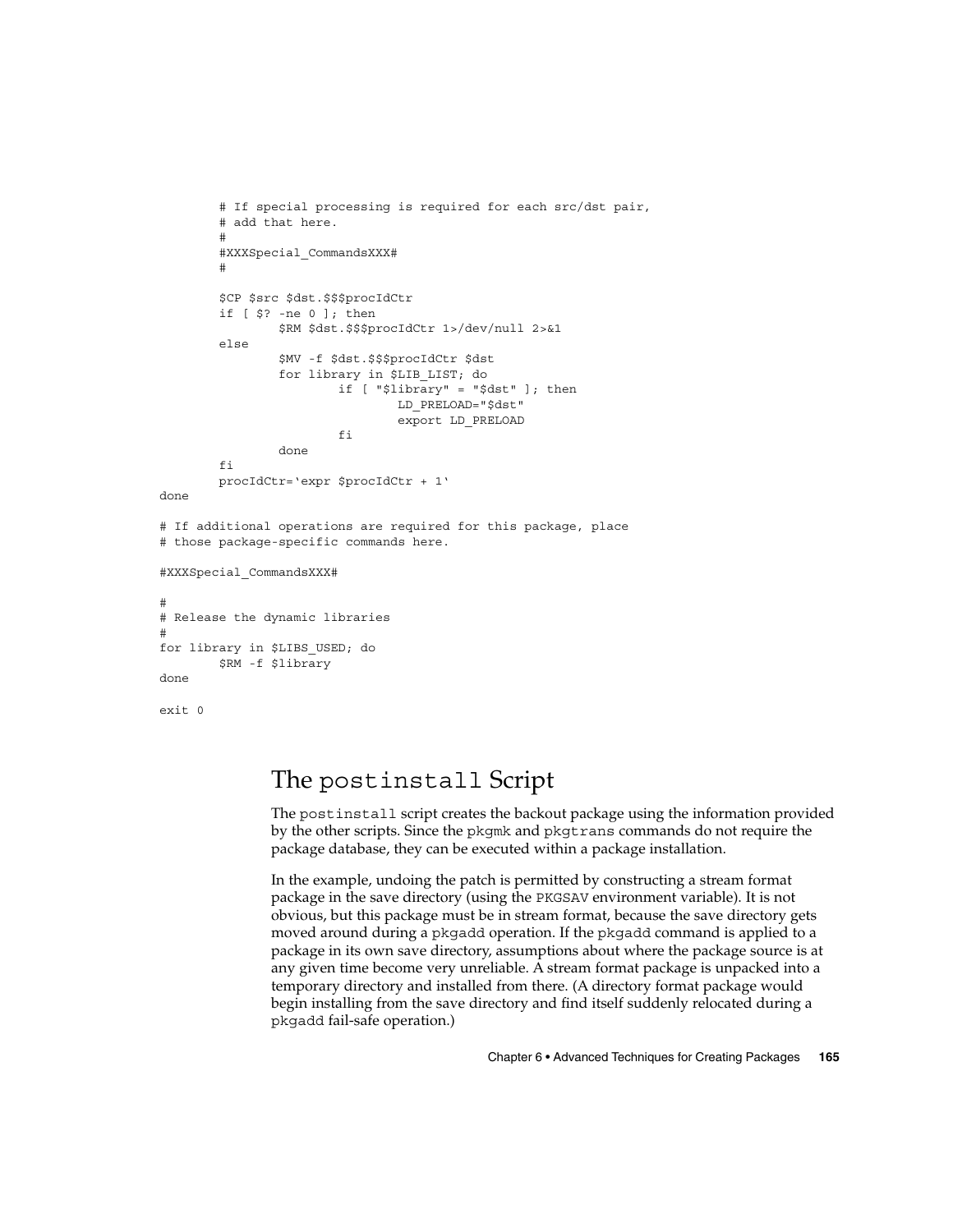To determine which patches are applied to a package, use this command:

\$ **pkgparam SUNWstuf PATCHLIST**

With the exception of PATCHLIST, which is a Sun public interface, there is nothing significant in the parameter names in this example. Instead of PATCH you could use the traditional SUNW\_PATCHID and the various other lists such as PATCH\_EXCL and PATCH\_REQD could be renamed accordingly.

If certain patch packages depend upon other patch packages which are available from the same medium, the checkinstall script could determine this and create a script to be executed by the postinstall script in the same way that the upgrade example (see ["Upgrading Packages"](#page-172-0) on page 173) does.

```
# This script creates the backout package for a patch package
#
# directory format options.
#
# @(#) postinstall 1.6 96/01/29 SMI
#
# Copyright (c) 1995 by Sun Microsystems, Inc.
# All rights reserved
#
# Description:
# Set the TYPE parameter for the remote file
#
# Parameters:
# none
#
# Globals set:
# TYPE
set TYPE parameter () {
       if [ ${PATCH_UNDO_ARCHIVE: ?????} = "/dev" ]; then
               # handle device specific stuff
               TYPE="removable"
       else
               TYPE="filesystem"
       fi
}
#
# Description:
# Build the remote file that points to the backout data
#
# Parameters:
# $1: the un/compressed undo archive
#
# Globals set:
# UNDO, STATE
build remote file () {
       remote_path=$PKGSAV/$Patch_label/remote
```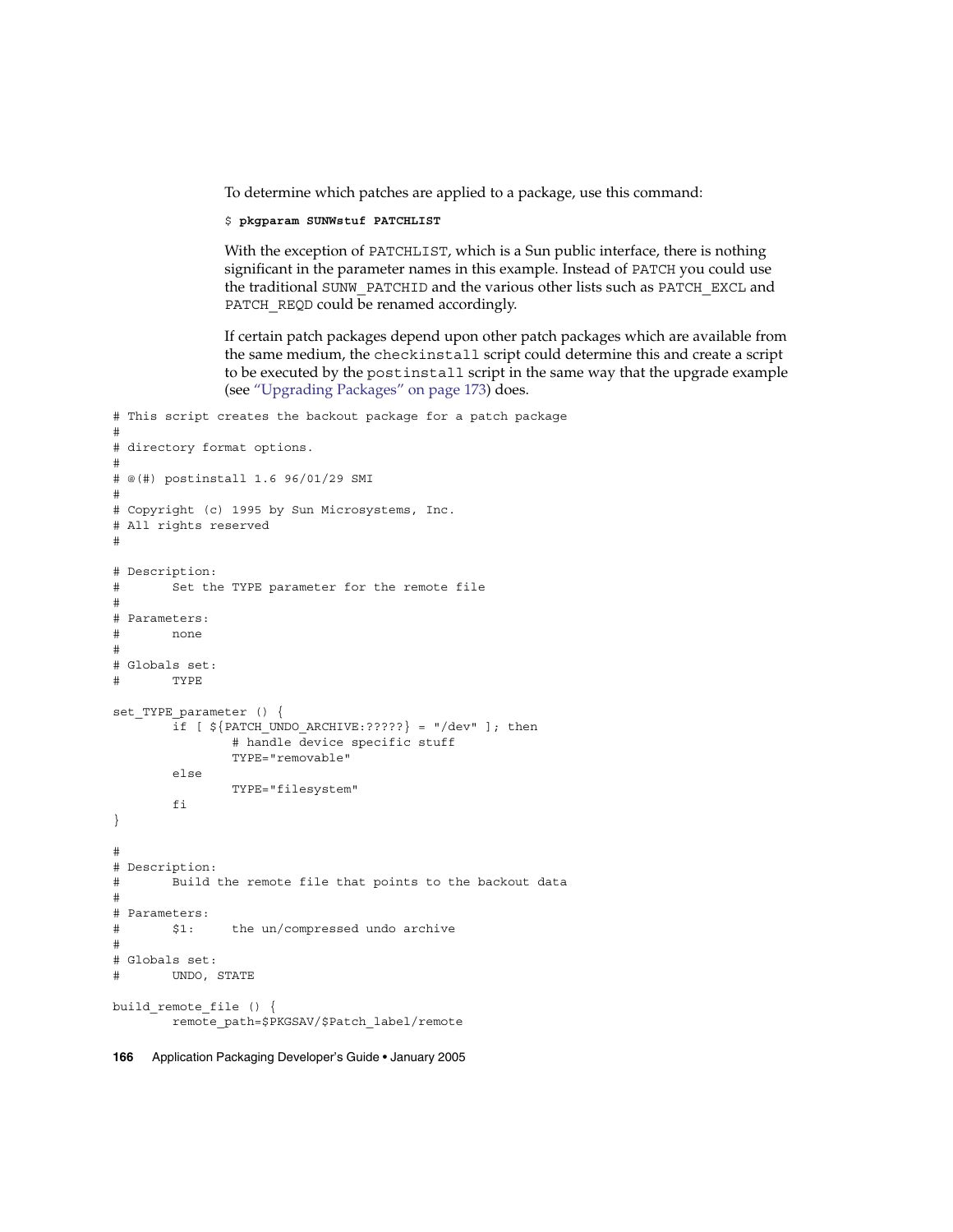```
set TYPE parameter
        STATE="active"
        if [ $1 = "undo" ]; then
                UNDO="undo"
        else
                UNDO="undo.Z"
        fi
        cat > $remote_path << EOF
# Backout data stored remotely
TYPE=$TYPE
FIND_AT=$ARCHIVE_DIR/$UNDO
STATE=$STATE
EOF
}
PATH=/usr/sadm/bin:$PATH
if [ "\$PKG_INSTALL_ROOT" = "\n" ]; then
        PKG_INSTALL_ROOT=""
fi
if [ -n "$PATCH_BUILD_DIR" -a -d "$PATCH_BUILD_DIR" ]; then
        BUILD DIR="$PATCH BUILD DIR/$Patch label.$PKGINST"
else
        BUILD_DIR="$PKG_INSTALL_ROOT/var/tmp/$Patch_label.$PKGINST"
fi
if [ ! -n "$PATCH_UNDO_ARCHIVE" ]; then
        PATCH_UNDO_ARCHIVE="none"
fi
FILE DIR=$BUILD DIR/files
RELOC_DIR=$FILE_DIR/reloc
ROOT_DIR=$FILE_DIR/root
BO_Deletes=$FILE_DIR/deletes
THIS DIR='dirname $0'
PROTO_FILE=$BUILD_DIR/prototype
TEMP_REMOTE=$PKGSAV/$Patch_label/temp
if [ "$PATCH_PROGRESSIVE" = "true" ]; then
        # remove the scripts that are left behind
        install_scripts='dirname $0'
        rm $install_scripts/checkinstall \
$install_scripts/patch_checkinstall $install_scripts/patch_postinstall
        # If this is being used in an old-style patch, insert
        # the old-style script commands here.
        #XXXOld_CommandsXXX#
        exit 0
fi
#
```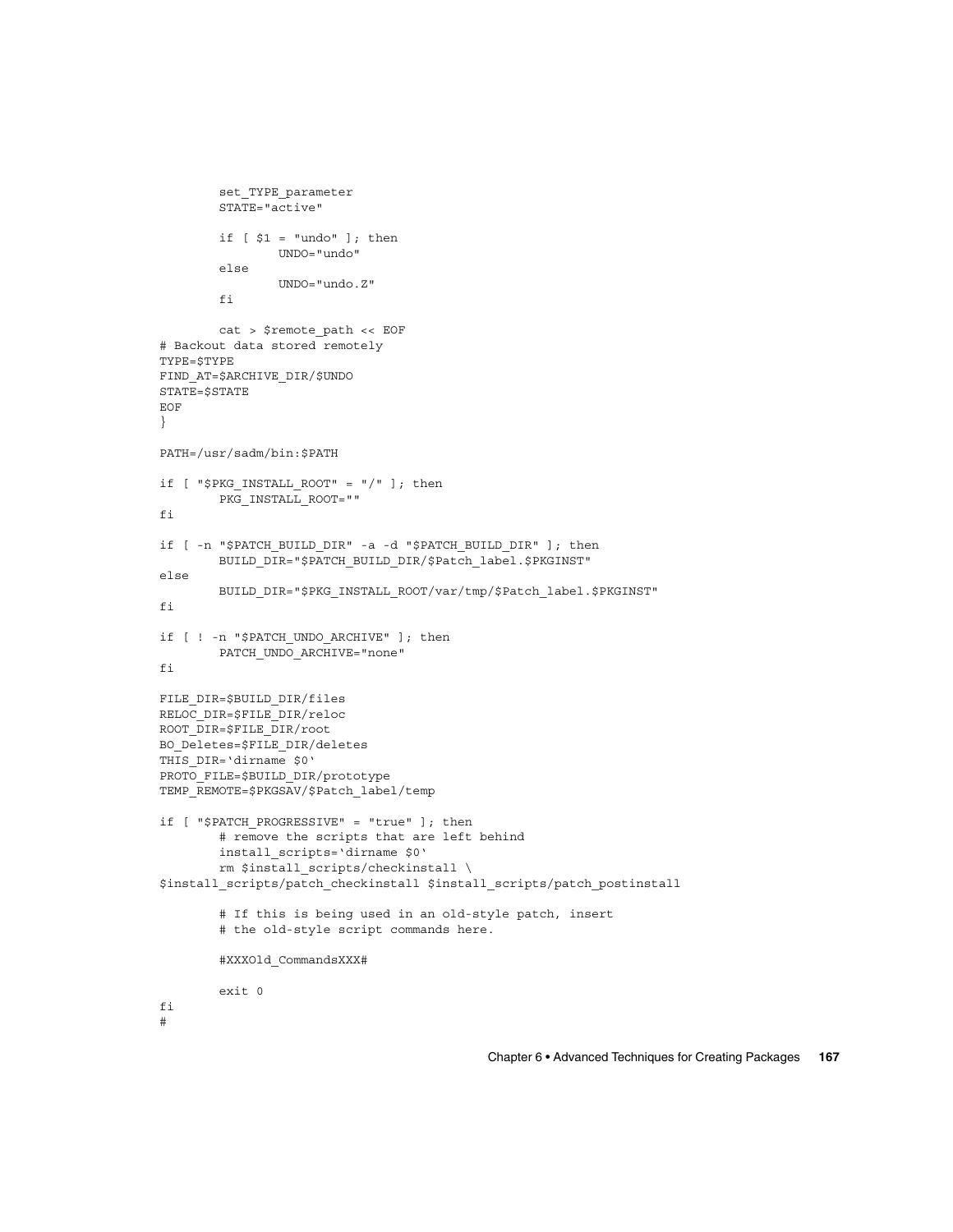```
# At this point we either have a deletes file or we don't. If we do,
# we create a prototype entry.
#
if [ -f $BO_Deletes ]; then
        echo "i deletes=$BO_Deletes" >> $BUILD_DIR/prototype
fi
#
# Now delete everything in the deletes list after transferring
# the file to the backout package and the entry to the prototype
# file. Remember that the pkgmap will get the CLIENT BASEDIR path
# but we have to actually get at it using the BASEDIR path. Also
# remember that removef will import our PKG_INSTALL_ROOT
#
Our Deletes=$THIS DIR/deletes
if [ -f $Our_Deletes ]; then
        cd $BASEDIR
        cat $Our_Deletes | while read path; do
                Reg_File=0
                if valpath -l $path; then
                        Client_Path="$CLIENT_BASEDIR/$path"
                        Build_Path="$RELOC_DIR/$path"
                        Proto_Path=$BASEDIR/$path
                else # It's an absolute path
                        Client_Path=$path
                        Build_Path="$ROOT_DIR$path"
                        Proto_Path=$PKG_INSTALL_ROOT$path
                fi
                # Note: If the file isn't really there, pkgproto
                # doesn't write anything.
                LINE='pkgproto $Proto_Path=$path'
                ftype='echo $LINE | nawk '{ print $1 }''
                if [ $ftype = "f" ]; then
                        Reg_File=1
                fi
                if [ $Reg_File = 1 ]; then
                        # Add source file to the prototype entry
                        if [ "$Proto_Path" = "$path" ]; then
                                LINE='echo $LINE | sed -e s@$Proto_Path@$Build_Path@2'
                        else
                                LINE='echo $LINE | sed -e s@$Proto_Path@$Build_Path@'
                        fi
                        DirName='dirname $Build_Path'
                        # make room in the build tree
                        mkdir -p $DirName
                        cp -p $Proto_Path $Build_Path
                fi
                # Insert it into the prototype file
                echo $LINE 1>>$PROTO_FILE 2>/dev/null
```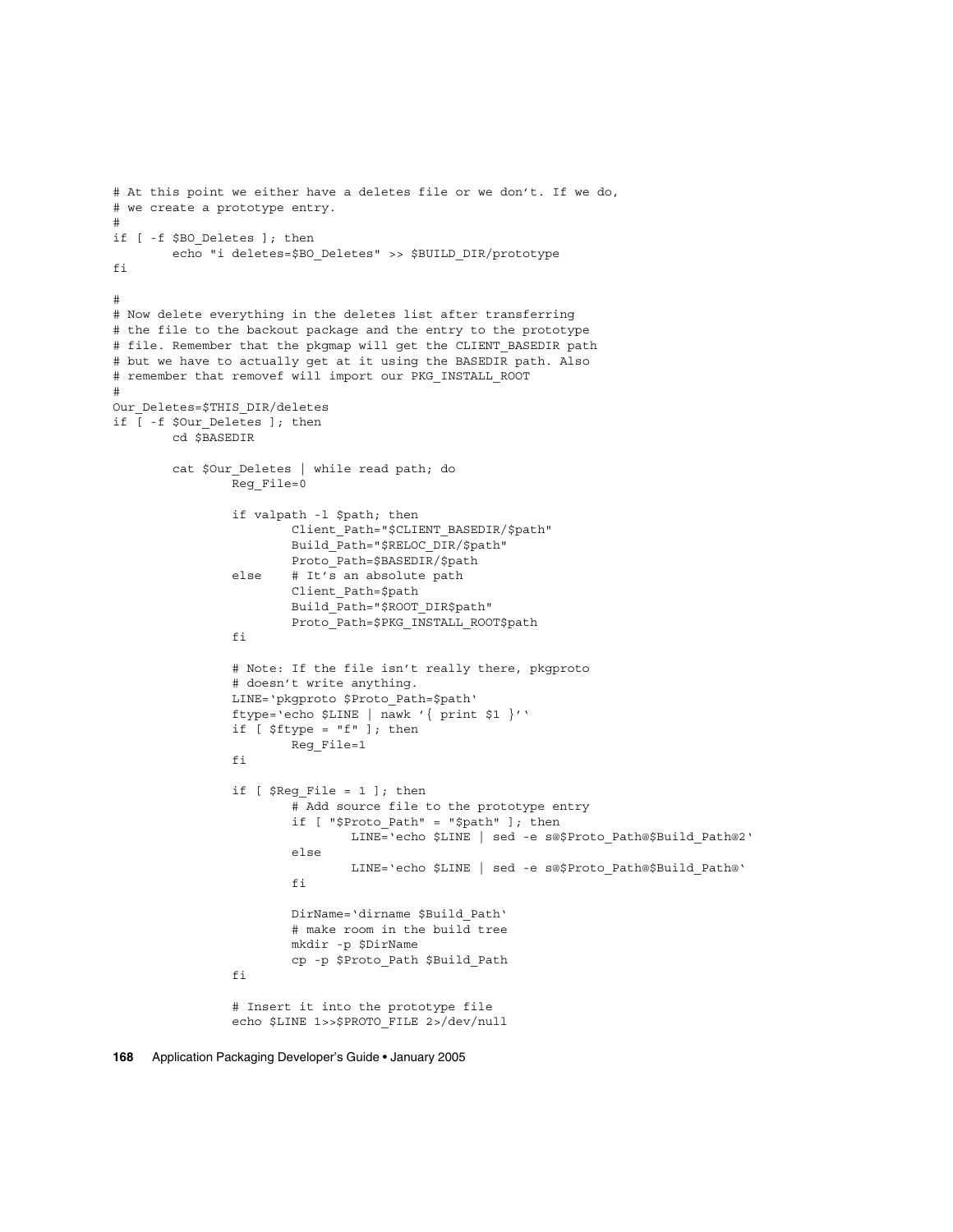```
# Remove the file only if it's OK'd by removef
                rm 'removef $PKGINST $Client_Path' 1>/dev/null 2>&1
        done
        removef -f $PKGINST
        rm $Our_Deletes
fi
#
# Unless specifically denied, make the backout package.
#
if [ "$PATCH_NO_UNDO" != "true" ]; then
        cd $BUILD_DIR # We have to build from here.
        if [ "$PATCH UNDO ARCHIVE" != "none" ]; then
                STAGE_DIR="$PATCH_UNDO_ARCHIVE"
                ARCHIVE_DIR="$PATCH_UNDO_ARCHIVE/$Patch_label/$PKGINST"
                mkdir -p $ARCHIVE_DIR
                mkdir -p $PKGSAV/$Patch_label
        else
                if [ -d $PKGSAV/$Patch_label ]; then
                        rm -r $PKGSAV/$Patch_label
                fi
                STAGE_DIR=$PKGSAV
                ARCHIVE_DIR=$PKGSAV/$Patch_label
                mkdir $ARCHIVE_DIR
        f_ipkgmk -o -d $STAGE_DIR 1>/dev/null 2>&1
       pkgtrans -s $STAGE_DIR $ARCHIVE_DIR/undo $PKG 1>/dev/null 2>&1
       compress $ARCHIVE_DIR/undo
        retcode=$?
        if [ "$PATCH_UNDO_ARCHIVE" != "none" ]; then
                if [ $retcode != 0 ]; then
                        build_remote_file "undo"
                else
                        build_remote_file "undo.Z"
                fi
        fi
       rm -r $STAGE_DIR/$PKG
        cd ..
       rm -r $BUILD_DIR
        # remove the scripts that are left behind
        install_scripts='dirname $0'
        rm $install_scripts/checkinstall $install_scripts/patch_\
checkinstall $install_scripts/patch_postinstall
fi
#
# Since this apparently worked, we'll mark as obsoleted the prior
# versions of this patch - installpatch deals with explicit obsoletions.
#
cd ${PKG_INSTALL_ROOT:-/}
```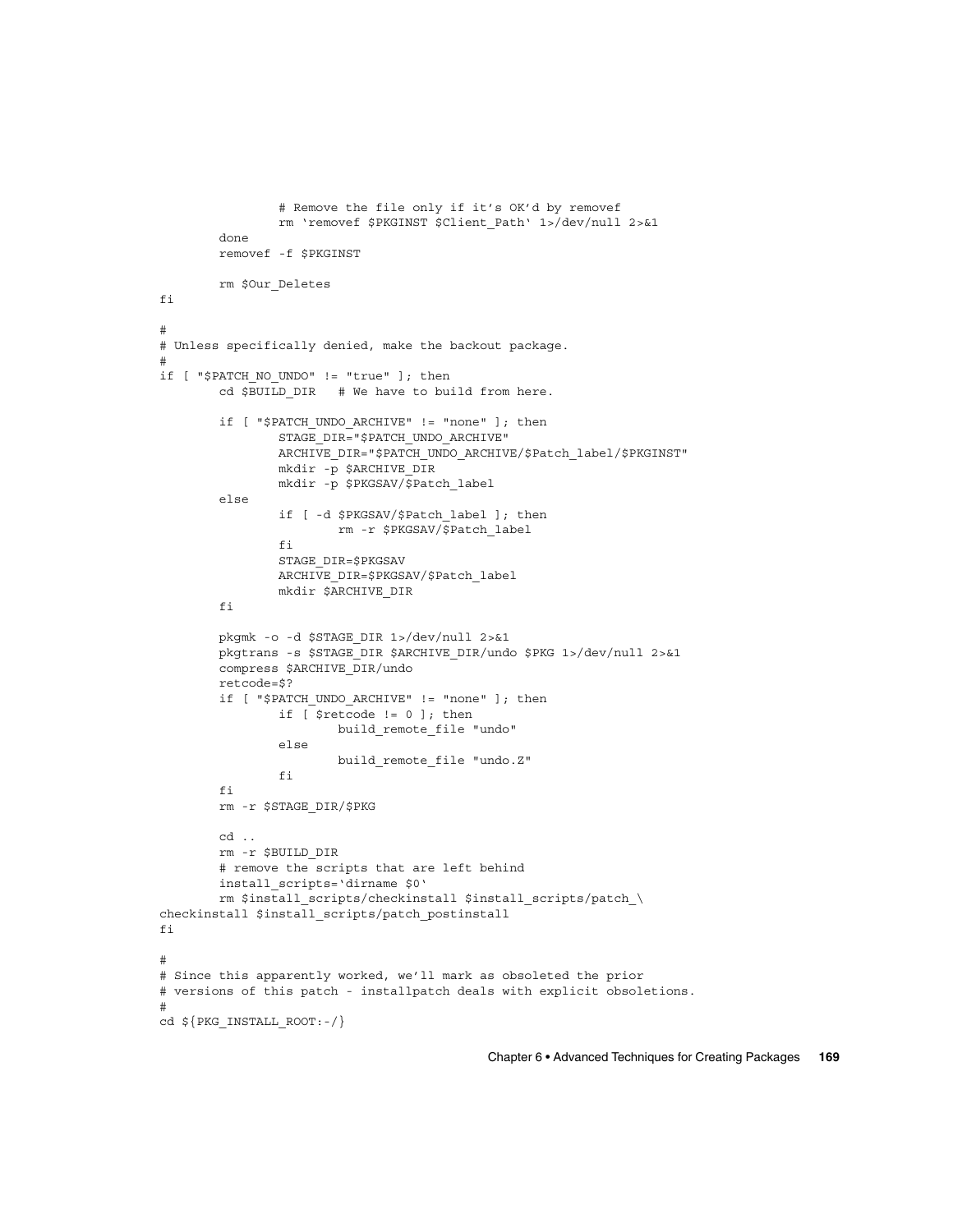```
cd var/sadm/pkg
active base='echo $Patch label | nawk '
        { print substr($0, 1, match($0, "Patchvers pfx")-1) } ''
List='ls -d $PKGINST/save/${active_base}*'
if [ $? -ne 0 ]; then
       List=""
f_ifor savedir in $List; do
        patch='basename $savedir'
        if [ $patch = $Patch_label ]; then
                break
        fi
        # If we get here then the previous patch gets deleted
        if [ -f $savedir/undo ]; then
                mv $savedir/undo $savedir/obsolete
                echo $Patch label >> $savedir/obsoleted by
        elif [ -f $savedir/undo.Z ]; then
                mv $savedir/undo.Z $savedir/obsolete.Z
                echo $Patch_label >> $savedir/obsoleted_by
        elif [ -f $savedir/remote ]; then
                'grep . $PKGSAV/$patch/remote | sed 's/STATE=.*/STATE=obsolete/
' > $TEMP_REMOTE'
                rm -f $PKGSAV/$patch/remote
                mv $TEMP_REMOTE $PKGSAV/$patch/remote
                rm -f $TEMP_REMOTE
                echo $Patch_label >> $savedir/obsoleted by
        elif [ -f $savedir/obsolete -o -f $savedir/obsolete.Z ]; then
                echo $Patch label >> $savedir/obsoleted by
        fi
done
# If additional operations are required for this package, place
# those package-specific commands here.
#XXXSpecial_CommandsXXX#
```
exit 0

## The patch checkinstall Script

```
# checkinstall script to validate backing out a patch.
# directory format option.
#
# @(#)patch_checkinstall 1.2 95/10/10 SMI
#
# Copyright (c) 1995 by Sun Microsystems, Inc.
# All rights reserved
#
```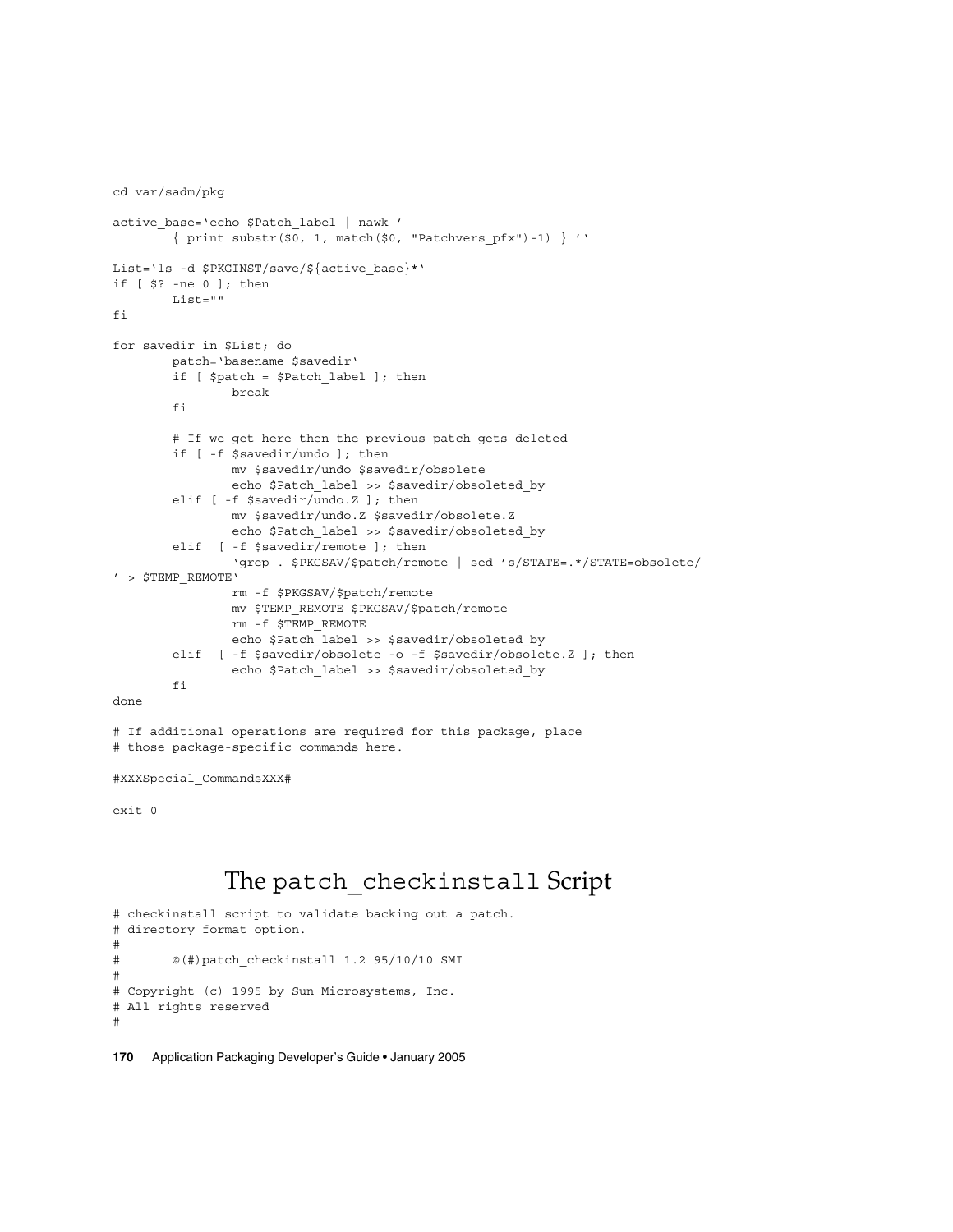```
PATH=/usr/sadm/bin:$PATH
```

```
LATER MSG="PaTcH MsG 6 ERROR: A later version of this patch is applied."
NOPATCH_MSG="PaTcH_MsG 2 ERROR: Patch number $ACTIVE_PATCH is not installed"
NEW_LIST=""
# Get OLDLIST
. $1
#
# Confirm that the patch that got us here is the latest one installed on
# the system and remove it from PATCHLIST.
#
Is_Inst=0
Skip=0
active_base='echo $ACTIVE_PATCH | nawk '
        \{ print substr($0, 1, match($0, "Patchvers_pfx")-1) \}''
active_inst='echo $ACTIVE_PATCH | nawk '
        { \prime \in \} print substr($0, match($0, "Patchvers pfx")+1) } ''
for patchappl in ${OLDLIST}; do
        appl_base='echo $patchappl | nawk '
                { print substr($0, 1, match($0, "Patchvers pfx")-1) } ''
        if [ $appl_base = $active_base ]; then
                appl_inst='echo $patchappl | nawk '
                        \{ print substr($0, match($0, "Patchvers_pfx")+1) \}''
                result='expr $appl_inst \> $active_inst'
                if [ $result -eq 1 ]; then
                        puttext "$LATER_MSG"
                        exit 3
                elif [ $appl inst = $active inst ]; then
                        Is_Inst=1
                        Skip=1
                 fi
        fi
        if [ $Skip = 1 ]; then
                Skip=0
        else
                NEW_LIST="${NEW_LIST} $patchappl"
        f_idone
if [ $Is Inst = 0 ]; then
        puttext "$NOPATCH MSG"
        exit 3
fi
#
# OK, all's well. Now condition the key variables.
#
echo "PATCHLIST=${NEW_LIST}" >> $1
echo "Patch_label=" >> $1
echo "PATCH_INFO_$ACTIVE_PATCH=backed out" >> $1
# Get the current PATCH_OBSOLETES and condition it
```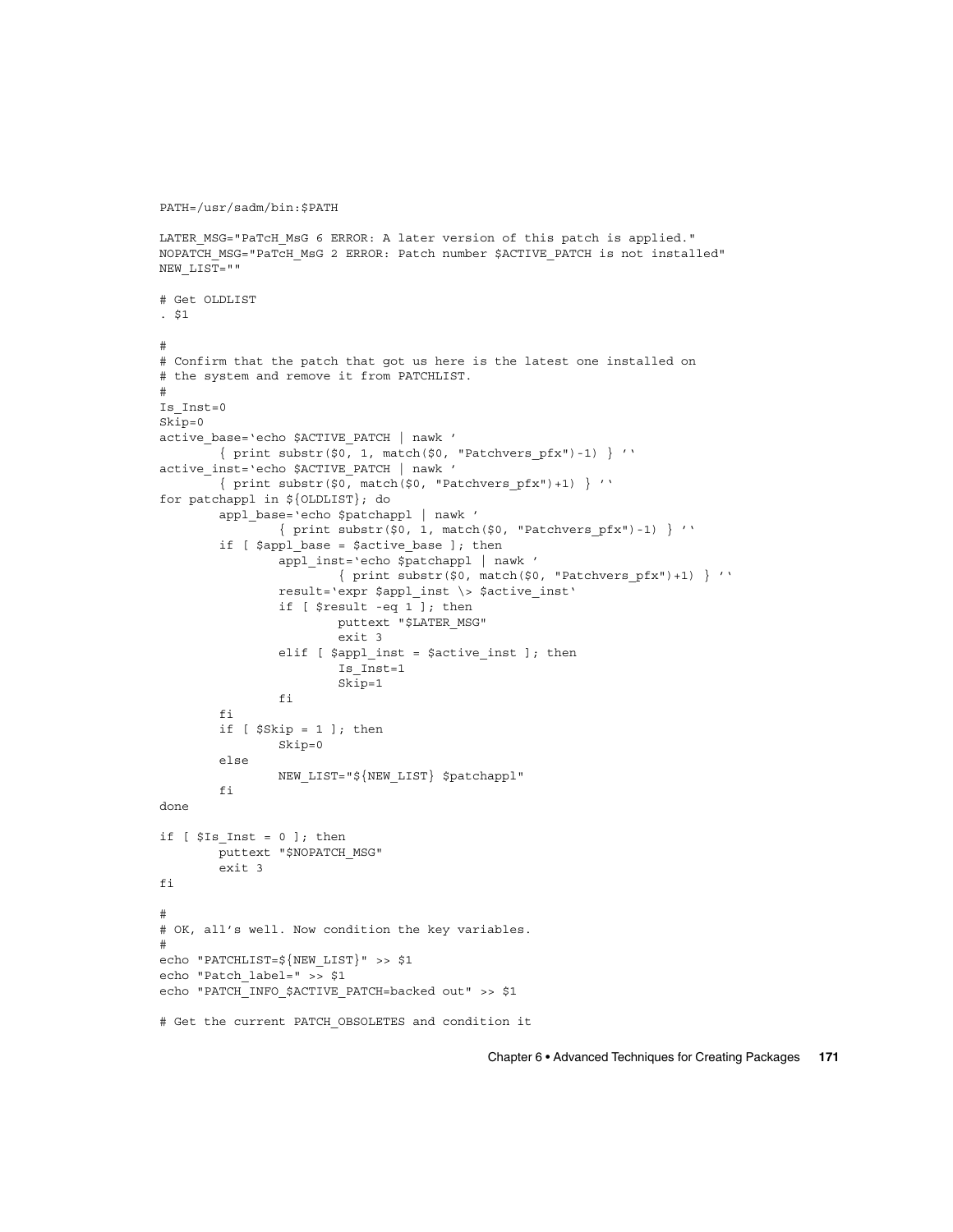```
Old_Obsoletes=$PATCH_OBSOLETES
echo $ACTIVE OBSOLETES | sed 'y/\ /\n/' | \
nawk -v PatchObsList="$Old_Obsoletes" '
       BEGIN {
                printf("PATCH_OBSOLETES=");
                PatchCount=split(PatchObsList, PatchObsComp, " ");
                for(PatchIndex in PatchObsComp) {
                        Atisat=match(PatchObsComp[PatchIndex], "@");
                        PatchObs[PatchIndex]=substr(PatchObsComp[PatchIndex], \
0, Atisat-1);
                        PatchObsCnt[PatchIndex]=substr(PatchObsComp\
[PatchIndex], Atisat+1);
                }
        }
        {
                for(PatchIndex in PatchObs) {
                        if (PatchObs[PatchIndex] == $0) {
                                PatchObsCnt[PatchIndex]=PatchObsCnt[PatchIndex]-1;
                        }
                }
                next;
        }
        END {
                for(PatchIndex in PatchObs) {
                        if ( PatchObsCnt[PatchIndex]>0){
                                printf("%s@%d ", PatchObs[PatchIndex], PatchObsCnt\
[PatchIndex]);
                        }
                }
                printf("n");
        } ' >> $1
        # remove the used parameters
        echo "ACTIVE OBSOLETES=" >> $1
        echo "Obsoletes_label=" >> $1
```

```
exit 0
```
## The patch\_postinstall Script

```
# This script deletes the used backout data for a patch package
# and removes the deletes file entries.
#
# directory format options.
#
# @(#)patch_postinstall 1.2 96/01/29 SMI
#
# Copyright (c) 1995 by Sun Microsystems, Inc.
# All rights reserved
#
```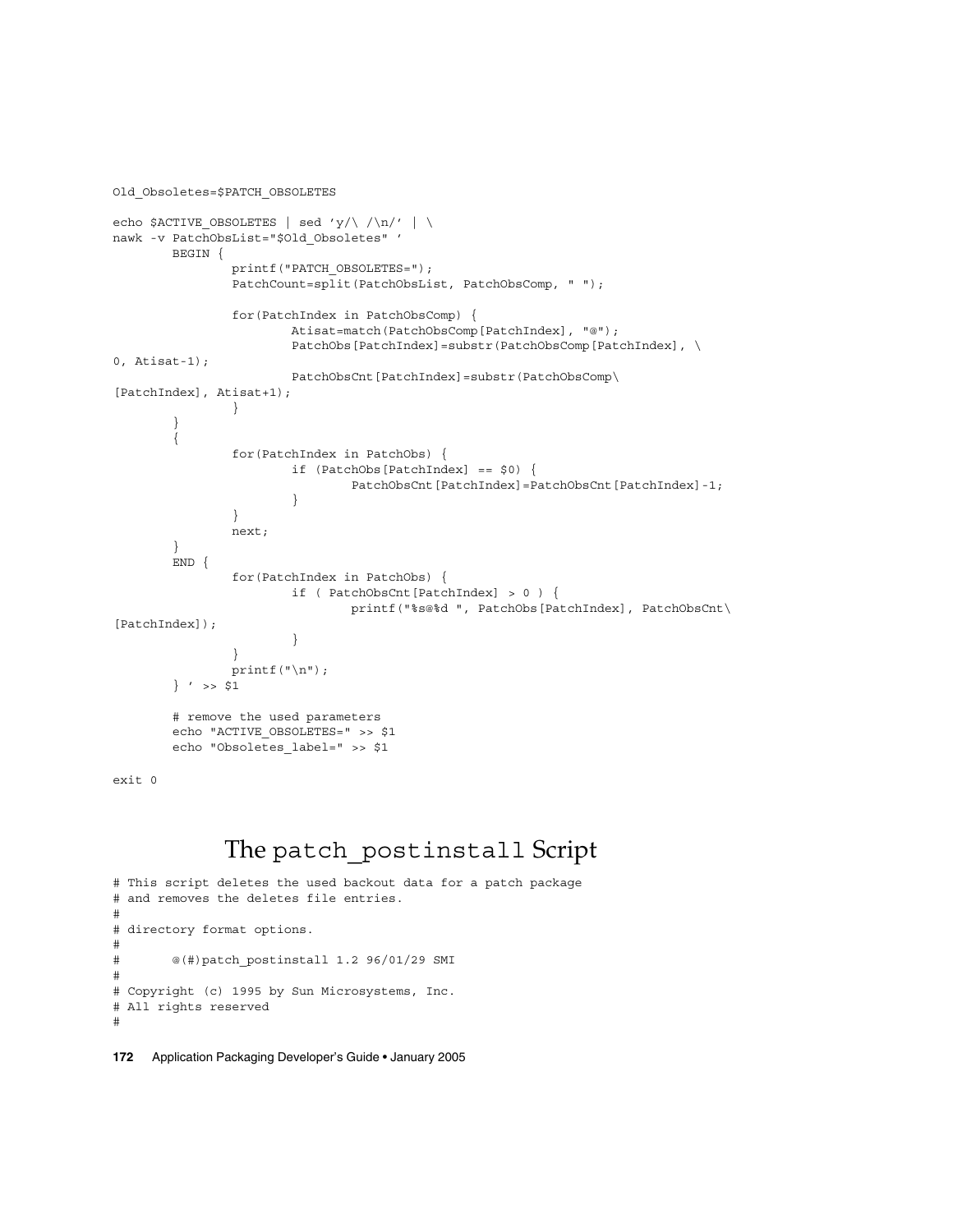```
PATH=/usr/sadm/bin:$PATH
THIS_DIR='dirname $0'
Our Deletes=$THIS DIR/deletes
#
# Delete the used backout data
#
if [ -f $Our_Deletes ]; then
        cat $Our_Deletes | while read path; do
                if valpath -l $path; then
                       Client_Path='echo "$CLIENT_BASEDIR/$path" | sed s@//@/@'
                else # It's an absolute path
                        Client_Path=$path
                f_irm 'removef $PKGINST $Client_Path'
        done
        removef -f $PKGINST
        rm $Our_Deletes
fi
#
# Remove the deletes file, checkinstall and the postinstall
#
rm -r $PKGSAV/$ACTIVE_PATCH
rm -f $THIS_DIR/checkinstall $THIS_DIR/postinstall
exit 0
```
# Upgrading Packages

The process of upgrading a package is very different from that of overwriting a package. While there are special tools to support the upgrade of standard packages delivered as part of the Solaris operating environment, an unbundled package can be designed to support its own upgrade—several previous examples described packages that look ahead and control the precise method of installation under the direction of the administrator. You can design the request script to support direct upgrade of a package as well. If the administrator chooses to have one package install so as to completely replace another, leaving no residual obsolete files, the package scripts can do this.

The request script and postinstall script in this example provide a simple upgradable package. The request script communicates with the administrator and then sets up a simple file in the  $/\text{tmp}$  directory to remove the old package instance. (Although the request script creates a file (which is forbidden), it is okay because everyone has access to /tmp).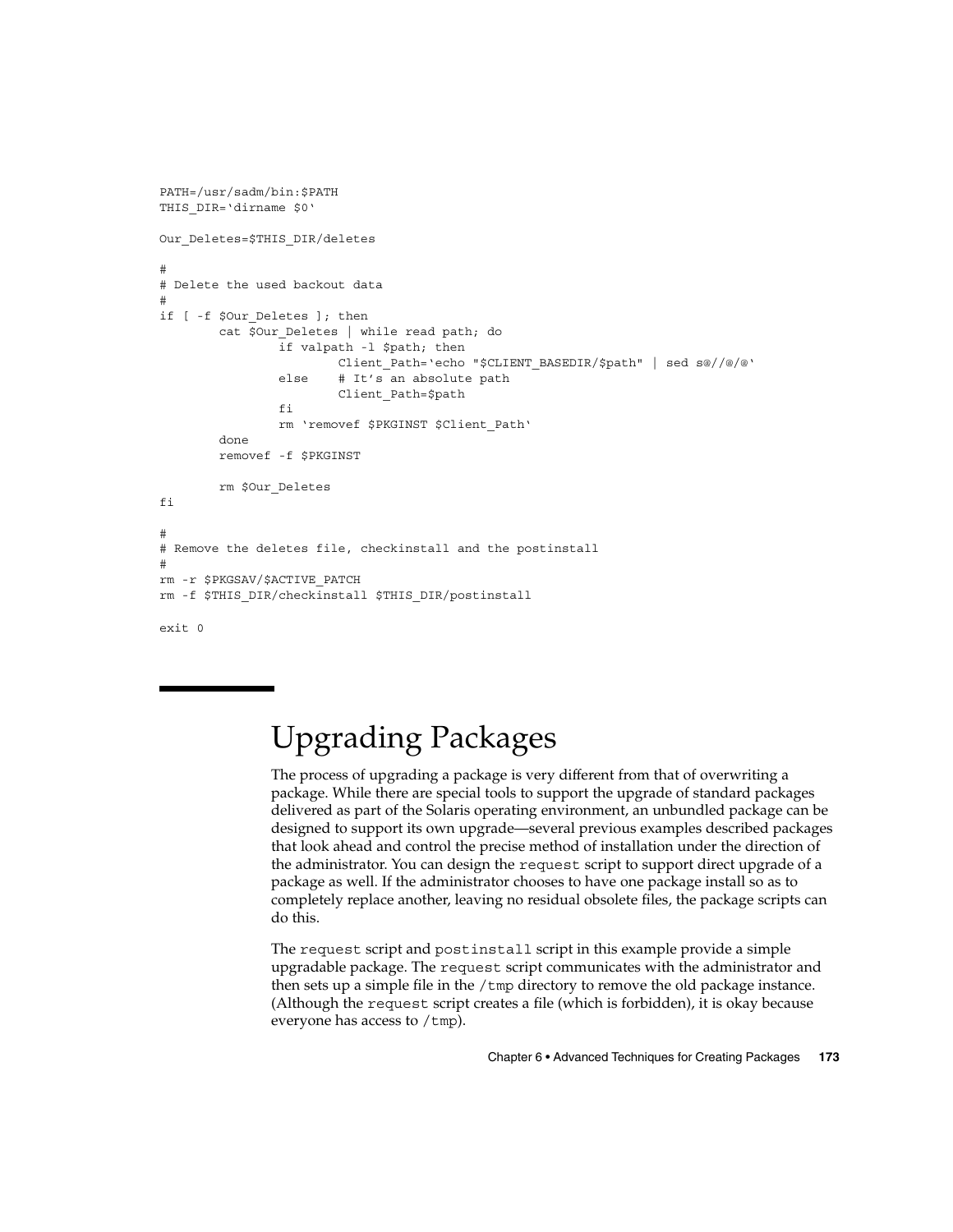The postinstall script then executes the shell script in  $/\text{tmp}$ , which executes the necessary pkgrm command against the old package and then deletes itself.

This example illustrates a basic upgrade. It is less than fifty lines of code including some fairly long messages. It could be expanded to backout the upgrade or make other major transformations to the package as required by the designer.

The design of the user interface for an upgrade option must be absolutely sure that the administrator is fully aware of the process and has actively requested upgrade rather than parallel installation. There is nothing wrong with performing a well understood complex operation like upgrade as long as the user interface makes the operation clear.

## The request Script

```
# request script
control an upgrade installation
PATH=/usr/sadm/bin:$PATH
UPGR_SCRIPT=/tmp/upgr.$PKGINST
UPGRADE_MSG="Do you want to upgrade the installed version ?"
UPGRADE HLP="If upgrade is desired, the existing version of the \setminuspackage will be replaced by this version. If it is not \
    desired, this new version will be installed into a different \
    base directory and both versions will be usable."
UPGRADE NOTICE="Conflict approval questions may be displayed. The \setminuslisted files are the ones that will be upgraded. Please \
    answer \forall"y\forall" to these questions if they are presented."
pkginfo -v 1.0 -q SUNWstuf.\*
if [ $? -eq 0 ]; then
      # See if upgrade is desired here
      response='ckyorn -p "$UPGRADE_MSG" -h "$UPGRADE_HLP"'
      if [ $response = "y" ]; then
            OldPkg='pkginfo -v 1.0 -x SUNWstuf.\* | nawk ' \
            /SUNW/{print $1} ''
            # Initiate upgrade
            echo "PATH=/usr/sadm/bin:$PATH" > $UPGR_SCRIPT
            echo "sleep 3" >> $UPGR_SCRIPT
            echo "echo Now removing old instance of $PKG" >> \
            $UPGR_SCRIPT
            if [ ${PKG_INSTALL_ROOT} ]; then
                   echo "pkgrm -n -R $PKG_INSTALL_ROOT $OldPkg" >> \
                   $UPGR_SCRIPT
            else
                  echo "pkgrm -n $OldPkg" >> $UPGR_SCRIPT
            fi
```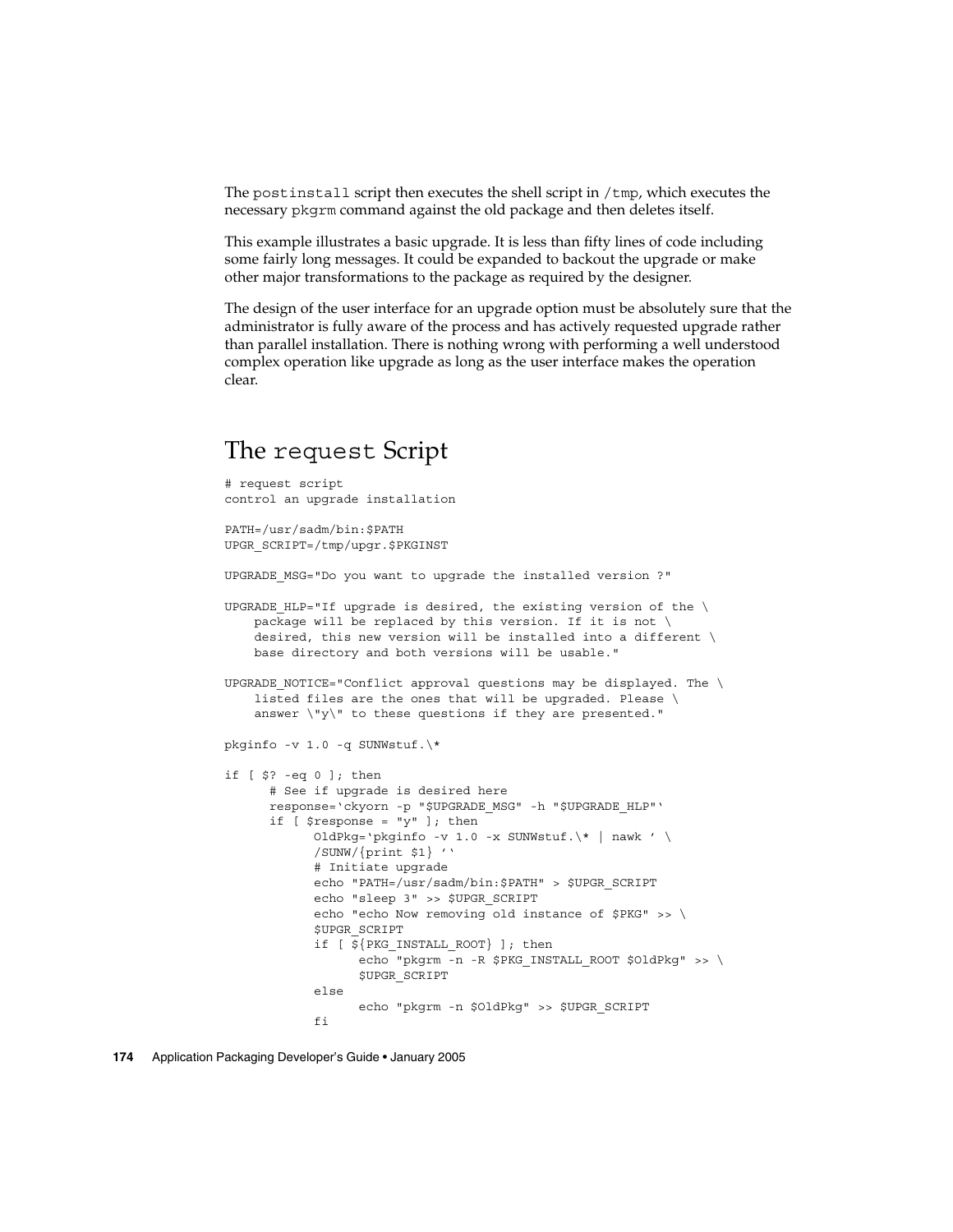```
echo "rm $UPGR_SCRIPT" >> $UPGR_SCRIPT
           echo "exit $?" >> $UPGR_SCRIPT
            # Get the original package's base directory
           OldBD='pkgparam $OldPkg BASEDIR'
           echo "BASEDIR=$OldBD" > $1
           puttext -l 5 "$UPGRADE_NOTICE"
      else
             if [ -f $UPGR_SCRIPT ]; then
                  rm -r $UPGR_SCRIPT
             fi
      fi
fi
```
exit 0

## The postinstall Script

```
# postinstall
to execute a simple upgrade
PATH=/usr/sadm/bin:$PATH
UPGR_SCRIPT=/tmp/upgr.$PKGINST
if [ -f $UPGR_SCRIPT ]; then
     sh $UPGR_SCRIPT &
fi
exit 0
```
# Creating Class Archive Packages

A class archive package, which is an enhancement to the Application Binary Interface (ABI), is one in which certain sets of files have been combined into single files, or archives, and optionally compressed or encrypted. Class archive formats increase initial install speed by up to 30% and improves reliability during installation of packages and patches onto potentially active file systems.

The following sections provide information about the archive package directory structure, keywords, and faspac utility.

## Structure of the Archive Package Directory

The package entry shown in the figure below represents the directory containing the package files. This directory must be the same name as the package.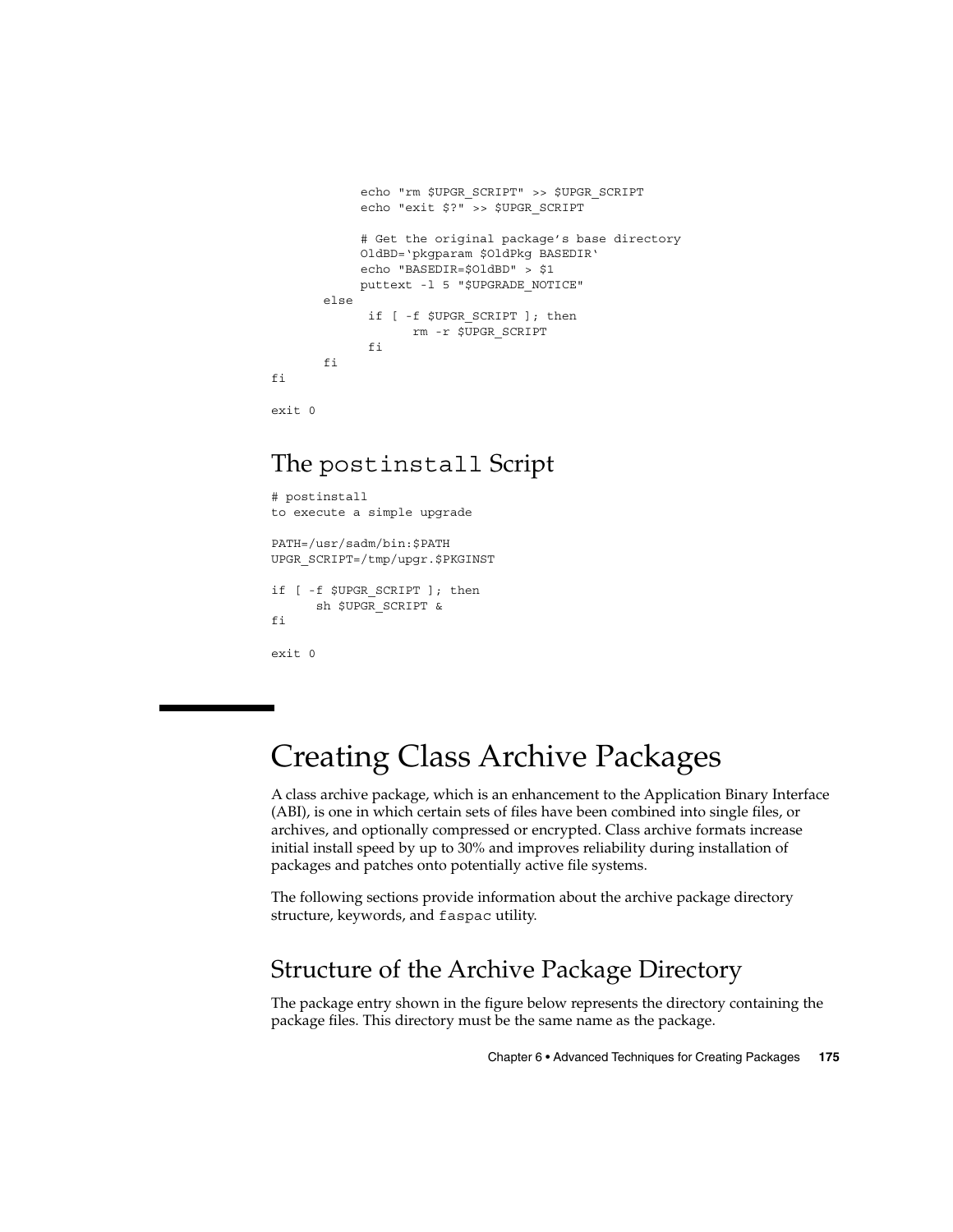

**FIGURE 6–1** Package Directory Structure

The following lists the functions of the files and directories contained within the package directory.

| Item    | <b>Description</b>                                                                                                            |
|---------|-------------------------------------------------------------------------------------------------------------------------------|
| pkqinfo | File describing the package as a whole including special<br>environment variables and installation directives                 |
| pkqmap  | File describing each object (file, directory, pipe, etc.) to be installed                                                     |
| reloc   | Optional directory containing the files to be installed relative to the<br>base directory (the relocatable objects)           |
| root    | Optional directory containing the files to be installed relative to the<br>root directory (the root objects)                  |
| install | Optional directory containing scripts and other auxiliary files (except<br>for pkginfo and pkgmap, all ftype i files to here) |

The class archive format allows the package builder to combine files from the reloc and root directories into archives which can be compressed, encrypted, or otherwise processed in any desired way in order to increase install speed, reduce package size, or increase package security.

The ABI allows any file within a package to be assigned to a class. All files within a specific class may be installed to the disk using a custom method defined by a class action script. This custom method may make use of programs available on the target system or programs delivered with the package. The resulting format looks much like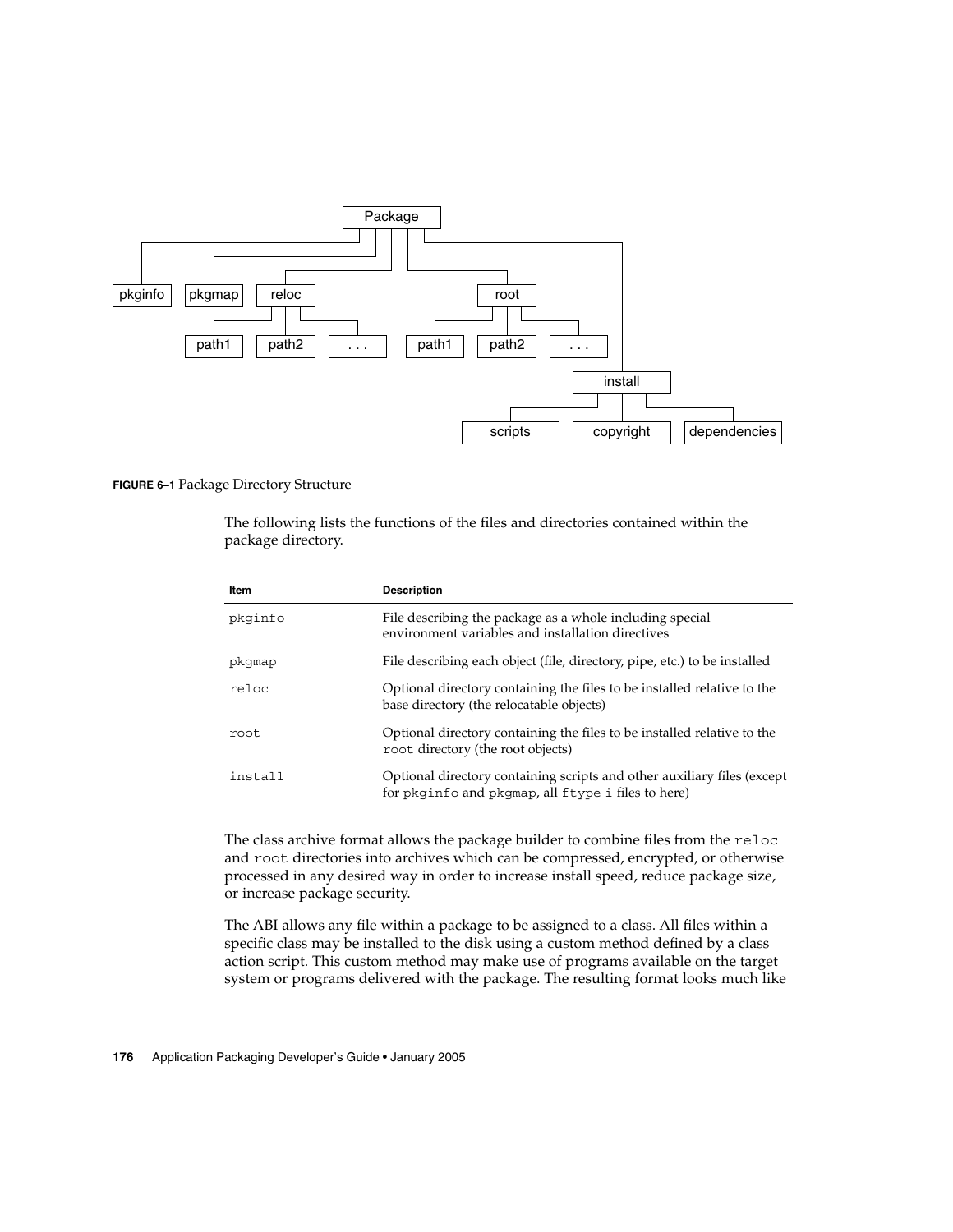the standard ABI format. As shown in the following illustration, another directory is added. Any class of files intended for archive is simply combined into a single file and placed into the archive directory. All archived files are removed from the reloc and root directories and an install class action script is placed into the install directory.



**FIGURE 6–2** Archive Package Directory Structure

# Keywords to Support Class Archive Packages

In order to support this new class archive format, three new interfaces in the form of keywords have special meaning within the pkginfo file. These keywords are used to designate classes requiring special treatment. The format of each keyword statement is: keyword=class1[class2 class3 ...]. Each keyword values are defined in the following table.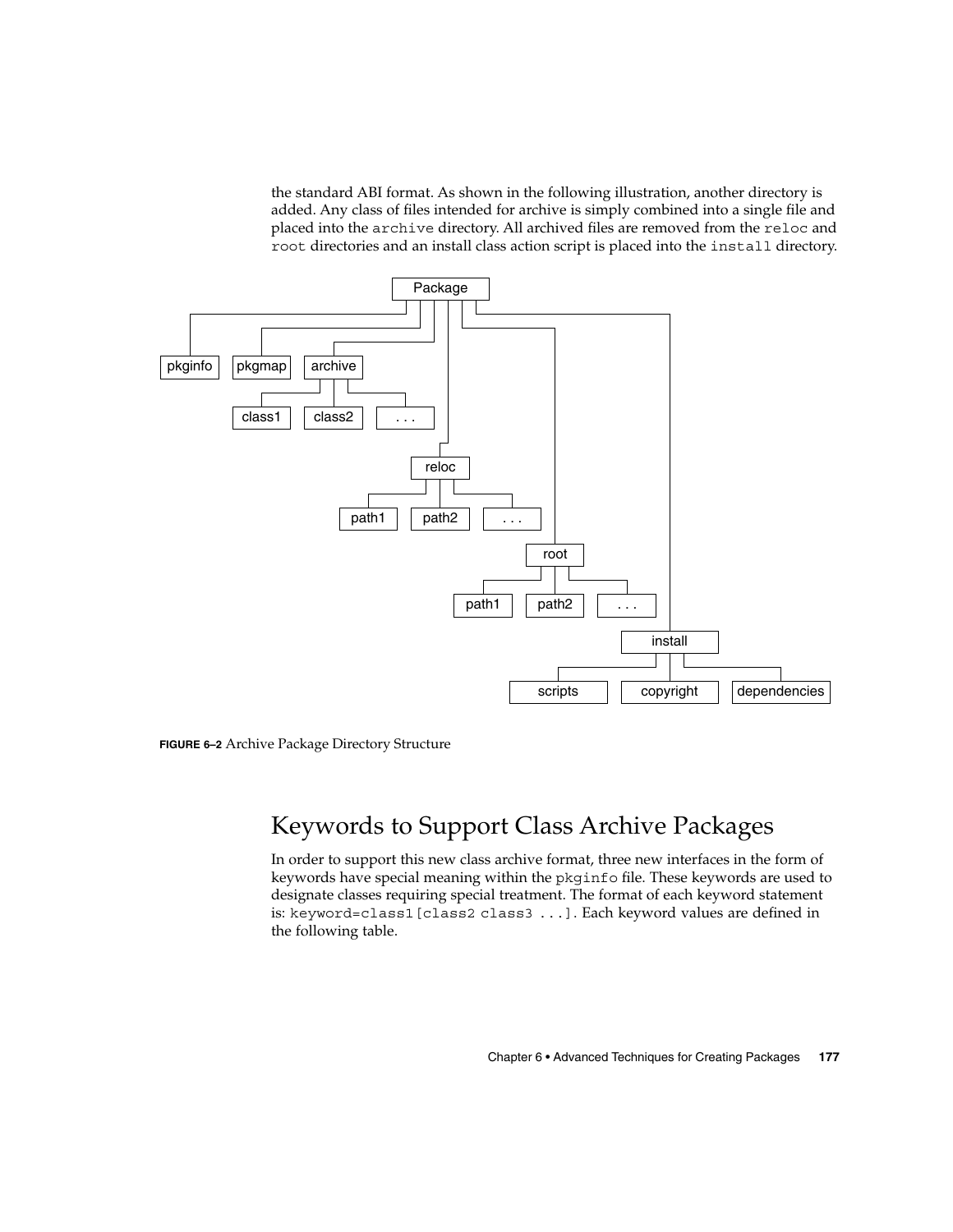| Keyword              | <b>Description</b>                                                                                                                                                                                                                                                                                                                                                                                                                                                                                                                                                                                                                                                                                                                                                                                                                                                                                                                                                                                       |
|----------------------|----------------------------------------------------------------------------------------------------------------------------------------------------------------------------------------------------------------------------------------------------------------------------------------------------------------------------------------------------------------------------------------------------------------------------------------------------------------------------------------------------------------------------------------------------------------------------------------------------------------------------------------------------------------------------------------------------------------------------------------------------------------------------------------------------------------------------------------------------------------------------------------------------------------------------------------------------------------------------------------------------------|
| PKG_SRC_NOVERIFY     | This tells pkgadd not to verify the existence and<br>properties of the files in the delivered package's reloc or<br>root directories if they belong to the named class. This is<br>required for all archived classes, because those files are no<br>longer in a reloc or root directory. They are a private<br>format file in the archive directory.                                                                                                                                                                                                                                                                                                                                                                                                                                                                                                                                                                                                                                                     |
| PKG_DST_QKVERIFY     | The files in these classes are verified after installation<br>using a quick algorithm with little to no text output. The<br>quick verify first sets each file's attributes correctly and<br>then checks to see if the operation succeeded. There is<br>then a test of the file size and modification time against<br>the pkgmap. No checksum verification is performed and<br>there is poorer error recovery than that provided by the<br>standard verification mechanism. In the event of a power<br>outage or disk failure during installation, the contents file<br>may be inconsistent with the installed files. This<br>inconsistency can always be resolved with a pkgrm.                                                                                                                                                                                                                                                                                                                          |
| PKG_CAS_PASSRELATIVE | Normally the install class action script receives from<br>stdin a list of source and destination pairs telling it<br>which files to install. The classes assigned to<br>PKG CAS PASSRELATIVE do not get the source and<br>destination pairs. Instead they receive a single list, the first<br>entry of which is the location of the source package and<br>the rest of which are the destination paths. This is<br>specifically for the purpose of simplifying extraction from<br>an archive. From the location of the source package, you<br>can find the archive in the archive directory. The<br>destination paths are then passed to the function<br>responsible for extracting the contents of the archive. Each<br>destination path provided is either absolute or relative to<br>the base directory depending on whether the path was<br>located in root or reloc originally. If this option is<br>chosen, it may be difficult to combine both relative and<br>absolute paths into a single class. |

For each archived class a class action script is required. This is a file containing Bourne shell commands which is executed by pkgadd to actually install the files from the archive. If a class action script is found in the install directory of the package, pkgadd turns all responsibility for installation over to that script. The class action script is run with root permissions and can place its files just about anywhere on the target system.

**Note –** The only keyword that is absolutely necessary in order to implement a class archive package is PKG\_SRC\_NOVERIFY. The others may be used to increase installation speed or conserve code.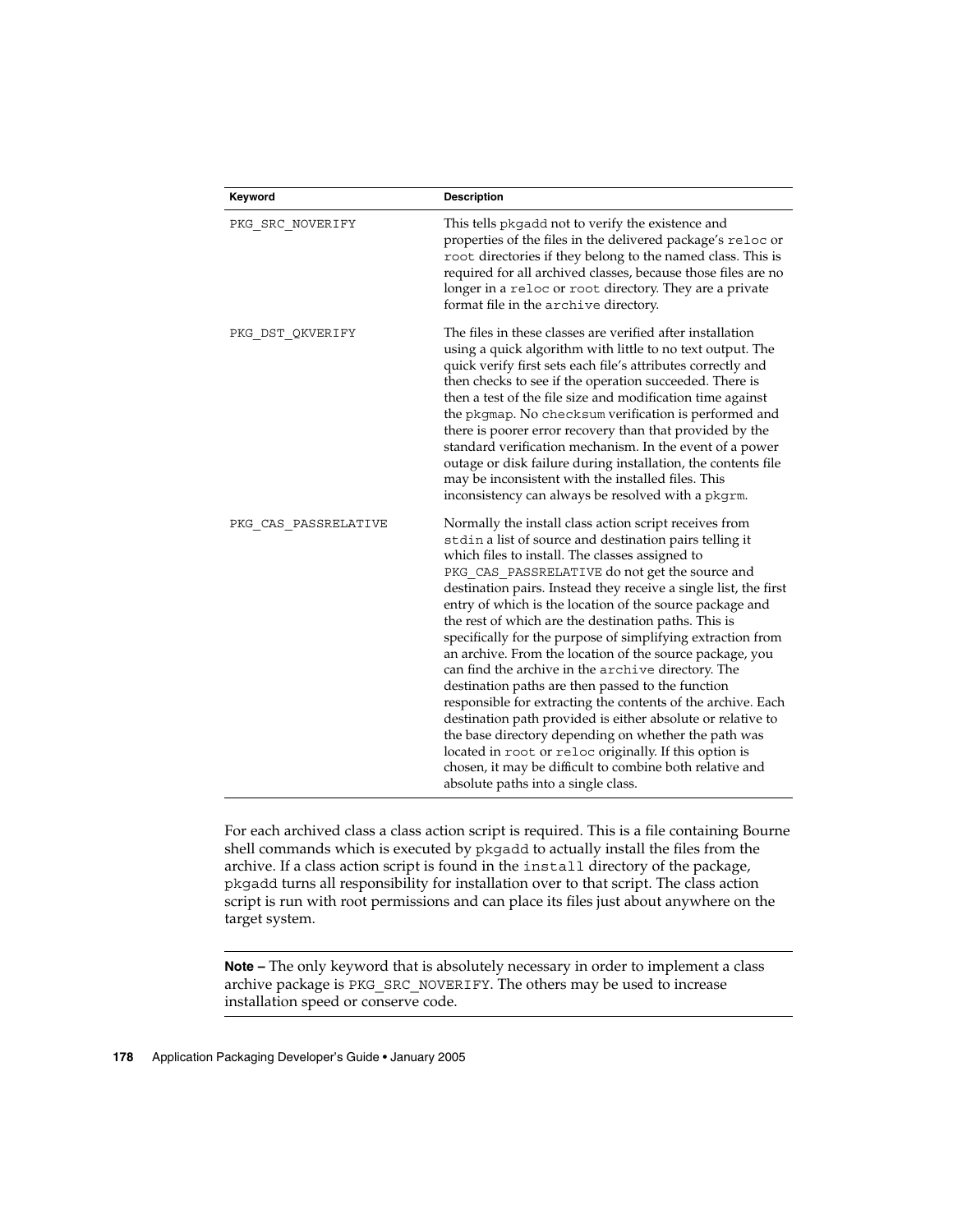## The faspac Utility

The faspac utility converts a standard ABI package into a class archive format used for bundled packages. This utility archives using cpio and compresses using compress. The resulting package has an additional directory in the top directory called archive. In this directory will be all of the archives named by class. The install directory will contain the class action scripts necessary to unpack each archive. Absolute paths are not archived.

The faspac utility has the following format:

faspac [-m *Archive Method*] -a -s -q [-d *Base Directory*] / [-x *Exclude List*] [*List of Packages*]

Each faspac command option is described in the following table.

| Option            | <b>Description</b>                                                                                                                                                                        |
|-------------------|-------------------------------------------------------------------------------------------------------------------------------------------------------------------------------------------|
| -m Archive Method | Indicates a method for archive or compression.<br>bzip2 is the default compression utilities<br>used. To switch to zip or unzip method use -m<br>zip or for cpio or compress use -m cpio. |
| -а                | Fixes attributes (must be root to do this).                                                                                                                                               |
| - s               | Indicates standard ABI-type package<br>translation. This option takes a cpio or<br>compresssed packaged and makes it a<br>standard ABI-compliant package format.                          |
| -q                | Indicates quiet mode.                                                                                                                                                                     |
| -d Base Directory | Indicates the directory in which all packages<br>present will be acted upon as required by the<br>command line. This is mutually exclusive with<br>the List of Packages entry.            |
| $-x$ Exclude List | Indicates a comma-separated or quoted,<br>space-separated list of packages to exclude<br>from processing.                                                                                 |
| List of Packages  | Indicates the list of packages to be processed.                                                                                                                                           |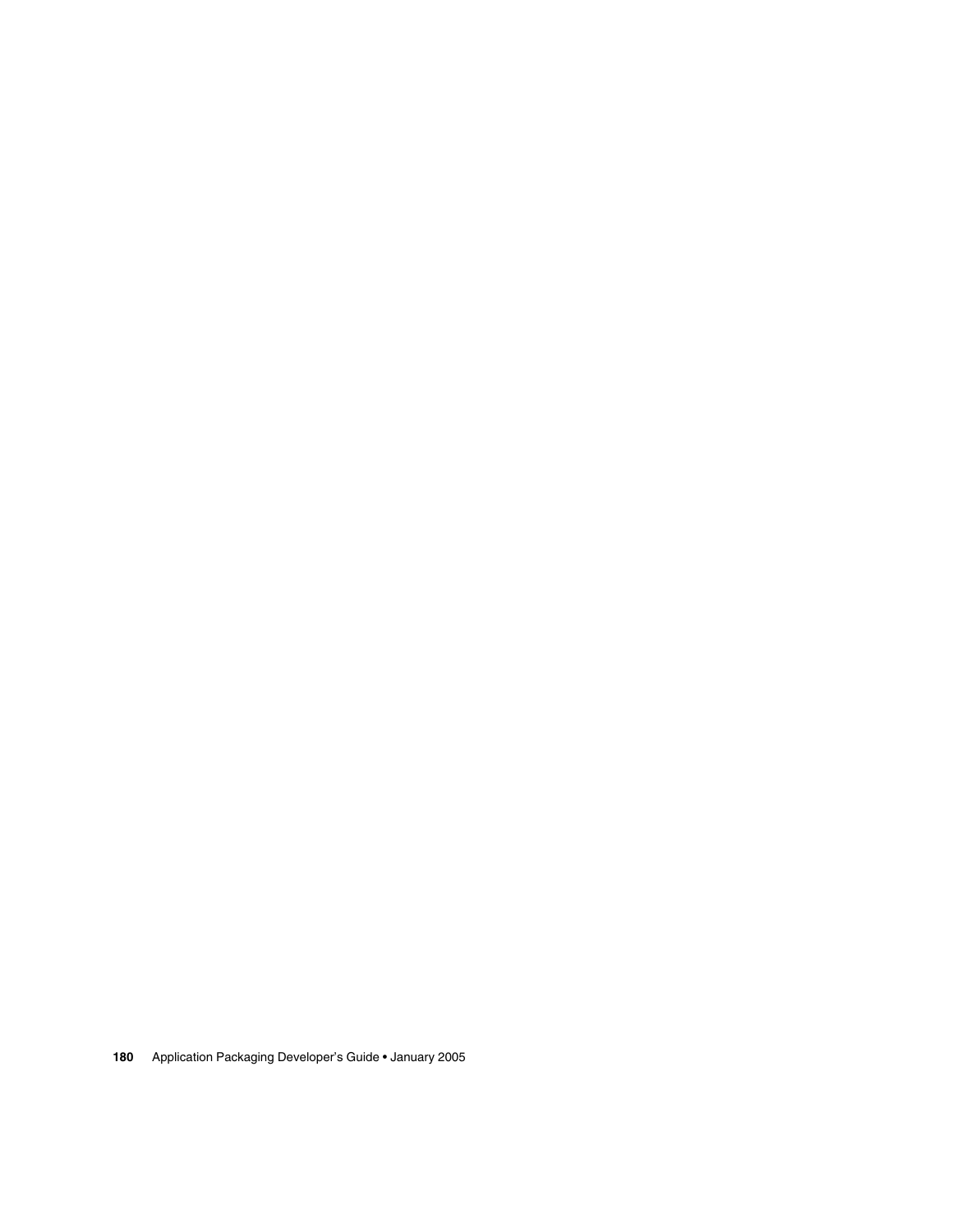# Glossary

| ABI                                | See application binary interface (ABI).                                                                                                                                                                                                                                                            |
|------------------------------------|----------------------------------------------------------------------------------------------------------------------------------------------------------------------------------------------------------------------------------------------------------------------------------------------------|
| abstract syntax notation<br>1      | A way of expressing abstract objects. For example, ASN.1 defines a<br>public key certificate, all of the objects that make up the certificate, and<br>the order in which the objects are collected. However, ASN.1 does not<br>specify how the objects are serialized for storage or transmission. |
| application binary<br>interface    | Definition of the binary system interface between compiled<br>applications and the operating system on which they run.                                                                                                                                                                             |
| ASN.1                              | See abstract syntax notation 1 (ASN.1)                                                                                                                                                                                                                                                             |
| base directory                     | The location where relocatable objects will be installed. It is defined in<br>the pkginfo file, using the BASEDIR parameter.                                                                                                                                                                       |
| build time                         | The time during which a package is being built with the pkgmk<br>command.                                                                                                                                                                                                                          |
| build variable                     | A variable that begins with a lowercase letter and is evaluated at build<br>time.                                                                                                                                                                                                                  |
| certificate authority              | An agency, such as Verisign, that issues certificates used in the signing<br>of packages.                                                                                                                                                                                                          |
| class                              | A name that is used to group package objects. See also class action<br>script.                                                                                                                                                                                                                     |
| class action script                | A file that defines a set of actions to be performed on a group of<br>package objects.                                                                                                                                                                                                             |
| collectively relocatable<br>object | A package object that is located relative to a common installation base.<br>See also base directory.                                                                                                                                                                                               |
| common name                        | An alias name listed in the package keystore for signed packages.                                                                                                                                                                                                                                  |
| composite package                  | A package that contains both relocatable and absolute path names.                                                                                                                                                                                                                                  |
| compver file                       | A method of specifying package backward-compatibility.                                                                                                                                                                                                                                             |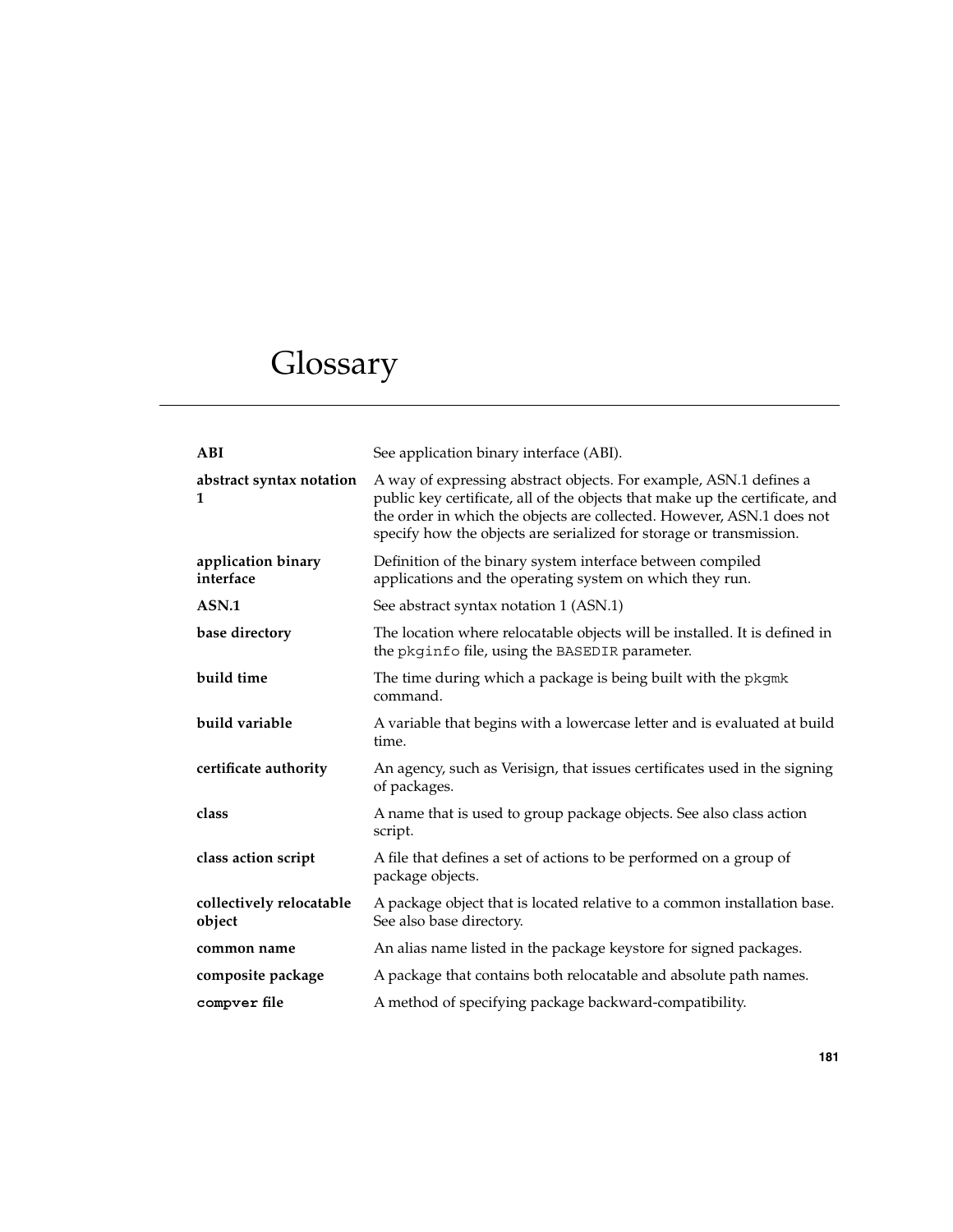| control file                         | File that controls how, where, and if a package is to be installed. See<br>information file and installation script.                                                                                                                                                                                     |
|--------------------------------------|----------------------------------------------------------------------------------------------------------------------------------------------------------------------------------------------------------------------------------------------------------------------------------------------------------|
| copyright                            | The right to own and sell intellectual property, such as software,<br>source code, or documentation. Ownership must be stated on the<br>CD-ROM and insert text, whether the copyright is owned by SunSoft,<br>or by another party. Copyright ownership is also acknowledged in<br>SunSoft documentation. |
| depend file                          | A method of resolving basic package dependencies. See also compver<br>file.                                                                                                                                                                                                                              |
| <b>DER</b>                           | See distinguished encoding rules.                                                                                                                                                                                                                                                                        |
| distinguished encoding<br>rules      | A binary representation of an ASN.1 object and defines how an ASN.1<br>object is serialized for storage or transmission in computing<br>environments. Used with signed packages.                                                                                                                         |
| digital signature                    | An encoded message used to verify the integrity and security of a<br>package.                                                                                                                                                                                                                            |
| incompatible package                 | A package that is incompatible with the named package. See also<br>depend file.                                                                                                                                                                                                                          |
| individually relocatable<br>object   | A package object that is not restricted to the same directory location as<br>a collectively relocatable object. It is defined using an install variable in<br>the path field in the prototype file, and the installation location is<br>determined via a request script or a checkinstall script.        |
| information file                     | A file that can define package dependencies, provide a copyright<br>message, or reserve space on a target system.                                                                                                                                                                                        |
| installation script                  | A script that enables you to provide customized installation<br>procedures for a package.                                                                                                                                                                                                                |
| install time                         | The time during which a package is being installed with the pkgadd<br>command.                                                                                                                                                                                                                           |
| install variable                     | A variable that begins with an uppercase letter and is evaluated at<br>install time.                                                                                                                                                                                                                     |
| <b>ITU-T Recommendation</b><br>X.509 | A protocol that Specifies the widely-adopted X.509 public key<br>certificate syntax.                                                                                                                                                                                                                     |
| package                              | A collection of files and directories required for a software application.                                                                                                                                                                                                                               |
| package abbreviation                 | A short name for a package that is defined via the PKG parameter in<br>the pkginfo file.                                                                                                                                                                                                                 |
| package identifier                   | A numerical suffix added to a package abbreviation by the pkgadd<br>command.                                                                                                                                                                                                                             |
| package instance                     | A variation of a package, which is determined by combining the<br>definitions of the PKG, ARCH, and VERSION parameters in the<br>pkginfo file for the package.                                                                                                                                           |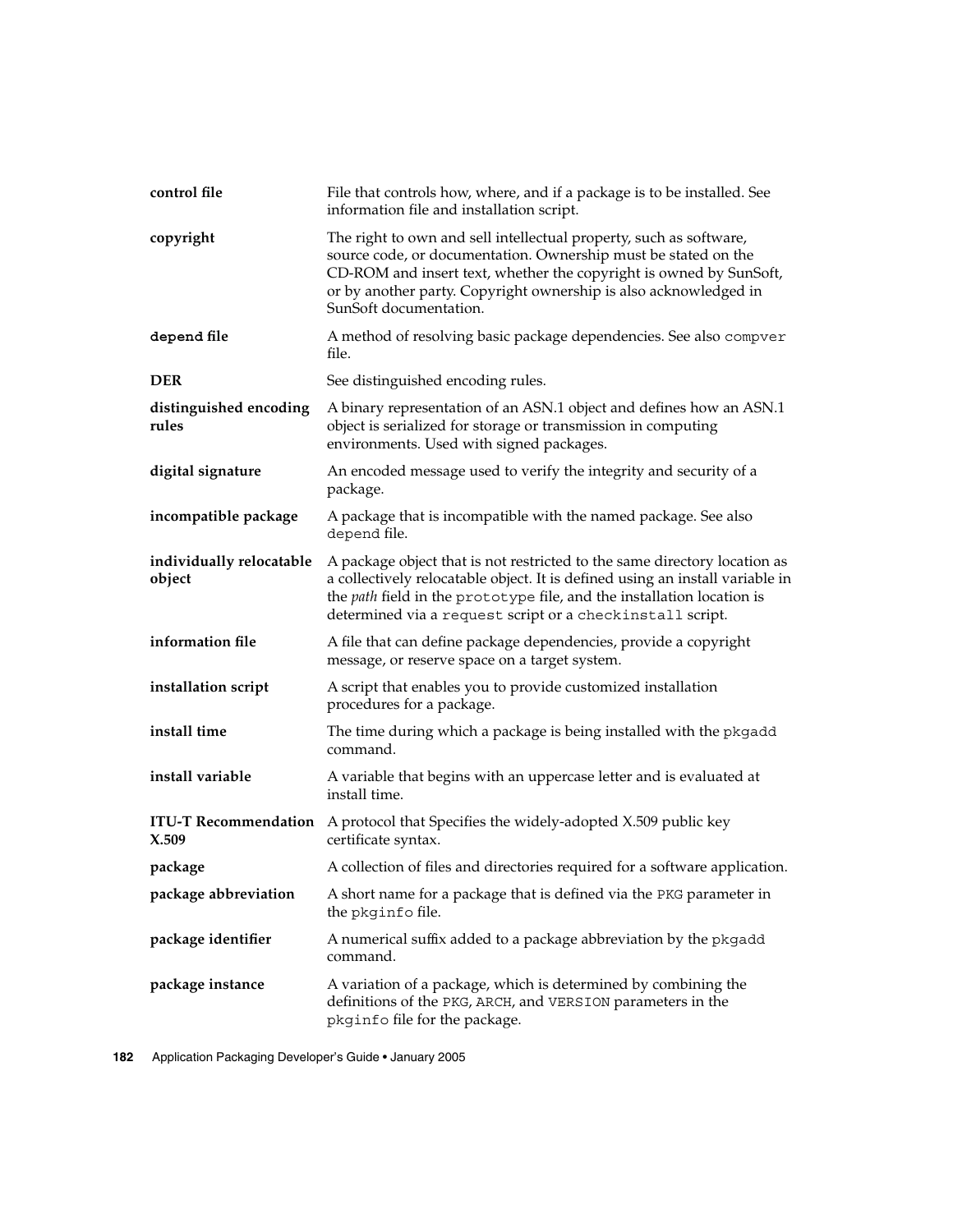| package object                         | Another name for an application file that is contained in a package to<br>be installed on a target system.                                                                                                                                    |
|----------------------------------------|-----------------------------------------------------------------------------------------------------------------------------------------------------------------------------------------------------------------------------------------------|
| package keystore                       | A repository of certificates and keys that can be queried by the<br>package tools.                                                                                                                                                            |
| parametric path name                   | A path name that includes a variable specification.                                                                                                                                                                                           |
| patch list                             | A list of patches that affect the current package. This list of patches is<br>recorded in the installed package in the pkginfo file.                                                                                                          |
| <b>PEM</b>                             | See privacy enhanced message.                                                                                                                                                                                                                 |
| PKCS7                                  | See public key cryptography standard #7.                                                                                                                                                                                                      |
| PKCS12                                 | See public key cryptography standard #12.                                                                                                                                                                                                     |
| prerequisite package                   | A package that depends on the existence of another package. See also<br>depend file.                                                                                                                                                          |
| privacy enhanced<br>message            | A way to encode a file using base 64 encoding and some optional<br>headers. Used extensively for encoding certificates and private keys<br>into a file that exists on a file system or in an email message.                                   |
| private key                            | An encryption/decryption key known only to the party or parties that<br>exchange secret messages. This private key is used in conjunction with<br>public keys to create signed packages.                                                      |
| procedure script                       | A script that defines actions that occur at a particular point during<br>package installation and package removal.                                                                                                                            |
| public key                             | A value generated as an encryption key that, combined with the<br>private key derived from the public key, can be used to effectively<br>encrypt messages and digital signatures.                                                             |
| public key cryptography<br>standard #7 | A standard that describes a general syntax for data that may have<br>cryptography applied to it, such as digital signatures and digital<br>envelopes. A signed package contains an embedded PKCS7 signature.                                  |
| standard #12                           | public key cryptography A standard that describes a syntax for storing cryptographic objects on<br>disk. The package keystore is maintained in this format.                                                                                   |
| relocatable                            | A package object defined in a prototype file with a relative path<br>name.                                                                                                                                                                    |
| relocatable object                     | A package object that does not need an absolute path location on a<br>target system. Instead, its location is determined during the<br>installation process. See also collectively relocatable object and<br>individually relocatable object. |
| reverse dependency                     | A condition when another package depends on the existence of your<br>package. See also depend file.                                                                                                                                           |
| segmented                              | A package that does not fit on a single volume, such as a floppy disk.                                                                                                                                                                        |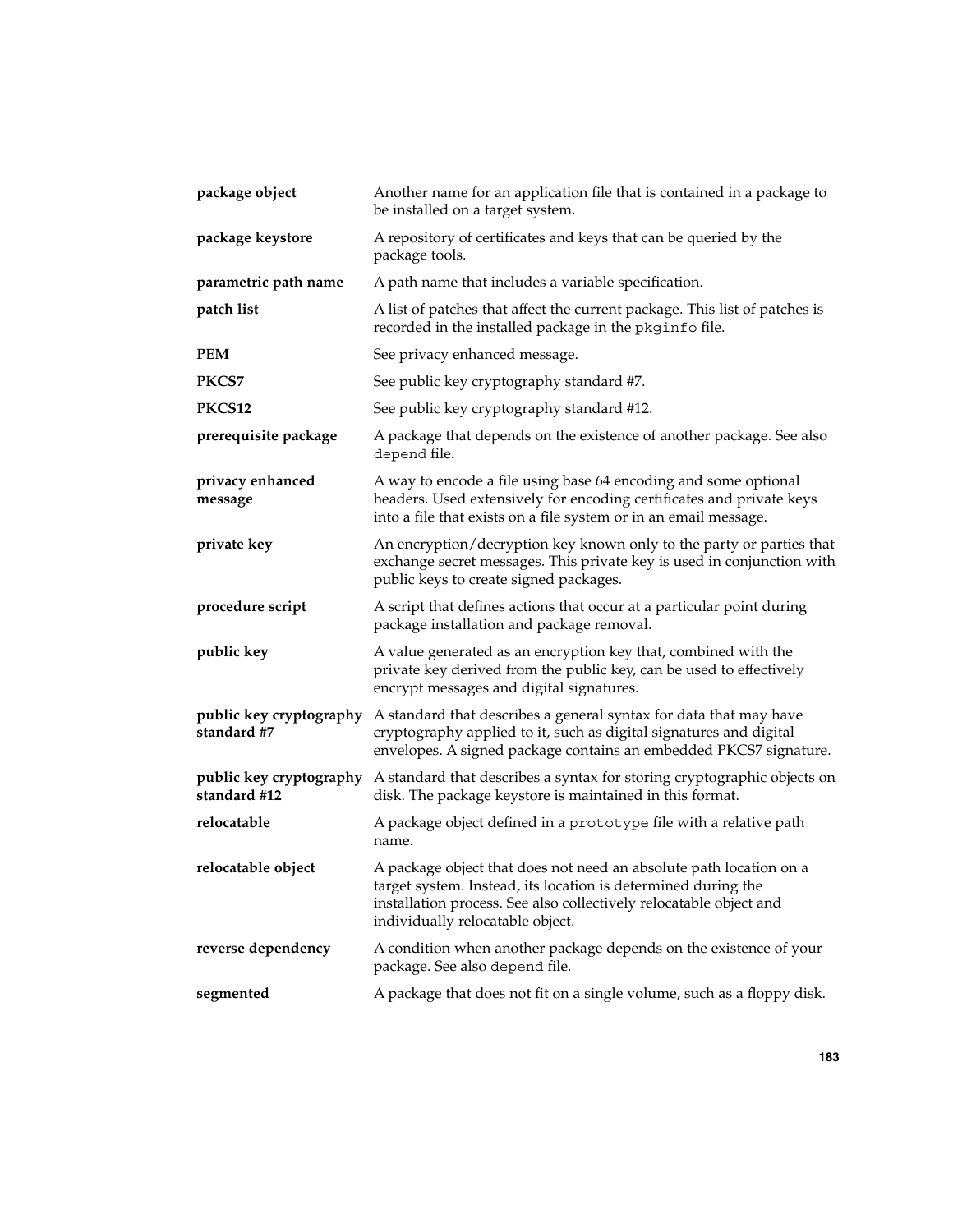| signed packages     | A normal stream-format package with a digital signature that verifies<br>the following: that the package came from the entity that signed it, the<br>entity indeed signed it, the package has not been modified since the<br>entity signed it, and the entity that signed it is a trusted entity. |
|---------------------|---------------------------------------------------------------------------------------------------------------------------------------------------------------------------------------------------------------------------------------------------------------------------------------------------|
| tar                 | Tape archive retrieval. Solaris command for adding or extracting files<br>from a media.                                                                                                                                                                                                           |
| trusted certificate | A certificate that contains a single public key certificate that belongs to<br>another entity. Trusted certificates are used when verifying digital<br>signatures and when initiating a connection to a secure (SSL) server.                                                                      |
| unsigned package    | A normal, ABI package without any encryption or digital signatures.                                                                                                                                                                                                                               |
| user key            | A key that holds sensitive cryptographic key information. This<br>information is stored in a protected format to prevent unauthorized<br>use. User keys are used when a signed package is created.                                                                                                |
| X.509               | See ITU-T Recommendation X.509.                                                                                                                                                                                                                                                                   |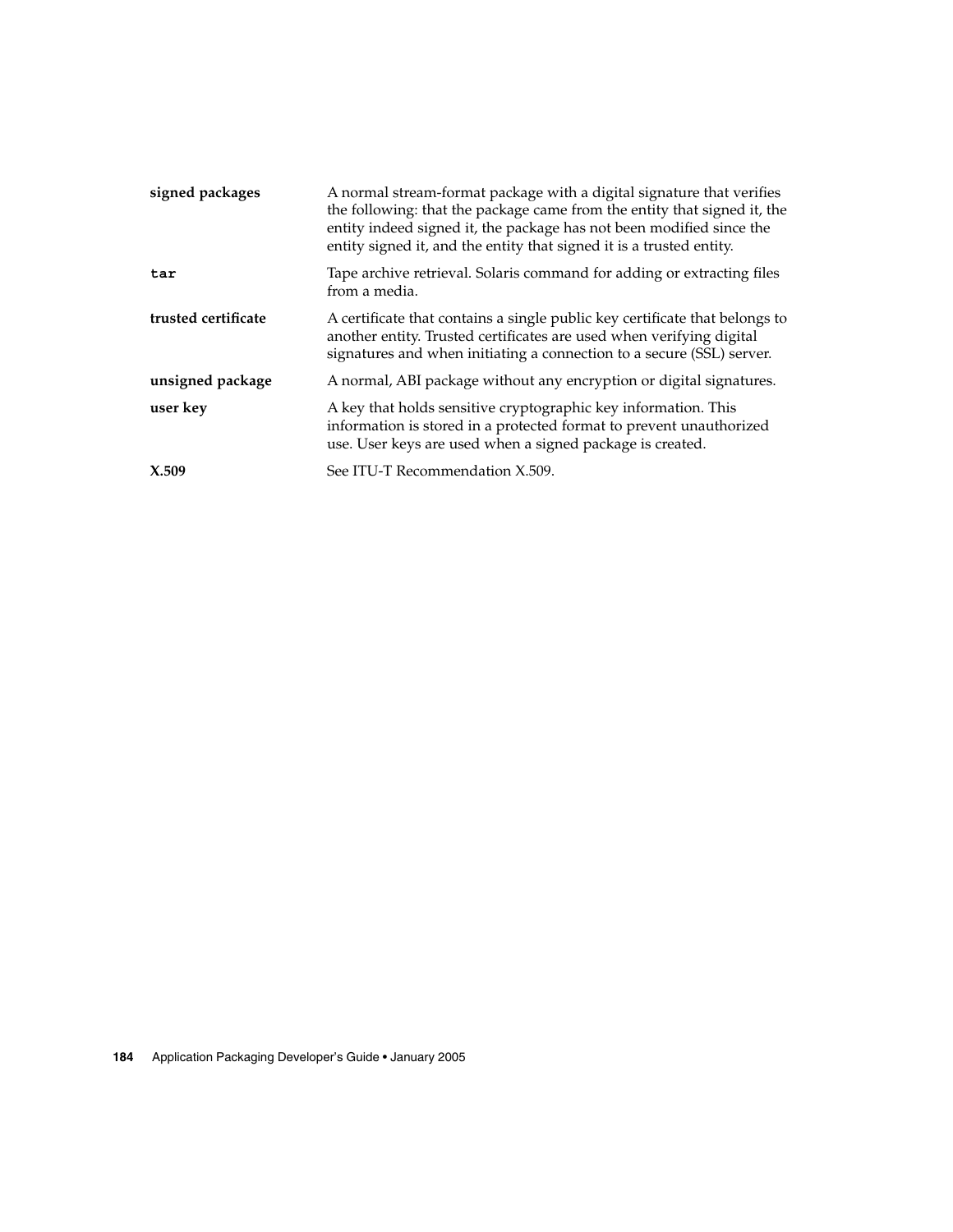# Index

# **A**

absolute package, [142](#page-141-0) traditional example, [142](#page-141-0) administrative defaults file, [128](#page-127-0) application binary interface (ABI), [14](#page-13-0) archive packages creating, [175](#page-174-0) directory structure, [175](#page-174-0) keywords, [177](#page-176-0) awk class, [73](#page-72-0) script, [74](#page-73-0)

# **B**

base directory, [34,](#page-33-0) [127](#page-126-0) in the administrative defaults file, [128](#page-127-0) using parametric path names, [130](#page-129-0) using the BASEDIR parameter, [129](#page-128-0) walking the, [131,](#page-130-0) [132](#page-131-0) example, [134-136,](#page-133-0) [138-140](#page-137-0) build class, [73](#page-72-0) in a case study, [114](#page-113-0) script, [74](#page-73-0) in a case study, [115](#page-114-0) build time, [24](#page-23-0) build variable, description, [24](#page-23-0) building a package, the process, [23](#page-22-0) bundled packages, [144](#page-143-0)

# **C**

certificates importing into package keystore, [82](#page-81-0) managing, [78](#page-77-0) trusted, [78,](#page-77-0) [79,](#page-78-0) [80-81](#page-79-0) user, [79](#page-78-0) checking package installation, [88](#page-87-0) the process, [85](#page-84-0) checkinstall script, [17,](#page-16-0) [59,](#page-58-0) [129](#page-128-0) and environment variables, [60](#page-59-0) BASEDIR parameter, [131,](#page-130-0) [133](#page-132-0) creating installation scripts, [59](#page-58-0) dependency checking, [53](#page-52-0) design rules, [66](#page-65-0) example of, [136](#page-135-0) how to write a, [67](#page-66-0) patching packages, [153](#page-152-0) writing a, [65](#page-64-0) class action script, [17,](#page-16-0) [60,](#page-59-0) [72](#page-71-0) behaviors, [72](#page-71-0) creating installation scripts, [59](#page-58-0) design rules, [73](#page-72-0) example of, [161](#page-160-0) how to write a, [76](#page-75-0) in a case study, [106](#page-105-0) naming conventions, [72](#page-71-0) classes, *See* object classes collectively relocatable object, [34](#page-33-0) composite, [143](#page-142-0) composite package example, [145,](#page-144-0) [146,](#page-145-0) [148](#page-147-0) rules for constructing, [145](#page-144-0) traditional example, [143](#page-142-0)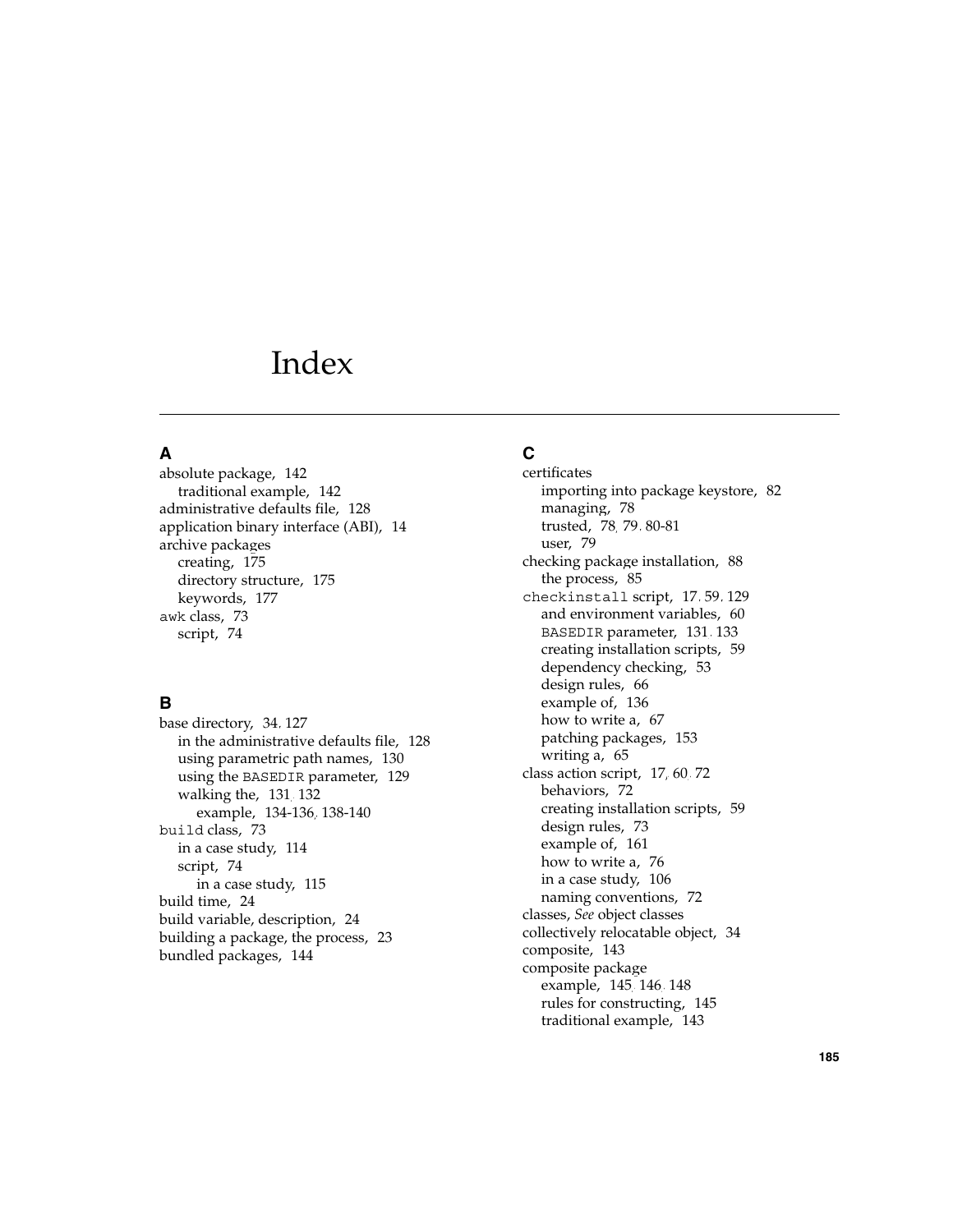compver file, [16](#page-15-0) description, [53](#page-52-0) example, [55](#page-54-0) how to write, [54](#page-53-0) in a case study, [107](#page-106-0) control files description *See also* information files and installation scripts copyright file, [16](#page-15-0) example, [56](#page-55-0) how to write, [56](#page-55-0) in a case study, [107,](#page-106-0) [125](#page-124-0) writing a, [55](#page-54-0)

# **D**

depend file, [16](#page-15-0) description, [53](#page-52-0) example, [55](#page-54-0) how to write, [54](#page-53-0) in a case study, [107-108](#page-106-0)

#### **E**

exit codes for scripts, [62](#page-61-0)

#### **F**

faspac utility, [179](#page-178-0)

#### **I**

i.cron installation class action script, in a case study, [117](#page-116-0) i.inittab installation class action script, in a case study, [110](#page-109-0) incompatible package, [53](#page-52-0) individually relocatable object, [34](#page-33-0) install time, [24](#page-23-0) install variable, description, [24](#page-23-0) installation environment variables, [60](#page-59-0) installation scripts and environment variables, [60](#page-59-0)

installation scripts (Continued) characteristics, [16-17](#page-15-0) creating, [58](#page-57-0) exit codes, [62](#page-61-0) obtaining package information, [62](#page-61-0) processing of, [59](#page-58-0) requirements for, [58](#page-57-0) types of, [17,](#page-16-0) [59](#page-58-0) installation software database, [86](#page-85-0) installf command, [69,](#page-68-0) [71](#page-70-0) in a case study, [106,](#page-105-0) [120](#page-119-0) installing classes, [70](#page-69-0) installing packages on a standalone or server, example, [150](#page-149-0) installing packages to clients, example, [150](#page-149-0)

**L** links

defining in a prototype file, [36,](#page-35-0) [41](#page-40-0)

#### **M**

mounting shared file systems, example, [151](#page-150-0)

#### **O**

object classes, [33,](#page-32-0) [70](#page-69-0) installing, [60,](#page-59-0) [70](#page-69-0) removing, [60,](#page-59-0) [71](#page-70-0) system, [59,](#page-58-0) [73](#page-72-0) awk, [73](#page-72-0) build, [73](#page-72-0) sed, [73](#page-72-0)

#### **P**

package absolute, [142](#page-141-0) base directory, [34](#page-33-0) checking installation, [88](#page-87-0) the process, [85](#page-84-0) commands, [19](#page-18-0) components, [14](#page-13-0)

**186** Application Packaging Developer's Guide • January 2005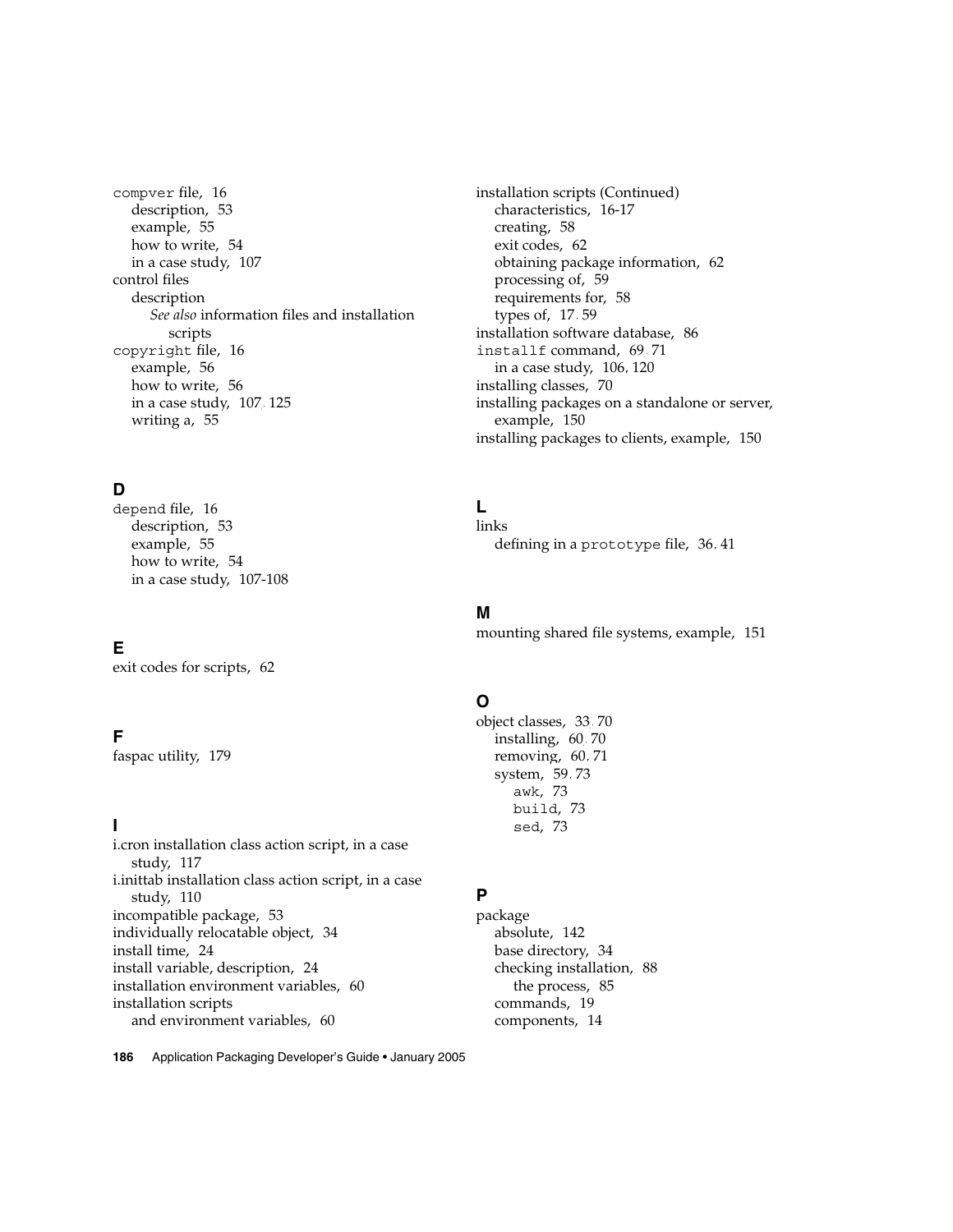package (Continued) composite, [143](#page-142-0) control files information files, [14](#page-13-0) installation scripts, [14](#page-13-0) defining dependencies, [53](#page-52-0) description, [14](#page-13-0) environment variables, [24](#page-23-0) how to build, [46](#page-45-0) how to install, [87](#page-86-0) how to organize, [30](#page-29-0) information files, [20](#page-19-0) installation scripts, [21](#page-20-0) object, [15](#page-14-0) classes *See also* object classes classes, [70](#page-69-0) path names, [33,](#page-32-0) [35](#page-34-0) relocatable, [33](#page-32-0) optional components, [16-17](#page-15-0) organization, [30](#page-29-0) patching, [151](#page-150-0) relocatable, [141](#page-140-0) required components, [15](#page-14-0) status, [86](#page-85-0) transferring to media, [96](#page-95-0) upgrading, [173](#page-172-0) package abbreviation description, [27](#page-26-0) requirements, [27](#page-26-0) package components, [14](#page-13-0) optional, [16-17](#page-15-0) required, [15](#page-14-0) package dependencies, how to define, [54](#page-53-0) package identifier, description, [27](#page-26-0) package instance, description, [27](#page-26-0) package keystore adding trusted certificates to, [79](#page-78-0) adding user certificates and private keys to, [79](#page-78-0) deleting trusted certificates and private keys from, [80](#page-79-0) importing a certificate into, [82](#page-81-0) verifying contents of, [80](#page-79-0) verifying the contents, [80](#page-79-0) packaging guidelines, [17](#page-16-0) parametric path name, [100,](#page-99-0) [130,](#page-129-0) [137](#page-136-0) description, [35](#page-34-0)

parametric path name (Continued) example, [130-131](#page-129-0) in a case study, [101](#page-100-0) patch list, [153](#page-152-0) patching packages, [151](#page-150-0) pkgadd command, [70,](#page-69-0) [86](#page-85-0) and class installation, [70](#page-69-0) and directories, [149](#page-148-0) and disk space, [57](#page-56-0) and installation problems, [87](#page-86-0) and installation scripts, [58](#page-57-0) and package identifiers, [27](#page-26-0) and patching packages, [151](#page-150-0) and request scripts, [63](#page-62-0) and script processing, [59](#page-58-0) and the administrative defaults file, [128](#page-127-0) and the installation software database, [86](#page-85-0) standalone systems and, [95](#page-94-0) pkgadm command adding trusted certificates to package keystore, [79](#page-78-0) adding user certificate and private key to package keystore, [79](#page-78-0) deleting trusted certificates and private keys, [80](#page-79-0) importing certificates into package keystore, [82](#page-81-0) managing certificates, [79](#page-78-0) verifying package keystore contents, [80](#page-79-0) pkgask command, [64](#page-63-0) pkgchk command, [47,](#page-46-0) [86,](#page-85-0) [88](#page-87-0) pkginfo command and package parameters, [93](#page-92-0) and the installation software database, [86](#page-85-0) creating an unsigned package, [81](#page-80-0) customizing the output, [92](#page-91-0) displaying information about installed packages, [92](#page-91-0) obtaining package information, [62](#page-61-0) pkginfo file, [14](#page-13-0) build class case study, [114](#page-113-0) creating a, [26](#page-25-0) creating a signed package, used in, [81](#page-80-0) crontab file case study, [116-117](#page-115-0) description, [15,](#page-14-0) [26](#page-25-0) determining the base directory, [129](#page-128-0) example, [30,](#page-29-0) [130-131,](#page-129-0) [133](#page-132-0) example, BASEDIR parameter, [137](#page-136-0)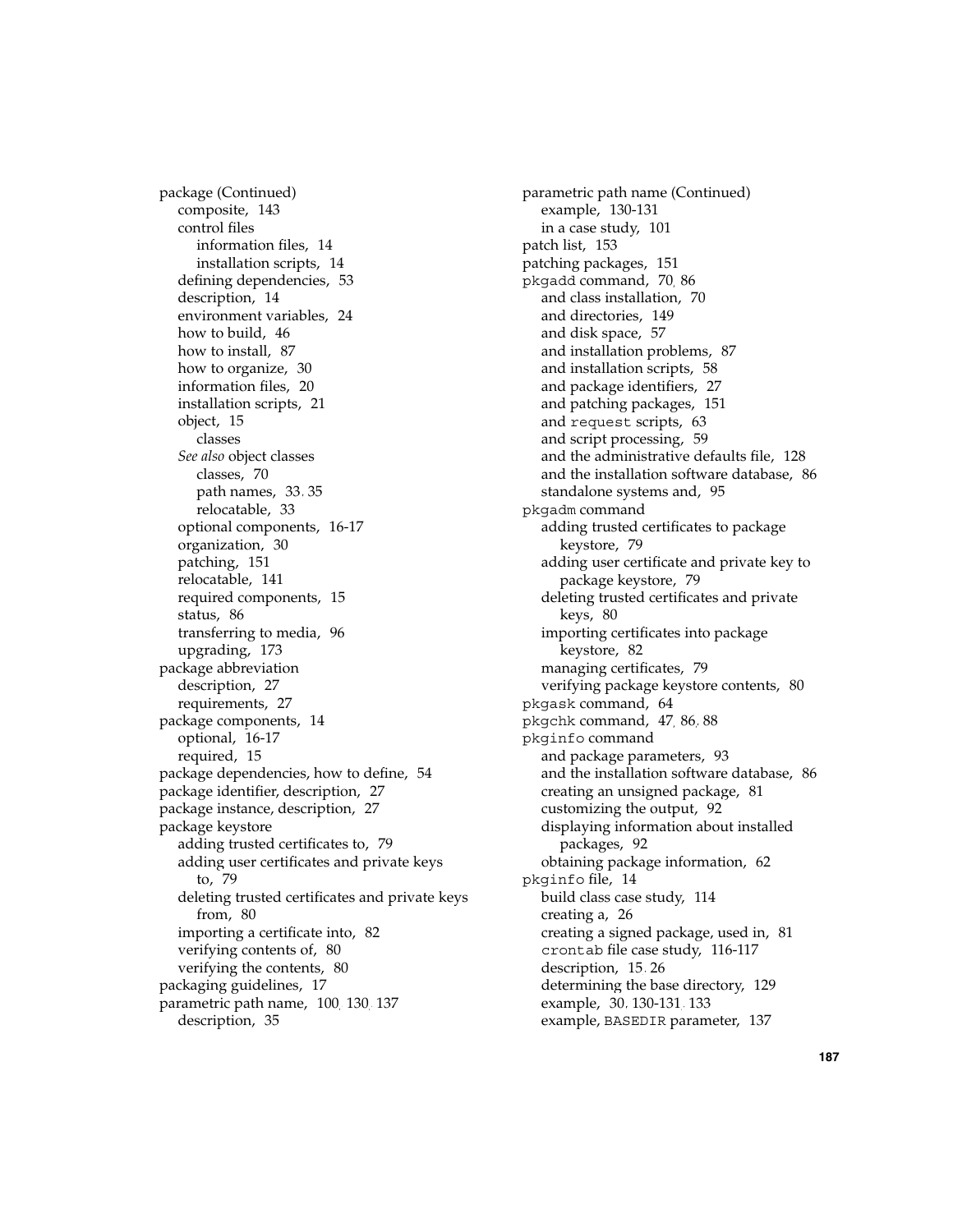pkginfo file (Continued) example, composite package, [148](#page-147-0) example, relocatable package, [141,](#page-140-0) [143](#page-142-0) how to create, [29](#page-28-0) installation and removal case study, [104-105](#page-103-0) installing a driver using the sed class and procedure scripts case study, [122-126](#page-121-0) installing and removing a driver with procedure scripts case study, [119](#page-118-0) package compatibilities and dependencies case study, [107](#page-106-0) required parameters, [27](#page-26-0) sed class and postinstall script case study, [112](#page-111-0) soliciting input from administrator case study, [101](#page-100-0) standard classes and class action script case study, [109-110](#page-108-0) using environment variables in, [24](#page-23-0) pkgmap file building a package, [45](#page-44-0) class action script behaviors, [73](#page-72-0) class processing during installation, [70](#page-69-0) composite package example, [144,](#page-143-0) [149](#page-148-0) defining object classes, [70](#page-69-0) in a case study, [103](#page-102-0) parametric path name example, [131](#page-130-0) procedure script design rules, [69](#page-68-0) reserving additional space on a target system, [57](#page-56-0) script processing during package installation, [60](#page-59-0) traditional absolute package example, [142-143](#page-141-0) traditional relocatable package example, [142](#page-141-0) using relative parametric path example, [138](#page-137-0) using the BASEDIR parameter example, [133](#page-132-0) verifying the integrity of a package, [88](#page-87-0) pkgmk command and package parameters, [93](#page-92-0) and the postinstall script, [165](#page-164-0) building a package, [45](#page-44-0) class field, [33](#page-32-0) creating an unsigned package in creating signed packages, [82](#page-81-0) information files and installation script locations, [39](#page-38-0) multiple volume packages, [41](#page-40-0)

pkgmk command (Continued) package components building the package, [14](#page-13-0) package environment variables, [24](#page-23-0) providing a search path, [42](#page-41-0) setting environment variables, [43](#page-42-0) pkgparam command, [62,](#page-61-0) [90,](#page-89-0) [165](#page-164-0) pkgproto command, [48,](#page-47-0) [157](#page-156-0) creating a prototype file, [31](#page-30-0) in a case study, [123](#page-122-0) pkgrm command, [124,](#page-123-0) [147,](#page-146-0) [174](#page-173-0) and class removal, [71](#page-70-0) and directories, [149](#page-148-0) and script processing, [60](#page-59-0) and the installation software database, [86](#page-85-0) basic procedure, [95](#page-94-0) pkgtrans command, [96,](#page-95-0) [165](#page-164-0) pkgtrans command, [83](#page-82-0) postinstall script creating patching packages, [165](#page-164-0) example for upgradable packages, [175](#page-174-0) in a case study, [113,](#page-112-0) [120,](#page-119-0) [124](#page-123-0) installing package objects, [69](#page-68-0) procedure scripts, [68](#page-67-0) sript processing during package installation, [60](#page-59-0) upgradable packages, [173](#page-172-0) postremove script, [60,](#page-59-0) [68](#page-67-0) removing package objects, [69](#page-68-0) preinstall script, [60,](#page-59-0) [68,](#page-67-0) [157](#page-156-0) preremove script, [60,](#page-59-0) [68](#page-67-0) in a case study, [120,](#page-119-0) [125](#page-124-0) prerequisite package, [53](#page-52-0) private key adding to package keystore, [79](#page-78-0) deleting from package keystore, [80](#page-79-0) importing into package keystore, [82](#page-81-0) PEM, [78](#page-77-0) user key, [79](#page-78-0) procedure scripts, [17,](#page-16-0) [59](#page-58-0) behaviors, [68](#page-67-0) design rules, [68](#page-67-0) how to write, [69](#page-68-0) predefined names of, [17,](#page-16-0) [59,](#page-58-0) [68](#page-67-0) writing, [68](#page-67-0) prototype file, [14](#page-13-0) adding functionality to, [40](#page-39-0) creating links at install time, [41](#page-40-0)

**188** Application Packaging Developer's Guide • January 2005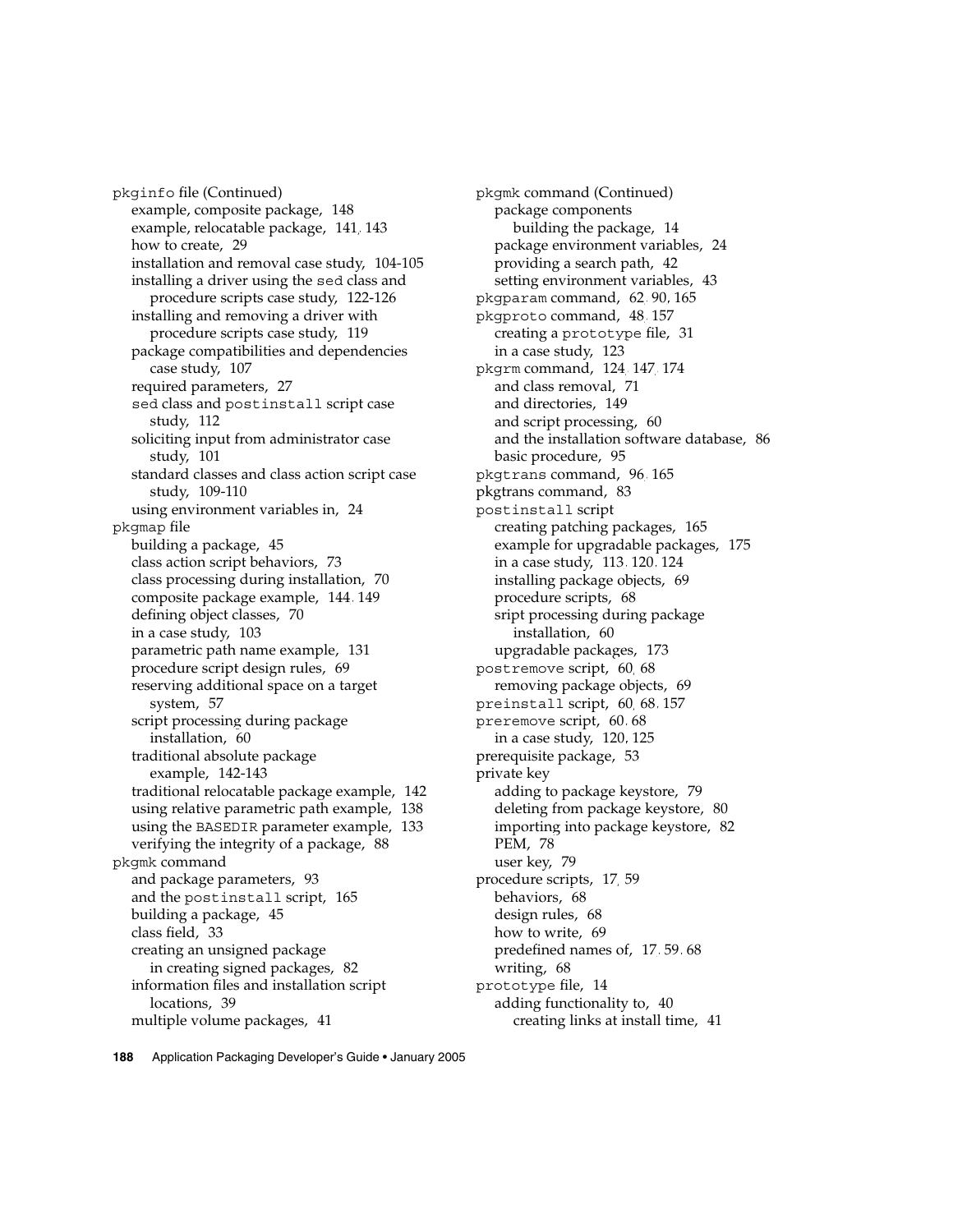prototype file, adding functionality to (Continued) creating objects at install time, [40](#page-39-0) distributing packages over multiple volumes, [41](#page-40-0) nesting prototype files, [41](#page-40-0) setting default values, [42](#page-41-0) setting environment variables, [43](#page-42-0) specifying a search path, [42](#page-41-0) build class case study, [114](#page-113-0) creating, [31](#page-30-0) creating a from scratch, [37](#page-36-0) with the pkgproto command, [37](#page-36-0) creating a signed package, used in, [81](#page-80-0) crontab file case study, [117](#page-116-0) description, [31](#page-30-0) fine-tuning a, [38](#page-37-0) example, [39](#page-38-0) format of, [32](#page-31-0) how to create, [43](#page-42-0) in a case studyinstalling a driver using the sed class and procedure scripts case study, [122](#page-121-0) installation and removal case study, [105](#page-104-0) installing and removing a driver with procedure scripts case study, [119](#page-118-0) sed class and postinstall script, [112](#page-111-0) soliciting input from administrator case study, [101-102](#page-100-0) standard classes and class action script case study, [110](#page-109-0) using environment variables in, [24](#page-23-0) valid file types, [32](#page-31-0) public key ASN.1, [78](#page-77-0) in trusted certificates, [78](#page-77-0) user key, [79](#page-78-0) X.509, [78](#page-77-0)

# **R**

r.cron removal class action script, in a case study, [117](#page-116-0) r.inittab class action script, in a case study, [110-111](#page-109-0) relocatable object, [33](#page-32-0)

relocatable package, [141](#page-140-0) traditional example, [141](#page-140-0) relocation, supporting in a heterogeneous environment, [140](#page-139-0) removef command, [69,](#page-68-0) [152](#page-151-0) in a case study, [120](#page-119-0) removing classes, [71](#page-70-0) request script, [17,](#page-16-0) [129,](#page-128-0) [134-136](#page-133-0) and environment variables, [60](#page-59-0) and package removal, [60](#page-59-0) and script processing, [59](#page-58-0) behaviors, [63,](#page-62-0) [66](#page-65-0) creating installation scripts, [59](#page-58-0) dependency checking, [53](#page-52-0) design rules, [64](#page-63-0) example, [65,](#page-64-0) [67](#page-66-0) example, upgradable packages, [174-175](#page-173-0) how to write a, [64](#page-63-0) in a case study, [102,](#page-101-0) [120](#page-119-0) managing the base directory, [131](#page-130-0) patching packages, [152](#page-151-0) soliciting input from administrator case study, [100](#page-99-0) upgradable packages, [173](#page-172-0) walking the base directory, [132](#page-131-0) writing a, [63](#page-62-0) reserving additional space on a target system, [57](#page-56-0) reverse dependency, [53](#page-52-0)

# **S**

scripts, *See* installation scripts sed class script, [74](#page-73-0) in a case study, [112-113,](#page-111-0) [124](#page-123-0) signed package definition, [77-78](#page-76-0) how to create, [81](#page-80-0) signed packages, overview for creating, [77](#page-76-0) software package, *See* package space file, [16,](#page-15-0) [57](#page-56-0) example, [58](#page-57-0) how to create a, [57](#page-56-0) in a case study, [105](#page-104-0) system object classes, [73](#page-72-0) system V interface definition, [14](#page-13-0)